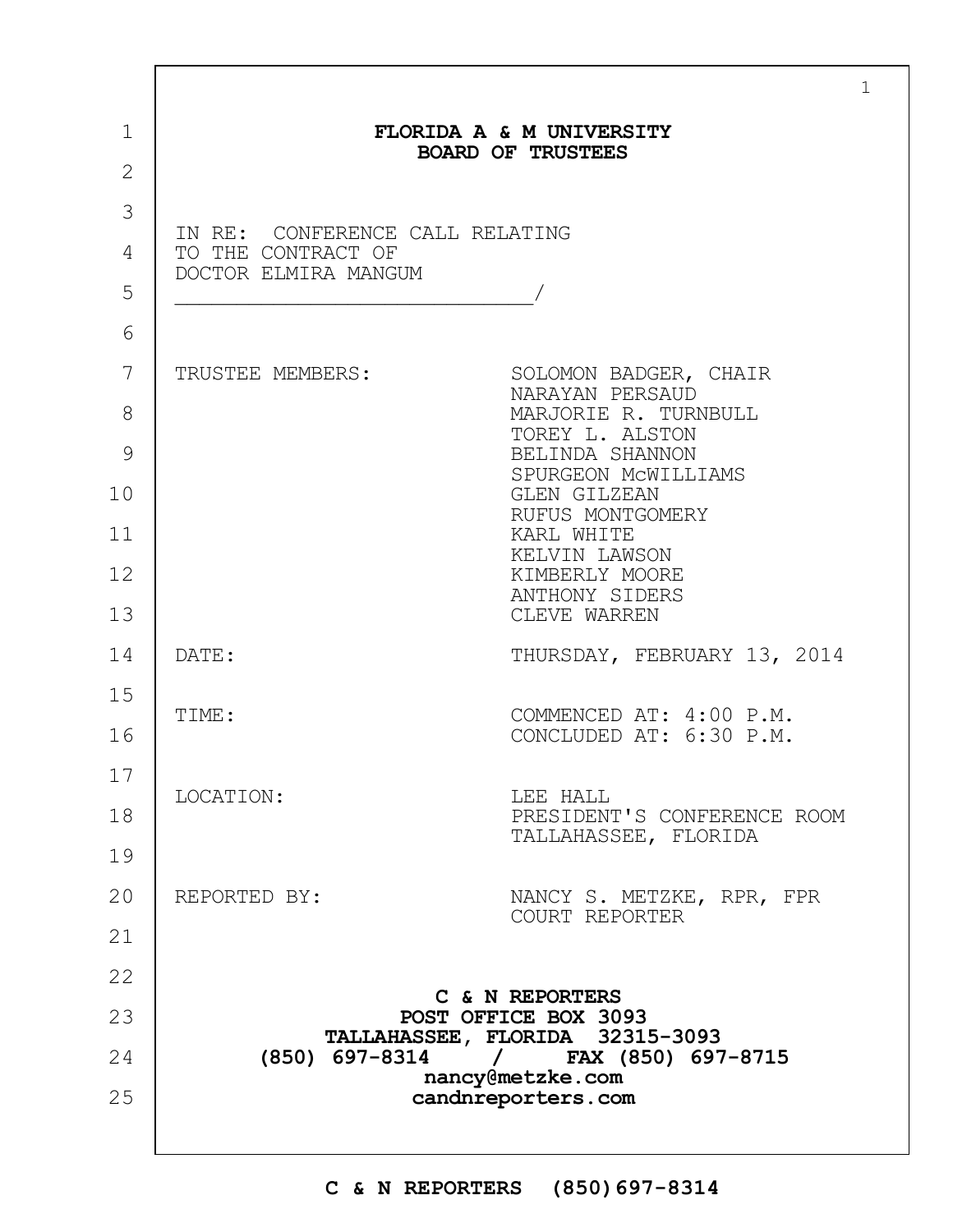|                | $\mathbf{2}$                                   |
|----------------|------------------------------------------------|
| $\mathbf 1$    | PROCEEDINGS                                    |
| $\overline{2}$ |                                                |
| 3              | CHAIRMAN BADGER: Good afternoon, everyone. I   |
| 4              | call this meeting to order.                    |
| 5              | Attorney Barge-Miles, will you please call the |
| 6              | roll?                                          |
| 7              | ATTORNEY BARGE-MILES: Trustee Alston.          |
| 8              | TRUSTEE ALSTON: Here.                          |
| 9              | ATTORNEY BARGE-MILES: Trustee Badger.          |
| 10             | CHAIRMAN BADGER: Here.                         |
| 11             | ATTORNEY BARGE-MILES: Trustee Gilzean.         |
| 12             | TRUSTEE GILZEAN: Present.                      |
| 13             | CHAIRMAN BADGER: Trustee Lawson.               |
| 14             | TRUSTEE LAWSON: Here.                          |
| 15             | ATTORNEY BARGE-MILES: Trustee McWilliams.      |
| 16             | TRUSTEE MCWILLIAMS: Here.                      |
| 17             | ATTORNEY BARGE-MILES: Trustee Montgomery.      |
| 18             | TRUSTEE MONTGOMERY: Here.                      |
| 19             | ATTORNEY BARGE-MILES: Trustee Moore.           |
| 20             | TRUSTEE MOORE: Here.                           |
| 21             | ATTORNEY BARGE-MILES: Trustee Persaud.         |
| 22             | TRUSTEE PERSAUD: Here.                         |
| 23             | ATTORNEY BARGE-MILES: Trustee Shannon.         |
| 24             | TRUSTEE SHANNON: Here.                         |
| 25             | ATTORNEY BARGE-MILES: Trustee Siders.          |
|                |                                                |

 $\Gamma$ 

H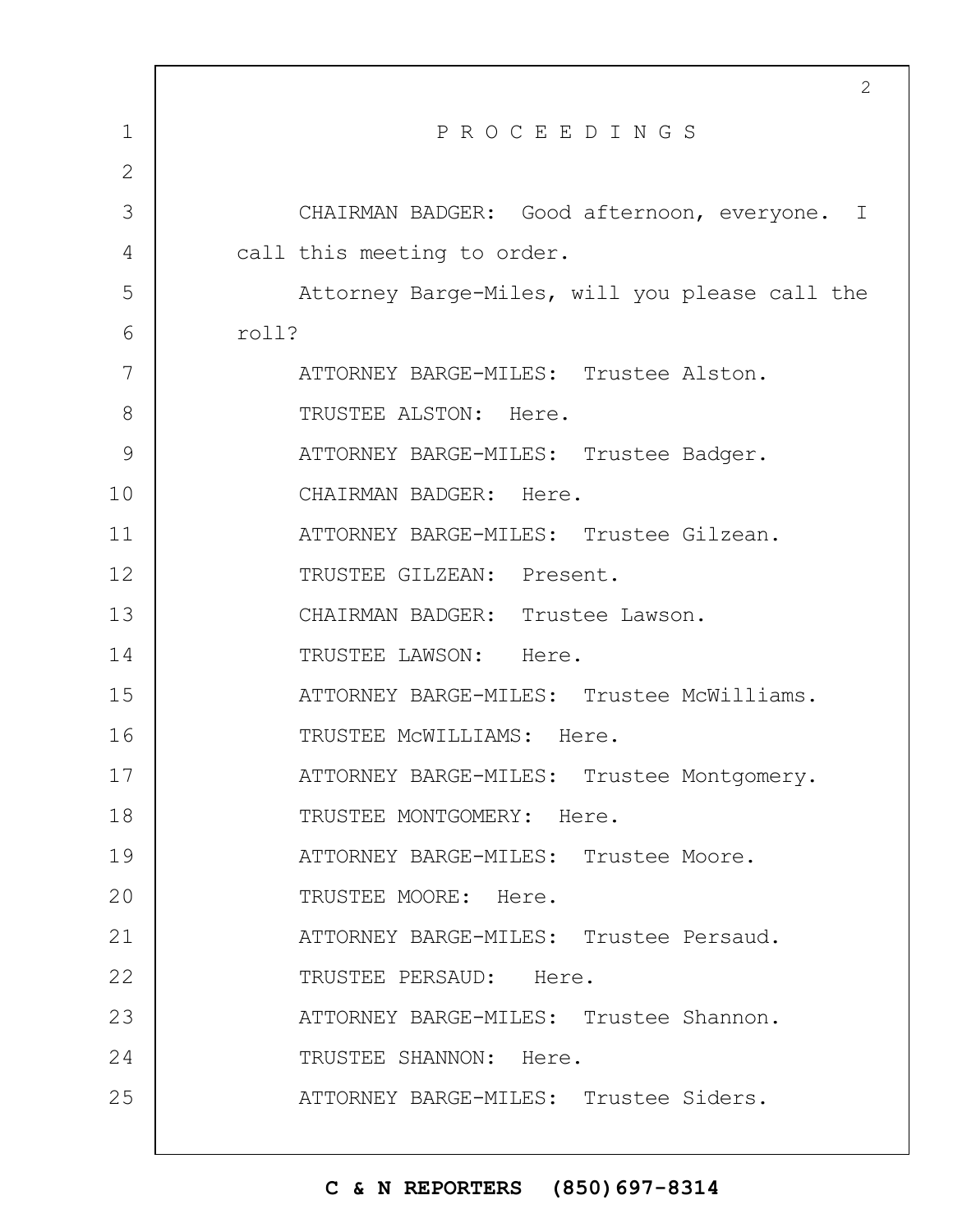1 2 3 4 5 6 7 8 9 10 11 12 13 14 15 16 17 18 19  $20$ 21 22 23 24 25 3 TRUSTEE SIDERS: Here. ATTORNEY BARGE-MILES: Trustee Turnbull. TRUSTEE TURNBULL: Here. ATTORNEY BARGE-MILES: Trustee Warren. TRUSTEE WARREN: Here. ATTORNEY BARGE-MILES: Trustee White. TRUSTEE WHITE: Here. ATTORNEY BARGE-MILES: Mr. Chair, you have a quorum. CHAIRMAN BADGER: Thank you very much. Trustees, as you may recall, last Friday we reviewed the contract which was comprised of our recommendations. As a board, we came to a consensus regarding our proposal. The proposal was sent to Doctor Mangum and Doctor Mangum has responded. You received her redline response earlier this week, and I hope that each of you have had an opportunity to review it. At this point, are there any questions? TRUSTEE PERSAUD: Yes, Mr. Chair. TRUSTEE MONTGOMERY: Mr. Chairman, I have a motion. CHAIRMAN BADGER: Let's put the motion on the floor. TRUSTEE MONTGOMERY: I move that we reject the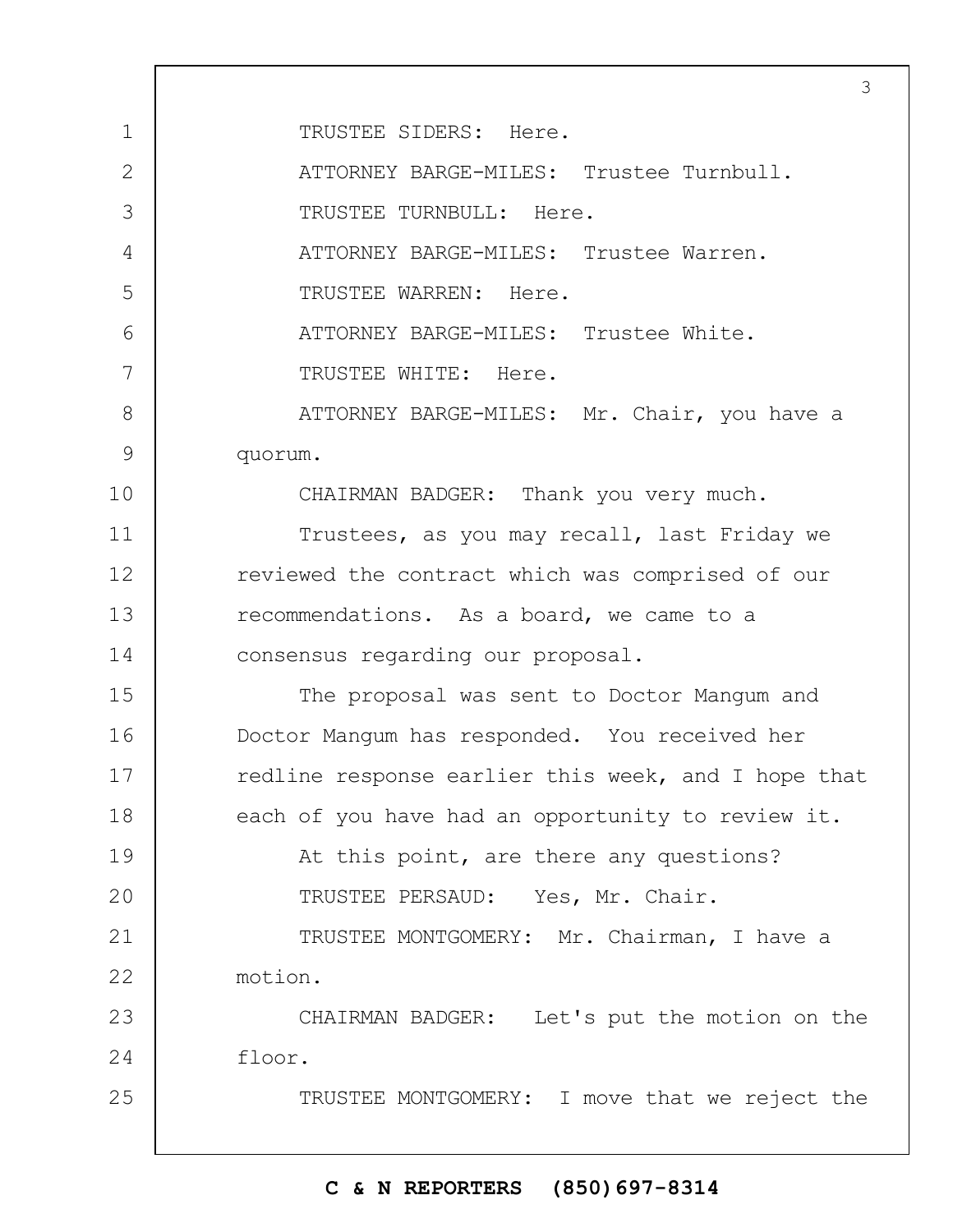1 2 3 4 5 6 7 8 9 10 11 12 13 14 15 16 17 18 19  $20$ 21 22 23 24 25 4 changes that were sent back to us in the counteroffer. TRUSTEE LAWSON: Second. CHAIRMAN BADGER: Okay. There's a motion on the floor to reject the changes that were sent back to us and what, and the counteroffer? TRUSTEE MONTGOMERY: I'm sorry, to be clear, the motion is to reject the changes that were in the counteroffer. CHAIRMAN BADGER: Reject the changes that were in the counteroffer, okay. TRUSTEE LAWSON: I second. CHAIRMAN BADGER: It's been motioned and seconded. You've heard the motion. Those in favor, let it be known by the sign of aye. TRUSTEE GILZEAN: Mr. Chairman, discussion. CHAIRMAN BADGER: Is there discussion on the motion? (NO RESPONSE). CHAIRMAN BADGER: Hearing none, those in favor let it be known by the sign aye. (AFFIRMATIVE INDICATIONS). CHAIRMAN BADGER: Opposed the same sign. (NEGATIVE INDICATIONS). CHAIRMAN BADGER: Okay. Ms. Barge-Miles, we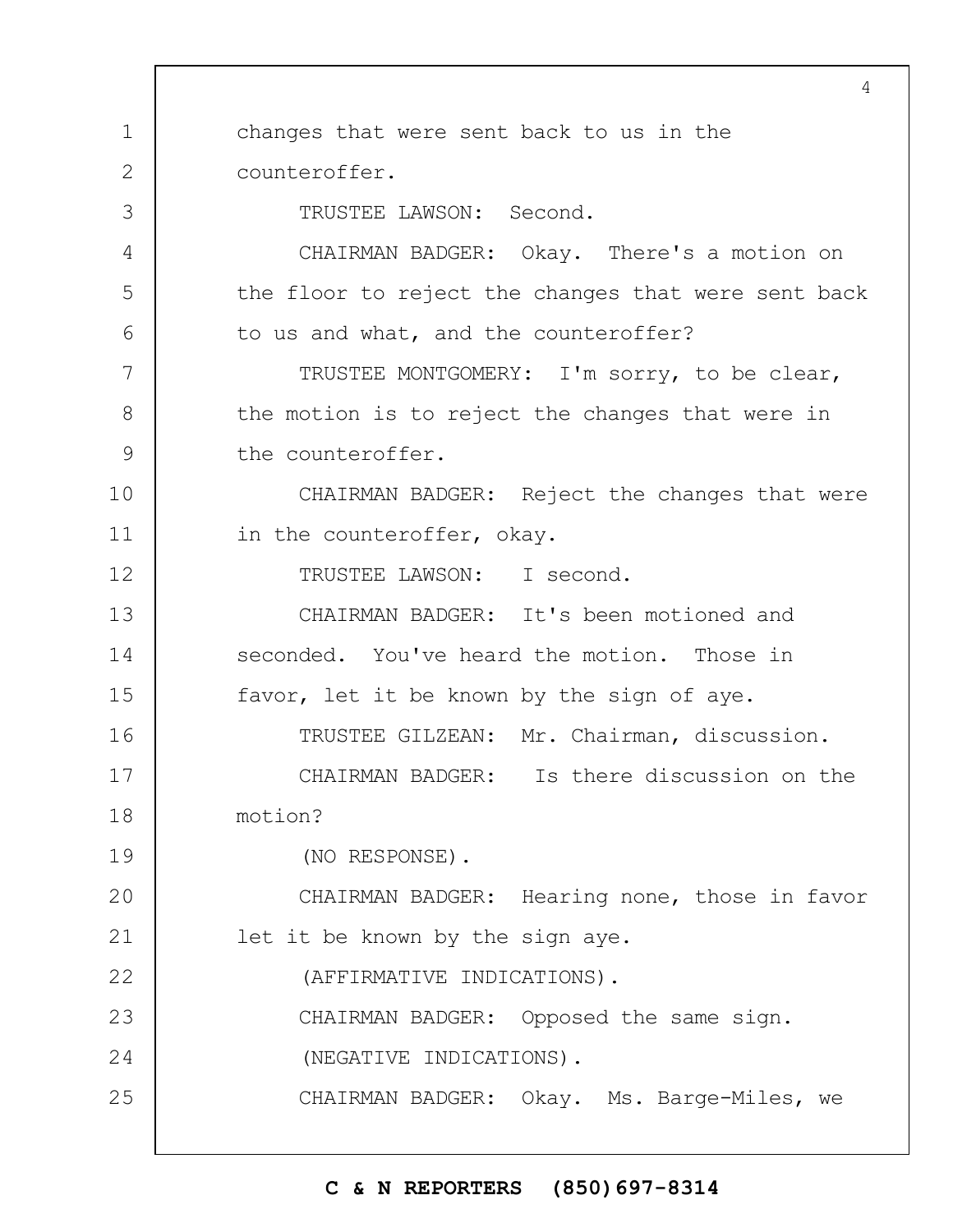| $\mathbf 1$  | need to do a roll call.                   |
|--------------|-------------------------------------------|
| $\mathbf{2}$ | ATTORNEY BARGE-MILES: Trustee Alston.     |
| 3            | TRUSTEE ALSTON: No.                       |
| 4            | ATTORNEY BARGE-MILES: Trustee Badger.     |
| 5            | CHAIRMAN BADGER: No.                      |
| 6            | ATTORNEY BARGE-MILES: Trustee Gilzean.    |
| 7            | TRUSTEE GILZEAN: Yes.                     |
| 8            | ATTORNEY BARGE-MILES: Trustee Lawson.     |
| 9            | TRUSTEE LAWSON: Yes.                      |
| 10           | ATTORNEY BARGE-MILES: Trustee McWilliams. |
| 11           | TRUSTEE MCWILLIAMS: Yes.                  |
| 12           | ATTORNEY BARGE-MILES: Trustee Montgomery. |
| 13           | TRUSTEE MONTGOMERY: Yes.                  |
| 14           | ATTORNEY BARGE-MILES: Trustee Moore.      |
| 15           | TRUSTEE MOORE: Yes.                       |
| 16           | ATTORNEY BARGE-MILES: Trustee Persaud.    |
| 17           | TRUSTEE PERSAUD:<br>No.                   |
| 18           | ATTORNEY BARGE-MILES: Trustee Shannon.    |
| 19           | TRUSTEE SHANNON: No.                      |
| 20           | ATTORNEY BARGE-MILES: Trustee Siders.     |
| 21           | TRUSTEE SIDERS: No.                       |
| 22           | ATTORNEY BARGE-MILES: Trustee Turnbull.   |
| 23           | TRUSTEE TURNBULL: No.                     |
| 24           | ATTORNEY BARGE-MILES: Trustee Warren.     |
| 25           | TRUSTEE WARREN: No.                       |
|              |                                           |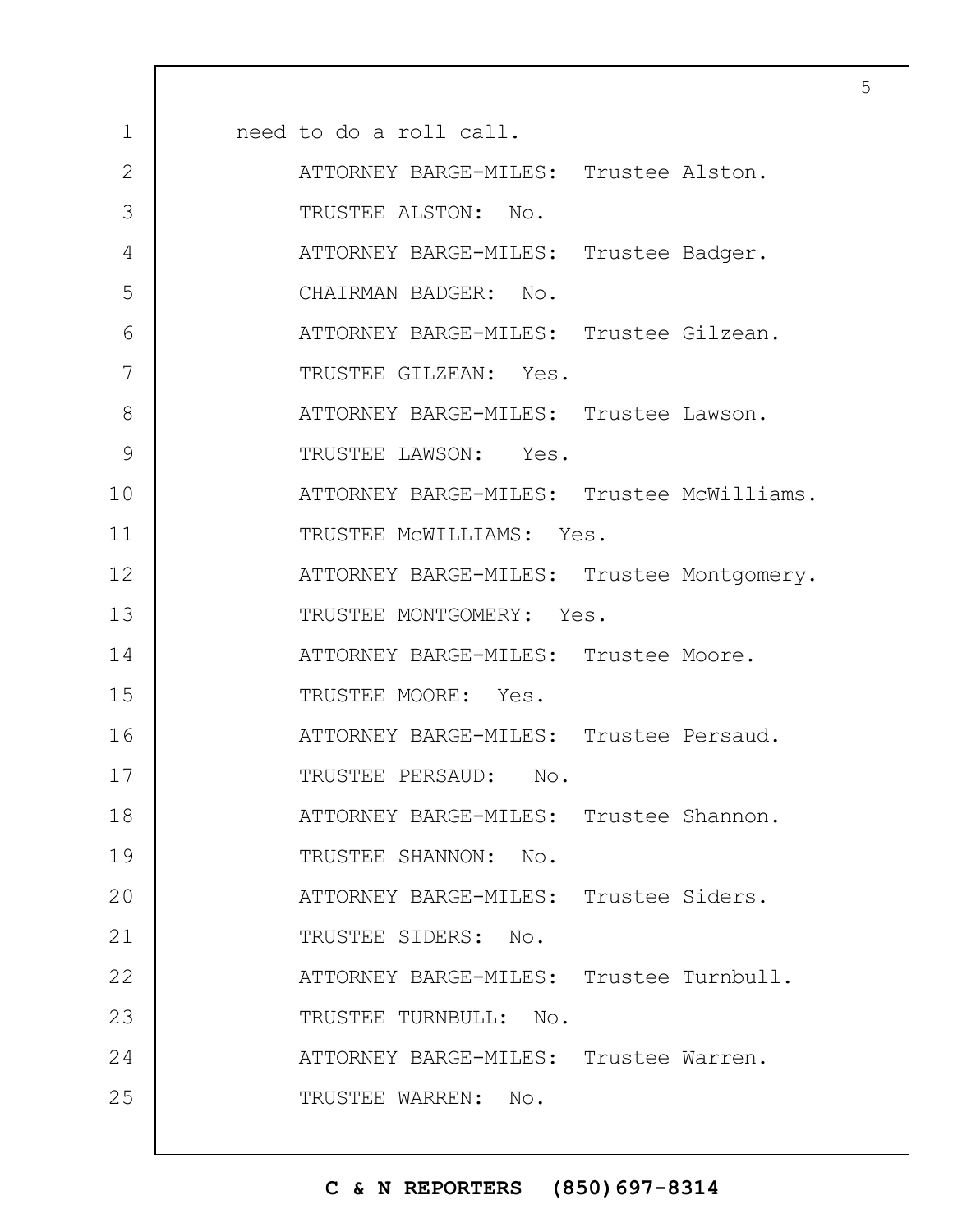1 2 3 4 5 6 7 ATTORNEY BARGE-MILES: Trustee White. TRUSTEE WHITE: No. ATTORNEY BARGE-MILES: Five yeses, eight nos. CHAIRMAN BADGER: The motion failed. TRUSTEE PERSAUD: Mr. Chair. CHAIRMAN BADGER: Trustee Persaud, you're recognized.

8 9 10 11 12 TRUSTEE PERSAUD: Mr. Chair, you can correct me if I'm wrong. We began this presidential search process a little over a year ago. Since that time, one trustee withdrew from the search committee and three new trustees joined the Board.

13 14 15 16 17 Trustee White, picked as chair of the search, was tasked with finding us some excellent candidates for the presidency of this University. He did so quite admirably, and we thank him for a job well done.

18 19  $20$ 21 22 23 24 From amongst the candidates interviewed, we selected Doctor Mangum. The vast majority of us felt the best -- she best fits the needs of FAMU, and we extolled of her skills and experience in higher education. Agreeing that Doctor Mangum best fit FAMU's needs, we asked you, Mr. Chair, to enter into contractual negotiations with her.

As I recall, the three overarching

25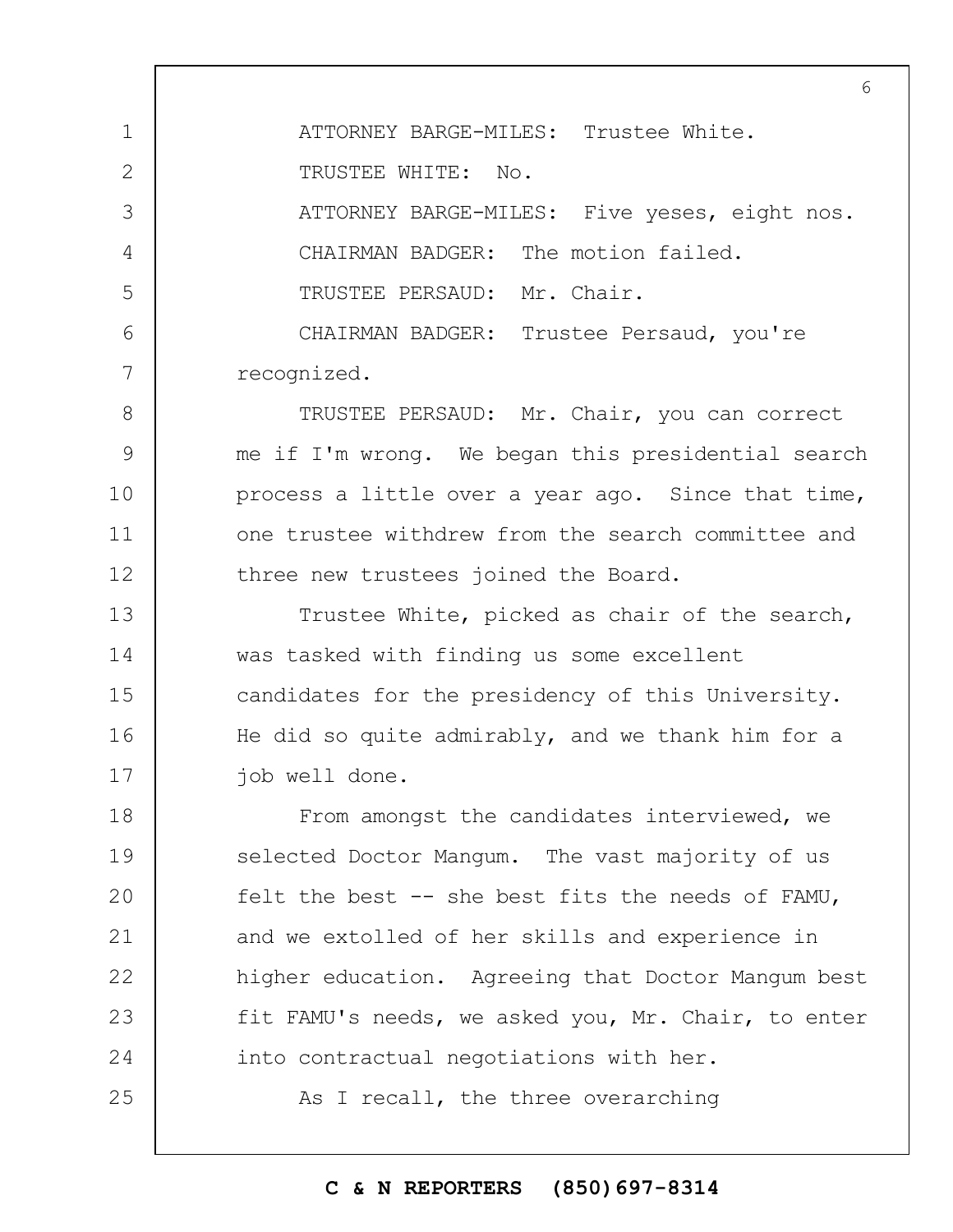stipulations provided to you to guide you in your deliberations were: One, no evergreen contract; two, no supermajority clause; and three, an adequate contractual packet that would influence her coming to FAMU, one competitive enough but at the same time consistent with current FAMU and SUS presidential standards.

1

2

3

4

5

6

7

8 9 10 11 12 13 14 15 From my comparative analysis, Mr. Chair, you have done what was asked of you. While on the surface, the contractual packet you negotiated appears incongruous with that of our past president; close scrutiny reveals that in totality the packets are correspondingly equitable. Bear in mind that seven years separate these packets and the year 2007 is not 2014.

16 17 18 19  $20$ 21 22 23 Overall, as I see it, you have abided by the directives given to you in that the contract before us is not evergreen, is devoid of a supermajority clause, is consistent with recent FAMU and current SUS presidential packets. On January 31st, we met to discuss the contract you negotiated with Doctor Mangum. At that meeting, Trustee Montgomery proposed 26 changes.

24 25 On February the 7th, we met to discuss Trustee Montgomery's changes and those coming forth

#### **C & N REPORTERS (850)697-8314**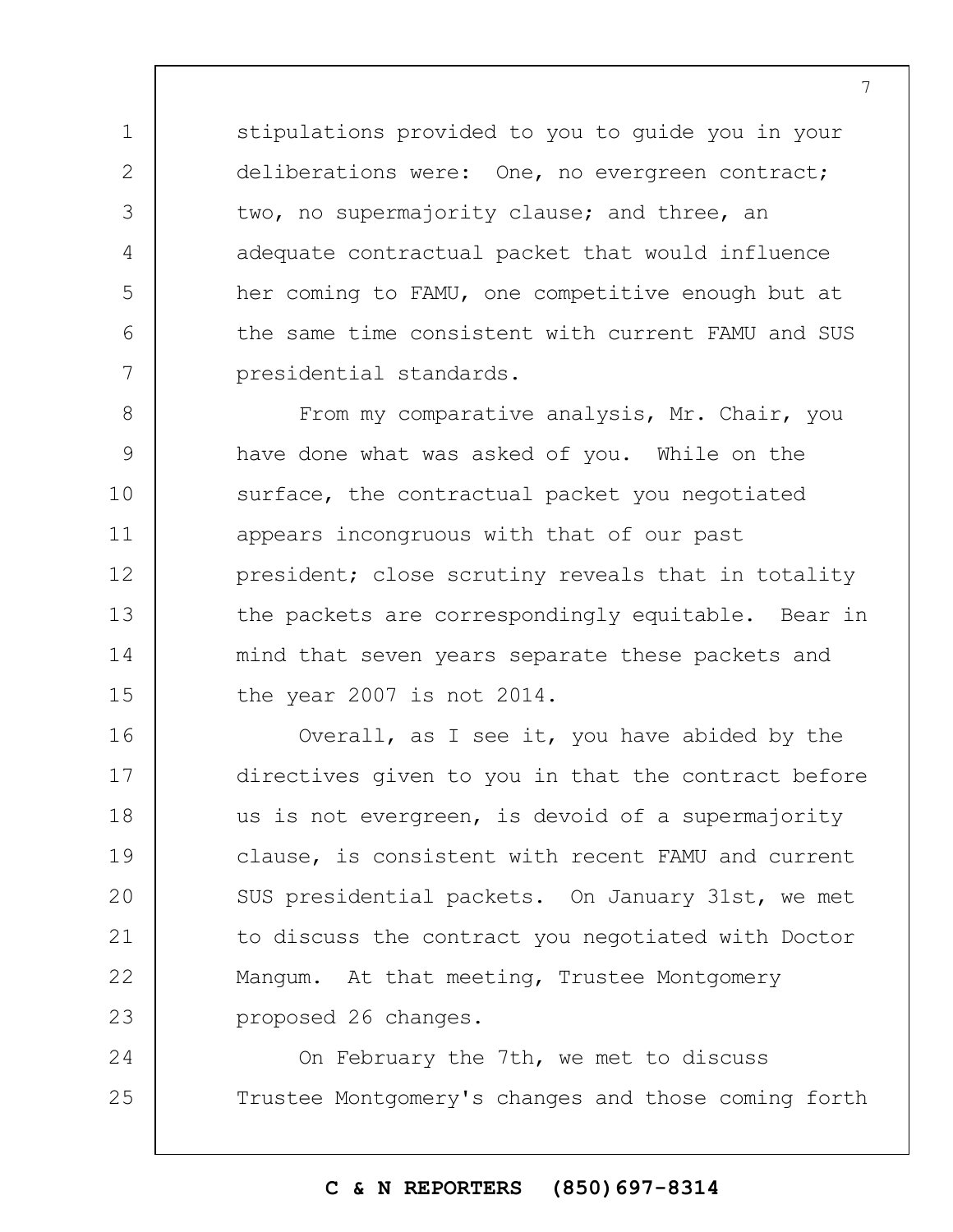from other trustees. Of Trustee Montgomery's 26 changes, we discussed and accepted 14 as presented; six were accepted with minor revisions; five were discussed and rejected; and one was withdrawn. Four of the five rejected changes focused on reducing the salaries and benefits you and Doctor Mangum negotiated.

1

2

3

4

5

6

7

8

9

10

11

12

In the contract before us, Doctor Mangum has incorporated most of the proposed changes but has rejected those that sought to reduce her negotiated salaries and benefits. We have to decide, Mr. Chair.

13 14 15 16 17 18 19  $20$ 21 22 23 As we go about our deliberations this afternoon, I plead that we do so with utmost objectivity, civility, and ethical neutrality, for our resolve today will not be a reflection of individual idiosyncrasies but testimony to the collective will of this Board. We would like - would we like our resolve to be tarnished and in so doing stigmatize Florida A & M University? At the end of our deliberations today, we will surely find the answer. Thank you, Mr. Chair.

24 TRUSTEE MONTGOMERY: Mr. Chairman.

25 CHAIRMAN BADGER: Thank you. Doctor Persaud,

**C & N REPORTERS (850)697-8314**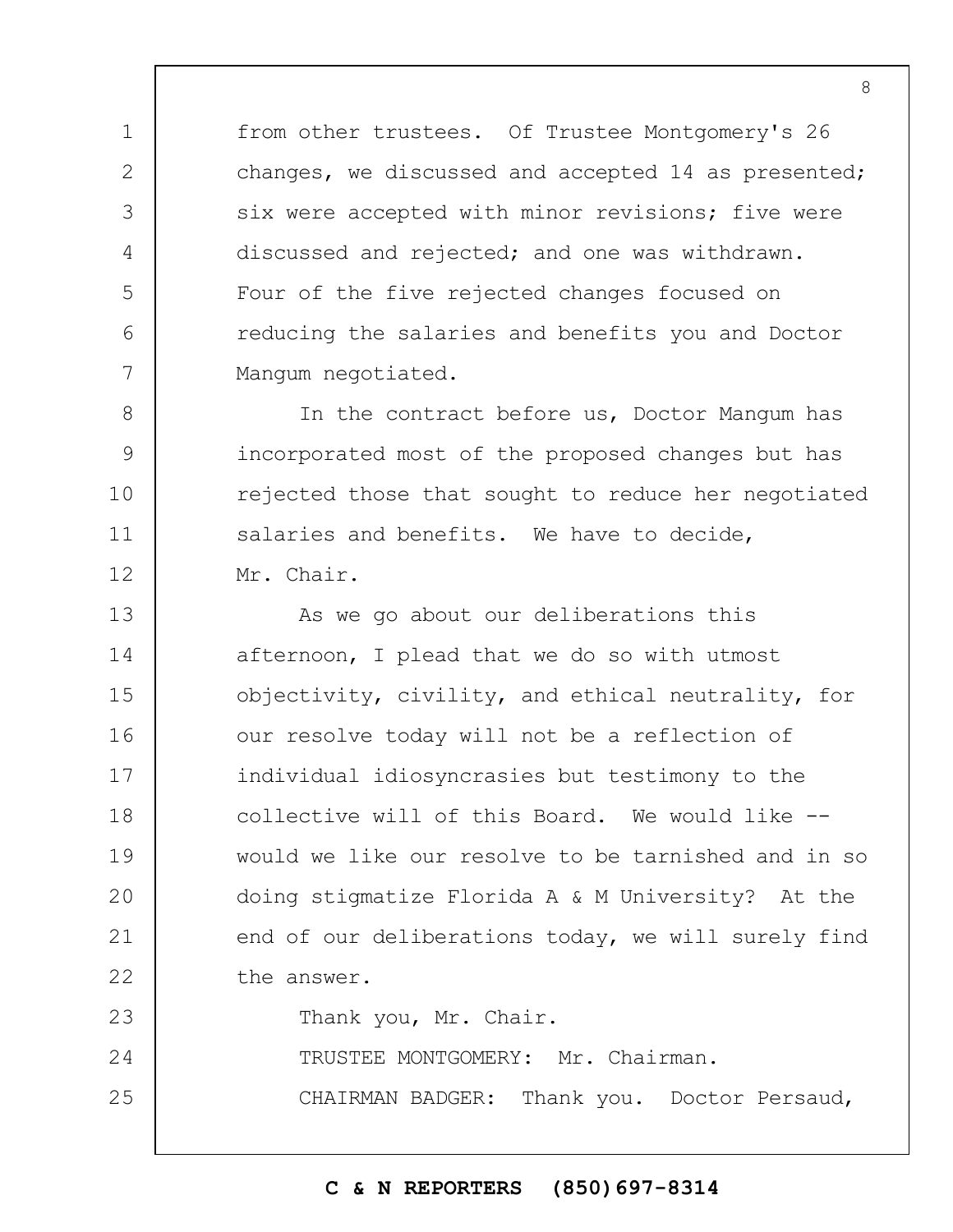1 2 3 4 5 6 7 8 9 10 11 12 13 14 15 16 17 18 19  $20$ 21 22 23 24 25 9 was that a motion? TRUSTEE McWILLIAMS: That's discussion. Other people have -- TRUSTEE GILZEAN: Discussion. CHAIRMAN BADGER: Thank you. Then I recognize -- who was the next person? TRUSTEE MONTGOMERY: That was me. That was Montgomery. CHAIRMAN BADGER: Montgomery, Trustee Montgomery. TRUSTEE MONTGOMERY: Mr. Chairman, and a few points. The characterization -- I wanted to make sure that a trustee speaks for him or herself and not necessarily for the Board. There were a number of problems with the presidential selection process. I think they only met like twice before they got into the meeting in Orlando. We got an email in December, right before Christmas, saying that the Search Committee, not the Board, the Search Committee was going to tell the Board what it was going to do in the process and how it was going to occur. And then they called a meeting on a Friday at 4 o'clock after Christmas, the absolute worst time to have a call, on a Friday, at 4 o'clock, right after Christmas,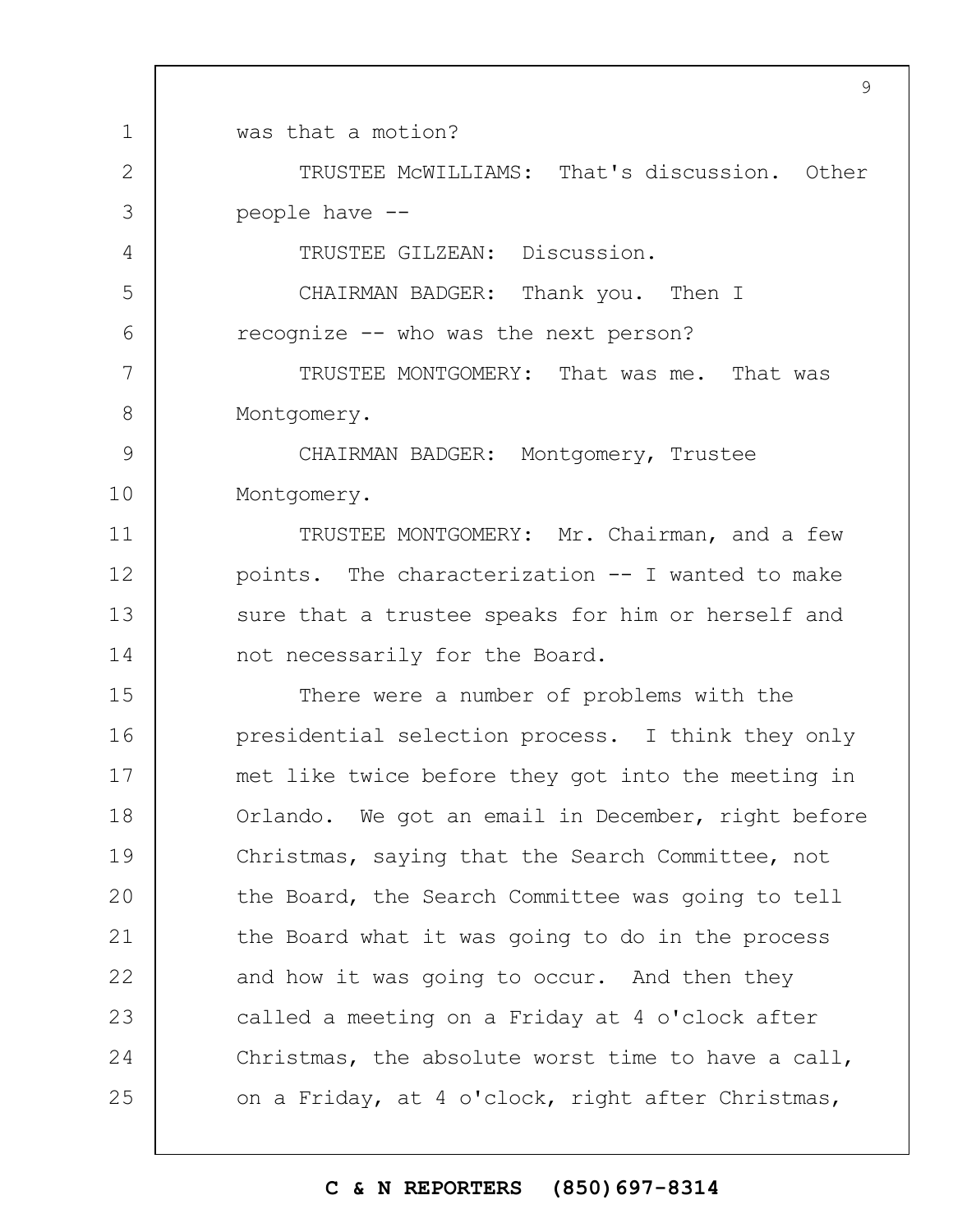in which we were told that the members of the Board who weren't members of the Presidential Search Committee had an equal voice, even though we weren't members of the committee.

1

2

3

4

5

6

7

8

9

10

11

12

I had -- I made two recommendations: One recommendation was that there be a cooling-off period from the selection until the actual appointment. If that had been recognized by the chairman or the committee, then in that cooling-off period, you could have negotiated things like contracts, or the Board could have set parameters, which we did not.

13 14 15 16 17 18 19  $20$ 21 The second recommendation that I made -- and this is why I say characterization, that the process was followed so that it was so great -- is that I suggested that we have  $-$ - I strongly insisted that we have three options so that you wouldn't tell us, pick one or the other, but give us three, give us three on a professional basis, that way I have a choice. I was told the other candidates were weak or what have you.

22 23 24 25 Okay, that's fine. If they were so weak, as a board, we would have been able to see that they were weak and we would have picked the obvious candidate.

# **C & N REPORTERS (850)697-8314**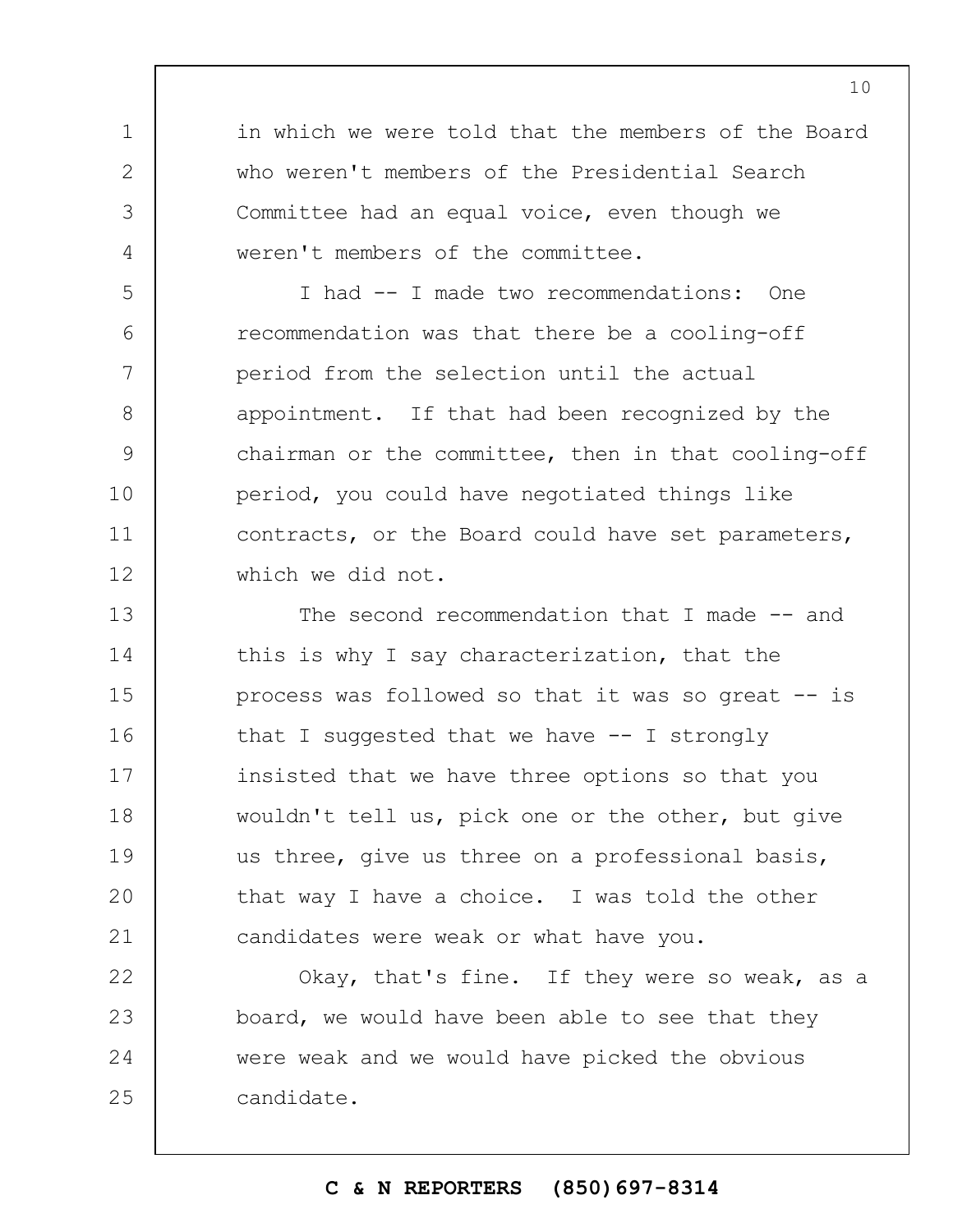I voted for Doctor Mangum. I think she was the most qualified of the ones that were put forward to us, but I take umbrage with this idea that this was a fair negotiation.

1

2

3

4

5 6 7 8 9 10 11 12 13 There are published media reports that show that the person who negotiated on behalf of Doctor Mangum has done over 300 presidential contracts. We were represented by a person, and this is no offense to you and your  $--$  and to the chairman in his capacity as chairman, but we were represented by a person who has never done a presidential contract. So one person has done 300, one person has done zero.

14 15 16 17 18 19 I heard from some members of the Board that, well, we're represented by one of our own so we should have confidence in that person. I beg to differ. There was a motion made by a trustee that said we should hire a seasoned professional to negotiate on our behalf.

 $20$ 21 22 23 24 25 The other point that would be taken from this is, if the contract was so airtight, why did the Board agree to so many additional recommendations in the ones that were made? There were comments about it being wordsmything. And I submit to you that an hour and a half discussion by a group of 13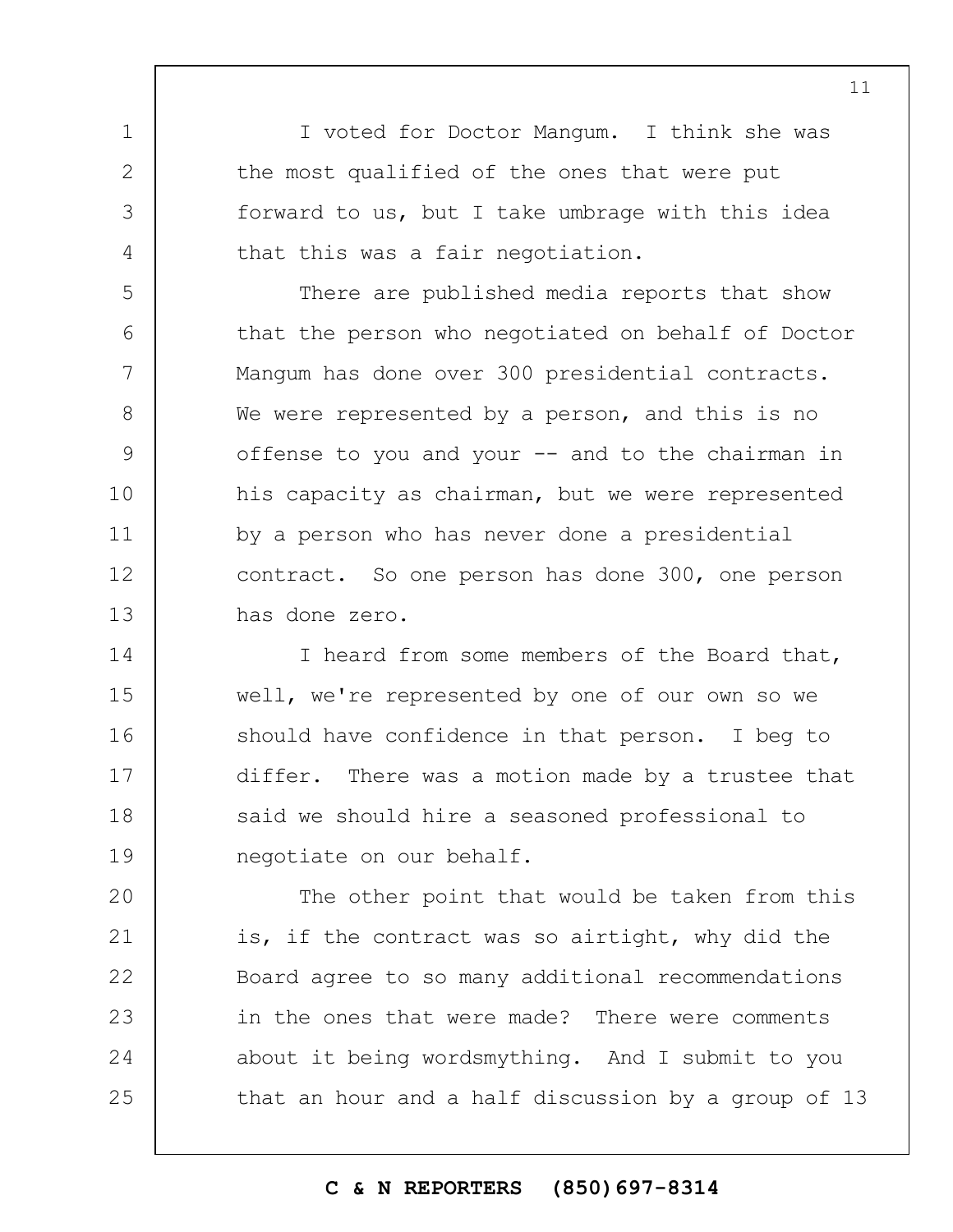professionals in one meeting, followed by a three and a half hour discussion by those same professionals does not mean that these were trivial changes or that it was wordsmything. These were substantive changes.

1

2

3

4

5

6

7

8

9

10

11

12

15

One other point to make is that this package -- I asked Doctor Robinson what his actual compensation package is. This is a guy who we asked to keep the car in the middle of the road and don't allow the boat to sink. A couple of months later we asked him to keep the doors to FAMU open by getting us off of accreditation.

13 14 16 17 By all accounts, he did an admirable job. He performed the duties that we asked him to perform, okay? So we didn't ask him to throw the ball; we asked him to run it, just grind it out. He did exactly what we asked him to do.

18 19  $20$ 21 22 23 24 25 To tell me that we're going to offer a package to someone who has never taught, who has never been published, who has never been a president of an institution, who has never been a provost, to my knowledge, and I might not  $--$  this might not be true but someone can clarify for me, has not applied for the presidency, has not applied to be a president at an HBCU. On their first opportunity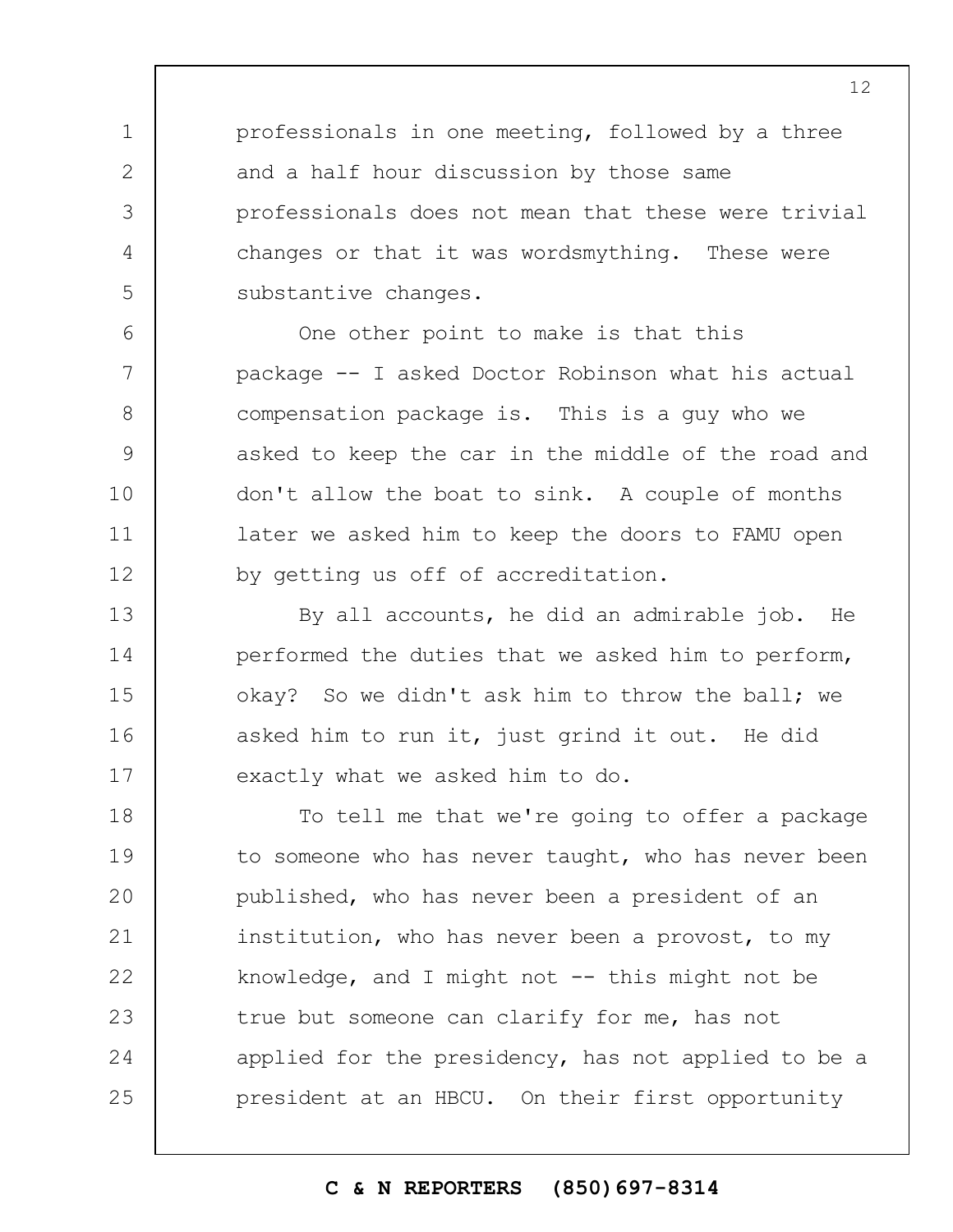out of the gate, to take an unproven person in the capacity in which we're expecting them to operate and to offer them \$200,000 more than what we've offered someone who has actually done the job that we asked him to do, I think that's an insult.

1

2

3

4

5

6 7 8 9 10 11 12 13 14 In keeping with that, another example, you take -- some people have said: We should only look at the system institutions in Florida. That would be a horribly bad assumption. We have to look at HBCUs in their totality. You can't use the HBCU argument: Well, we're unique when we want to be, but then we don't want to consider the other HBCUs when we want to talk about compensation. It doesn't make sense.

15 16 17 18 19  $20$ 21 22 23 24 25 The woman  $-$  excuse me, the president at Alabama State, she received a contract. She didn't have an attorney. She said, I just want to represent my alma mater. Got \$325,000. They put some crazy clause in there that said, hey, you can't have overnight male visitors. You know what she said? Hey, I love my alma mater, I think they'll do right by me. She took the contract and she moved on. And it wasn't this back and forth that we're going through as a board. Doctor Robinson didn't get an attorney and

**C & N REPORTERS (850)697-8314**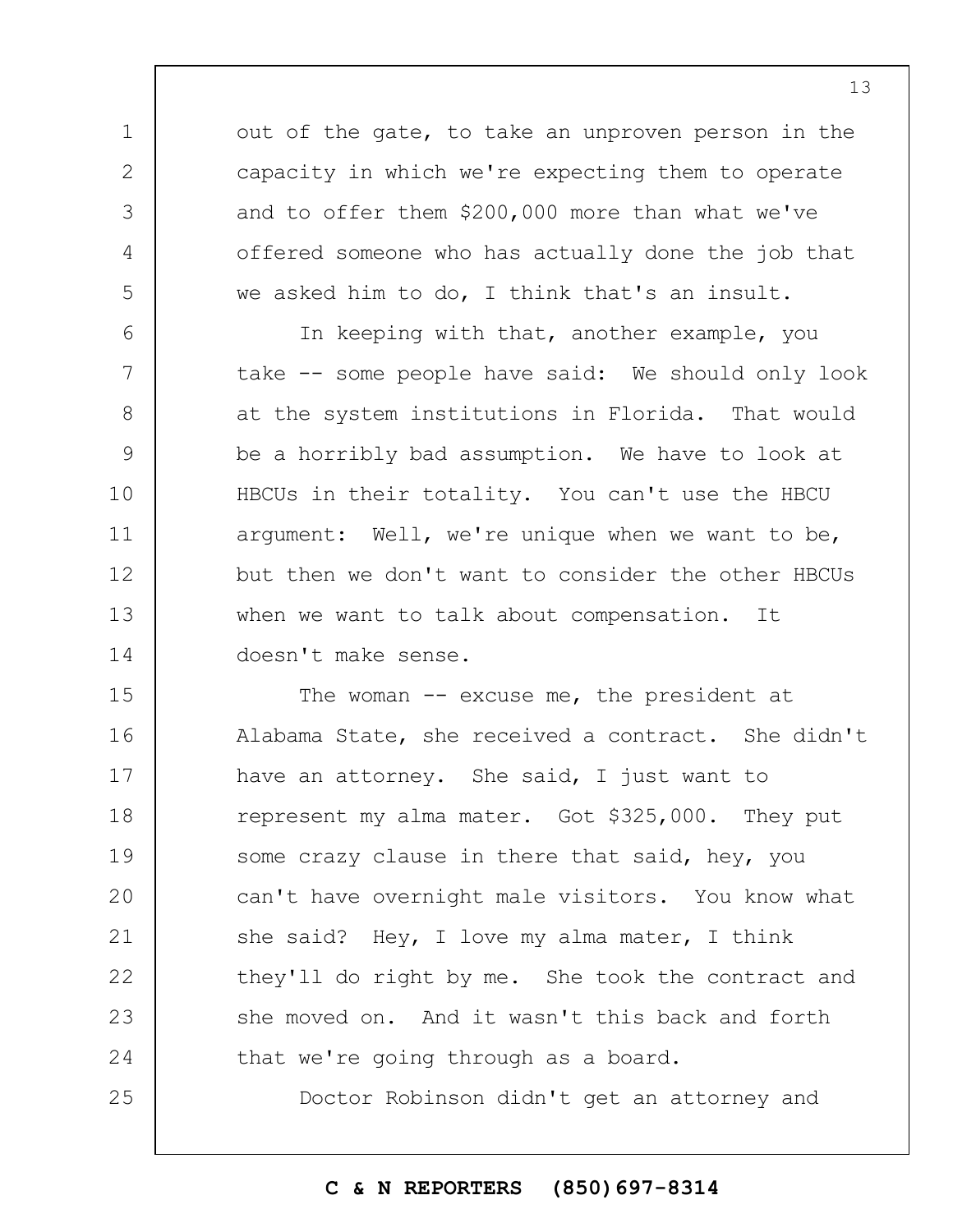didn't take us through all these twists and turns. And it is well within her right, but as I stated before, the worst, the worst personal compensation package that has been presented in terms of FAMU, not for an individual, but for FAMU, was the one negotiated for the previous president to the extent that the Chairman had to appoint a presidential compensation committee just to fix it.

1

2

3

4

5

6

7

8

9 10 11 12 13 14 15 16 17 So if we take the worst and the most lucrative presidential compensation package, which most of us thought was ridiculous, to come back and say we're going to pay someone even more, discounts the fact that the last contract was given to a person who was a seasoned educator, who was a seasoned administrator, who already had tenure where they were from, and who had dedicated years, hours and sweat to Florida A & M.

18 19  $20$ 21 22 23 So I just -- I have a problem with this idea that this process has been perfect. I have a problem with this idea that as a member of the Board we should not present concerns in a valid way or in a valid forum that would make this contract best for Florida A & M.

24 25 And I'll close by saying this: Some of the loudest voices for this contract won't be on the

#### **C & N REPORTERS (850)697-8314**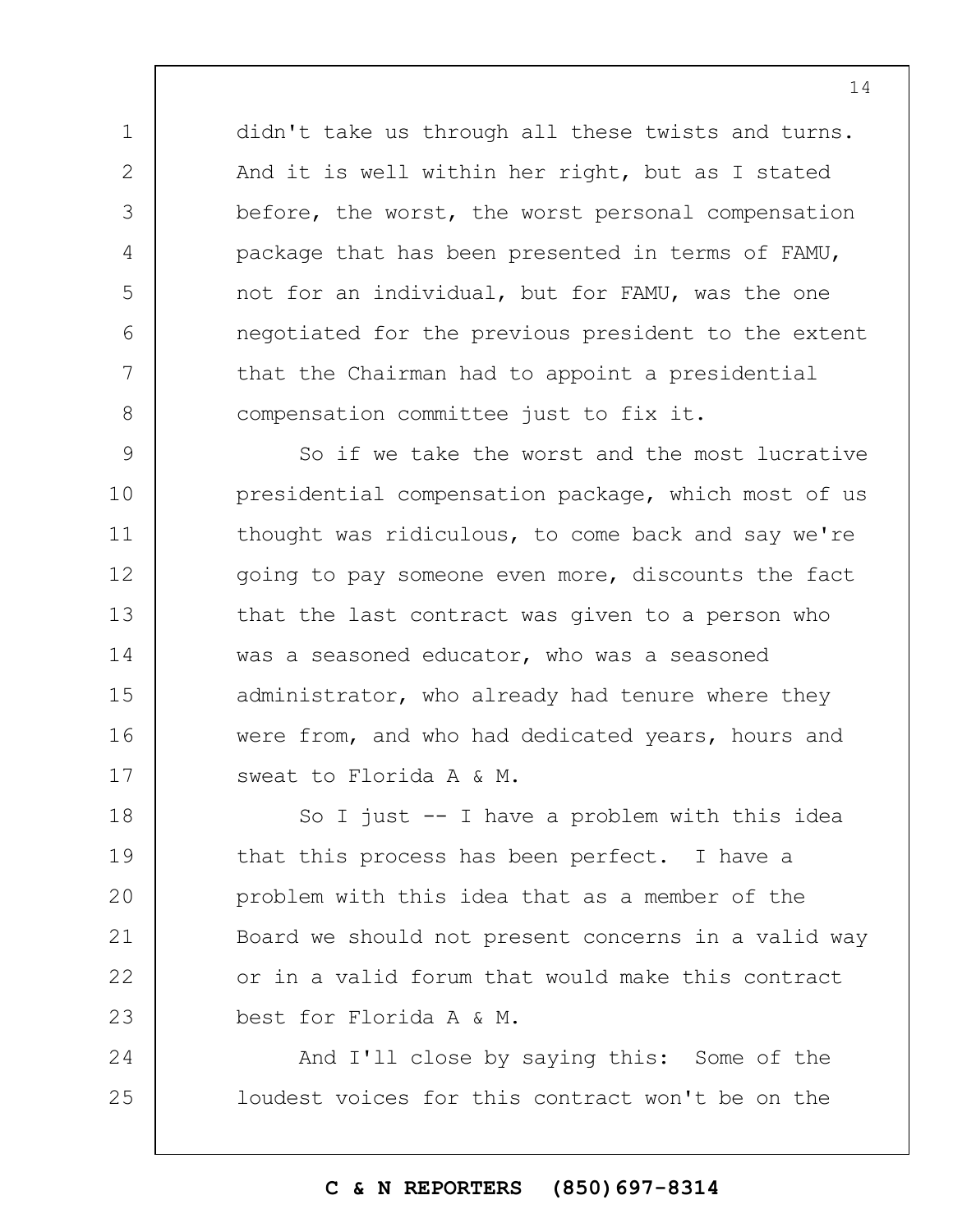Board when the Board has to deal with this later. I heard a comment from the previous speaker about ethical -- I think he said ethical neutrality. Ethical neutrality, if I was voting on a contract for my boss, okay, and if I voted for a bad contract, I think that might reflect on my relationship with the boss; but if I was voting on the most lucrative compensation package in the history of the Institution and I was one of the main proponents, I'd expect favorable consideration from my boss. So when I hear the comment about ethical neutrality, it gives me great pause.

13 14 15 16 17 18 Thank you for my comments. At some point, I look forward to us moving into a motion at which time we would have a discussion, at which time we could potentially discuss each of the items so that we're not here for three and a half hours so that we can move this along.

19 Thank you, Mr. Chairman.

1

2

3

4

5

6

7

8

9

10

11

12

21

22

23

 $20$ TRUSTEE McWILLIAMS: Mr. Chairman.

TRUSTEE GILZEAN: Mr. Chair. Mr. Chair.

CHAIRMAN BADGER: Who is speaking?

TRUSTEE GILZEAN: Trustee Gilzean.

24 25 CHAIRMAN BADGER: Trustee Gilzean, you're recognized.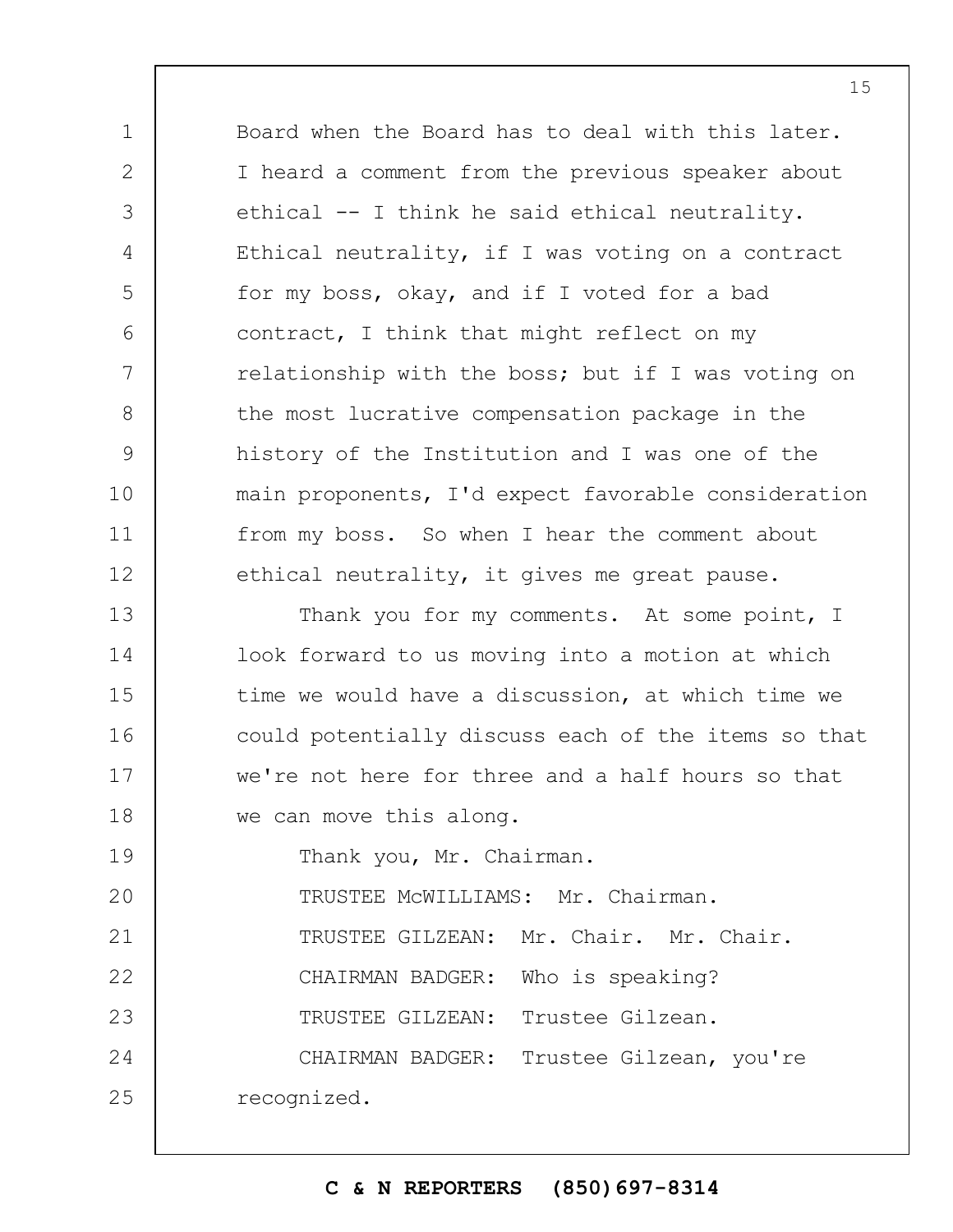1 2 3 4 5 6 7 8 9 10 11 12 13 14 15 16 17 18 19  $20$ 21 22 23 24 25 TRUSTEE GILZEAN: Thank you, sir, and I'll keep my comments really brief as well, and they're really six questions. Mr. Chair, is legal on the phone right now? ATTORNEY McKNIGHT: Yes. TRUSTEE GILZEAN: Okay. Great. So my question is  $-$  and I have six, I just want to have the answers. I want to go back to the contract, and I just want to be able to address it because that's ultimately what the issue is today. So, Legal, can you please explain the changes in Section 3.0? ATTORNEY McKNIGHT: What part is unclear, Trustee Gilzean? TRUSTEE GILZEAN: I just want you to clarify why she needs  $-$ - why does the candidate need the necessary changes, so that way I know what I'm voting on going forward. So can you -- ATTORNEY McKNIGHT: I really can't -- I can't speak on why she made those changes. TRUSTEE GILZEAN: No, I'm sorry. Can you please explain what those changes are and what does it -- how has that changed the document from what we approved unanimously last Friday? ATTORNEY McKNIGHT: I think "documented Board

## **C & N REPORTERS (850)697-8314**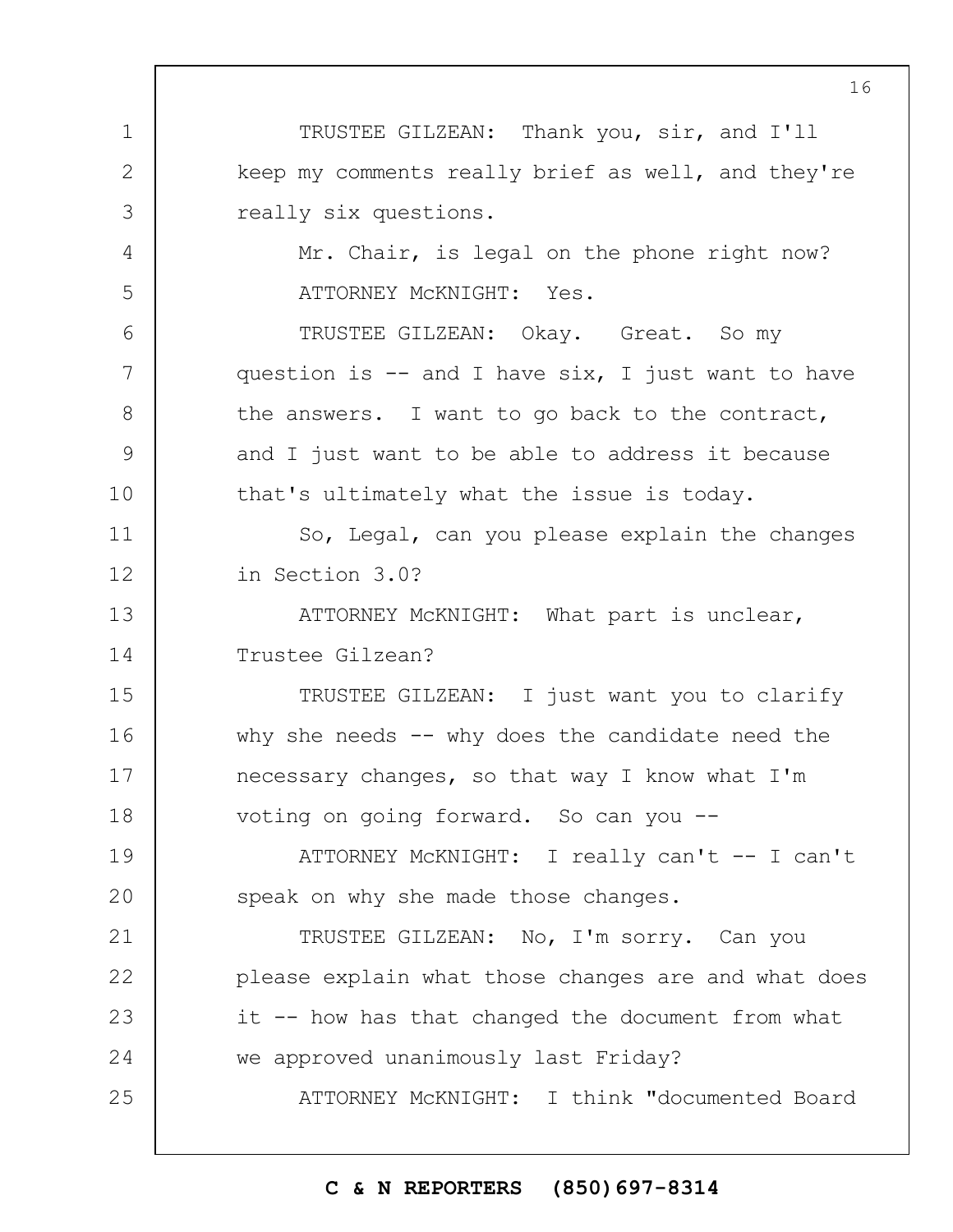1 2 3 4 5 6 7 8 9 10 11 12 13 14 15 16 17 18 19  $20$ 21 22 23 24 25 policy" means written policy. And I'm not sure when you get down to the phrase added, "and such other duties as mutually agreed upon by Doctor Mangum and the Board." What's your question there? TRUSTEE GILZEAN: My question is can you - see, I'm not an attorney, so I have to rest upon you to tell me what procedures mean. ATTORNEY McKNIGHT: I think it means that Doctor Mangum and the Board would mutually agree upon her duties. TRUSTEE GILZEAN: Okay. Now in the past, has it always been done in the way where the President and the Board mutually agree on their duties, or does the Board set -- ATTORNEY McKNIGHT: That has been the practice. TRUSTEE TURNBULL: Yes. TRUSTEE GILZEAN: Is that yes as in from legal, or is that yes from somebody else on the Board? ATTORNEY McKNIGHT: For me I said that has been the practice. TRUSTEE GILZEAN: Okay, good. So that clarifies that. ATTORNEY McKNIGHT: Okay.

## **C & N REPORTERS (850)697-8314**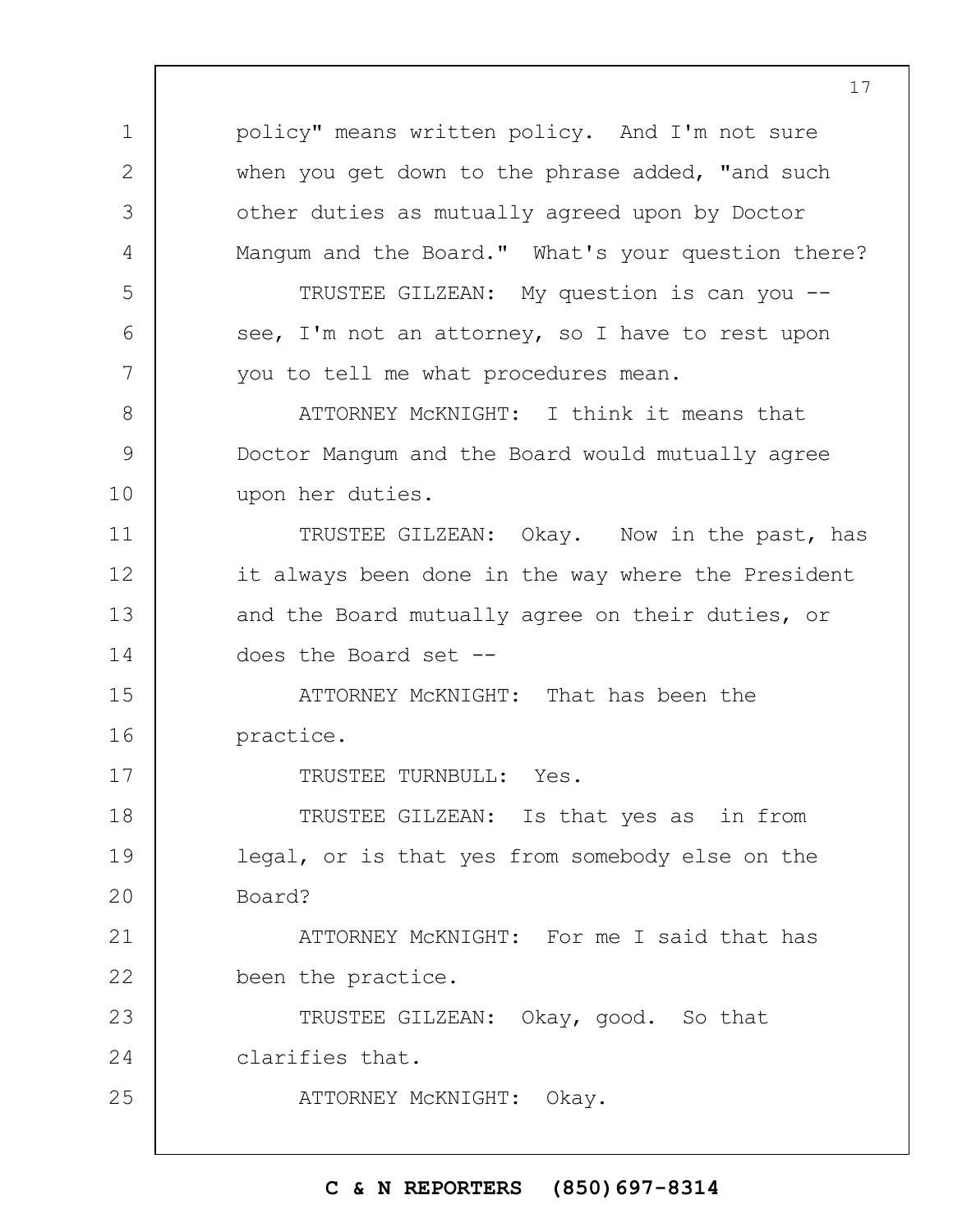1 2 3 4 5 6 7 8 9 10 11 12 13 14 15 16 17 18 19  $20$ 21 22 23 24 25 TRUSTEE GILZEAN: What about the other item there, it was in Section 3. And I'm sorry, I just want to make sure I make the best decision voting on this contract because that's the issue at hand, and I just -- those are just some of the changes I wasn't clear on. ATTORNEY McKNIGHT: The same response as before. TRUSTEE GILZEAN: Okay, great. So can we go down to Section 7.5, please? TRUSTEE MONTGOMERY: Point of order. Mr. Chairman, are we going to be able to individually comment on these points, or what is the order of the day? CHAIRMAN BADGER: The order of the day now is to allow him to continue with his six points and we'll go from there. ATTORNEY McKNIGHT: Okay. On seven point - did you say 7.4 or 7.5? TRUSTEE GILZEAN: 7.5. ATTORNEY McKNIGHT: The President shall provide a report of all University-related non-salary compensation on or before June 1st of each year to the extent required by state regulation.

#### **C & N REPORTERS (850)697-8314**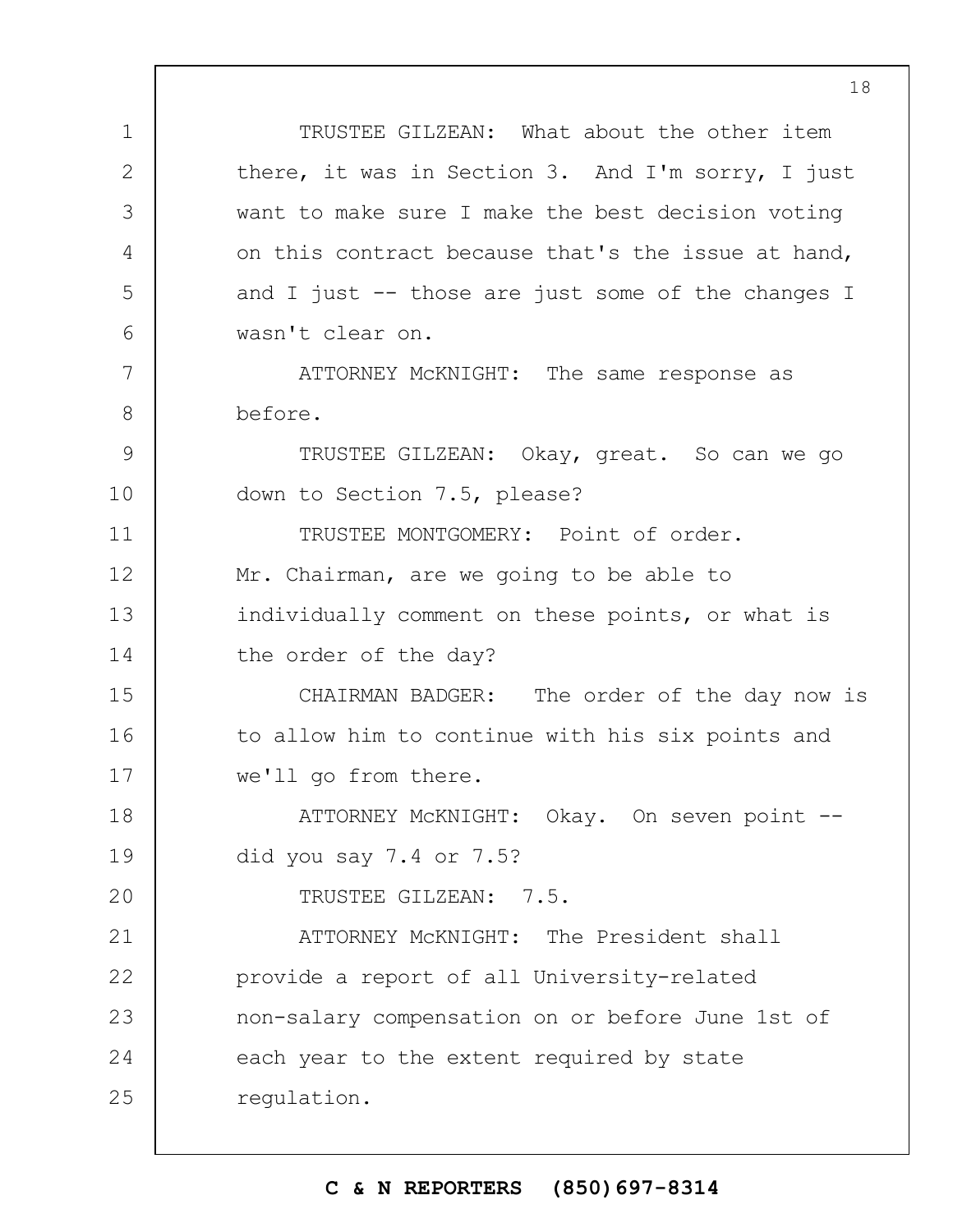There is a financial disclosure form that is required. I think you probably submit one like myself and Doctor Robinson. Doctor Mangum does not want to submit anything that is not already mandated by state law.

TRUSTEE GILZEAN: Okay. All right. And quickly going down to Number 11.1 -- I'm almost done, guys. I've got two more and that's it.

1

2

3

4

5

6

7

8

9

10

11

12

13

14

15

CHAIRMAN BADGER: We're following you. ATTORNEY McKNIGHT: What part of 11.1?

TRUSTEE GILZEAN: Both, where she added the word "full" and took out -- where she crossed out that  $--$  I hate saying she  $--$  Doctor Mangum, who put those -- that took out the language that we voted on, can you explain that to us, please?

16 17 18 ATTORNEY McKNIGHT: No, I cannot explain that to you. That's not my language. Right now under the operating procedures --

19  $20$ TRUSTEE GILZEAN: Well, can you tell me what that means? Can you tell me --

21 22 ATTORNEY McKNIGHT: I cannot tell you what it -- no, I cannot tell you what it means.

23 24 25 TRUSTEE GILZEAN: Okay. So the Board will be -- so we're going to have to agree on something that my legal counsel is supposed to advise me on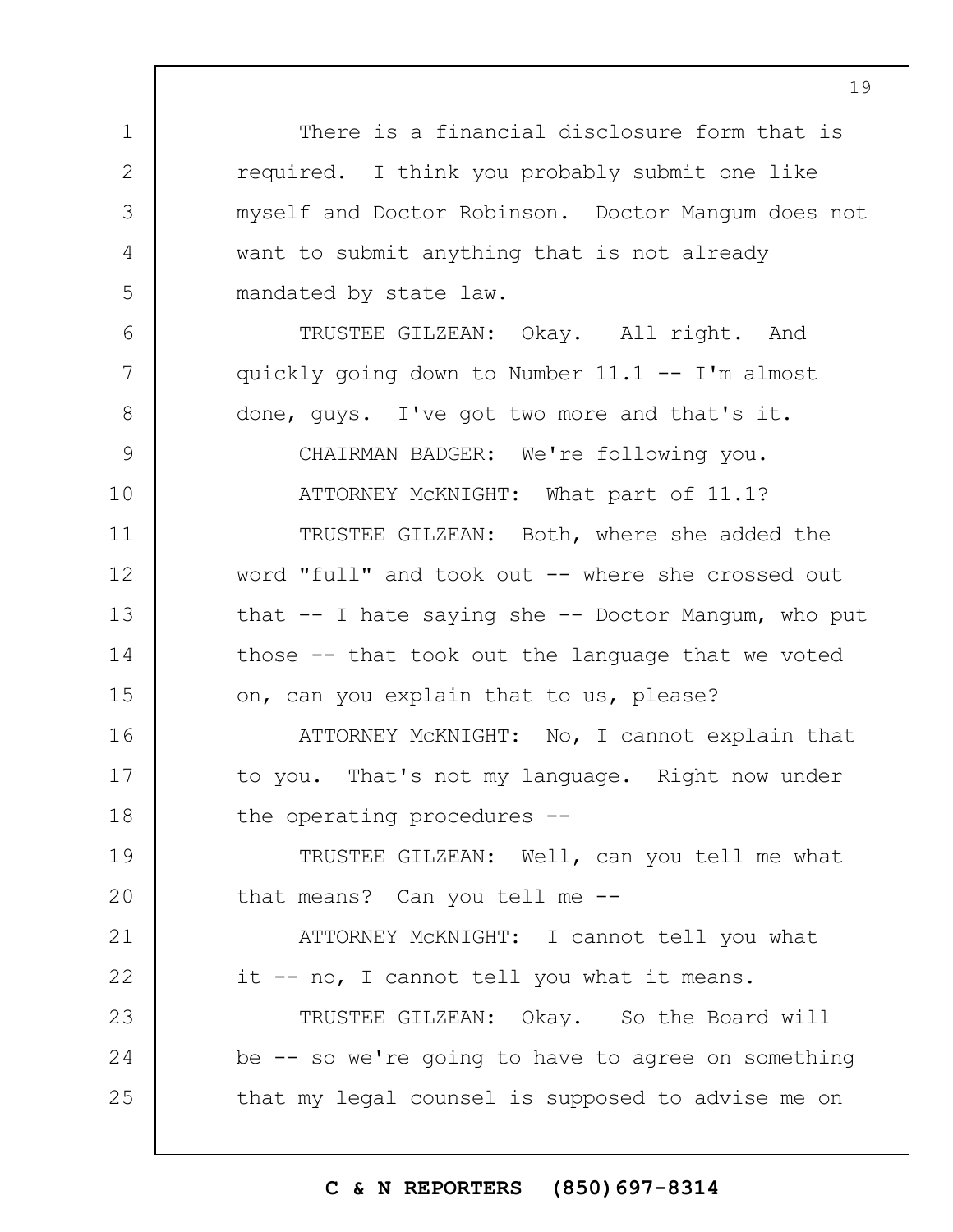but can't?

1

2

3

4

5

6

7

8

9

10

ATTORNEY McKNIGHT: No, no, now that's not - that's not -- I can advise you always.

TRUSTEE GILZEAN: What advice do you have on here as it relates to --

ATTORNEY McKNIGHT: Well, my advice was the initial language that I provided to the Board.

TRUSTEE GILZEAN: Which was the one that she crossed -- which is the one that Doctor Mangum crossed out.

11 12 ATTORNEY McKNIGHT: No, it was the one that the Board crossed out.

13 14 15 16 17 18 19  $20$ 21 22 23 TRUSTEE GILZEAN: What was that language? ATTORNEY McKNIGHT: That language took us back to 5.6 of the Operating Procedure. And if you go to the Board's Operating Procedures in 5.6, Voting Procedure, it says: No business will be transacted without an affirmative vote of the Board. And a majority vote of all of the members of the Board is required for establishing policy, for making rules and regulations, for appointing and removing the President, and for approving or terminating programs.

24 25 What that means is that you've got to have seven votes. If the Board recalls, there were only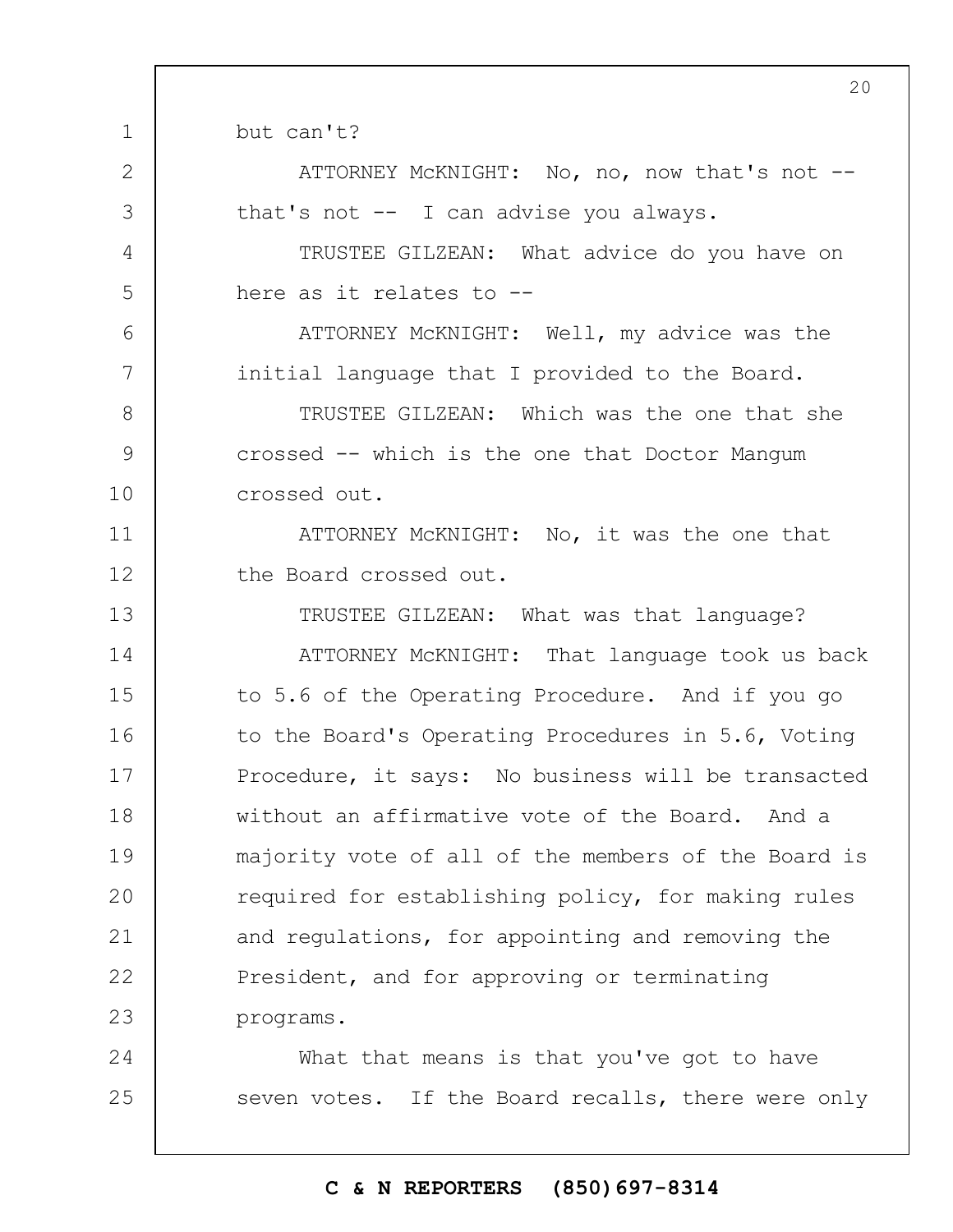12 people that voted on her selection. Well, only 12 Board members were present and part of that process, and it was a 10/2 vote. But the bottom line is you've got to have seven votes, a majority of the Board.

1

2

3

4

5

6

7

8

9

10

11

12

22

25

TRUSTEE GILZEAN: Okay. So what this is saying, just out of clarification, is that this language right here and if we -- if God forbid this has to come, right, that we would require a full 13 -- a majority of the full 13 or a majority of just seven votes all together? Is that what this language is saying?

13 14 15 16 17 18 19  $20$ 21 ATTORNEY McKNIGHT: I don't know what this language is saying. Let me say that again. I don't know if you missed that part. I don't know what this language is saying. You asked me what my recommendation is. My recommendation is for the Board to abide by what its current Operating Procedure is, which is located in 5.6 and that language every day, all day, means seven. Seven people would have to vote for --

TRUSTEE GILZEAN: Okay. All right.

23 24 ATTORNEY MCKNIGHT: -- her being terminated in this scenario.

TRUSTEE GILZEAN: Now that I have that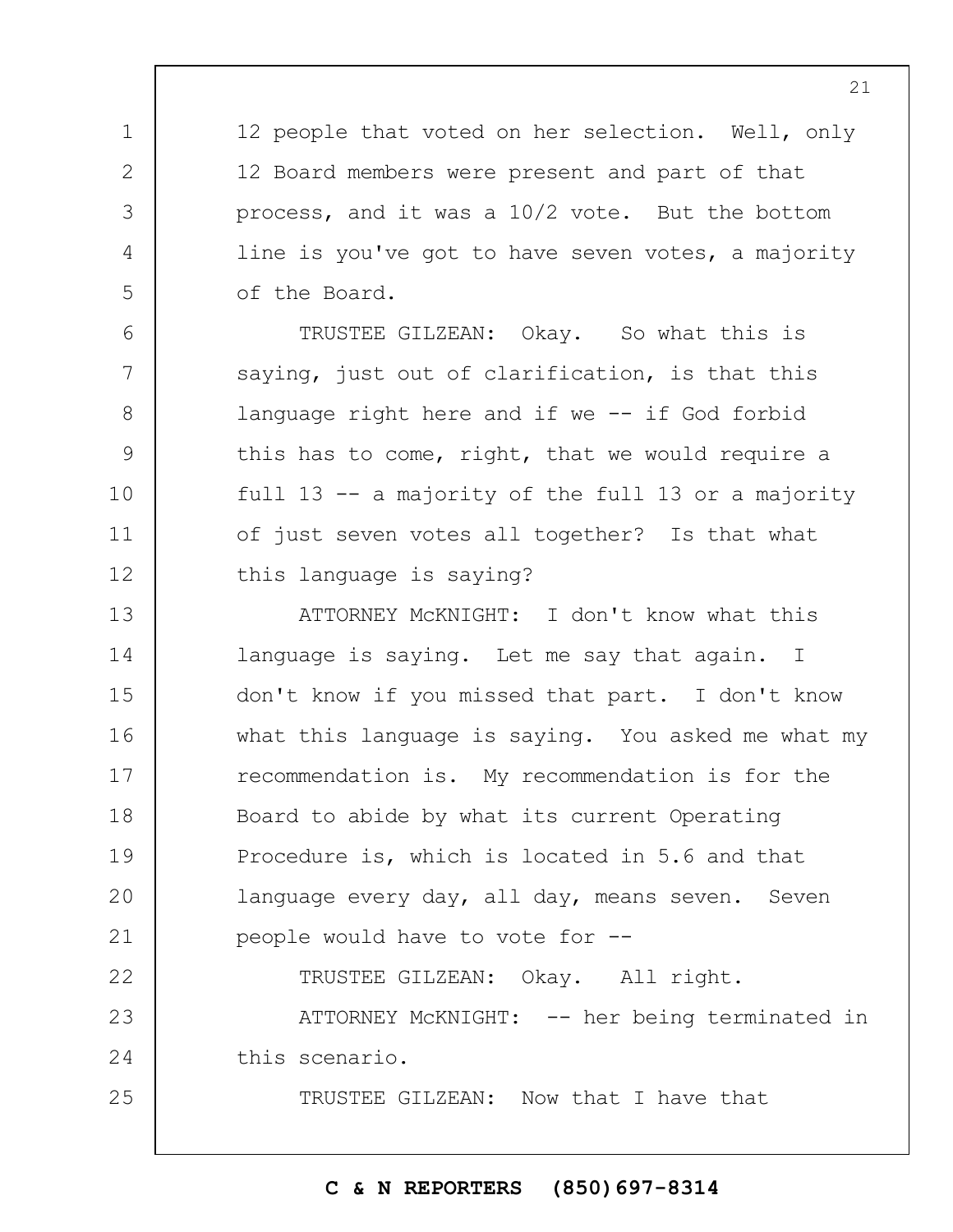1 2 3 4 5 6 7 8 9 10 11 12 13 14 15 16 17 18 19  $20$ 21 22 23 24 25 clear, I will come back to that, and I promise, Mr. Chair, I'll be really brief. I have three more left and then I'm done. Let's see, can you explain Section 11.1(e)? What  $--$  can you  $--$  yeah, can you explain what that means, please? ATTORNEY McKNIGHT: It means that the language that the Board suggested was stricken. TRUSTEE GILZEAN: So what -- so now that it's stricken it's out, the performance goals is out. Does that mean -- well, what does -- so can you explain to me what -- well, never mind. ATTORNEY McKNIGHT: Well, if you look at Subparagraph (a) -- TRUSTEE GILZEAN: Uh-huh.  $ATTORNEY$  MCKNIGHT:  $--$  I think that that would cover it, what the intent was there, as well as Paragraph (b) and also paragraph -- Subparagraph (d); so that strikethrough really doesn't give me any heartburn. TRUSTEE GILZEAN: Okay. All right. So and then we go down to, quickly, Number 12. ATTORNEY McKNIGHT: What that means is that, once again, Doctor Mangum didn't like that language.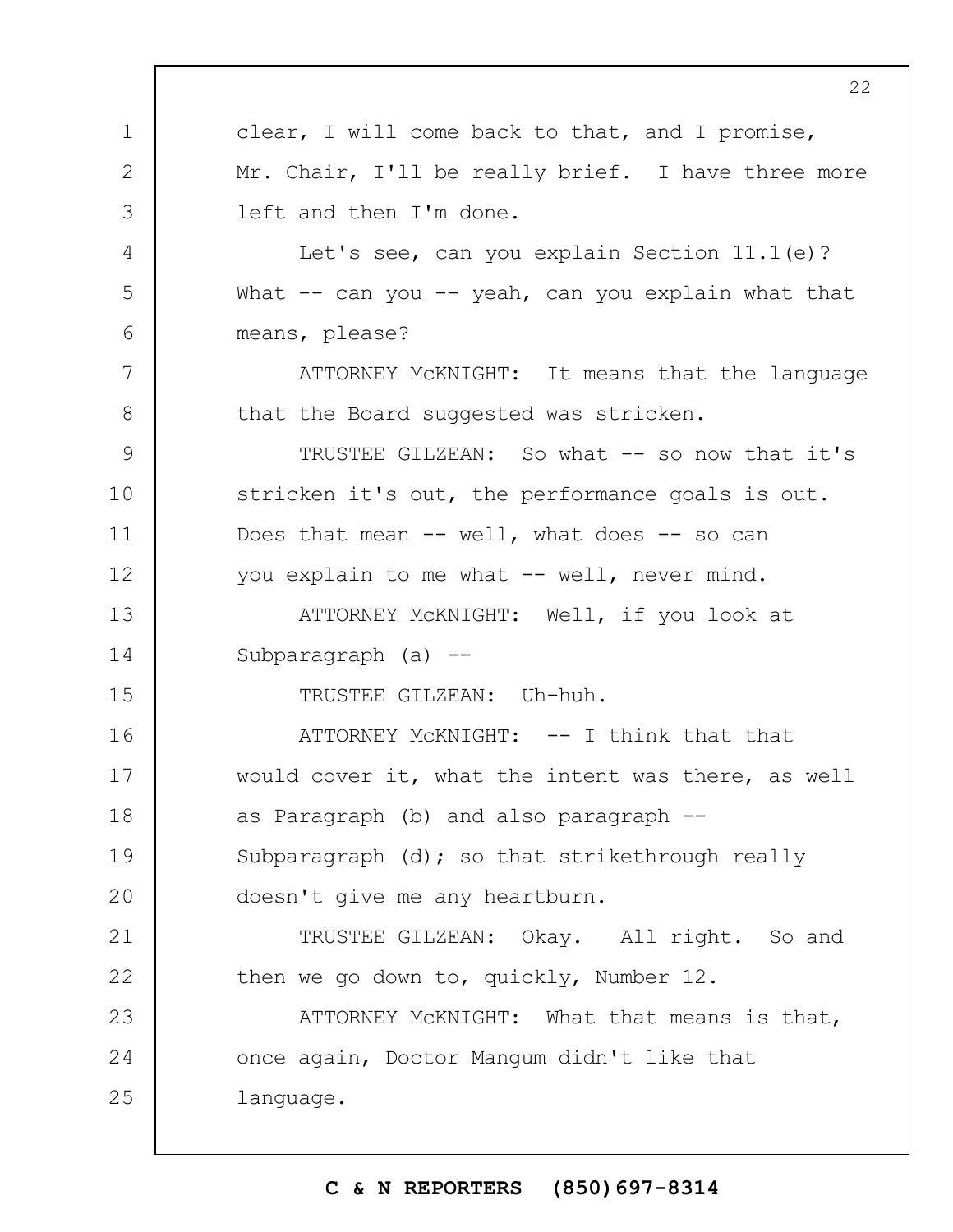1 2 3 4 5 6 7 8 9 10 11 12 13 14 15 16 17 18 19  $20$ 21 22 23 24 25 TRUSTEE GILZEAN: And based on that language, what does that language mean? If we had it in there and she didn't cross it out, what does that mean? ATTORNEY McKNIGHT: I really don't know what it means when it was inserted. I think Trustee Montgomery inserted that language. You can ask him about his intent, but that was not authored by legal. TRUSTEE GILZEAN: Okay. And then lastly, you gave us an explanation on Section 13.1(c) and you gave us a scenario that -- and ultimately if that language  $-$ - what is the  $-$ - I guess that's what I should have been asking. What is the intent of the language, Section 13.1(c)? I just want you to restate that again, please. ATTORNEY McKNIGHT: I'm sorry, say that question again. TRUSTEE GILZEAN: Section 13.1(c). ATTORNEY McKNIGHT: Yeah, now what do you want me to do? I got that part. TRUSTEE GILZEAN: Yeah, can you explain what that means to us? ATTORNEY McKNIGHT: That means that she could

#### **C & N REPORTERS (850)697-8314**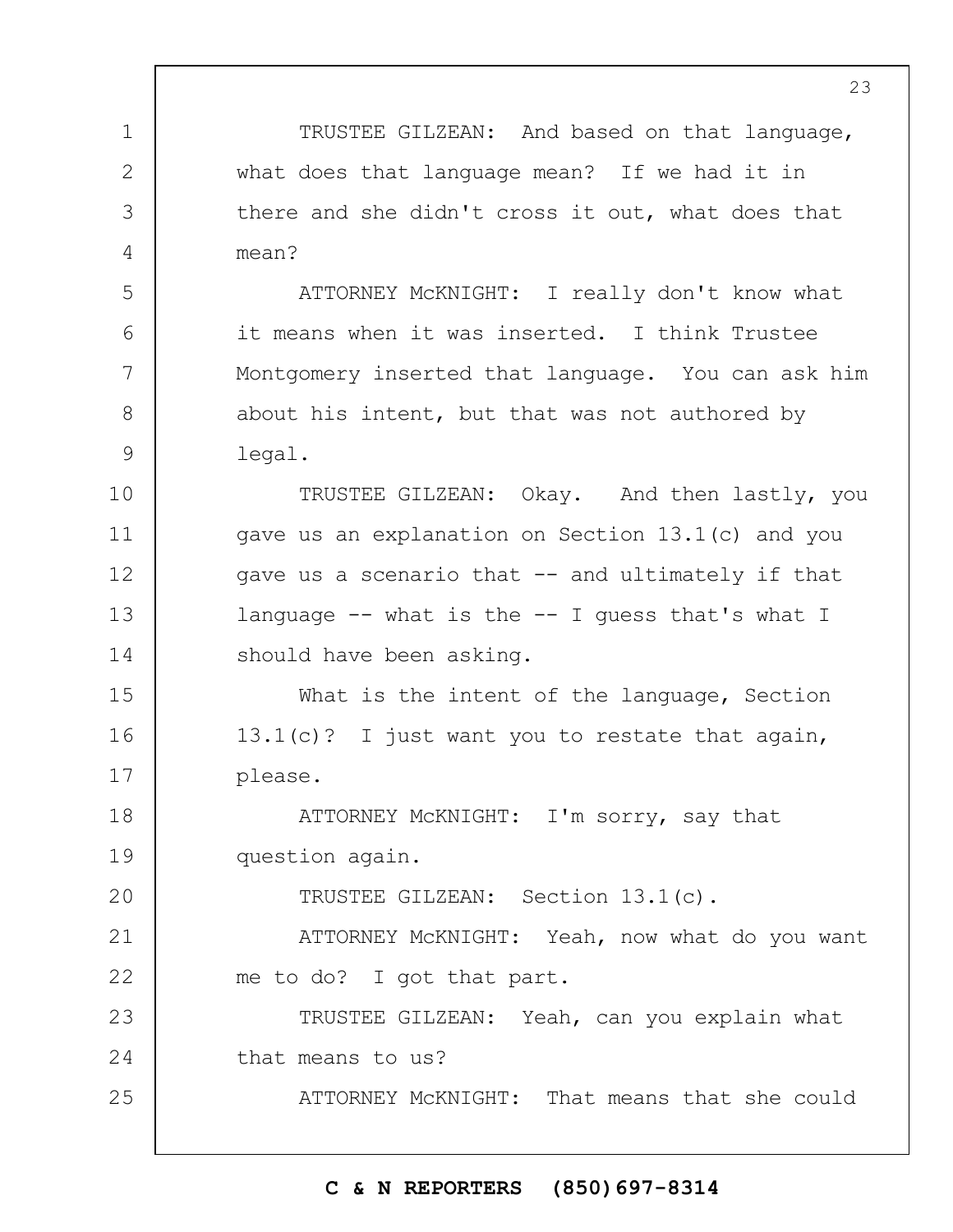1

resign and get a 12-month sabbatical.

2 3 4 5 6 7 8 9 10 11 12 13 14 15 16 17 TRUSTEE GILZEAN: Okay. So basically, going back to -- and, Mr. Chair, this is my last thing. I would hope -- I would hope that we can entertain a motion as it relates to Section 11.1 -- is it 11.1 that you said -- I was about to give you the trustee title -- Attorney McKnight where you mentioned that you would rather  $-$  okay, so if we can amend -- I make -- Mr. Chair, I make a motion to amend Section 11.1 to include the language that our attorney says, that a majority of the vote would be based on seven votes regardless if all 13 members or not are there. So I motion that we take the language that our legal counsel has provided us solely for the fact that he's unsure what the current language is, what that language means currently to us at this particular moment.

18 19 CHAIRMAN BADGER: There's a motion. Is there a second?

 $20$ 

(NO RESPONSE).

21 22 CHAIRMAN BADGER: Motion, no second. Please continue.

23 24 25 TRUSTEE McWILLIAMS: Mr. Chairman. CHAIRMAN BADGER: It dies for lack of a second.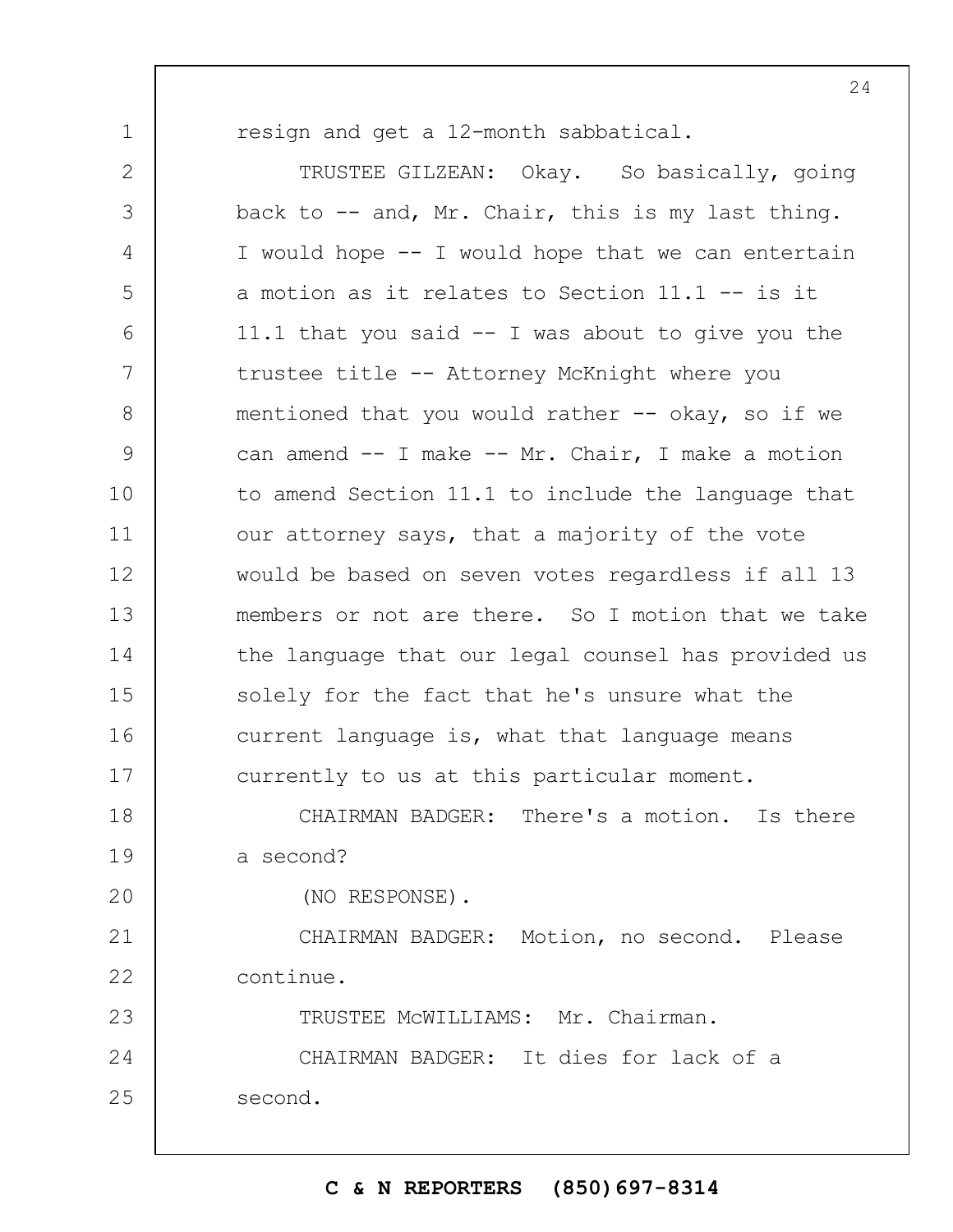1 2 3 4 5 6 7 8 9 10 11 12 13 14 15 16 17 18 19  $20$ 21 22 23 24 25 25 TRUSTEE GILZEAN: Okay. TRUSTEE McWILLIAMS: I'm next after him. CHAIRMAN BADGER: Okay. Are you finished, Trustee? TRUSTEE GILZEAN: Yes, sir, I'm done. CHAIRMAN BADGER: Okay. Thank you, Trustee Gilzean. I hear Trustee McWilliams. TRUSTEE McWILLIAMS: Thank you, Mr. Chairman. First, I find it a disturbing sign for any state employee at any level to expect or demand a provision for an automobile for private use when a car and a driver for official use are being provided. But the biggest problem here, however, is one of deception. Now whether a doctor or a minister or a college president, the public understands the strenuousness of your work and the level of your responsibility and accepts the fact that you should be compensated, sometimes highly. The problem arises, however, as vividly demonstrated in a previous administration, when your clientele begins to feel that your primary driver is not an opportunity to serve but a quest for compensation. Board members who will lament that she can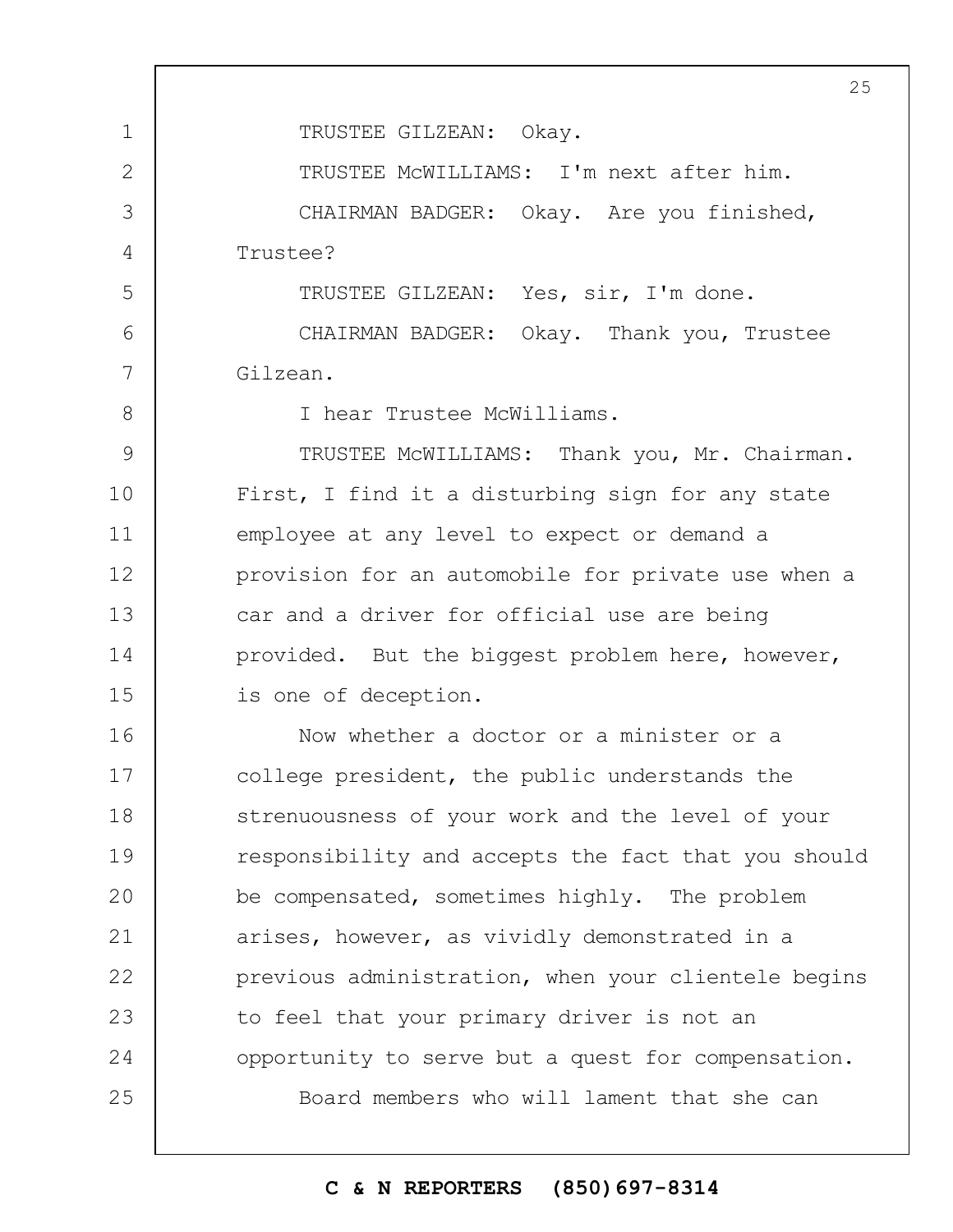still say no should again be reminded that we have a president. He too could have said no at the time when our University's posture was much more precarious than present. He said yes and has addressed multiple serious challenges that the University faced with results that satisfied most stakeholder's concerns, including those of the Board of Governors and SACS.

1

2

3

4

5

6

7

8

9 10 11 12 13 14 15 16 17 But no matter what course this Board chooses presently, I think at some point you're going to look back and reflect on the last 20 months a time when the Board and an interim president worked diligently and effectively together to address major problems and achieve success at a time when the President's bonus or his compensation package was not one time a topic of Board discussion. The challenges we faced took center stage.

18 19  $20$ 21 22 23 24 25 And I believe that many Board members here have spent much less time familiarizing themselves with the elements of Doctor Robinson's compensation agreement than with the document before us. And I don't attribute that to a lack of diligence, I think some of us just feel that we know the President and trust his requests to be fair, reasonable, and affordable.

# **C & N REPORTERS (850)697-8314**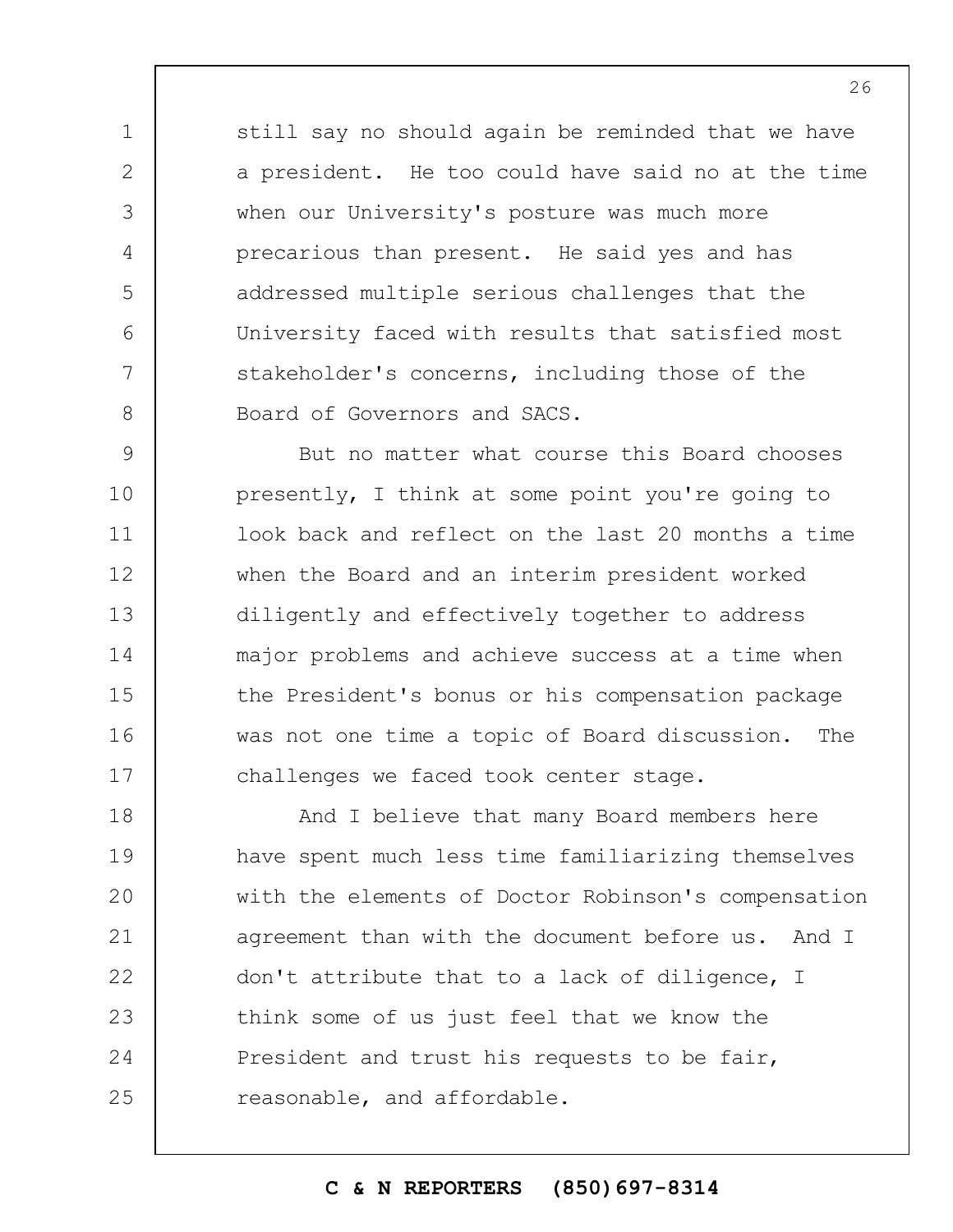1 2 3 4 5 6 7 8 9 10 11 12 13 14 15 16 17 18 19  $20$ 21 22 23 24 25 27 CHAIRMAN BADGER: Thank you, Trustee McWilliams. Was there anyone else in the queue? TRUSTEE MONTGOMERY: Mr. Chairman, I had --TRUSTEE LAWSON: Mr. Chair. TRUSTEE ALSTON: Mr. Chair. CHAIRMAN BADGER: Okay. You've spoken once. Would you allow Trustee Lawson followed by Trustee Montgomery? TRUSTEE ALSTON: No, that was Alston after Lawson, please. CHAIRMAN BADGER: Beg your pardon? TRUSTEE ALSTON: Alston. CHAIRMAN BADGER: Alston? TRUSTEE ALSTON: Yes, please. CHAIRMAN BADGER: Okay. Trustee Alston, you're recognized. TRUSTEE ALSTON: No, Lawson was ahead of me. I'm after Lawson. CHAIRMAN BADGER: Thank you. Lawson. TRUSTEE LAWSON: Yeah, Mr. Chair, I'll try to be brief. I'm hoping that we can move through this and come to some resolve and at the end of the day we select the individual. You know, based on all accounts, the person is highly qualified; however,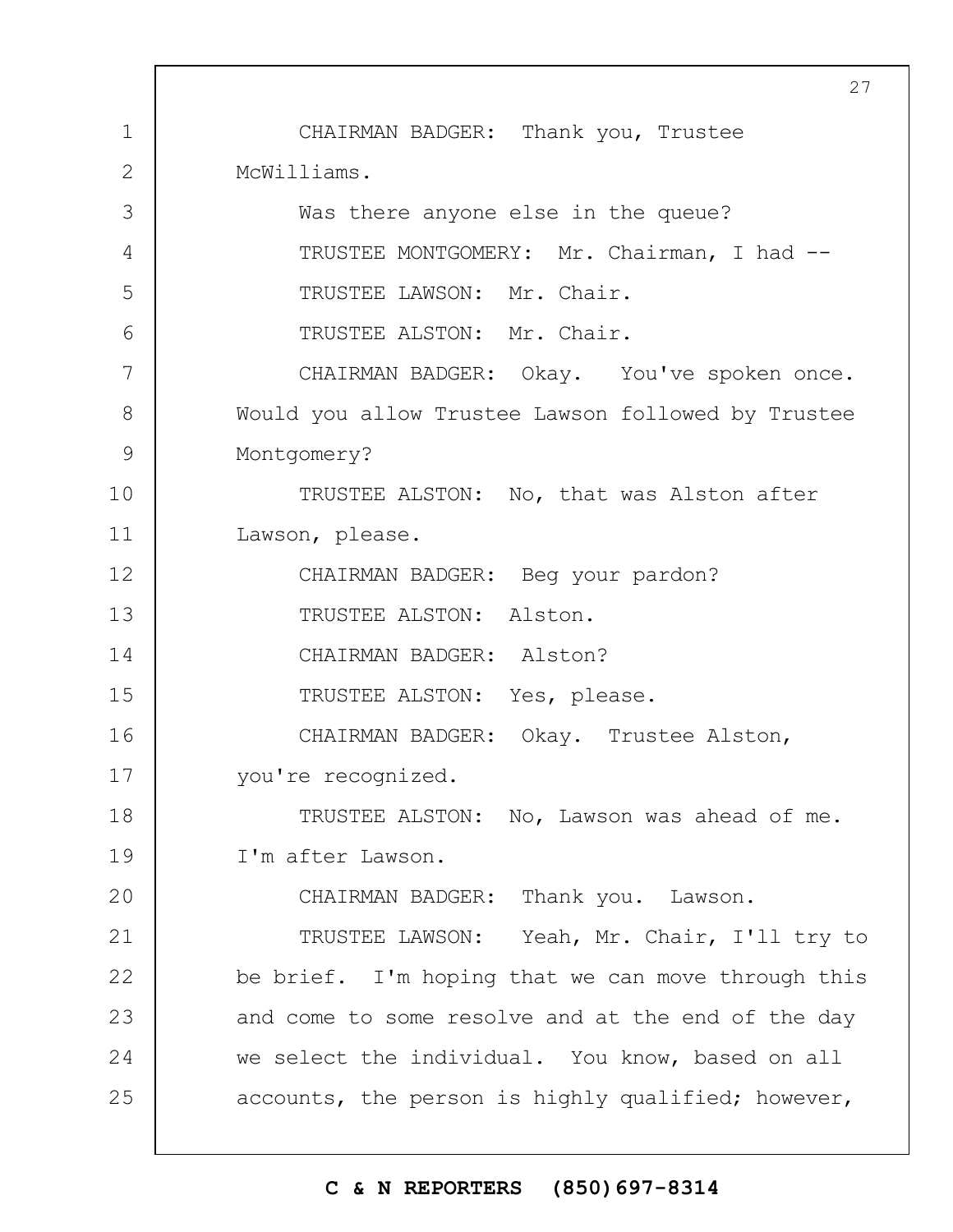with all that being said, you know, I continue to have some major concerns over the total comp package and I think I've voiced that I think on three separate occasions, and I continue to have those concerns.

1

2

3

4

5

6

7

8

9

10

11

12

25

Now we've landed on a number. Whether I like it or not, we've landed on a number, and I feel like some of these additional changes are trivial and are continuing to protract out a process that we should have ended last week, so I have  $-$  I'm getting to come to a point of not having a lot of patience to walk through point for point.

13 14 15 16 17 18 19  $20$ 21 22 23 24 I think Attorney McKnight has tried really hard to help us understand all of the red lines and we appreciate that, but I'm hoping maybe we can summarize this into larger motions to try and move this process forward because I continue to have heartburn over the amount of compensation we're extending to an untested president, albeit qualified on paper, albeit untested, albeit no prior presidential experience. So I'm going to find it very challenging to vote positively on some of these additional requests and requirements. In my opinion, per Trustee McWilliams, in my

mind the car is completely off the table. That is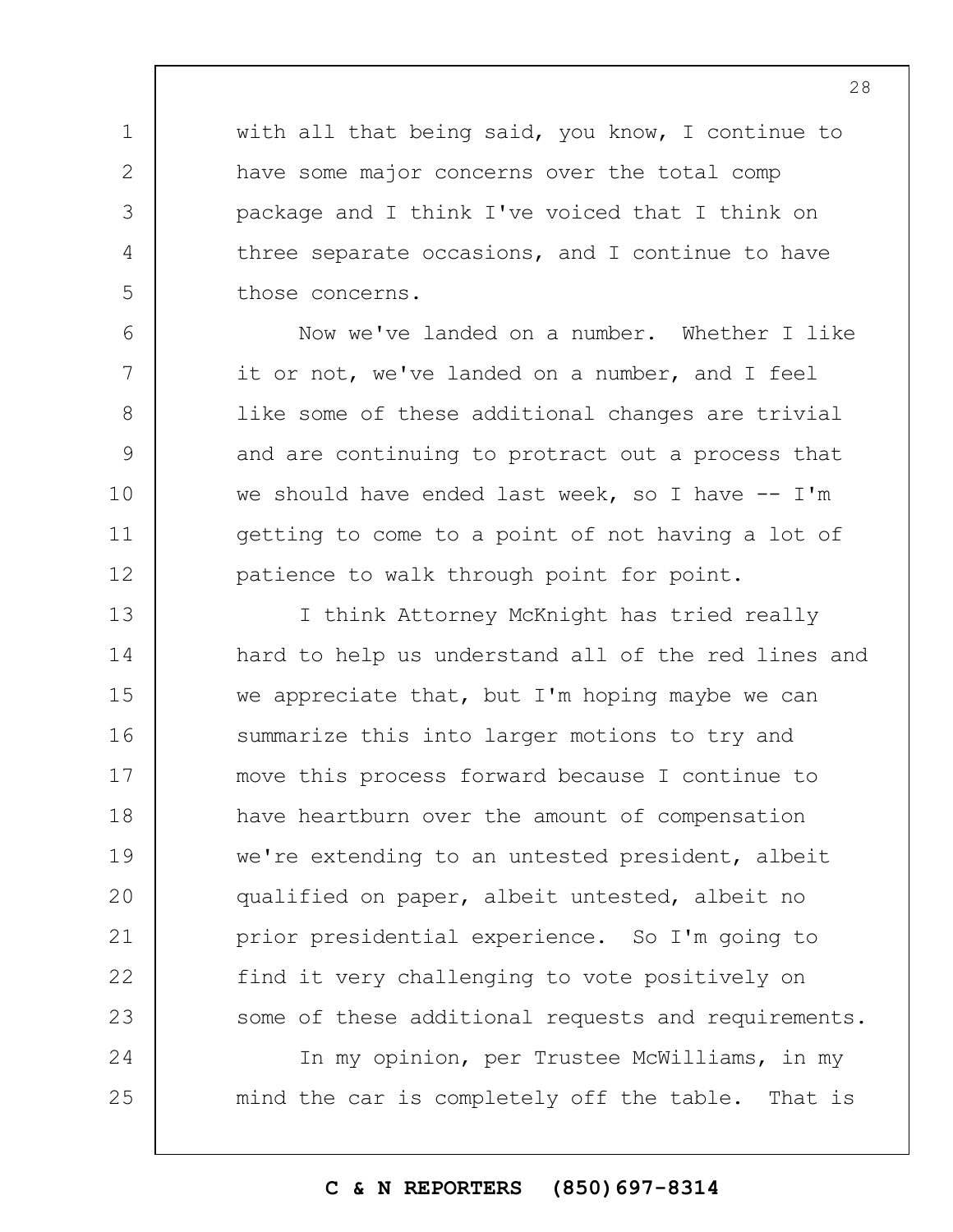1

2

3

4

5

6

7

8

9

10

11

12

13

not even a point for discussion.

So I'm hoping, Mr. Chair, that as opposed to going through all of these, we can some way, somehow, and I don't know if that's legally appropriate, summarize some of these items because I think we're all starting to wear a little thin on the protracted process. And I think we want to, you know, move this process forward. You know, we've selected a person, we want them on campus, we have a date that Trustee Alston continues to remind us of that the person needs to be in place. I think we're at that point of wanting that to happen now.

14 15 16 17 18 19  $20$ 21 22 23 24 25 So I just ask that if there is a way between yourself and Attorney McKnight that we can speed through this and let's be fair to the person and let's talk about what we're willing to offer the position and try and leave, you know, as much as we can, the person out of it. But, again, I think that, you know, there are, as you can hear, major concerns about this overall comp package relative to others that are out there, relative to experience of the current person we're looking at. CHAIRMAN BADGER: Trustee Alston. Now who followed Trustee Alston?

**C & N REPORTERS (850)697-8314**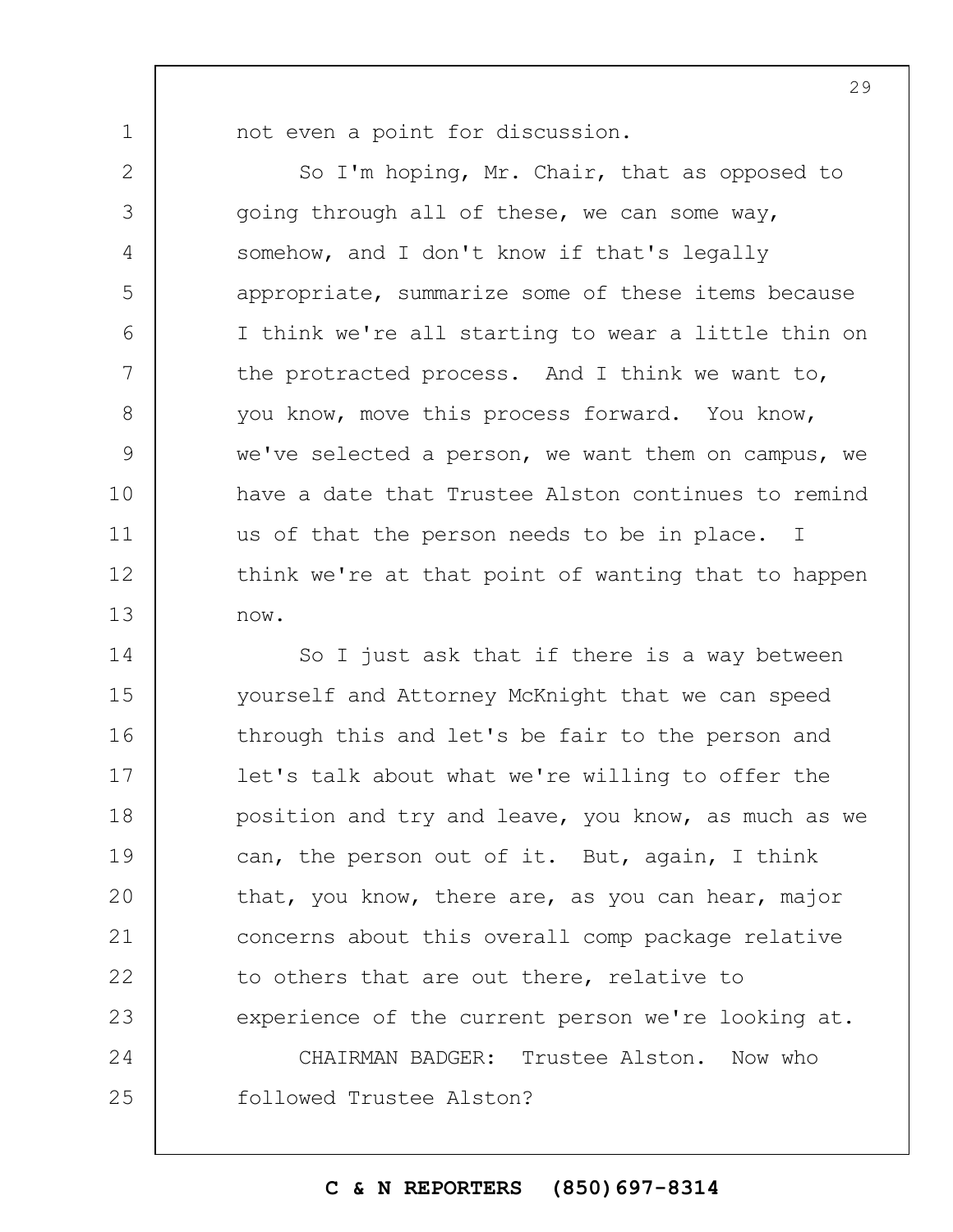TRUSTEE MONTGOMERY: I'm at the bottom of the queue, Mr. Chair, Montgomery.

1

2

3

4

5

6

7

8

9

CHAIRMAN BADGER: Well, you're at the bottom of the list, Trustee Montgomery. Trustee Alston followed by Trustee Montgomery.

TRUSTEE ALSTON: Thank you, Mr. Chairman. And, yes, Trustee Lawson, similar to your comments, I actually am ready to make a motion, but I'll just make a few comments.

10 11 12 13 14 15 16 17 18 19 You know, Mr. Chair, again, it sounds like we're deliberating, you know, again, who is or who should be president of the University. It sounds like, again, we're deliberating the process that this Board slash Search Committee put in place for the presidential search process. It sounds like, again, we're deliberating the compensation or really the salary for President Select Doctor Mangum when I think the vote was 7, 5 just around her salary.

 $20$ 21 22 23 24 25 So from my standpoint, you know, that argument is off the table. You know, for me this discussion has gone on long enough. We have critical needs at the University, and from my perspective, I along with so many in the Rattler community, you know, we're ready for Doctor Mangum to get to work and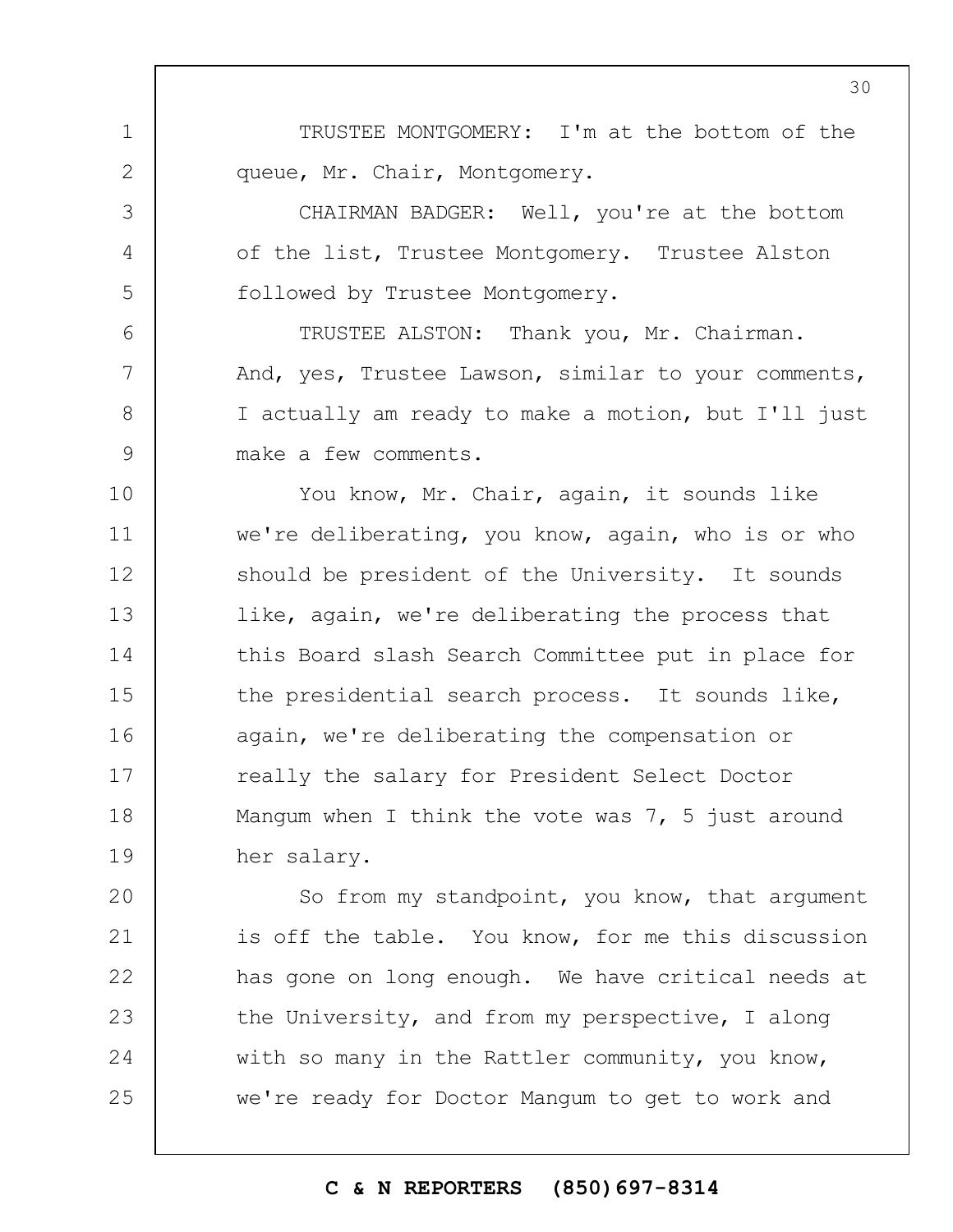1 roll up her sleeves.

2 3 4 5 6 7 8 9 10 11 12 13 14 15 16 17 18 19  $20$ 21 22 23 24 25 You know, this Board, just listening to the comments of my colleagues, I think we really need to come together. We need to be unified and really ready to welcome our president. If I remember, it wasn't that long ago that a super majority of this Board, 10 to 2, if I recall, approved Doctor Mangum, overwhelmingly a vote of confidence. So, you know, I just don't want us to lose sightly of that which recently just happened not that long ago. So with that, Mr. Chairman, I move that we approve the amended version of the contract with Doctor Mangum, and I am open to any friendly amendments on the contract. TRUSTEE WARREN: Second. TRUSTEE McWILLIAMS: What is the amended contract, what she sent back? Is that the motion he's putting on the table? TRUSTEE ALSTON: I will explain my motion. Trustee McWilliams, yes, as a starting point, I would like for us to start with the document that we have. If there are one, two or three points of contention, I am absolutely open to accepting friendly amendments to incorporate that, similar to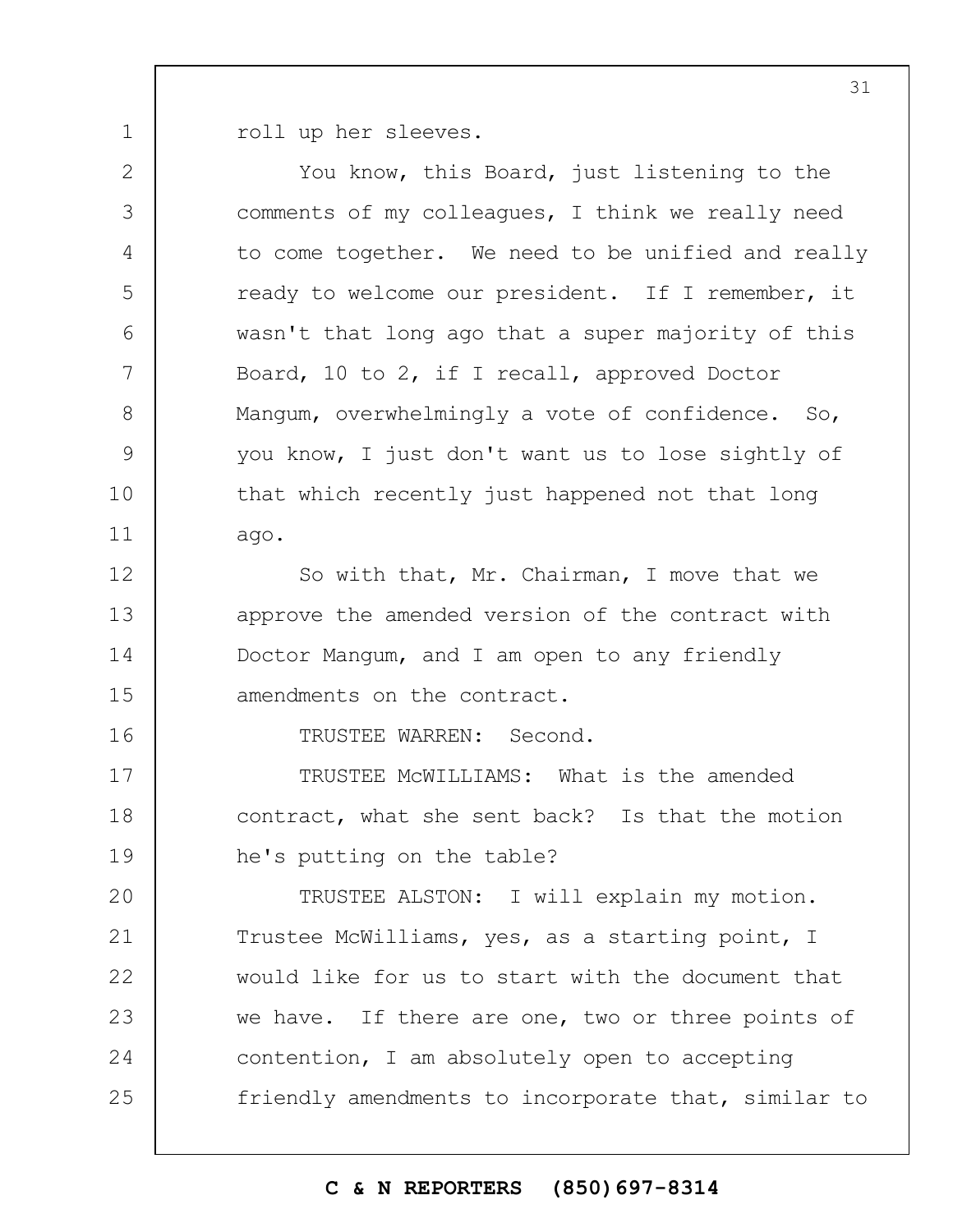1 2 3 4 5 6 7 8 9 10 11 12 13 14 15 16 17 18 19  $20$ 21 22 23 24 25 Trustee Lawson's points, so we can move this forward and not go point by point, if there is consensus around a majority of these items. ATTORNEY BARGE-MILES: Excuse me, Doctor Badger. Who seconded that motion? TRUSTEE WARREN: Warren. CHAIRMAN BADGER: I didn't hear. Who was it? ATTORNEY BARGE-MILES: Trustee Warren. CHAIRMAN BADGER: Okay. Motioned and seconded. TRUSTEE LAWSON: Mr. Chair. TRUSTEE WHITE: Mr. Chairman, this is Trustee White. Would you add me to the queue, please? CHAIRMAN BADGER: Wait a minute, discussion. TRUSTEE MONTGOMERY: Montgomery. TRUSTEE LAWSON: Lawson. CHAIRMAN BADGER: Montgomery, Lawson. TRUSTEE WHITE: And White. CHAIRMAN BADGER: And White, okay, in that order. Montgomery. TRUSTEE MONTGOMERY: Mr. Chairman. CHAIRMAN BADGER: It's on the motion, I assume because we have a motion and a second on the floor. TRUSTEE MONTGOMERY: It's on the floor, and it's up for a discussion, and I'll make my comments

#### **C & N REPORTERS (850)697-8314**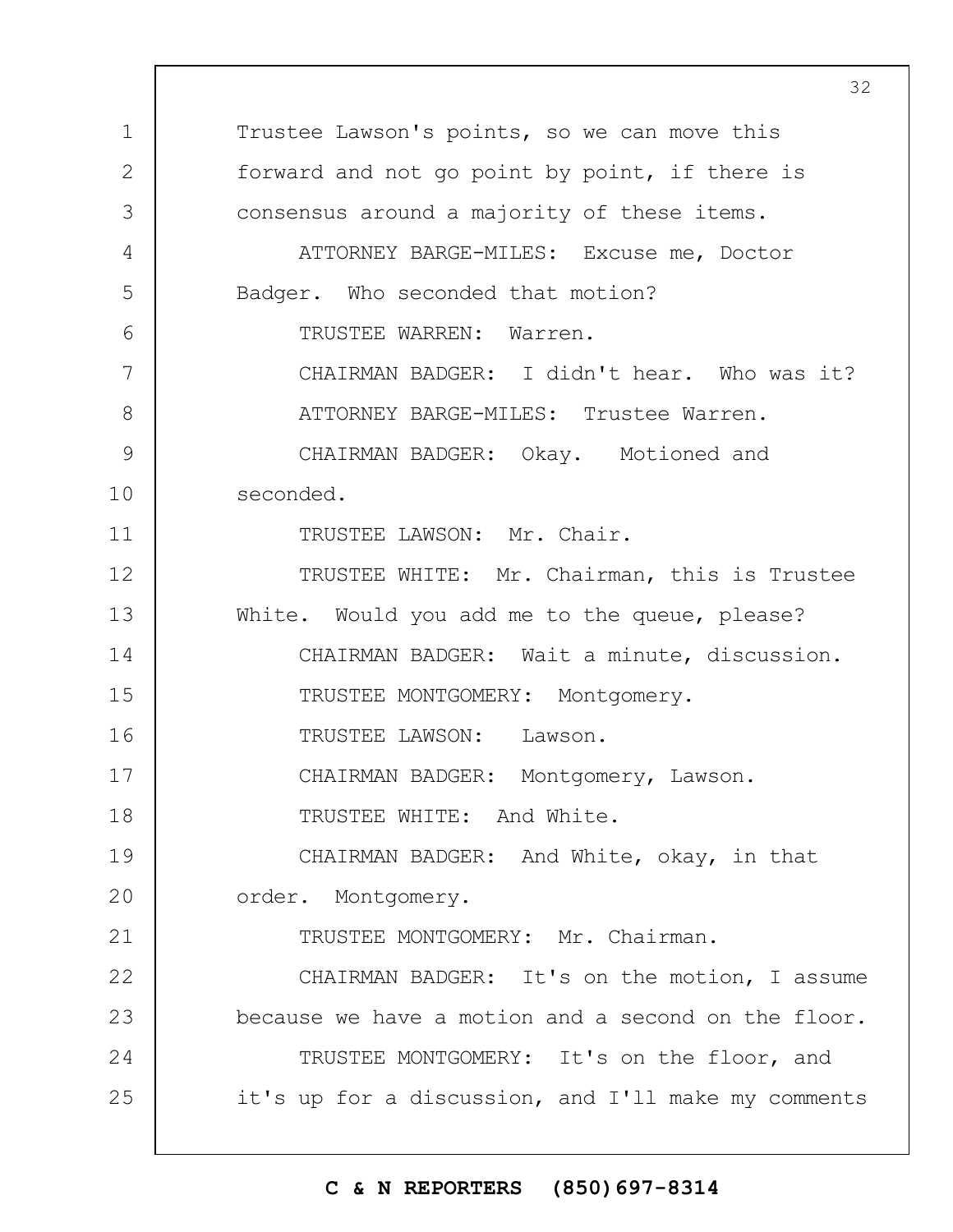1 2

3

4

5

6

7

8

9

as brief as I can.

I voted for Doctor Mangum. I've asked for a transcript of these conversations because, as a new member of the Board, with the problems that we had in the past, I had no idea what had happened in the past. I think it's very helpful on our part for future Boards, for them to understand how we arrived at the provisions that they will be subjected to as a future board.

10 11 12 13 14 15 16 17 18 19  $20$ I'd ask or draw your attention to 2.0. In the area of 2.0, with the changes that were suggested by Doctor Mangum, the Board unanimously approved this language. The amended language offered to Doctor Mangum would dictate a process to the Board that would require a negotiation with the Board's representative. I'd submit that after this process that we've gone through right now that the Board wants to reserve its right to determine what the process of engagement would be at that time and should not be bound by this language.

21 22 23 24 25 This would be achieved and it's in the Board's best interest by keeping the language that was unanimously approved by the Board less than a week ago. To draw -- I'd offer a friendly amendment that we keep the language that we unanimously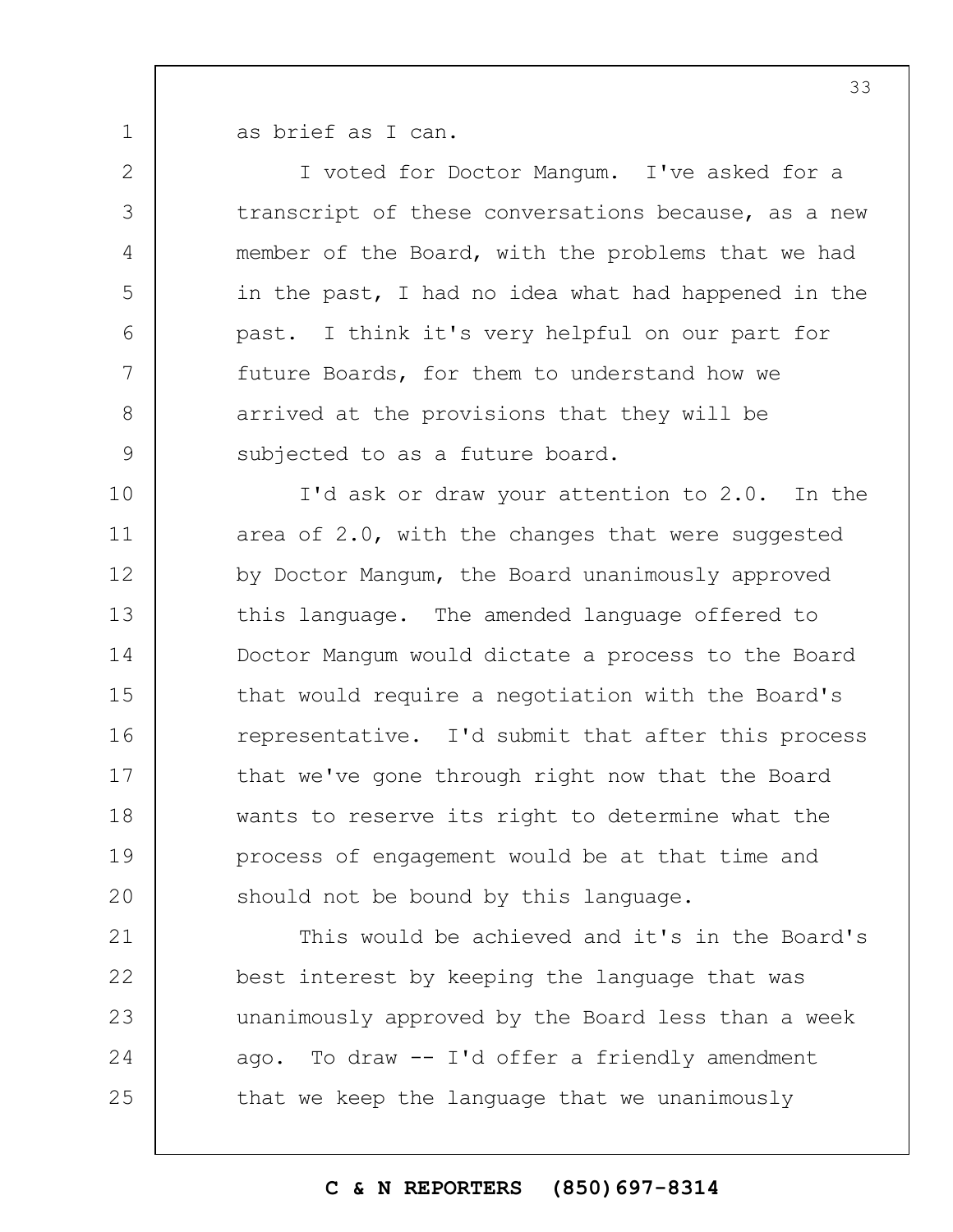1 2 3 4 5 6 7 8 9 10 11 12 13 14 15 16 17 18 19  $20$ 21 22 23 24 25 approved less than a week ago. TRUSTEE ALSTON: Trustee -- Mr. Chairman, this is Trustee Alston. CHAIRMAN BADGER: Yes, sir. TRUSTEE ALSTON: Trustee Montgomery, which section are you referring to? TRUSTEE MONTGOMERY: Section 2.0. TRUSTEE ALSTON: 2.0, okay. TRUSTEE MONTGOMERY: There's been a conversation as a Board that we've had about whether the Board makes the decision or whether we put it in the hands of an individual. This language would bind a Board representative, and I'm simply saying that it should be the Board's prerogative. The language that was suggested here puts it in the hands of a representative. The language that we voted on unanimously would leave it as an onus on the Board. So I move that we reject the changes as presented. CHAIRMAN BADGER: Now we've got two motions on the floor, right? TRUSTEE MONTGOMERY: Just one. I'm offering an amendment, a friendly amendment. CHAIRMAN BADGER: Oh, okay. A friendly amendment is on the floor.

#### **C & N REPORTERS (850)697-8314**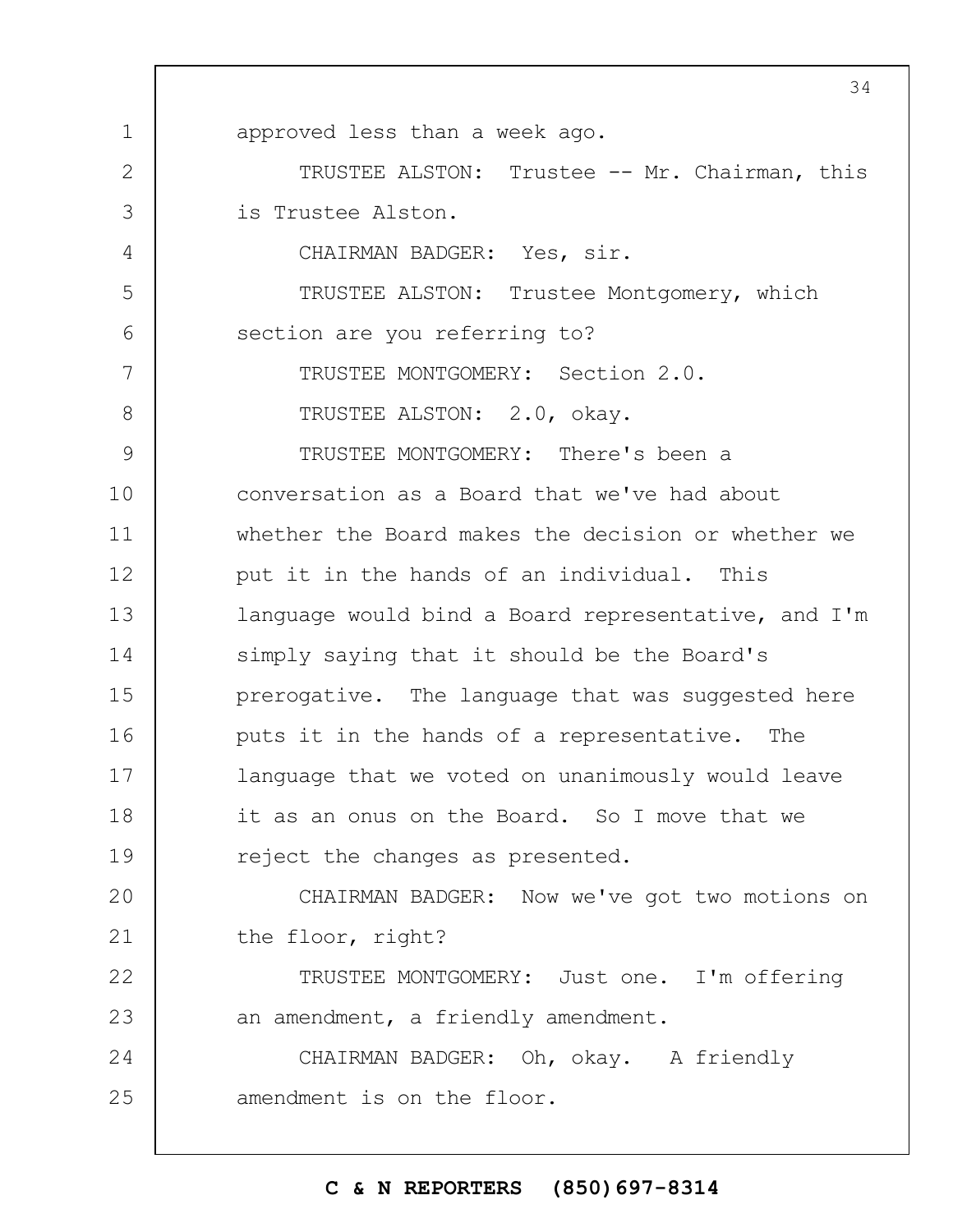TRUSTEE ALSTON: Yes, I'm back, Mr. Chair. In reviewing the clause, Trustee Montgomery, I don't know if -- again, at least in my interpretation of Board's representative, you know, if the Board collectively decides -- I mean it's implied that the representative could be the chair, or it could be whomever -- let me back up.

1

2

3

4

5

6

7

8 9 10 11 12 13 I don't know if this is a major point of contention. I think just from listening to the conversation, there are probably maybe one or two other areas. So if it's offered as a friendly amendment, I'm not going to accept this as a friendly amendment to the motion.

14 15 TRUSTEE MONTGOMERY: Okay. Mr. Chair, I'll move on.

16 17 18 19  $20$ 21 22 23 24 25 I'd draw your attention to 3.0, Powers and Duties, it's 3.0. There are changes here that are suggested that require a mutual agreement between Doctor Mangum and the Board. My question is: If Doctor Mangum disagrees with what the Board says will be the operational goals, there is no mechanism here to deal with that. And by default, I think I'd ask General Counsel to weigh in here. If there is no agreement, then we would be at a stalemate with regard to the operational goals of

#### **C & N REPORTERS (850)697-8314**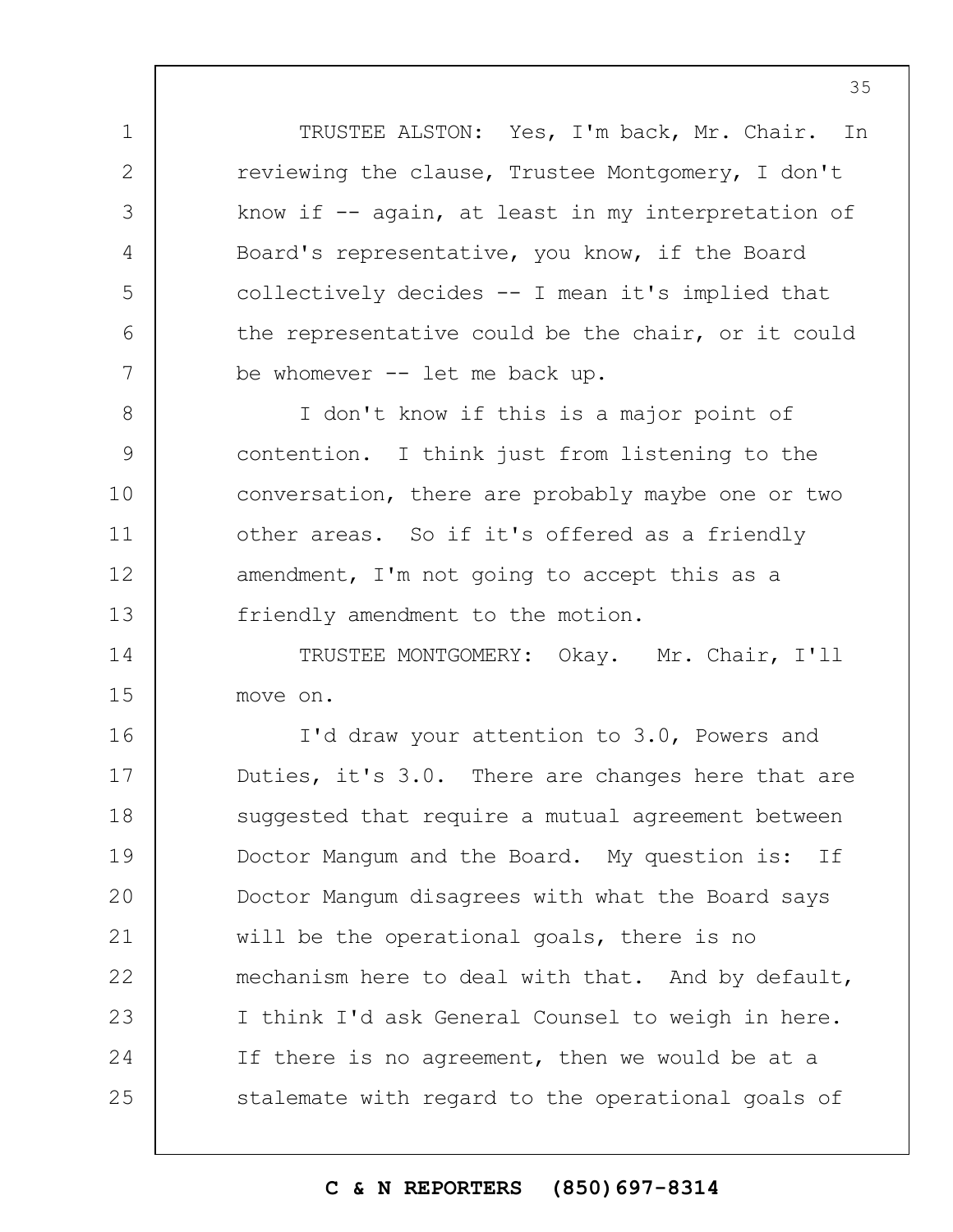the Institution.

1

2

3

4

5

6

7

8

19

General Counsel -- Mr. Chairman, may I ask General Counsel if he could clarify that.

ATTORNEY McKNIGHT: I don't understand that to be the case because so much of the operational goals of the University is mandated by the State of Florida, so I'm not really certain if that's correct.

9 10 11 12 13 14 15 TRUSTEE MONTGOMERY: So if the Board has operational goals that it put forward, they would not be affected by this clause? If they were not mutually agreed upon, what posture would the Board be in? If Doctor Mangum said I don't agree with that, would we be required to meet that operational goal, even if it was a goal set by the Board?

16 17 18 ATTORNEY McKNIGHT: Well, the Board can -- of course the Board always can move in a different direction, right?

TRUSTEE MONTGOMERY: No.

 $20$ 21 22 23 ATTORNEY McKNIGHT: I mean the Board can -- if that was the case and it was a significant, the Board could terminate with or without cause. That's where the Board would be.

24 25 TRUSTEE WARREN: No, it could be a matter, Montgomery, that is not significant enough to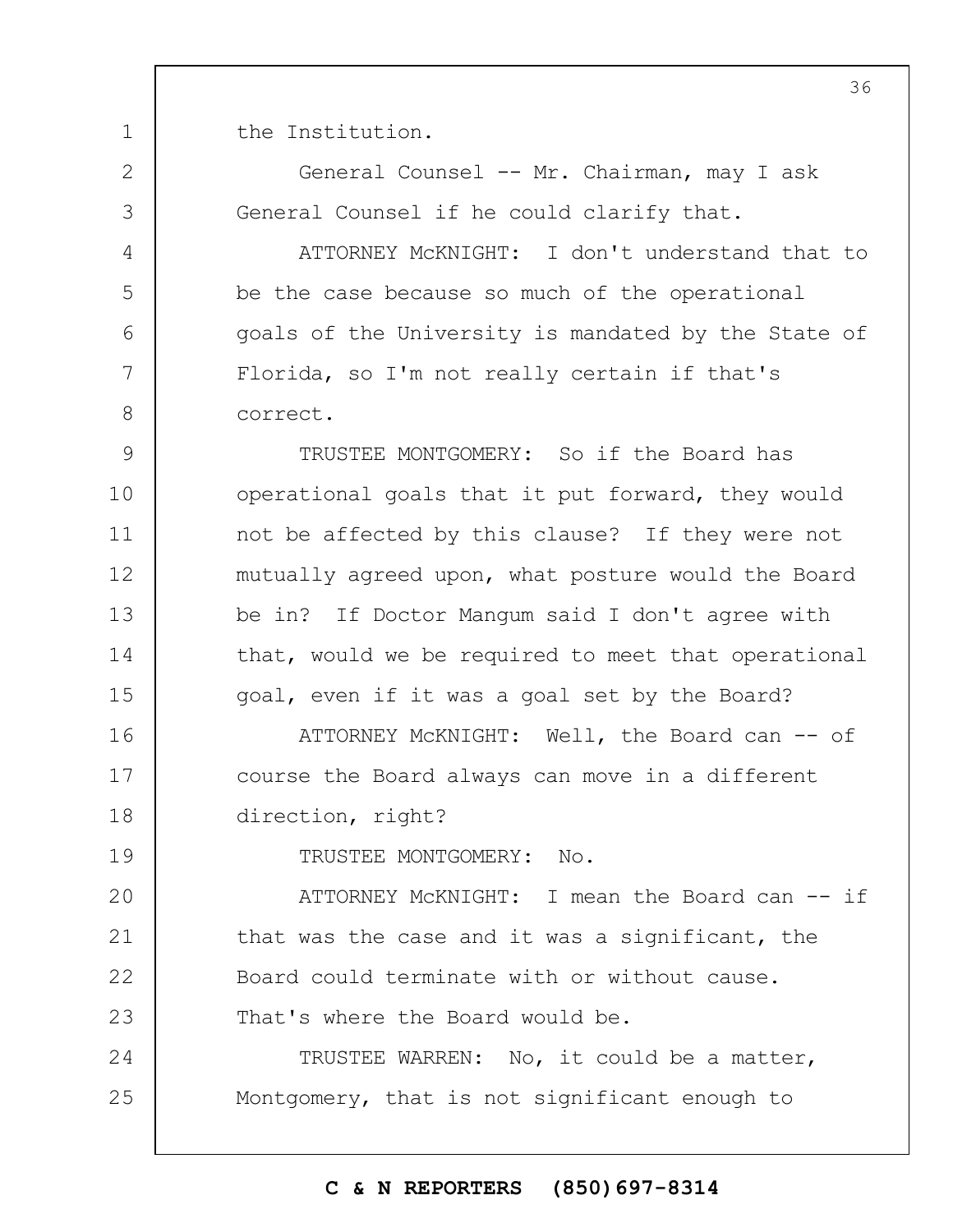terminate, but it is -- what I see what Montgomery is getting at, we should have a vehicle for us to come to a reasonable conclusion. If the Board is adamant about its position, then we should have some latitude to impose the position because what we take -- our actions as a Board are taken by way of a vote.

1

2

3

4

5

6

7

8 9 10 11 12 13 14 15 16 17 18 19  $20$ 21 TRUSTEE MONTGOMERY: In the spirit of I guess what Trustee Warren would call as (unintelligible), I'm not offering a substitute motion, I'm only offering a substitute amendment as we move along. If it's the will of the Board to move along, I'm simply pointing out that this takes away our ability to say as a Board, this shall be done; and it requires us to come to a mutual agreement with the one person who is under our employ, and that takes away your position as a governing body. So I'd offer a friendly amendment that rejects the language that was presented and keeps the Board in a posture where the Board sets the operational goals.

22 23 24 25 There's a two-way level of trust here. The Board sets the goals, and we're not going to enforce them or jam them down the President's throat; but at the end of the day, the decision is

## **C & N REPORTERS (850)697-8314**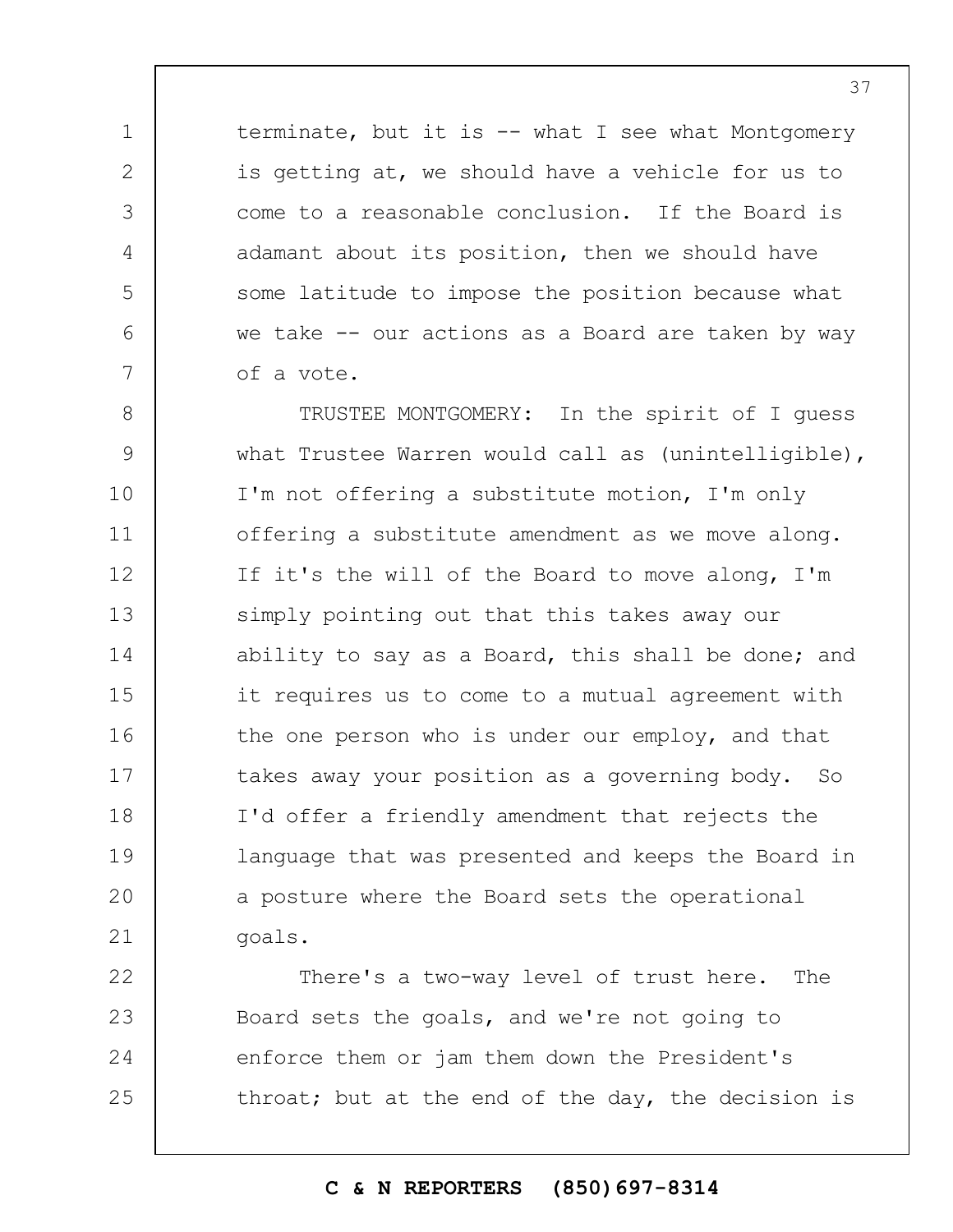made by the Board, gets implemented by the CEO, and it doesn't have to -- and nor should it require agreement. At the end of the day, the Board is the board, you make the decisions; the Chief Executive Officer implements the operational goals as presented by the Board. So I'd offer a friendly amendment to reject the language here that was presented.

1

2

3

4

5

6

7

8

9 10 11 CHAIRMAN BADGER: And the bone of contention, did I understand you  $--$  my phone was breaking up  $-$ is the "mutually agreed upon?"

12 13 14 15 16 17 18 19  $20$ 21 22 23 TRUSTEE MONTGOMERY: There's nothing that brings it to closure if it doesn't -- if there is no agreement. If someone can offer a solution that gets us to closure and leaves us in a posture where the Board still maintains its position of governance who is directing the Chief Executive to implement, then I'm fine with that; but if someone can offer a better solution, I'm open to that. But the language that's presented requires us to agree but doesn't give a mechanism for closure if we disagree. TRUSTEE ALSTON: Mr. Chairman.

24 25 CHAIRMAN BADGER: Trustee Alston. TRUSTEE ALSTON: Yes, just listening to Vice

## **C & N REPORTERS (850)697-8314**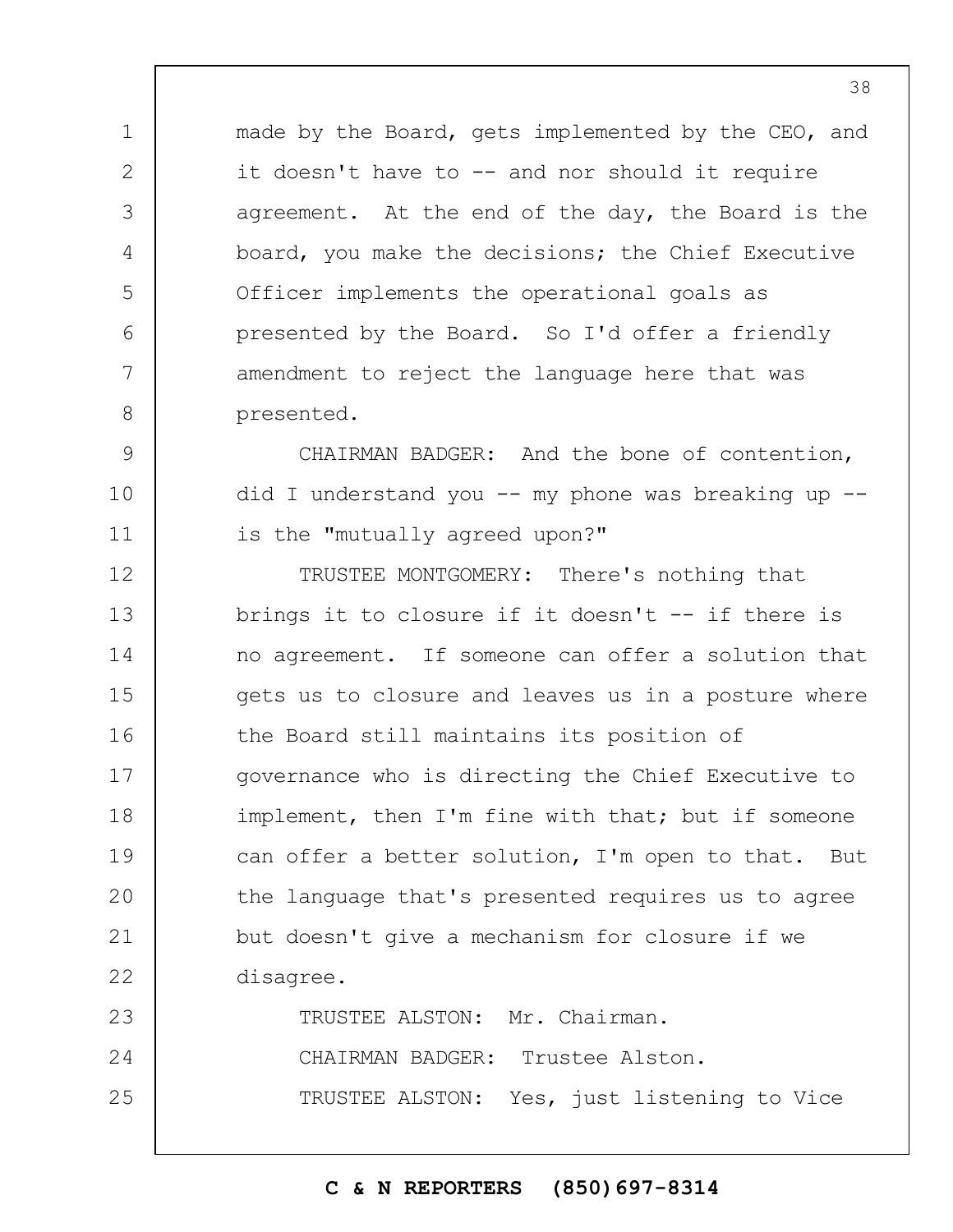President McKnight and I think the previous comments from Trustee Turnbull and Trustee Warren, it sounds like that I know historically we have mutually had agreed-upon goals. I think we all have sat in those sessions.

1

2

3

4

5

6

7

8

But listening to Trustee Montgomery or Vice Chair Montgomery, if you have -- is there any proposed language that you'd like to recommend?

9 10 11 12 13 14 TRUSTEE WARREN: I think just strike it out. TRUSTEE ALSTON: So everywhere where we have "Doctor Mangum and the Board" under 3.0 and "mutually" and "Doctor Mangum and," those three different clauses, one, two, three, we'd strike out those three areas?

15 16 17 18 19  $20$ TRUSTEE MONTGOMERY: I'm sorry, Mr. Chairman if I may, let me be clear. The insertion of "documented," I have no objection to that. Where it says: Such duties as mutually agreed upon by Doctor Mangum and the Board, I have no problem with that language.

21 22 23 24 25 The challenge here, the bone of contention is the last sentence where it says that: Annual establishment and successful achievement of operational goals as mutually agreed upon by Doctor Mangum and the Board. We're in the posture that we

## **C & N REPORTERS (850)697-8314**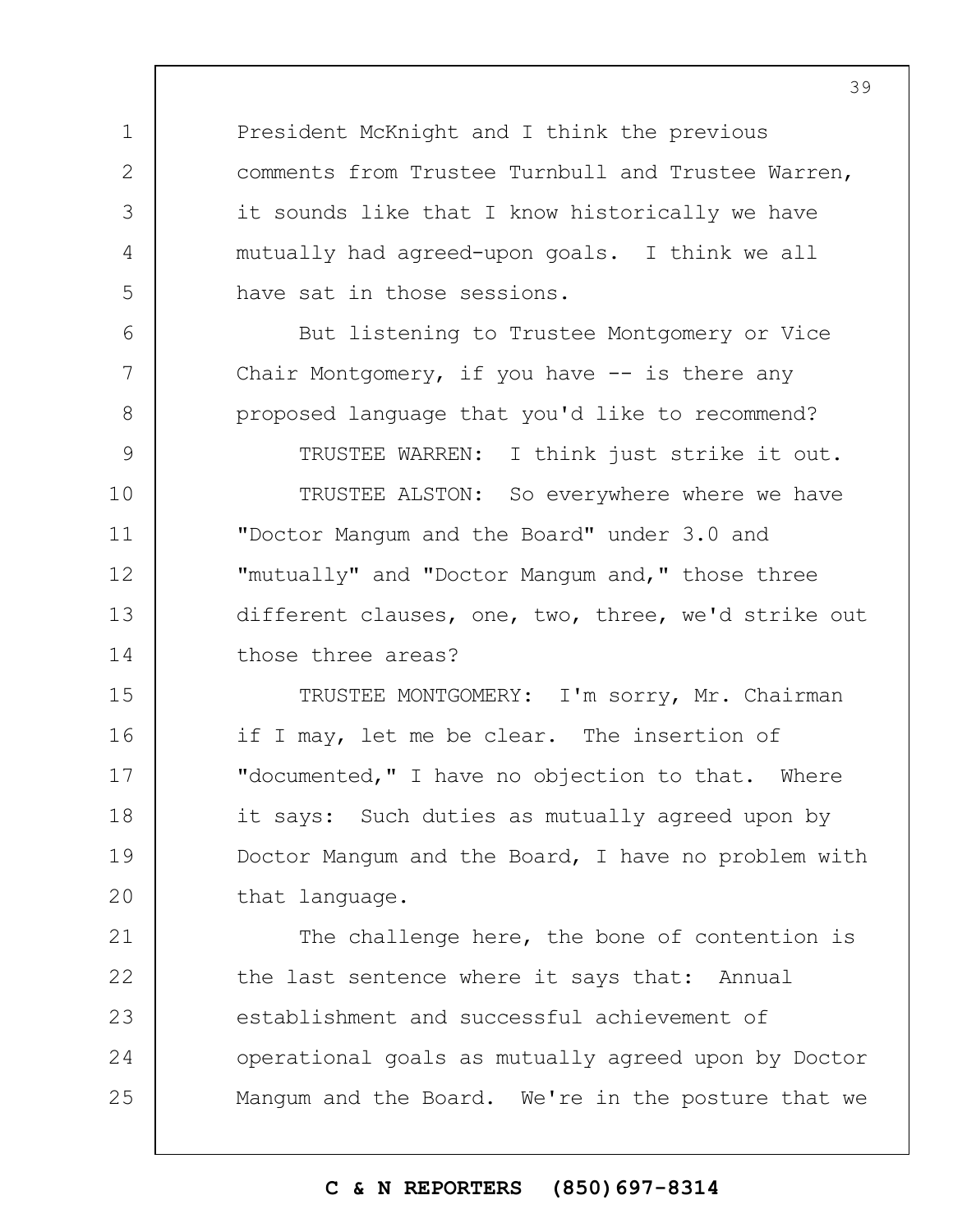go to her as a Board and we can attempt to mutually agree, but if she disagrees, she doesn't have the right to tell us she's not going to do it. At the end of the day, that's her job as CEO, is to execute the will -- implement the will of the Board.

7 8 9 10 11 12 13 14 So if you strike the language that they propose that says "mutually agreed upon" and strike the language that says "Doctor Mangum and," it allows the Board to retain its posture as the governing body who makes suggestions or recommendations or directions to the chief executive officer when the chief executive officer's role is to implement.

15 16 17 18 19 So this can be done in a respectful way, and I ask that we strike those two at the end of that sentence so we can retain our position as the governing body in this particular -- TRUSTEE TURNBULL: Mr. Chairman.

 $20$ TRUSTEE PERSAUD: Mr. Chair.

1

2

3

4

5

6

21 TRUSTEE TURNBULL: Mr. Chairman.

22 23 24 25 CHAIRMAN BADGER: All right. Let me get them in the queue. I hear Trustee Turnbull. TRUSTEE TURNBULL: Yes. TRUSTEE PERSAUD: Persaud.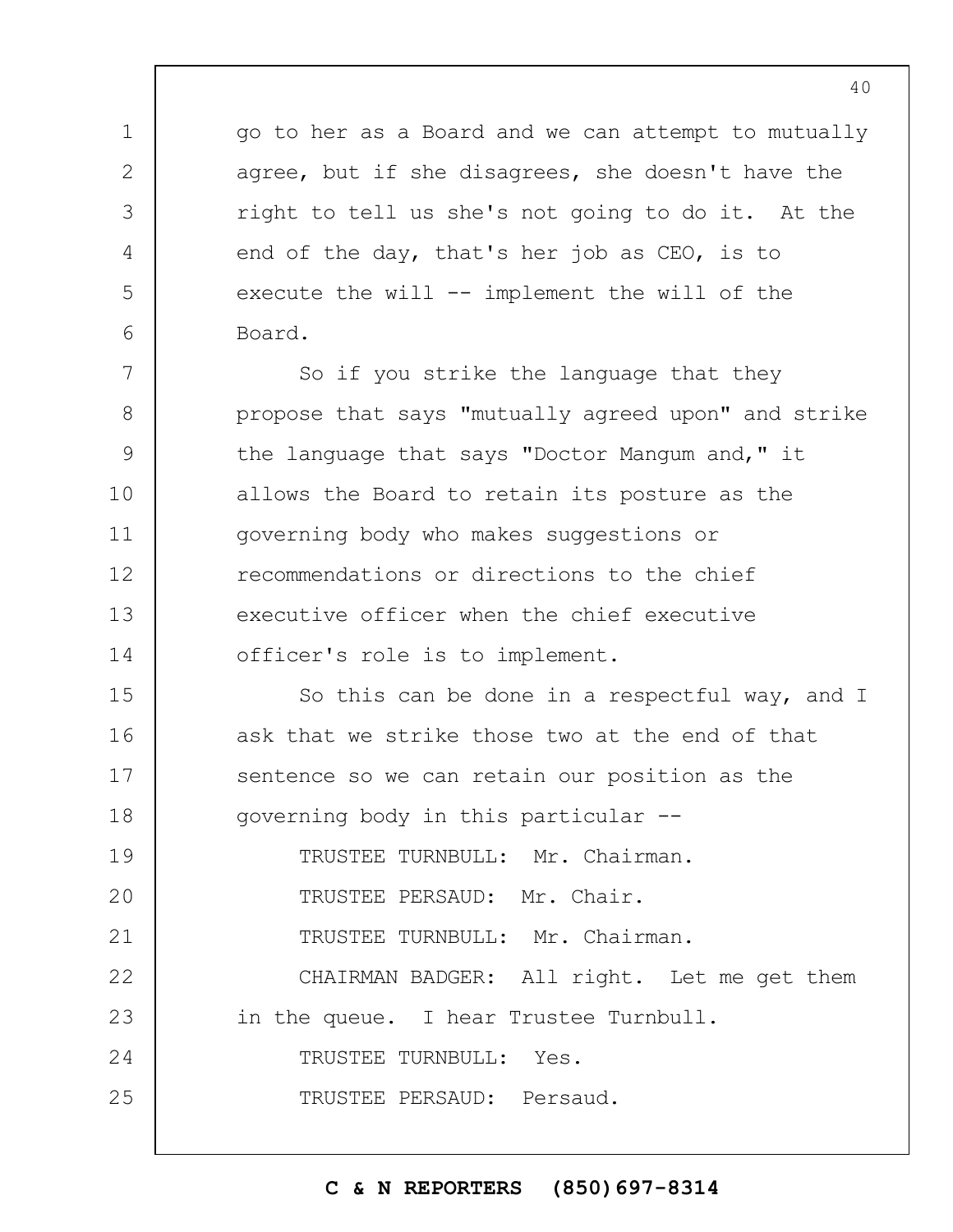|              | ᆠᅩ                                                  |
|--------------|-----------------------------------------------------|
| $\mathbf 1$  | CHAIRMAN BADGER: Is there somebody in the           |
| $\mathbf{2}$ | queue ahead of Trustee Turnbull?                    |
| 3            | TRUSTEE LAWSON: Lawson was already behind           |
| 4            | Montgomery.                                         |
| 5            | TRUSTEE PERSAUD: I'm behind Trustee                 |
| 6            | Turnbull, Mr. Chair.                                |
| 7            | CHAIRMAN BADGER: Okay. So Trustee Turnbull          |
| 8            | followed by Trustee Persaud. Lawson --              |
| 9            | TRUSTEE LAWSON: Was behind Montgomery.              |
| 10           | CHAIRMAN BADGER: You were behind Montgomery?        |
| 11           | TRUSTEE LAWSON: Yes.                                |
| 12           | CHAIRMAN BADGER: Montgomery and Lawson. Are         |
| 13           | there others?                                       |
| 14           | (NO RESPONSE).                                      |
| 15           | CHAIRMAN BADGER: Trustee Turnbull, you're           |
| 16           | recognized.                                         |
| 17           | TRUSTEE TURNBULL:<br>Okay. I'd just suggest to      |
| 18           | you that the language that we did approve last time |
| 19           | that says: Other duties as mutually agreed upon     |
| 20           | with the Board says exactly that, that are agreed   |
| 21           | upon with Doctor Manqum and the Board. She simply   |
| 22           | added "Doctor Mangum and the Board," but the        |
| 23           | language that was written before said the same      |
| 24           | thing.                                              |
| 25           | CHAIRMAN BADGER: Okay.                              |
|              |                                                     |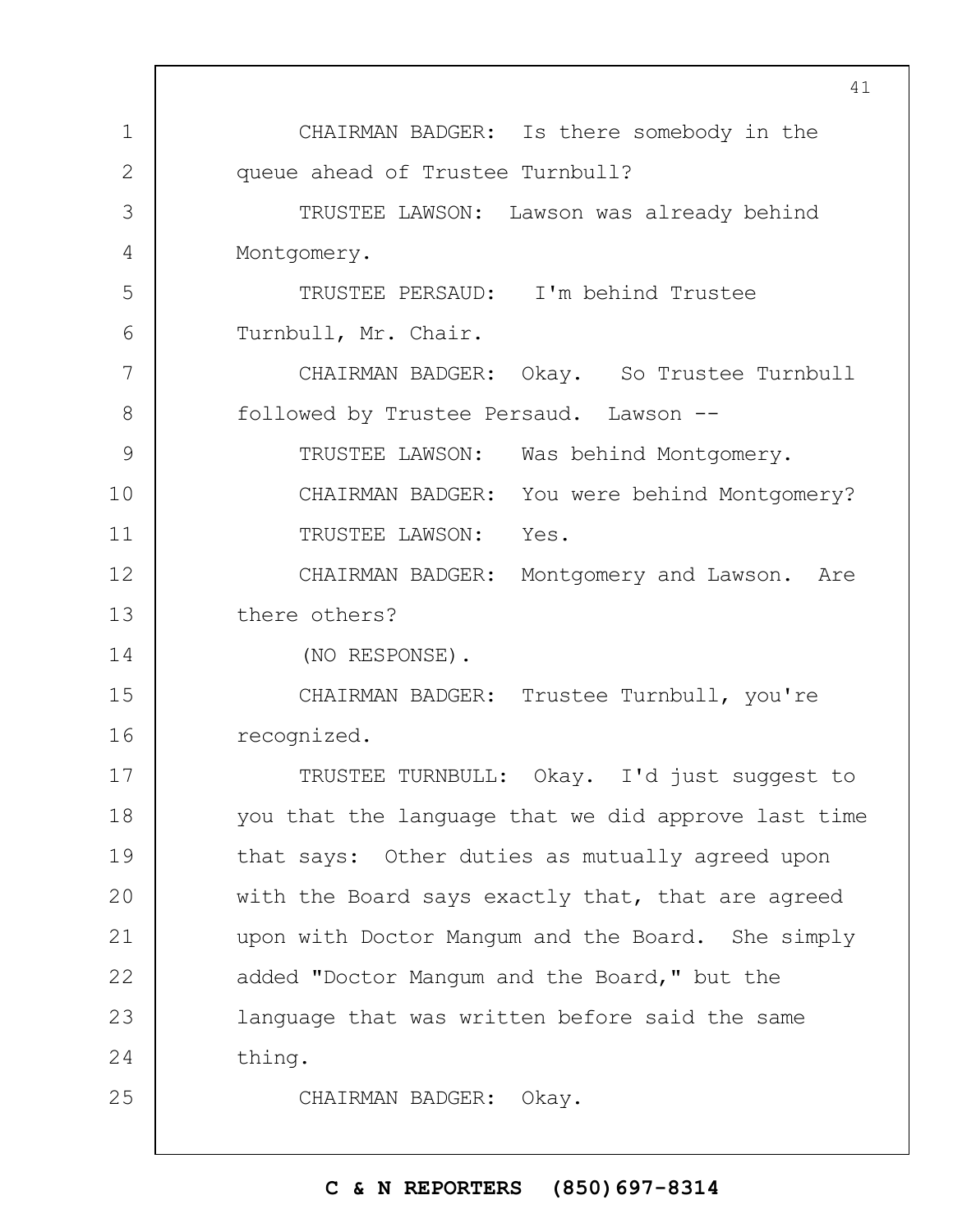ATTORNEY BARGE-MILES: Doctor Badger. Doctor Badger.

CHAIRMAN BADGER: Yes.

1

2

3

4

5

6

7

8

9

18

25

ATTORNEY BARGE-MILES: This is Linda. I believe in the queue you had Trustee Lawson, Trustee White, and then I believe it was Trustee Turnbull, and then Trustee Persaud.

CHAIRMAN BADGER: Where were you when I called for that? Give them to me again, please.

10 11 12 ATTORNEY BARGE-MILES: Lawson, White -- Turnbull has already gone, so you have Lawson, White and Persaud.

13 14 CHAIRMAN BADGER: Lawson, White and Persaud, in that order.

15 16 17 TRUSTEE LAWSON: I'm sorry, Mr. Chair. CHAIRMAN BADGER: Forgive me for bypassing you.

TRUSTEE LAWSON: That's okay. I'm fine.

19  $20$ 21 22 23 24 My comment is not about 3.0, so maybe I should concede to others that have comments on 3.0 because I have other friendly amendments I'd like to offer. So if Trustee Persaud or others behind me have comments on 3.0, I'll concede to them until we're done with 3.0.

CHAIRMAN BADGER: Appreciate that. Trustee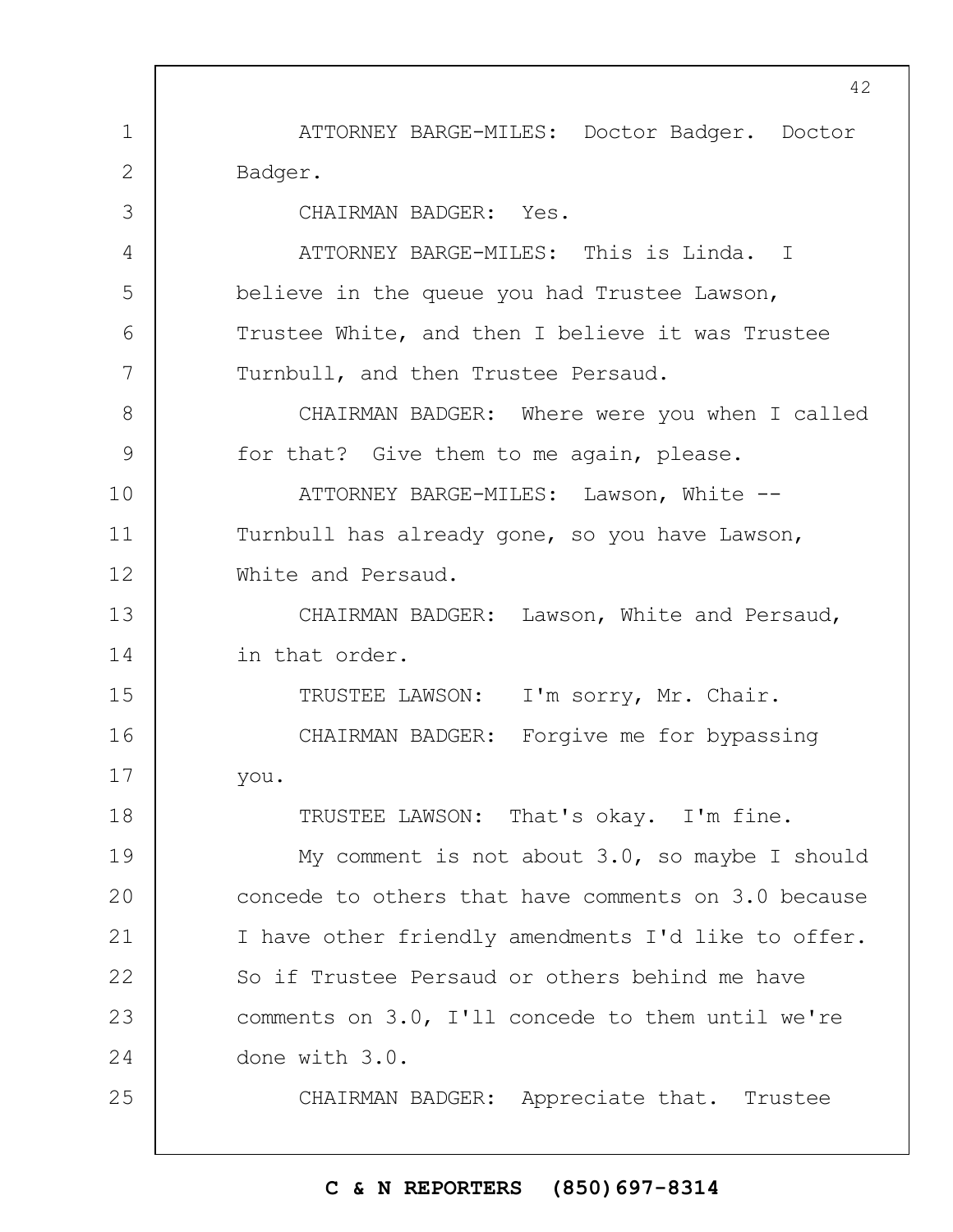1 White would be next.

2

3

4

5

6

7

8

13

TRUSTEE WHITE: Yes, I have a friendly amendment related to another section as well, so I will withhold, but I do agree with Trustee Turnbull that "mutually agreed upon" is already in the previous section.

CHAIRMAN BADGER: Okay. Thank you. So now we are at Persaud.

9 10 11 12 TRUSTEE PERSAUD: Yes, Mr. Chair, I concur with Trustee Turnbull and Trustee White. It's already stated. I think it's not worth any effort to go about and change that right now.

CHAIRMAN BADGER: Thank you.

14 15 16 17 18 19 TRUSTEE MONTGOMERY: Mr. Chair, the one who made the amendment, I close the conversation by saying that there is a distinction between the two paragraphs. The one paragraph talks about powers and duties; and as President, it talks about other such duties as mutually agreed upon.

 $20$ 21 22 23 24 25 The point that I'm making with the last sentence talks about the annual establishment and successful achievement of operational goals. There's a distinct difference between "other such duties as mutually agreed upon" and very specifically here where it says the -- no one has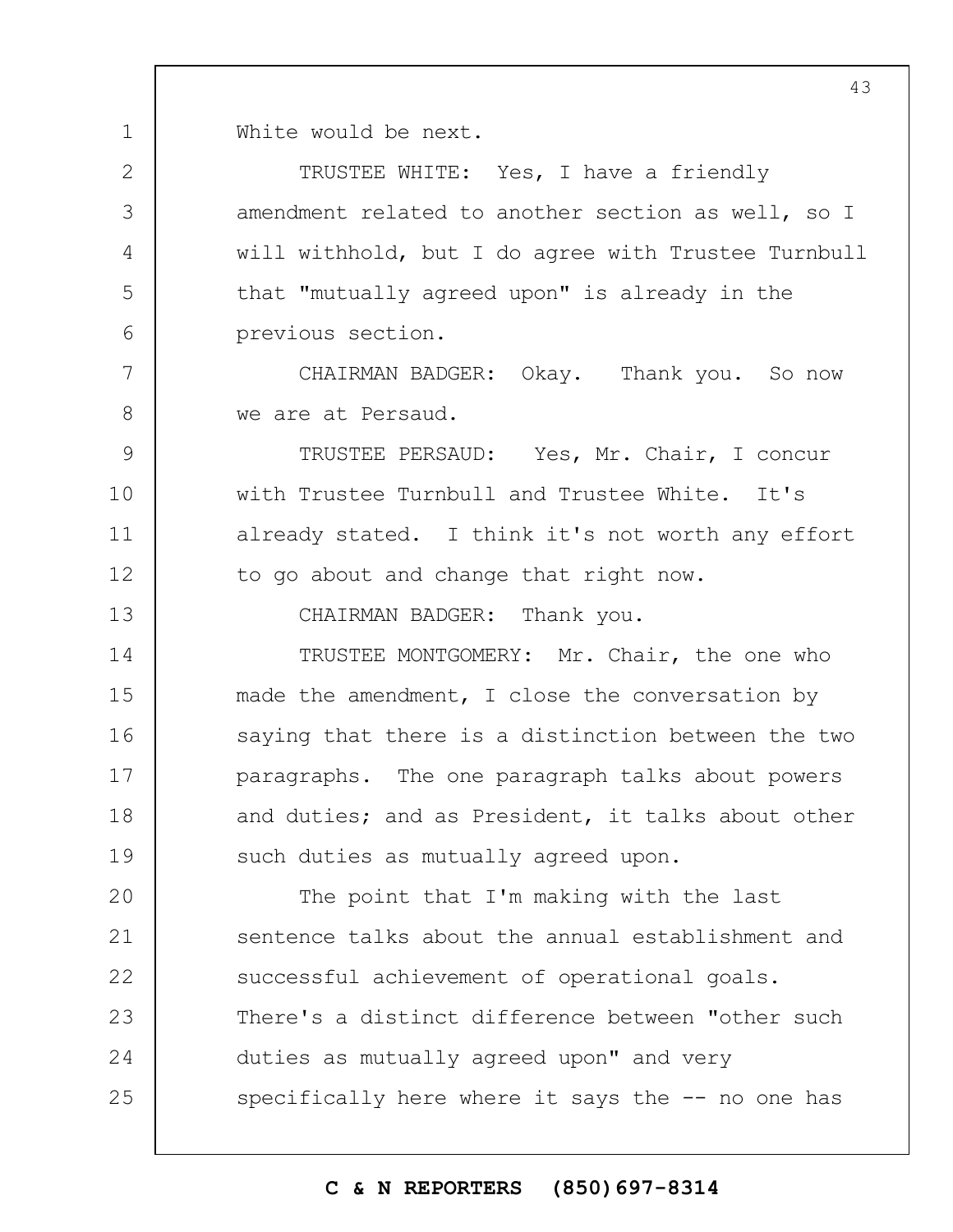1 2 3 4 5 6 7 8 9 10 11 12 13 14 15 16 17 18 19  $20$ 21 22 23 24 25 given a remedy, if the Board says here are the annual goals and here's what successful achievement is defined by. If Doctor Mangum chooses to say I disagree, there's no mechanism right here in this contract for us to come a conclusion that would allow us to move forward. So that was the purpose of the friendly amendment I've offered. I offered it as an amendment if there's a second. CHAIRMAN BADGER: Is there a second? TRUSTEE LAWSON: Second. TRUSTEE SHANNON: I mean a friendly amendment needs to be either accepted or not. ATTORNEY BARGE-MILES: Accepted, yeah. TRUSTEE GILZEAN: Yes, and it sounded like Lawson -- I mean Alston wanted to accept it. That's why he was asking for the language. TRUSTEE ALSTON: Sorry, I'm back on. ATTORNEY BARGE-MILES: Doctor Badger. TRUSTEE ALSTON: Trustee Montgomery, on the last sentence, just listening to the full discussion, if it reads: Goals mutually agreed upon with the Board and Doctor Mangum, you still -you're not in favor of that? You believe you want to strike the full Doctor Mangum clause? TRUSTEE MONTGOMERY: Mr. Chairman, if I may.

**C & N REPORTERS (850)697-8314**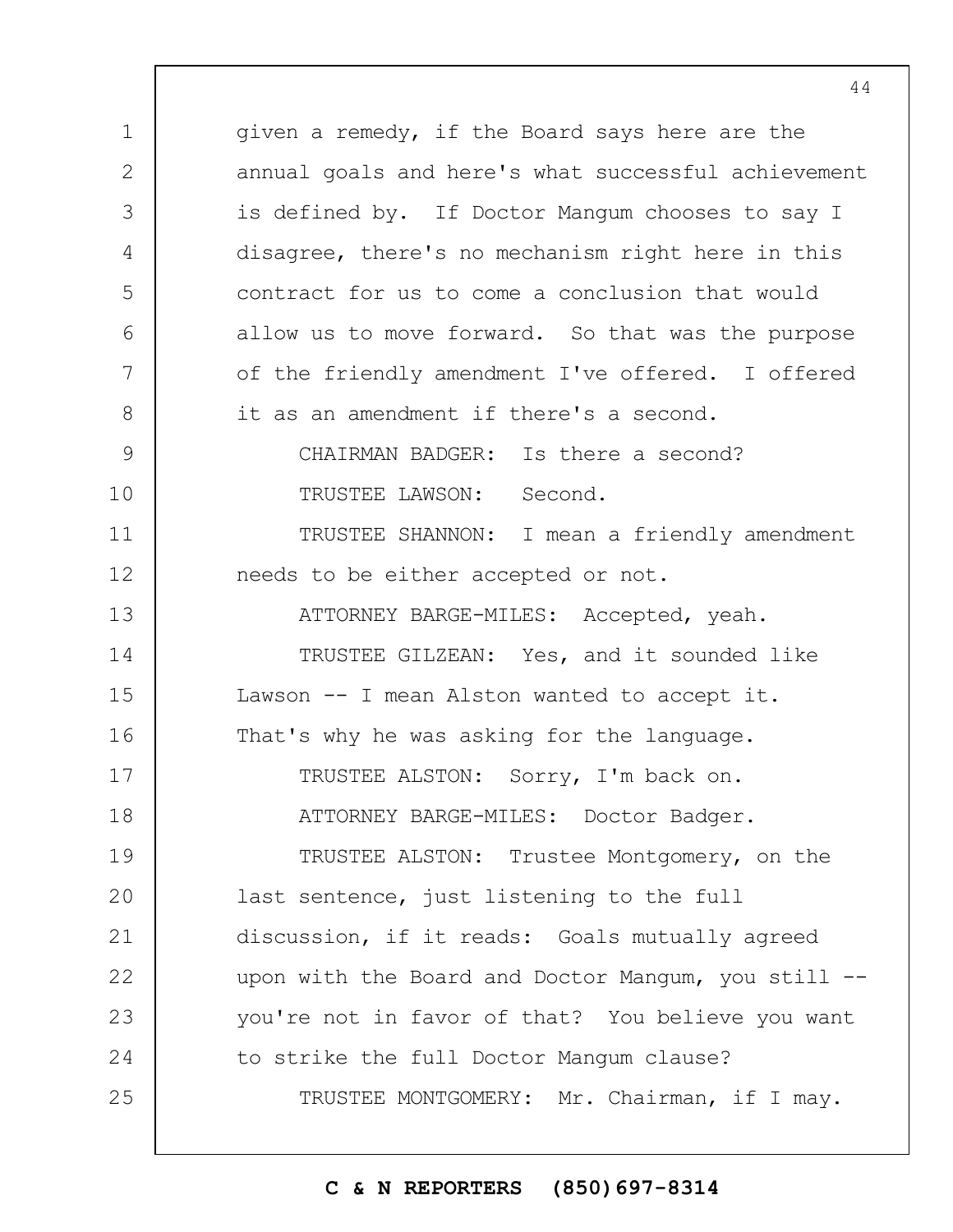1 2 3 4 5 6 7 8 9 10 11 12 13 14 15 16 17 18 19  $20$ 21 22 23 24 25 TRUSTEE ALSTON: Let's take -- CHAIRMAN BADGER: Let Trustee Alston complete what he's saying. TRUSTEE ALSTON: I was asking a question to Trustee Montgomery. TRUSTEE MONTGOMERY: All right, Mr. Chairman. CHAIRMAN BADGER: Yes, sir. TRUSTEE MONTGOMERY: Okay. If you would add -- I'm just simply, I'm looking to clarify this. If you're on the Board now and you're on the Board three years from now or a year from now, no one has offered a remedy that says if the Board and Doctor Mangum disagree, this is what will happen. So if General Counsel says if the Board and Doctor Mangum disagree on the annual establishment and successful achievement of the operational goals, then the Board's will will supersede hers then we can move on, but I haven't heard that. This language specifically says it has to be agreed upon, and I encourage the Board to not advance a provision that ties our hands and puts us in a position where there's no actual conclusion or a remedy to what we see now that could obviously be a problem. TRUSTEE ALSTON: Understood. Trustee

## **C & N REPORTERS (850)697-8314**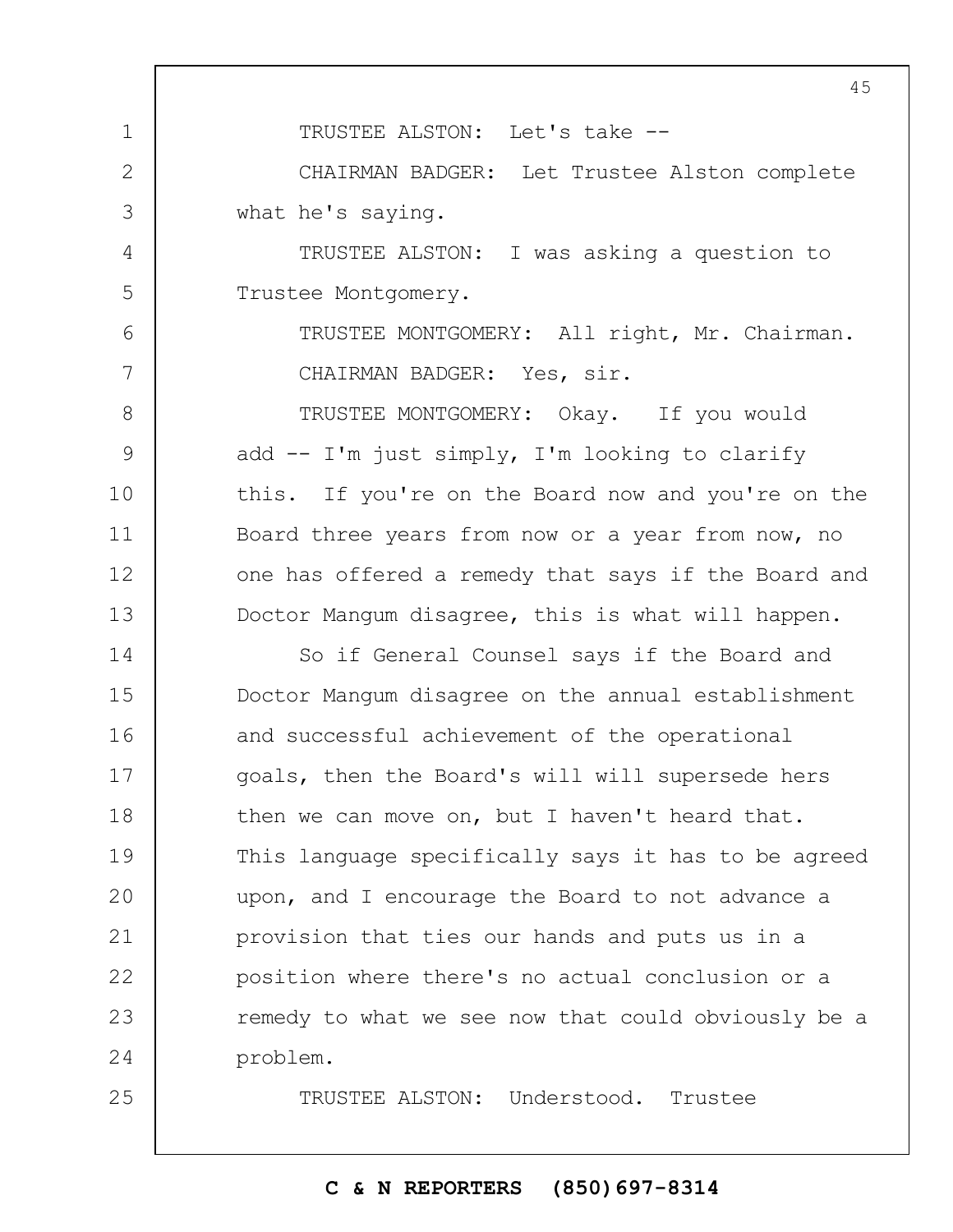Montgomery, could I make a suggestion? Just to keep this motion clean, hopefully the friendly amendments are less controversial, it sounds like there's going to be some disagreement, could you offer a substitute motion just on -- as it relates to Section 3.0?

TRUSTEE MONTGOMERY: Mr. Chair, I'd offer a substitute motion in the section for 3.0 that would strike the language on the last sentence of the second paragraph, that would strike "mutually" and that would strike "Doctor Mangum and."

12 13 14 CHAIRMAN BADGER: Is there a second? UNIDENTIFIED TRUSTEE: Second. TRUSTEE SHANNON: Second.

15 16 CHAIRMAN BADGER: Those in favor of the substitute motion let it be known by the sign aye.

17 (AFFIRMATIVE INDICATIONS).

CHAIRMAN BADGER: Those opposed.

19 (NEGATIVE INDICATIONS).

1

2

3

4

5

6

7

8

9

10

11

18

 $20$ 21 CHAIRMAN BADGER: Let's do a roll call. It sounds like the nos --

22 23 24 25 TRUSTEE GILZEAN: Mr. Chair, before you do the roll call, Trustee Warren gave an explanation and my phone was fading in and out. What was the explanation as it relates to what Trustee

**C & N REPORTERS (850)697-8314**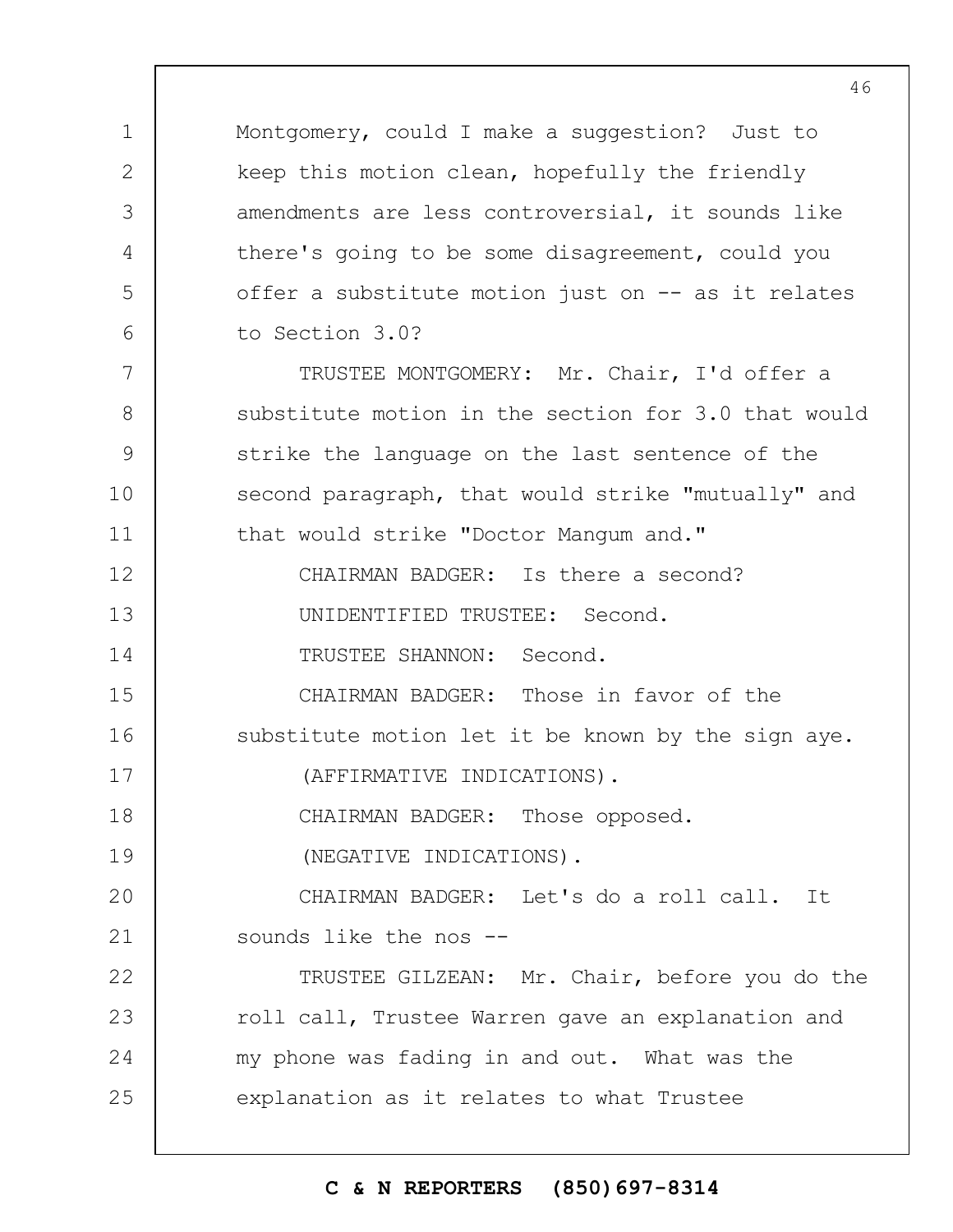1 2 3 4 5 6 7 8 9 10 11 12 13 14 15 16 17 18 19  $20$ 21 22 23 24 25 Montgomery is referring to? Can you just say that one more time, Trustee Warren? TRUSTEE WARREN: Yes. If the language puts us in a loop, I agree that we should not agree to institutionalize the loop in the document. If we need to get to a point of agreement and there is the avenue for no resolve because of a lack of disagreement, then it's not a position I want to be in, where I can't come to some conclusion. TRUSTEE GILZEAN: So, Trustee Warren -- and I'm sorry, Mr. Chair, do I have permission to say something, please? CHAIRMAN BADGER: Gilzean. TRUSTEE GILZEAN: Can you provide us -- could you come up with a particular language that can satisfy that concern right there, or do you recommend what Trustee Montgomery is saying and just striking the addition that they added? ATTORNEY BARGE-MILES: I think -- Doctor Badger, this is Linda. You have a substitute motion. CHAIRMAN BADGER: A motion and a second on the floor. ATTORNEY BARGE-MILES: And a second, and you had a voice vote, but you're still in the process.

# **C & N REPORTERS (850)697-8314**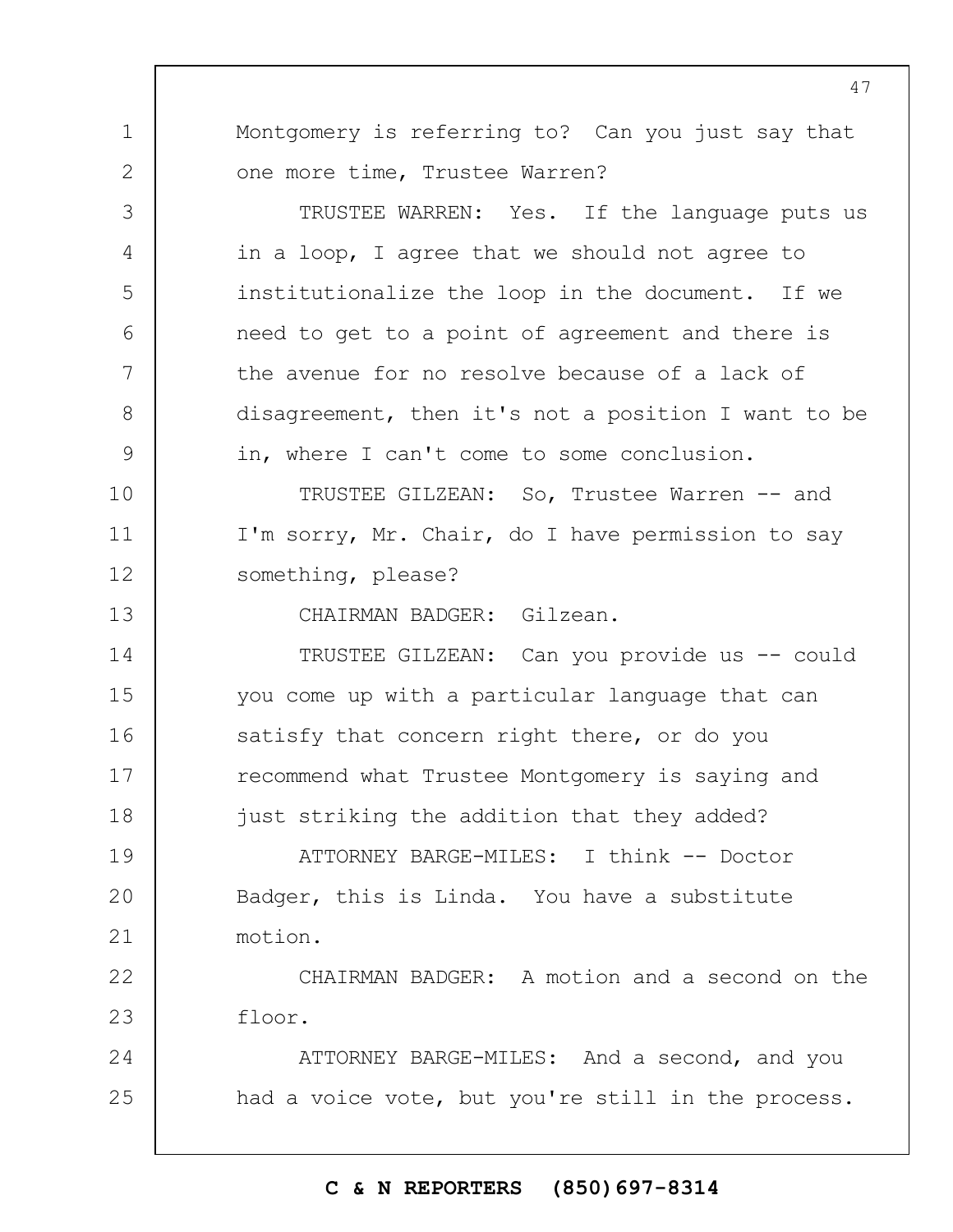1 2 3 4 5 6 7 8 9 10 11 12 13 14 15 16 17 18 19  $20$ 21 22 23 24 25 CHAIRMAN BADGER: The voice vote is still open. TRUSTEE GILZEAN: Yeah, but, Mr. Chair, this would determine how I'd vote on it. TRUSTEE WARREN: Yeah, but I can't give you language until we deal with the vote. TRUSTEE MONTGOMERY: That's not true, point of information -- TRUSTEE PERSAUD: Mr. Chair -- TRUSTEE MONTGOMERY: -- debate is not closed -- CHAIRMAN BADGER: Okay. Now here -- TRUSTEE MONTGOMERY: -- putting a question as until both the affirmative and the negative are put. Any member can rise and claim the floor, as Trustee Gilzean has, and reopen the debate or make a motion provided he raises a reasonable point, which he did, so he  $-$ -TRUSTEE PERSAUD: Mr. Chair. TRUSTEE WARREN: If that is the case, I would offer this suggestion then. TRUSTEE MONTGOMERY: He is in fact -- CHAIRMAN BADGER: We've got several people talking at the same time, and I'm obviously (inaudible) because I'm not --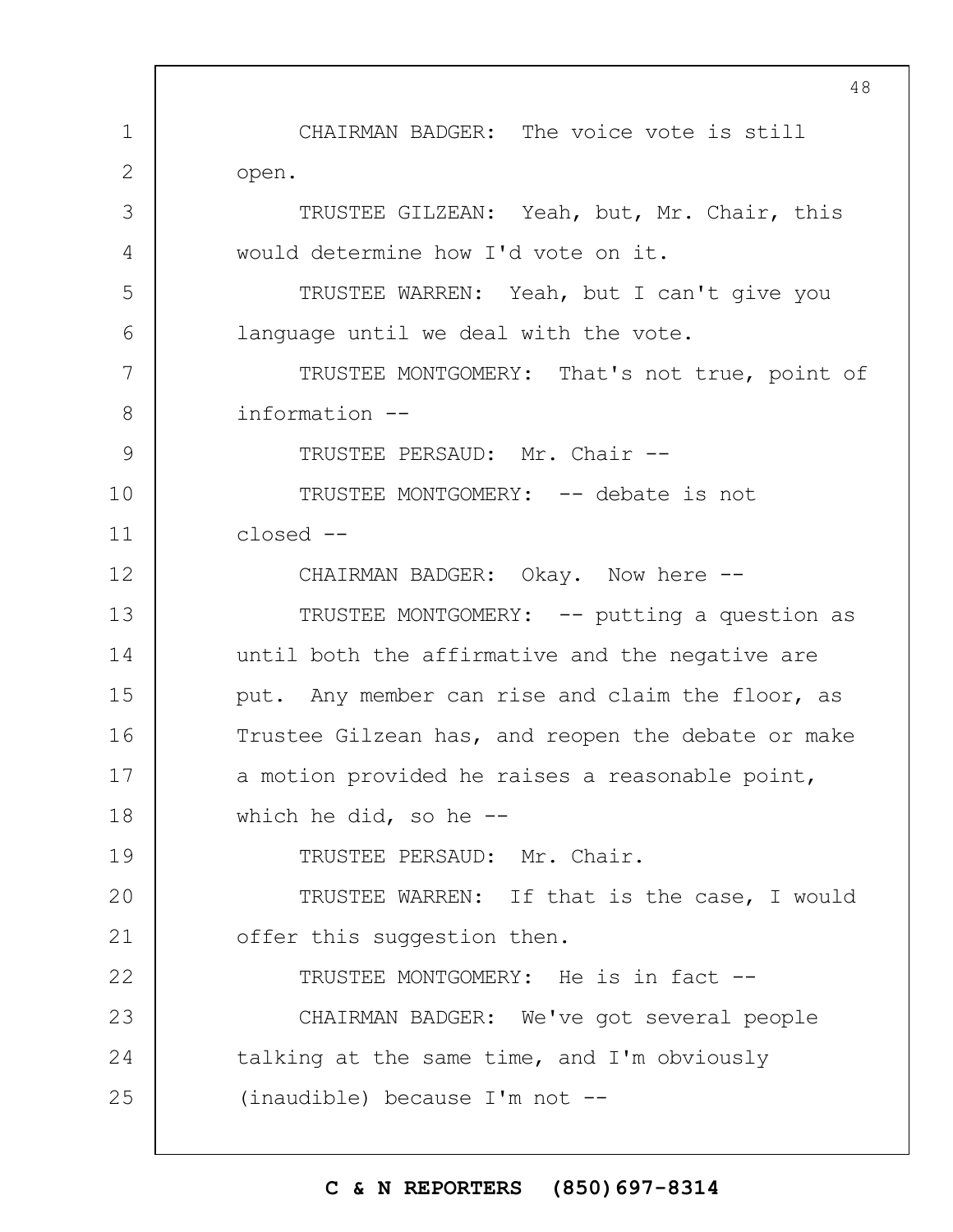1 2 3 4 5 6 7 8 9 10 11 12 13 14 15 16 17 18 19  $20$ 21 22 23 24 25 49 TRUSTEE PERSAUD: Mr. Chair. TRUSTEE MONTGOMERY: I raised a point of order, and it's not debatable. I raised a point of order, and I'm allowed to interrupt. By the rules, I'm allowed to raise a point of order -- TRUSTEE PERSAUD: No, Mr. Chair. TRUSTEE MONTGOMERY: And the point of order states that, in accordance with Robert's Rules, and Trustee Gilzean is within his right -- TRUSTEE PERSAUD: Which Robert's Rules may I ask? TRUSTEE MONTGOMERY: 44. TRUSTEE PERSAUD: 44 what? TRUSTEE MONTGOMERY: Take a look -- what is this? Article 7. TRUSTEE PERSAUD: Article 7. TRUSTEE MONTGOMERY: Section 44, closing and preventing debate, eat your heart out. TRUSTEE PERSAUD: Okay. And, Mr. Chair, I want to point out too -- TRUSTEE MONTGOMERY: What's the ruling of the Chair? There has to be a ruling of the Chair with regard to my point of order. Someone has to -- the Chair hasn't ruled. TRUSTEE PERSAUD: Mr. Chair.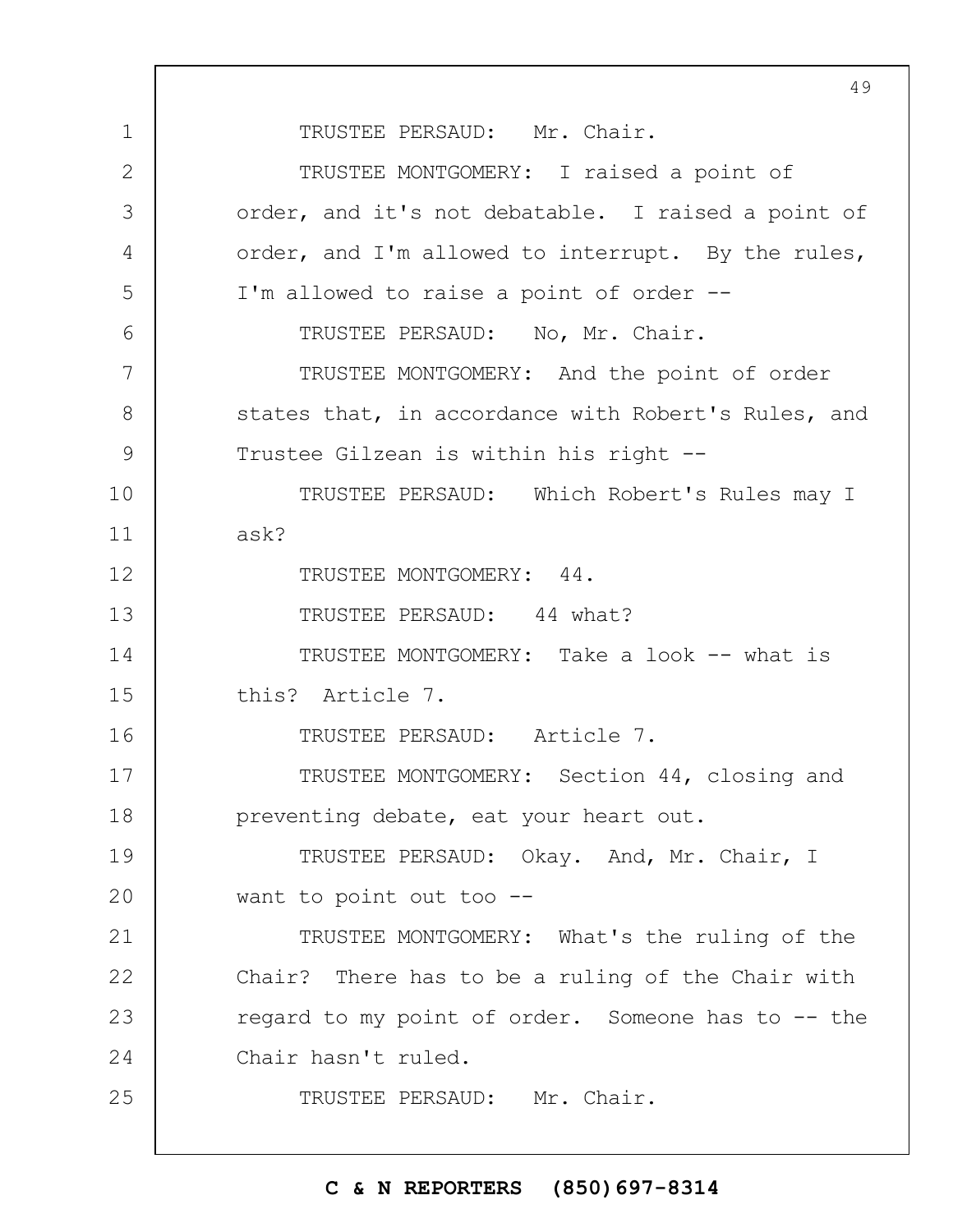TRUSTEE MONTGOMERY: Before the discussion, I had a -- I made a point of order with regard to Robert's Rules. Whether he rules in the affirmative or the negative, I had a point of order before other members -- the Chair will rule on it.

1

2

3

4

5

6

7

TRUSTEE PERSAUD: You're speaking more than once.

8 9 10 11 12 13 14 15 16 17 18 19  $20$ TRUSTEE MONTGOMERY: I'm invoking a point of order as I'm allowed to by the rules, and it suggests that the Chairman shall rule to the affirmative or the negative prior to discussion or further discussion by members of the Board. I'm asking the Chairman to rule on this, and Trustee Gilzean is not out of line. He is within his right as a member, within the rules, at any time to bring this up prior to an affirmative of the yeas and the nays. An affirmative of the yeas and nays has not been achieved because we're requiring a roll-call vote, so Trustee Gilzean is within his right as a member and I'm asking for a ruling on that.

21 22 CHAIRMAN BADGER: Thank you. Now do we have the floor?

23 24 25 ATTORNEY BARGE-MILES: Doctor Badger, just for clarity, it's my understanding that Trustee Alston had a motion on the floor, Trustee Alston then

**C & N REPORTERS (850)697-8314**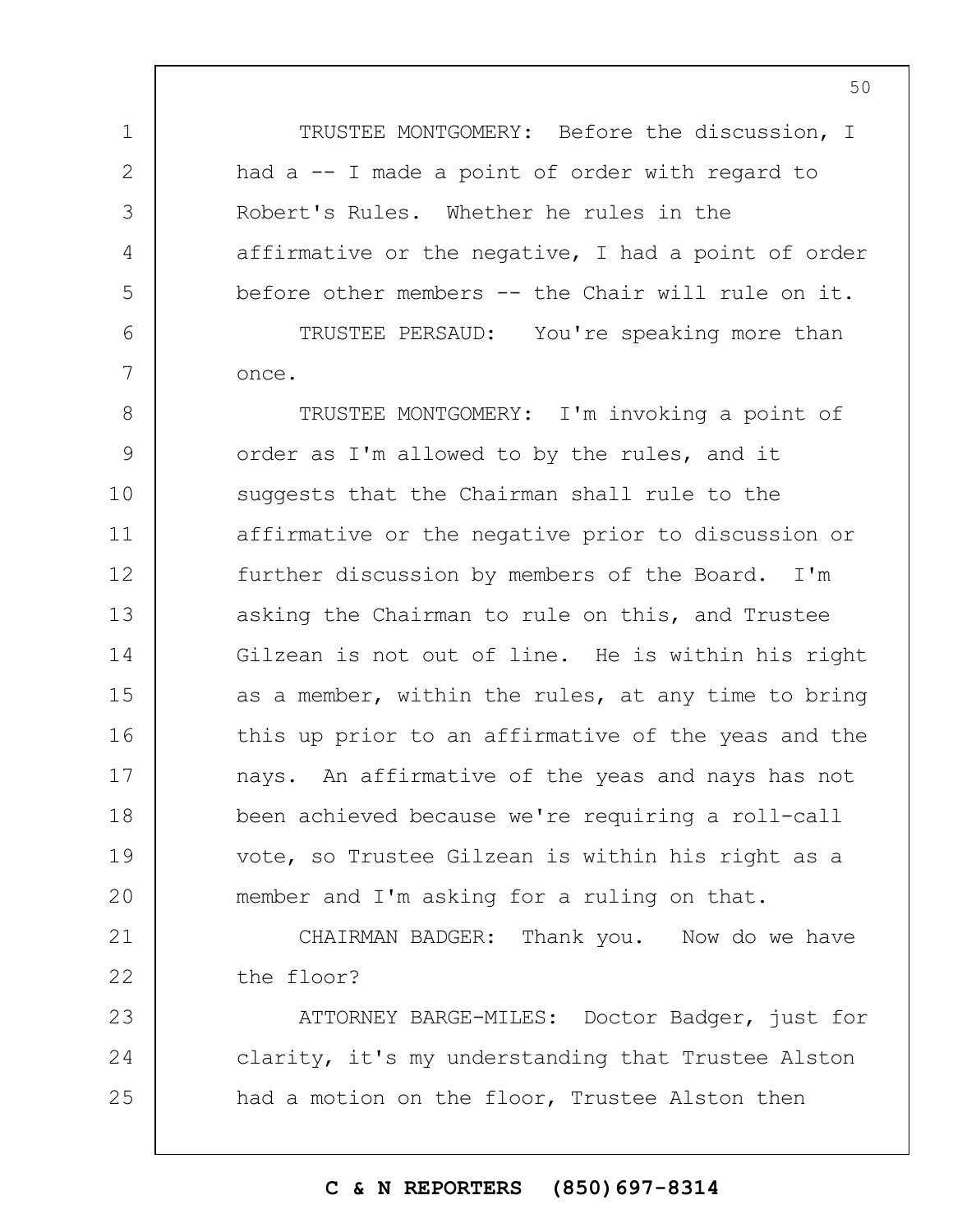1 2 3 4 5 6 7 8 9 10 11 12 13 14 15 16 17 18 19  $20$ 21 22 23 24 25 asked Trustee Montgomery if he wanted to have - offer a substitute motion, and Trustee Montgomery offered a substitute motion. Trustee Alston's original motion was to approve the contract, and so the substitute motion though now takes precedence over that original motion, so the motion that's on the floor now is the motion to  $-$ - regarding  $3.0$ . TRUSTEE ALSTON: That is correct. CHAIRMAN BADGER: The motion on the floor is the motion regarding -- ATTORNEY BARGE-MILES: The second paragraph of 3.0, which strikes "mutually" and strikes "Doctor Mangum and." CHAIRMAN BADGER: Those in favor of that motion. TRUSTEE GILZEAN: Now I just -- Mr. Chair, I just want to make sure I'm clear that this is what we're -- because I think the explanation that Trustee Warren gave was a very clear and concise explanation. So I want to make sure that if I vote yes on this, it's basically as it relates to what Trustee Warren explained. I just want to make sure because there are a lot of things going back and forth. CHAIRMAN BADGER: There are a number of

# **C & N REPORTERS (850)697-8314**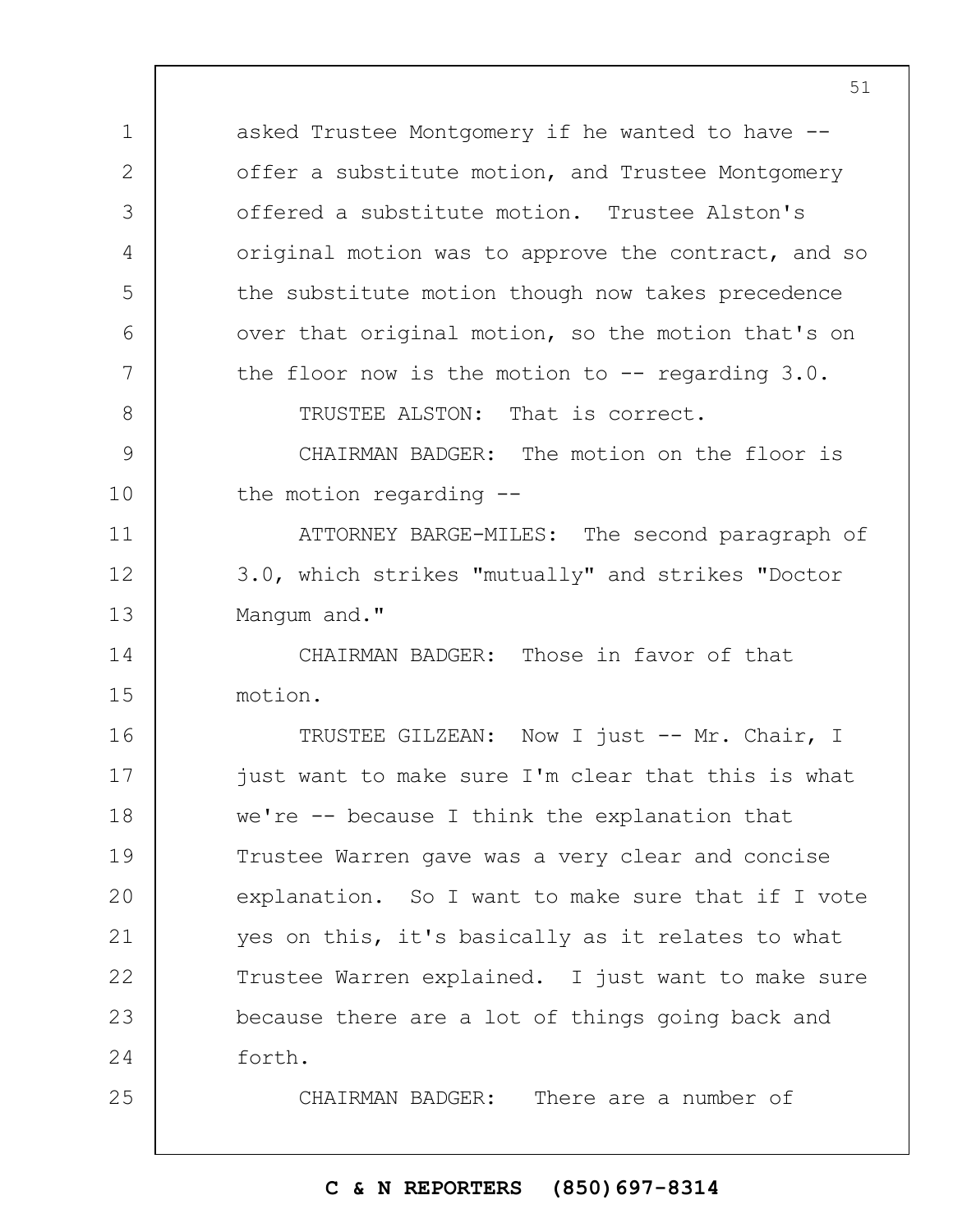1 things on the floor.

2

3

4

5

6

7

8

25

TRUSTEE GILZEAN: So what the -- and I just want to ask Trustee Warren. Does that sum up what you just explained, yes or no?

TRUSTEE WARREN: To be honest with you, I don't know.

TRUSTEE SHANNON: Doctor Badger.

CHAIRMAN BADGER: Trustee Shannon.

9 10 11 12 13 14 15 16 17 18 TRUSTEE SHANNON: Just before we vote, I just wanted to say, and I can appreciate Trustee Gilzean trying to be clear about what's being -- what the motion is here. And I just want to say that the language as amended is not ambiguous. It's not ambiguous to me, which means  $-$  because I'm reading it as saying that there's a responsibility. It's just saying there's a responsibility for the Board and for the President to together determine what the operational goals are.

19  $20$ 21 22 23 24 I don't believe that the Board will be without recourse. I don't believe that this language is so ambiguous that it would get us into a loop. I understand that there are Board members who believe differently, but I just wanted to offer that that's how I feel about this particular clause.

CHAIRMAN BADGER: Thank you, Trustee Shannon.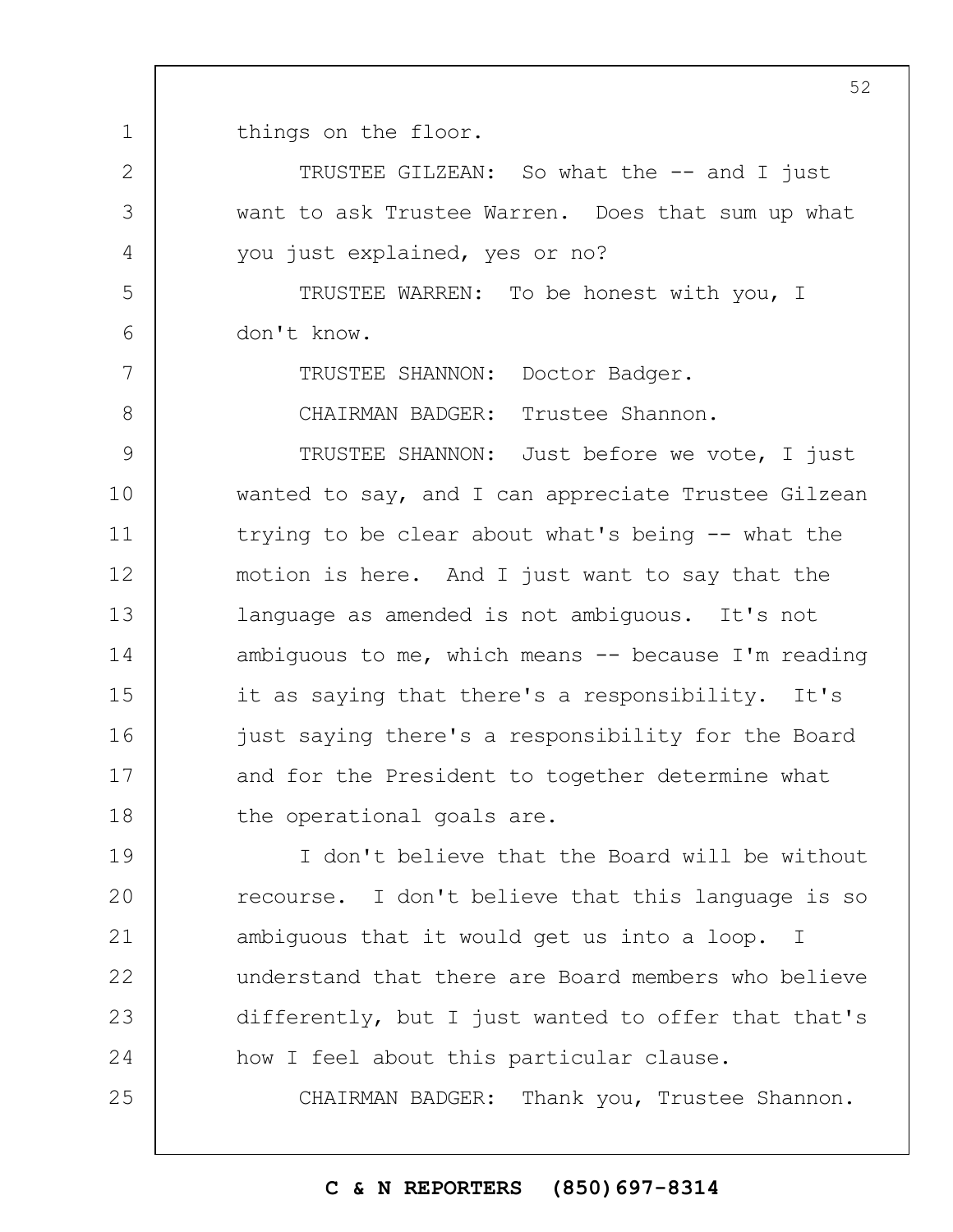1 2 3 4 5 6 7 8 9 10 11 12 13 14 15 16 17 18 19  $20$ 21 22 23 24 25 53 Now on the motion, on the substitute motion that's on the floor first, once again, those in favor of the substitute let it be known by the sign aye. TRUSTEE MONTGOMERY: Roll-call vote, Mr. Chair. TRUSTEE SIDERS: Mr. Chairman. CHAIRMAN BADGER: Yes. TRUSTEE SIDERS: Mr. Chairman, this is Trustee Siders. At what point are we going to actually go through with the roll-call vote? I'm just listening -- I listened to a lot of these conversations, and I'm extremely uneasy about this. Of course, there are many members of our student body who are listening to this, who I believe are one of the most important, if not the most important, set of stakeholders at our University; and it seems as if each time we have one of these calls we're spending an extreme amount of time trying to resurrect old issues that we resolved two or three weeks ago. If there is a blatant attempt to trying to discourage Doctor Mangum from fully accepting the contract, that's one thing. But just as Trustee Alston stated, it was a clear indication that she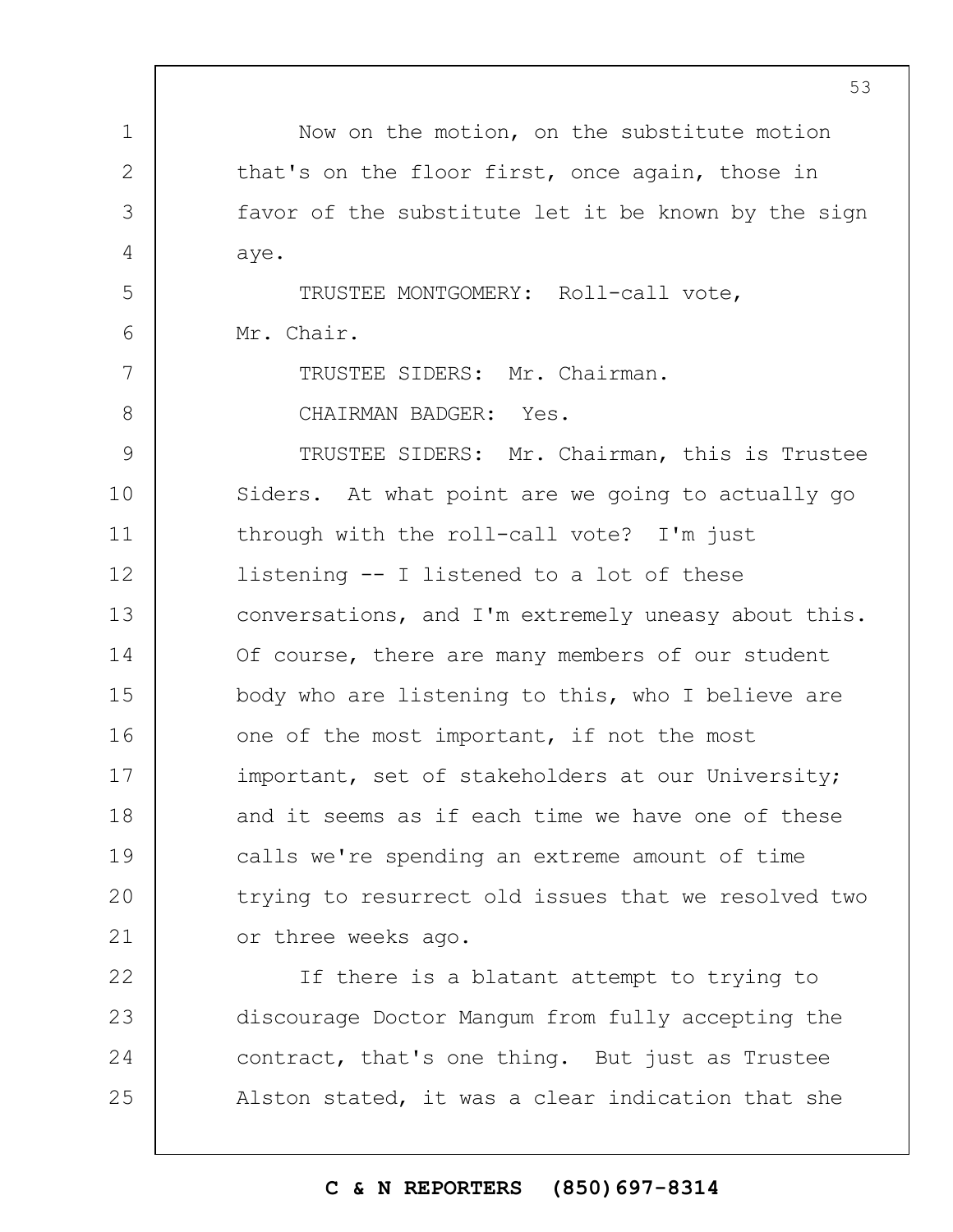is the President of which the Board did select, period. And we don't need to spend a lot of this time going back and forth arguing about a lot of trivial issues.

1

2

3

4

5 6 7 8 9 10 11 12 13 14 The student body really, really wants to see her get to work. We want to see her here. This is an individual that we supported; this is an individual that the Board supported. So while the bickering continues to go on, I understand -- I understand the protocol. I respect it, and understand the opinions of my colleagues. But what I'm asking is if we're going to have our roll-call vote or if we're going to follow the protocol set forth, I ask that we do that.

15 16 17 18 19  $20$ 21 22 23 24 25 I do not wish -- I mean we're becoming fatigued by this, and I wish we had gone through the motion in the first place; but all I'm going to ask, Mr. Chairman, from now on is that we please continue the order of the day and just at an appropriate time allow the Board to make its recommendations and please  $-- I'm$  going to ask that you play a referee when these things are getting out of hand because there have been two or three instances on these calls where we've seemingly diverted from the point at hand. And the point at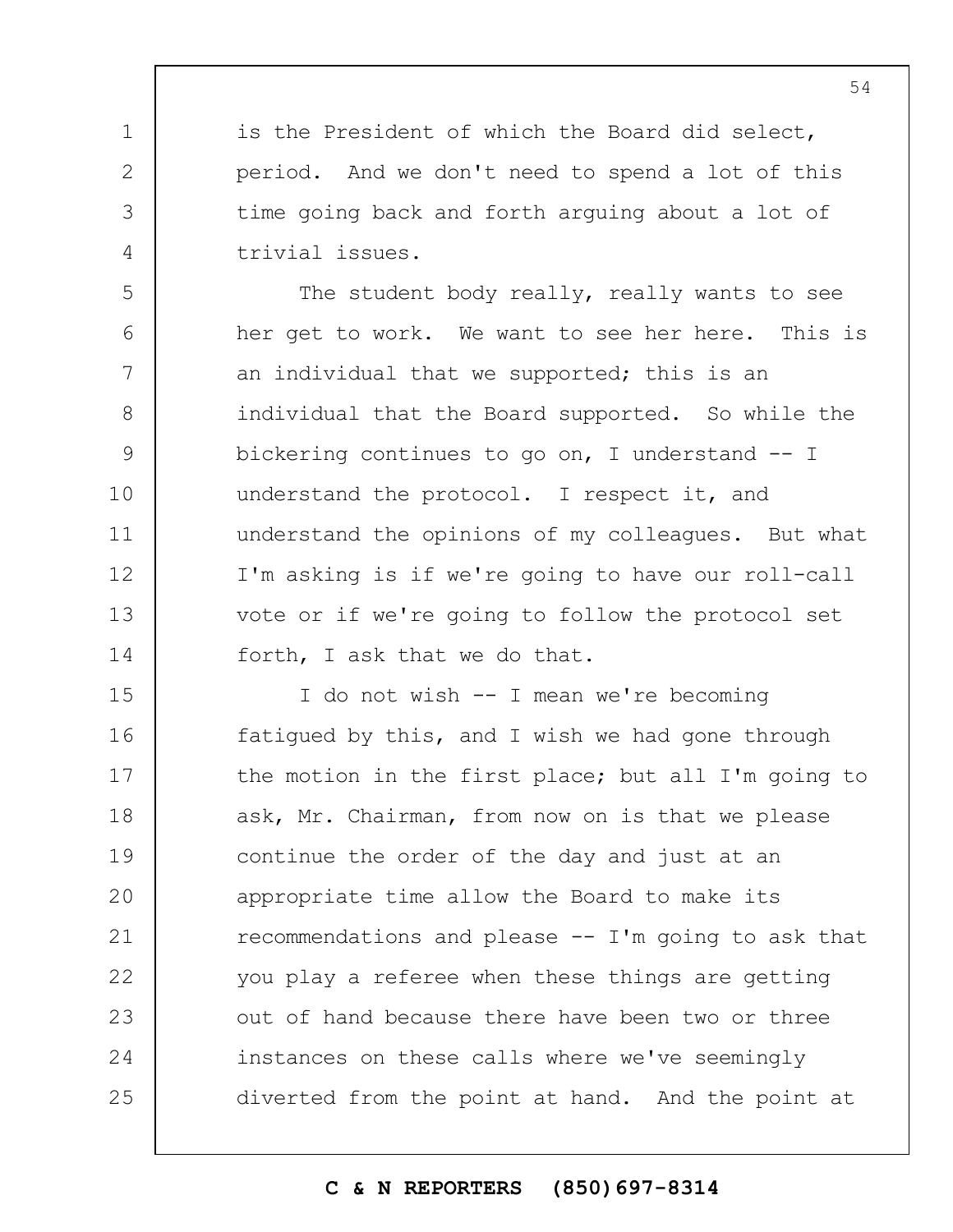1 2 3 4 5 6 7 8 9 10 11 12 13 14 15 16 17 18 19  $20$ 21 22 23 24 25 hand is to address the provisions that Doctor Mangum sent back for this Board to approve and I ask that we do just that. CHAIRMAN BADGER: The substitute motion is live on the floor, and -- UNIDENTIFIED SPEAKER: Call the question. CHAIRMAN BADGER: Wait a minute. The substitute motion is live on the floor. I want to ask for clarity's sake -- we have enough stuff on the table now for everybody to have his or her own interpretation. The motion was made by --ATTORNEY BARGE-MILES: Montgomery. CHAIRMAN BADGER: And unless the substitute is withdrawn, still we have to act on the substitute. Yes, we did have a voice vote, and the voice vote, I had an opinion about it; but I called for a roll-call vote on the vote that's on the floor. ATTORNEY BARGE-MILES: Trustee Alston. TRUSTEE ALSTON: No. ATTORNEY BARGE-MILES: Trustee Badger. CHAIRMAN BADGER: No. ATTORNEY BARGE-MILES: Trustee Gilzean. (NO RESPONSE). ATTORNEY BARGE-MILES: Trustee Gilzean. TRUSTEE GILZEAN: Yes.

## **C & N REPORTERS (850)697-8314**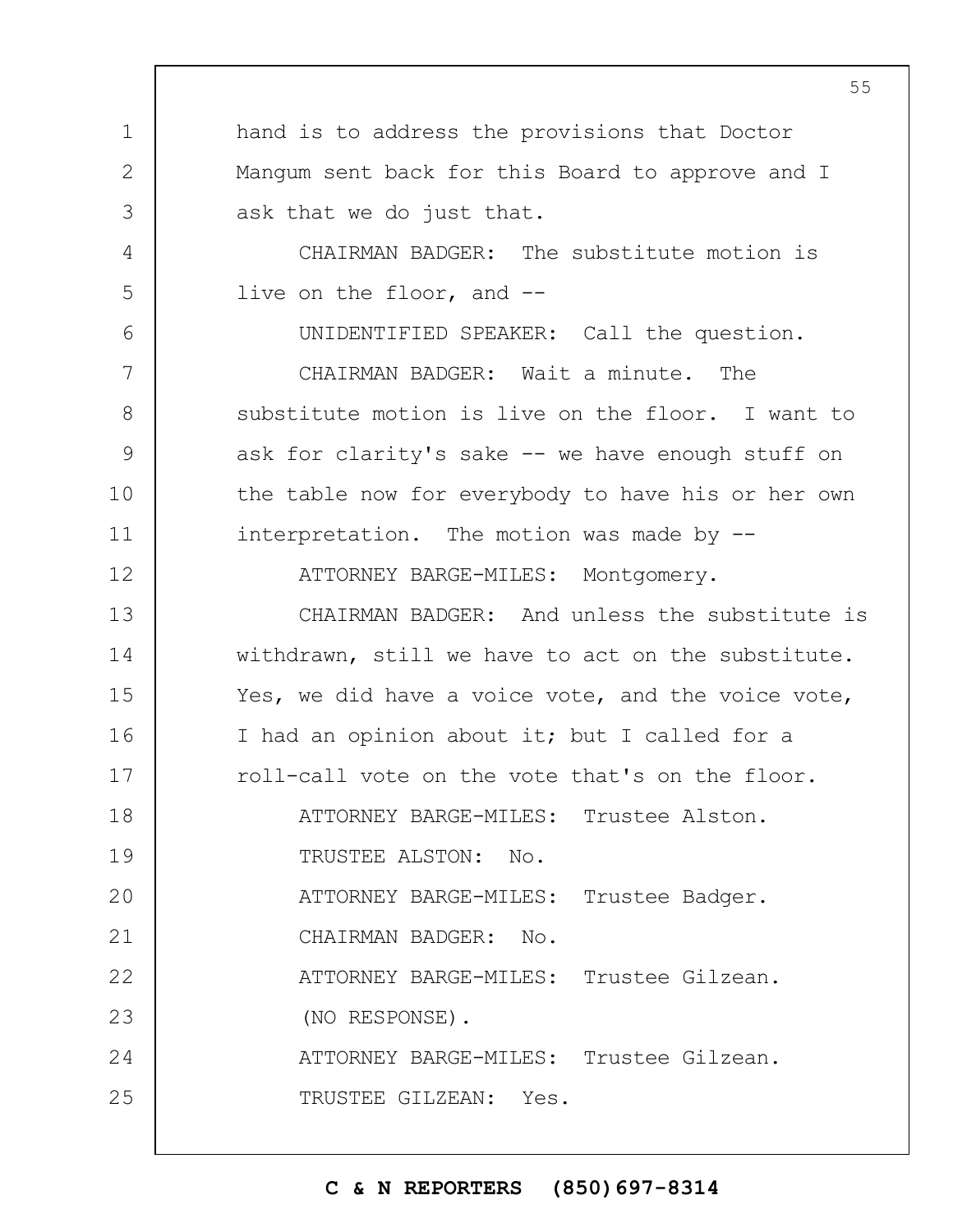| $\mathbf 1$    | ATTORNEY BARGE-MILES: Trustee Lawson.       |
|----------------|---------------------------------------------|
| $\overline{2}$ | TRUSTEE LAWSON: Yes.                        |
| 3              | ATTORNEY BARGE-MILES: Trustee McWilliams.   |
| 4              | TRUSTEE MCWILLIAMS: Yes.                    |
| 5              | ATTORNEY BARGE-MILES: Trustee Montgomery.   |
| 6              | TRUSTEE MONTGOMERY: Yes.                    |
| 7              | ATTORNEY BARGE-MILES: Trustee Moore.        |
| 8              | TRUSTEE MOORE: Yes.                         |
| 9              | ATTORNEY BARGE-MILES: Trustee Persaud.      |
| 10             | TRUSTEE PERSAUD: No.                        |
| 11             | ATTORNEY BARGE-MILES: Trustee Shannon.      |
| 12             | TRUSTEE SHANNON: No.                        |
| 13             | ATTORNEY BARGE-MILES: Trustee Siders.       |
| 14             | TRUSTEE SIDERS: Nope.                       |
| 15             | ATTORNEY BARGE-MILES: Trustee Turnbull.     |
| 16             | TRUSTEE TURNBULL: No.                       |
| 17             | ATTORNEY BARGE-MILES: Trustee Warren.       |
| 18             | (NO RESPONSE).                              |
| 19             | ATTORNEY BARGE-MILES: Trustee Warren.       |
| 20             | CHAIRMAN BADGER: Apparently he (inaudible). |
| 21             | ATTORNEY BARGE-MILES: Trustee White.        |
| 22             | TRUSTEE WHITE: No.                          |
| 23             | CHAIRMAN BADGER: Okay.                      |
| 24             | TRUSTEE MONTGOMERY: Mr. Chairman, if I may, |
| 25             | $I$ $-$                                     |
|                |                                             |

 $\mathbf{I}$ 

# **C & N REPORTERS (850)697-8314**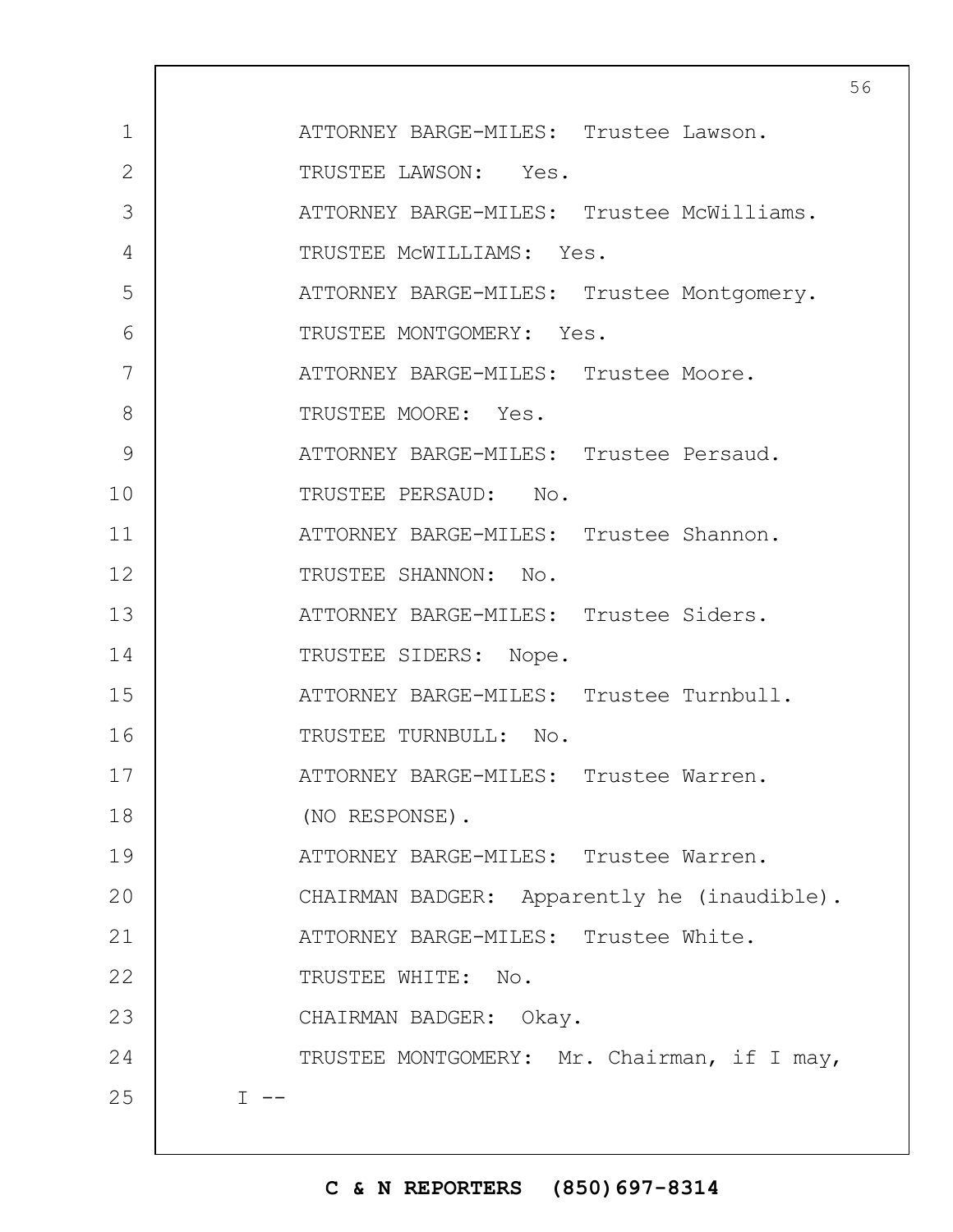CHAIRMAN BADGER: Now wait now. You want to let her.

1

2

3

4

5

ATTORNEY BARGE-MILES: Five yeses, seven nos. CHAIRMAN BADGER: So it failed. Now we're on to the motion, Trustee Montgomery.

6 7 8 9 10 11 12 13 14 15 16 TRUSTEE MONTGOMERY: Yes. I hear my colleagues loud and clear with regard to moving the conversation along. I would submit that in - without having a discussion about it, in 6.2, the Board voted unanimously for language, and it was sent back by Doctor Mangum in the first sentence. I also note that with regard to the pro rata, the Board also voted, I believe unanimously, the language; and in her capacity, she sent that back to the Board. If you'll skip down to -- if you'll skip down to 7.5.

17 18 CHAIRMAN BADGER: Trustee Montgomery. TRUSTEE MONTGOMERY: Yes.

19  $20$ 21 CHAIRMAN BADGER: We have cleared the substitute motion. Now we have a motion dangling that we have to vote on.

22 23 TRUSTEE MONTGOMERY: This is discussion on Trustee Alston's motion, correct?

24 25 CHAIRMAN BADGER: We haven't even -- we were at the point of  $-$ - we haven't even put it on the

**C & N REPORTERS (850)697-8314**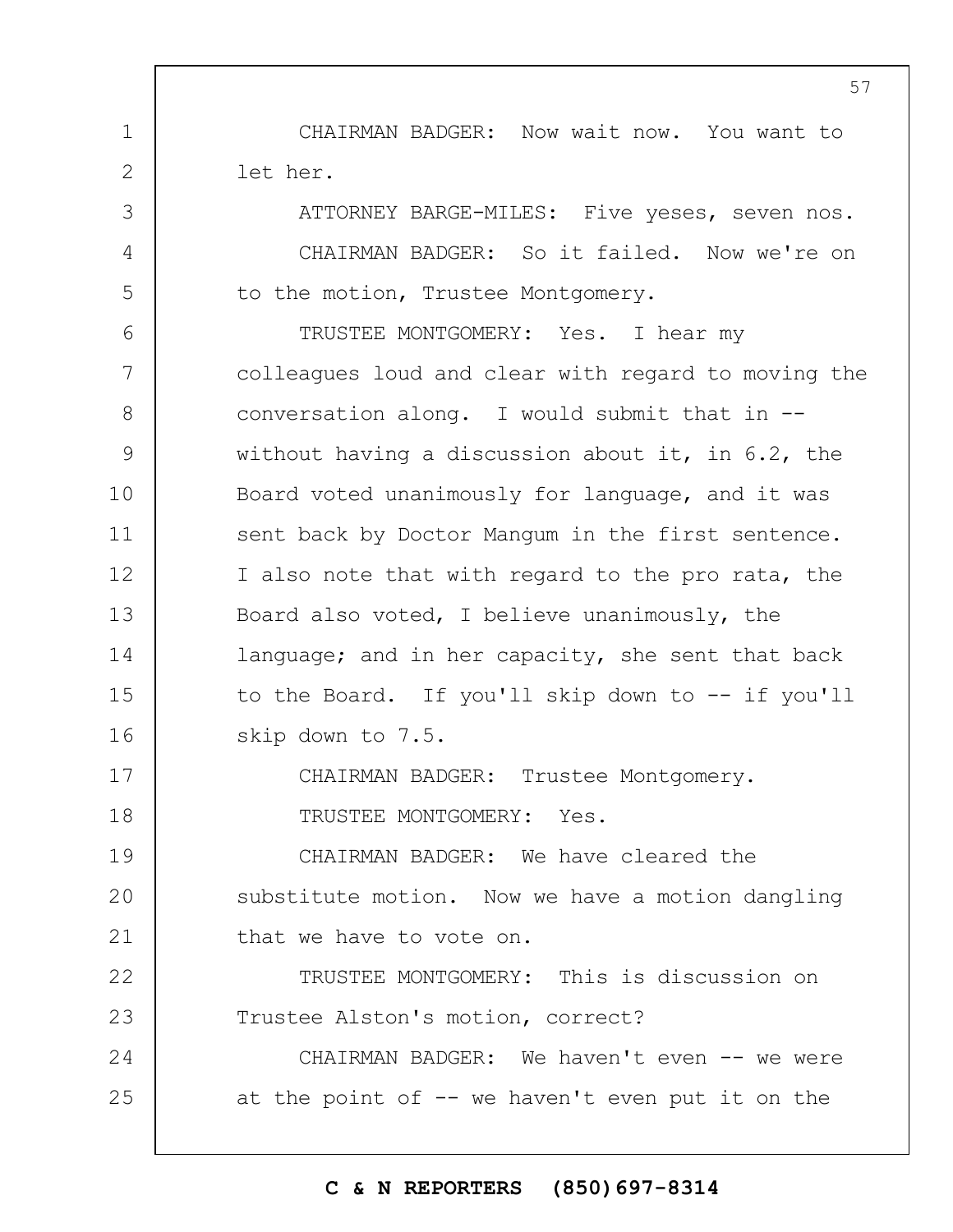table yet.

1

2

3

4

5

6

7

8

TRUSTEE SHANNON: He requested a friendly amendment.

TRUSTEE LAWSON: Right, right.

CHAIRMAN BADGER: And he had rejected the friendly amendment, didn't he?

TRUSTEE LAWSON: There were others that wanted to come forward with friendly amendments.

9 10 11 12 13 14 15 16 17 18 19 TRUSTEE MONTGOMERY: And I hadn't yielded the floor except for the vote on the substitute motion. Again, I'll be brief. I'm not contesting every -- I'm not contesting everything that was sent back from Doctor Mangum. I'm having issues with clarification for substance. I'm skipping over -- I had about 12, but I'm just going to cut it down to three. If you'd allow me, I'd like to continue through them and offer them as substitute amendments where appropriate or as substitute motions.

 $20$ 21 22 23 24 25 I pointed out that the Board less than a week ago voted unanimously for several clauses and for the chief executive officer to send a message to us by saying, I know you voted for it unanimously, but you know what, I disagree. It's setting the tone for probably how this relationship will proceed,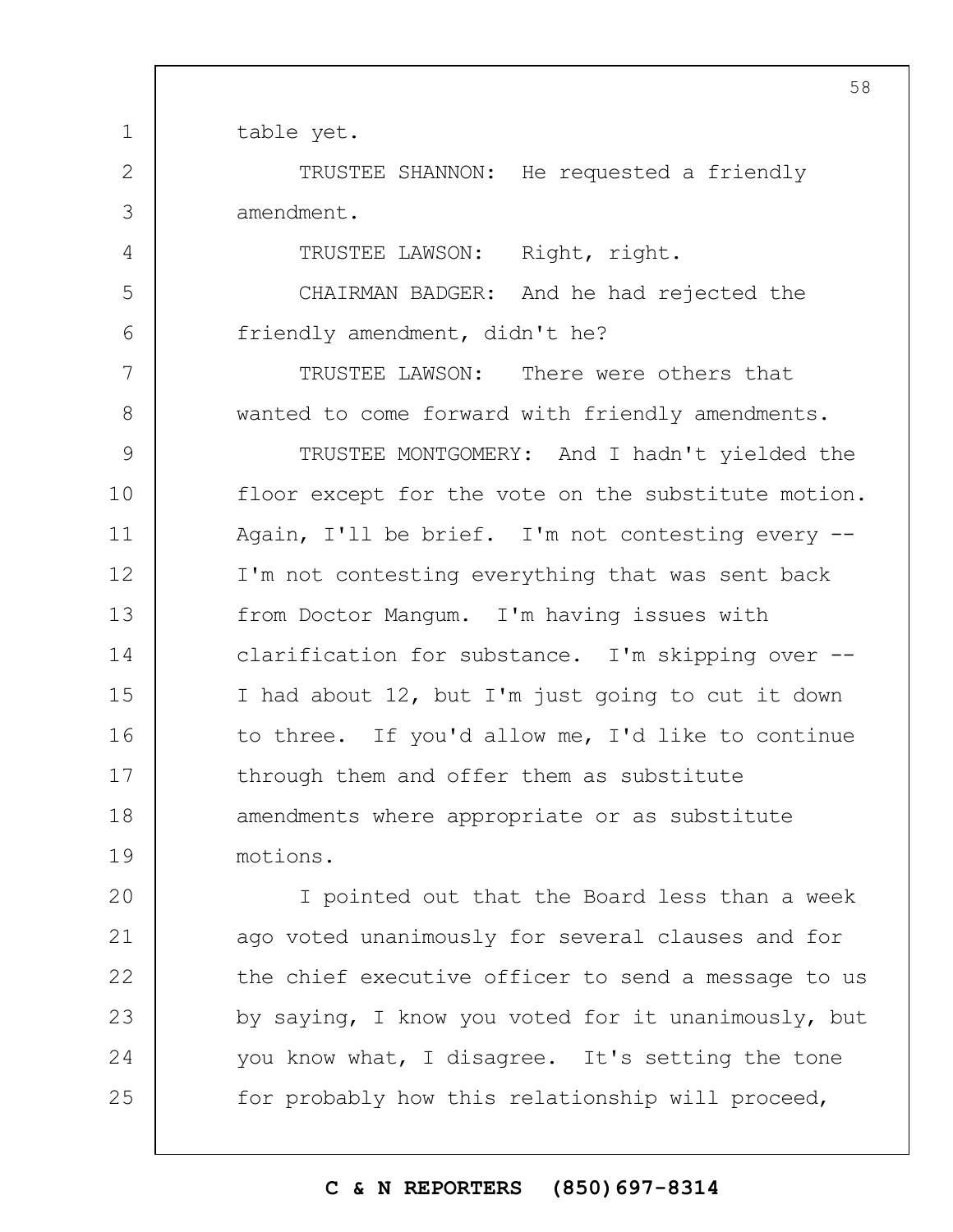but I draw your attention to 7.5, Other Non-Compensation. At the last meeting the Board approved the language of 7.5, by an eight to two margin.

1

2

3

4

5

6

7

8

9

10

11

12

As the author of the motion, my intent was to provide the Board with an accurate annual report of non-salary compensation received by the President. As the governing body, we have a responsibility to know this information. It doesn't require disclosure of compensation for, of course, other things that she had in place before employment at FAMU.

13 14 15 16 17 18 19  $20$ 21 22 As I stated before, the total annual benefit of this compensation package as offered, clearly in my opinion, it seeks \$600,000. When this contract is revisited in 2016, this report will provide the Board with a clear picture of the total package it provides for employment as President of FAMU. I'm not sure if any current Board members can tell us what the amount of all University-related non-salary compensation that was received by the previous President.

23 24 25 So I encourage you to reject the change of the proposed language for one primary reason, that I believe the change is an attempt to provide less

# **C & N REPORTERS (850)697-8314**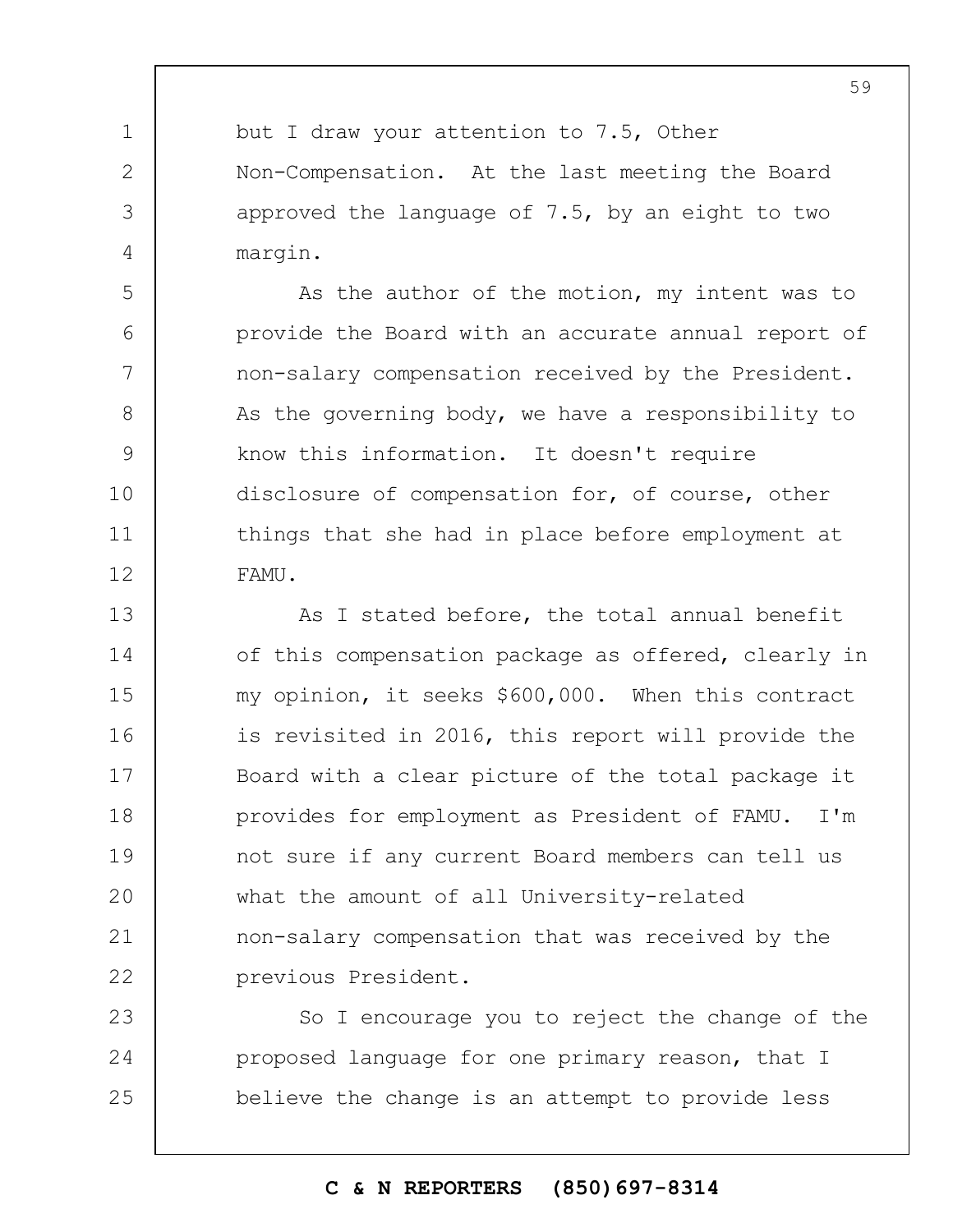|              | U U                                                 |
|--------------|-----------------------------------------------------|
| $\mathbf 1$  | information. With nothing to hide, I say we err on  |
| $\mathbf{2}$ | the side of caution and require full disclosure.    |
| 3            | So I'd ask that you strike this provision or reject |
| 4            | this provision.                                     |
| 5            | CHAIRMAN BADGER: Is that your substitute            |
| 6            | motion?                                             |
| 7            | TRUSTEE MONTGOMERY: Yes, substitute                 |
| 8            | amendment -- excuse me, substitute motion.          |
| 9            | CHAIRMAN BADGER: Substitute motion, okay.           |
| 10           | You've heard the substitute --                      |
| 11           | TRUSTEE TURNBULL: Mr. Chairman, can I -- for        |
| 12           | a point of order in terms of Robert's Rules, what   |
| 13           | we're offering to the original motion is amendments |
| 14           | to the motion. A substitute amendment is a          |
| 15           | substitute of an amendment. What we have on the     |
| 16           | floor is a motion, as I recall. So what we are      |
| 17           | adding $--$ we are making amendments to the motion, |
| 18           | rather than substitute amendment.                   |
| 19           | CHAIRMAN BADGER: Thank you, Trustee Turnbull.       |
| 20           | On the amendment, is there $-$ -                    |
| 21           | TRUSTEE MONTGOMERY: Mr. Chairman, again, a          |
| 22           | substitute motion replaces Trustee Alston's entire  |
| 23           | motion; so again, for clarification, whoever our    |
| 24           | parliamentarian is, if you would clarify this       |
| 25           | point. If I'm wrong, so be it; but I believe that   |
|              |                                                     |

# **C & N REPORTERS (850)697-8314**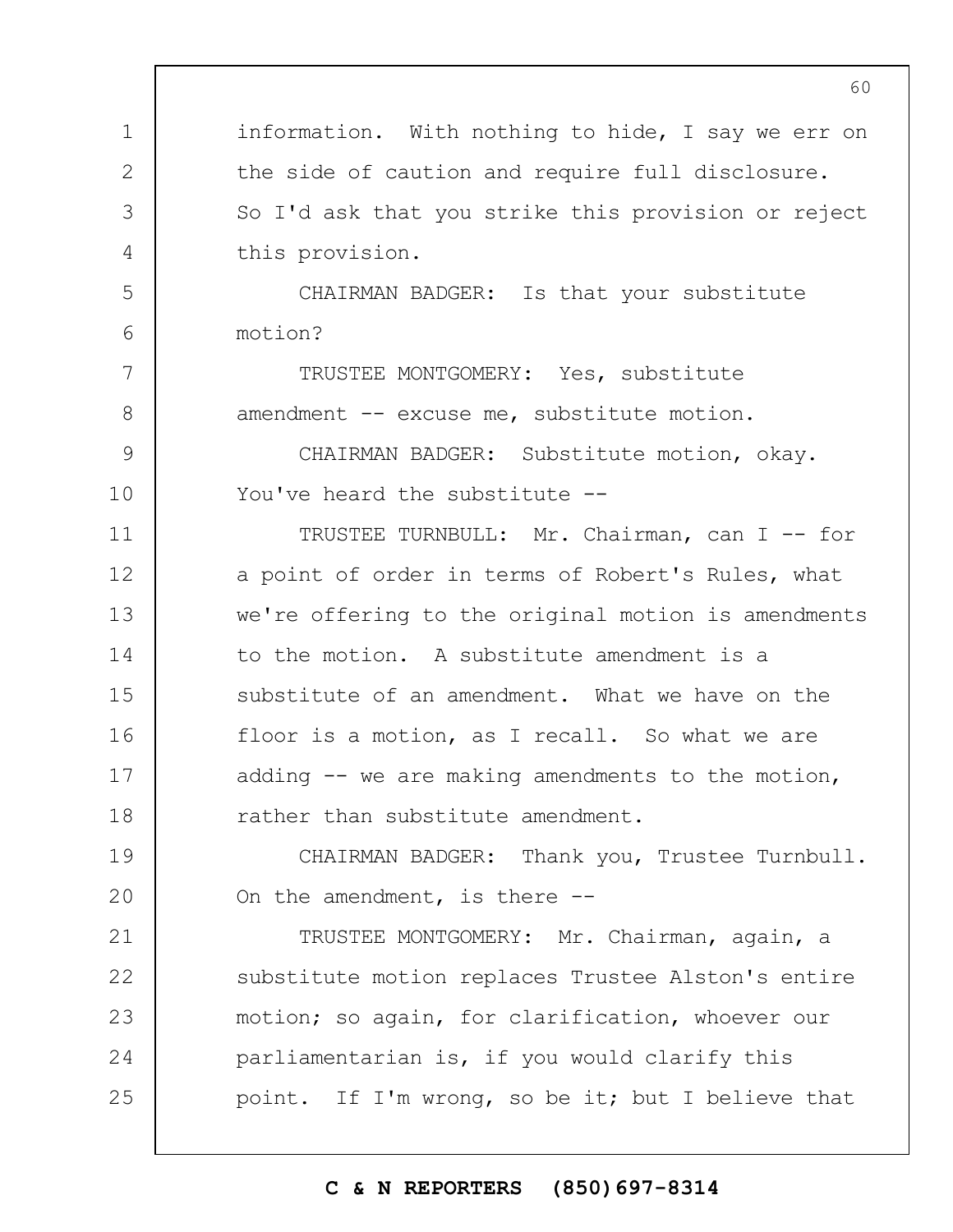Trustee Turnbull has pointed out that this is an amendment. I'm encouraged to offer it as a substitute motion, and I am offering it as a substitute motion to his original motion.

1

2

3

4

5

6

7

CHAIRMAN BADGER: Is there a second to his substitute motion to the original motion, Trustee Alston?

8 9 10 11 12 13 14 15 16 TRUSTEE TURNBULL: Again, so the members will understand, what we're doing is we would be  $-$ instead of passing Trustee Alston's motion to accept the contract, we would simply be passing the language that is being offered by Trustee Montgomery in 7.5. We're replacing the total motion, the total contract with the motion in one section of the contract; that's all I'm saying, so let's be clear what we're doing.

17 18 19 CHAIRMAN BADGER: Those in favor of the substitute motion let it be known by the sign aye. (AFFIRMATIVE INDICATIONS).

 $20$ 21 22 CHAIRMAN BADGER: Opposed the same sign. TRUSTEE MONTGOMERY: I'm not sure it was properly seconded.

23 24 25 DOCTOR ROBINSON: It was not. TRUSTEE MONTGOMERY: I'm not sure the motion was properly seconded, Mr. Chair.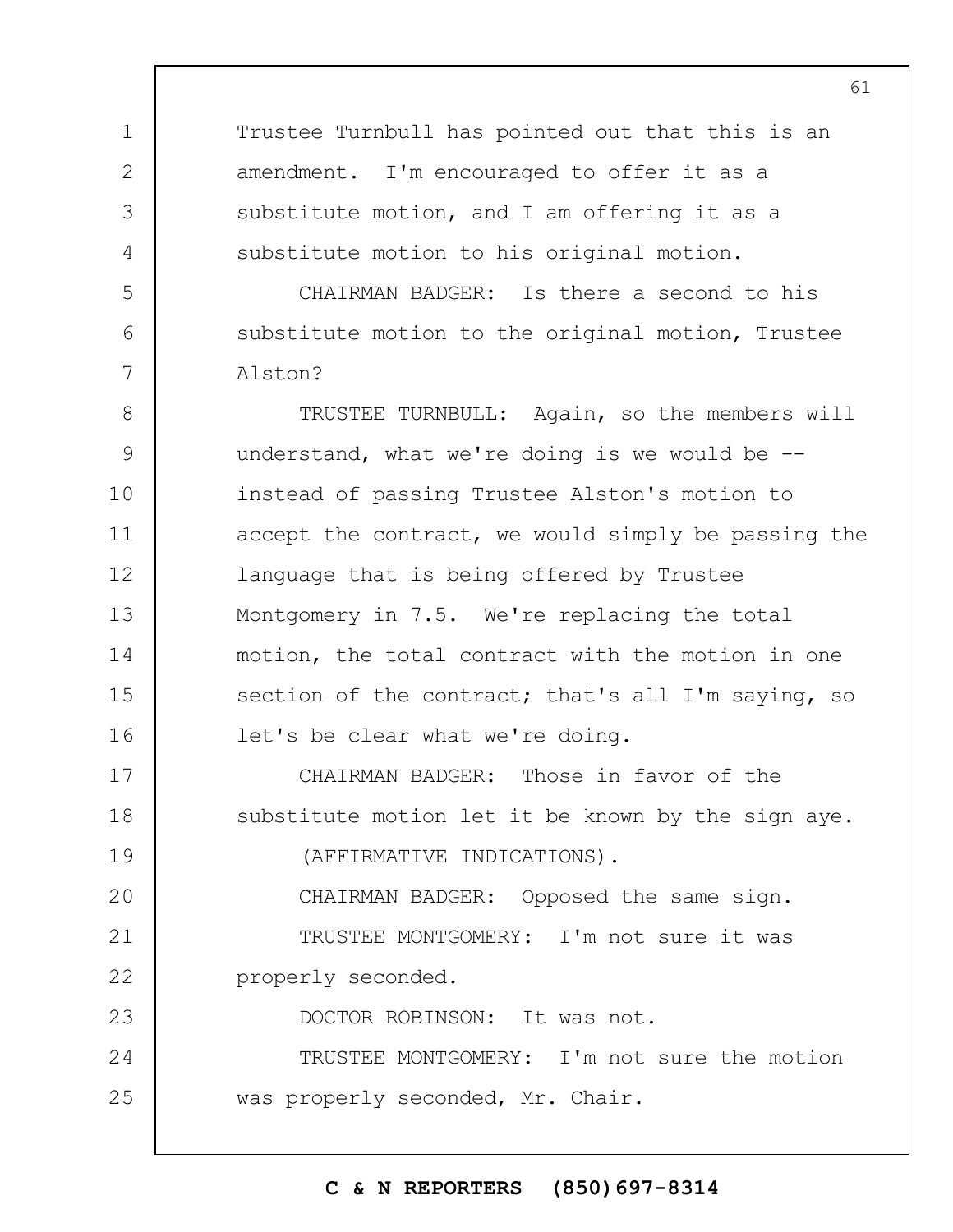TRUSTEE SIDERS: Mr. Chairman, also can -this is Trustee Siders. They are right, I don't believe it was properly seconded, I could be mistaken. And also, I wanted to gain clarity on what the motion is because I've heard maybe one or two different things. I just want to be clear.

1

2

3

4

5

6

7

8

9

18

CHAIRMAN BADGER: Would you be receptive to the clarification that Trustee Turnbull just gave to it?

10 11 12 ATTORNEY BARGE-MILES: Doctor Badger, excuse me, this is Linda. We need a second to that motion.

13 14 TRUSTEE SIDERS: I'm asking before that can someone restate the motion.

15 16 17 CHAIRMAN BADGER: Is there a second? Let's put the motion out there. Is there a second to the motion?

TRUSTEE LAWSON: Second.

19  $20$ 21 CHAIRMAN BADGER: Okay. It's motioned and seconded. Now will you restate the motion in a brief fashion?

22 23 24 25 TRUSTEE MONTGOMERY: My motion is to reject the language that was presented in the counteroffer, specifically the language that says: To the extent required by state regulation. I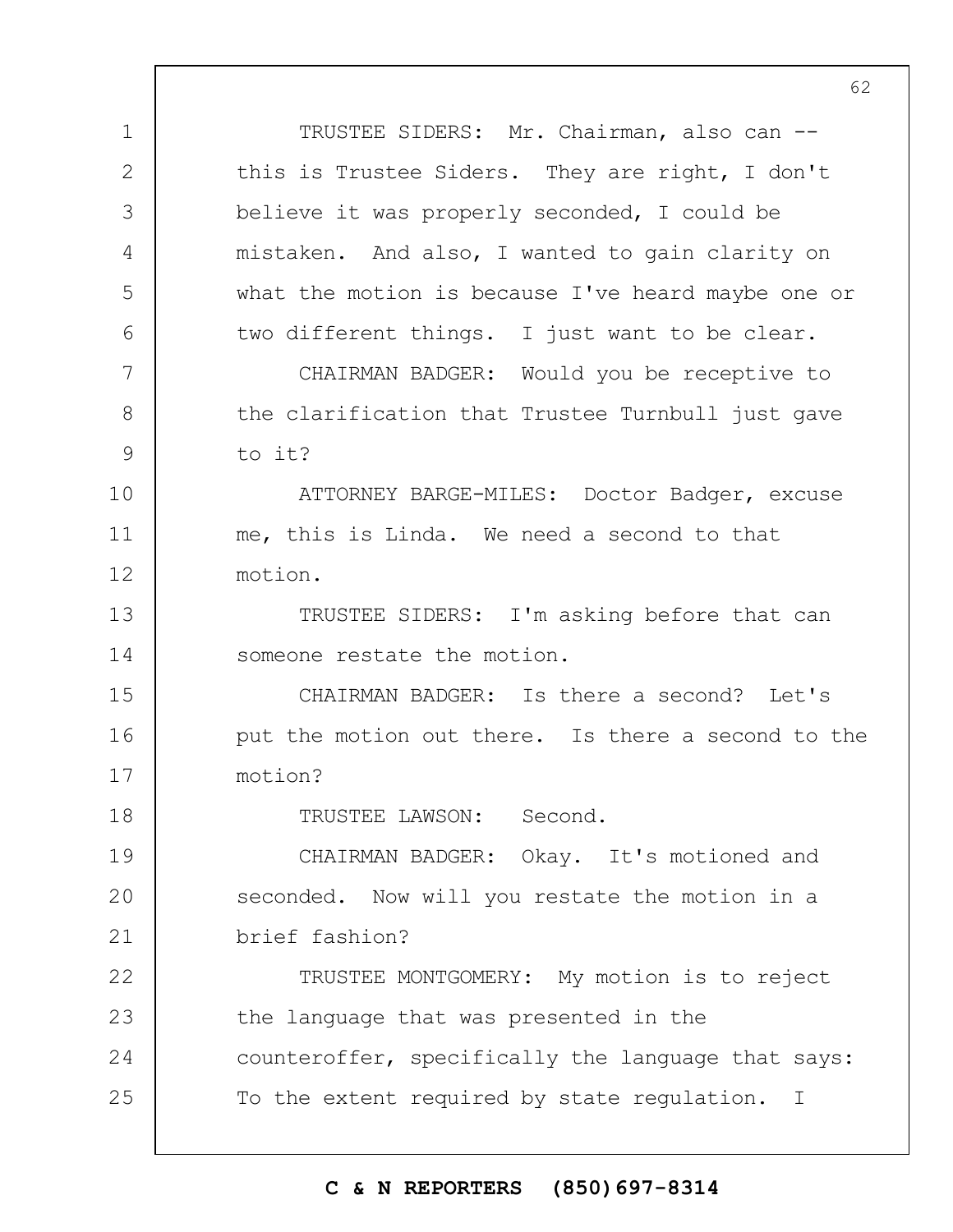1 2 3 4 5 6 7 8 9 10 11 12 13 14 15 16 17 18 19  $20$ 21 22 23 24 25 believe it should remain within the purview of the Board to require whatever information it so desires as long as it is in accordance with state law. It says to the extent required. All we're saying is we're reserving our right as a board to require the information and that the basics that are required by state regulations can actually be increased by the Board to ask for additional information. CHAIRMAN BADGER: Those in favor of the motion as restated let it be known by the sign aye. (AFFIRMATIVE INDICATIONS). CHAIRMAN BADGER: Opposed the same sign. (NEGATIVE INDICATIONS). CHAIRMAN BADGER: Roll call. ATTORNEY BARGE-MILES: Trustee Alston. TRUSTEE ALSTON: No. ATTORNEY BARGE-MILES: Trustee Badger. (NO RESPONSE). ATTORNEY BARGE-MILES: Trustee Badger. CHAIRMAN BADGER: No. ATTORNEY BARGE-MILES: Trustee Gilzean. TRUSTEE GILZEAN: Yes. ATTORNEY BARGE-MILES: Trustee Lawson. TRUSTEE LAWSON: Yes. ATTORNEY BARGE-MILES: Trustee McWilliams.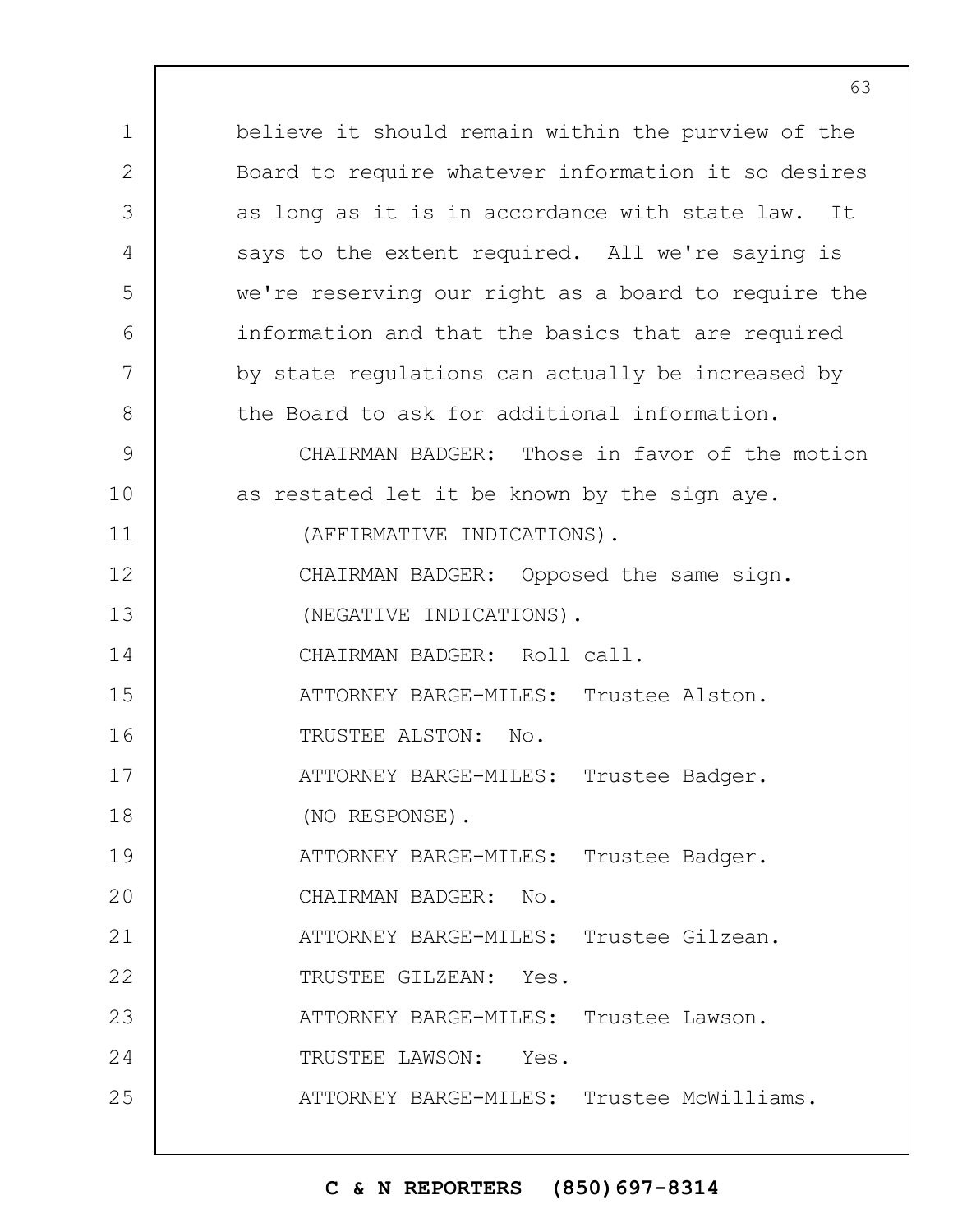|                | 64                                               |
|----------------|--------------------------------------------------|
| $\mathbf 1$    | TRUSTEE MCWILLIAMS: Yes.                         |
| $\overline{2}$ | ATTORNEY BARGE-MILES: Trustee Montgomery.        |
| 3              | TRUSTEE MONTGOMERY: Yes.                         |
| 4              | ATTORNEY BARGE-MILES: Trustee Moore.             |
| 5              | TRUSTEE MOORE: Yes.                              |
| 6              | ATTORNEY BARGE-MILES: Trustee Persaud.           |
| 7              | TRUSTEE PERSAUD: No.                             |
| 8              | ATTORNEY BARGE-MILES: Trustee Shannon.           |
| 9              | TRUSTEE SHANNON: No.                             |
| 10             | ATTORNEY BARGE-MILES: Trustee Siders.            |
| 11             | TRUSTEE SIDERS: Yes.                             |
| 12             | ATTORNEY BARGE-MILES: Trustee Turnbull.          |
| 13             | TRUSTEE TURNBULL: No.                            |
| 14             | ATTORNEY BARGE-MILES: Trustee Warren.            |
| 15             | TRUSTEE WARREN: No.                              |
| 16             | ATTORNEY BARGE-MILES: Trustee White.             |
| 17             | TRUSTEE WHITE: No.                               |
| 18             | ATTORNEY BARGE-MILES: Six yeses, seven nos.      |
| 19             | CHAIRMAN BADGER: The motion failed.              |
| 20             | TRUSTEE MONTGOMERY: Mr. Chairman, on Section     |
| 21             | $11.1 - -$                                       |
| 22             | CHAIRMAN BADGER: Wait a minute now. We are       |
| 23             | back to Trustee Alston's motion, aren't we? That |
| 24             | was the substitute that failed.                  |
| 25             | TRUSTEE MONTGOMERY: Yes, and I'm asking for      |
|                |                                                  |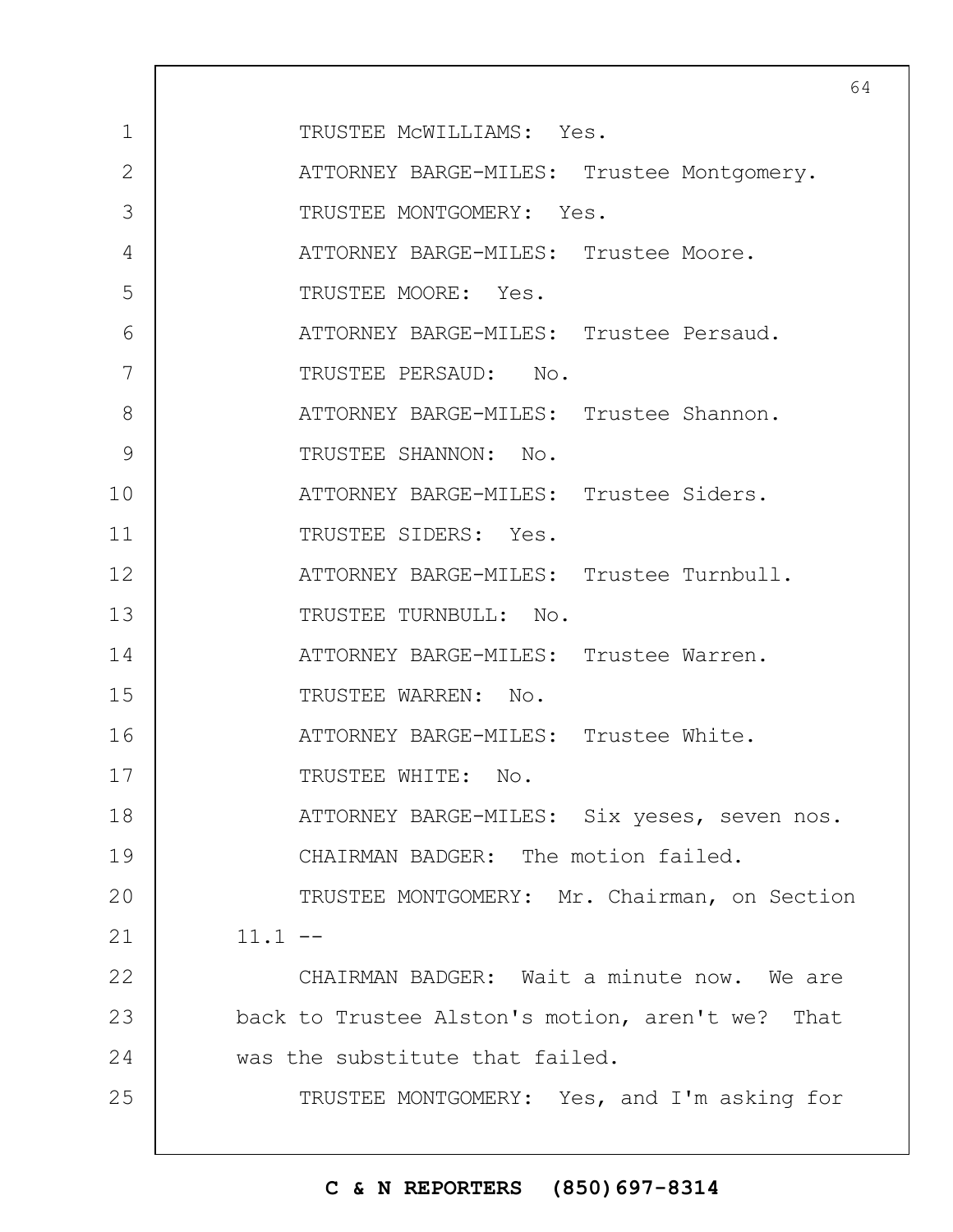the floor with regard to the -- I actually had 11.1 and then the two other clauses and I'm done. I don't have a protracted amount in the spirit of what the Board is asking, but I'd ask that I be able to address these last three and that's all I have.

TRUSTEE SIDERS: Are they related to the motion?

TRUSTEE MONTGOMERY: Yes.

1

2

3

4

5

6

7

8

9

10 11 CHAIRMAN BADGER: Beginning with 11.1? I'm trying to follow you.

12 13 14 15 16 17 18 19  $20$ 21 22 23 24 25 TRUSTEE MONTGOMERY: 11.1, where it says Termination for Cause, I as a Board member did not get clarity with regard to what the posture of the Board would be. As I read it with the language that was unanimously approved by the Board less than a week ago, that when it just says a majority vote of the Board as set forth in the Board's Operating Procedures, this allows the Board to adjust the Board Operating Procedures but we cannot be in a position where one trustee can decide that they don't want to vote and that we're then in a position where, because of this language here where it says full board, a legal interpretation could come forward that would require all 13 members in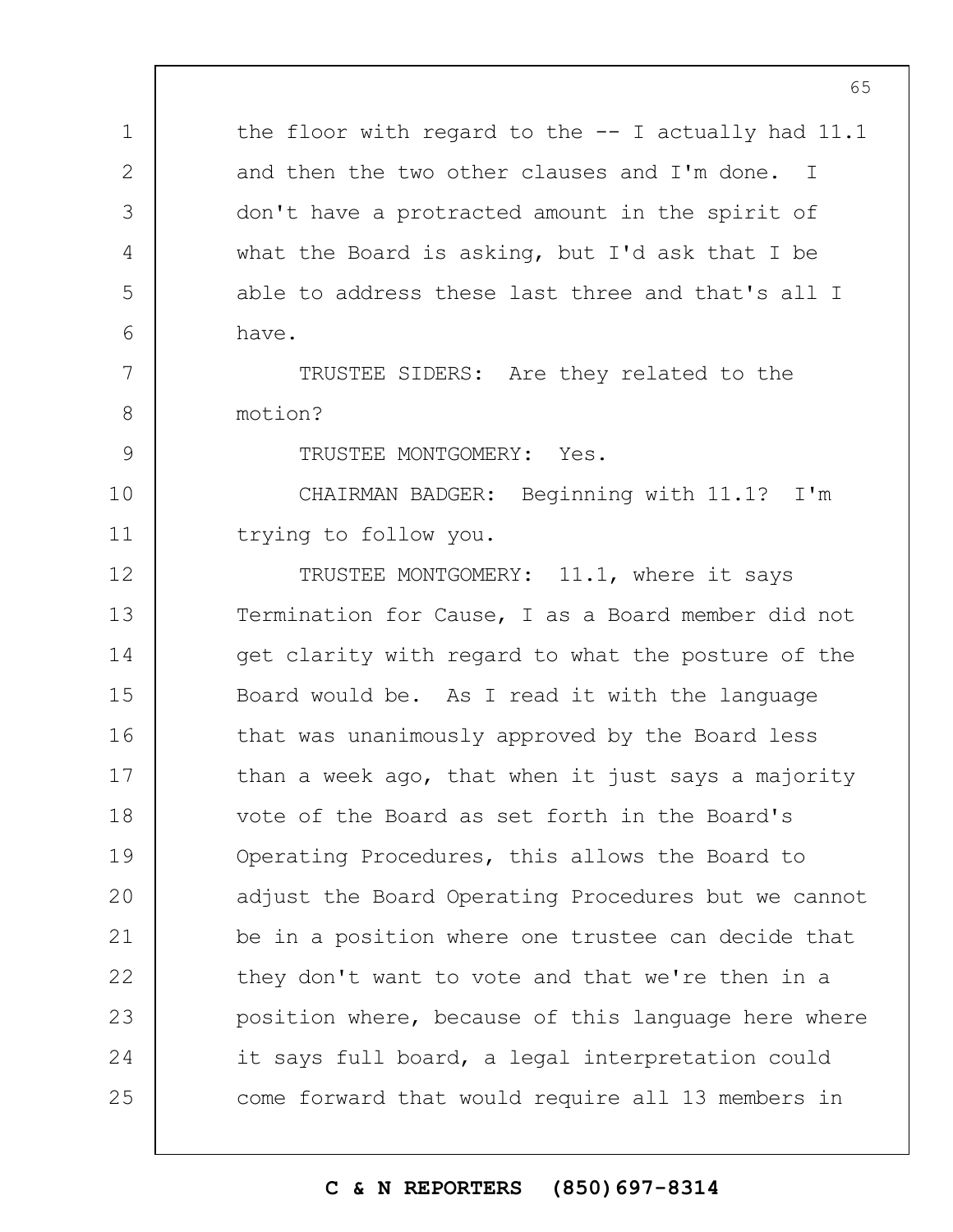1

2

3

4

5

6

7

8

9

10

11

12

13

order for the vote to be valid.

I urge that you strike the proposed change and go with the language that the Board approved a week ago so that the Board is not in the posture that it was with the previous President where, not only would we have to have a supermajority, but we'd have to have all 13 members in agreement. Because as it reads now, if you include the full board, we could possibly be in a situation where if a Board member were sick or if a Board member disagreed or if we didn't have all 13, we would not be able - we'd be paralyzed and handcuffed as a board and we would not be able to move forward.

14 15 16 17 18 19  $20$ 21 The second part of the -- I don't have a problem with  $11.1(b)$ , where it says  $-$  where he strikes -- he lines it out, okay, fine. In the spirit of moving forward, no problem. But the language that says: Upon assertion of cause, the Board will notify Doctor Mangum of such allegation and provide for her 30 days to cure if curable is unacceptable.

22 23 24 25 It's unacceptable because if the -- this is a termination for cause. The additional changes would require the Board to give a 30-day grace period, even in the face of obvious or willful

66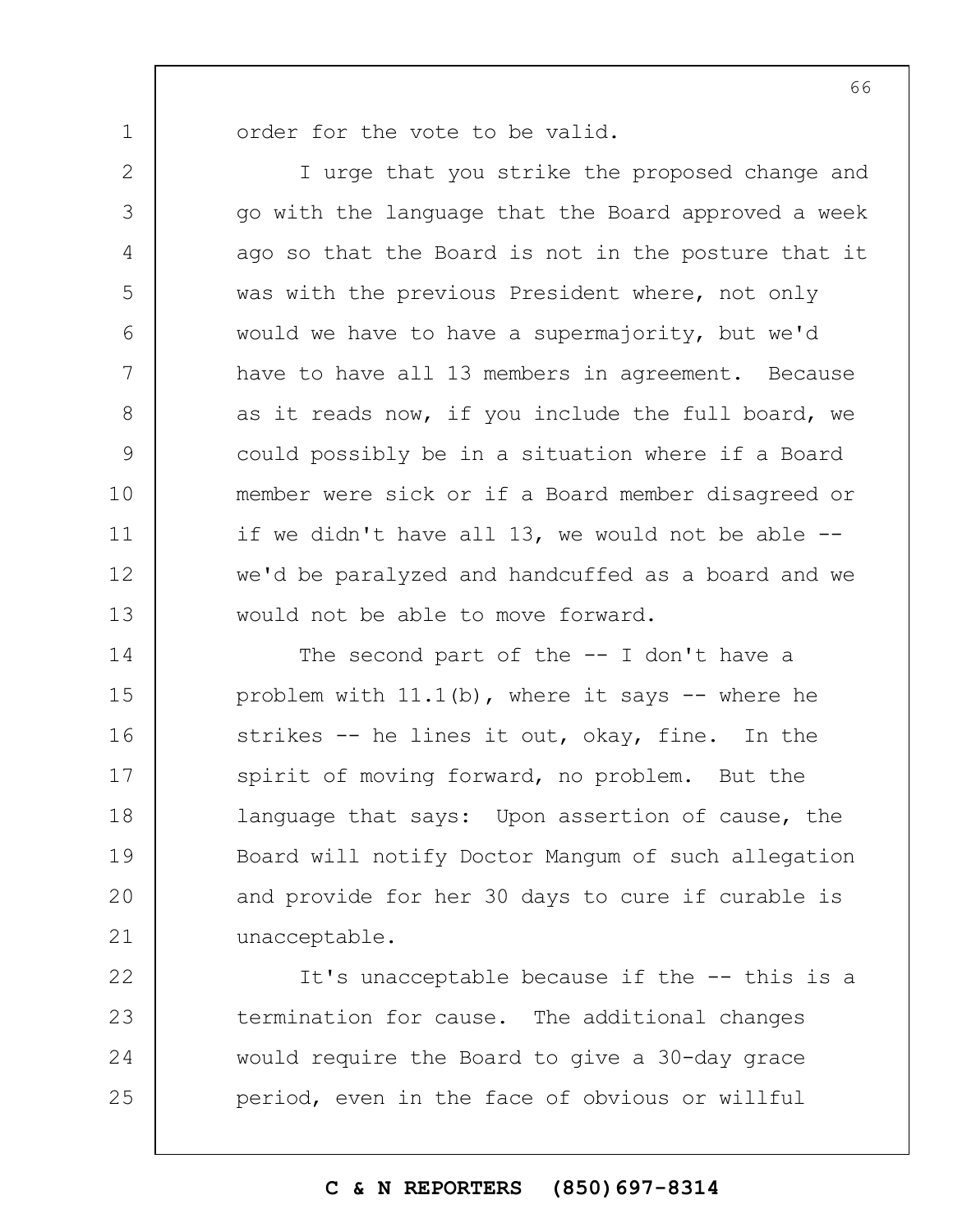violations. If she shot somebody today, we couldn't terminate her; we'd have to wait 30 days according to this language.

1

2

3

4

5

6

7

8

9

10

If any -- we had this happen with the previous president where there was a senior member of the leadership that did some things that warranted termination, was allowed to -- the chief executive let the person resign when the person should have clearly been fired. If it had come to the Board, I'm confident the person would have been fired.

11 12 13 14 15 16 17 But why would we afford someone  $a$  -- we're talking about gross negligence or willful malfeasance. We're talking about acts of omission that are felonious or fraudulent. We're talking about a formal indictment in a court of law for a felony or misappropriation of University funds or breaches of any fiduciary responsibility.

18 19  $20$ 21 22 23 24 25 The Board should not be handcuffed by a provision that requires it to wait 30 days. It's my understanding that this is not standard for these types of violations. I would agree with this for termination without cause but not for termination with cause. So I ask that the language here, with the exception of that in the first sentence in (e), I ask that the language here be

# **C & N REPORTERS (850)697-8314**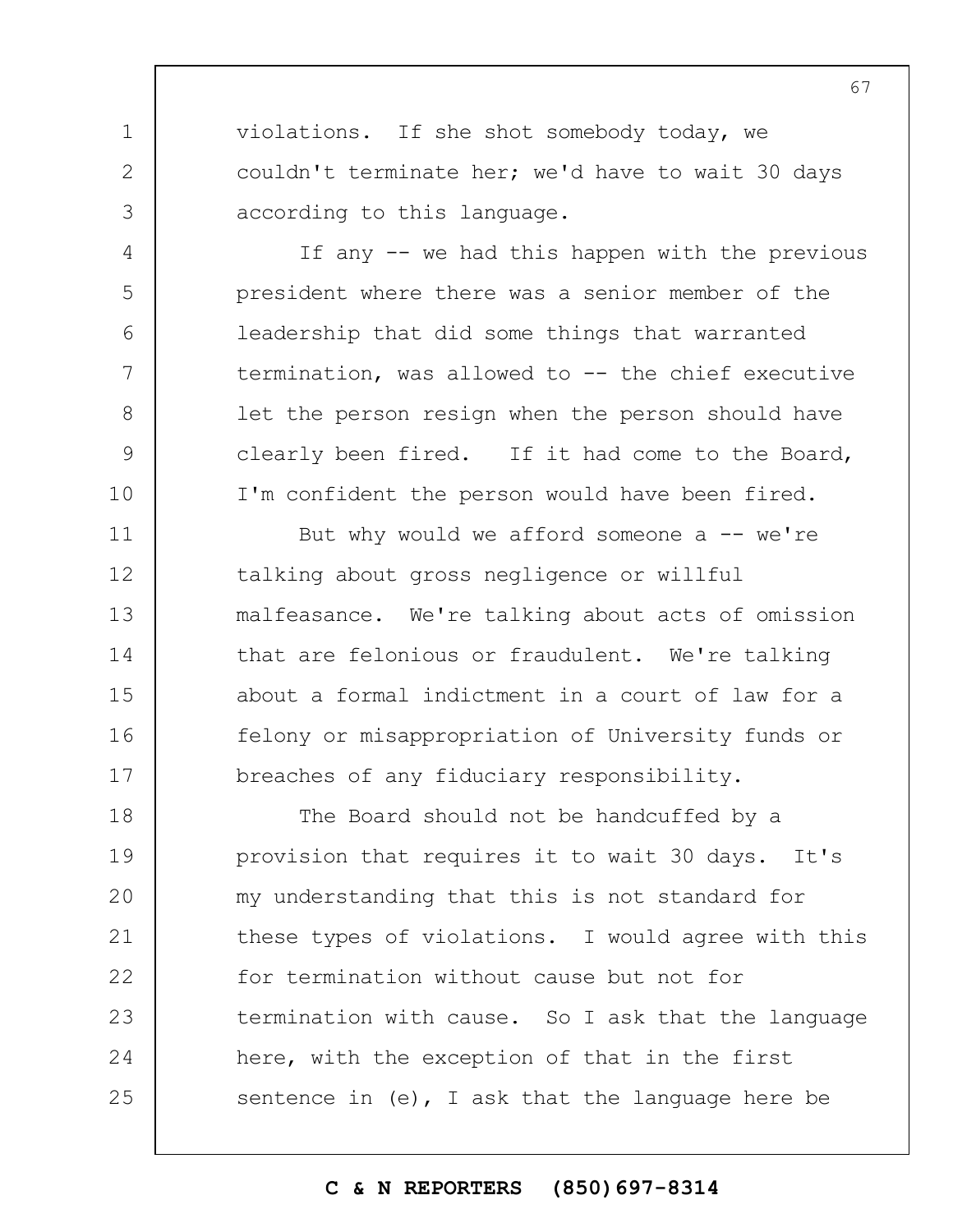1 2 3 4 5 6 7 8 9 10 11 12 13 14 15 16 17 18 19  $20$ 21 22 23 24 25 stricken and that we revert to the original language as approved by the Board with the one exception of striking the words that say "to meet established performance goals or." I ask that -- I move -- I make a substitute motion that we reject the language with the exception of that one portion in Section (e). TRUSTEE GILZEAN: I second. CHAIRMAN BADGER: This is a substitute as well to the motion that we have on the floor, Trustee Alston's motion, keep that in mind. Okay. Now the substitute motion is presented, and we'll vote on the substitute motion. It has a second. TRUSTEE SHANNON: Yeah, there was a second. CHAIRMAN BADGER: I say it has a second. TRUSTEE SHANNON: Mr. Chair, I have a -- CHAIRMAN BADGER: I don't know who it was, but I heard it. TRUSTEE SHANNON: Mr. Chair, I have a -- ATTORNEY BARGE-MILES: Doctor Badger, could the person that seconded the motion identify themselves, please? TRUSTEE GILZEAN: Trustee Gilzean. CHAIRMAN BADGER: Gilzean. Thank you, Trustee

#### **C & N REPORTERS (850)697-8314**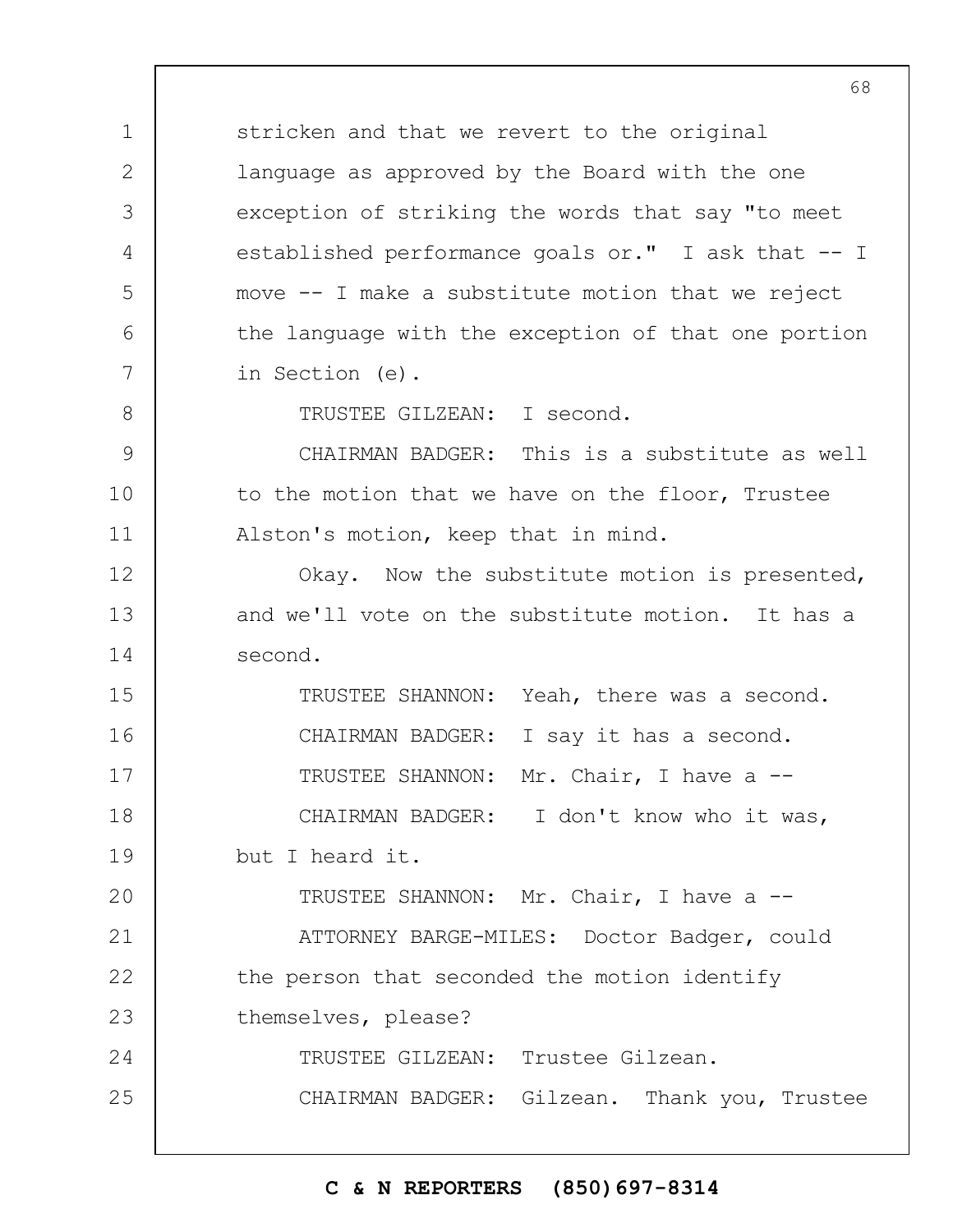1 2 3 4 5 6 7 8 9 10 11 12 13 14 15 16 17 18 19  $20$ 21 22 23 24 25 Gilzean. Discussion. TRUSTEE SHANNON: Mr. Chair. CHAIRMAN BADGER: Trustee Shannon. TRUSTEE SHANNON: Yes, with respect to Trustee Montgomery's concerns about the beginning of that paragraph where she's asked that the full Board be available to vote on a termination for cause, I would submit that a decision like that is so important that we do need a full board to vote on that type of matter. Thank you. TRUSTEE PERSAUD: Mr. Chair, this is Persaud. CHAIRMAN BADGER: Trustee Persaud. TRUSTEE PERSAUD: I concur with Trustee Shannon. And then secondly, I don't see  $-$ - this is a contract, and we're not here to make policies. 5.6 on voting procedures of the trustee manual makes it clear that a majority vote of all members of the Board is required for establishing policy, and also -- and removing the President and for approving or terminating programs. This was already explained by the University attorney, so I don't see any problem why we are getting involved in this discussion. TRUSTEE GILZEAN: Because he didn't understand what it meant.

# **C & N REPORTERS (850)697-8314**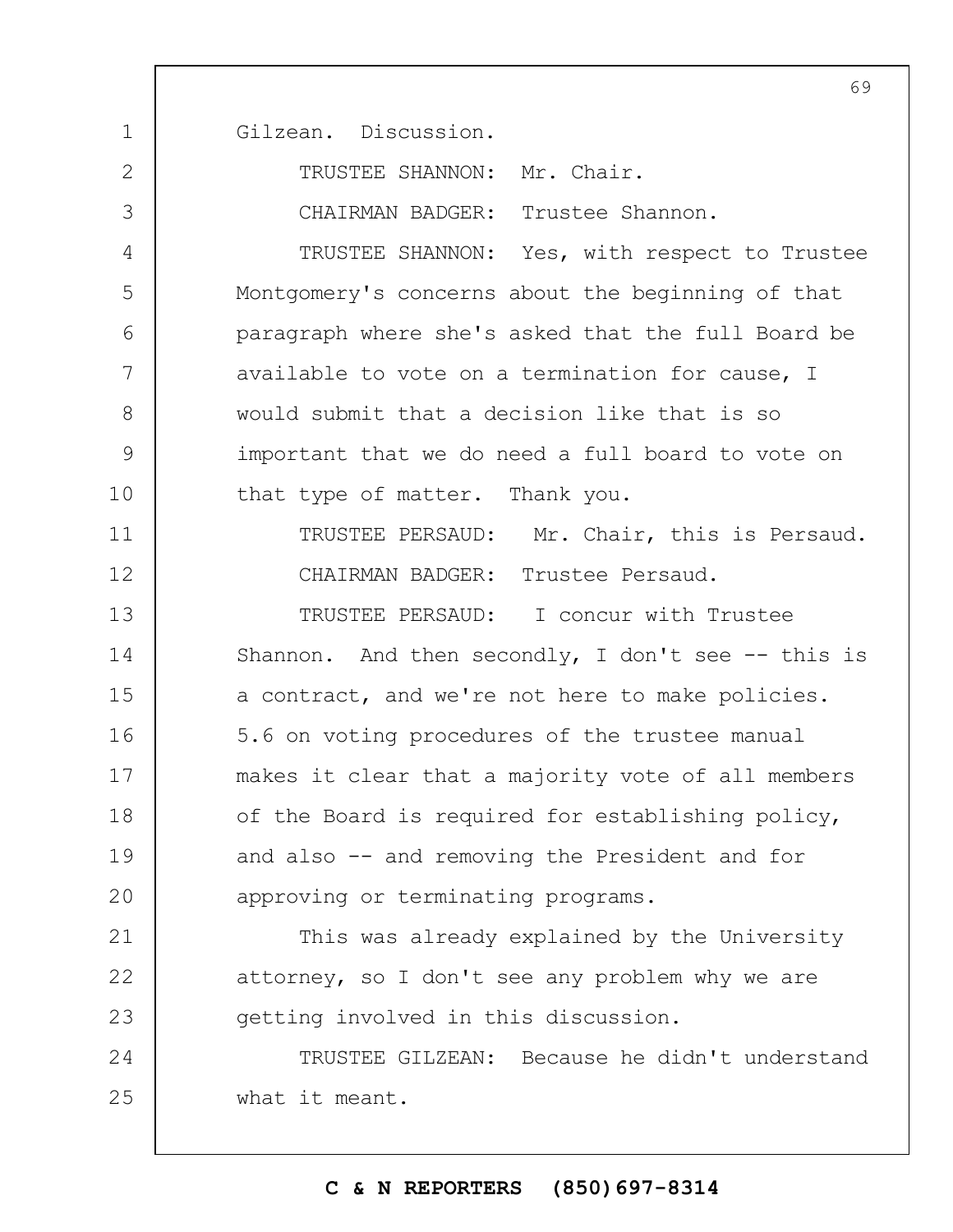TRUSTEE McWILLIAMS: Mr. Chairman.

Mr. Chairman.

1

2

3

4

5

6

7

8

9

10

CHAIRMAN BADGER: I thought there was somebody ahead of you. Whoever it was that was laughing, were you asking to be recognized?

TRUSTEE McWILLIAMS: No, I was asking to be recognized just briefly.

CHAIRMAN BADGER: No, I was addressing the person ahead of you, but go ahead. That's Trustee McWilliams.

11 12 13 14 15 16 17 TRUSTEE McWILLIAMS: Yes, I think if it were not important as Persaud and all of these people allege, then why did they put the word "full" in there? You know, I agree with Trustee Montgomery, somebody could be sick or whatever. I mean why do you have to have the full Board if you've got a majority vote on something.

18 19  $20$ 21 I think that that is something that their attorney inserted and for her benefit, not for the benefit of the Board or for Florida A & M University.

22 23 TRUSTEE PERSAUD: Mr. Chair, just a point of clarification.

24 25 CHAIRMAN BADGER: Trustee Persaud. TRUSTEE PERSAUD: According to our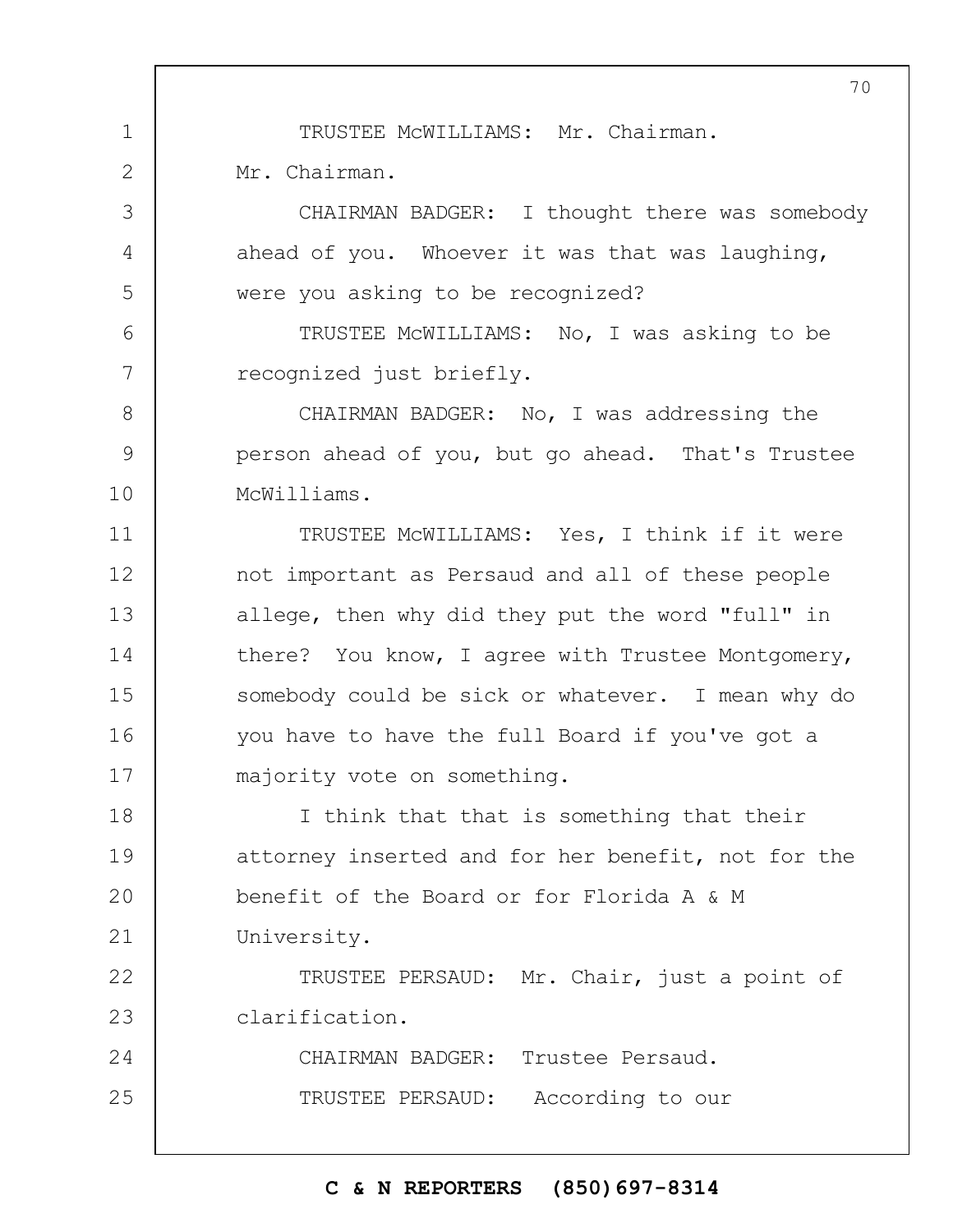|                | 71                                                  |
|----------------|-----------------------------------------------------|
| 1              | procedures, our trustee procedures, it says a       |
| $\overline{2}$ | majority of all the members of the Board. Unless    |
| 3              | I'm stupid, "all" should mean 13, all 13 members of |
| 4              | the Board.                                          |
| 5              | TRUSTEE MCWILLIAMS: A majority of 13 is             |
| 6              | seven. It doesn't mean that 13 people have to       |
| 7              | vote. It means that seven people, that's a          |
| 8              | majority of 13.                                     |
| $\mathcal{G}$  | TRUSTEE GILZEAN: Mr. Chair.                         |
| 10             | TRUSTEE MCWILLIAMS: I took a little math too,       |
| 11             | Persaud.                                            |
| 12             | TRUSTEE PERSAUD: You know, it's all members         |
| 13             | of the Board.                                       |
| 14             | TRUSTEE GILZEAN: Mr. Chair. Mr. Chair.              |
| 15             | CHAIRMAN BADGER: I recognize the person             |
| 16             | that's saying "Mr. Chair." Is that Trustee          |
| 17             | Montgomery?                                         |
| 18             | TRUSTEE GILZEAN: No, that's Trustee Gilzean.        |
| 19             | Just out of quick clarification, we had legal go    |
| 20             | ahead and explain and he mentioned earlier that he  |
| 21             | really understands this language. What supersedes?  |
| 22             | Does the contract language supersede our operating  |
| 23             | policy, or does our operating policy supersede?     |
| 24             | Because I recall that earlier our General Counsel   |
| 25             | said the language that he had in there originally   |
|                |                                                     |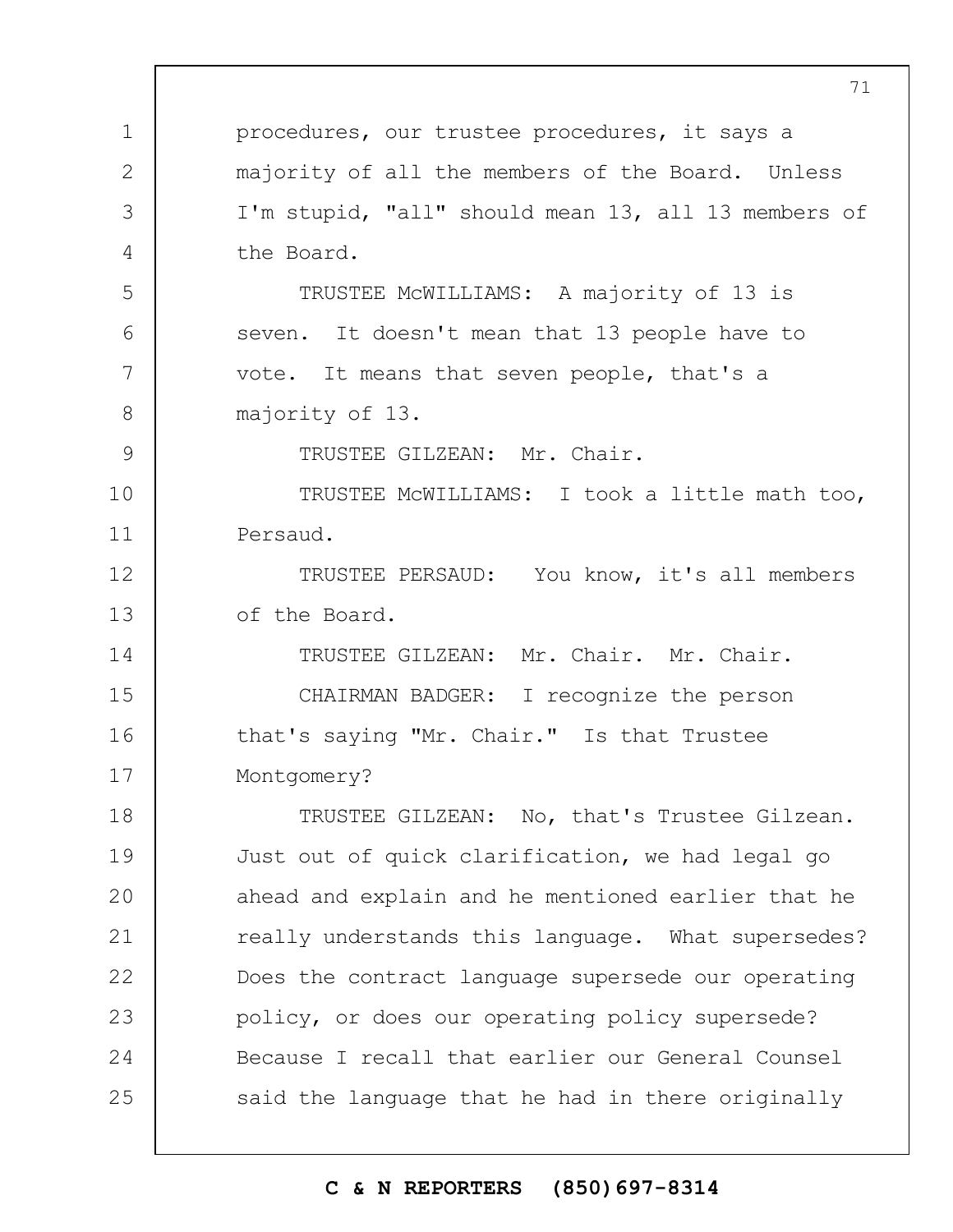1

2

3

4

5

6

7

8

9

10

11

12

25

was the best language to be in there.

Now that that's not there any more, does that mean the operating procedures are null and void as it relates to this contract? Legal, can you please clarify that for me?

ATTORNEY McKNIGHT: Well, the language that I had earlier suggested said that the Board and Doctor Mangum agree the Board may terminate this agreement at any time for cause upon and, in quotes, a majority vote of all of the members of the Board, end quote, as set forth in Article 5.6 of the Board Operating Procedures.

13 14 15 16 17 18 19  $20$ 21 22 Last Friday that language emerged as voted upon by the Board to: The Board and Doctor Mangum agree that the Board may terminate this agreement at any time for cause upon a majority vote of the Board as set forth in the Board's Operating Procedures, but with also the understanding I think that at the March meeting that there would be a further discussion about how to change or modify those Operating Procedures as it relates to Article 5.6.

23 24 TRUSTEE WARREN: Mr. Chair, this is Trustee Warren.

CHAIRMAN BADGER: Trustee Warren.

## **C & N REPORTERS (850)697-8314**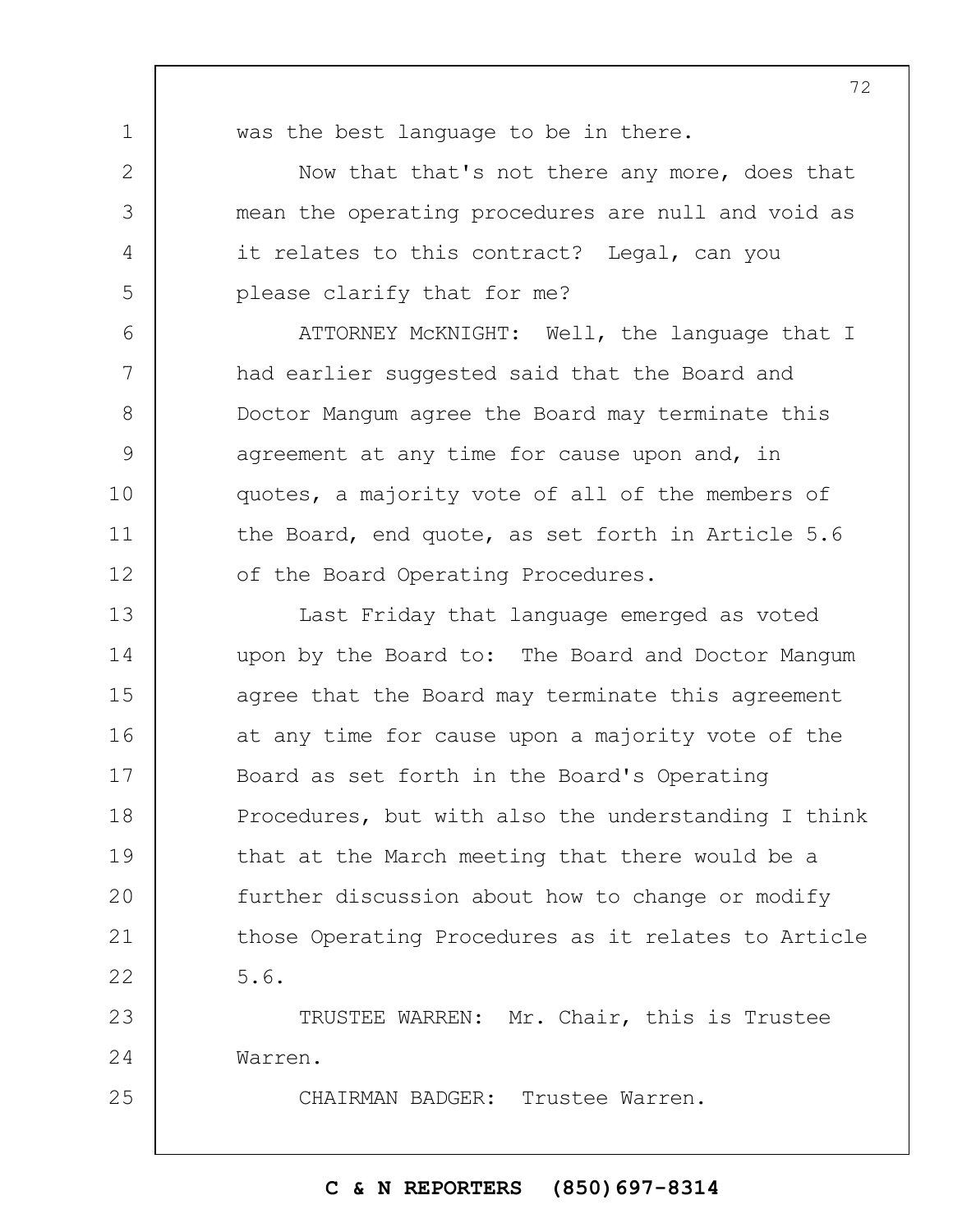TRUSTEE WARREN: Attorney McKnight is partially correct. What I understood we agreed to at the last called meeting was that at the upcoming March meeting that we would entertain language from counsel that would clarify this ambiguity in the procedures.

ATTORNEY McKNIGHT: I think that's -- I think where we left it at was that Trustee --

9 10 TRUSTEE WARREN: No, I'm explaining where we left it.

1

2

3

4

5

6

7

8

11 12 13 14 15 16 17 18 19  $20$ ATTORNEY McKNIGHT: Well, didn't Trustee -- TRUSTEE WARREN: Where we left it was that we would have language that clarified this issue such that the vote would be a majority of the members present, was what we talked about. And so what we were looking for at the March meeting was language back from General Counsel that made the rules clear such that we could have that language included in this contract. That's where we left it, as I understood it.

21 22 23 24 25 TRUSTEE MONTGOMERY: Mr. Chairman, Montgomery. As Trustee Warren -- I concur with what he's saying. There is a full transcript of this that was made. I'm looking at the transcript. It says exactly what he said, so it's verified by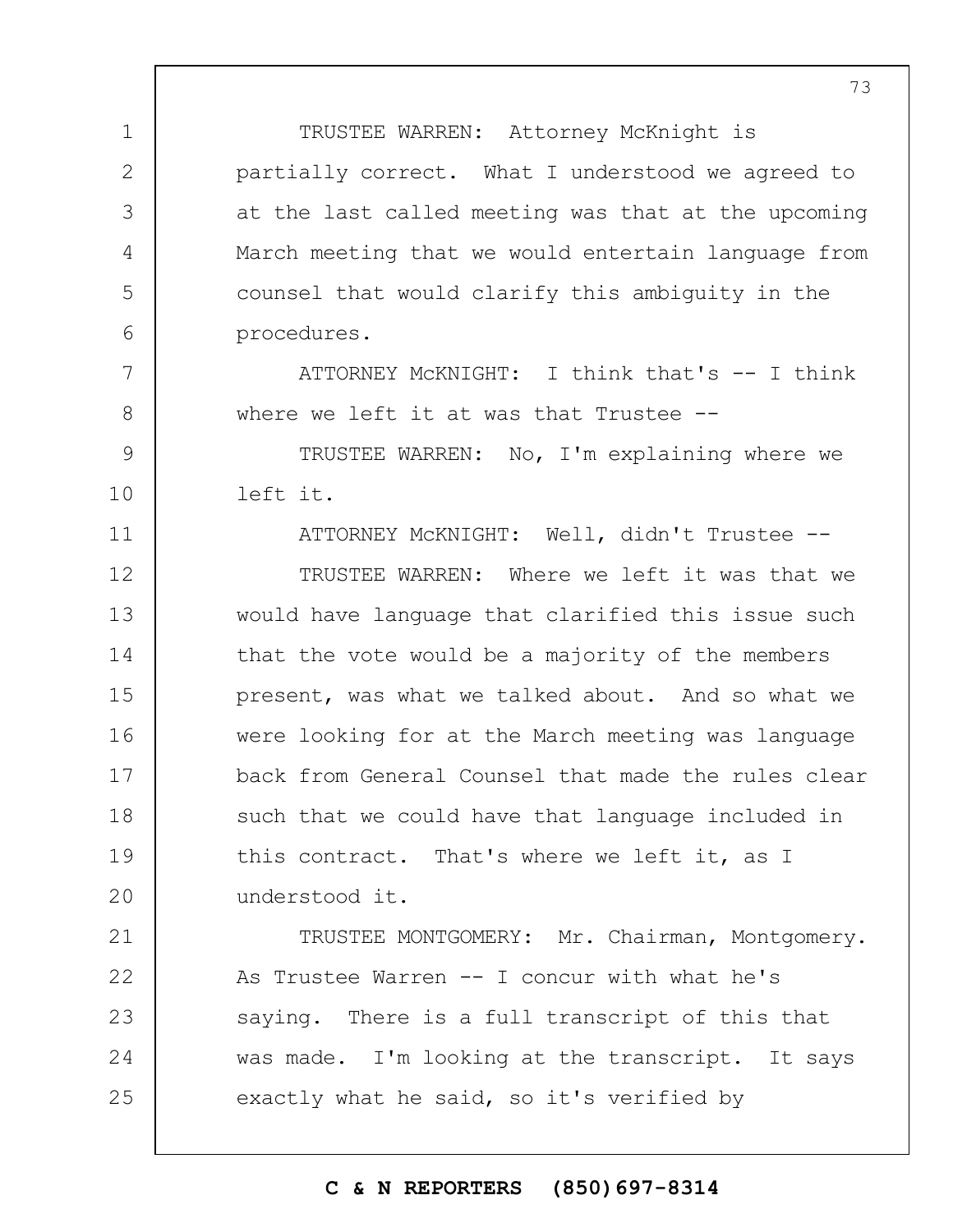transcript.

1

2

3

4

5

6

7

8

9

10

But to the point here and to other members of the Board's point, I understand there may be students listening and other folks are listening here, but this is a two-way street. If we're seen as being, what you call bickering or petty about these little small things, they sure very quickly inserted the word "full," and they want us to delete the words "as set forth in the Board's Operating Procedures."

11 12 13 14 15 16 17 I don't understand as a Board why we would delete language that says we're going to follow our procedures. I don't -- it's not redundant in the sense that they're attempting to make this a -what I call a unanimous vote. If someone is  $-$ I ask for clarification from General Counsel on this.

18 19  $20$ 21 22 ATTORNEY McKNIGHT: Well, Trustee Montgomery, can you clarify something for me? Because you've got the transcript in front of you. Do you have - do you see any comments that were added to by Trustee Alston on this?

23 24 25 TRUSTEE MONTGOMERY: Added to by -- Trustee Alston said that he would -- that he heard the Board loud and clear -- I just lost it; I'll pull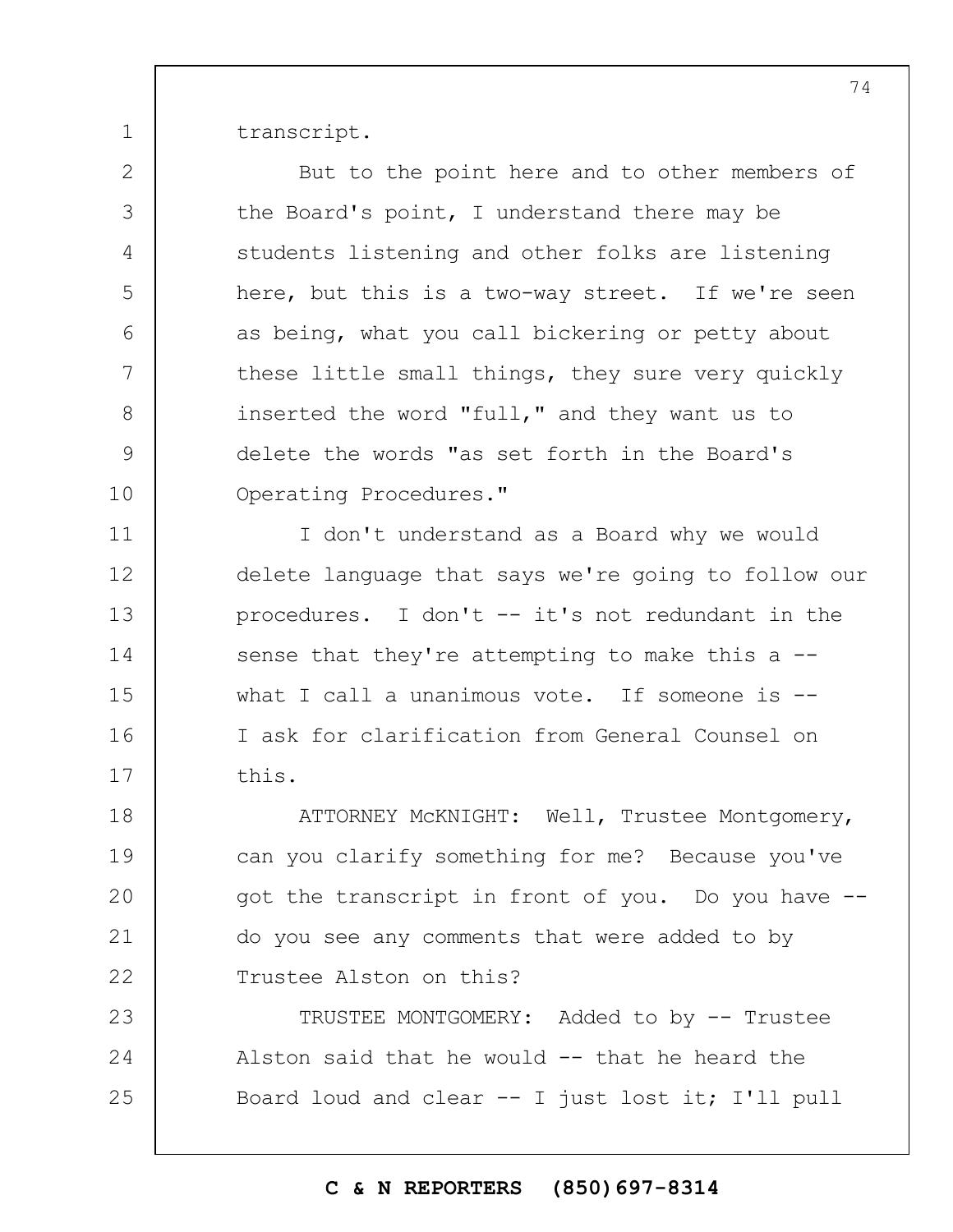1 2 3 4 5 6 7 8 9 10 11 12 13 14 15 16 17 18 19  $20$ 21 22 23 24 25 it back up -- that he heard the Board loud and clear, but it was Trustee Warren who made the contention that this would be brought to us, back to us with language from General Counsel. ATTORNEY McKNIGHT: I thought it was that - in full context in working with the Operating Procedures Committee which is chaired by Trustee Alston. TRUSTEE GILZEAN: No, the language is right here. I'm reading it right here on the transcript. ATTORNEY BARGE-MILES: What page are you on? TRUSTEE GILZEAN: Are you looking for that page where that point was made that Trustee Alston agreed to take it up in his committee so that it could be brought to the March meeting? TRUSTEE ALSTON: Yes, this is Trustee Alston. That is correct. Just to move this forward, that is what was agreed upon and what I mentioned at the last meeting. Could I also just refer quickly, if you don't mind, Trustee Warren and probably to Trustee Montgomery, under 22.0 in the contract, by leaving it the way it is now, that allows us at the March meeting to make those adjustments, whatever the Board agrees upon at that time. It does refer to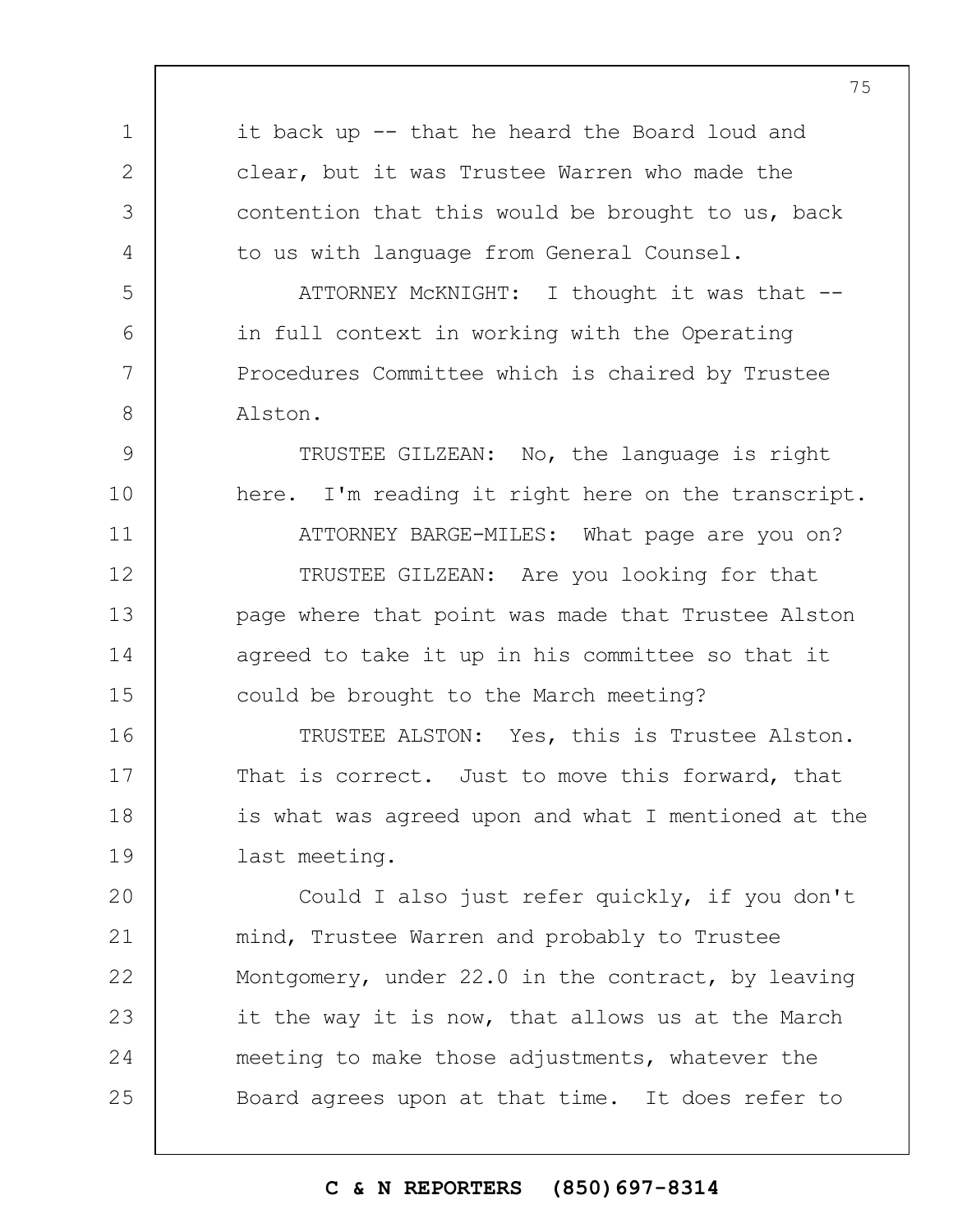1 2 3 4 5 6 7 8 9 10 11 12 13 14 15 16 17 18 19  $20$ 21 22 23 24 25 the FAMU Board policies, regulations and procedures in 22.0 in the contract. So to answer your question, Trustee Gilzean, that's where that applies, in 22.0. TRUSTEE MONTGOMERY: For the amendment, I just ask that we remove the word "full" and keep the language that we voted on that says "unanimously, that says "as set forth in the Board Operating Procedures." Mr. Chairman, I divide the question here for purposes of moving this along so that we're not arguing -- so that we're not having discussion about two things. If someone could ask to divide the question -- if we could just vote on that first sentence, on whether to keep it or not. It is what it is. If the Board chooses to keep the language that they voted, fine, if they go with my amendment. That way we can move this along. TRUSTEE WARREN: Does the amendment require a second? CHAIRMAN BADGER: The amendment requires a second. TRUSTEE WARREN: I second it. CHAIRMAN BADGER: State your motion again, please, for clarity.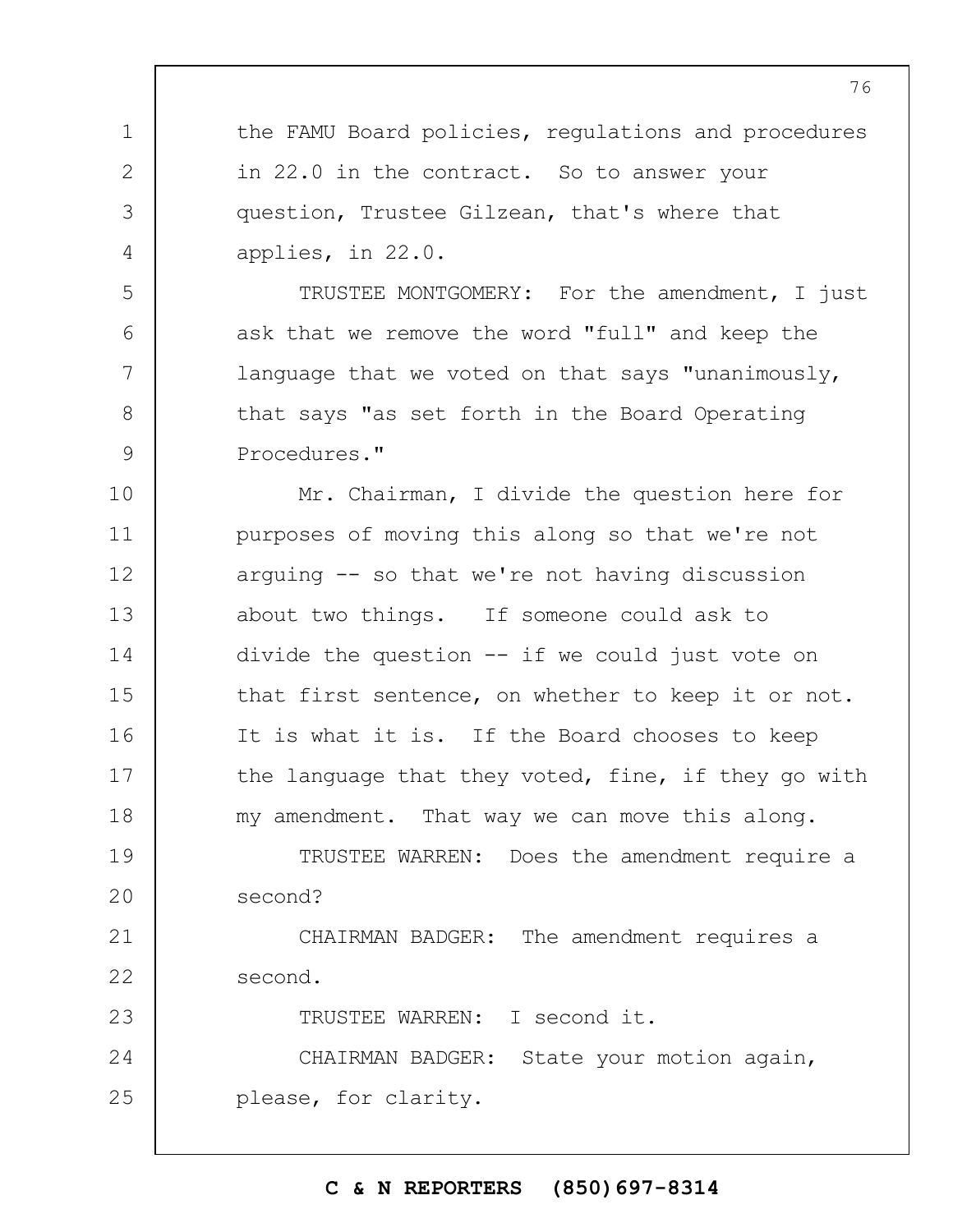TRUSTEE MONTGOMERY: My motion is that the first sentence read: The Board and Doctor Mangum agree that the Board may terminate this agreement at any time for cause upon a majority vote of the Board as set forth in the Board Operating Procedures. CHAIRMAN BADGER: You've heard the motion. TRUSTEE PERSAUD: Mr. Chairman. TRUSTEE WARREN: It was seconded by Trustee

1

2

3

4

5

6

7

8

9

10

Warren.

25

11 12 13 CHAIRMAN BADGER: Yes. Those in favor. TRUSTEE PERSAUD: Mr. Chairman, discussion. CHAIRMAN BADGER: Okay.

14 15 16 17 TRUSTEE PERSAUD: If I understand Trustee Montgomery, he's saying a majority of the Board. The voting procedures say a majority of all the members of the Board.

18 19  $20$ TRUSTEE WARREN: We're going to deal with the procedures at the next meeting. We just -- how many times do I have to say this?

21 22 23 24 CHAIRMAN BADGER: Yeah, but we can't -- we're going to deal with it at the next meeting. It's not in place yet. There is no change yet, am I correct?

TRUSTEE WARREN: The amendment as presented

### **C & N REPORTERS (850)697-8314**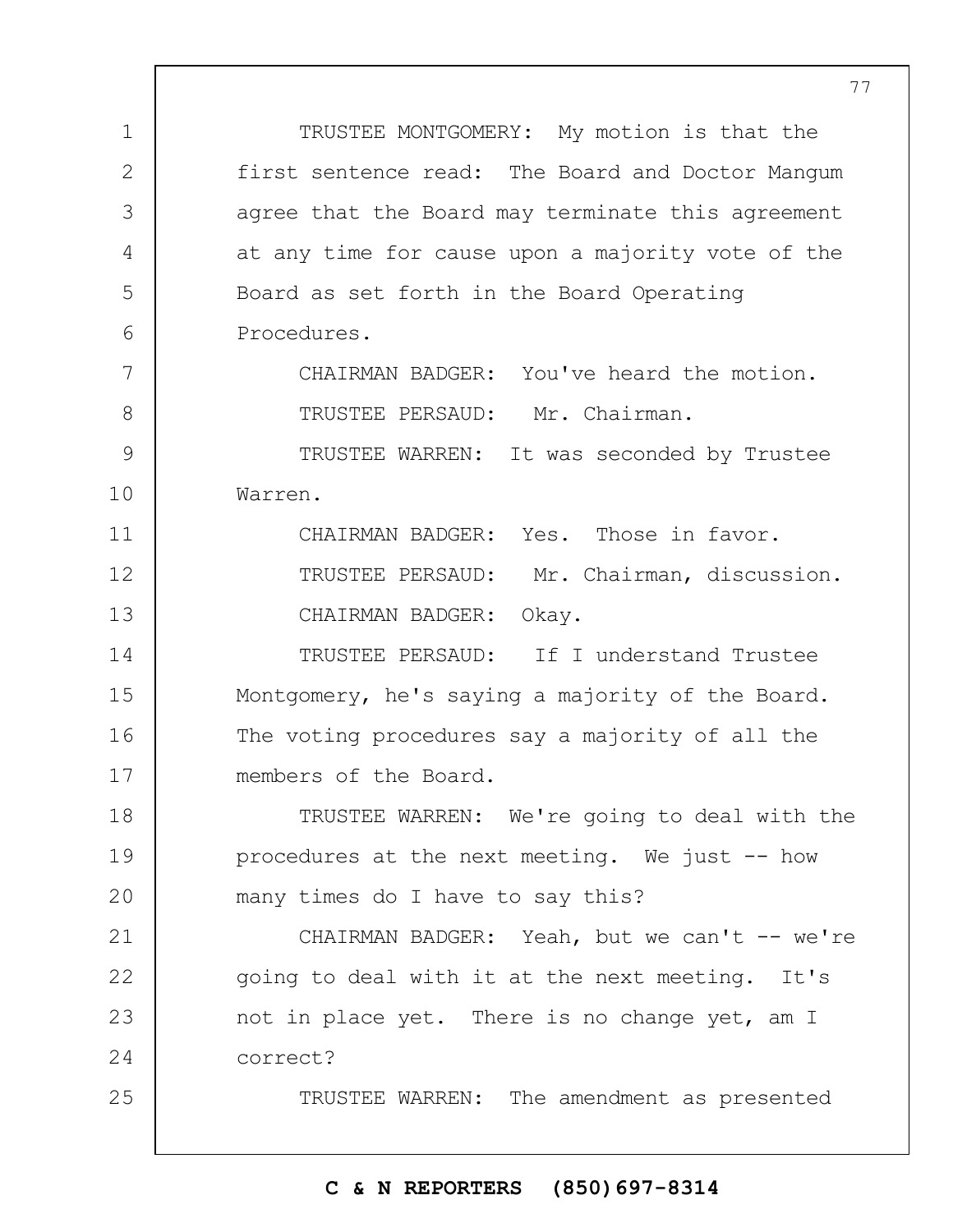|             | 78                                                  |
|-------------|-----------------------------------------------------|
| $\mathbf 1$ | allows us the flexibility to do so.                 |
| 2           | TRUSTEE ALSTON: Mr. Chairman, can I make a          |
| 3           | comment?                                            |
| 4           | CHAIRMAN BADGER: It's your motion. Yes, sir.        |
| 5           | TRUSTEE ALSTON: It's Trustee Montgomery's           |
| 6           | motion. I understand very well. I think that the    |
| 7           | intent -- I understand the intent of Trustee Warren |
| $8\,$       | and Trustee Montgomery to review this area. The     |
| 9           | only thing I would just raise as caution, I don't   |
| 10          | want the Board, while we're doing the full          |
| 11          | Operating Procedures review and hopefully close     |
| 12          | this out next month because I think we have a few   |
| 13          | more final changes to bring forward, I don't want   |
| 14          | this to turn into every other meeting that we open  |
| 15          | up the Operating Procedures and make amendments or  |
| 16          | changes to our Board bylaws and procedures because  |
| 17          | I don't think that's the real spirit and intent of  |
| 18          | the policy. So I'll just leave it at that.          |
| 19          | CHAIRMAN BADGER: Okay. Thank you.                   |
| 20          | Trustee Montgomery.                                 |
| 21          | TRUSTEE MONTGOMERY: I've made the motion. I         |
| 22          | divided the question. There is a second part. A     |
| 23          | second question will be on the additional language  |
| 24          | that they added in the last paragraph, but I made   |
| 25          | the motion on this and I think we're due for a      |
|             |                                                     |

# **C & N REPORTERS (850)697-8314**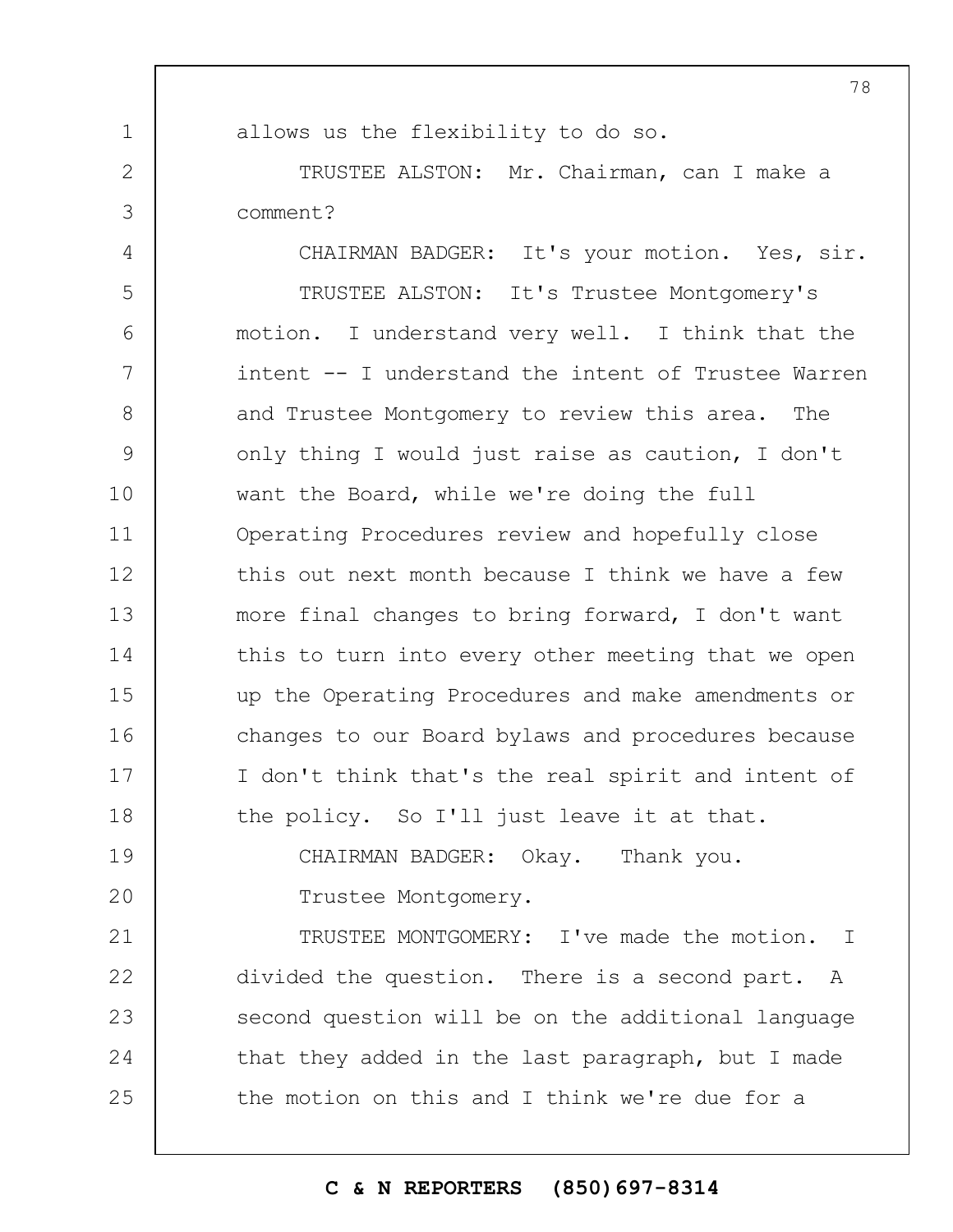vote.

1

| $\mathbf{2}$  | CHAIRMAN BADGER: Okay. It's been motioned        |
|---------------|--------------------------------------------------|
| 3             | and seconded. Those in favor of Trustee          |
| 4             | Montgomery's motion as stated let it be known by |
| 5             | the sign aye.                                    |
| 6             | (AFFIRMATIVE INDICATIONS).                       |
| 7             | CHAIRMAN BADGER: Opposed the same sign.          |
| 8             | (NEGATIVE INDICATIONS).                          |
| $\mathcal{G}$ | CHAIRMAN BADGER: Roll call, please.              |
| 10            | ATTORNEY BARGE-MILES: Trustee Alston.            |
| 11            | TRUSTEE ALSTON: No.                              |
| 12            | ATTORNEY BARGE-MILES: Trustee Badger.            |
| 13            | CHAIRMAN BADGER: No.                             |
| 14            | ATTORNEY BARGE-MILES: Trustee Gilzean.           |
| 15            | TRUSTEE GILZEAN: Yes.                            |
| 16            | ATTORNEY BARGE-MILES: Trustee Lawson.            |
| 17            | TRUSTEE LAWSON: Yes.                             |
| 18            | ATTORNEY BARGE-MILES: Trustee McWilliams.        |
| 19            | TRUSTEE MCWILLIAMS: Yes.                         |
| 20            | ATTORNEY BARGE-MILES: Trustee Montgomery.        |
| 21            | TRUSTEE MONTGOMERY: Yes.                         |
| 22            | ATTORNEY BARGE-MILES: Trustee Moore.             |
| 23            | TRUSTEE MOORE: Yes.                              |
| 24            | ATTORNEY BARGE-MILES: Trustee Persaud.           |
| 25            | TRUSTEE PERSAUD: No.                             |
|               |                                                  |

**C & N REPORTERS (850)697-8314**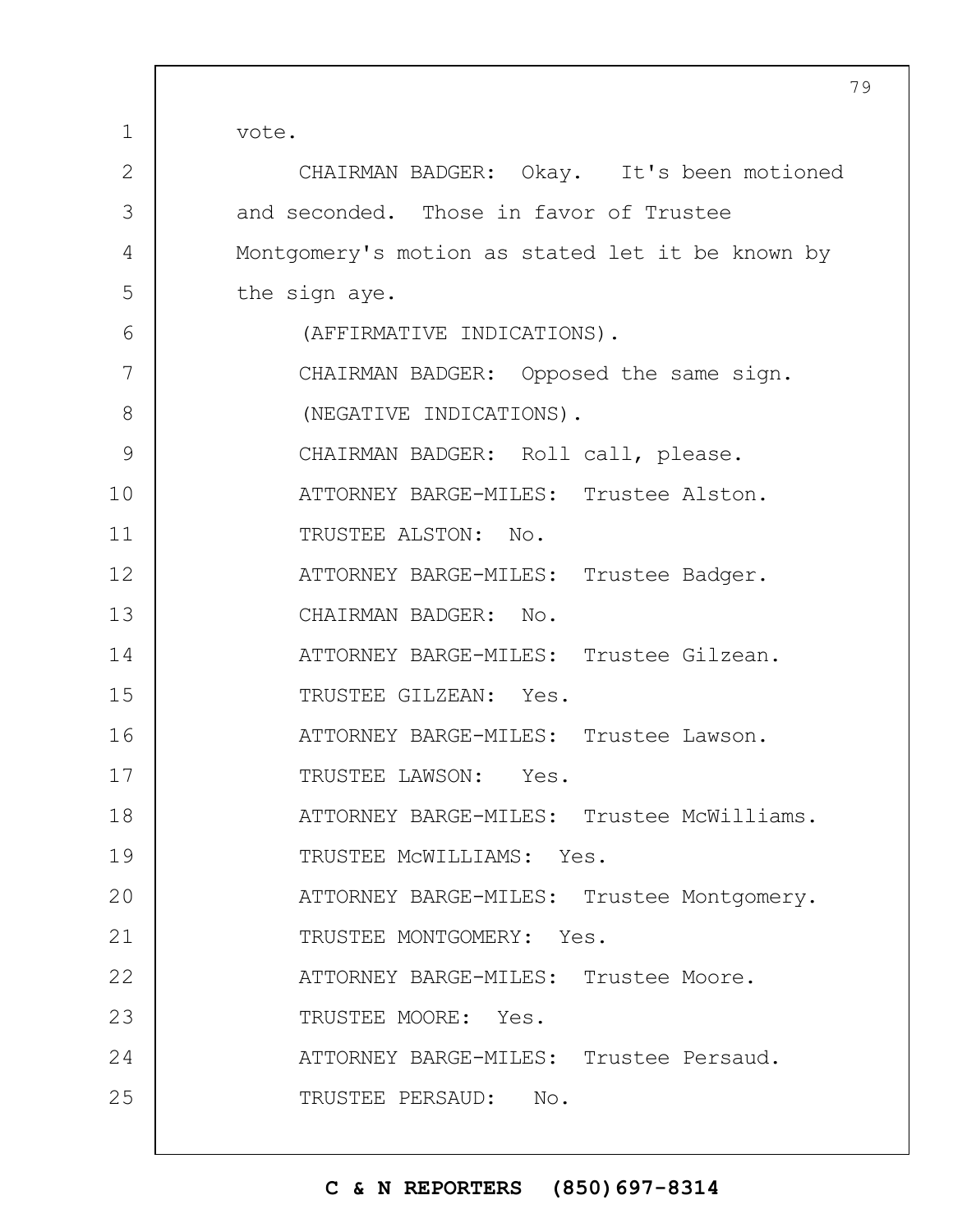|                | 80                                                 |
|----------------|----------------------------------------------------|
| $\mathbf 1$    | ATTORNEY BARGE-MILES: Trustee Shannon.             |
| $\overline{2}$ | TRUSTEE SHANNON: No.                               |
| 3              | ATTORNEY BARGE-MILES: Trustee Siders.              |
| 4              | TRUSTEE SIDERS: No.                                |
| 5              | ATTORNEY BARGE-MILES: Trustee Turnbull.            |
| 6              | TRUSTEE TURNBULL: No.                              |
| 7              | ATTORNEY BARGE-MILES: Trustee Warren.              |
| 8              | TRUSTEE WARREN: Yes.                               |
| 9              | ATTORNEY BARGE-MILES: Trustee White.               |
| 10             | TRUSTEE WHITE: No.                                 |
| 11             | CHAIRMAN BADGER: It failed.                        |
| 12             | Now you had a second one, Trustee Montgomery?      |
| 13             | ATTORNEY BARGE-MILES: Six yeses, seven nos.        |
| 14             | TRUSTEE MONTGOMERY: Okay. Very quickly,            |
| 15             | Mr. Chairman.                                      |
| 16             | CHAIRMAN BADGER: I'm sorry, I didn't mean to       |
| 17             | interrupt you, Linda.                              |
| 18             | TRUSTEE MONTGOMERY: Again, to move it along,       |
| 19             | the last sentence inserts language that would      |
| 20             | require a 30-day, what I call cooling-off period   |
| 21             | that some members seem to be averse to, but a      |
| 22             | cooling-off period in between the time of making a |
| 23             | decision. I'm making the motion that we delete the |
| 24             | language that they present $-$ as presented in the |
| 25             | counteroffer. It's very simple. It ties --         |
|                |                                                    |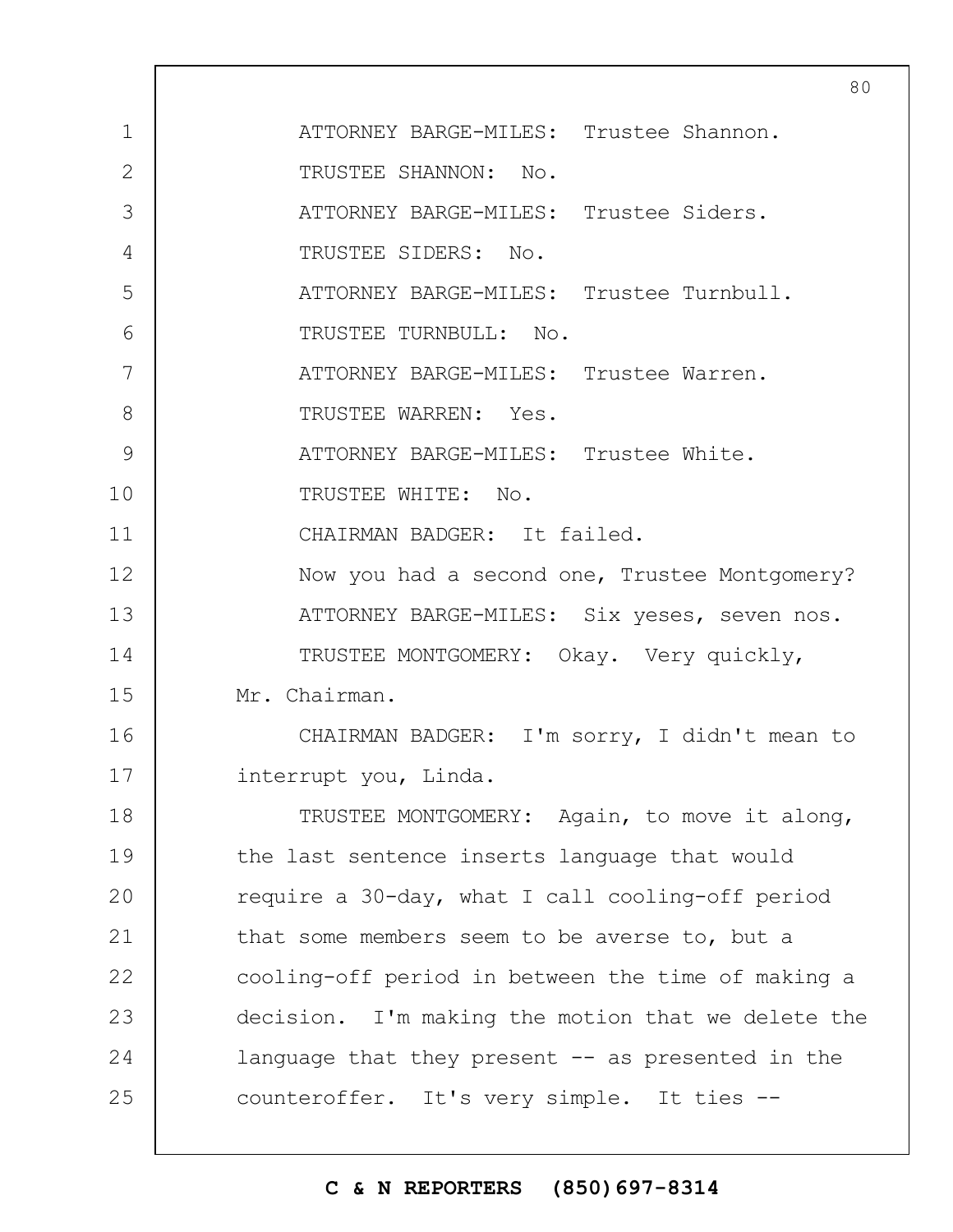1 2 3 4 5 6 7 8 9 10 11 12 13 14 15 16 17 18 19  $20$ 21 22 23 24 25 CHAIRMAN BADGER: Where are you? TRUSTEE MONTGOMERY: It ties our hands. In the last sentence of 11.1. CHAIRMAN BADGER: 11.1? TRUSTEE MONTGOMERY: I move that we reject the language as presented. It changes -- excuse me, I move that we reject the changes as presented. I offer it in the form of a substitute motion. CHAIRMAN BADGER: Is there a second? TRUSTEE SIDERS: I'm sorry, Mr. Chair. CHAIRMAN BADGER: Trustee Gilzean. TRUSTEE GILZEAN: No, that's not me. TRUSTEE SIDERS: No, this is Trustee Siders. Yeah, Trustee Montgomery, where are you specifically? I'm trying to find where you are specifically. TRUSTEE MONTGOMERY: I'm sorry, Mr. Chairman, if I may. CHAIRMAN BADGER: Yes. TRUSTEE MONTGOMERY: In 11.1, Termination for Cause, if you read down  $(a)$ ,  $(b)$ ,  $(c)$ ,  $(d)$   $(e)$ , the next sentence, they've inserted a line that says: Upon asserting an allegation for cause, the Board will notify Doctor Mangum of such allegation and provide her 30 days to cure if curable.

### **C & N REPORTERS (850)697-8314**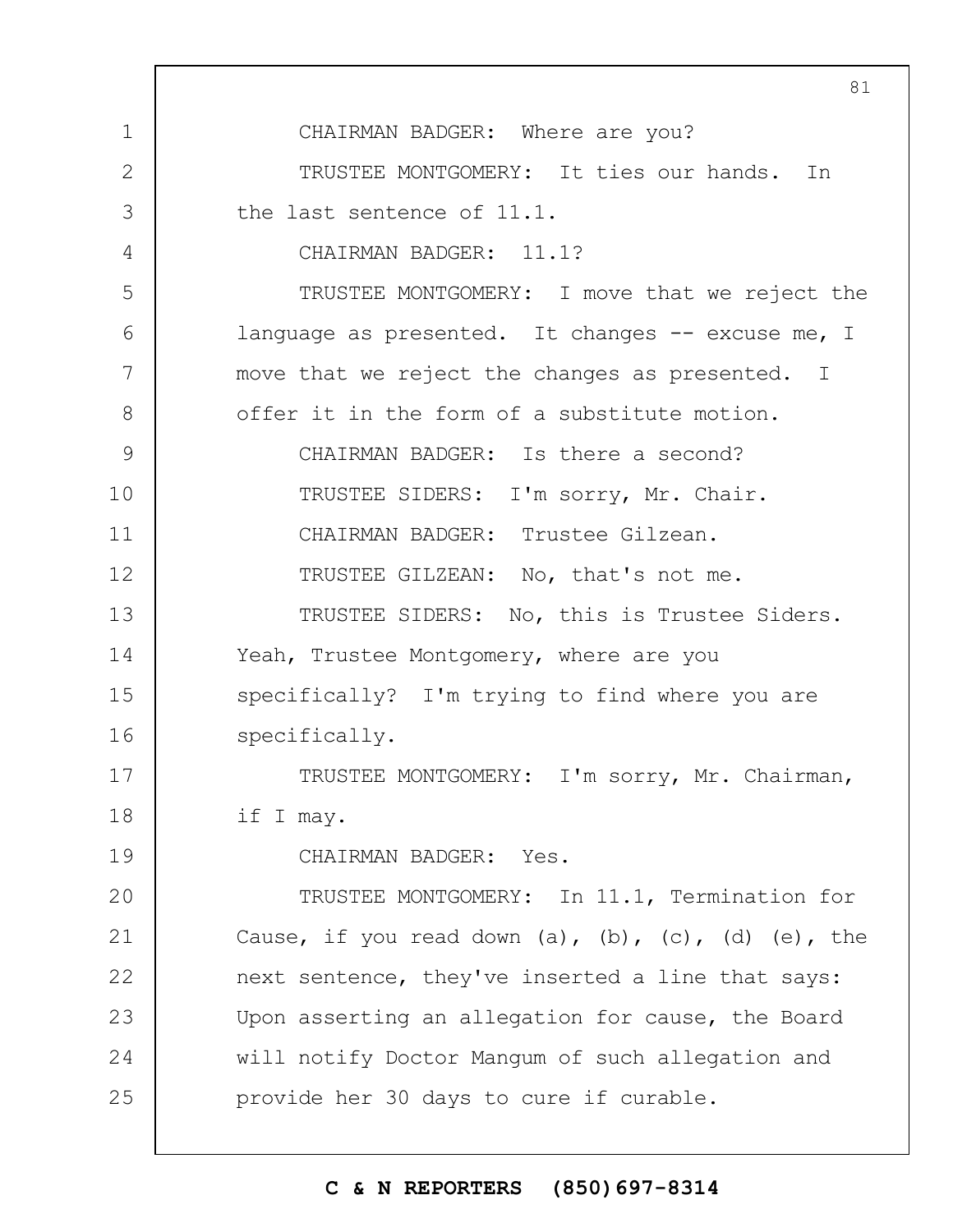1 2 3 4 5 6 7 8 9 10 11 12 13 14 15 16 17 18 19  $20$ 21 22 23 24 25 I move that we reject that language and keep the language that we unanimously approved a week ago. This would require us  $-$  this would handcuff us for 30 days on any decision upon being notified of any type of information. It requires the Board to wait 30 days before it could take any action with regard to Doctor Mangum, even if it says (a), (b), (c), (d) or (e). And please be mindful of the incident that took place on campus nearly two years ago. And I ask, in the form of an amendment, that we reject this language. CHAIRMAN BADGER: Is there a second? TRUSTEE SIDERS: Yeah, I second. CHAIRMAN BADGER: Motion and second. Any discussion? TRUSTEE ALSTON: Yes, Alston. CHAIRMAN BADGER: Trustee Alston. TRUSTEE ALSTON: Yes, Attorney McKnight, let me ask a question. On the last sentence under 11.1 where it says: In the event of termination for cause by the Board, Doctor Mangum's employment as President shall cease and she shall not be entitled to any further compensation or benefit, is there any  $-$  I guess based on the motion, does that  $-$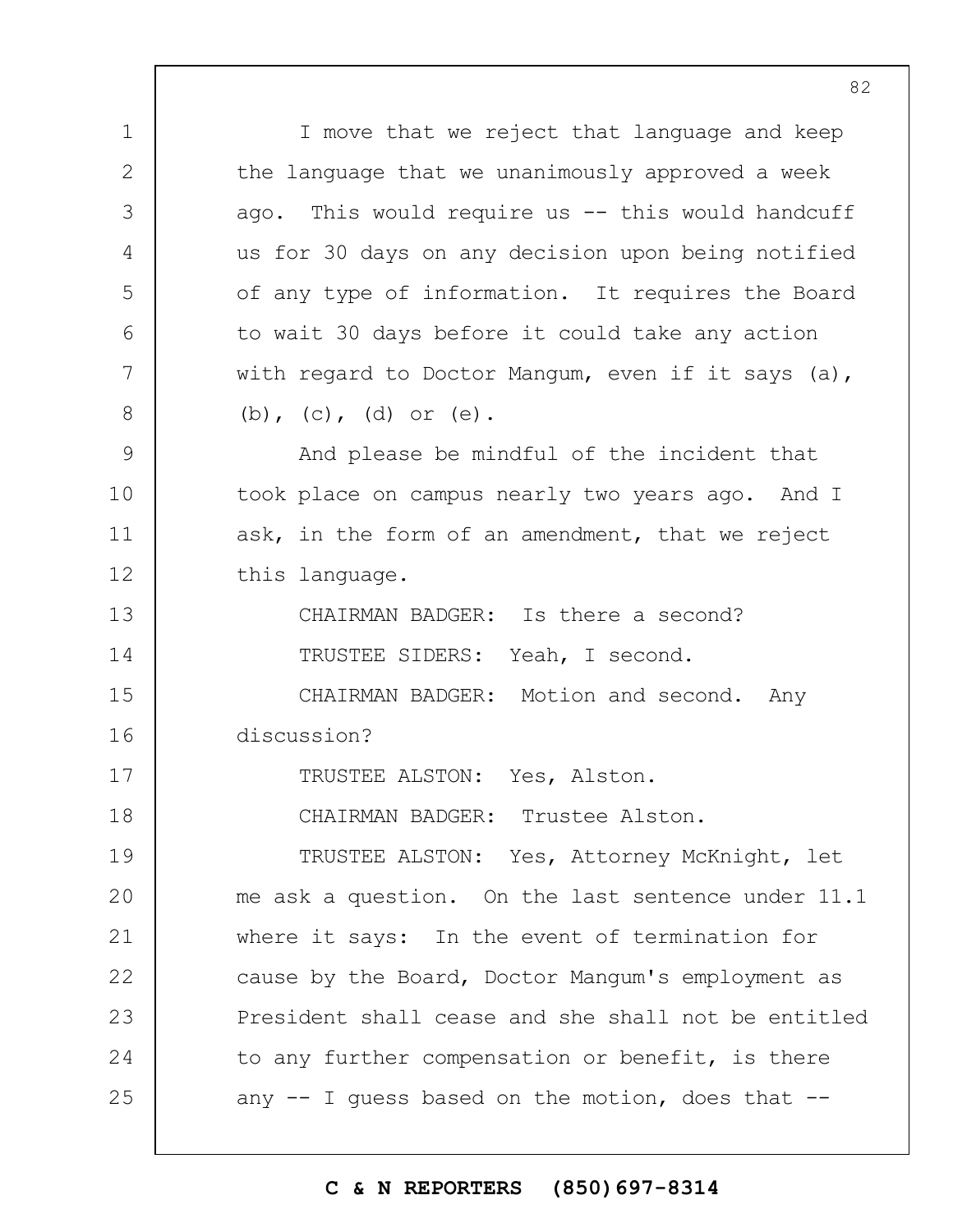| $\mathbf 1$   | how is that related to the insertion from -- that   |
|---------------|-----------------------------------------------------|
| $\mathbf{2}$  | we received from Doctor Mangum's team?              |
| 3             | ATTORNEY MCKNIGHT: Thank you for asking.            |
| 4             | Basically, it would mean that although she could be |
| 5             | terminated as President her tenure would still be   |
| 6             | intact.                                             |
| 7             | TRUSTEE ALSTON: Okay. If I could do a               |
| 8             | follow-up. Based on this language, the Board is     |
| $\mathcal{G}$ | the one making the determination if a situation is  |
| 10            | curable. That sentence is focusing more on curing   |
| 11            | the situation rather than tying the Board to a      |
| 12            | 30-day holding period; is that correct?             |
| 13            | ATTORNEY MCKNIGHT: That's correct, to the           |
| 14            | extent that it is curable; and of course, for       |
| 15            | example, if you look at Paragraph (c), formal       |
| 16            | indictment or charge, I think Doctor Mangum would   |
| 17            | understand that the Board would, Number 1, reserve  |
| 18            | the right to determine if that would be curable,    |
| 19            | but more likely than not it would not be so.        |
| 20            | TRUSTEE ALSTON: So last question: If the            |
| 21            | Board perceives something not curable, we would not |
| 22            | be bound by 30 days?                                |
| 23            | ATTORNEY MCKNIGHT: That's correct.                  |
| 24            | TRUSTEE ALSTON: Okay.                               |
| 25            | CHAIRMAN BADGER: The motion is on the floor.        |
|               |                                                     |

# **C & N REPORTERS (850)697-8314**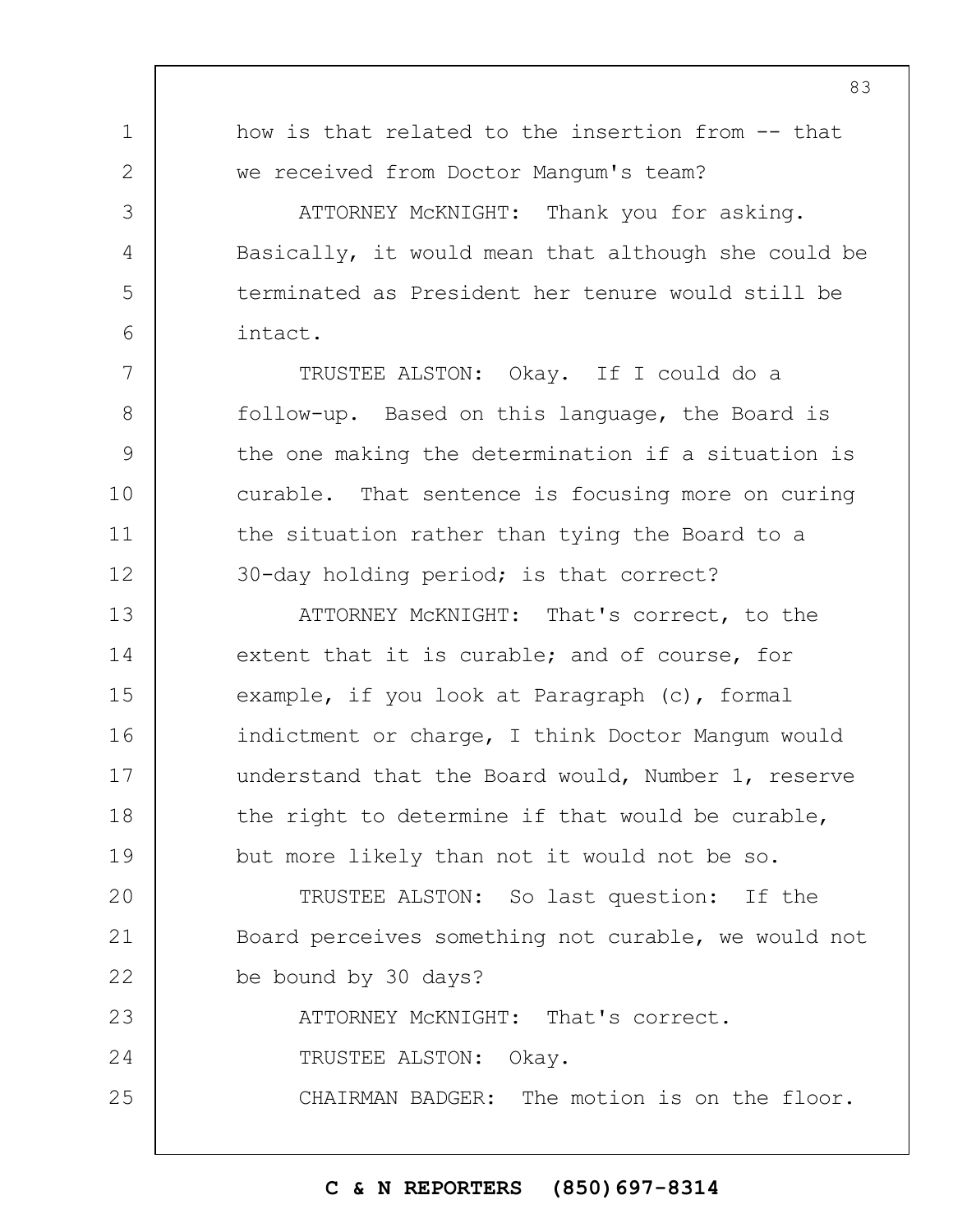|                | $8 \cdot$                                          |
|----------------|----------------------------------------------------|
| $\mathbf{1}$   | Was it seconded?                                   |
| $\overline{2}$ | TRUSTEE SHANNON: Yes, it was seconded.             |
| 3              | CHAIRMAN BADGER: Okay. Those in favor of           |
| 4              | Trustee Montgomery's motion let it be known by the |
| 5              | sign aye.                                          |
| 6              | (AFFIRMATIVE INDICATIONS).                         |
| 7              | CHAIRMAN BADGER: Opposed the same sign.            |
| 8              | (NEGATIVE INDICATIONS).                            |
| 9              | CHAIRMAN BADGER: Roll call.                        |
| 10             | ATTORNEY BARGE-MILES: Trustee Alston.              |
| 11             | TRUSTEE ALSTON: No.                                |
| 12             | ATTORNEY BARGE-MILES: Trustee Badger.              |
| 13             | CHAIRMAN BADGER: No.                               |
| 14             | ATTORNEY BARGE-MILES: Trustee Gilzean.             |
| 15             | TRUSTEE GILZEAN: Yes.                              |
| 16             | ATTORNEY BARGE-MILES: Trustee Lawson.              |
| 17             | TRUSTEE LAWSON: Yes.                               |
| 18             | ATTORNEY BARGE-MILES: Trustee McWilliams.          |
| 19             | TRUSTEE MCWILLIAMS: Yes.                           |
| 20             | ATTORNEY BARGE-MILES: Trustee Montgomery.          |
| 21             | TRUSTEE MONTGOMERY: Yes.                           |
| 22             | ATTORNEY BARGE-MILES: Trustee Moore.               |
| 23             | TRUSTEE MOORE: Yes.                                |
| 24             | ATTORNEY BARGE-MILES: Trustee Persaud.             |
| 25             | TRUSTEE PERSAUD: No.                               |
|                |                                                    |

 $\Gamma$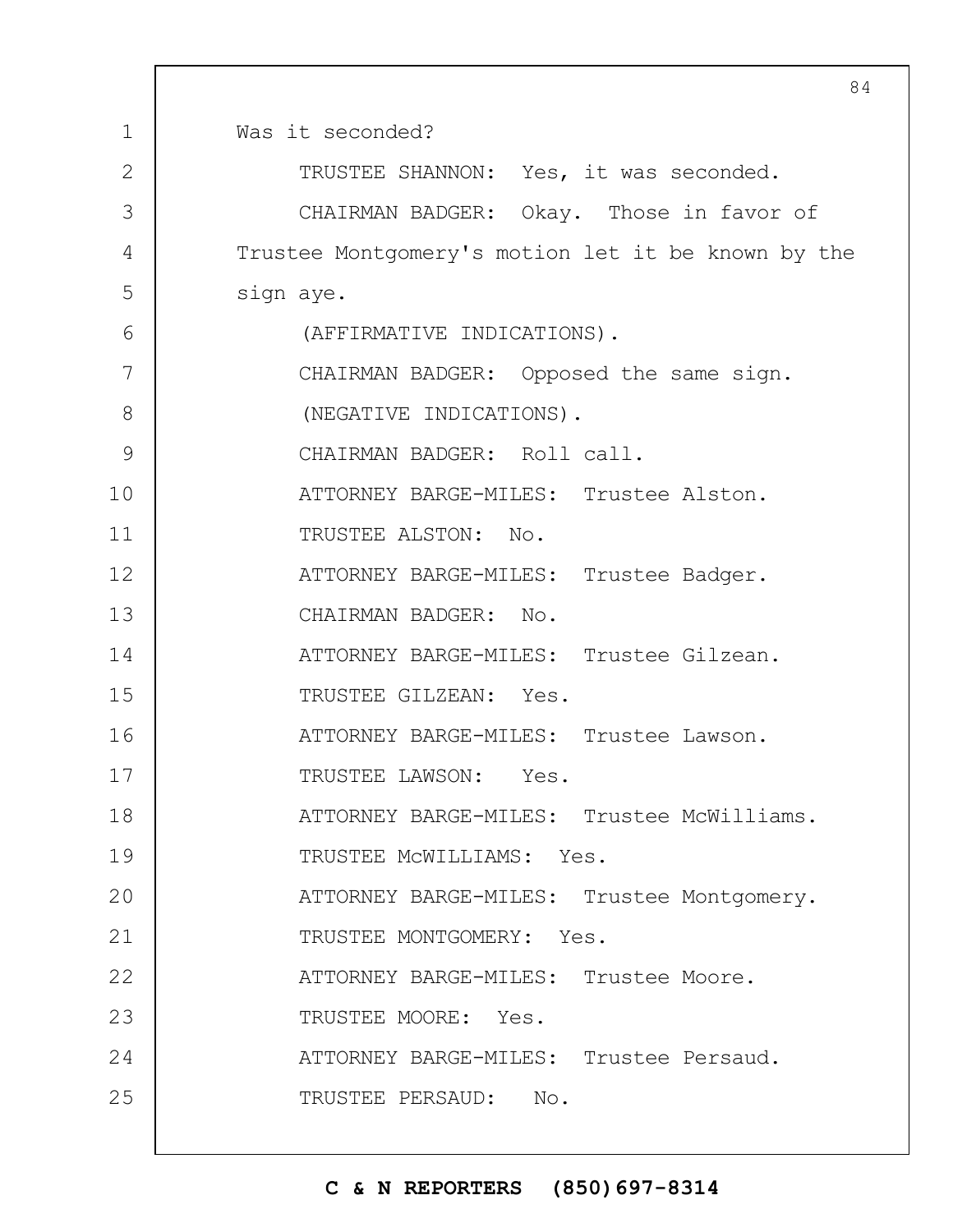|              | 8                                            |
|--------------|----------------------------------------------|
| $\mathbf 1$  | CHAIRMAN BADGER: Trustee Shannon.            |
| $\mathbf{2}$ | (NO RESPONSE).                               |
| 3            | ATTORNEY BARGE-MILES: Trustee Shannon.       |
| 4            | TRUSTEE SHANNON: Oh, I'm sorry. No.          |
| 5            | ATTORNEY BARGE-MILES: Trustee Siders.        |
| 6            | TRUSTEE SIDERS: Yes.                         |
| 7            | ATTORNEY BARGE-MILES: Trustee Turnbull.      |
| 8            | TRUSTEE TURNBULL: No.                        |
| 9            | ATTORNEY BARGE-MILES: Trustee Warren.        |
| 10           | TRUSTEE WARREN: No.                          |
| 11           | ATTORNEY BARGE-MILES: Trustee White.         |
| 12           | TRUSTEE WHITE: No.                           |
| 13           | ATTORNEY BARGE-MILES: Six yeses, seven nos.  |
| 14           | CHAIRMAN BADGER: Okay. It failed.            |
| 15           | Trustee Montgomery.                          |
| 16           | TRUSTEE MONTGOMERY: Okay. I only have two    |
| 17           | more. I call your attention to 12 point --   |
| 18           | CHAIRMAN BADGER: I thought you said you only |
| 19           | had four.                                    |
| 20           | TRUSTEE MONTGOMERY: That's it and I'm done.  |
| 21           | 12.0, under Resignation.                     |
| 22           | CHAIRMAN BADGER: You said you only had three |
| 23           | more.                                        |
| 24           | TRUSTEE MONTGOMERY: Right, I have two now.   |
| 25           | CHAIRMAN BADGER: Two, okay.                  |
|              |                                              |

# **C & N REPORTERS (850)697-8314**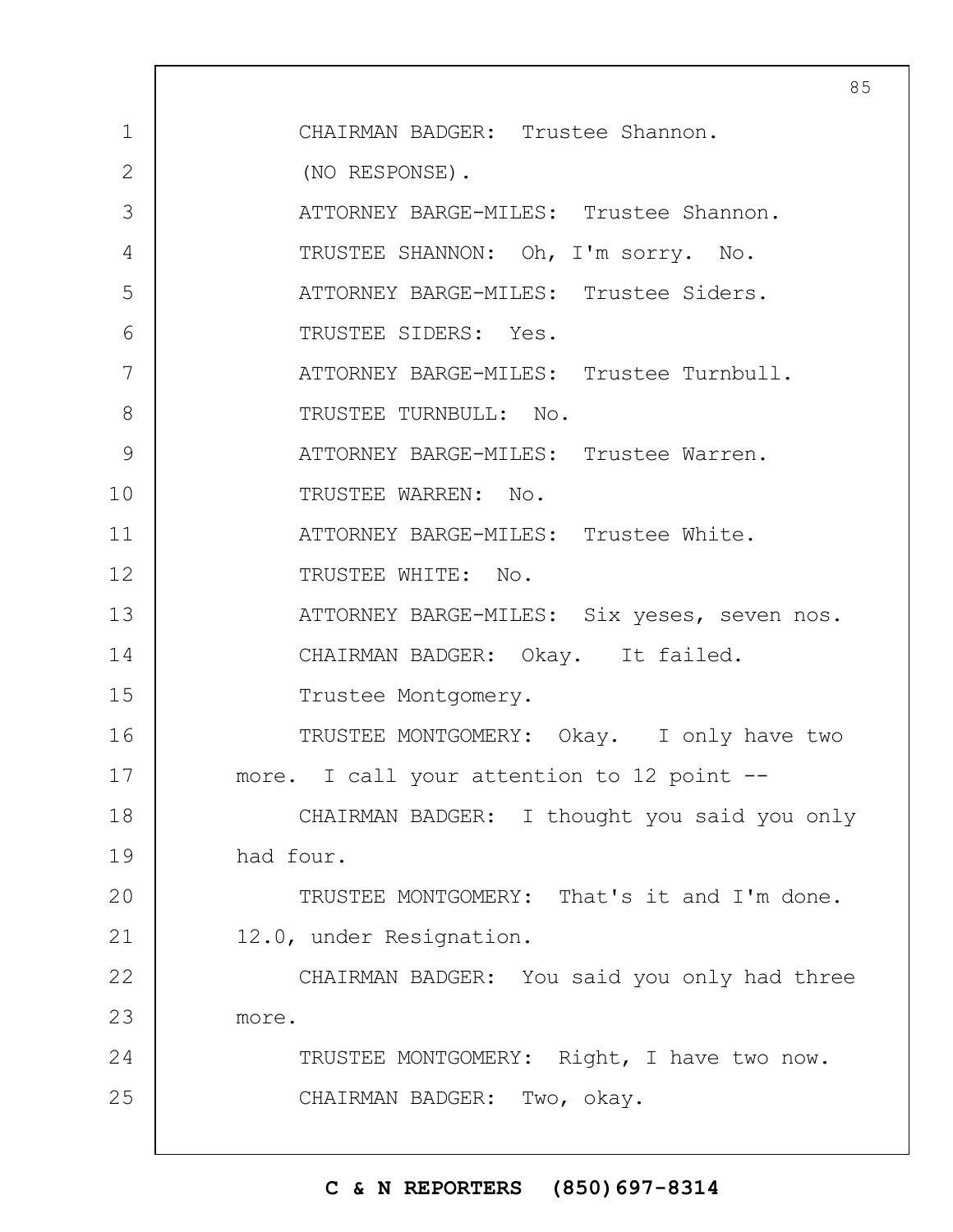TRUSTEE MONTGOMERY: Okay, there are two. Okay. Under Resignation, 12.0.

1

2

3

4

5

6

7

8

9

10

11

25

CHAIRMAN BADGER: You're at 12.0? TRUSTEE MONTGOMERY: Yes, under 12.0, this was my original motion that said: In the event of discovery of conduct determined by the Board to be consistent with paragraph  $11.1$ , (a), (b), (c) or (d), that occurred prior to resignation, termination or natural expiration of the agreement, Doctor Mangum shall not be entitled to further compensation or benefits.

12 13 14 15 16 17 18 19  $20$ 21 22 23 24 This language was unanimously approved by the Board in our last meeting. It's important for the Board in its capacity as the governing body of the Institution to make clear that no one gets a pass, including the President. You can't do -- you can't do something that you would get terminated for and get away with it by simply resigning or allowing natural expiration of the contract. We should hold all of our senior administrators accountable in accordance with the statute of limitations as prescribed by law, but we should also send a message that stepping down doesn't get you off the hook if willful violations occur.

If approval of deletion of this clause would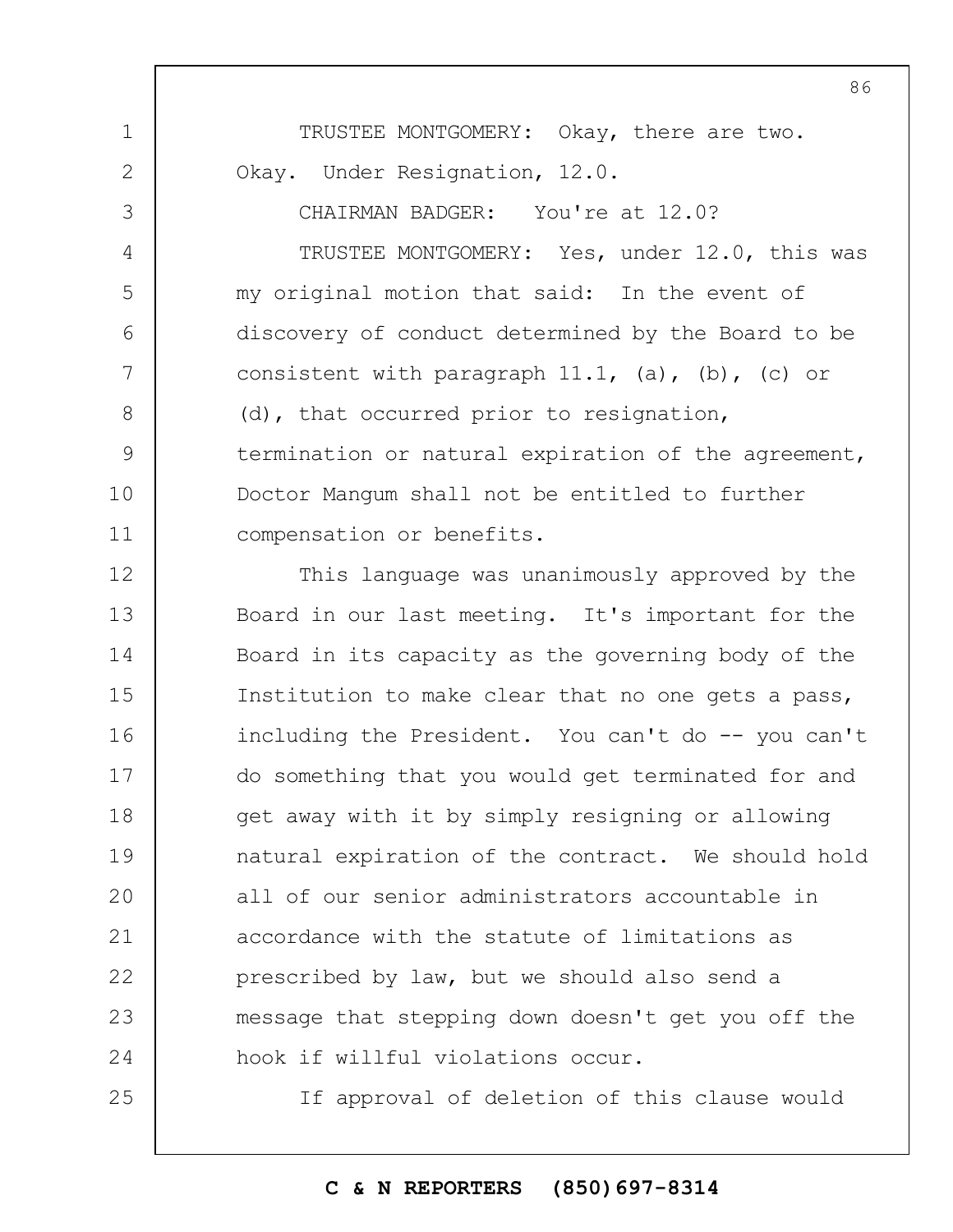send a mixed message to anyone at FAMU who is thinking about doing something wrong -- I go to our problem that we had in 2011 when the Board was told about a member of the senior leadership team, a well-paid and well-compensated vice president, the person was allowed to resign, was not held accountable to the maximum extent.

1

2

3

4

5

6

7

8 9 10 11 12 13 14 15 This Board had 13 to 15 false reports over a two-and-a-half-year period, no one was held accountable. The President at the time said they didn't know what was going on. It was quite obvious to anyone who was paying attention. This is not a punitive clause. It simply allows the Board to maintain its right to hold the chief executive accountable.

16 17 18 19  $20$ 21 22 23 24 25 How does it benefit FAMU to have anyone in a position of authority who could commit acts that would be harmful to FAMU and then walk away and leave us in a position where we have to pay them millions of dollars until they retire? It doesn't make sense, and I urge that we reject their change and strike this provision that we unanimously approved less than a week ago, add the provision back so that we're not in a position that puts us as a Board where we're moving into institutional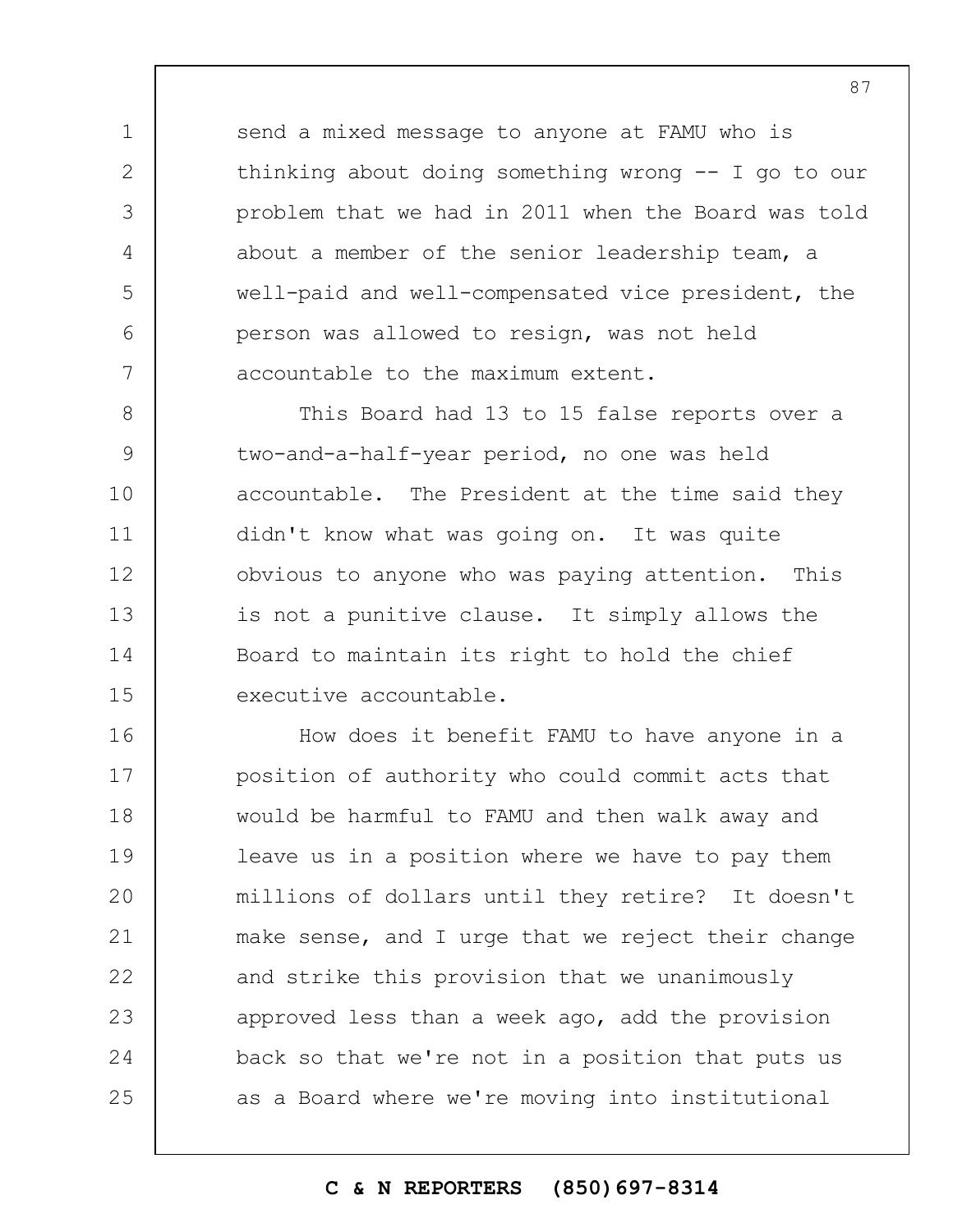1 2 3 4 5 6 7 8 9 10 11 12 13 14 15 16 17 18 19  $20$ 21 22 23 24 25 control in terms of governance. That's my substitute. CHAIRMAN BADGER: Is that your motion? TRUSTEE MONTGOMERY: I move that we reject the change. CHAIRMAN BADGER: Is there a second? TRUSTEE McWILLIAMS: Second. CHAIRMAN BADGER: Seconded by Trustee McWilliams? TRUSTEE McWILLIAMS: Yes. CHAIRMAN BADGER: Okay. Those in favor let it be known by the sign of aye. (AFFIRMATIVE INDICATIONS). TRUSTEE SHANNON: Can we have discussion, please? CHAIRMAN BADGER: Discussion. I'm sorry. Thank you. TRUSTEE WARREN: Mr. Chairman. CHAIRMAN BADGER: Was that Trustee Shannon first? TRUSTEE SHANNON: Yes, I had a question that I wanted counsel to clarify. I wanted to know if the previous provisions in the contract that discussed termination for cause, if that is -- also speaks to further payment. So in other words, if the

### **C & N REPORTERS (850)697-8314**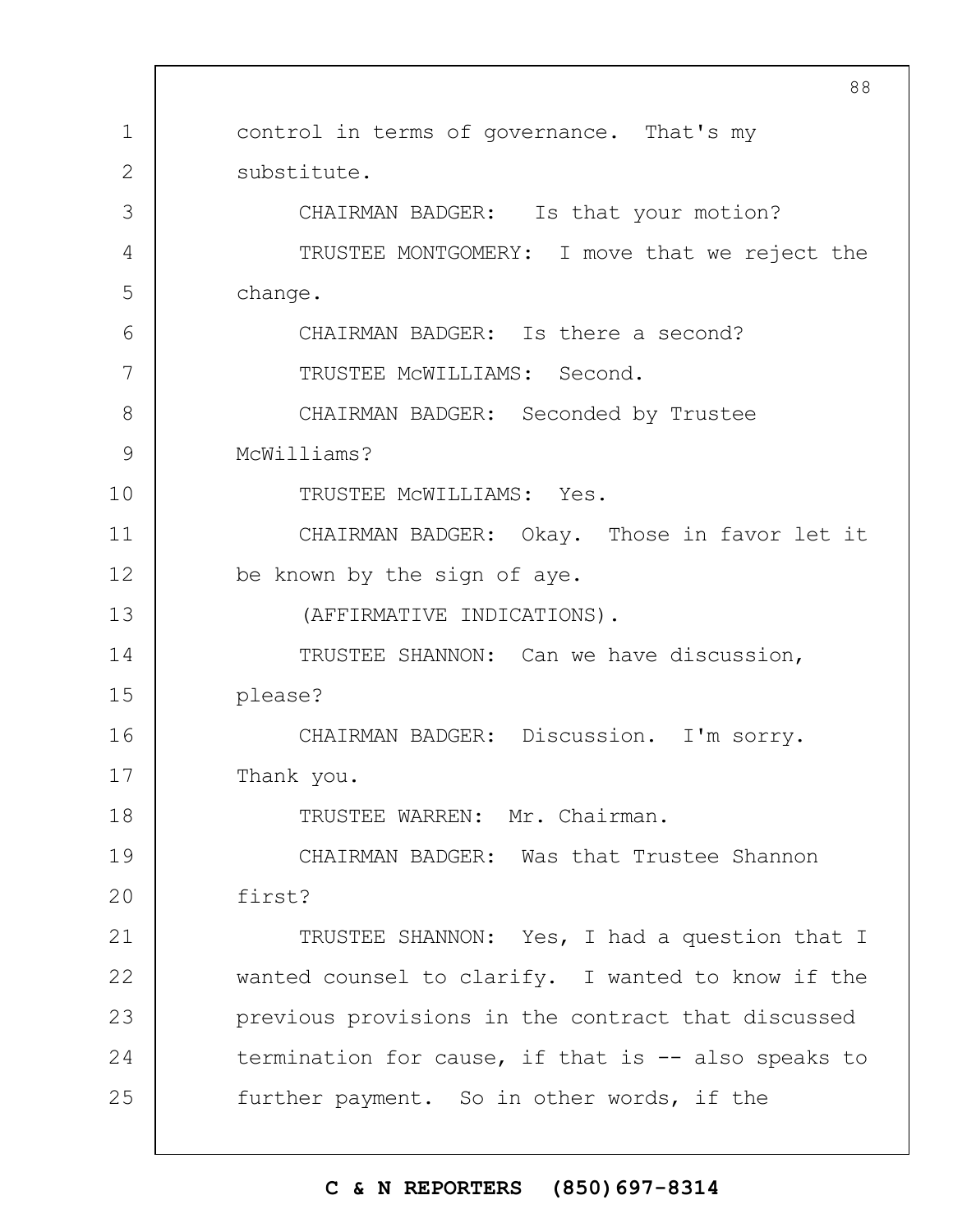|               | 0 フ                                                            |
|---------------|----------------------------------------------------------------|
| 1             | President is terminated for cause, do we have                  |
| $\mathbf{2}$  | further payments under this contract?                          |
| 3             | ATTORNEY MCKNIGHT: No, it says under -- for                    |
| 4             | cause? You said for cause, Trustee Shannon?                    |
| 5             | TRUSTEE SHANNON: Yes.                                          |
| 6             | ATTORNEY MCKNIGHT: Okay. If you look on                        |
| 7             | Page 6 of 11, the sentence prior to $11.2$ ,                   |
| 8             | termination without cause: In the event of                     |
| $\mathcal{G}$ | termination for cause by the Board, Doctor Mangum's            |
| 10            | $employment$ -- and this was the language going back           |
| 11            | to Friday, would say -- Doctor Mangum's employment             |
| 12            | as President shall cease and she shall not be                  |
| 13            | entitled to any further compensation or benefits.              |
| 14            | The document before you adds the term "as                      |
| 15            | President," as so reflected in that revised                    |
| 16            | document.                                                      |
| 17            | TRUSTEE MONTGOMERY: Question for counsel,                      |
| 18            | Mr. Chairman.                                                  |
| 19            | CHAIRMAN BADGER: Trustee Montgomery.                           |
| 20            | TRUSTEE MONTGOMERY: Question for counsel:                      |
| 21            | With the language, if we approve their changes,                |
| 22            | which would be to strike this section, what would              |
| 23            | happen or what position would the Board be in if               |
| 24            | any of the say $(a)$ , $(b)$ , $(c)$ , or $(d)$ were committed |
| 25            | and we did not find out until after the President              |
|               |                                                                |

# **C & N REPORTERS (850)697-8314**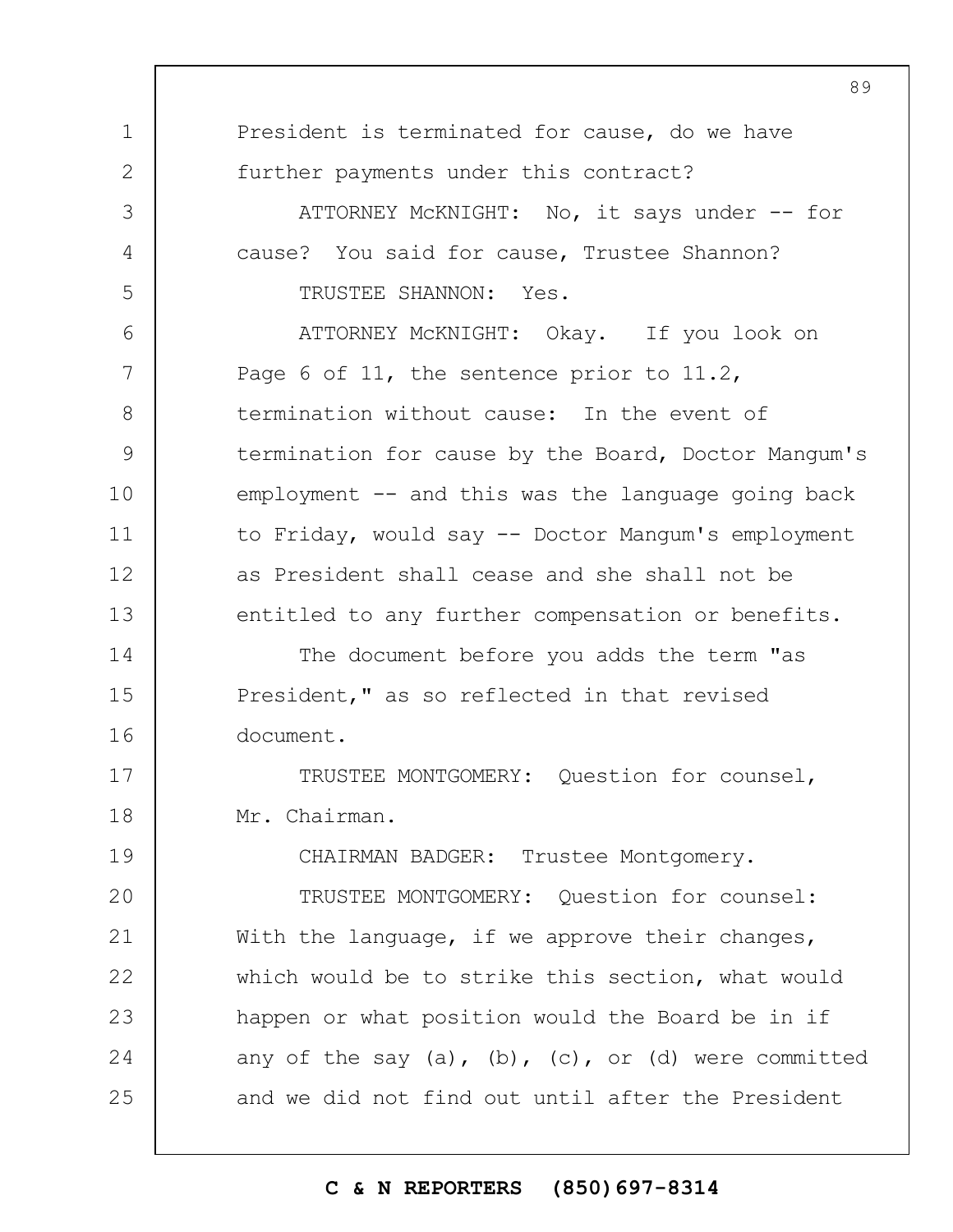1 2 3 4 5 6 7 8 9 10 11 12 13 14 was able to resign? The provisions in the contract right now say the President can resign at any time for any reason, so just if a situation arose where the President knew that she had done things that could cause termination, according to this contract, could she not resign knowing that she had committed those things and that would get her off the hook? Unless they were felonies, that would get her off the hook from being held accountable by the Board going forward? CHAIRMAN BADGER: Somebody would have to accept the resignation, wouldn't he? TRUSTEE MONTGOMERY: Let's ask General Counsel. Actually, according to the language, do

we have to accept her resignation, or do we have an option on whether or not to accept her resignation? I'm asking counsel for that clarification.

CHAIRMAN BADGER: Okay.

15

16

17

18

19  $20$ 21 22 ATTORNEY McKNIGHT: Yeah, it is not standard practice to accept the resignation because it's offered. No, to answer that question directly. Some resignations have been rejected.

23 24 25 TRUSTEE MONTGOMERY: And to my other question, can you answer that question for me? ATTORNEY McKNIGHT: Can you repeat that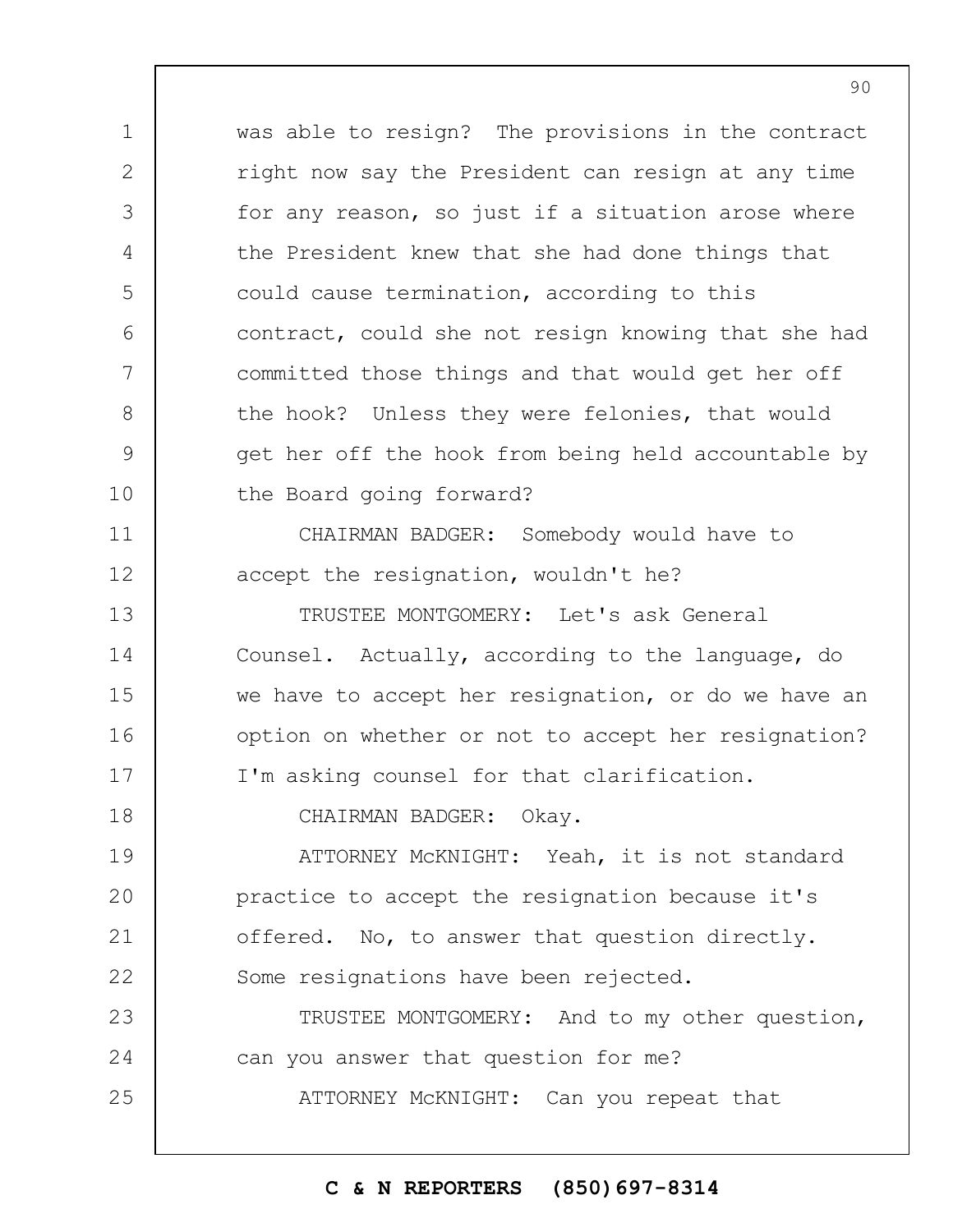question?

1

| $\mathbf{2}$  | TRUSTEE MONTGOMERY: My other question is: If        |
|---------------|-----------------------------------------------------|
| 3             | the President does something that if the Board knew |
| 4             | about could terminate her for cause and then        |
| 5             | decides, okay, well, the Board is going to find out |
| 6             | about this, I'm going to resign and then resigns,   |
| 7             | what recourse does the Board then have if we find   |
| 8             | out about it later but while we're still paying her |
| $\mathcal{G}$ | hundreds of thousands of dollars per year? Do we    |
| 10            | still have any recourse as -- with the exception of |
| 11            | the felony, do we still have any recourse as a      |
| 12            | Board for actions that she took while she was       |
| 13            | President?                                          |
| 14            | ATTORNEY MCKNIGHT: In your scenario, what is        |
| 15            | her title?                                          |
| 16            | TRUSTEE MONTGOMERY: Professor.                      |
| 17            | ATTORNEY MCKNIGHT: The University can               |
| 18            | terminate her at the discretion of the Provost.     |
| 19            | CHAIRMAN BADGER: Okay. Is that your second          |
| 20            | question, Trustee Montgomery?                       |
| 21            | TRUSTEE MONTGOMERY: It was a point of               |
| 22            | clarification. I'm still a little confused, but     |
| 23            | okay.                                               |
| 24            | TRUSTEE WHITE: Mr. Chairman, this is Trustee        |
| 25            | White.                                              |
|               |                                                     |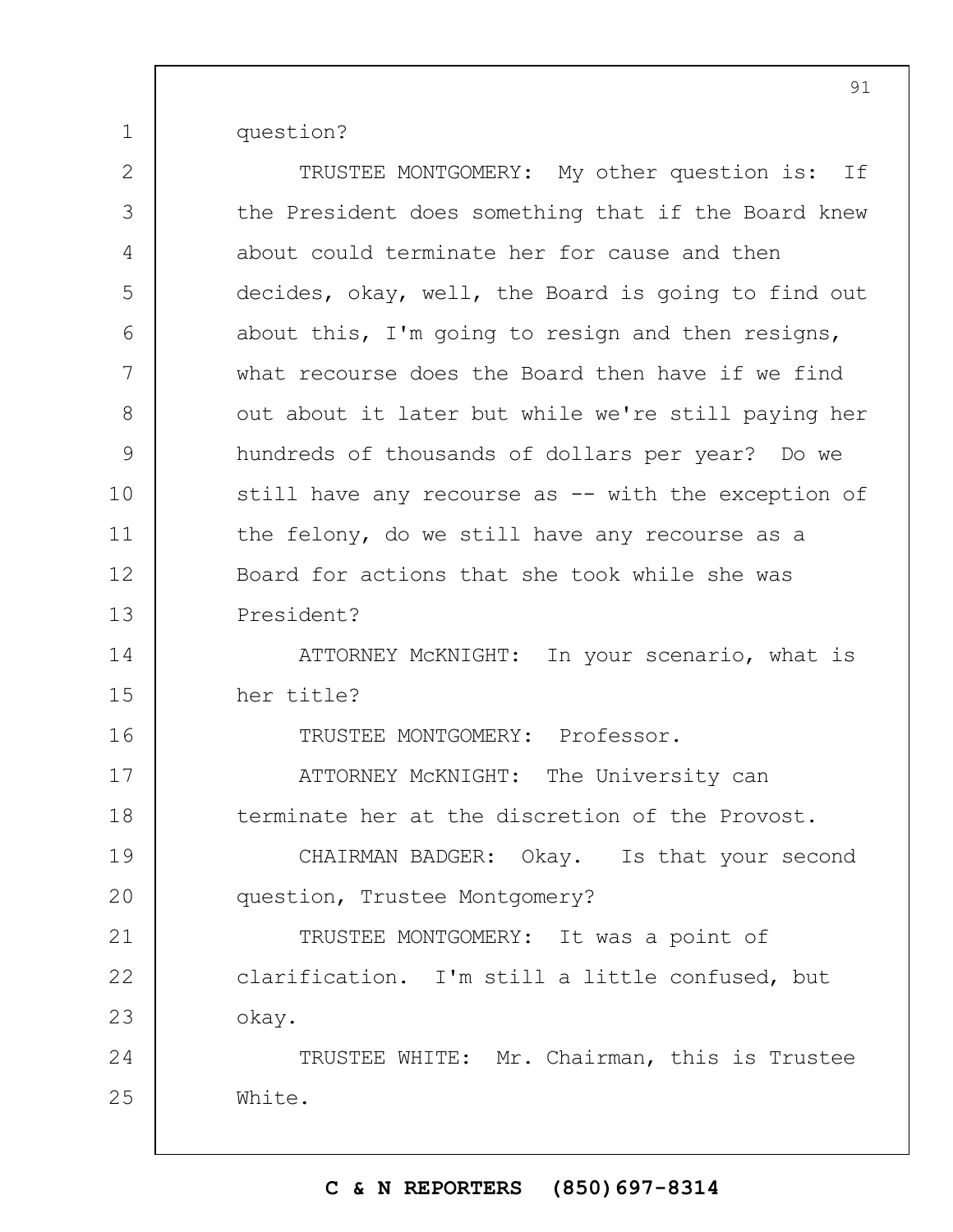1 2 3 4 5 6 7 8 9 10 11 12 13 14 15 16 17 18 19  $20$ 21 22 23 24 25 CHAIRMAN BADGER: Trustee White. TRUSTEE WHITE: Yes. So, again, the only reason I had no issue with the striking of this is because, as Attorney McKnight just pointed out, it was addressed, in my opinion, in the last sentence of Section 11. CHAIRMAN BADGER: It's already addressed in Section 11? TRUSTEE WHITE: Yes. CHAIRMAN BADGER: Okay. Those in favor let it be known by the sign aye. (AFFIRMATIVE INDICATIONS). CHAIRMAN BADGER: Those opposed same sign. (NEGATIVE INDICATIONS). TRUSTEE MONTGOMERY: Mr. Chairman. Mr. Chairman. Mr. Chairman, I'm just following in accordance with the rules. I'm posing a question prior to the completion of the vote. My question was for General Counsel. If things were discovered for the previous President right now, is there any recourse that we would have with regard to the previous President? If things that were committed that would have been termination for cause, is there any -- what recourse does the Board have right now with the

## **C & N REPORTERS (850)697-8314**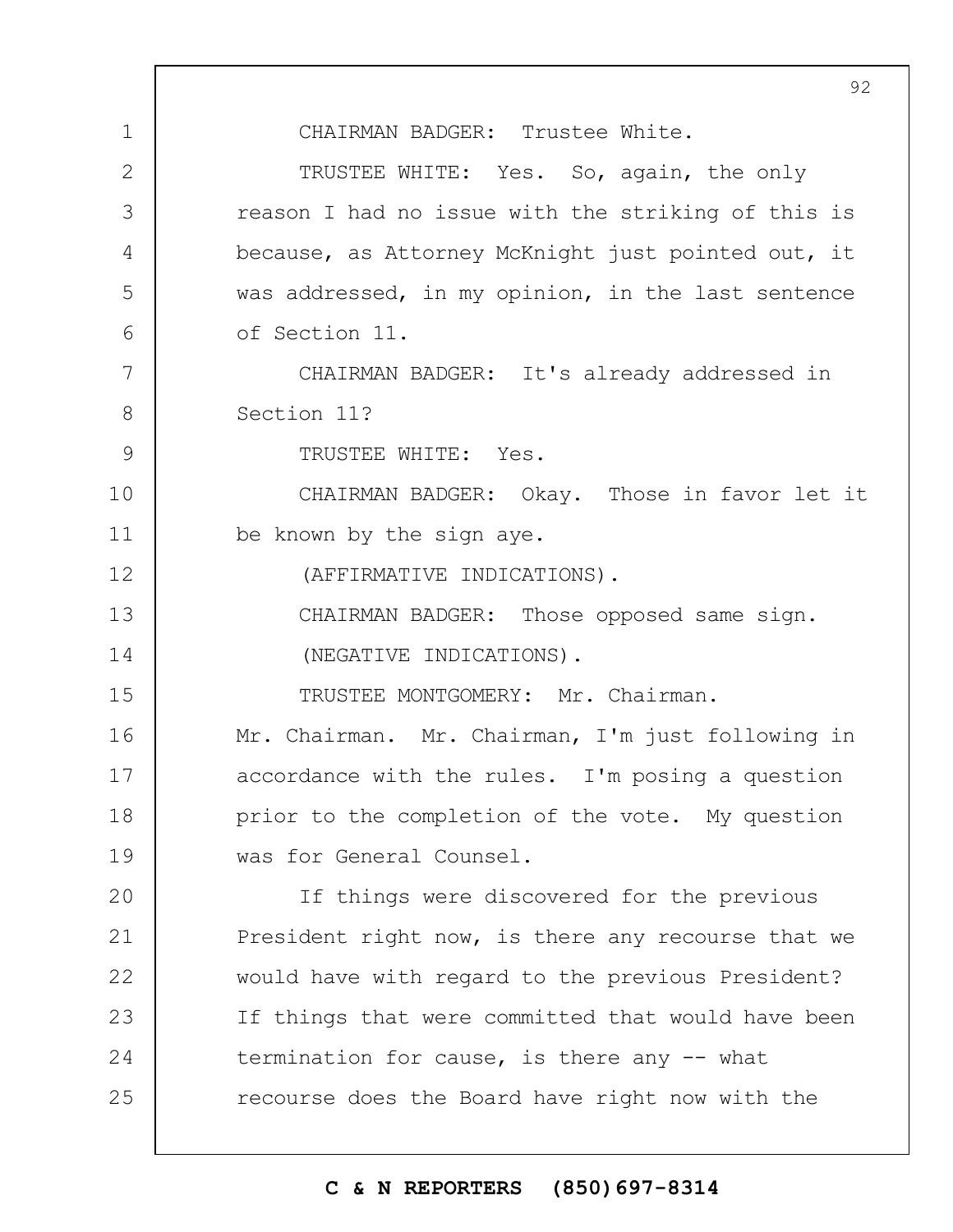person's status as a professor.

1

2

3

4

5

6

ATTORNEY BARGE-MILES: Doctor Badger, we have some -- a lot of excess noise, if someone could mute their line maybe.

CHAIRMAN BADGER: Thank you. Now can we hear you, Trustee?

7 8 9 10 11 12 13 14 TRUSTEE MONTGOMERY: My question was: If we have a former president on staff, if something was discovered that had took place under his tenure that would have been a reason for termination for cause, what recourse or mechanism would the Board have right now to ensure that that individual is held accountable for in their capacity now as a professor with regard to their tenure as President?

15 16 CHAIRMAN BADGER: You're asking that of legal counsel I hope.

17 18 19  $20$ 21 22 23 24 25 ATTORNEY McKNIGHT: Yeah, he just said the Provost can fire a tenured professor. I didn't realize that was the case, but I'm wanting clarification on that; that if something is found out about the previous President that occurred under his watch that was a fireable offense at the time, according to what I heard him say, the Provost can hear about that now and then terminate him as a tenured professor for what he did while he

#### **C & N REPORTERS (850)697-8314**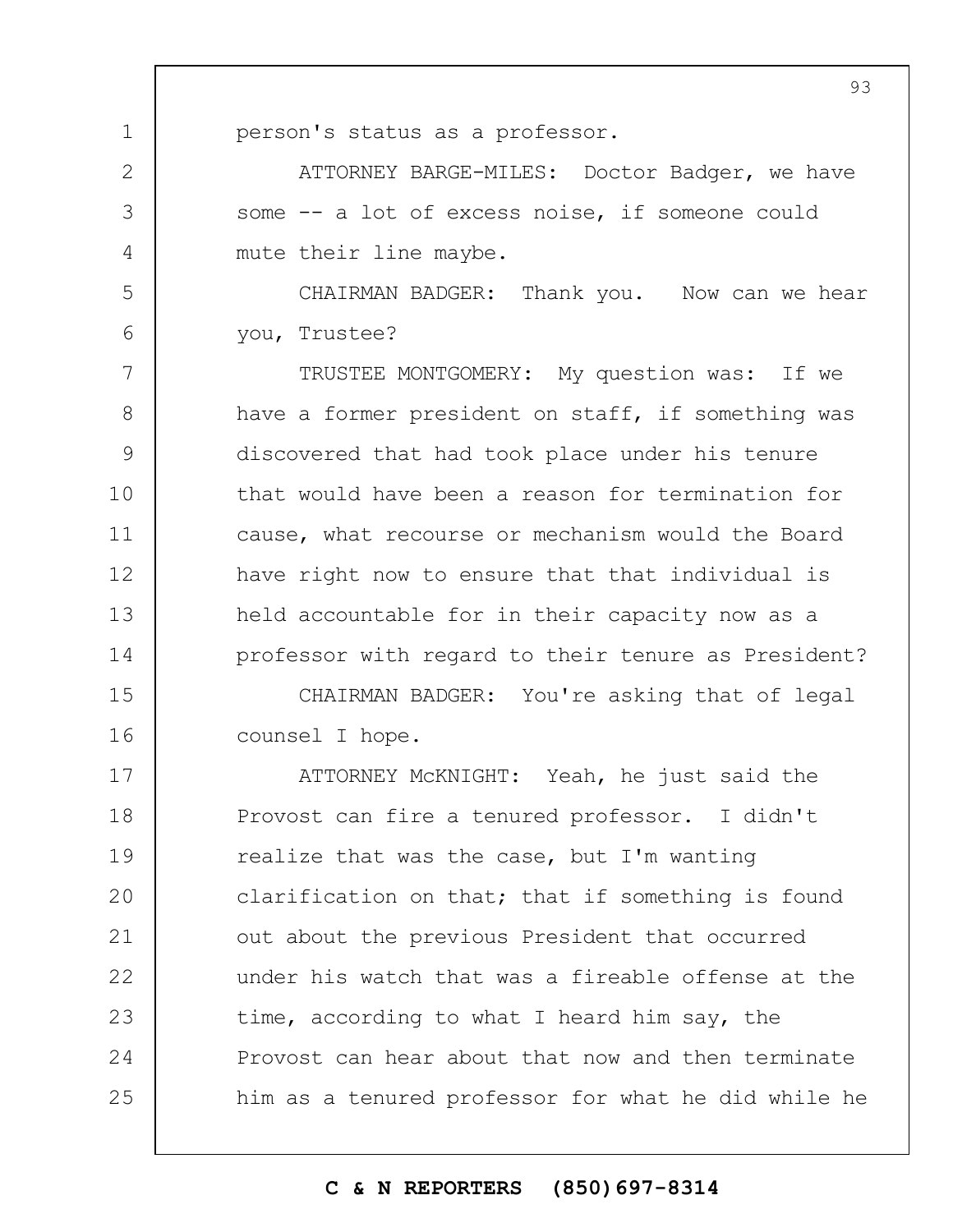was President. That's what I heard the counsel say. I'm just asking for clarification if that is in fact the case.

1

2

3

4

5

6

7

8

9

10

11

ATTORNEY McKNIGHT: Well, I don't have the prior contract of the former President in front of me, but what I do recall, I don't think it had - when they talk about termination for cause, I only think it had maybe three areas; and probably  $-$  the three areas are probably (a), (b), and (c), just from my recollection of what you may see in Doctor Mangum's.

12 13 14 15 16 17 18 19  $20$ TRUSTEE MONTGOMERY: I'm saying, just to move this along, for the record, if something occurs that would be a fireable offense during her tenure, if she makes it through the process and then a year later -- or she resigns and she's getting all this money, the Provost could find that she did something while she was President and then terminate her professorship? Just to be clear, that's what I thought I heard you say.

21 22 23 24 25 ATTORNEY McKNIGHT: I think that that could be considered, as a professor. There is a document called a Collective Bargaining Agreement. It defines just cause as being misconduct and/or incompetence. And if there would come an occasion

#### **C & N REPORTERS (850)697-8314**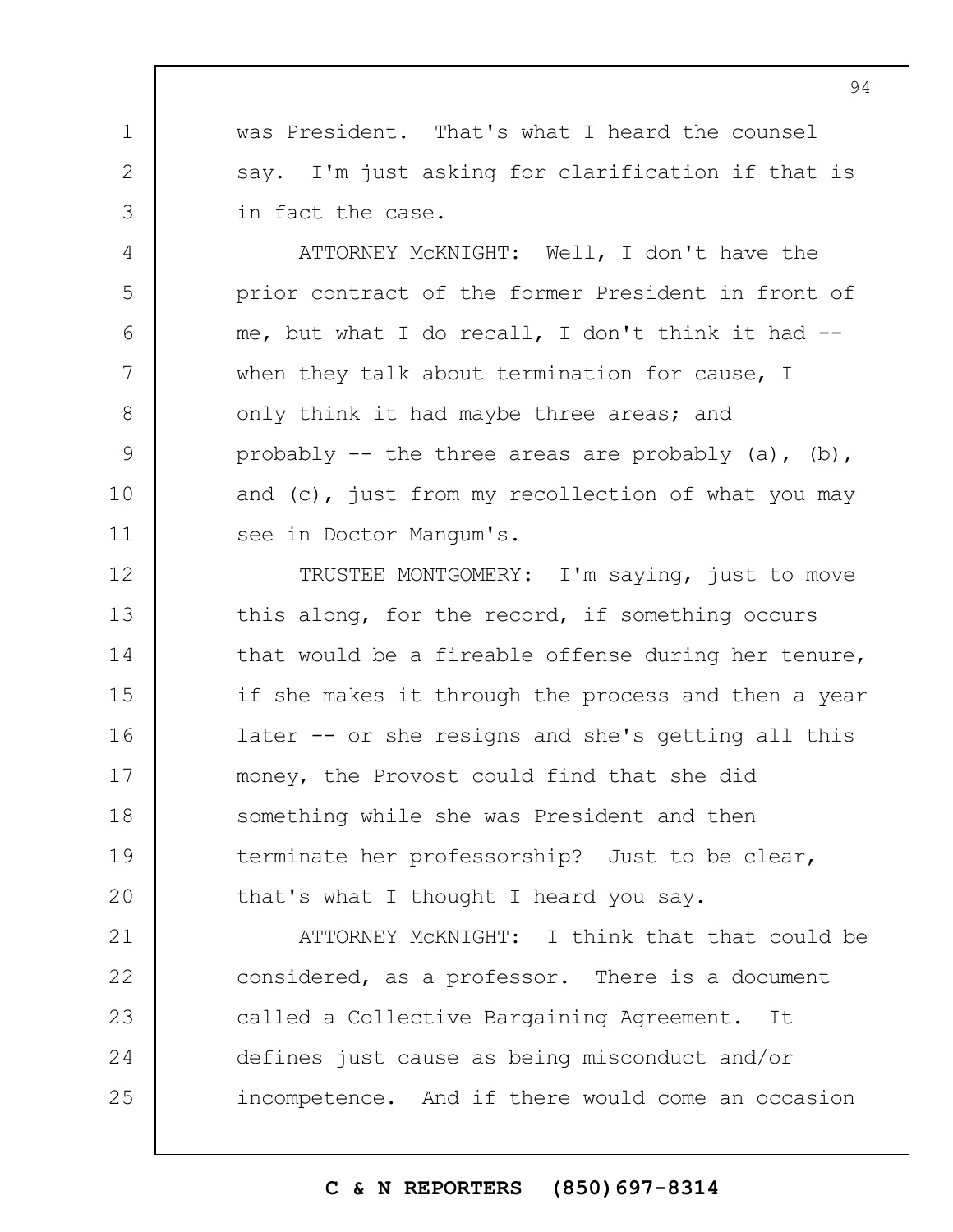1 2 3 4 5 6 7 8 9 10 of which we discovered something that was probably well within -- that's listed here before you, in terms of like, for example, a formal indictment or a charge, that's just cause under the Collective Bargaining Agreement. And that's usually within the purview of the President or the Provost; but typically, for professors, it's the Provost and Vice President for Academic Affairs. TRUSTEE McWILLIAMS: Mr. Chairman. CHAIRMAN BADGER: Trustee McWilliams.

11 12 13 14 15 16 17 18 TRUSTEE McWILLIAMS: Yes, I just had a question about this because when they inserted "as President," to me, and I may be wrong, but we said, you know, if we terminated somebody for cause, and you talk about all of these major, major offenses that you would use for cause, then the person would be entitled to no further benefits; and I thought that was as it should be.

19  $20$ 21 22 23 24 25 But then when they said "as president," to me that meant, well, no, you wouldn't be entitled to any further benefits as President, but you could be terminated for cause, I mean some major offense, financial indiscretion or whatever, but we would still owe you for post-presidential kinds of things, like the sabbatical and then coming back as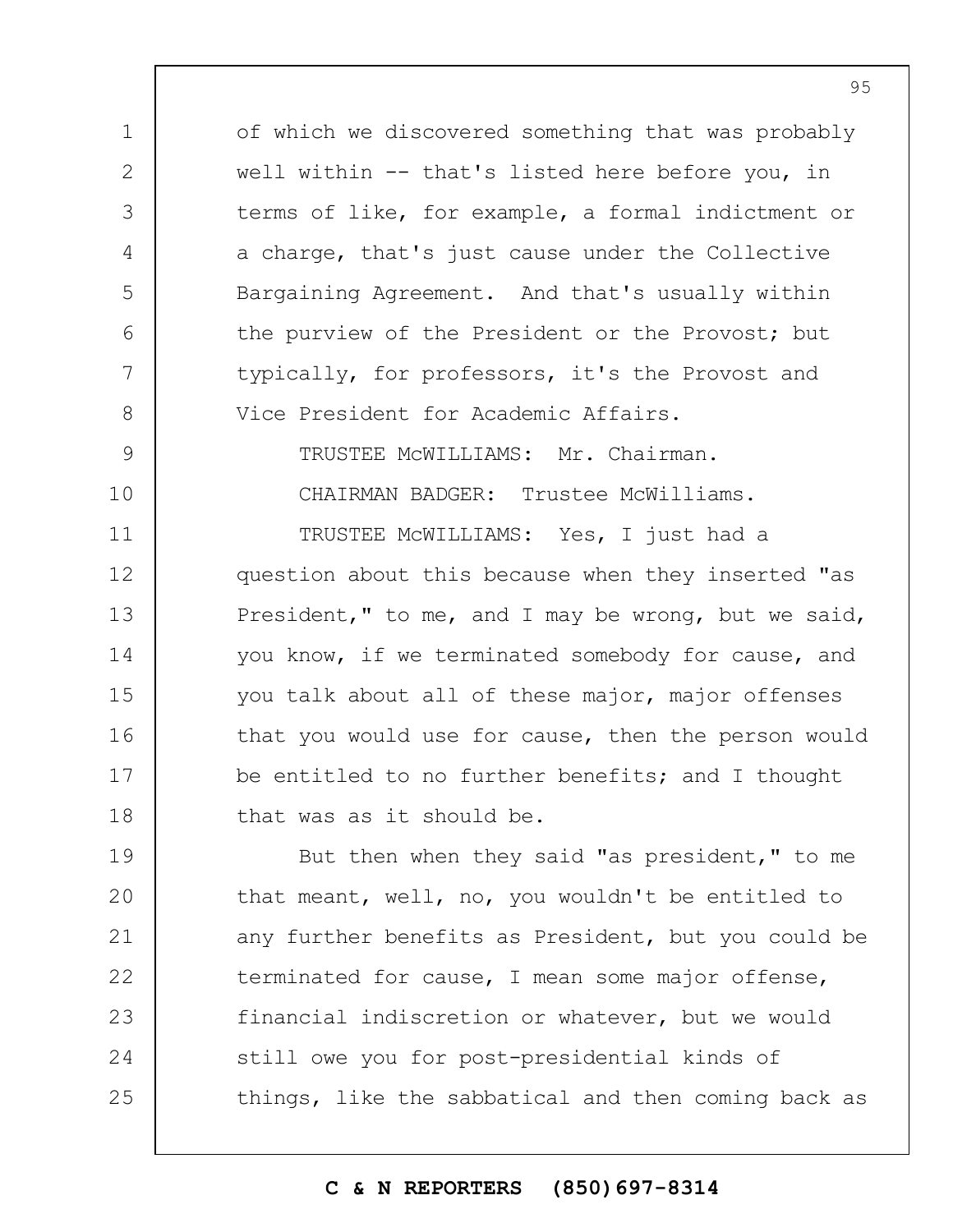1 2 3 4 5 6 7 8 9 10 11 12 13 14 15 16 17 18 19  $20$ 21 22 23 24 25 a professor on campus and all of that. And I thought that was -- if somebody is terminated for cause, why would you want such a person? Why would you want to continue that kind of a relationship where you're paying a person like that? You know, am I misinterpreting this. UNIDENTIFIED TRUSTEE: That would be pretty slick though. TRUSTEE McWILLIAMS: Pardon? TRUSTEE GILZEAN: I think that was a question for legal. ATTORNEY McKNIGHT: Oh, it was a question for me, Doctor McWilliams? TRUSTEE McWILLIAMS: Well, yeah, it -- ATTORNEY MCKNIGHT: I mean if it -- okay, I didn't -- I thought you had a general question out there. I mean I would not -- TRUSTEE McWILLIAMS: No, that's a very specific question because it suggests that we would be kind of in bed with somebody who we know has done something wrong and we're still compensating that person, not as president but in some other capacity. From an ethical standpoint, I have a real big problem with that, and I just want to make sure that I'm understanding this correctly.

### **C & N REPORTERS (850)697-8314**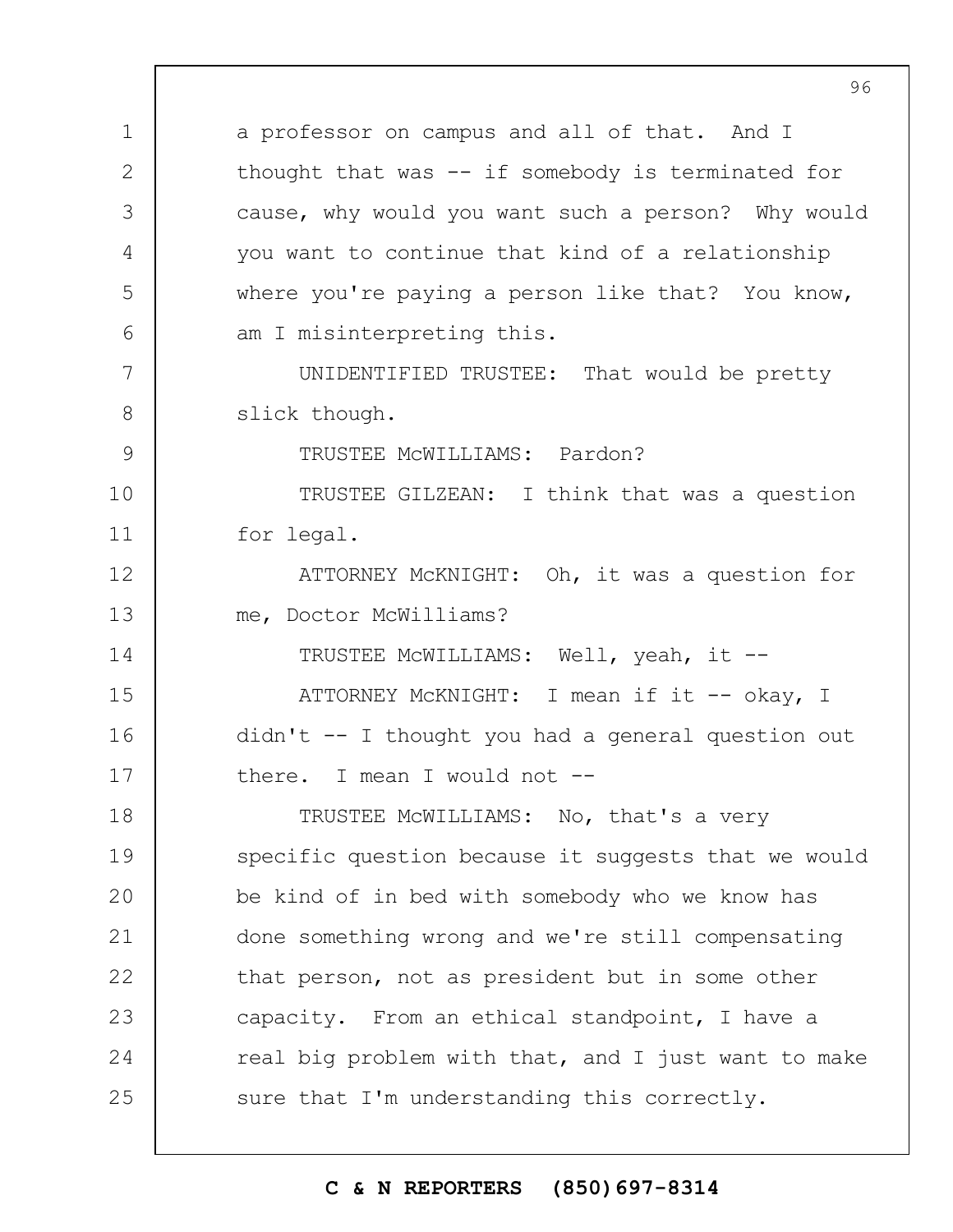Because when they add that you don't owe us anything as President, when they put in "as President," but you still owe us for all these other things that you tack on post presidency, and I would think that that would be inappropriate for someone who has been terminated for cause, but could you tell us better?

8 9 10 11 CHAIRMAN BADGER: Would those things be benefits? Just for my clarity, it says compensation or benefits. Are the things you're talking about benefits?

ATTORNEY McKNIGHT: It's both.

CHAIRMAN BADGER: Okay.

1

2

3

4

5

6

7

12

13

21

22

23

14 15 16 17 18 ATTORNEY McKNIGHT: As listed in --- as written in the sentence. But to make a long story short, in the prior President's contract, that language was there. I did not add that language, and  $\bar{I}$  would not  $\bar{I}$ 

19  $20$ TRUSTEE MCWILLIAMS: -- add that right there, "as President."

ATTORNEY McKNIGHT: Yeah, I didn't add it, and so what I'm saying is my advice as counsel would not be to add it because I didn't add it before.

24 25 TRUSTEE McWILLIAMS: Yeah, but it was added - in this rebuttal that we got back, those words were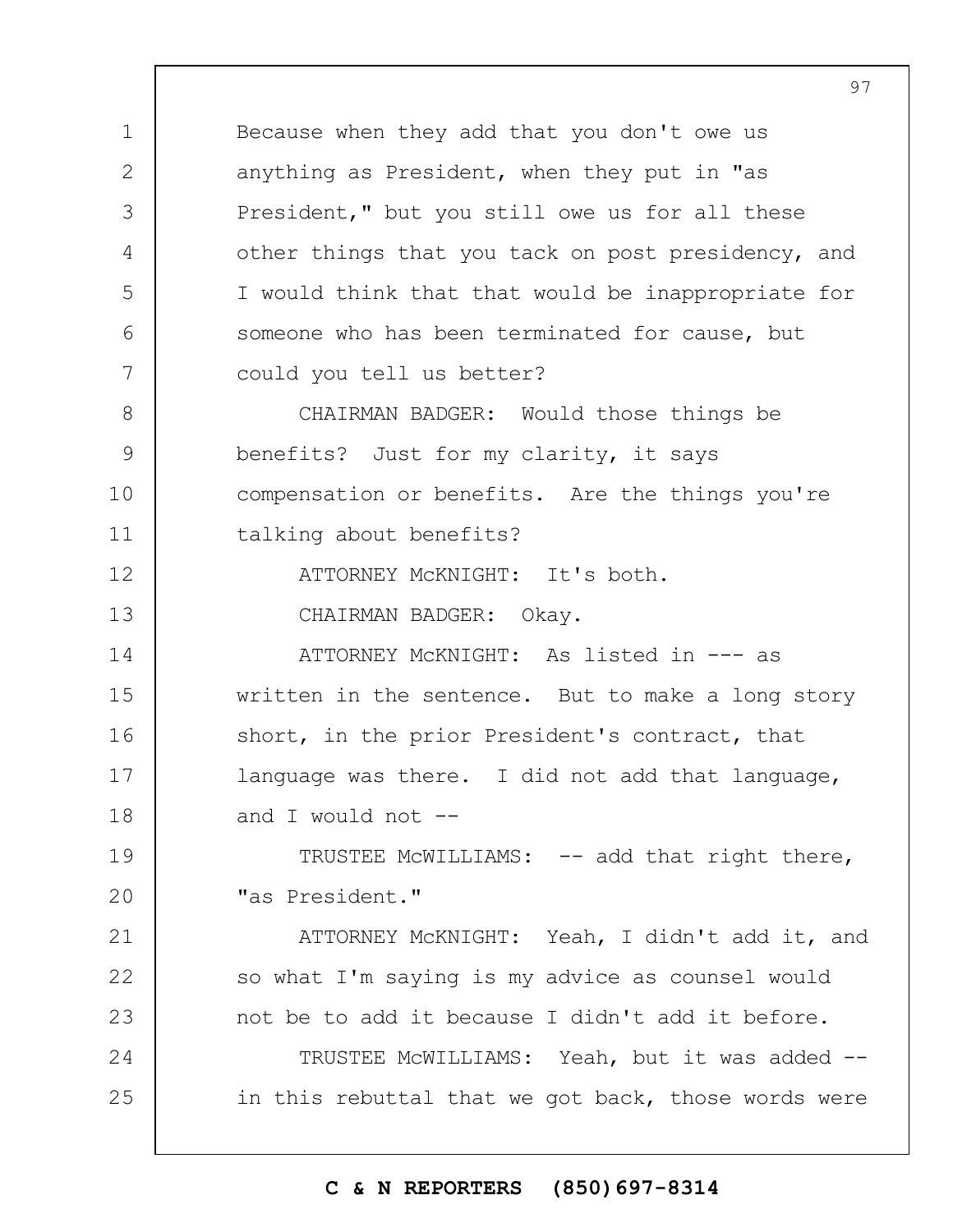added, and that's what I'm trying to get the Board to see, that that's a significant addition because it means, even if you terminate somebody for cause and you have no further obligations to pay them as President, under that scenario, you're still obligated to pay them for all these post presidential things which amounts to quite a bit. It means you're still tied to this person you terminated for cause in a fashion that, from an ethical standpoint, doesn't look very good.

11 12 CHAIRMAN BADGER: Mr. Chairman, question for counsel.

13 14 15 16 17 18 19 CHAIRMAN BADGER: Trustee Montgomery. TRUSTEE MONTGOMERY: If say we terminated Doctor Mangum for misappropriation of millions of dollars, according to this language, would we still be required to pay her millions of dollars in compensation as a tenured professor? This is a yes-or-no question.

 $20$ 

1

2

3

4

5

6

7

8

9

10

ATTORNEY McKNIGHT: Yes.

21 22 23 24 25 TRUSTEE MONTGOMERY: Okay. I just wanted to make that clear for the record. Whoever is voting -- that was my intention, was to present that, but we've already voted on it, so I think we actually have to move on.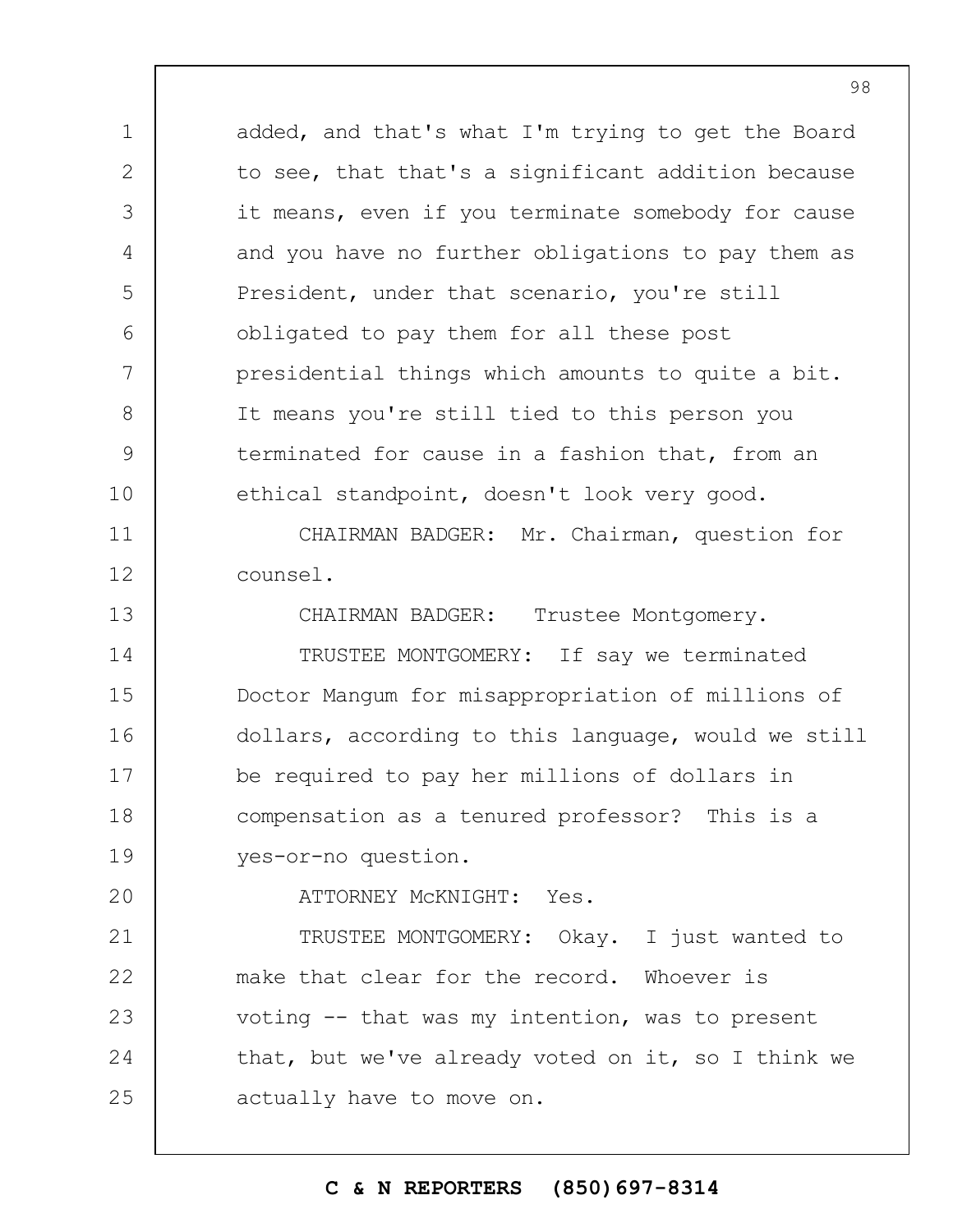|               | 99                                               |
|---------------|--------------------------------------------------|
| $\mathbf 1$   | I only have one more -- well, this and one       |
| $\mathbf{2}$  | more section, Mr. Chairman, and I'll conclude.   |
| 3             | ATTORNEY MCKNIGHT: For point of                  |
| 4             | clarification, I think there might have been a   |
| 5             | motion and a second, and there might have been a |
| 6             | voice vote. I don't know. Was there a roll call? |
| 7             | I'm sorry.                                       |
| 8             | TRUSTEE SHANNON: I don't think we voted on it    |
| $\mathcal{G}$ | yet.                                             |
| 10            | TRUSTEE GILZEAN: No, we haven't.                 |
| 11            | ATTORNEY BARGE-MILES: You were in the middle     |
| 12            | of a voice vote, and I think Trustee Montgomery  |
| 13            | interjected at that point.                       |
| 14            | CHAIRMAN BADGER: Let's omit the voice vote       |
| 15            | and go directly to roll call.                    |
| 16            | ATTORNEY BARGE-MILES: Trustee Alston.            |
| 17            | TRUSTEE ALSTON: No.                              |
| 18            | ATTORNEY BARGE-MILES: Trustee Badger.            |
| 19            | CHAIRMAN BADGER: No.                             |
| 20            | ATTORNEY BARGE-MILES: Trustee Gilzean.           |
| 21            | TRUSTEE GILZEAN: Yes.                            |
| 22            | ATTORNEY BARGE-MILES: Trustee Lawson.            |
| 23            | TRUSTEE LAWSON: Yes.                             |
| 24            | ATTORNEY BARGE-MILES: Trustee McWilliams.        |
| 25            | TRUSTEE MCWILLIAMS: Yes.                         |
|               |                                                  |

 $\Gamma$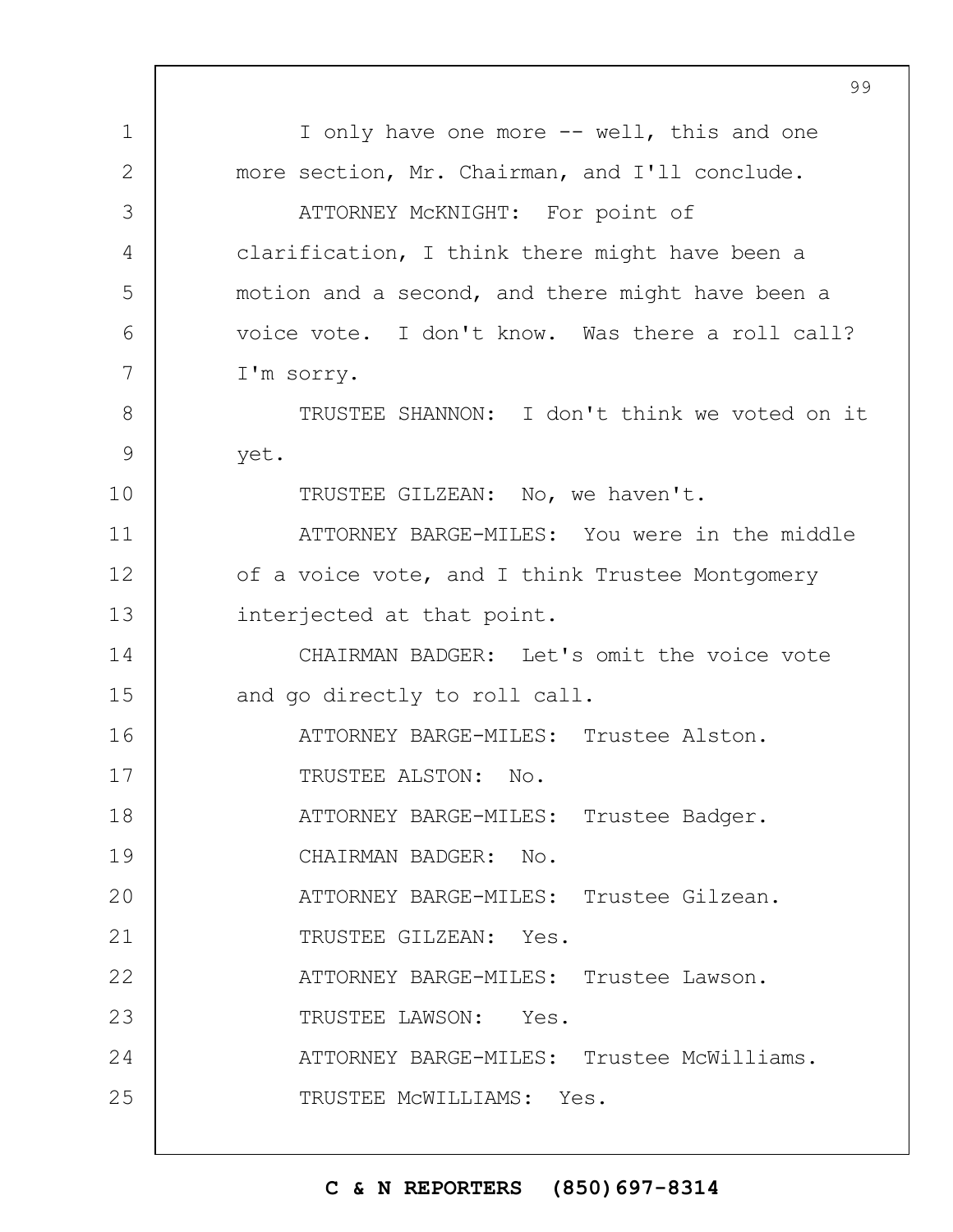|                | 10                                              |
|----------------|-------------------------------------------------|
| $\mathbf 1$    | ATTORNEY BARGE-MILES: Trustee Montgomery.       |
| $\overline{2}$ | TRUSTEE MONTGOMERY: Yes.                        |
| 3              | ATTORNEY BARGE-MILES: Trustee Moore.            |
| 4              | TRUSTEE MOORE: Yes.                             |
| 5              | ATTORNEY BARGE-MILES: Trustee Persaud.          |
| 6              | TRUSTEE PERSAUD: No.                            |
| 7              | ATTORNEY BARGE-MILES: Trustee Shannon.          |
| 8              | TRUSTEE SHANNON: No.                            |
| 9              | ATTORNEY BARGE-MILES: Trustee Siders.           |
| 10             | TRUSTEE SIDERS: No.                             |
| 11             | ATTORNEY BARGE-MILES: Trustee Turnbull.         |
| 12             | TRUSTEE TURNBULL: No.                           |
| 13             | ATTORNEY BARGE-MILES: Trustee Warren.           |
| 14             | TRUSTEE WARREN: No.                             |
| 15             | ATTORNEY BARGE-MILES: Trustee White.            |
| 16             | TRUSTEE WHITE: No.                              |
| 17             | ATTORNEY BARGE-MILES: Five yeses, eight nos.    |
| 18             | CHAIRMAN BADGER: So it failed.                  |
| 19             | TRUSTEE LAWSON: Mr. Chair, I'm sorry, is        |
| 20             | Montgomery done? Because I have a friendly      |
| 21             | amendment I'd like to make to Trustee Alston's  |
| 22             | motion.                                         |
| 23             | TRUSTEE MONTGOMERY: This is the last one,       |
| 24             | Mr. Chairman, that I have, 13.0, Sabbatical and |
| 25             | Post-Presidential Faculty Position.             |
|                |                                                 |

# **C & N REPORTERS (850)697-8314**

 $\overline{0}$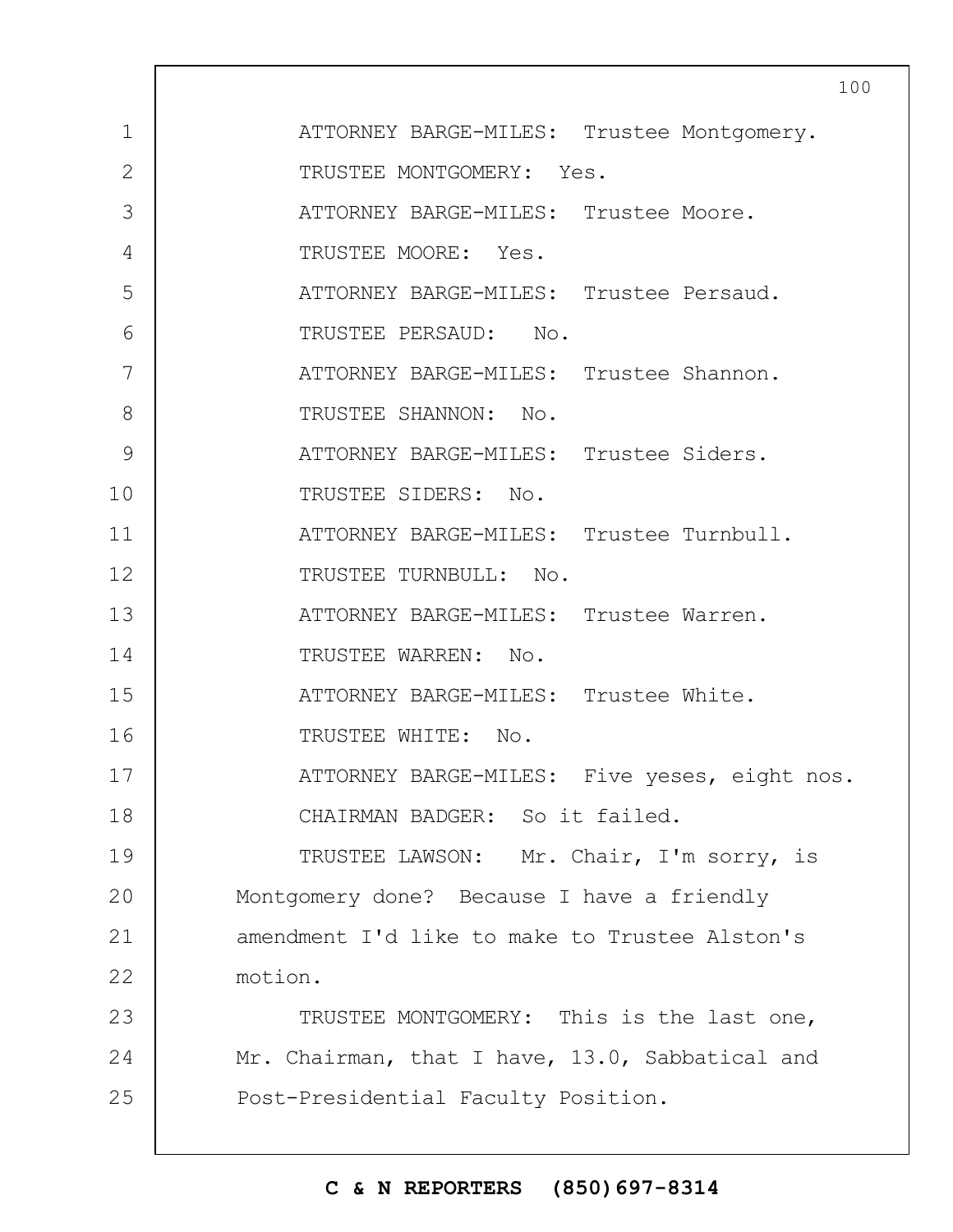CHAIRMAN BADGER: Wait a minute, you said this is the last one, or the last one was the last one? I didn't hear you, I'm sorry.

1

2

3

4

5

6

TRUSTEE MONTGOMERY: No, this is the last one. CHAIRMAN BADGER: Okay. Okay, this is - proceed.

7 8 9 10 11 12 13 14 15 16 17 18 19 TRUSTEE MONTGOMERY: It's my understanding that Doctor Mangum does not currently have tenure. In her own words, she told us that she wouldn't be on the short list for the president at the institution where she was currently employed, so it doesn't appear that her current employer would offer her this same type of golden parachute. She's already going to get a severance payment. When we look at salaries in the post-presidency faculty position, we're already looking at paying her \$382,000 plus benefits as a professor who has never taught, has never been published, and has never done research.

 $20$ 21 22 23 24 25 If you approve this as going forward -- I mean this is -- the motion to eliminate tenure as a provision of the contract only lost by two votes, four to six; it failed. So when you go to 13.1 under the sabbatical, the motion was to remove 13.1, Paragraph (c). It was overwhelmingly passed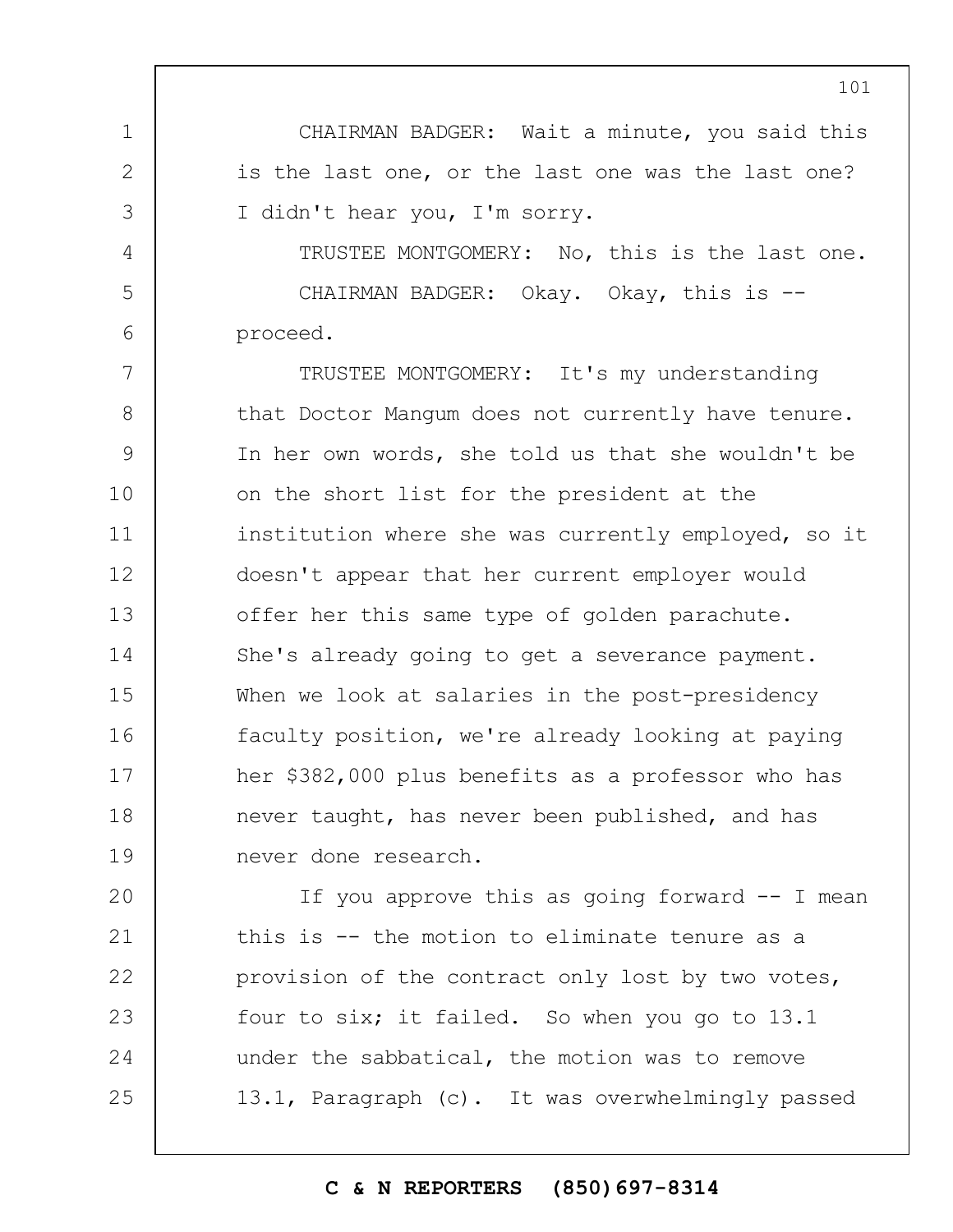by the Board less than a week ago with only two no votes. It was like eight or nine to two in favor of removing this clause.

1

2

3

4 5 6 7 8 9 10 11 12 13 14 15 16 17 18 19 If she serves 30 days as President, one month, as -- as a matter of fact, one week or one day as President, if we leave this in here, she's entitled to resign at any time, she can have a disagreement with the Board, for whatever reason, she can resign at any time, we'd have to pay her for another 90 days as if she was president, whether we kept her on board or not. We'd have to pay her for an entire year as if she was President. You know, and her sabbatical, all of the benefits now, the money, the annuities, everything as if she was President, and then we'd have to come back and pay her \$382,000 as a faculty member, which is six or seven times what the average faculty member makes at FAMU in one year -- I mean, excuse me, in five years, she gets that in one year.

 $20$ 21 22 23 24 25 Keeping this paragraph in here gives her no incentive to perform because at any time, if she gets sideways with the Board, she could say, look, I'm out of here, and she walks away with this golden parachute provision that will pay her millions of dollars if she elects to stay at FAMU

**C & N REPORTERS (850)697-8314**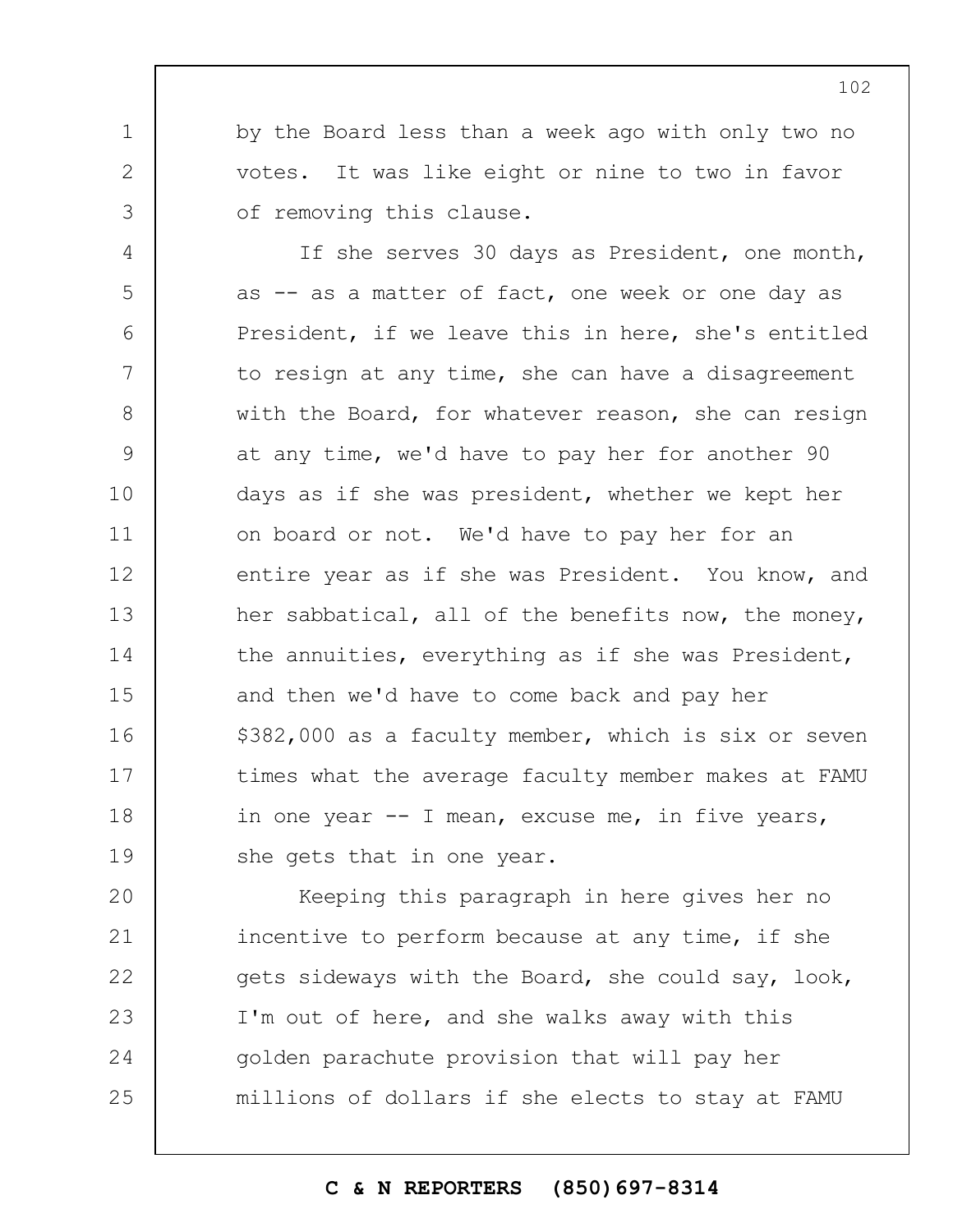1 2 3 4 5 6 7 8 9 10 11 12 13 14 15 16 17 18 19  $20$ 21 22 23 24 25 for three or four years or more. If she stays ten years, it's going to cost us \$5 million to keep her. She can sign the contract and walk away from it in 30 days, in three months. So our leverage as a board goes away. The minute she gets upset with us or she disagrees with us, she can say, I'm out of here, and we're going to have to pay her. I urge that we delete this section and go with what we approved overwhelmingly less than a week ago. I offer that as a motion. TRUSTEE WHITE: Mr. Chair, could counsel respond? TRUSTEE WARREN: Mr. Chairman, could I -- CHAIRMAN BADGER: Yes, I --TRUSTEE GILZEAN: I would like the counsel to respond, Mr. Chair. CHAIRMAN BADGER: Hold it, hold it. I've got counsel and Trustee White? TRUSTEE WHITE: Yes, please. CHAIRMAN BADGER: I'm going to do it in this order, Trustee White, followed by Trustee -- by the counsel. ATTORNEY McKNIGHT: What am I responding to? I'm sorry. CHAIRMAN BADGER: Trustee White.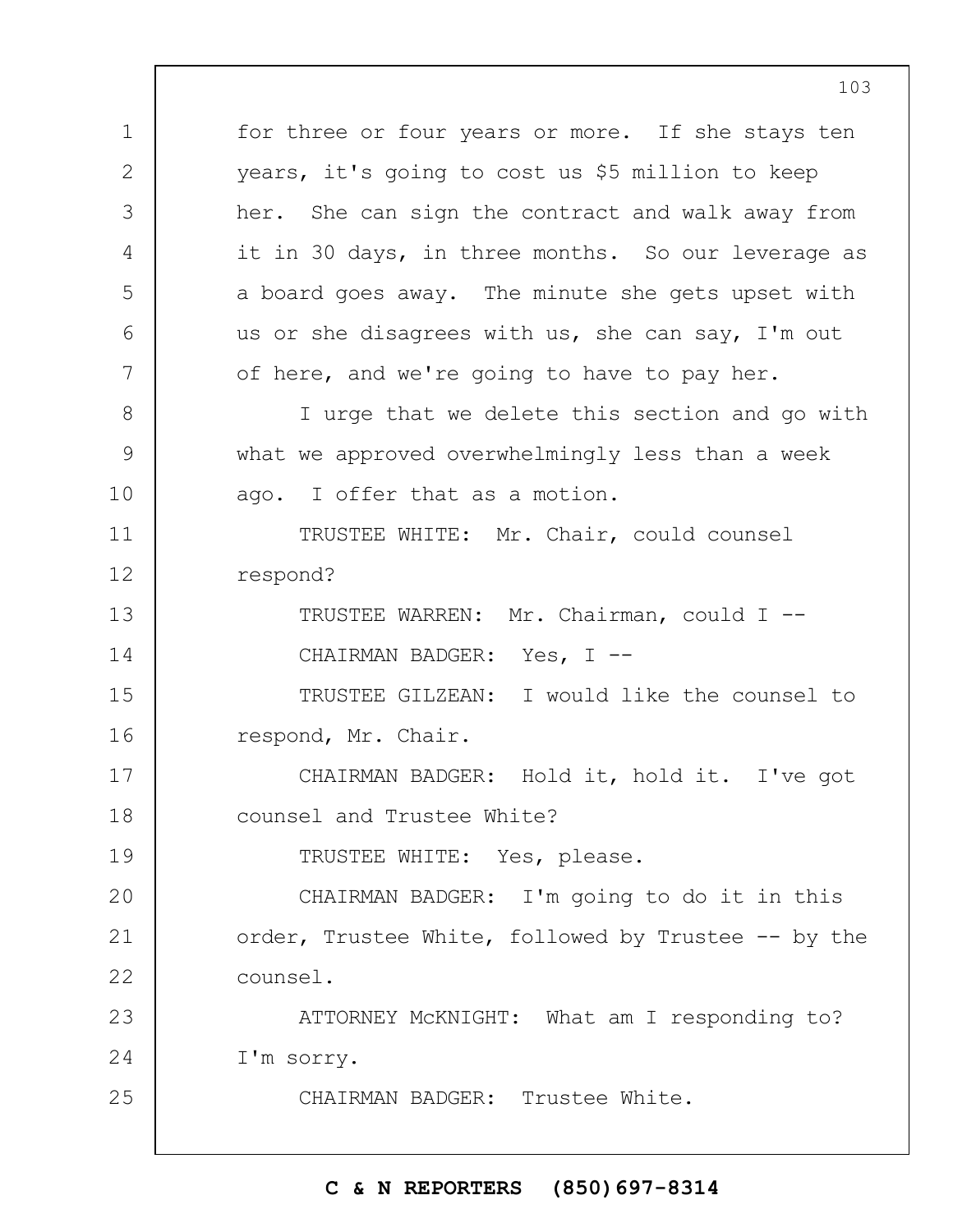1 2 3 4 5 6 7 8 9 10 11 12 13 14 15 16 17 18 19  $20$ 21 22 23 24 25 TRUSTEE WHITE: So if Trustee Montgomery, and actually I guess really Trustee Alston, if they would accept the following as a friendly  $-$  if he would accept the following as a friendly amendment to change that to a resignation as set forth in Paragraph 12.0; however, in the event that said resignation occurs before the beginning of the third year of this agreement, the sabbatical shall be reduced to six months. CHAIRMAN BADGER: For what year of the agreement? TRUSTEE WHITE: The third year. CHAIRMAN BADGER: Okay. It sounded like you said the first. Okay. TRUSTEE WHITE: No, the third year. Now I'm offering that as a friendly amendment to Trustee Alston's motion. CHAIRMAN BADGER: Trustee Alston, do you accept it? TRUSTEE ALSTON: I'm sorry, I'm back on. This section also was a little dis -- you know, had some discomfort for me as well. I'm okay with accepting that. Hopefully -- Trustee Montgomery, are you okay with that compromise as well? TRUSTEE MONTGOMERY: I'd be more comfortable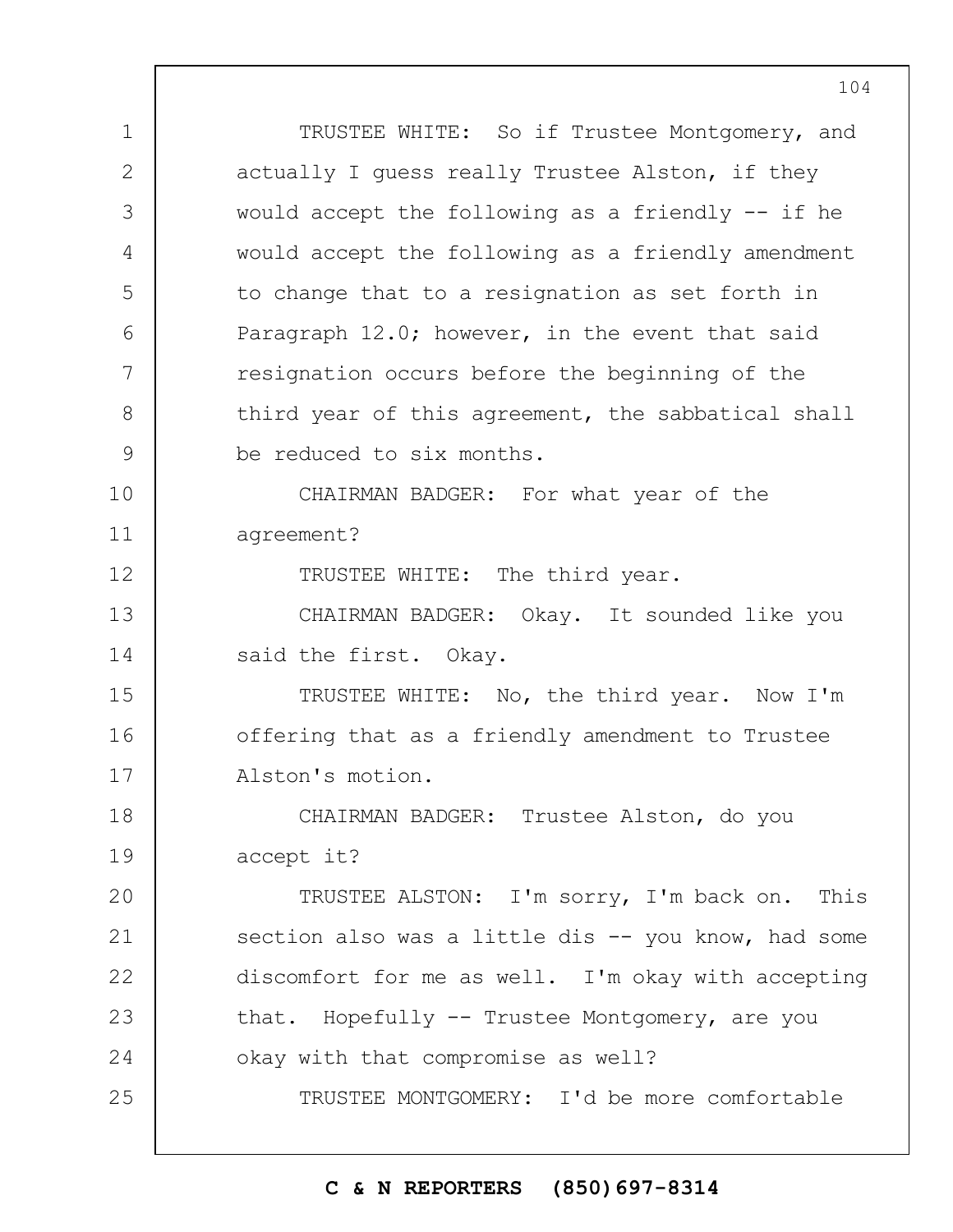with language that says she has to serve a full term as President before we're in a posture of having to provide the sabbatical. It appears with this Board that we're locked in with a majority that's not going to make any substantive changes, I mean on behalf of the Institution. So if this is the best that we can get, that she serves two years and then we still have to give her a full year if she resigns at any time, if that's the best that we can do, that you're prepared to offer, that can pass the majority, then I'd be open to it. But I still, for the record, am opposed to paying people for potential failure.

1

2

3

4

5

6

7

8

9

10

11

12

13

21

22

23

14 15 16 17 18 19  $20$ If for some reason at any time she decides to leave -- for General Counsel, if Trustee White's motion is applicable, at what point would she be eligible to take a sabbatical and still receive the entire  $12 - I$  mean the entire full year, if we go with Trustee White's motion -- I mean, excuse me, amendment?

CHAIRMAN BADGER: I need some clarity if you will. Did you say for six months or for the full year?

24 25 TRUSTEE WHITE: Okay, so let me -- I can repeat it, but the simple version is that if she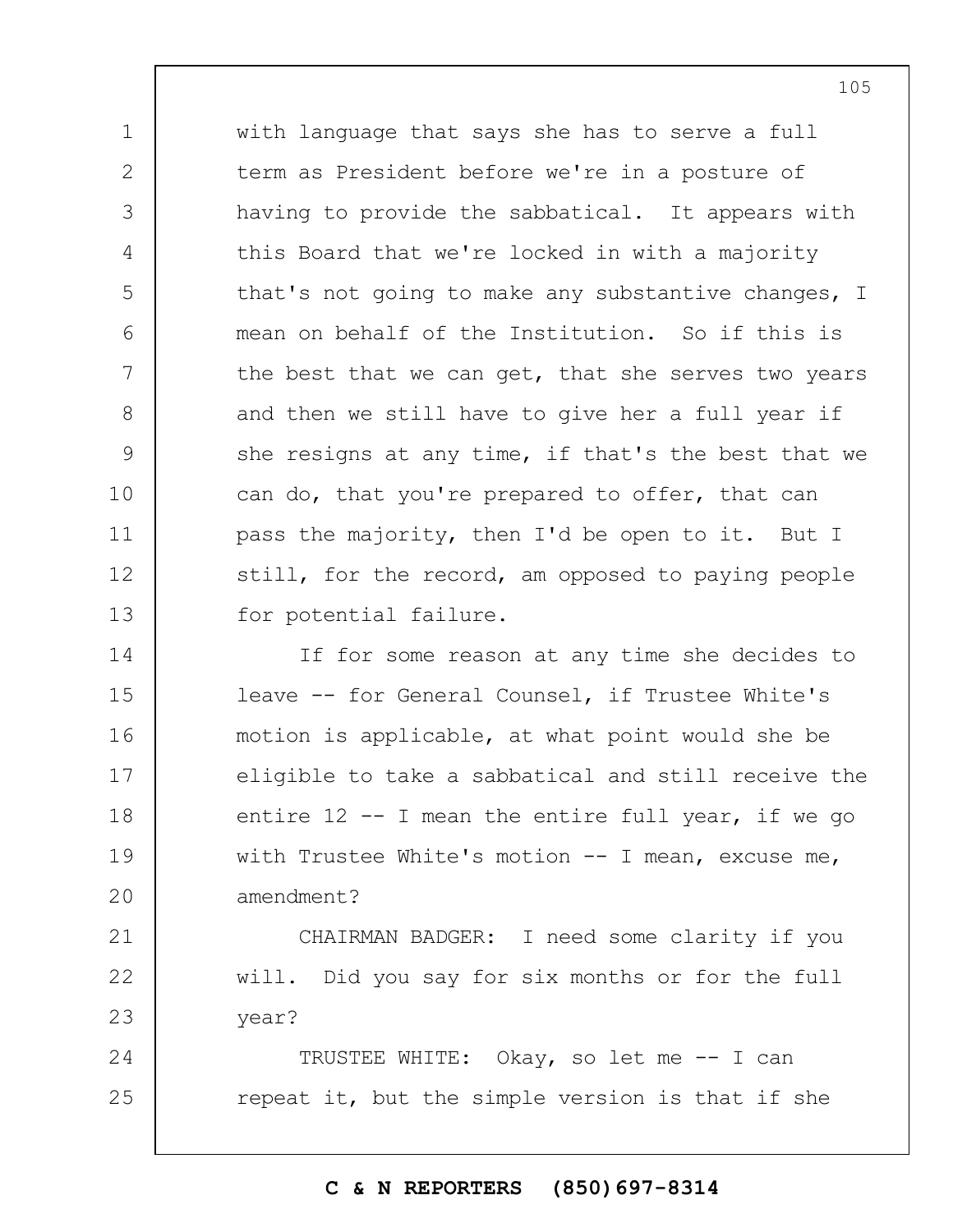1 2 3 4 5 6 7 8 9 10 11 12 13 14 15 16 17 18 19  $20$ 21 22 were to resign before the beginning of her third year, she would receive a sabbatical of six months. TRUSTEE ALSTON: I'll accept the friendly amendment. TRUSTEE McWILLIAMS: So that means if she resigns after one week you're still going to give her six months, right? Because that's before the beginning of the third year. Six months paid, that's what 210,000, 12 thousand dollars? TRUSTEE MONTGOMERY: Actually, it's nine months, for clarification, because she gets to give 90 days notice, so she gets the three months plus the six months. So this still effectively gives her nine months, so it doesn't do very much. And if you get into the second year, according to the contract, we have to have a deal negotiated by June 30th, 2016, so we're going to be bumping up on the time where we have to decided whether to renew her anyway. If we don't renew her, she doesn't have an incentive to resign because it would allow for natural expiration of the contract as defined here

in the contract. So that actually is a smoke screen. That doesn't make any sense to go to this. We might as well just vote it up or down with

23

24

25

## **C & N REPORTERS (850)697-8314**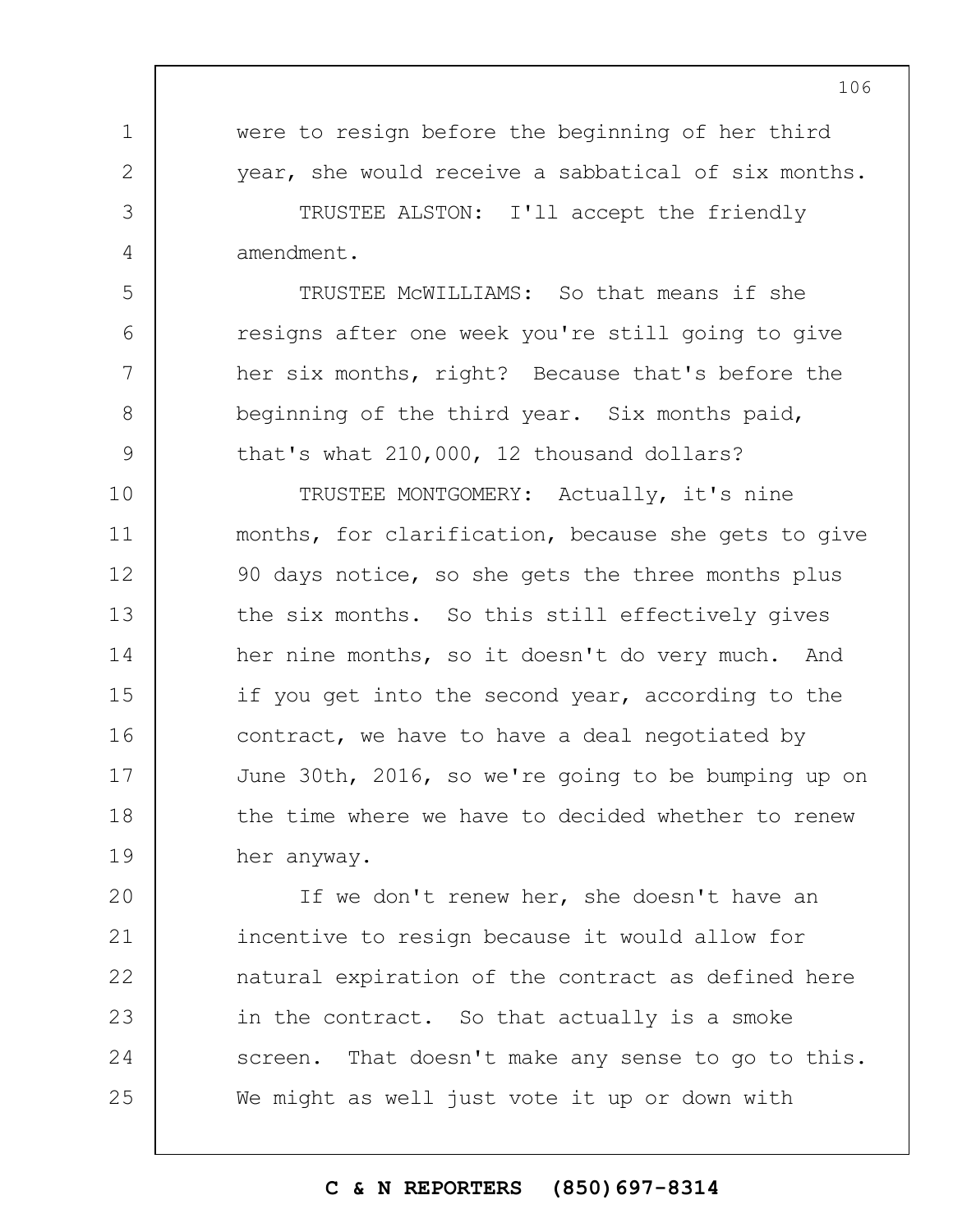regard to giving her all the benefits on day one and let it be known in the record who thought that it was a good idea to give full benefits after serving as President for one day, one month, three months, or what have you. That's what I would be comfortable with.

7 8 9 10 11 12 13 14 15 I also question from a parliamentary perspective, I made a -- I had a substitute motion on the floor. He is offering a motion to the main motion, which if you really think it through, is a substitute motion, carries and replaces the motion. So with regard -- I think it's out of order for him to offer the amendment to what was considered the main motion when I have a substitute motion on the floor. Let's just vote it up or down and move on.

16 17 CHAIRMAN BADGER: Those in favor of the substitute motion say aye.

18 (AFFIRMATIVE INDICATIONS).

1

2

3

4

5

6

25

19 TRUSTEE MOORE: Can I clarify --

 $20$ CHAIRMAN BADGER: Wait, wait, wait.

21 (MULTIPLE CONVERSATIONS).

22 23 24 ATTORNEY BARGE-MILES: Doctor Badger, I don't believe there was a second to Trustee Montgomery's motion.

TRUSTEE WHITE: Which motion was it?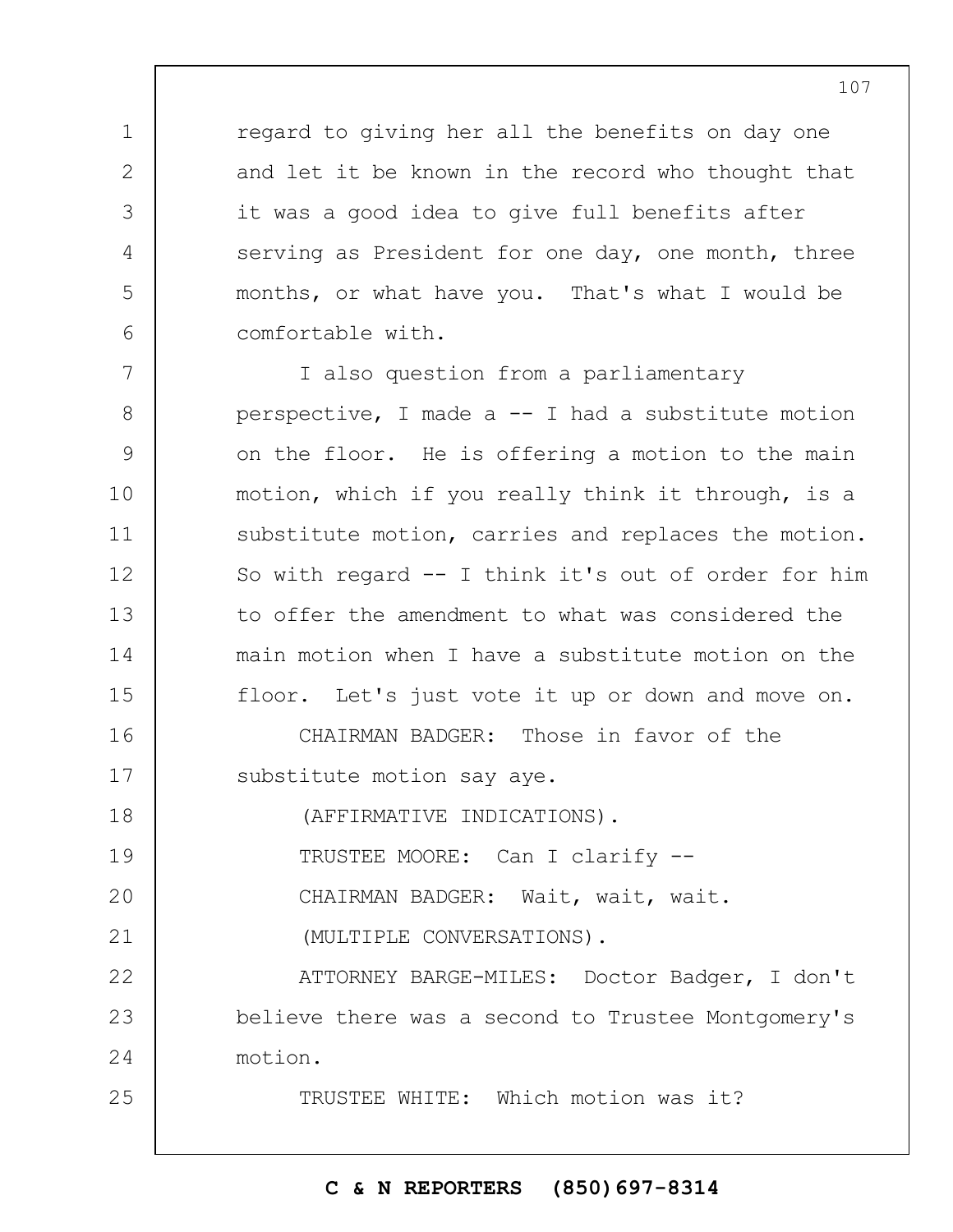1 2 3 4 5 6 7 8 9 10 11 12 13 14 15 16 17 18 19  $20$ 21 22 23 24 25 108 TRUSTEE WARREN: That was Trustee White's motion, wasn't it? ATTORNEY BARGE-MILES: No, to Trustee Montgomery's motion. CHAIRMAN BADGER: Montgomery had a substitute motion on the floor. TRUSTEE SHANNON: Can you restate that substitute motion, please, for clarity? TRUSTEE MONTGOMERY: Sure, absolutely. I lost my place here. It was to strike -- the substitute motion was to reject the counteroffer and any changes in 13.1. That would effectively remove 13.1, Section (c). TRUSTEE LAWSON: Second. CHAIRMAN BADGER: Okay. It's motioned and seconded. Those in favor let it be known by the sign aye. (AFFIRMATIVE INDICATIONS). CHAIRMAN BADGER: Opposed the same sign. (NEGATIVE INDICATIONS). CHAIRMAN BADGER: Roll call. ATTORNEY BARGE-MILES: Trustee Alston. TRUSTEE ALSTON: No. ATTORNEY BARGE-MILES: Trustee Badger. CHAIRMAN BADGER: No.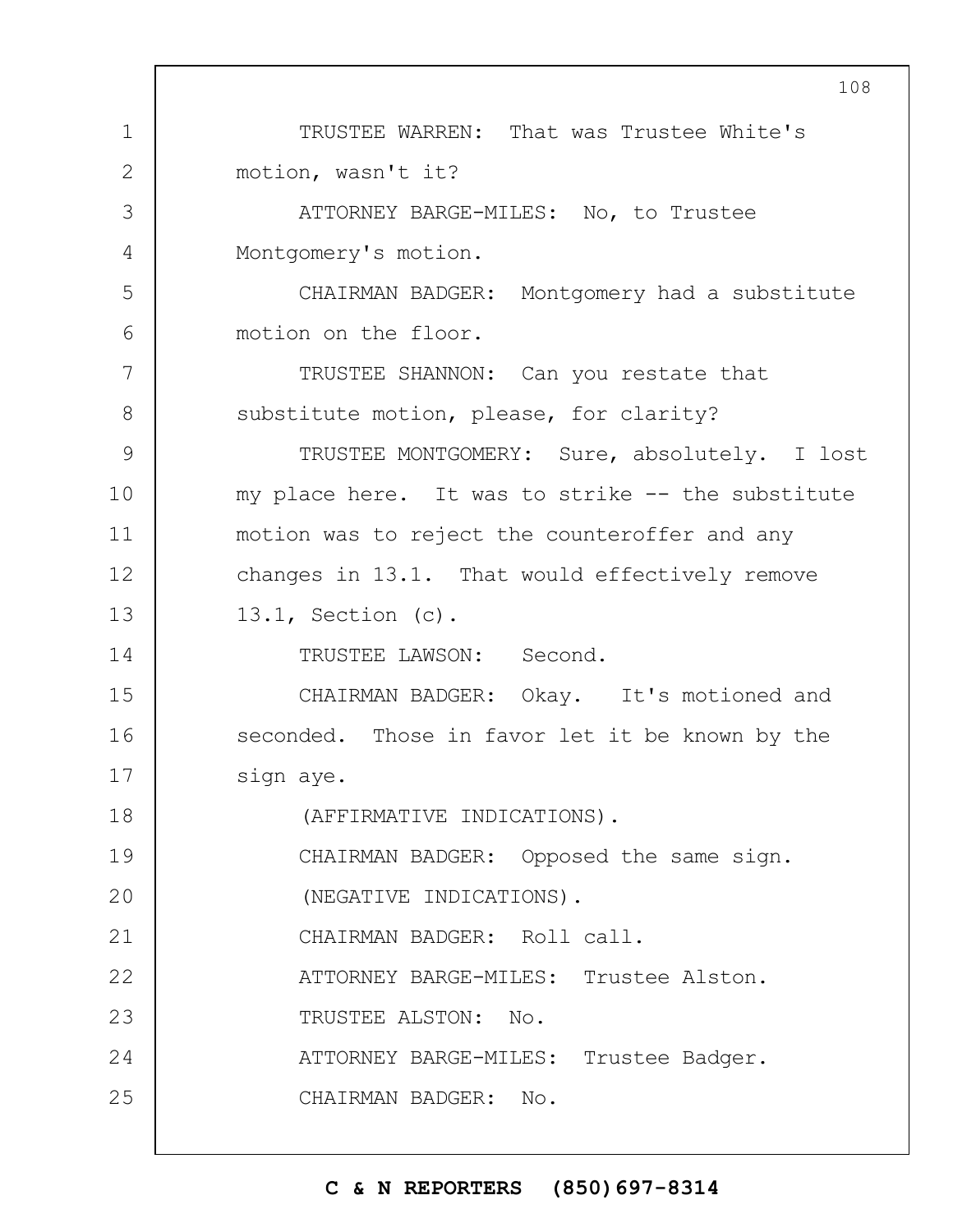|                | 10                                          |
|----------------|---------------------------------------------|
| $\mathbf 1$    | ATTORNEY BARGE-MILES: Trustee Gilzean.      |
| $\overline{2}$ | TRUSTEE GILZEAN: Yes.                       |
| 3              | ATTORNEY BARGE-MILES: Trustee Lawson.       |
| 4              | TRUSTEE LAWSON: Yes.                        |
| 5              | ATTORNEY BARGE-MILES: Trustee McWilliams.   |
| 6              | TRUSTEE MCWILLIAMS: Yes.                    |
| 7              | ATTORNEY BARGE-MILES: Trustee Montgomery.   |
| 8              | TRUSTEE MONTGOMERY: Yes.                    |
| 9              | ATTORNEY BARGE-MILES: Trustee Moore.        |
| 10             | TRUSTEE MOORE: Yes.                         |
| 11             | ATTORNEY BARGE-MILES: Trustee Persaud.      |
| 12             | TRUSTEE PERSAUD: No.                        |
| 13             | ATTORNEY BARGE-MILES: Trustee Shannon.      |
| 14             | TRUSTEE SHANNON: No.                        |
| 15             | ATTORNEY BARGE-MILES: Trustee Siders.       |
| 16             | TRUSTEE SIDERS: Yes.                        |
| 17             | ATTORNEY BARGE-MILES: Trustee Turnbull.     |
| 18             | TRUSTEE TURNBULL: No.                       |
| 19             | ATTORNEY BARGE-MILES: Trustee Warren.       |
| 20             | (NO RESPONSE).                              |
| 21             | ATTORNEY BARGE-MILES: Trustee Warren.       |
| 22             | (NO RESPONSE).                              |
| 23             | ATTORNEY BARGE-MILES: Trustee White.        |
| 24             | TRUSTEE WARREN: No. This is Trustee Warren. |
| 25             | TRUSTEE WHITE: And Trustee White no.        |
|                |                                             |

 $\overline{1}$ 

# **C & N REPORTERS (850)697-8314**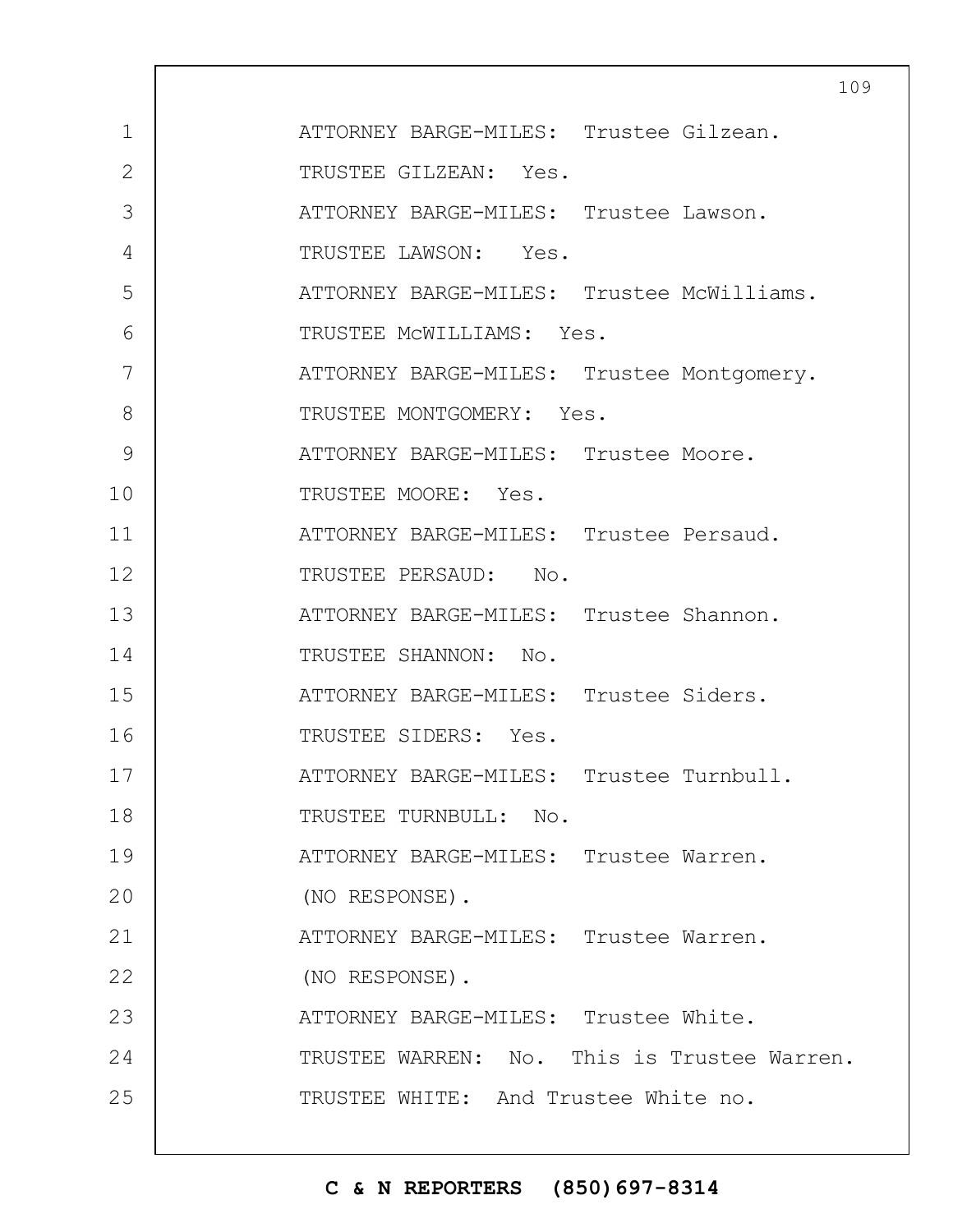1 2 3 4 5 6 7 8 9 10 11 12 13 14 15 16 17 18 19  $20$ 21 22 23 24 25 ATTORNEY BARGE-MILES: The vote is five yeses, eight nos. CHAIRMAN BADGER: Okay. TRUSTEE MCWILLIAMS: No, I think we had -- no, I think you miscounted. TRUSTEE MONTGOMERY: That's not correct. CHAIRMAN BADGER: The motion doesn't pass. ATTORNEY BARGE-MILES: Oh, I'm sorry, it was -- I'm sorry, you're right. TRUSTEE MOORE: It was seven, six. ATTORNEY BARGE-MILES: It was seven, six. TRUSTEE McWILLIAMS: Let's get it straight because I want --ATTORNEY BARGE-MILES: I'm sorry. I have it now. I didn't see -- TRUSTEE McWILLIAMS: I want to make clear, you know, who these people are  $-$ -ATTORNEY BARGE-MILES: Gilzean -- the ones that voted yes, were Trustee Gilzean, Lawson, McWilliams -- TRUSTEE LAWSON: The motioned passed? ATTORNEY BARGE-MILES: -- Montgomery --TRUSTEE GILZEAN: No, it failed. ATTORNEY BARGE-MILES: -- Moore --TRUSTEE MONTGOMERY: I wasn't clear on Warren.

## **C & N REPORTERS (850)697-8314**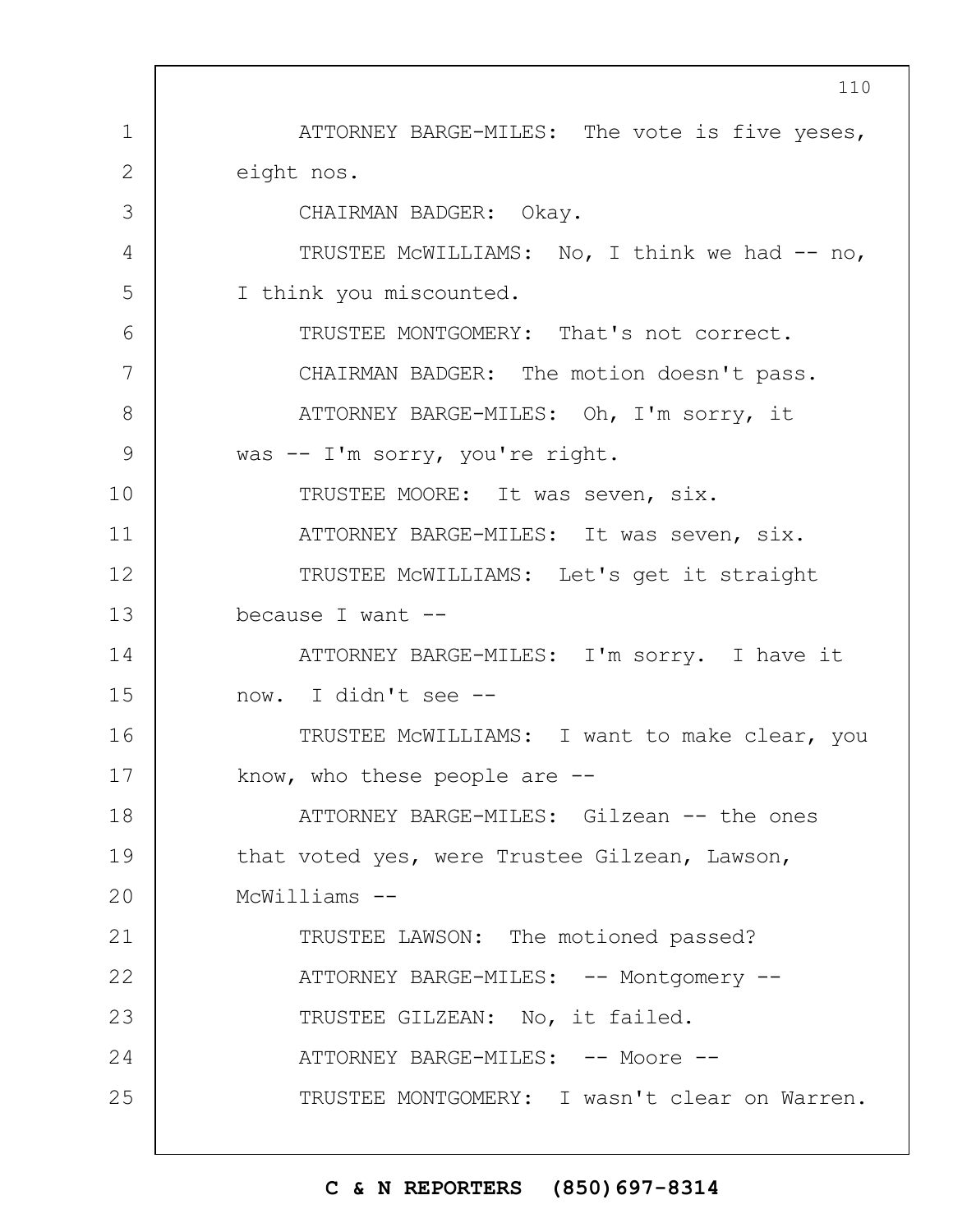1 2 3 4 5 6 7 8 9 10 11 12 13 14 15 16 17 18 19  $20$ 21 22 23 24 25 How did Warren vote? TRUSTEE LAWSON: We didn't hear Warren's vote. ATTORNEY BARGE-MILES: Warren voted no. CHAIRMAN BADGER: Will you guys give me a pause for half a second and let me answer the door through the window? (BRIEF PAUSE). TRUSTEE LAWSON: Did we hear Trustee Warren's vote? TRUSTEE TURNBULL: Yes. ATTORNEY BARGE-MILES: Yes. TRUSTEE TURNBULL: It was no. TRUSTEE MONTGOMERY: Well, like Trustee McWilliams, I want there to be a record should this actually happen of who decided that this -- who voted this way. So, again, we're asking that a transcript of this conversation be included for -- CHAIRMAN BADGER: Thank you. TRUSTEE MONTGOMERY: -- be included for --Mr. Chairman, I was asking that a full trans -- I'm done with my edits -- my amendment. I'm asking that a full transcript of this meeting be provided as a matter of public record along with the minutes from this meeting, that it would be posted on the website so that this will move into perpetuity and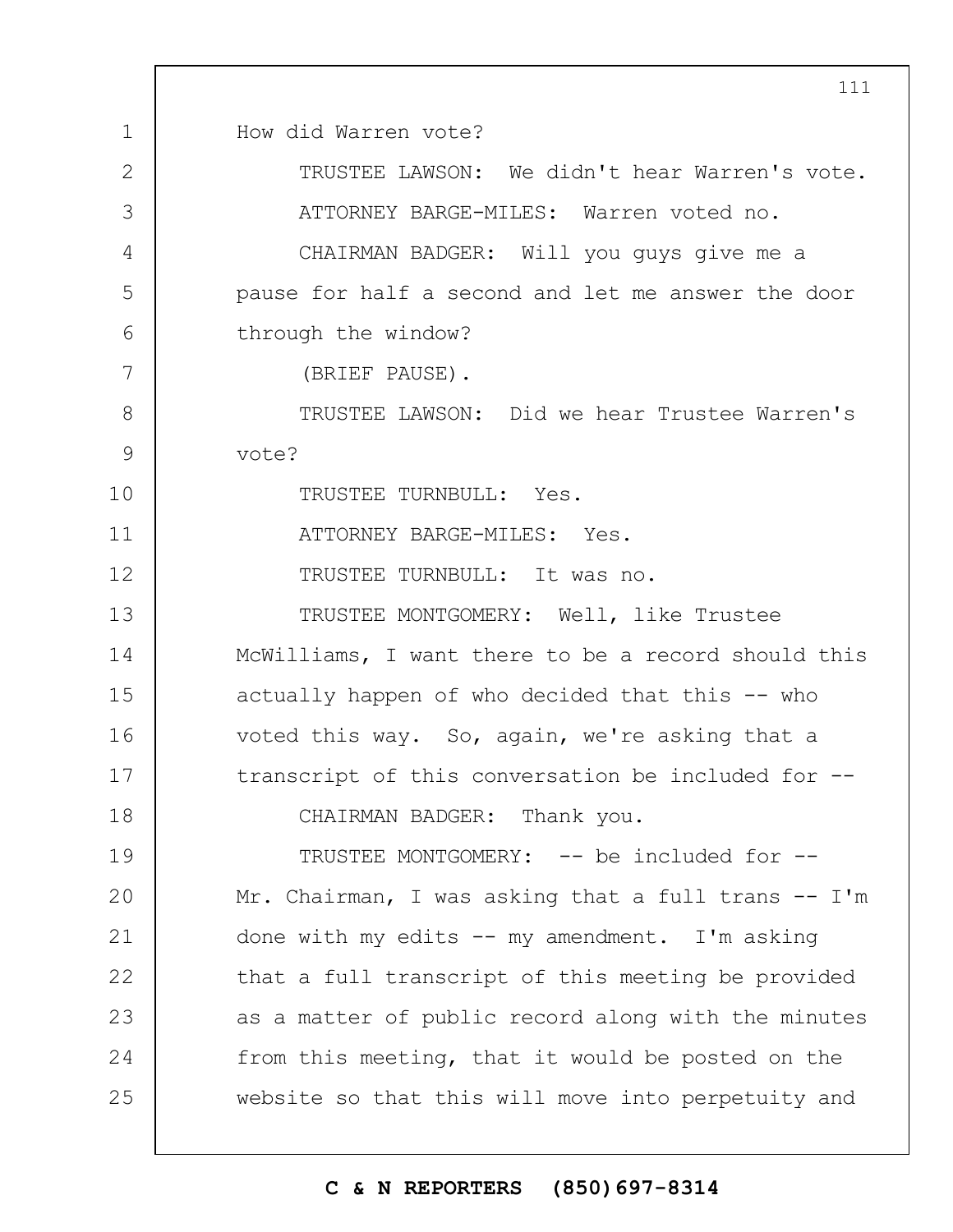1 2 3 4 5 6 7 8 9 10 11 12 13 14 15 16 17 18 19  $20$ 21 22 23 24 25 that future boards will be able to see how the board arrived at its decision. Thank you. TRUSTEE LAWSON: Mr. Chair. CHAIRMAN BADGER: Yes. TRUSTEE LAWSON: Yes, I'd like to offer a couple of friendly amendments for Trustee Alston to consider. I'll be brief. The first, and I'll go quickly, is to strike 6.3, the rationale being, we have a driver, we have a state car; and if there's a dealership in the city that agrees to provide the President a car separate from this compensation, that's an independent agreement we don't need to be a part of, so I don't think that one is necessary. Moving to  $11.2$ , Section (c) --ATTORNEY BARGE-MILES: Excuse me, Doctor Badger. CHAIRMAN BADGER: Yes. ATTORNEY BARGE-MILES: Trustee White had moved for a friendly amendment, and I think then we went back to deal with Trustee Montgomery's motion, his substitute motion. CHAIRMAN BADGER: That's correct. ATTORNEY BARGE-MILES: So Trustee White made the motion for the friendly amendment but it never

# **C & N REPORTERS (850)697-8314**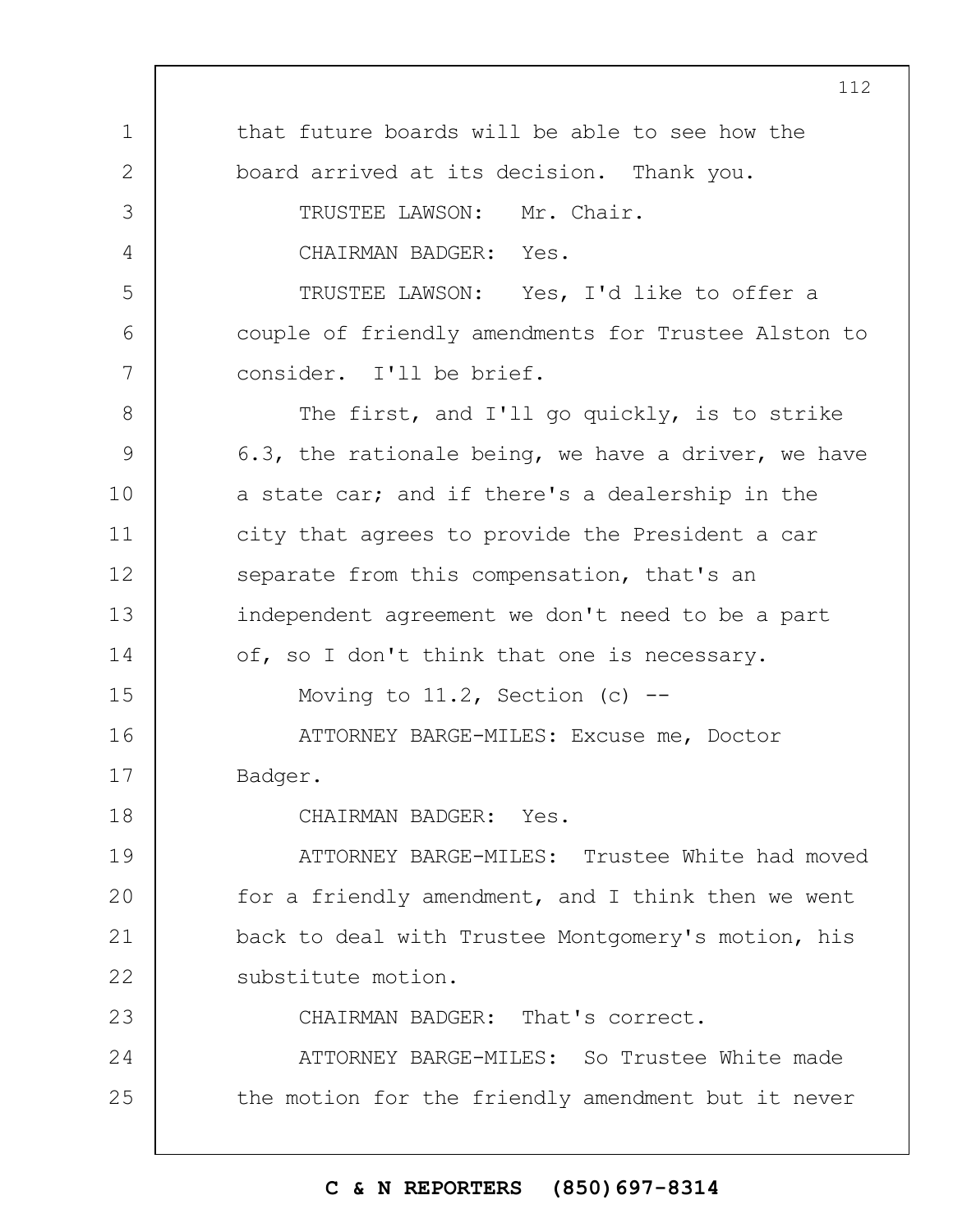1 2 3 4 5 6 7 8 9 10 11 12 13 14 15 16 17 18 19  $20$ 21 22 23 24 25 did carry through, we didn't get a second, or he didn't ask for a second on that. TRUSTEE WARREN: So it dies, right? TRUSTEE GILZEAN: Yeah, it dies. TRUSTEE WARREN: So moving forward -- TRUSTEE WHITE: I actually -- I believe I was asking whether Trustee Alston would accept a friendly amendment and it was ruled that I had asked out of order. CHAIRMAN BADGER: Correct. TRUSTEE WHITE: So Trustee Alston, I believe, would have to accept the friendly amendment. TRUSTEE ALSTON: Yes, my apologies. I did accept the friendly amendment. I thought I'd mentioned that. ATTORNEY BARGE-MILES: Yeah, he did. TRUSTEE WARREN: So now we vote on the amendment? ATTORNEY BARGE-MILES: There was no second. TRUSTEE MOORE: Second. CHAIRMAN BADGER: Who was that? TRUSTEE MOORE: Kim, Trustee Moore. TRUSTEE SHANNON: Could you restate the friendly amendment? CHAIRMAN BADGER: Restate the friendly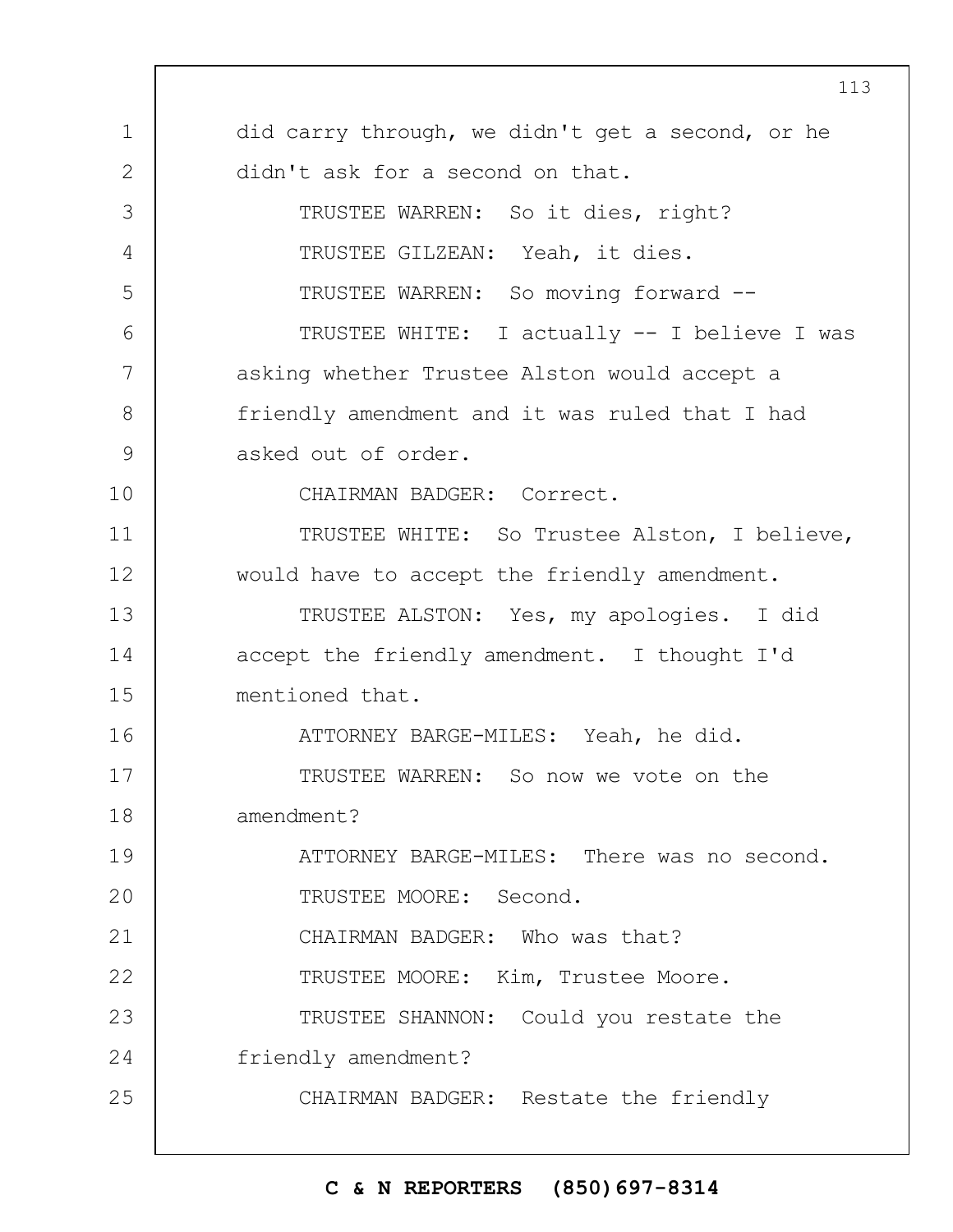1 amendment, please.

2

19

ATTORNEY BARGE-MILES: Trustee White.

3 4 5 6 7 8 TRUSTEE WHITE: Sorry, yes. So the friendly amendment was 13.1 (c): A resignation as set forth in paragraph 12.0; however, in the event that said resignation occurs before the beginning of the third year of this agreement, sabbatical shall be reduced to six months.

9 10 CHAIRMAN BADGER: The amendment is accepted. Okay, is there a second?

11 12 13 14 15 16 17 18 DOCTOR ROBINSON: Mr. Chairman, a point of order, the amendment has been accepted as a friendly amendment. It is thereby incorporated into Trustee Alston's original amendment. TRUSTEE ALSTON: That is correct. ATTORNEY BARGE-MILES: His original motion. DOCTOR ROBINSON: His original motion, I'm sorry.

CHAIRMAN BADGER: Okay.

 $20$ 21 TRUSTEE LAWSON: Okay. So I believe I'm up, Mr. Chair, if that's been accepted.

22 23 24 25 CHAIRMAN BADGER: It's been accepted. TRUSTEE LAWSON: Okay. So this is offered as a friendly amendment to the original motion by Trustee Alston; and that is, the friendly amendment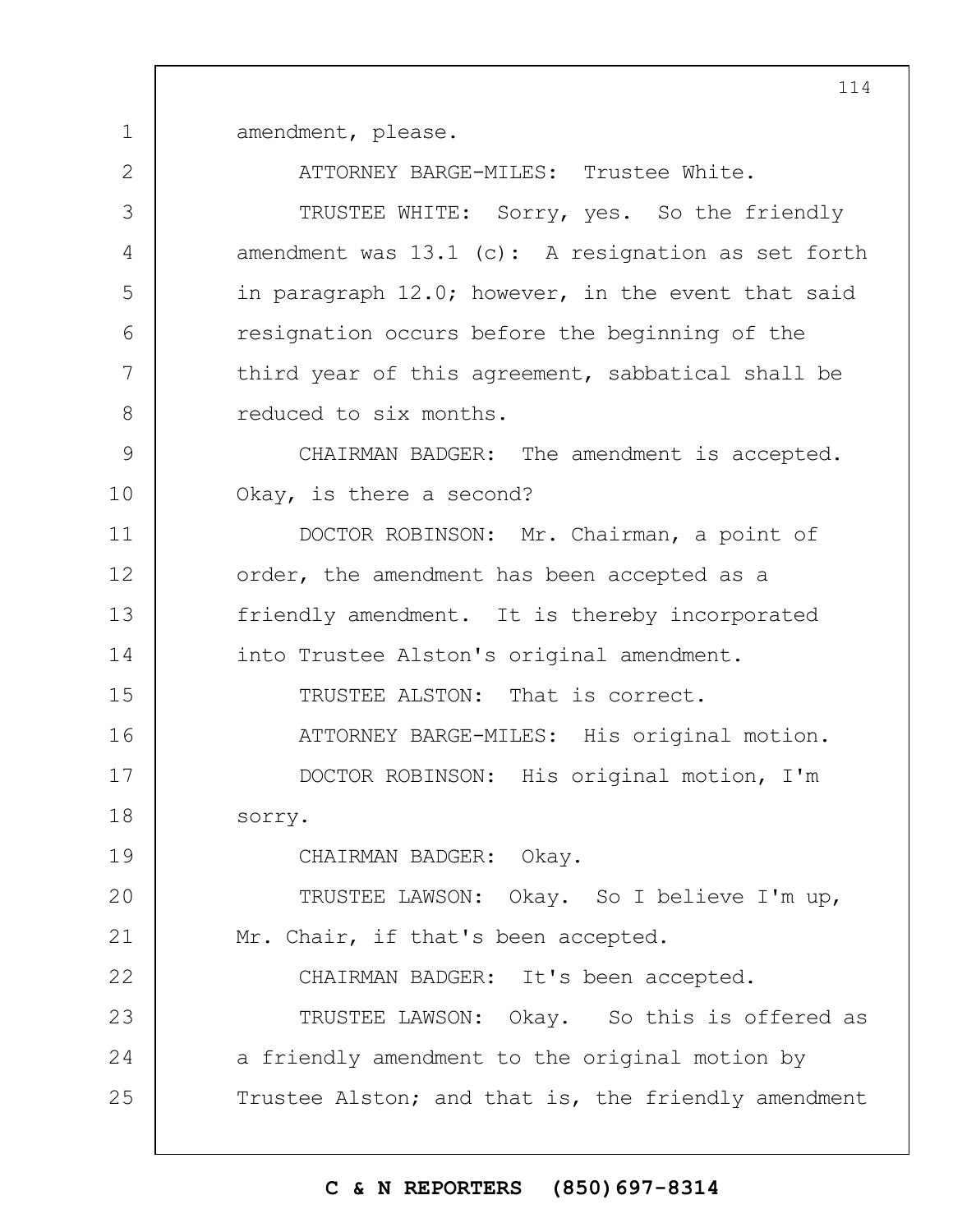is to strike 6.3. I previously gave the rationale. The third piece of the friendly amendment is Section 11.2 (c), to revert to the original agreed-upon language as of the last conference call. The rationale being, specifically in the last sentence of the paragraph, if the individual -- I'd like to take the name out because I think we're talking a contract not a person -- if the individual agrees and notifies us and accepted gainful employment, then I believe that the payment should stop.

12 13 14 15 16 17 And then moving to Section 13.2, I propose that we go back to the 75% that was agreed upon by a majority vote in our meeting as of last week. Those are my three recommended friendly amendments to Trustee Alston's initial amendment -- initial motion, excuse me.

18 TRUSTEE ALSTON: Mr. Chairman.

1

2

3

4

5

6

7

8

9

10

11

19

CHAIRMAN BADGER: Yes, sir.

 $20$ 21 22 23 24 25 TRUSTEE ALSTON: If I could just make a recommendation. Trustee Lawson, would you mind offering those as substitutes? I don't want to -- I have my own personal thoughts around this as well, so I don't want to attach it to the main motion.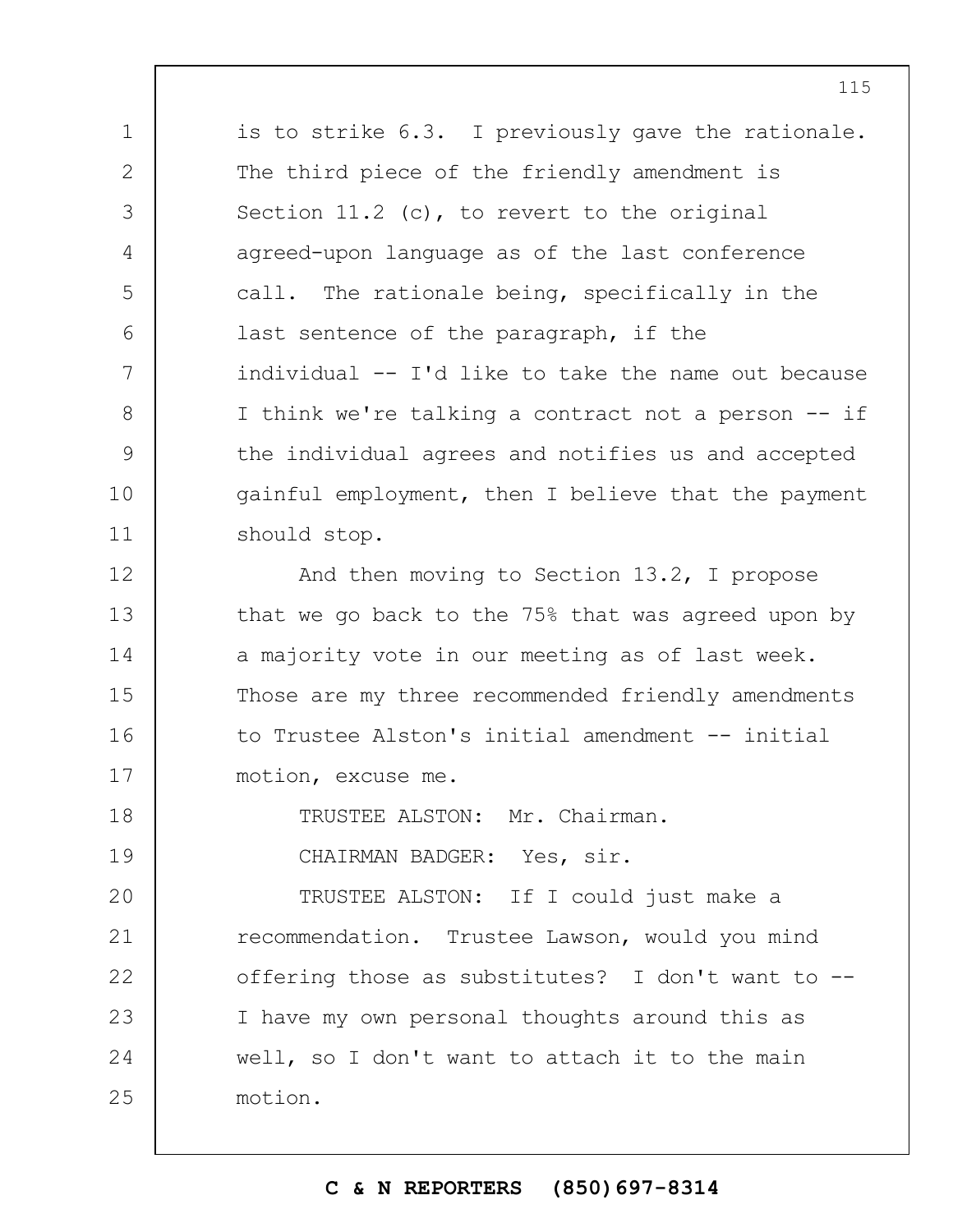TRUSTEE LAWSON: Sure, I will change it to a substitute.

TRUSTEE ALSTON: Thank you.

1

2

3

4

5

6

7

8

25

TRUSTEE TURNBULL: Mr. Chairman, I still have to say we are not in order to offer substitute amendments. They have to be an amendment to the motion; otherwise, if we vote on the substitute amendments, we eliminate the original motion.

9 10 11 12 TRUSTEE ALSTON: Yes, I think, Trustee Turnbull, you're right. I think the language that Trustee Lawson should be using is a substitute motion.

13 14 15 16 17 TRUSTEE LAWSON: I am okay with that, and I'd like to, without repeating everything, change it, Mr. Chair, if I'm in order, to a substitute motion to eliminate those three items from the contract.

18 19  $20$ TRUSTEE TURNBULL: Which eliminates the original motion. It eliminates Trustee Alston's motion.

21 22 23 24 TRUSTEE LAWSON: If that's proper parliamentarian procedure, then I'm okay with that. My simple request is to eliminate those three items. That is my motion.

CHAIRMAN BADGER: Would the motion eliminate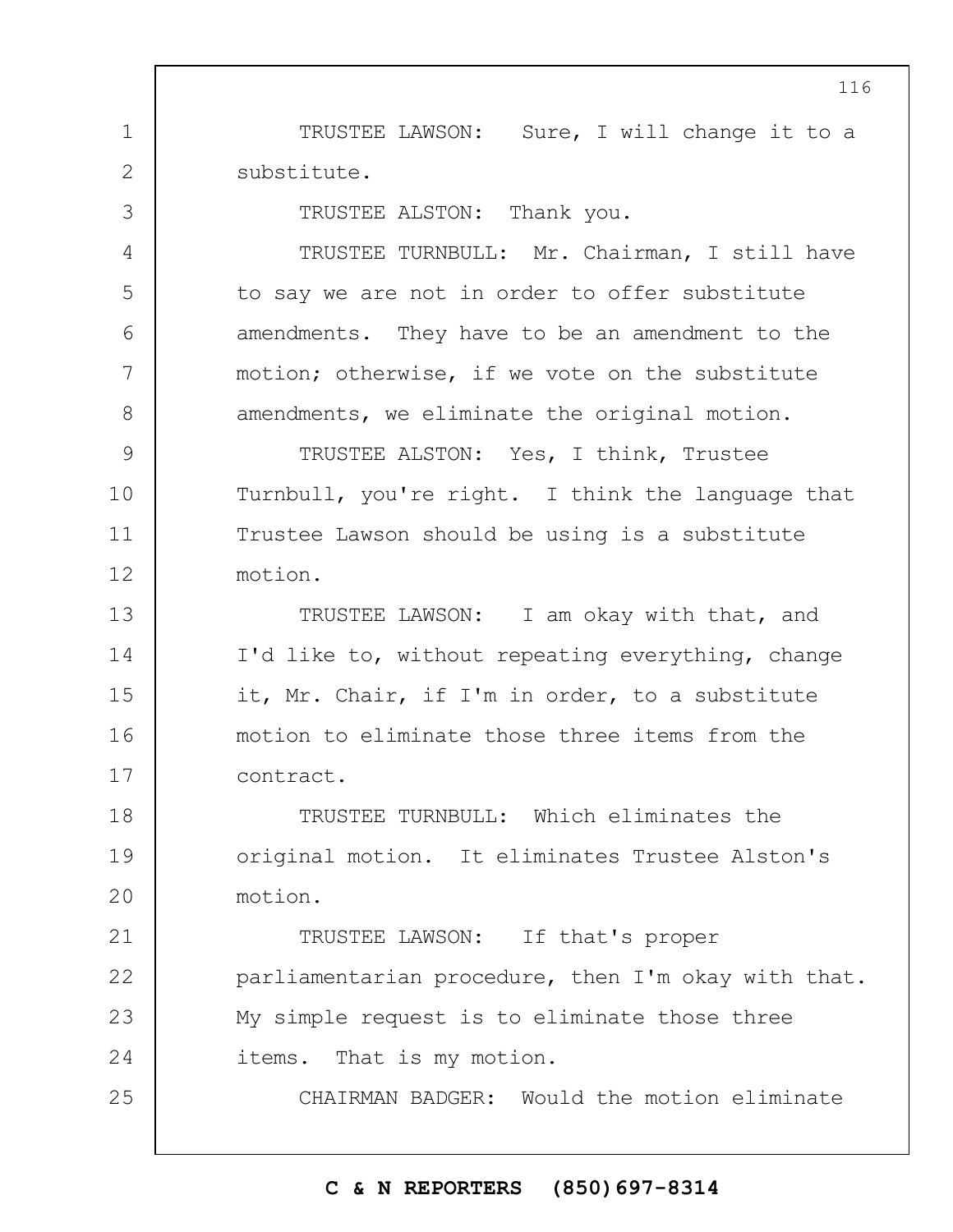1 2 3 4 5 6 7 8 9 10 11 12 13 14 15 16 17 18 19  $20$ 21 22 23 24 25 117 Trustee Alston's motion? TRUSTEE TURNBULL: Yes. TRUSTEE ALSTON: It puts it to the side. We're voting on the substitute motion that Trustee Lawson offered. TRUSTEE TURNBULL: It eliminates your motion. TRUSTEE MONTGOMERY: There's no longer a main motion when the substitute motion passes. TRUSTEE TURNBULL: It needs to be an amendment to your motion. TRUSTEE ALSTON: Understood. TRUSTEE MONTGOMERY: So Trustee Alston -- TRUSTEE TURNBULL: Without eliminating the motion; it's an amendment to your motion. TRUSTEE ALSTON: Understood. So, Trustee Lawson, it's an amendment to the main motion, so that would be a standalone vote. TRUSTEE LAWSON: Okay. So, you know, Mr. Chair and legal, are we clear on that? CHAIRMAN BADGER: No, I'm not. TRUSTEE LAWSON: So I'm recommending that we strike those three items so previously mentioned, and I would be fine if it needs to be a standalone because it sounds like Trustee Alston has other things he needs to include in his motion.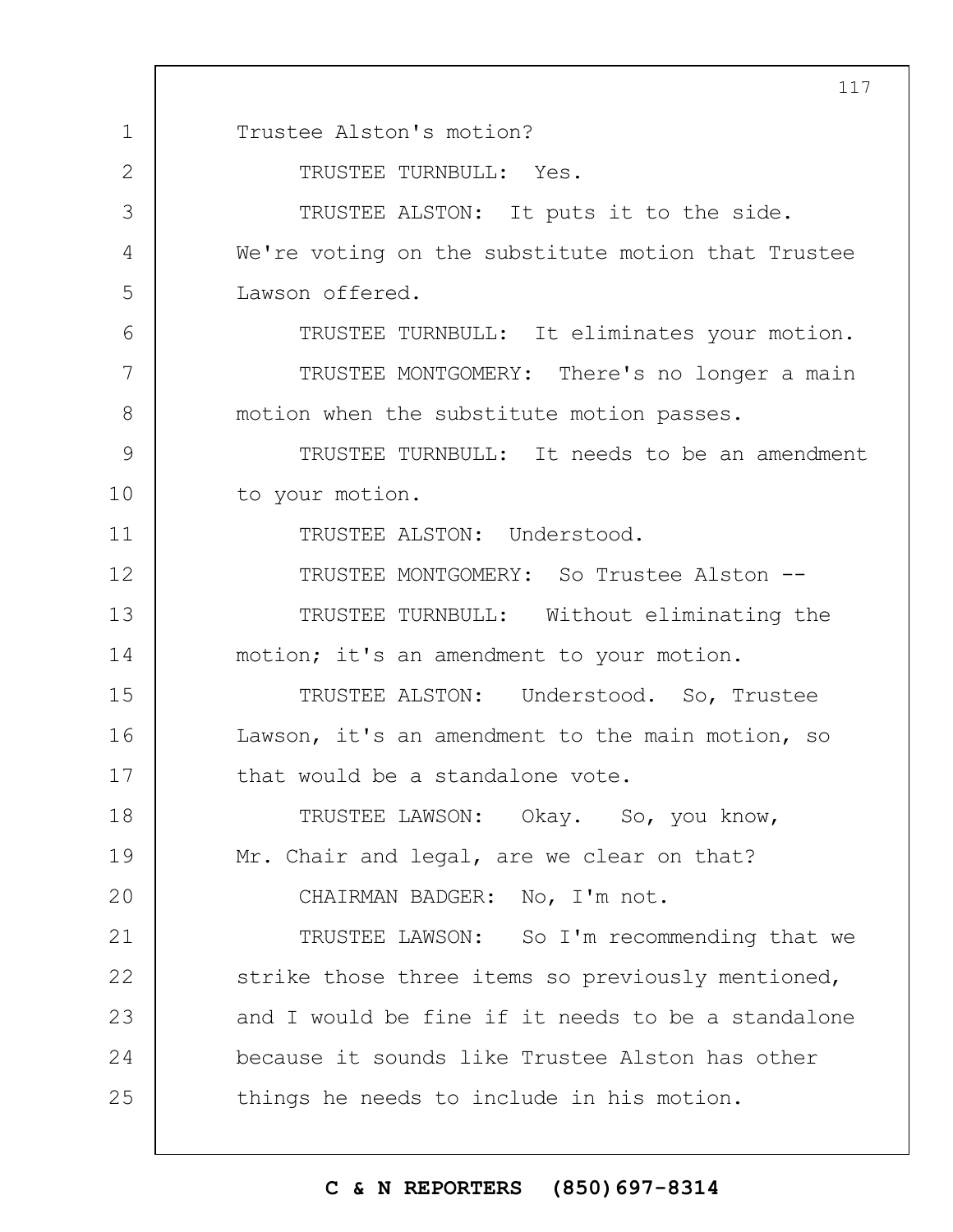CHAIRMAN BADGER: My concern is that we don't inadvertently eliminate the motion. And we have parliamentarians on the Board that I'll yield to.

1

2

3

4

5

6

7

8

9

10

11

12

13

TRUSTEE ALSTON: I think we've actually cleared it up. I too don't want to put that motion aside. I think that what Trustee Lawson and Trustee Turnbull just said, and Trustee Turnbull is absolutely correct, it is an amendment to the main motion. That would be a separate motion that is voted upon. The three items that Trustee Lawson is recommending, we vote it up or down, and then we'd be back to the original motion that was made over two hours ago.

14 15 CHAIRMAN BADGER: Okay. Is that acceptable? No objections to that?

16 17 18 19  $20$ 21 22 23 24 25 TRUSTEE LAWSON: No objections, Mr. Chair. CHAIRMAN BADGER: Okay. It's been motioned and seconded, Trustee Lawson's amendment motion. I don't want to say the wrong thing. Those in favor let it be known by the sign aye. (AFFIRMATIVE INDICATIONS). DOCTOR ROBINSON: Wait a minute. CHAIRMAN BADGER: Opposed the same sign. (NEGATIVE INDICATIONS). CHAIRMAN BADGER: Roll call.

**C & N REPORTERS (850)697-8314**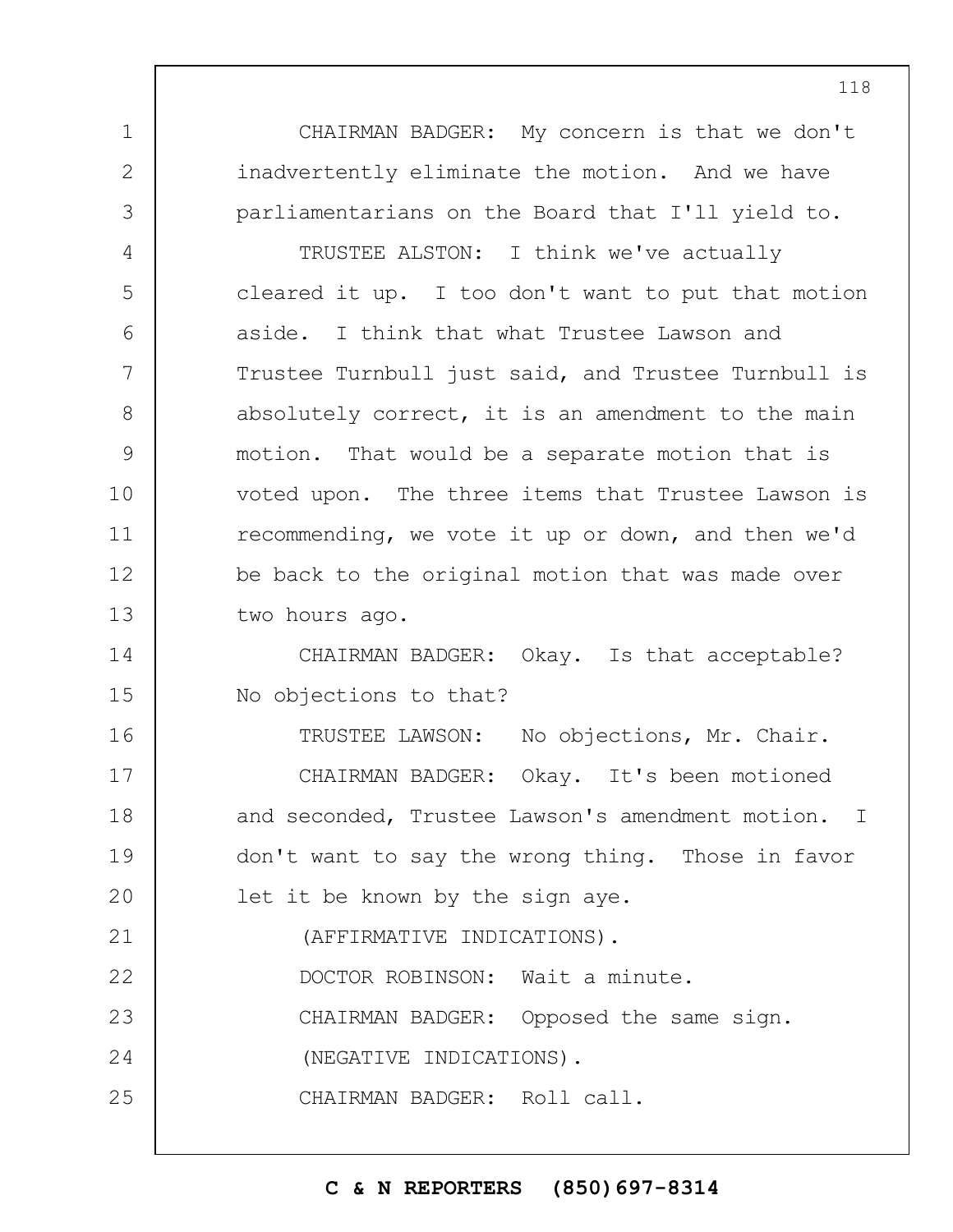2 3 4 5 6 7 8 9 10 11 12 13 14 15 16 17 18 19  $20$ 21 22 23 24 25 CHAIRMAN BADGER: Roll call. TRUSTEE McWILLIAMS: Before you call the roll, aren't these the same things we just voted last week? Are they all changing their minds now because the lady doesn't want to do it? Is that what we're voting for now? TRUSTEE LAWSON: Yeah, these are items that we had a majority vote. That's why I went back to that. TRUSTEE McWILLIAMS: We're revoting what we've already voted for. The Board is backing off because she doesn't want to do it that way? TRUSTEE ALSTON: Actually, for the record, if I could, Mr. Chairman, since I was the one person who was on and off of the call, I was not a part of most of the votes. I think I was a part of (coughing rendered voice inaudible), so I'll be casting my vote on the motion that's on the floor. TRUSTEE LAWSON: Just for the record, I think Trustee McWilliams is spot on. I brought up three items that we had a majority vote on as of a week ago, and granted, I understand things change, but I wanted to resurface those because I think that in the spirit of the agreement  $--$  and, again, I'm

119

TRUSTEE McWILLIAMS: Mr. Chairman.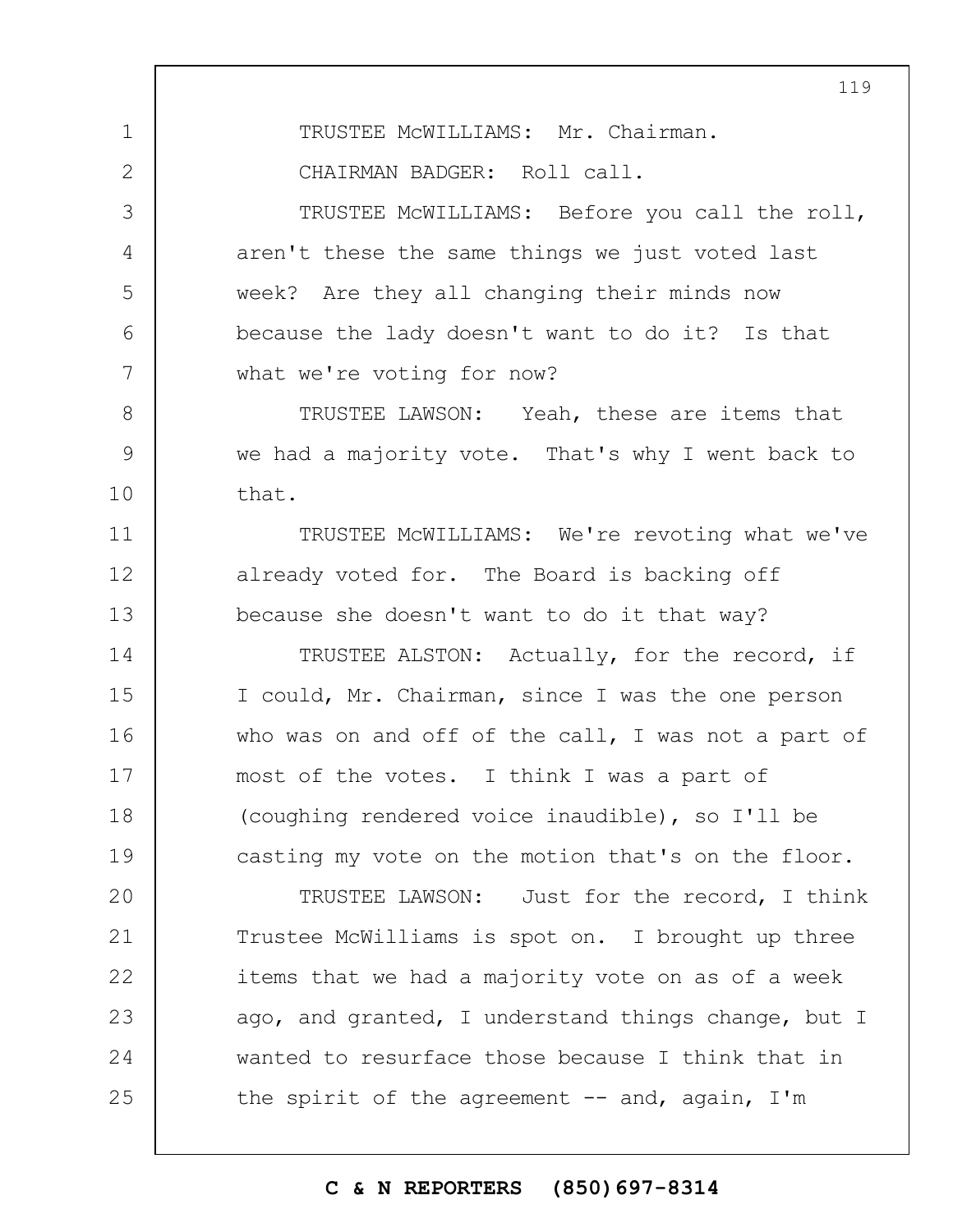1 2 3 4 5 6 7 8 9 10 11 12 13 14 15 16 17 18 19  $20$ 21 22 23 24 25 trying to separate the person from the agreement. Those are three things that don't belong in the agreement; and, again, clearly separating the person from the agreement. TRUSTEE SHANNON: Mr. Chairman. CHAIRMAN BADGER: Trustee Turnbull. TRUSTEE TURNBULL: No, Shannon. CHAIRMAN BADGER: Shannon. TRUSTEE SHANNON: I just wanted to point out that we may have voted last week, but this agreement then went back to Doctor Mangum and she has countered and is now asking us to reconsider in this counter. And so Board members are entitled to reconsider if they so choose. TRUSTEE McWILLIAMS: I didn't suggest that they weren't. I just wanted to make it clear to everybody on the line, all the students, all the faculty, all the -- TRUSTEE SHANNON: It's a matter of record. TRUSTEE McWILLIAMS: -- the legislators, the Board of Governors and everybody else who is listening to this call, I just wanted to make that clear, so it's clear. TRUSTEE SHANNON: And I wanted to make clear that we are in negotiations and she has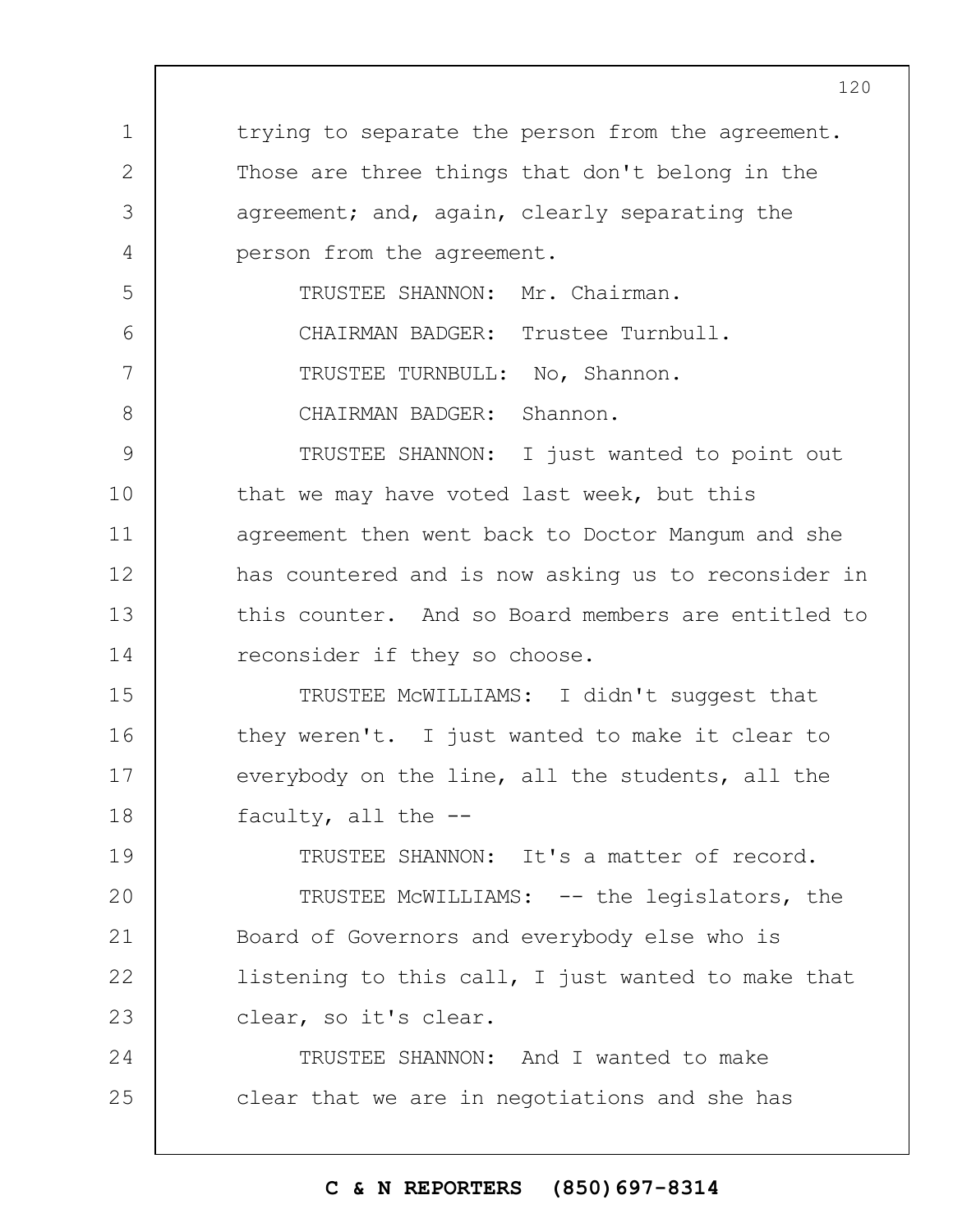1 2 3 4 5 6 7 8 9 10 11 12 13 14 15 16 17 18 19  $20$ 21 22 23 24 25 asked us to reconsider, and that's what we're voting on today. TRUSTEE MONTGOMERY: Mr. Chairman, my comments, it doesn't sound like we're negotiating here. It sounds like we're acceding to the demands of a person who will become the chief executive of the Institution. TRUSTEE McWILLIAMS: That's the way it sounds to me too. TRUSTEE TURNBULL: Mr. Chairman, this is -- Mr. Chairman. CHAIRMAN BADGER: Trustee Turnbull. TRUSTEE TURNBULL: On the automobile issue, which I did vote for the motion last time, mainly because it simply was not clear what we were being presented. In my mind, the University -- every university in the system provides an automobile. We are saying we are going to provide an automobile, so to put it in the contract to me is a given. This just makes it clear that we somehow provide her with an automobile, whether it's through a dealer, whatever, but it just makes it clear. I don't think we're doing anything different than what we've done with every previous president

# **C & N REPORTERS (850)697-8314**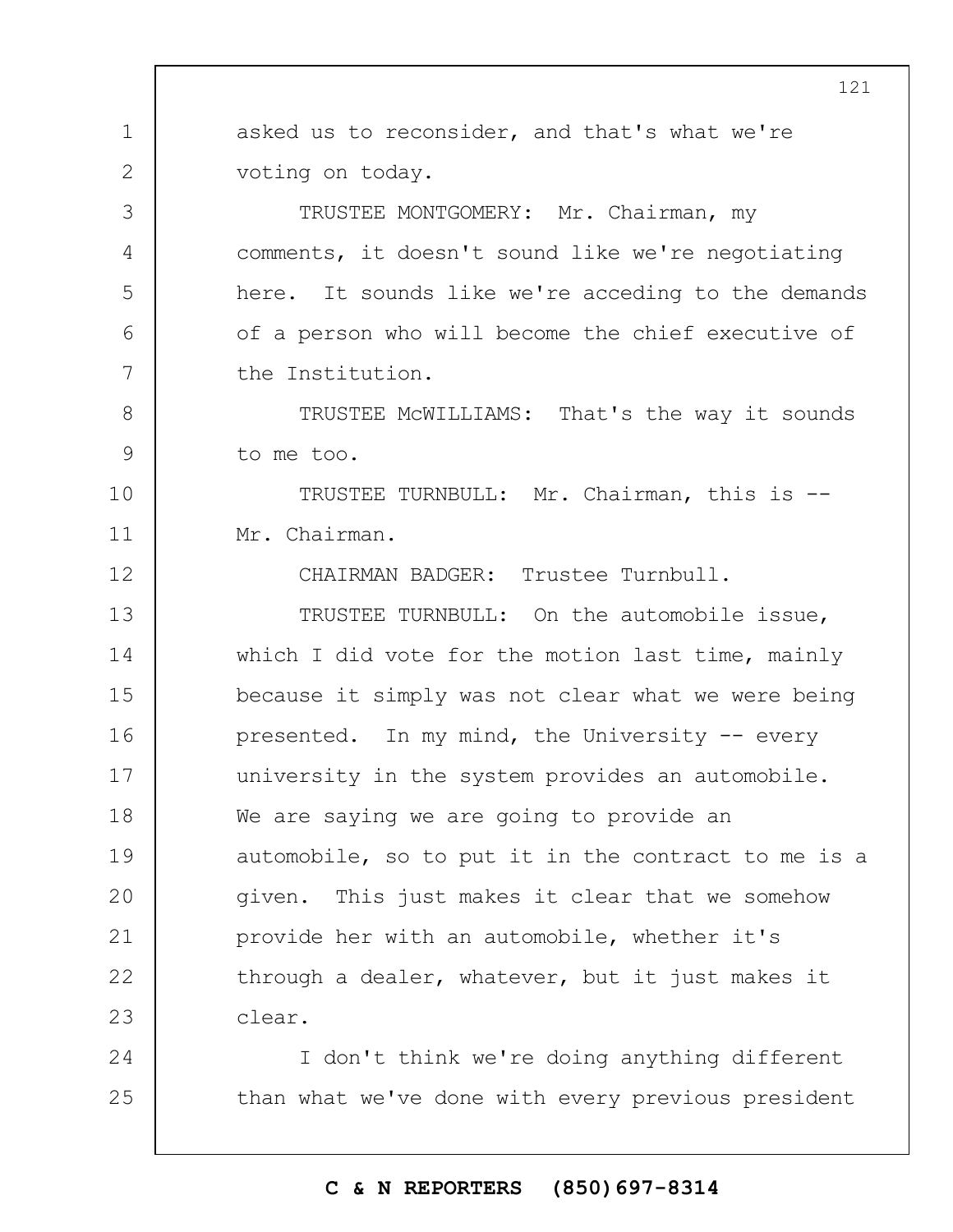and what every other president --

1

2

3

4

5

CHAIRMAN BADGER: Point well taken.

TRUSTEE MONTGOMERY: Question for counsel, Mr. Chairman.

CHAIRMAN BADGER: Trustee Montgomery.

6 7 8 9 10 11 12 13 14 15 16 17 18 19 TRUSTEE MONTGOMERY: It is not within the Board's purview or authority to determine whether Doctor Mangum shall require a driver slash security once she assumes the presidency. So if she becomes President and this is stricken from the contract, there's nothing to prevent her from obtaining and utilizing the vehicle that's currently used for the President in the manner that she deems necessary in the performance of her official duties. So there's not a need to put it in the contract because, quite frankly, if she gets a vehicle from the dealership or not, that's an interaction between her and that's why we wanted it pointed out as non-salary compensation.

 $20$ 21 22 23 24 25 But we don't have any  $-$  we don't have the authority in the area to tell her whether or not she can have a driver or not. So this is an operation decision that she gets to make and, therefore, there is no need for it to be in the contract.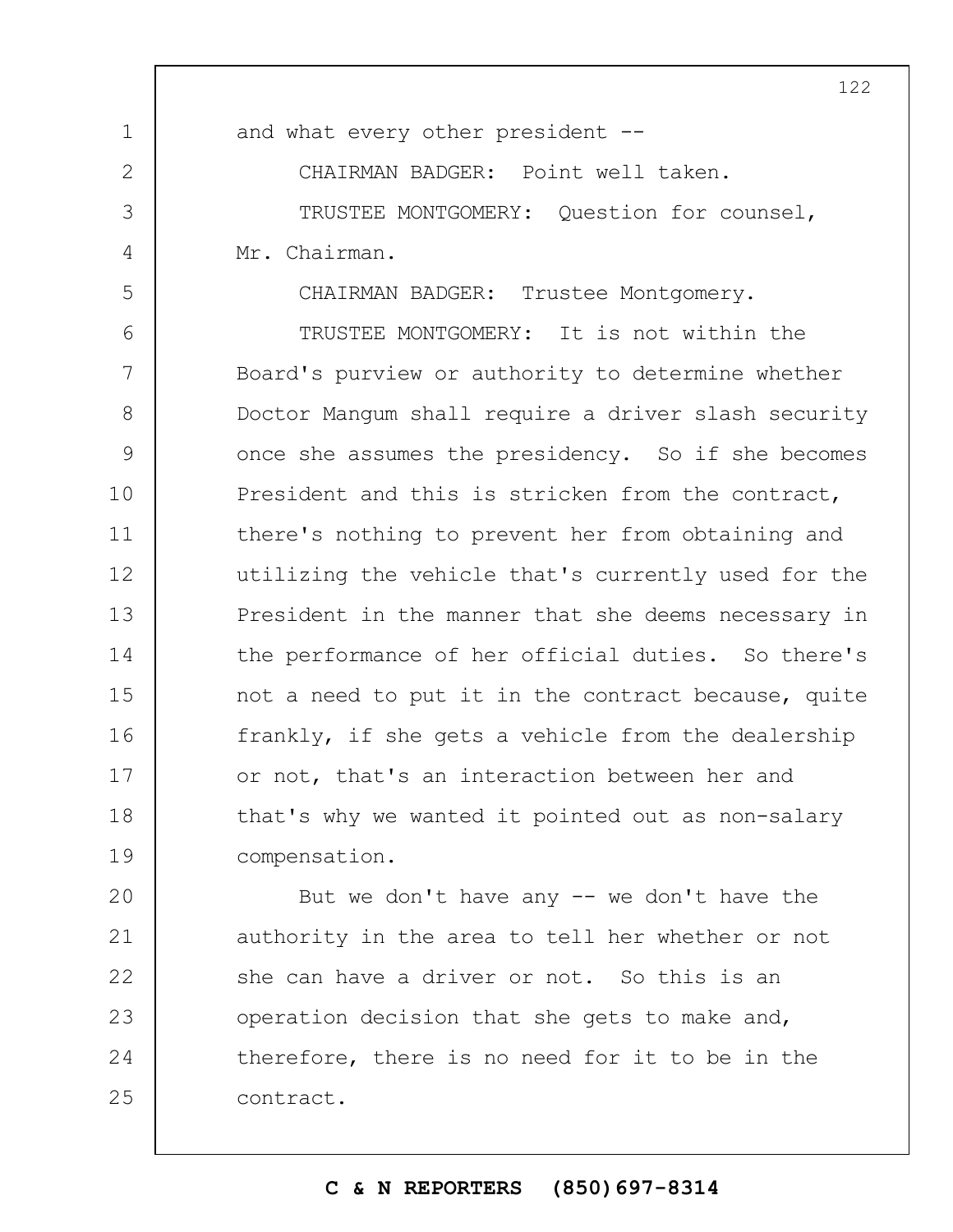1 2 3 4 5 6 7 8 9 10 11 12 13 14 15 16 17 18 19  $20$ 21 22 23 24 25 CHAIRMAN BADGER: Out of curiosity, the driver on the state vehicle that's used, is that person available 24 hours a day, that vehicle? TRUSTEE LAWSON: I believe that person has always been available at the President's request. TRUSTEE PERSAUD: Mr. Chair, not for personal use, no. That's a state vehicle and state vehicles are only to be used for state responsibilities. CHAIRMAN BADGER: I think that person works in a different capacity -- TRUSTEE PERSAUD: Yes. CHAIRMAN BADGER: -- hours a day, I think. TRUSTEE GILZEAN: Could we get -- CHAIRMAN BADGER: I don't want to debate. TRUSTEE LAWSON: Can we call the motion to vote? CHAIRMAN BADGER: Yes, you can. Okay. Restate the motion. TRUSTEE LAWSON: Simply put, to eliminate those three items from the proposed contract, 6.3, it is 11.2 (c), and it is 13.2, the first paragraph. The second paragraph seems to be pretty benign. CHAIRMAN BADGER: Okay. That's the motion. Seconded.

# **C & N REPORTERS (850)697-8314**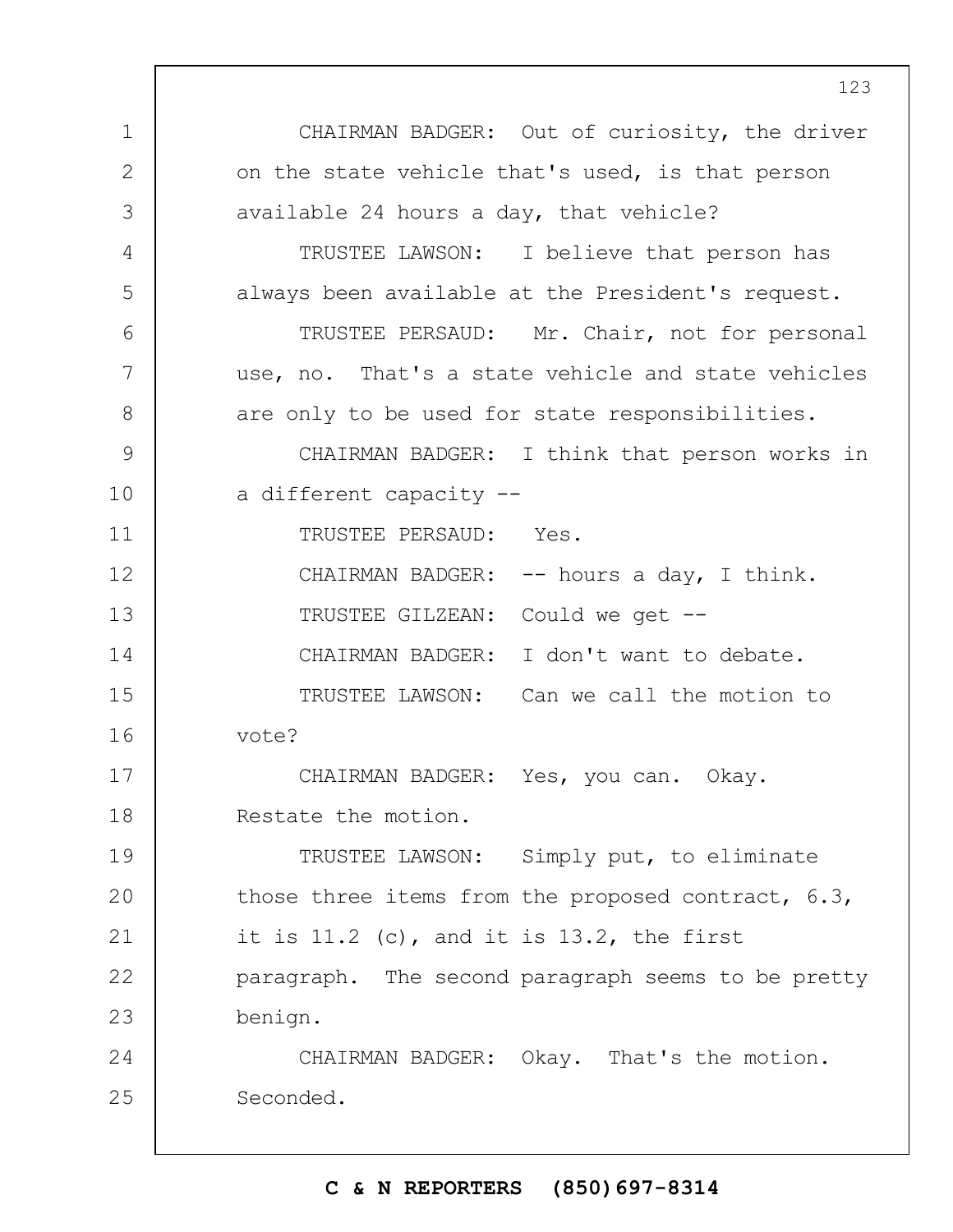1 2 3 4 5 6 7 8 9 10 11 12 13 14 15 16 17 18 19  $20$ 21 22 23 24 25 ATTORNEY McKNIGHT: Wait, wait. Can I ask for clarification and for the court reporter? Trustee Lawson, you're talking about eliminating the language or the edits from Doctor Mangum? TRUSTEE LAWSON: I'm sorry, Attorney McKnight, that's a great clarification. Specifically on 6.3, eliminate; specifically on 11.2(c), revert back to the language that was voted and approved last week. CHAIRMAN BADGER: Would you mind doing that at a pace where those who are thumbing through to follow you -- TRUSTEE LAWSON: I'm sorry, I think we're fine, Mr. Chair, with 6.3. So let's go to Page Number  $6$ ,  $11.2(c)$ , I'm saying for (c), Paragraph (c), revert back to the language that was voted on and approved last week. I'm saying for Page Number 7, 13.2, paragraph one, go back to 75%. TRUSTEE MONTGOMERY: Divide the question. TRUSTEE LAWSON: Is that clear, Mr. Chair? CHAIRMAN BADGER: Yes, it is. TRUSTEE LAWSON: Okay. Thank you. CHAIRMAN BADGER: Thank you. TRUSTEE MONTGOMERY: Mr. Chair, I asked that we divide the question. They're not germane.

## **C & N REPORTERS (850)697-8314**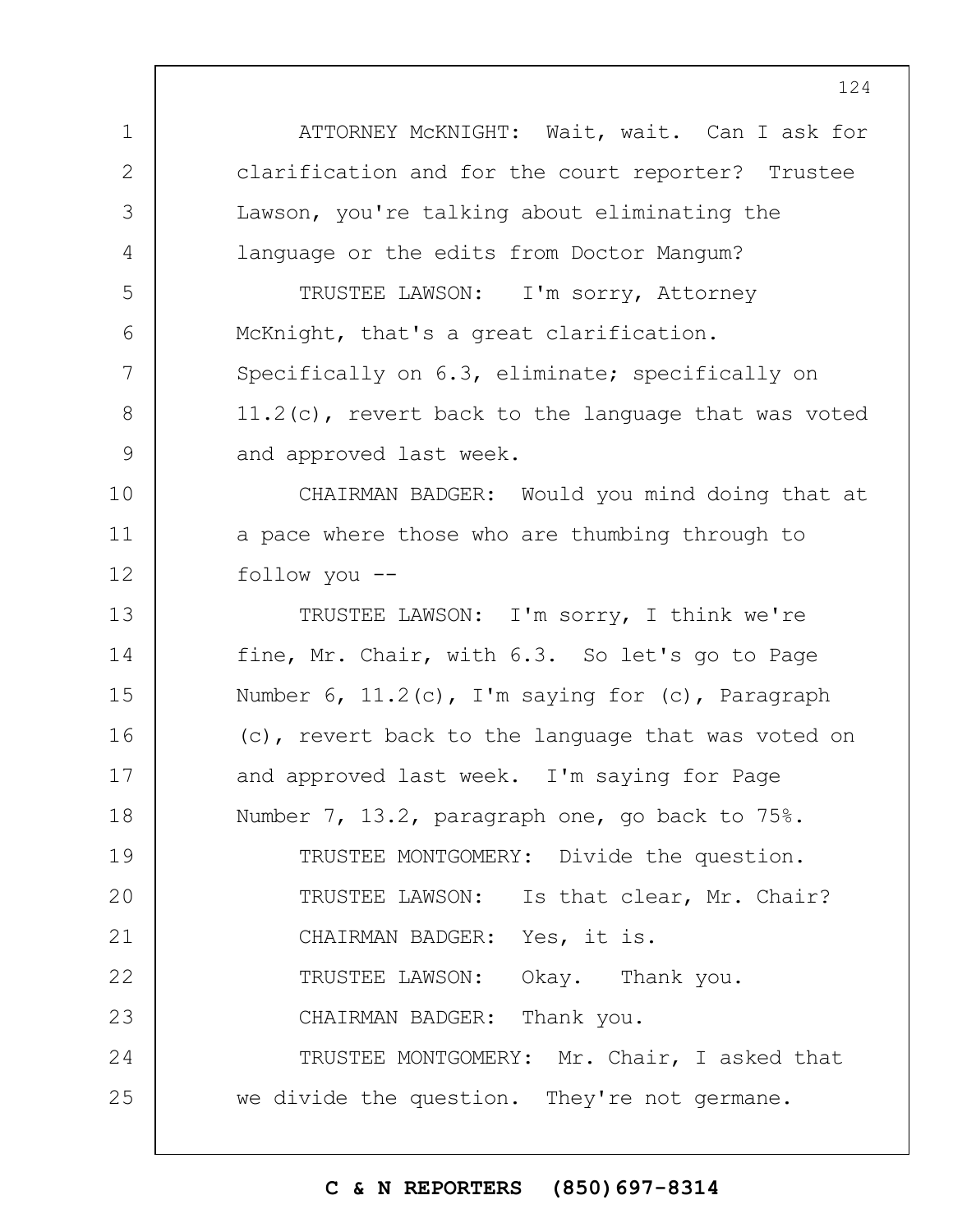1 2 3 4 5 6 7 8 9 10 11 12 13 14 15 16 17 18 19  $20$ 21 22 23 24 25 They're not linked to each other. We should vote on them individually. CHAIRMAN BADGER: Okay. Those in favor of the motion on 6.3 let it be known -- TRUSTEE MONTGOMERY: Mr. Chairman, I asked for a ruling as to dividing the question. If you choose not to, so be it; but I asked that we divide the question because we have three sections. You can ask the parliamentarian or your General Counsel, but we have three sections that are not necessarily germane to each other. CHAIRMAN BADGER: Well, he didn't call for them divided, so I'm going to do the three as he  $-$ those in favor of Trustee Lawson's motion as stated on  $6.3$ ,  $11.2$  (c) and  $13.2$ , let it be known by the sign aye. (AFFIRMATIVE INDICATIONS). CHAIRMAN BADGER: Opposed the same sign. (NEGATIVE INDICATIONS). CHAIRMAN BADGER: Roll call, Ms. Barge-Miles. ATTORNEY BARGE-MILES: Trustee Alston. TRUSTEE ALSTON: No. ATTORNEY BARGE-MILES: Trustee Badger. CHAIRMAN BADGER: No. ATTORNEY BARGE-MILES: Trustee Gilzean.

## **C & N REPORTERS (850)697-8314**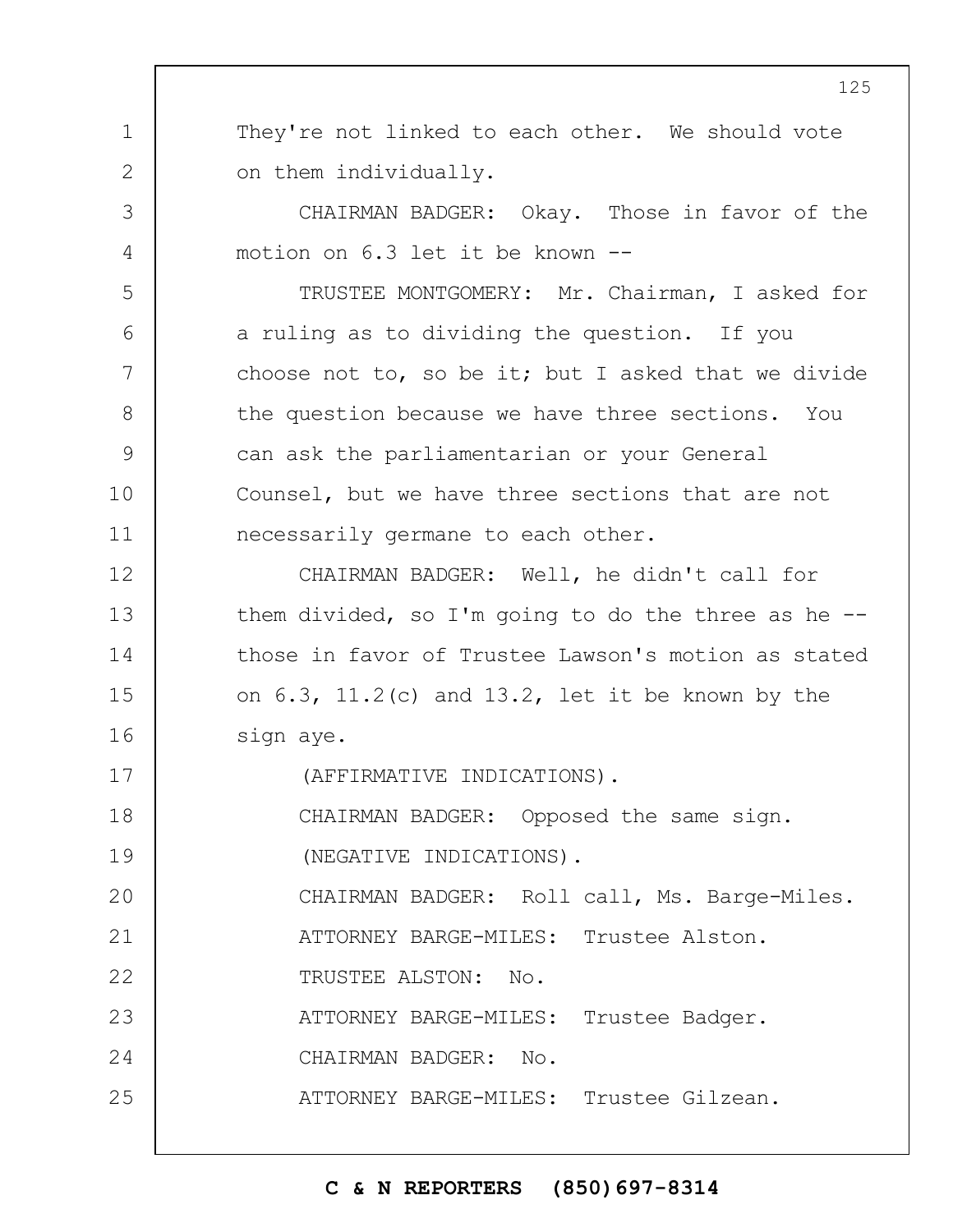|                |                                                     | 126 |
|----------------|-----------------------------------------------------|-----|
| $\mathbf{1}$   | TRUSTEE GILZEAN: Yes.                               |     |
| $\overline{2}$ | ATTORNEY BARGE-MILES: Trustee Lawson.               |     |
| 3              | TRUSTEE LAWSON: Yes.                                |     |
| 4              | ATTORNEY BARGE-MILES: Trustee McWilliams.           |     |
| 5              | TRUSTEE MCWILLIAMS: Yes.                            |     |
| 6              | ATTORNEY BARGE-MILES: Trustee Montgomery.           |     |
| 7              | TRUSTEE MONTGOMERY: Yes.                            |     |
| 8              | ATTORNEY BARGE-MILES: Trustee Moore.                |     |
| 9              | TRUSTEE MOORE: Yes.                                 |     |
| 10             | ATTORNEY BARGE-MILES: Trustee Persaud.              |     |
| 11             | TRUSTEE PERSAUD: No.                                |     |
| 12             | ATTORNEY BARGE-MILES: Trustee Shannon.              |     |
| 13             | TRUSTEE SHANNON: No.                                |     |
| 14             | ATTORNEY BARGE-MILES: Trustee Siders.               |     |
| 15             | TRUSTEE SIDERS: No.                                 |     |
| 16             | ATTORNEY BARGE-MILES: Trustee Turnbull.             |     |
| 17             | TRUSTEE TURNBULL: No.                               |     |
| 18             | ATTORNEY BARGE-MILES: Trustee Warren.               |     |
| 19             | TRUSTEE WARREN: No.                                 |     |
| 20             | ATTORNEY BARGE-MILES: Trustee White.                |     |
| 21             | TRUSTEE WHITE: No.                                  |     |
| 22             | TRUSTEE MONTGOMERY: Mr. Chairman, I draw --         |     |
| 23             | as a point of information, I draw your attention to |     |
| 24             | Robert's Rules. I asked that we -- I moved to       |     |
| 25             | divide the question. It requires a second which     |     |
|                |                                                     |     |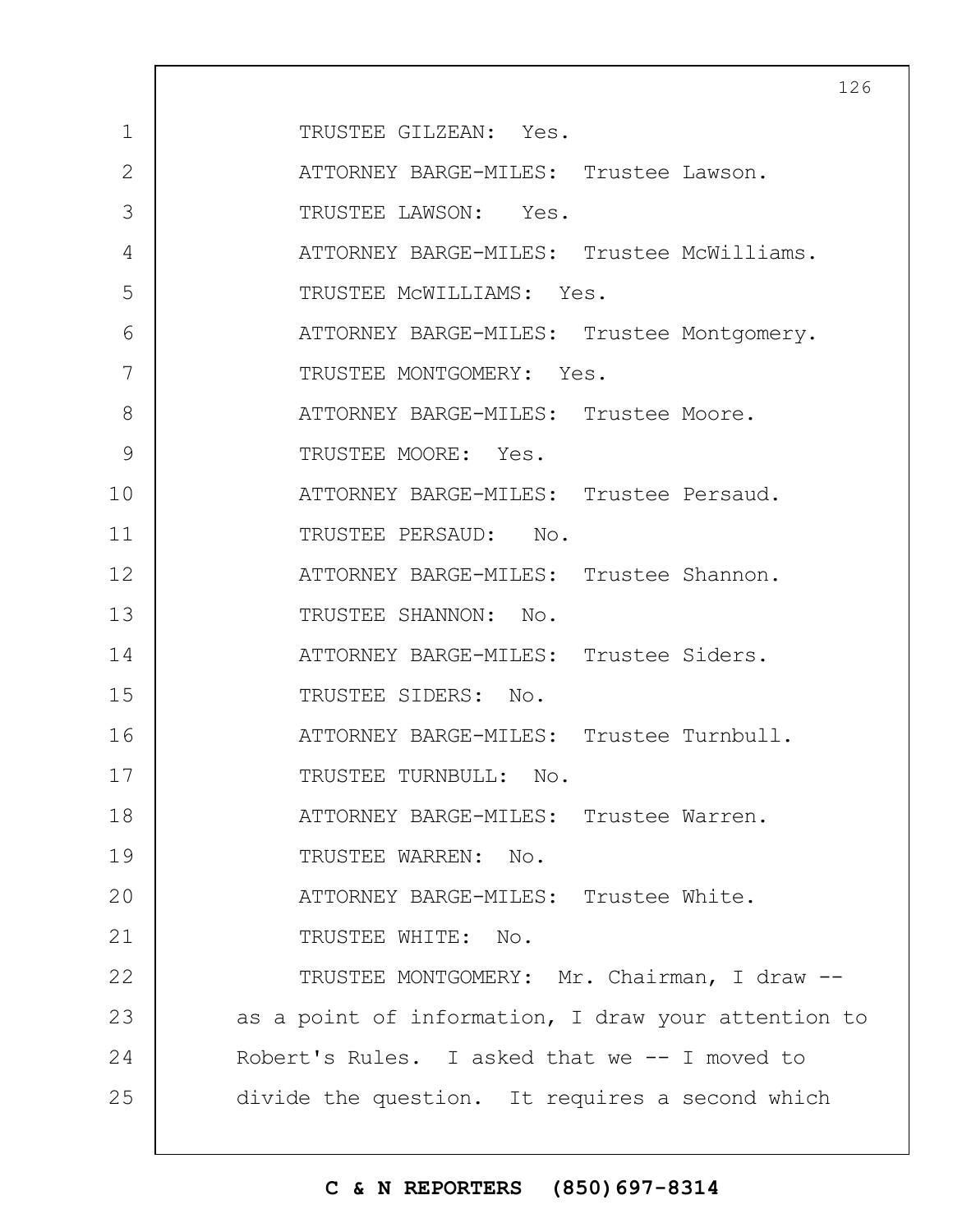1 2 3 4 5 6 7 8 9 10 11 12 13 14 15 16 17 18 19  $20$ 21 22 23 24 25 was not allowed. It can't be amended, and it requires a majority vote. That vote that was just taken was out of order, and I'm noting that with regard to the process, and I'm invoking that we abide by our Board operating procedures and follow the rules. So I moved that we divide the question, and it was ignored by the Chair, and so you proceeded, which was a violation of our rules. CHAIRMAN BADGER: I proceeded based upon you, Mr. Parliamentarian, making the recommendation I could do either one, so I opted -- TRUSTEE MONTGOMERY: No, it doesn't - the rules don't afford you the ability to do either one. The rules requires you to determine if there's a second and then take a vote on whether  $--$ CHAIRMAN BADGER: I don't have the rules. TRUSTEE MONTGOMERY: -- on whether to divide the question. CHAIRMAN BADGER: Okay. Fine, let's divide them. 6.3, those in favor say aye. TRUSTEE MONTGOMERY: Oh, no, you have -- no, you just have to ask if the majority wants to do

# **C & N REPORTERS (850)697-8314**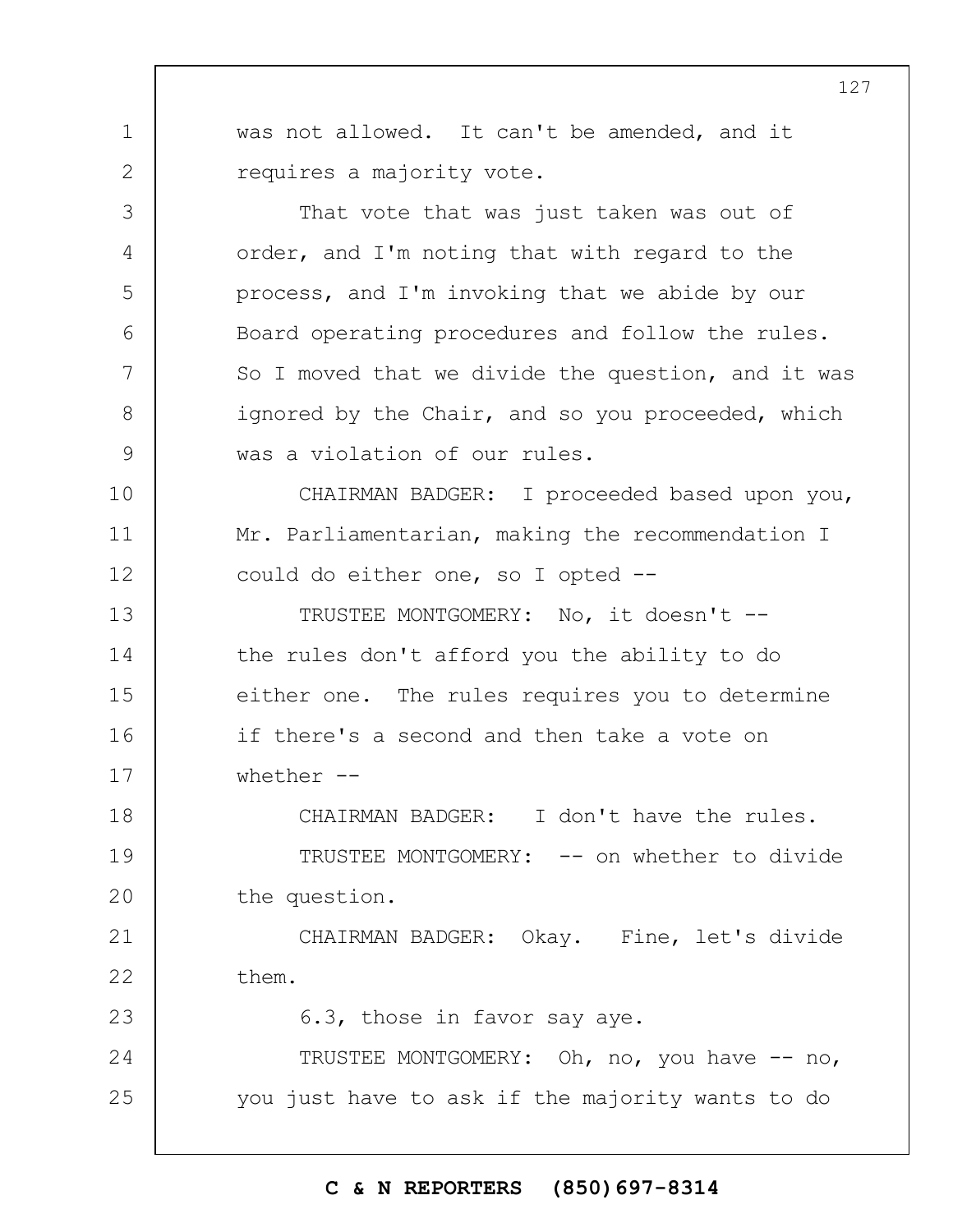1 2 3 4 5 6 7 8 9 10 11 12 13 14 15 16 17 18 19  $20$ 21 22 23 24 25 it. If they vote it down, so be it; but the proper procedure is to ask -- see if there is a second. If there is no second, it dies. If there is a second, then you take a vote of the majority as to whether or not to divide the question. That's the proper procedure. CHAIRMAN BADGER: Thank you, Mr. Parliamentarian. Those in favor of independently and individually let it be known by the sign of aye. ATTORNEY BARGE-MILES: There wasn't a second. TRUSTEE MOORE: Second. Second, Mr. Chair. ATTORNEY BARGE-MILES: That's Moore, okay. CHAIRMAN BADGER: All right. 6.3. TRUSTEE LAWSON: Roll call to vote on 6.3. ATTORNEY BARGE-MILES: You didn't vote on the motion to divide. CHAIRMAN BADGER: Let's vote on the motion of whether or not we want to do it. TRUSTEE LAWSON: Okay. CHAIRMAN BADGER: Take protocol on that, all right? TRUSTEE LAWSON: Okay. CHAIRMAN BADGER: The motion on the floor is to vote to determine whether or not we want to

## **C & N REPORTERS (850)697-8314**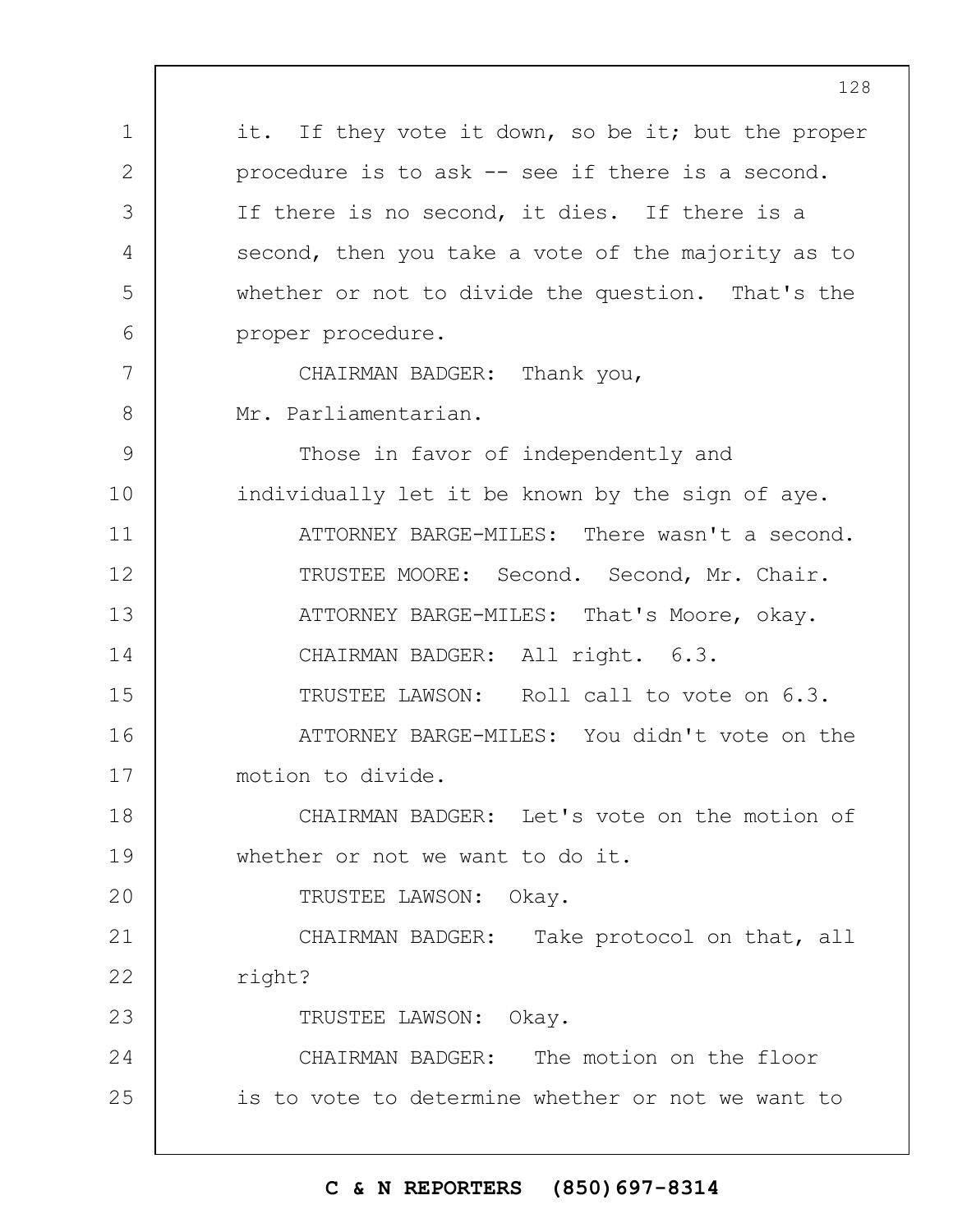|               | <u>129</u>                                        |
|---------------|---------------------------------------------------|
| $\mathbf 1$   | vote on these independently. Those in favor of    |
| 2             | voting on them independently indicate by the sign |
| 3             | aye.                                              |
| 4             | (AFFIRMATIVE INDICATIONS).                        |
| 5             | CHAIRMAN BADGER: Opposed same sign.               |
| 6             | (NEGATIVE INDICATIONS).                           |
| 7             | ATTORNEY BARGE-MILES: We're getting a lot of      |
| 8             | noise, Doctor Badger, on somebody's phone.        |
| $\mathcal{G}$ | CHAIRMAN BADGER: I hear the noise too.            |
| 10            | That's somebody's car window, I believe, or air   |
| 11            | conditioning. Someone is with us with the air     |
| 12            | conditioner on, I think.                          |
| 13            | Roll call.                                        |
| 14            | ATTORNEY BARGE-MILES: Trustee Alston.             |
| 15            | TRUSTEE ALSTON: No.                               |
| 16            | ATTORNEY BARGE-MILES: Trustee Badger.             |
| 17            | CHAIRMAN BADGER: No.                              |
| 18            | ATTORNEY BARGE-MILES: Trustee Gilzean.            |
| 19            | TRUSTEE GILZEAN: Yes.                             |
| 20            | ATTORNEY BARGE-MILES: Trustee Lawson.             |
| 21            | TRUSTEE LAWSON: Yes.                              |
| 22            | ATTORNEY BARGE-MILES: Trustee McWilliams.         |
| 23            | (NO RESPONSE).                                    |
| 24            | ATTORNEY BARGE-MILES: Trustee McWilliams.         |
| 25            | (NO RESPONSE).                                    |
|               |                                                   |

 $\Gamma$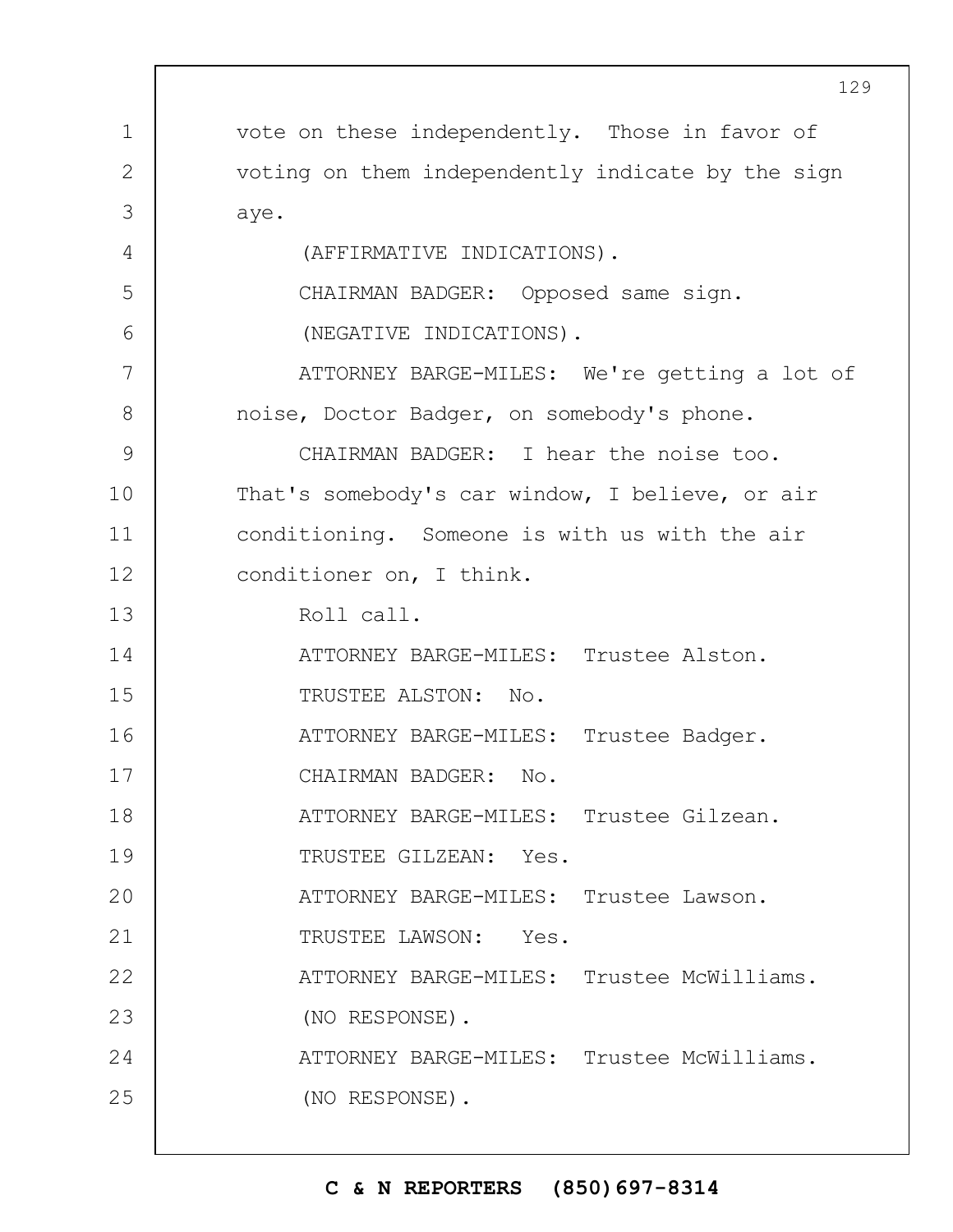|              | 13 <sub>1</sub>                                    |
|--------------|----------------------------------------------------|
| $\mathbf 1$  | ATTORNEY BARGE-MILES: Trustee Montgomery.          |
| $\mathbf{2}$ | TRUSTEE MONTGOMERY: Yes.                           |
| 3            | ATTORNEY BARGE-MILES: Trustee Moore.               |
| 4            | TRUSTEE MOORE: Yes.                                |
| 5            | ATTORNEY BARGE-MILES: Trustee Persaud.             |
| 6            | TRUSTEE PERSAUD: No.                               |
| 7            | ATTORNEY BARGE-MILES: Trustee Shannon.             |
| 8            | TRUSTEE SHANNON: No.                               |
| 9            | ATTORNEY BARGE-MILES: Trustee Siders.              |
| 10           | TRUSTEE SIDERS: No.                                |
| 11           | ATTORNEY BARGE-MILES: Trustee Turnbull.            |
| 12           | TRUSTEE TURNBULL: No.                              |
| 13           | ATTORNEY BARGE-MILES: Trustee Warren.              |
| 14           | TRUSTEE WARREN: No.                                |
| 15           | ATTORNEY BARGE-MILES: Trustee White.               |
| 16           | TRUSTEE WHITE: No.                                 |
| 17           | ATTORNEY BARGE-MILES: Four yeses, eight nos.       |
| 18           | CHAIRMAN BADGER: And that motion was to --         |
| 19           | TRUSTEE LAWSON: Was to divide.                     |
| 20           | CHAIRMAN BADGER: -- was to divide.                 |
| 21           | TRUSTEE LAWSON: Right.                             |
| 22           | CHAIRMAN BADGER: So that did not pass. So          |
| 23           | now we'll vote on them as a group.                 |
| 24           | TRUSTEE LAWSON: We've already voted on them        |
| 25           | as a group. Mr. Chair, the motion $-$ - I made the |
|              |                                                    |

# **C & N REPORTERS (850)697-8314**

 $\overline{0}$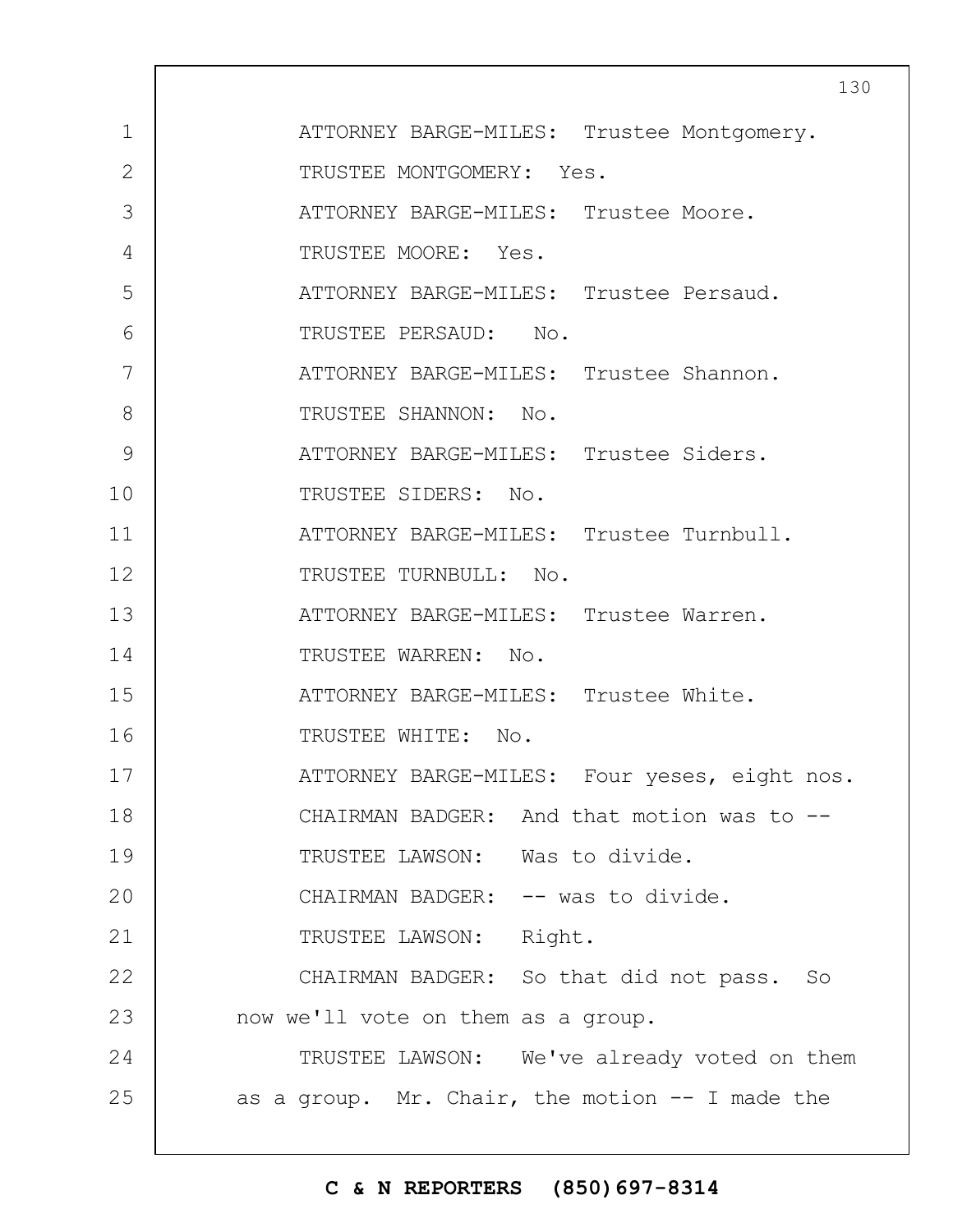1 2 3 4 5 6 7 8 9 10 11 12 13 14 15 16 17 18 19  $20$ 21 22 23 24 25 131 motion, and it failed as a group motion, Mr. Chair. CHAIRMAN BADGER: Okay. Thank you. TRUSTEE MONTGOMERY: He has to now take another vote because the first motion was out of - the first vote was out of order. We have to do the vote again. TRUSTEE TURNBULL: Mr. Chairman, this is Marjorie Turnbull. TRUSTEE ALSTON: This is getting very destructive. It was not out of order. TRUSTEE TURNBULL: No. Mr. Chairman. CHAIRMAN BADGER: Trustee Turnbull. TRUSTEE TURNBULL: The hour is late. We are all tired. I think we see where this is going, and unless there is a deliberate attempt to delay, could we move to the original motion, assuming there are no further amendments? CHAIRMAN BADGER: Okay. The request is --TRUSTEE ALSTON: I support that. CHAIRMAN BADGER: Okay. The original motion, please restate the original motion. TRUSTEE ALSTON: The original -- I'll defer to Attorney Barge-Miles. CHAIRMAN BADGER: Attorney Barge-Miles, can you read --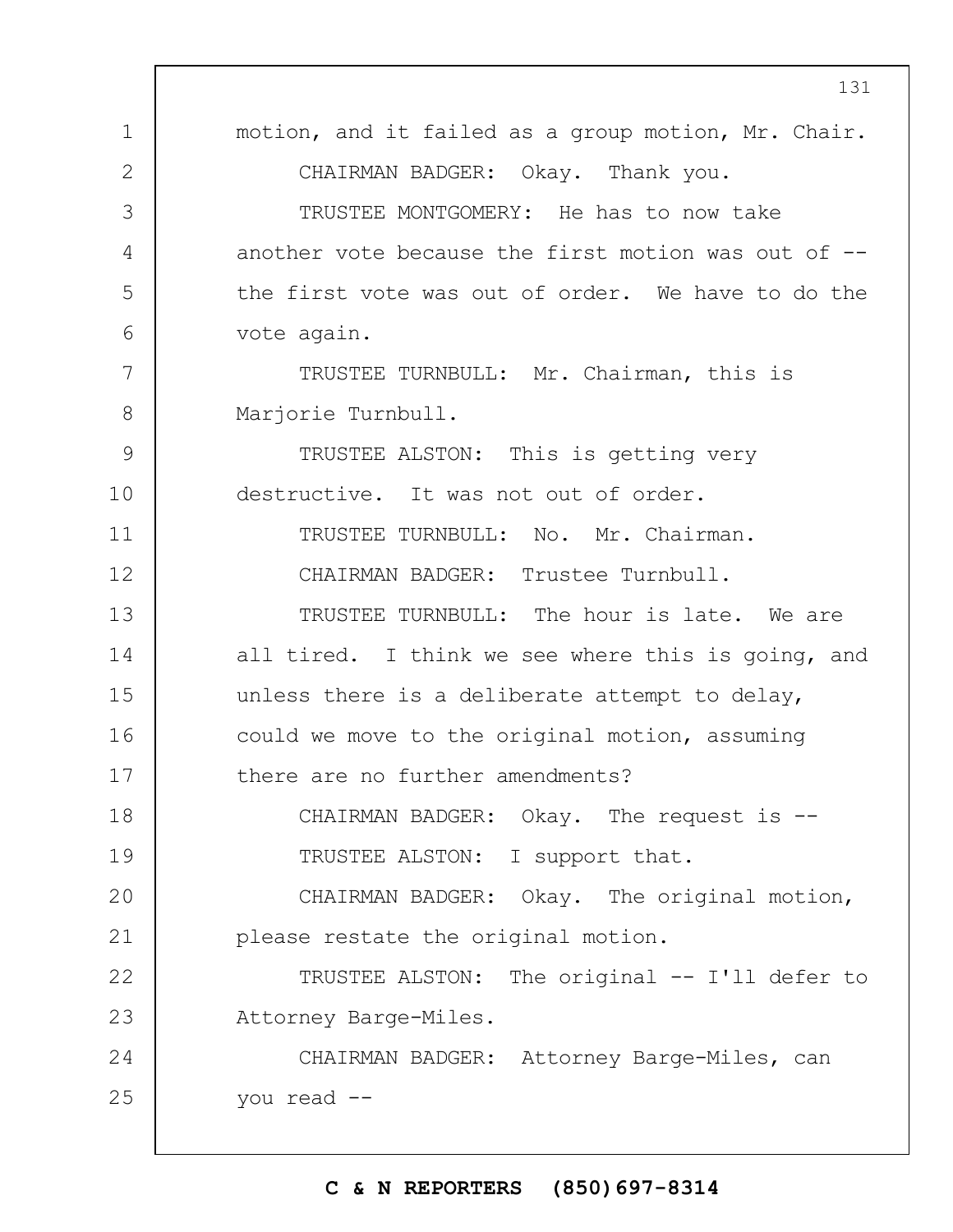1 2 3 4 5 6 7 8 9 10 11 12 13 14 15 16 17 18 19  $20$ 21 22 23 24 25 TRUSTEE ALSTON: The original motion was to approve the original contract with the friendly amendment that I accepted earlier from Trustee White. CHAIRMAN BADGER: Motion and second. DOCTOR ROBINSON: It's already been -- ATTORNEY BARGE-MILES: It was already seconded. CHAIRMAN BADGER: Those in favor let it be known by the sign aye. (AFFIRMATIVE INDICATIONS). TRUSTEE TURNBULL: I'm sorry. What's the motion? I had to take another call. What's the motion? TRUSTEE ALSTON: We're voting on the original -- CHAIRMAN BADGER: On the original motion by Trustee Alston. TRUSTEE TURNBULL: Oh, so -- CHAIRMAN BADGER: With the friendly amendment. Those in favor let it be known by the sign aye. (AFFIRMATIVE INDICATIONS). CHAIRMAN BADGER: Opposed the same sign. (NEGATIVE INDICATIONS). TRUSTEE TURNBULL: What was the friendly

## **C & N REPORTERS (850)697-8314**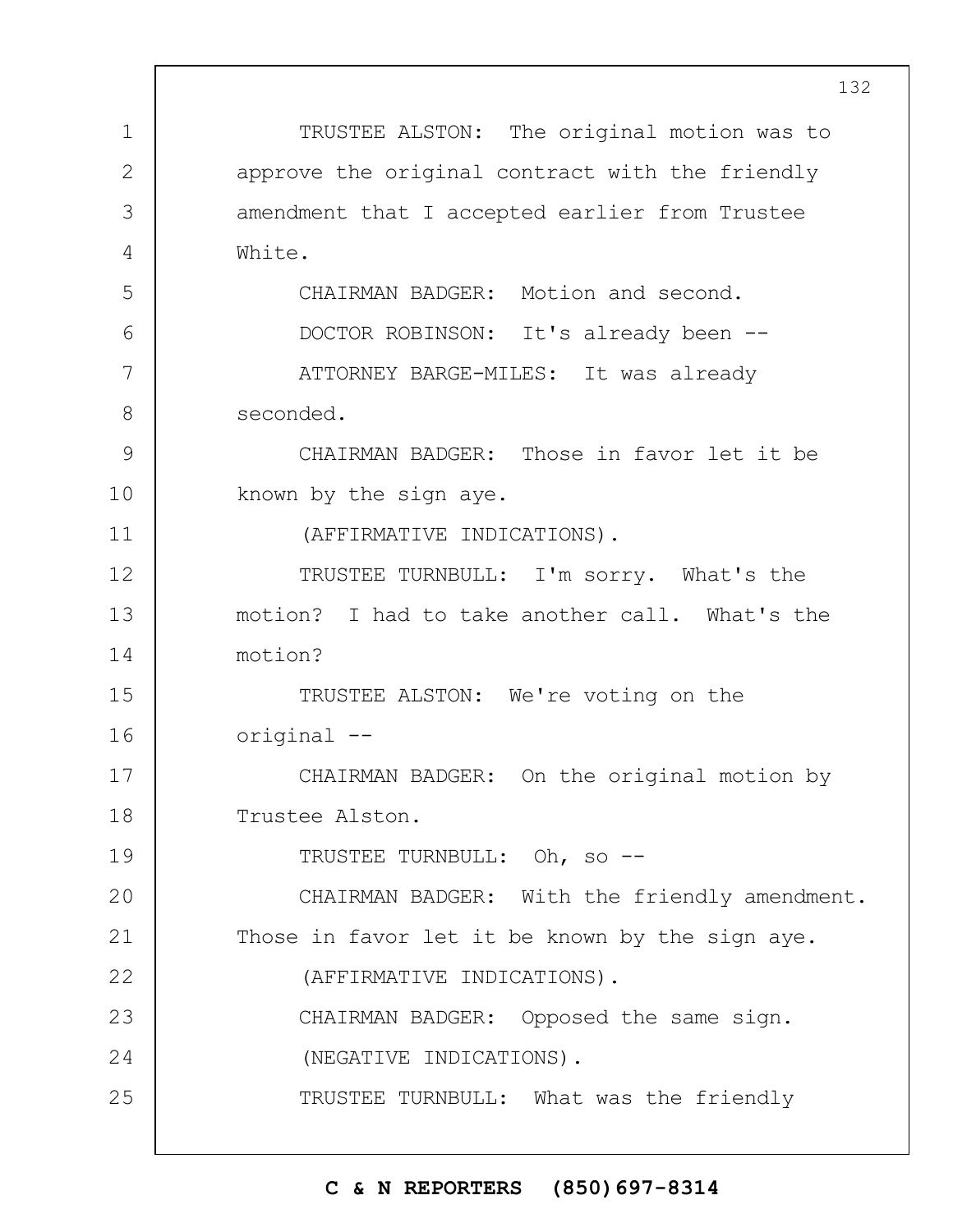1 2 3 4 5 6 7 8 9 10 11 12 13 14 15 16 17 18 19  $20$ 21 22 23 24 25 133 amendment? TRUSTEE GILZEAN: You already voted for it. TRUSTEE TURNBULL: No, I didn't. Are we voting on Trustee Alston's original motion? (AFFIRMATIVE INDICATIONS). TRUSTEE TURNBULL: That's not a friendly -- CHAIRMAN BADGER: With White's friendly amendment. TRUSTEE TURNBULL: What? TRUSTEE SIDERS: It includes Trustee Whites' friendly amendment. TRUSTEE TURNBULL: Oh, I'm sorry. I beg your pardon. Okay, yes, I'm for it. I'm sorry. ATTORNEY BARGE-MILES: Do you want a roll-call vote, Doctor Badger? TRUSTEE ALSTON: Yes, let's do a roll-call vote. This is Alston. CHAIRMAN BADGER: Let's do it again, yes, for the record. ATTORNEY BARGE-MILES: Trustee Alston. TRUSTEE ALSTON: Absolutely. ATTORNEY BARGE-MILES: Trustee Badger. CHAIRMAN BADGER: Yes. ATTORNEY BARGE-MILES: Trustee Gilzean. TRUSTEE GILZEAN: No.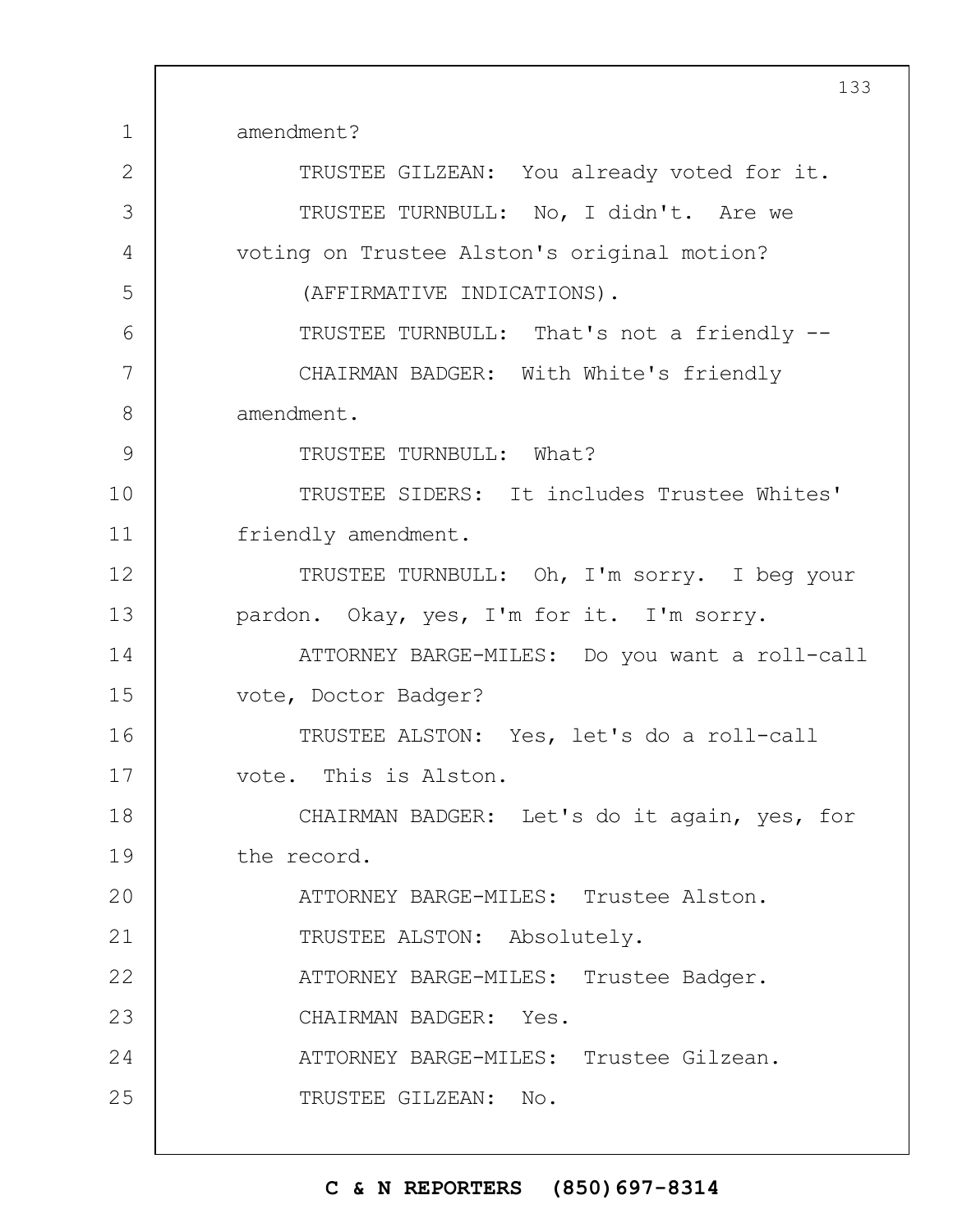|                |                                                     | 134 |
|----------------|-----------------------------------------------------|-----|
| $\mathbf 1$    | ATTORNEY BARGE-MILES: Trustee Lawson.               |     |
| $\overline{2}$ | TRUSTEE LAWSON: No.                                 |     |
| 3              | ATTORNEY BARGE-MILES: Trustee McWilliams.           |     |
| 4              | (NO RESPONSE).                                      |     |
| 5              | ATTORNEY BARGE-MILES: Trustee McWilliams.           |     |
| 6              | (NO RESPONSE).                                      |     |
| 7              | ATTORNEY BARGE-MILES: Trustee Montgomery.           |     |
| 8              | TRUSTEE MONTGOMERY: No.                             |     |
| 9              | ATTORNEY BARGE-MILES: Trustee Moore.                |     |
| 10             | TRUSTEE MOORE: No.                                  |     |
| 11             | ATTORNEY BARGE-MILES: Trustee Persaud.              |     |
| 12             | TRUSTEE PERSAUD: Yes.                               |     |
| 13             | ATTORNEY BARGE-MILES: Trustee Shannon.              |     |
| 14             | TRUSTEE SHANNON: Yes.                               |     |
| 15             | ATTORNEY BARGE-MILES: Trustee Siders.               |     |
| 16             | TRUSTEE SIDERS: Highly in favor of.                 |     |
| 17             | ATTORNEY BARGE-MILES: Trustee Turnbull.             |     |
| 18             | TRUSTEE TURNBULL: Absolutely.                       |     |
| 19             | ATTORNEY BARGE-MILES: Trustee Warren.               |     |
| 20             | TRUSTEE WARREN: Yes.                                |     |
| 21             | ATTORNEY BARGE-MILES: Trustee White.                |     |
| 22             | TRUSTEE WHITE: Yes.                                 |     |
| 23             | CHAIRMAN BADGER: Motion passes. Now for the         |     |
| 24             | record, would you state the motion including the    |     |
| 25             | amendment, Ms. Barge-Miles, if you have it there on |     |
|                |                                                     |     |

# **C & N REPORTERS (850)697-8314**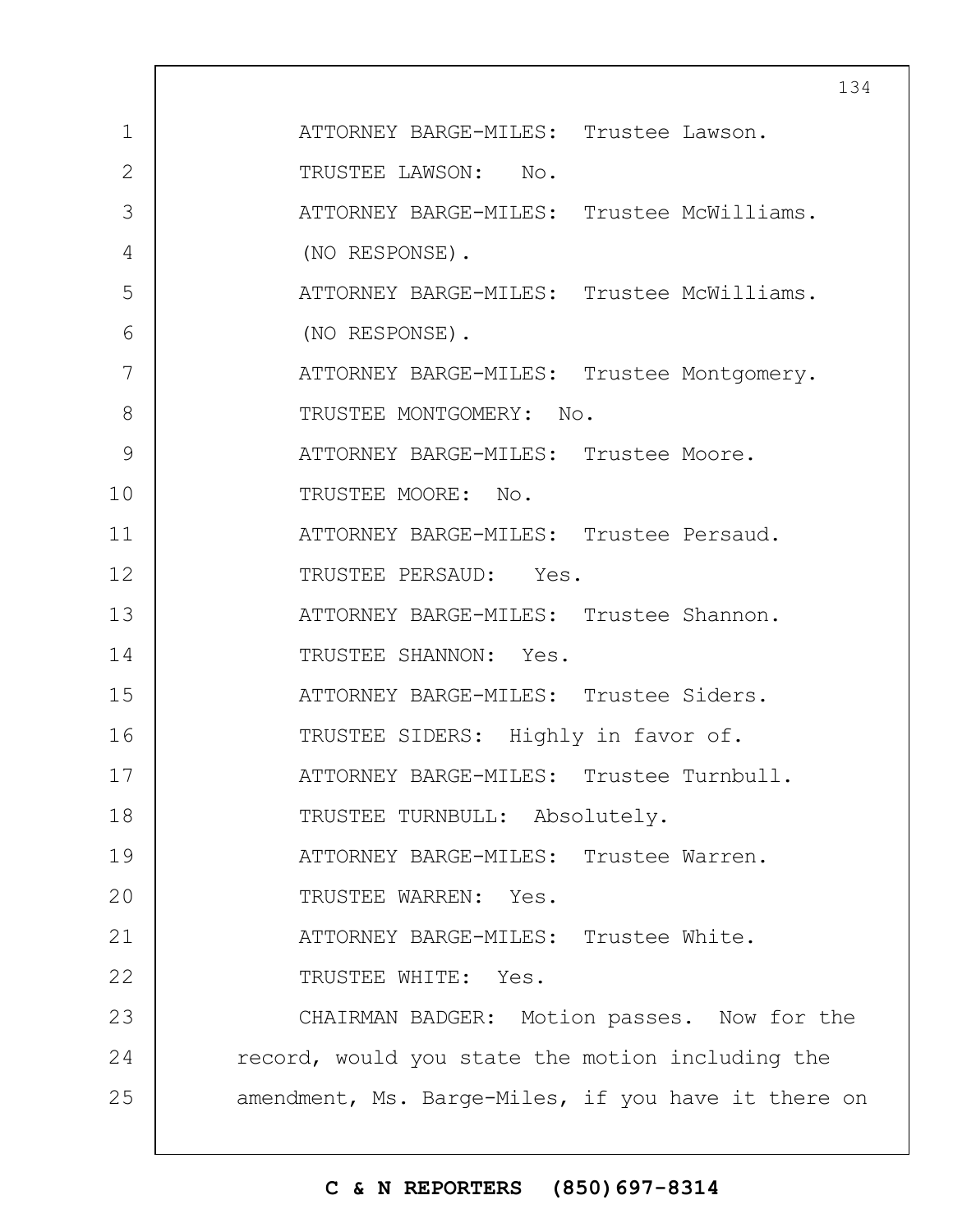record?

1

25

2 3 4 5 6 7 8 9 10 11 12 13 14 15 16 17 18 19  $20$ 21 22 23 24 ATTORNEY BARGE-MILES: The motion was to approve the contract with the friendly amendment, and the friendly amendment by Trustee White was that if Doctor Mangum resigned prior to the beginning of the third year she would receive a six-month sabbatical. TRUSTEE ALSTON: Mr. Chairman. CHAIRMAN BADGER: Yes, sir. TRUSTEE ALSTON: Before you close, now that we've spent two and a half hours, you know, just talking through the contract, I'd like to request -- I know the previous motion dealt with the full contract with several amendments. Of course there were members on both sides of the argument. I think in the spirit of unity and in the spirit of us showing unison as a Board, I'd like to call for a full vote of support, you know, for Doctor Mangum, at least so that it shows this Board is unified despite the discussion and deliberation, which is healthy, that we had here today. CHAIRMAN BADGER: Are you calling for that, or are you making it a motion?

TRUSTEE ALSTON: Yes. That is in the form of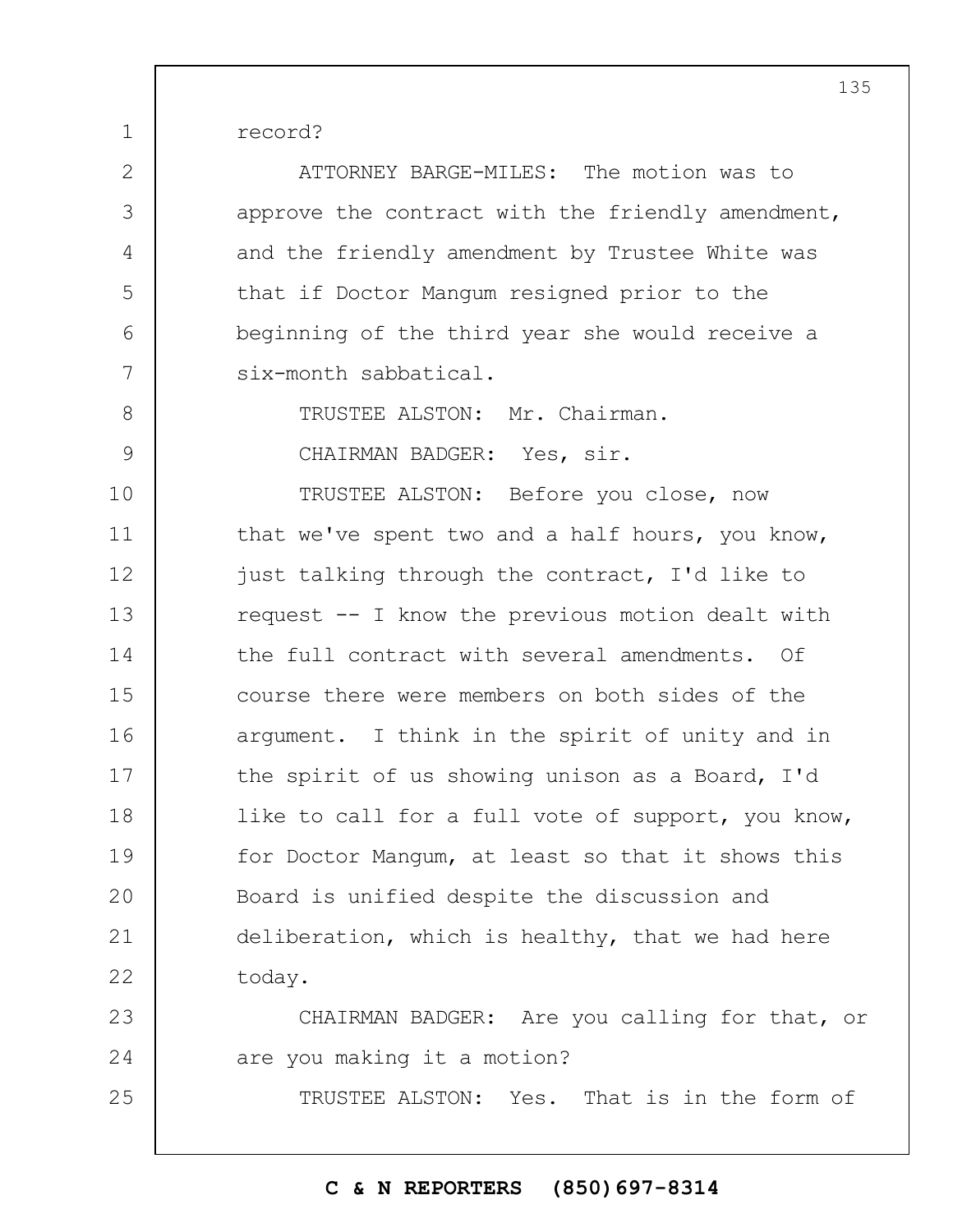1 2 3 4 5 6 7 8 9 10 11 12 13 14 15 16 17 18 19  $20$ 21 22 23 24 25 136 a motion, yes. CHAIRMAN BADGER: Second? TRUSTEE SIDERS: Second. CHAIRMAN BADGER: Those in favor let it be known by -- TRUSTEE LAWSON: Question. CHAIRMAN BADGER: Question, I'm sorry. Discussion. TRUSTEE LAWSON: I'm sorry, we're voting -- I mean given that we've selected and given that we just approved the contract, majority rules, right, whether we, you know, are happy with that or not. So what are we voting on now? TRUSTEE ALSTON: I can explain my motion if you allow me, Mr. Chairman. TRUSTEE LAWSON: Sorry, Trustee Alston. Go ahead. TRUSTEE ALSTON: Trustee Lawson, it was just an attempt -- I mean I know that we've had spirited debate, and there has been spirited debate I guess the last couple of meetings around the contract and around what the next steps are for us as a Board and for the University. I think we all know what the chatter is, but I think we need to send a message as a governing body for the Institution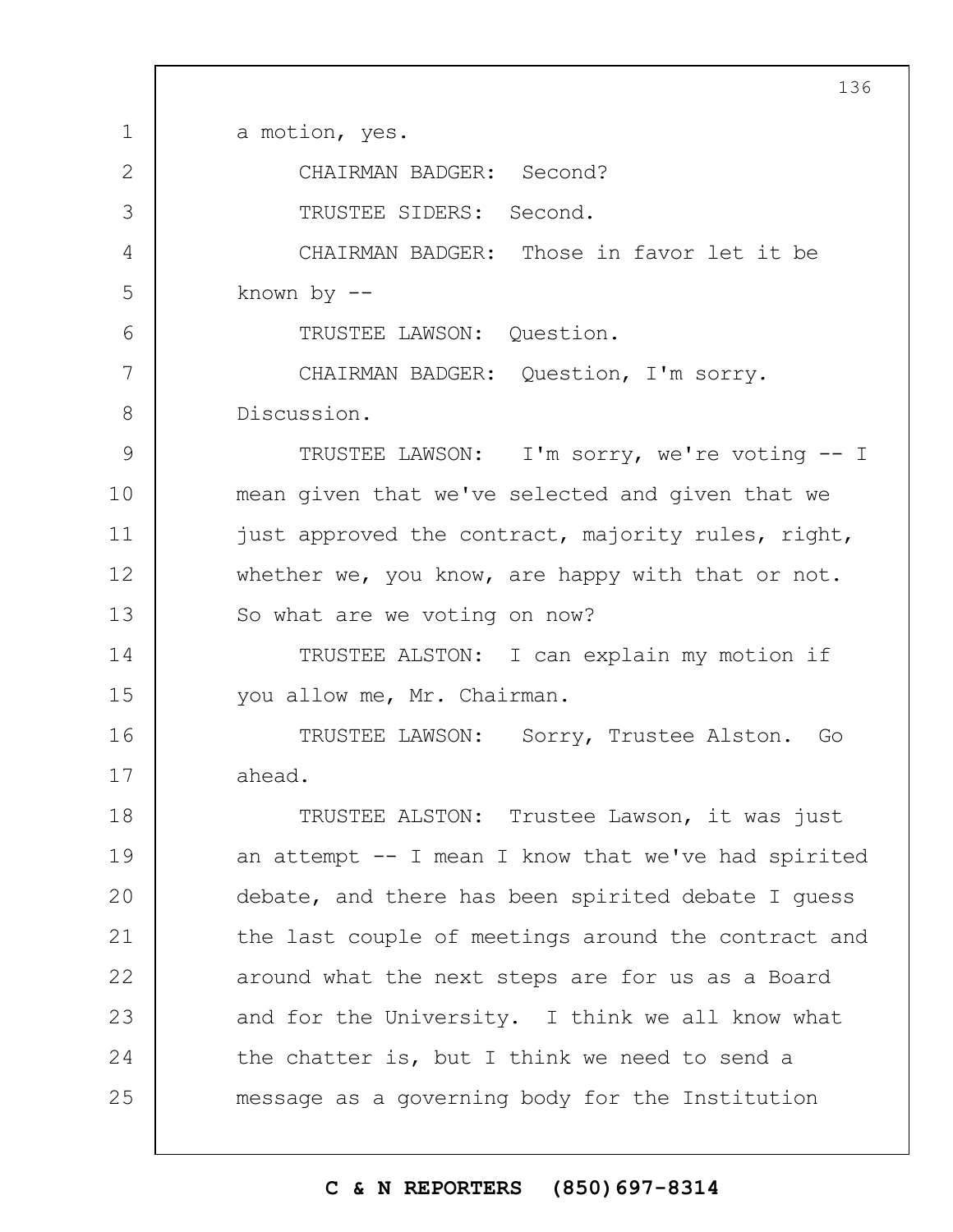1 2 3 4 5 6 7 8 9 10 11 12 13 14 15 16 17 18 19  $20$ 21 22 23 24 25 that in spite of the spirit, the debates that take place, that we're still unified as a Board, you know, with our incoming leader. That's the spirit of the message I'm trying -- - TRUSTEE LAWSON: I understand. Okay, I understand. Thank you. TRUSTEE MONTGOMERY: Mr. Chairman. CHAIRMAN BADGER: Trustee Montgomery. TRUSTEE MONTGOMERY: I'd be inclined -- I'll support Trustee Alston's motion. With regard to our deliberation as a Board, we have a responsibility as the governing body. I don't think it's healthy in any situation where we're all unanimous on everything. I think the discussions that have taken place have been helpful towards advancing the conversation and providing the clarity that we did not have before with previous contracts. So, again, I would support the motion in the spirit that we are supportive of our new leader in terms of the Chief Executive Officer of the Institution, and I would encourage my colleagues to support that motion as well. TRUSTEE PERSAUD: Mr. Chairman. Mr. Chairman, this is Persaud.

# **C & N REPORTERS (850)697-8314**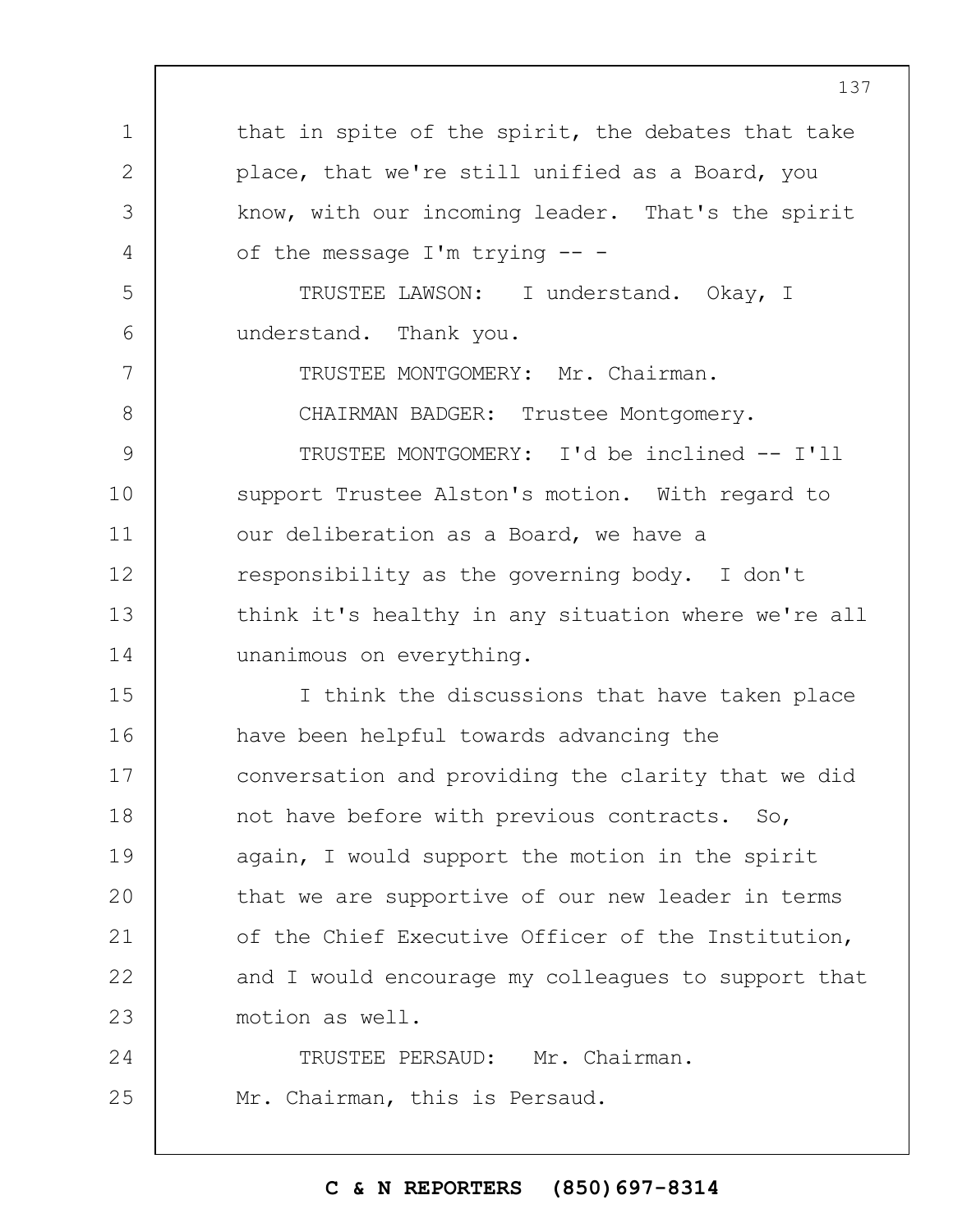CHAIRMAN BADGER: Trustee Persaud.

TRUSTEE PERSAUD: I don't want to let it go unnoticed that even though that we did not agree on everything that our input as a whole helped to refine the contract.

And I would like to thank Trustee Montgomery who initially, even though we differ on some of the -- some of his recommendations, he did help us to refine the contract.

And when I looked at the 26 suggestions that he had and to realize that I think, as a total, with some kind of refinement, 21 of those 26 are incorporated in this final contract, so I want to take note of that.

15 16 CHAIRMAN BADGER: Okay. Anyone else? Any more testimonials?

(NO RESPONSE).

1

2

3

4

5

6

7

8

9

10

11

12

13

14

17

18 19  $20$ 21 22 CHAIRMAN BADGER: Okay. Well, my responsibility at this point is to go forward to -- ATTORNEY BARGE-MILES: Doctor Badger, you do have a motion on the floor for a unified vote, and it was seconded.

23 24 25 CHAIRMAN BADGER: Those in favor of the unified vote -- motion let it be known by the sign aye.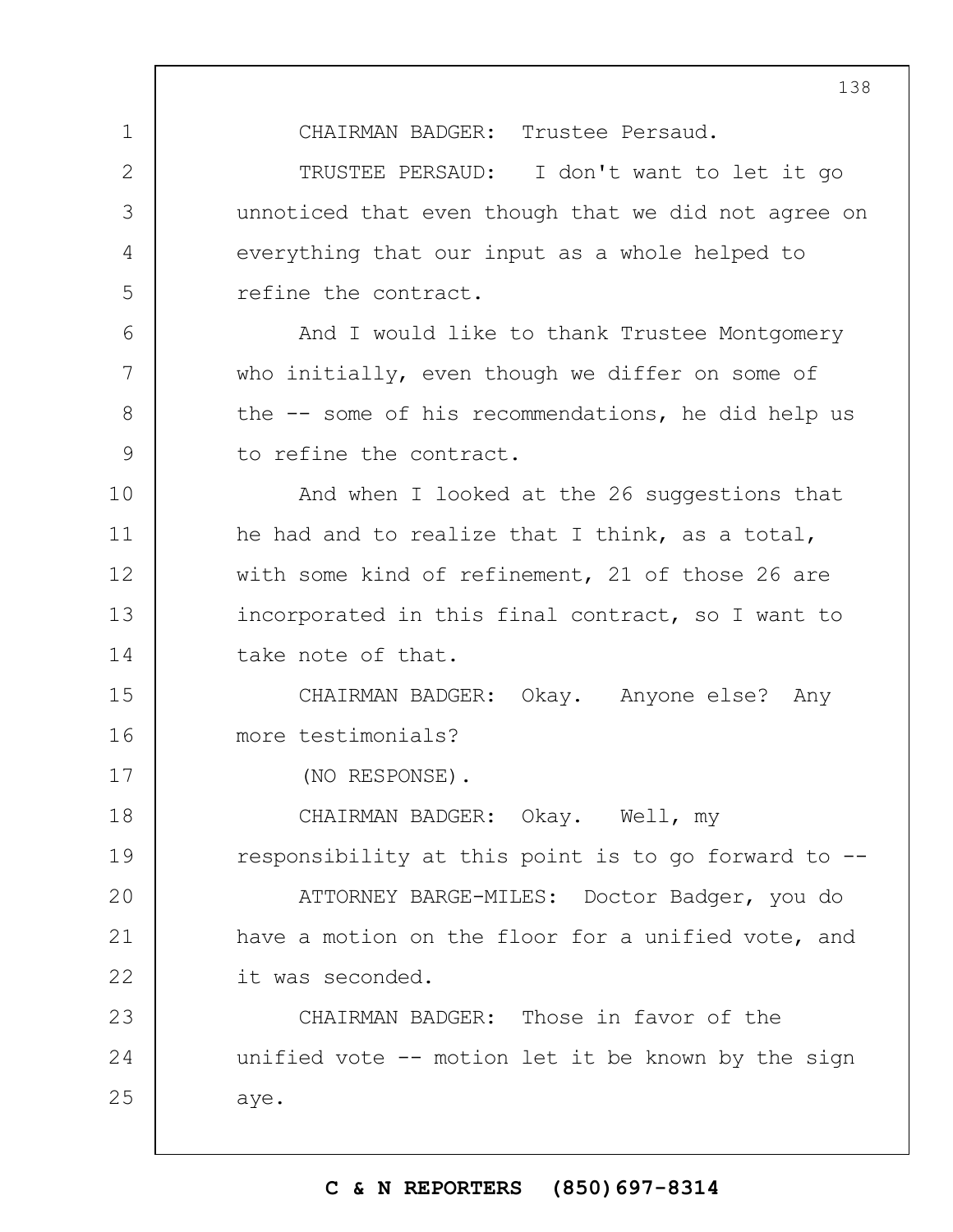|               | 139                                                 |  |  |  |
|---------------|-----------------------------------------------------|--|--|--|
| $\mathbf 1$   | (AFFIRMATIVE INDICATIONS).                          |  |  |  |
| $\mathbf{2}$  | CHAIRMAN BADGER: Opposed the same sign.             |  |  |  |
| 3             | (NO RESPONSE).                                      |  |  |  |
| 4             | CHAIRMAN BADGER: The motion passes                  |  |  |  |
| 5             | unanimously. Thank you for sending me forward with  |  |  |  |
| 6             | a unified group of folk, a unified Board, to try to |  |  |  |
| 7             | execute this contract with Doctor Mangum on your    |  |  |  |
| 8             | behalf. I will do that tomorrow.                    |  |  |  |
| $\mathcal{G}$ | Anything else to come before this Board?            |  |  |  |
| 10            | (NO RESPONSE).                                      |  |  |  |
| 11            | TRUSTEE LAWSON: Thank you for your patience,        |  |  |  |
| 12            | Mr. Chair.                                          |  |  |  |
| 13            | CHAIRMAN BADGER: Well, I thank everybody for        |  |  |  |
| 14            | their input, each direction. It did add quite a     |  |  |  |
| 15            | bit to the conclusion of what we've done.           |  |  |  |
| 16            | If there's nothing else to come before this         |  |  |  |
| 17            | Board, I thank you guys for two and a half hours of |  |  |  |
| 18            | your time again. The meeting is adjourned.          |  |  |  |
| 19            | (WHEREUPON, THE MEETING WAS ADJOURNED).             |  |  |  |
| 20            |                                                     |  |  |  |
| 21            |                                                     |  |  |  |
| 22            | $\star$<br>$\star$<br>$\star$<br>$\star$            |  |  |  |
| 23            |                                                     |  |  |  |
| 24            |                                                     |  |  |  |
| 25            |                                                     |  |  |  |
|               |                                                     |  |  |  |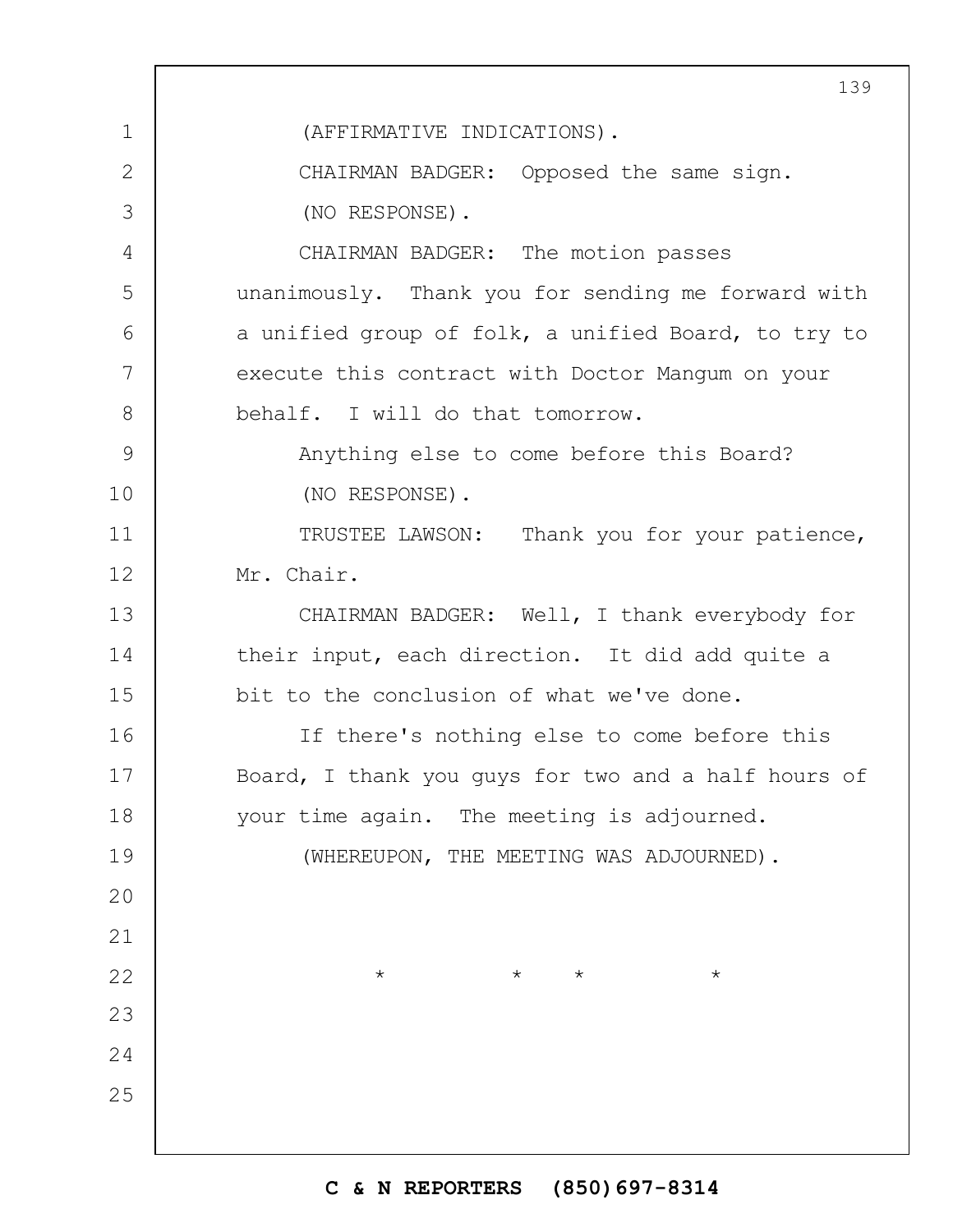|                | 140                                                                                                      |
|----------------|----------------------------------------------------------------------------------------------------------|
| $\mathbf 1$    | <b>CERTIFICATE</b>                                                                                       |
| $\mathbf{2}$   |                                                                                                          |
| 3              | STATE OF FLORIDA                                                                                         |
| $\overline{4}$ | COUNTY OF LEON                                                                                           |
| 5              | I, NANCY S. METZKE, RPR, FPR, certify that I<br>was authorized to and did stenographically report the    |
| 6              | foregoing proceedings and that the transcript is a true<br>and complete record of my stenographic notes. |
| 7              | DATED this 20th day of February, 2014.                                                                   |
| $8\,$          |                                                                                                          |
| $\mathcal{G}$  |                                                                                                          |
| 10             |                                                                                                          |
| 11             | NANCY S. METZKE, RPR, FPR<br>Court Reporter                                                              |
| 12             |                                                                                                          |
| 13             |                                                                                                          |
| 14             |                                                                                                          |
| 15             |                                                                                                          |
| 16             |                                                                                                          |
| 17             |                                                                                                          |
| $18\,$         |                                                                                                          |
| 19             |                                                                                                          |
| 20             |                                                                                                          |
| 21             |                                                                                                          |
| 22             |                                                                                                          |
| 23             |                                                                                                          |
| 24             |                                                                                                          |
| 25             |                                                                                                          |
|                |                                                                                                          |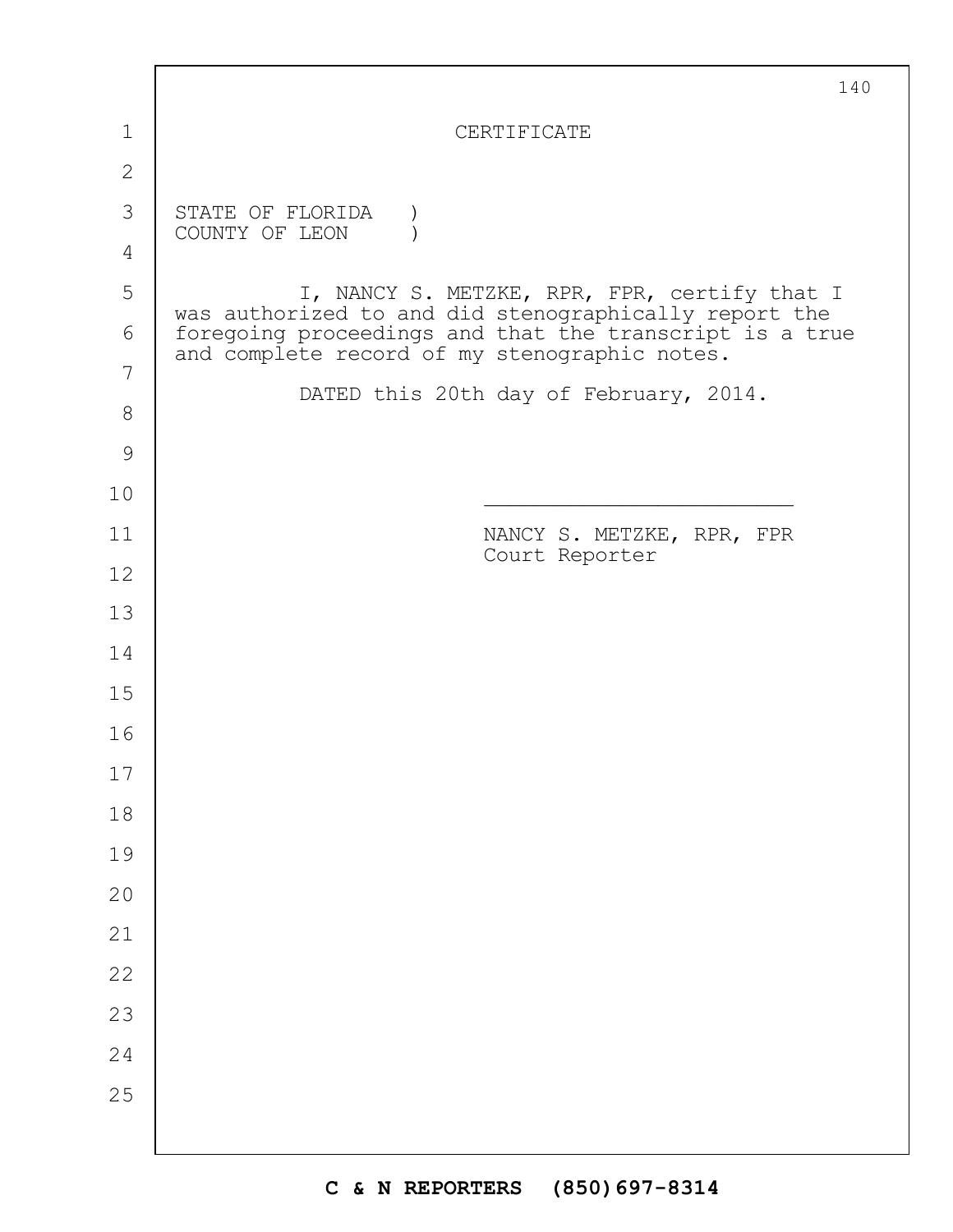| \$                                                | $2014$ [3] - 1:14, 7:15,<br>140:7              | 7                                            | 87:15, 90:9, 93:13<br><b>accounts</b> $[2] - 12:13$ , | advice [3] - 20:4,<br>20:6, 97:22           |
|---------------------------------------------------|------------------------------------------------|----------------------------------------------|-------------------------------------------------------|---------------------------------------------|
| \$200,000 [1] - 13:3                              | 2016 [2] - 59:16,                              | 7 [4] - 30:18, 49:15,                        | 27:25                                                 | <b>advise</b> [2] - 19:25,                  |
| $$325,000$ [1] - 13:18                            | 106:17                                         | 49:16, 124:18                                | accreditation [1] -                                   | 20:3                                        |
| \$382,000 [2] -                                   | 20th [1] - 140:7                               | $7.4$ [1] - 18:19                            | 12:12                                                 | <b>Affairs</b> [1] - 95:8                   |
| 101:17, 102:16                                    | <b>21</b> [1] - 138:12                         | $7.5$ [7] - 18:10, 18:19,                    | accurate [1] - 59:6                                   | <b>affected</b> $[1] - 36:11$               |
| \$600,000 [1] - 59:15                             | 210,000 [1] - 106:9                            | 18:20, 57:16, 59:1,                          | achieve [1] - 26:14                                   | AFFIRMATIVE [17] -                          |
|                                                   | 22.0 [3] - 75:22, 76:2,                        | 59:3, 61:13                                  | achieved [2] - 33:21,                                 | 4:22, 46:17, 61:19,                         |
| 1                                                 | 76:4                                           | 75% [2] - 115:13,                            | 50:18                                                 | 63:11, 79:6, 84:6,                          |
| $1$ [1] - 83:17                                   | $24$ [1] - 123:3                               | 124:18                                       | achievement [4] -                                     | 88:13, 92:12, 107:18,                       |
| $10$ [1] - 31:7                                   | $26$ [4] - 7:23, 8:1,<br>138:10, 138:12        | 7th [1] - 7:24                               | 39:23, 43:22, 44:2,<br>45:16                          | 108:18, 118:21,<br>125:17, 129:4,           |
| 10/2 [1] - 21:3                                   |                                                | 8                                            | $act_{[1]} - 55:14$                                   | 132:11, 132:22,                             |
| 11 [3] - 89:7, 92:6,                              | 3                                              |                                              | <b>action</b> $[1] - 82:6$                            | 133:5, 139:1                                |
| 92:8                                              |                                                | 850 [2] - 1:24                               | <b>actions</b> $[2] - 37:6$ ,                         | <b>afford</b> $[2] - 67:11$ ,               |
| 11.1 $[14] - 19:7$ ,                              | $3$ [1] - 18:2                                 |                                              | 91:12                                                 | 127:14                                      |
| 19:10, 24:5, 24:6,                                | $3.0$ [12] - 16:12,                            | 9                                            | $acts [2] - 67:13,$                                   | affordable [1] -                            |
| 24:10, 64:21, 65:1,                               | 35:16, 35:17, 39:11,                           |                                              | 87:17                                                 | 26:25                                       |
| 65:10, 65:12, 81:3,                               | 42:19, 42:20, 42:23,                           | 90 [2] - 102:9, 106:12                       | actual $[3] - 10:7$ ,                                 | afternoon [2] - 2:3,                        |
| 81:4, 81:20, 82:20,                               | 42:24, 46:6, 46:8,                             |                                              | 12:7, 45:22                                           | 8:14                                        |
| 86:7                                              | 51:7, 51:12                                    | A                                            | adamant $[1] - 37:4$                                  | ago [16] - 6:10, 31:6,                      |
| 11.1( $\mathbf{b}$ [1] - 66:15                    | $30$ [9] - 66:20, 67:2,<br>67:19, 81:25, 82:4, | abide [2] - 21:18,                           | add $[10] - 32:13$ ,                                  | 31:11, 33:24, 34:1,                         |
| 11.1( $e_{[1]}$ - 22:4<br><b>11.2</b> [4] - 89:7, | 82:6, 83:22, 102:4,                            | 127:5                                        | 45:9, 87:23, 97:1,                                    | 53:21, 58:21, 65:17,<br>66:4, 82:3, 82:10,  |
| 112:15, 115:3, 123:21                             | 103:4                                          | abided [1] - 7:16                            | 97:17, 97:19, 97:21,<br>97:23, 139:14                 | 87:23, 102:1, 103:10,                       |
| 11.2( $c$ [3] - 124:8,                            | 30-day [3] - 66:24,                            | ability [2] - 37:14,                         | added [9] - 17:2,                                     | 118:13, 119:23                              |
| 124:15, 125:15                                    | 80:20, 83:12                                   | 127:14                                       | 19:11, 41:22, 47:18,                                  | agree [16] - 11:22,                         |
| $12$ [7] - 21:1, 21:2,                            | $300$ [2] - 11:7, 11:12                        | able [8] - 10:23, 16:9,                      | 74:21, 74:23, 78:24,                                  | 17:9, 17:13, 19:24,                         |
| 22:22, 58:15, 85:17,                              | $3093$ [1] - 1:23                              | 18:12, 65:5, 66:11,                          | 97:24, 98:1                                           | 36:13, 38:20, 40:2,                         |
| 105:18, 106:9                                     | 30th [1] - 106:17                              | 66:13, 90:1, 112:1                           | adding [1] - 60:17                                    | 43:4, 47:4, 67:21,                          |
| 12-month [1] - 24:1                               | $31st$ [1] - 7:20                              | <b>absolute</b> $[1]$ - 9:24                 | <b>addition</b> $[2] - 47:18$ ,                       | 70:14, 72:8, 72:15,                         |
| $12.0$ [6] - 85:21, 86:2,                         | 32315-3093 [1] - 1:23                          | absolutely [5] -                             | 98:2                                                  | 77:3, 138:3                                 |
| 86:3, 86:4, 104:6,                                |                                                | 31:24, 108:9, 118:8,                         | additional [6] -                                      | agreed [19] - 17:3,                         |
| 114:5                                             | 4                                              | 133:21, 134:18                               | 11:22, 28:8, 28:23,                                   | 36:12, 38:11, 39:4,                         |
| <b>13</b> $[14] - 1:14$ , 11:25,                  |                                                | <b>Academic</b> [1] - 95:8                   | 63:8, 66:23, 78:23                                    | 39:18, 39:24, 40:8,                         |
| 21:10, 24:12, 65:25,                              | 4 [2] - 9:23, 9:25                             | <b>acceding</b> $[1] - 121:5$                | address [4] - 16:9,                                   | 41:19, 41:20, 43:5,                         |
| 66:7, 66:11, 71:3,                                | 44 [3] - 49:12, 49:13,                         | accept [14] - 35:12,                         | 26:13, 55:1, 65:5                                     | 43:19, 43:24, 44:21,                        |
| 71:5, 71:6, 71:8, 87:8                            | 49:17                                          | 44:15, 61:11, 90:12,<br>90:15, 90:16, 90:20, | addressed [3] - 26:5,                                 | 45:19, 73:2, 75:14,<br>75:18, 115:4, 115:13 |
| 13.0 [1] - 100:24                                 | $4:00$ [1] - 1:15                              | 104:3, 104:4, 104:19,                        | 92:5, 92:7                                            | agreed-upon [2] -                           |
| $13.1$ [5] - 101:23,                              | 5                                              | 106:3, 113:7, 113:12,                        | addressing [1] - 70:8                                 | 39:4, 115:4                                 |
| 101:25, 108:12,<br>108:13, 114:4                  |                                                | 113:14                                       | adds [1] - 89:14                                      | agreeing [1] - 6:22                         |
| 13.1(c $[2] - 23:11$ ,                            | $5$ [2] - 30:18, 103:2                         | acceptable [1] -                             | adequate [1] - 7:4<br>adjourned [1] -                 | agreement [21] -                            |
| 23:16                                             | $5.6$ [6] - 20:15, 20:16,                      | 118:14                                       | 139:18                                                | 26:21, 35:18, 35:24,                        |
| 13.1(c) $[1]$ - 23:20                             | 21:19, 69:16, 72:11,                           | <b>accepted</b> $[10] - 8:2$ ,               | ADJOURNED) [1] -                                      | 37:15, 38:3, 38:14,                         |
| $13.2$ [4] - 115:12,                              | 72:22                                          | 8:3, 44:12, 44:13,                           | 139:19                                                | 47:6, 66:7, 72:9,                           |
| 123:21, 124:18,                                   |                                                | 114:9, 114:12,                               | adjust $[1]$ - $65:20$                                | 72:15, 77:3, 86:9,                          |
| 125:15                                            | 6                                              | 114:21, 114:22,                              | adjustments [1] -                                     | 104:8, 104:11,                              |
| $14$ [1] - 8:2                                    | 6 [2] - 89:7, 124:15                           | 115:9, 132:3                                 | 75:24                                                 | 112:13, 114:7,                              |
| $15$ [1] - 87:8                                   | 6.2 $[1] - 57:9$                               | accepting [3] -<br>31:24, 53:23, 104:22      | administration [1] -                                  | 119:25, 120:1, 120:3,                       |
| <b>1st</b> [1] - $18:23$                          | 6.3 $[10] - 112:9$                             | $accepts_{[1]} - 25:19$                      | 25:22                                                 | 120:4, 120:11<br>Agreement [2] -            |
|                                                   | 115:1, 123:20, 124:7,                          | accordance [4] -                             | administrator <sub>[1]</sub> -                        | 94:23, 95:5                                 |
| $\mathbf 2$                                       | 124:14, 125:4,                                 | 49:8, 63:3, 86:21,                           | 14:15<br>administrators [1] -                         | agrees [3] - 75:25,                         |
| $2$ [1] - 31:7                                    | 125:15, 127:23,                                | 92:17                                        | 86:20                                                 | 112:11, 115:9                               |
| <b>2.0</b> [4] - 33:10, 33:11,                    | 128:14, 128:15                                 | $according$ $[7] - 67:3$ ,                   | <b>admirable</b> $[1]$ - 12:13                        | ahead [7] - 27:18,                          |
| 34:7, 34:8                                        | 697-8314 [1] - 1:24                            | 70:25, 90:5, 90:14,                          | admirably $[1]$ - $6:16$                              | 41:2, 70:4, 70:9,                           |
| $20$ [1] - 26:11                                  | 697-8715 [1] - 1:24                            | 93:23, 98:16, 106:15                         | advance [1] - 45:20                                   | 71:20, 136:17                               |
| $2007$ [1] - 7:15                                 | 6:30 [1] - 1:16                                | accountable [6] -                            | advancing [1] -                                       | air [2] - 129:10,                           |
| $2011$ [1] - 87:3                                 |                                                | 86:20, 87:7, 87:10,                          | 137:16                                                | 129:11                                      |
|                                                   |                                                |                                              |                                                       |                                             |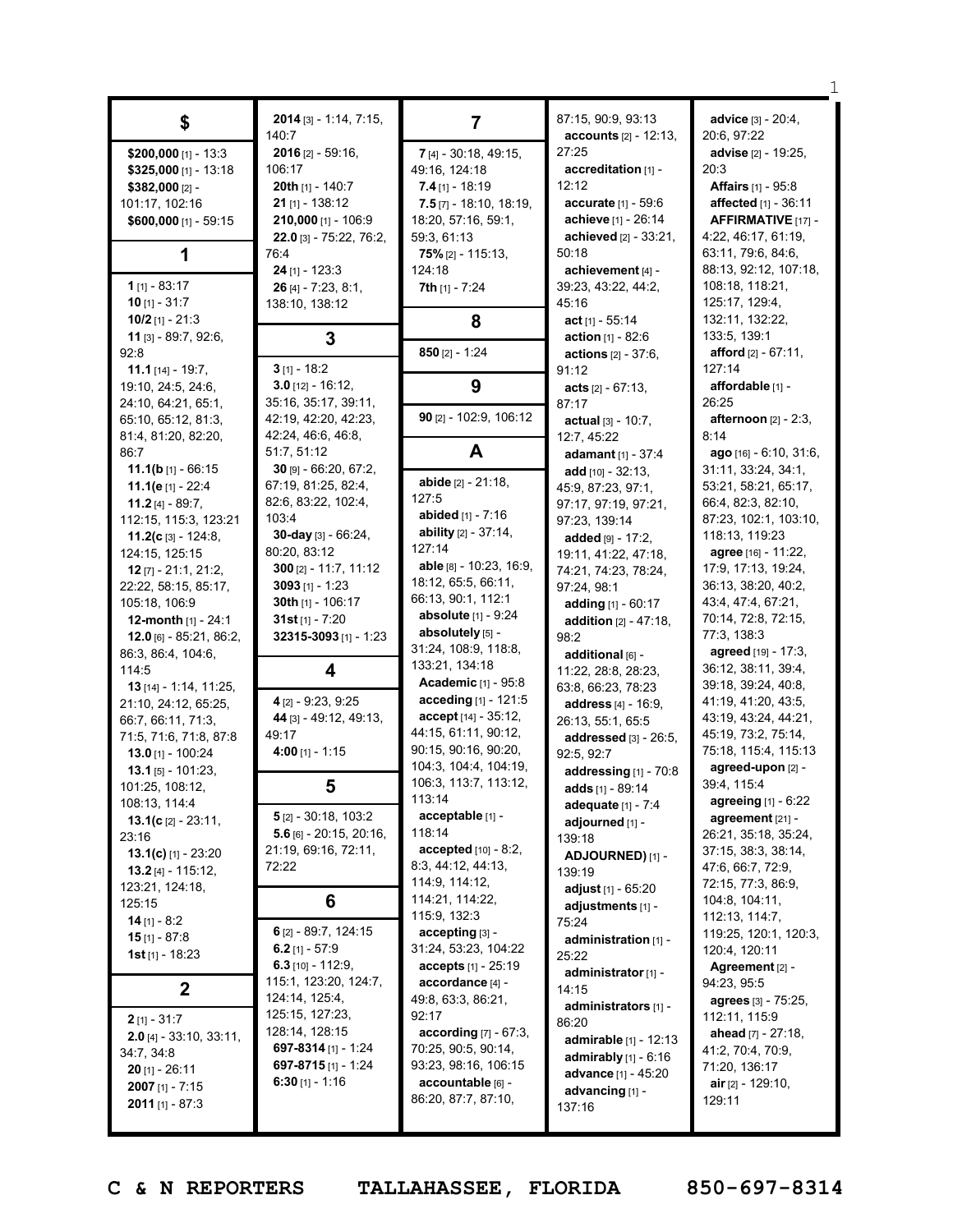| <b>airtight</b> $[1]$ - 11:21<br>Alabama [1] - 13:16<br><b>albeit</b> [3] - 28:19,<br>28:20 | 133:16, 133:21,<br>135:8, 135:10,<br>135:25, 136:14,<br>136:18 | <b>answer</b> $[5] - 8:22$ ,<br>76:2, 90:21, 90:24,<br>111:5 | 13:9<br>AT [2] - 1:15, 1:16<br>attach [1] - 115:24     | 85:3, 85:5, 85:7, 85:9,<br>85:11, 85:13, 89:3,<br>89:6, 90:19, 90:25,<br>91:14, 91:17, 93:2, |
|---------------------------------------------------------------------------------------------|----------------------------------------------------------------|--------------------------------------------------------------|--------------------------------------------------------|----------------------------------------------------------------------------------------------|
| allegation [3] -                                                                            | <b>Alston's</b> $[14] - 51:3$ ,                                | <b>answers</b> [1] - 16:8<br><b>ANTHONY</b> $[1]$ - 1:12     | <b>attempt</b> $[5] - 40:1$ ,<br>53:22, 59:25, 131:15, | 93:17, 94:4, 94:21,                                                                          |
| 66:19, 81:23, 81:24                                                                         | 57:23, 60:22, 61:10,                                           | anyway [1] - 106:19                                          | 136:19                                                 | 96:12, 96:15, 97:12,                                                                         |
| allege [1] - 70:13                                                                          | 64:23, 68:11, 100:21,                                          | apologies [1] -                                              | attempting [1] -                                       | 97:14, 97:21, 98:20,                                                                         |
| allow $[8] - 12:10$ ,                                                                       | 104:17, 114:14,                                                | 113:13                                                       | 74:14                                                  | 99:3, 99:11, 99:16,                                                                          |
| 18:16, 27:8, 44:6,                                                                          | 115:16, 116:19,                                                | appear [1] - 101:12                                          | attention $[6] - 33:10$ ,                              | 99:18, 99:20, 99:22,                                                                         |
| 54:20, 58:16, 106:21,                                                                       | 117:1, 133:4, 137:10                                           | applicable [1] -                                             | 35:16, 59:1, 85:17,                                    | 99:24, 100:1, 100:3,                                                                         |
| 136:15                                                                                      | ambiguity $[1]$ - $73:5$                                       | 105:16                                                       | 87:12, 126:23                                          | 100:5, 100:7, 100:9,                                                                         |
| allowed [6] - 49:4,                                                                         | ambiguous [3] -                                                | applied [2] - 12:24                                          | Attorney [10] - 2:5,                                   | 100:11, 100:13,                                                                              |
| 49:5, 50:9, 67:7, 87:6,                                                                     | 52:13, 52:14, 52:21                                            | applies [1] - 76:4                                           | 24:7, 28:13, 29:15,                                    | 100:15, 100:17,                                                                              |
| 127:1                                                                                       | <b>amend</b> [2] - 24:9,                                       | appoint [1] - 14:7                                           | 73:1, 82:19, 92:4,                                     | 103:23, 107:22,                                                                              |
| <b>allowing</b> $[1] - 86:18$                                                               | 24:10                                                          | appointing [1] -                                             | 124:5, 131:23, 131:24                                  | 108:3, 108:22,                                                                               |
| allows $[5] - 40:10$ ,                                                                      | <b>amended</b> [5] - 31:13,                                    | 20:21                                                        | attorney [6] - 13:17,                                  | 108:24, 109:1, 109:3,                                                                        |
| 65:19, 75:23, 78:1,                                                                         | 31:17, 33:13, 52:13,                                           | appointment [1] -                                            | 13:25, 17:6, 24:11,                                    | 109:5, 109:7, 109:9,                                                                         |
| 87:13                                                                                       | 127:1                                                          | 10:8                                                         | 69:22, 70:19                                           | 109:11, 109:13,                                                                              |
| <b>alma</b> $[2] - 13:18$ ,                                                                 | amendment [66] -                                               | appreciate [3] -                                             | <b>ATTORNEY</b> [256] -                                | 109:15, 109:17,                                                                              |
| 13:21                                                                                       | 33:24, 34:23, 34:25,                                           | 28:15, 42:25, 52:10                                          | 2:7, 2:9, 2:11, 2:15,                                  | 109:19, 109:21,                                                                              |
| almost <sub>[1]</sub> - 19:7                                                                | 35:12, 35:13, 37:11,                                           | appropriate [3] -                                            | 2:17, 2:19, 2:21, 2:23,                                | 109:23, 110:1, 110:8,                                                                        |
| Alston [45] - 2:7, 5:2,                                                                     | 37:18, 38:7, 43:3,                                             | 29:5, 54:20, 58:18                                           | 2:25, 3:2, 3:4, 3:6,                                   | 110:11, 110:14,                                                                              |
| 27:10, 27:13, 27:14,                                                                        | 43:15, 44:7, 44:8,                                             | approval $[1]$ - 86:25                                       | 3:8, 5:2, 5:4, 5:6, 5:8,                               | 110:18, 110:22,                                                                              |
| 27:16, 29:10, 29:24,                                                                        | 44:11, 58:3, 58:6,                                             | approve [8] - 31:13,                                         | 5:10, 5:12, 5:14, 5:16,                                | 110:24, 111:3,                                                                               |
| 29:25, 30:4, 34:3,                                                                          | 60:8, 60:14, 60:15,                                            | 41:18, 51:4, 55:2,                                           | 5:18, 5:20, 5:22, 5:24,                                | 111:11, 112:16,                                                                              |
| 38:24, 44:15, 45:2,                                                                         | 60:18, 60:20, 61:2,                                            | 89:21, 101:20, 132:2,                                        | 6:1, 6:3, 16:5, 16:13,                                 | 112:19, 112:24,<br>113:16, 113:19,                                                           |
| 50:24, 50:25, 53:25,                                                                        | 76:5, 76:18, 76:19,                                            | 135:3                                                        | 16:19, 16:25, 17:8,                                    | 114:2, 114:16, 124:1,                                                                        |
| 55:18, 61:7, 63:15,                                                                         | 76:21, 77:25, 82:11,                                           | approved [16] -                                              | 17:15, 17:21, 17:25,                                   | 125:21, 125:23,                                                                              |
| 74:22, 74:24, 75:8,                                                                         | 100:21, 104:4,                                                 | 16:24, 31:7, 33:12,                                          | 18:7, 18:18, 18:21,                                    | 125:25, 126:2, 126:4,                                                                        |
| 75:13, 75:16, 79:10,                                                                        | 104:16, 105:20,<br>106:4, 107:13,                              | 33:23, 34:1, 59:3,                                           | 19:10, 19:16, 19:21,                                   | 126:6, 126:8, 126:10,                                                                        |
| 82:17, 82:18, 84:10,                                                                        | 111:21, 112:20,                                                | 65:16, 66:3, 68:2,                                           | 20:2, 20:6, 20:11,                                     | 126:12, 126:14,                                                                              |
| 99:16, 104:2, 104:18,                                                                       | 112:25, 113:8,                                                 | 82:2, 86:12, 87:23,                                          | 20:14, 21:13, 21:23,<br>22:7, 22:13, 22:16,            | 126:16, 126:18,                                                                              |
| 108:22, 112:6, 113:7,                                                                       | 113:12, 113:14,                                                | 103:9, 124:9, 124:17,                                        | 22:23, 23:5, 23:18,                                    | 126:20, 128:11,                                                                              |
| 113:11, 114:25,<br>117:12, 117:24,                                                          | 113:18, 113:24,                                                | 136:11                                                       | 23:21, 23:25, 32:4,                                    | 128:13, 128:16,                                                                              |
| 125:21, 129:14,                                                                             | 114:1, 114:4, 114:9,                                           | approving $[2]$ -                                            | 32:8, 36:4, 36:16,                                     | 129:7, 129:14,                                                                               |
| 132:18, 133:17,                                                                             | 114:12, 114:13,                                                | 20:22, 69:20                                                 | 36:20, 42:1, 42:4,                                     | 129:16, 129:18,                                                                              |
| 133:20, 136:16                                                                              | 114:14, 114:24,                                                | area $[3] - 33:11$ ,                                         | 42:10, 44:13, 44:18,                                   | 129:20, 129:22,                                                                              |
| <b>ALSTON</b> $[64] - 1:8$ ,                                                                | 114:25, 115:2,                                                 | 78:8, 122:21<br>areas $[4] - 35:11$ ,                        | 47:19, 47:24, 50:23,                                   | 129:24, 130:1, 130:3,                                                                        |
| 2:8, 5:3, 27:6, 27:10,                                                                      | 115:16, 116:6, 117:9,                                          | 39:14, 94:8, 94:9                                            | 51:11, 55:12, 55:18,                                   | 130:5, 130:7, 130:9,                                                                         |
| 27:13, 27:15, 27:18,                                                                        | 117:14, 117:16,                                                | arguing $[2] - 54:3$ ,                                       | 55:20, 55:22, 55:24,                                   | 130:11, 130:13,                                                                              |
| 30:6, 31:20, 34:2,                                                                          | 118:8, 118:18, 132:3,                                          | 76:12                                                        | 56:1, 56:3, 56:5, 56:7,                                | 130:15, 130:17,                                                                              |
| 34:5, 34:8, 35:1,                                                                           | 132:20, 133:1, 133:8,                                          | argument [3] -                                               | 56:9, 56:11, 56:13,                                    | 132:7, 133:14,                                                                               |
| 38:23, 38:25, 39:10,                                                                        | 133:11, 134:25,                                                | 13:11, 30:20, 135:16                                         | 56:15, 56:17, 56:19,                                   | 133:20, 133:22,                                                                              |
| 44:17, 44:19, 45:1,                                                                         | 135:3, 135:4                                                   | arises $[1] - 25:21$                                         | 56:21, 57:3, 62:10,                                    | 133:24, 134:1, 134:3,                                                                        |
| 45:4, 45:25, 51:8,                                                                          | amendments [15] -                                              | <b>arose</b> [1] - $90:3$                                    | 63:15, 63:17, 63:19,                                   | 134:5, 134:7, 134:9,                                                                         |
| 55:19, 63:16, 75:16,                                                                        | 31:15, 31:25, 42:21,                                           | <b>arrived</b> [2] - 33:8,                                   | 63:21, 63:23, 63:25,                                   | 134:11, 134:13,<br>134:15, 134:17,                                                           |
| 78:2, 78:5, 79:11,                                                                          | 46:3, 58:8, 58:18,                                             | 112:2                                                        | 64:2, 64:4, 64:6, 64:8,                                | 134:19, 134:21,                                                                              |
| 82:17, 82:19, 83:7,                                                                         | 60:13, 60:17, 78:15,                                           | Article [2] - 72:11,                                         | 64:10, 64:12, 64:14,                                   | 135:2, 138:20                                                                                |
| 83:20, 83:24, 84:11,                                                                        | 112:6, 115:15, 116:6,                                          | 72:21                                                        | 64:16, 64:18, 68:21,                                   | <b>attribute</b> [1] - 26:22                                                                 |
| 99:17, 104:20, 106:3,                                                                       | 116:8, 131:17, 135:14                                          | <b>article</b> [2] - 49:15,                                  | 72:6, 73:7, 73:11,                                     | <b>author</b> [1] - 59:5                                                                     |
| 108:23, 113:13,                                                                             | amount [4] - 28:18,                                            | 49:16                                                        | 74:18, 75:5, 75:11,<br>79:10, 79:12, 79:14,            | authored [1] - 23:8                                                                          |
| 114:15, 115:18,                                                                             | 53:19, 59:20, 65:3                                             | <b>aside</b> [1] - 118:6                                     |                                                        | authority [3] - 87:17,                                                                       |
| 115:20, 116:3, 116:9,                                                                       | <b>amounts</b> $[1]$ - $98:7$<br><b>analysis</b> $[1] - 7:8$   | asserting [1] - 81:23                                        | 79:16, 79:18, 79:20,<br>79:22, 79:24, 80:1,            | 122:7, 122:21                                                                                |
| 117:3, 117:11,                                                                              | annual $[6] - 39:22$ ,                                         | <b>assertion</b> $[1] - 66:18$                               | 80:3, 80:5, 80:7, 80:9,                                | authorized [1] -                                                                             |
| 117:15, 118:4,<br>119:14, 125:22,                                                           | 43:21, 44:2, 45:15,                                            | <b>assume</b> [1] - 32:22                                    | 80:13, 83:3, 83:13,                                    | 140:5                                                                                        |
| 129:15, 131:9,                                                                              | 59:6, 59:13                                                    | assumes [1] - 122:9                                          | 83:23, 84:10, 84:12,                                   | automobile [5] -                                                                             |
| 131:19, 131:22,                                                                             | annuities [1] -                                                | assuming [1] -                                               | 84:14, 84:16, 84:18,                                   | 25:12, 121:13,                                                                               |
| 132:1, 132:15,                                                                              | 102:14                                                         | 131:16                                                       | 84:20, 84:22, 84:24,                                   | 121:17, 121:19,                                                                              |
|                                                                                             |                                                                | assumption [1] -                                             |                                                        |                                                                                              |
|                                                                                             |                                                                |                                                              |                                                        |                                                                                              |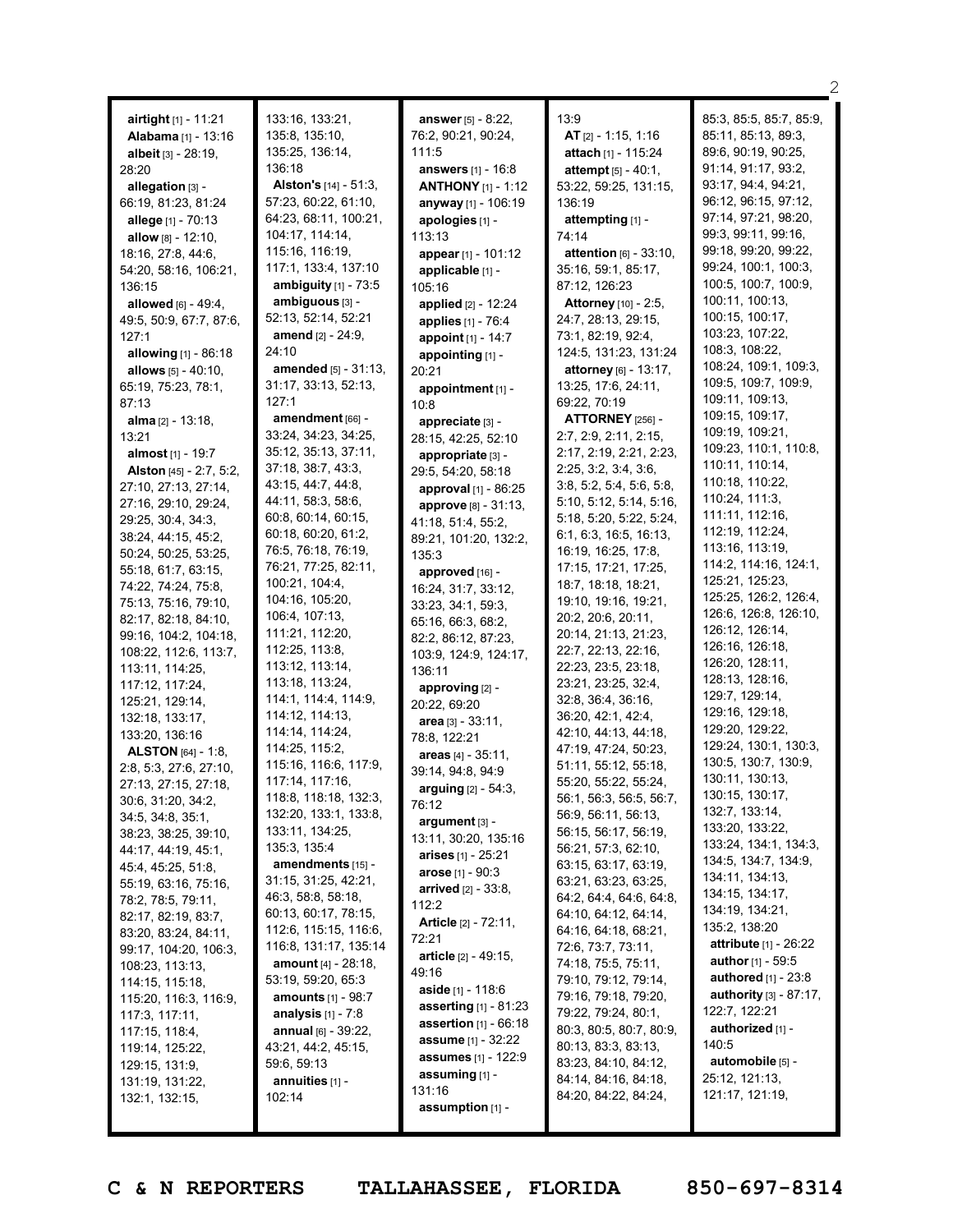| 121:21<br>available [3] - 69:7,<br>123:3, 123:5<br>avenue [1] - 47:7<br>average [1] - 102:17<br>averse [1] - 80:21<br>aye [20] - 4:15, 4:21,<br>46:16, 53:4, 61:18,<br>63:10, 79:5, 84:5,<br>88:12, 92:11, 107:17,<br>108:17, 118:20,<br>125:16, 127:23,<br>128:10, 129:3,<br>132:10, 132:21,<br>138:25                                                                                                                                                                                                                                                                                                                                                                                                                                                                                                                                                                                                                                                                | 57:24, 58:5, 60:5,<br>60:9, 60:19, 61:5,<br>61:17, 61:20, 62:7,<br>62:15, 62:19, 63:9,<br>63:12, 63:14, 63:20,<br>64:19, 64:22, 65:10,<br>68:9, 68:16, 68:18,<br>68:25, 69:3, 69:12,<br>70:3, 70:8, 70:24,<br>71:15, 72:25, 76:21,<br>76:24, 77:7, 77:11,<br>77:13, 77:21, 78:4,<br>78:19, 79:2, 79:7,<br>79:9, 79:13, 80:11,<br>80:16, 81:1, 81:4,<br>81:9, 81:11, 81:19,                                                                                                                                                                                                                                                                                                                                                                                                                                                              | 130:20, 130:22,<br>131:2, 131:12,<br>131:18, 131:20,<br>131:24, 132:5, 132:9,<br>132:17, 132:20,<br>132:23, 133:7,<br>133:18, 133:23,<br>134:23, 135:9,<br>135:23, 136:2, 136:4,<br>136:7, 137:8, 138:1,<br>138:15, 138:18,<br>138:23, 139:2, 139:4,<br>139:13<br><b>ball</b> $[1]$ - 12:15<br>Bargaining [2] -<br>94:23, 95:5                                                                                                                                                                                                                                                                                                                                                                                                                                                                                                                                                                                                                                                             | 109:15, 109:17,<br>109:19, 109:21,<br>109:23, 110:1, 110:8,<br>110:11, 110:14,<br>110:18, 110:22,<br>110:24, 111:3,<br>111:11, 112:16,<br>112:19, 112:24,<br>113:16, 113:19,<br>114:2, 114:16,<br>125:21, 125:23,<br>125:25, 126:2, 126:4,<br>126:6, 126:8, 126:10,<br>126:12, 126:14,<br>126:16, 126:18,<br>126:20, 128:11,                                                                                                                                                                                                                                                                                                                                                                                                                                                                                                                                                                                                                         | 80:1, 80:3, 80:5, 80:7,<br>80:9, 80:13, 84:10,<br>84:12, 84:14, 84:16,<br>84:18, 84:20, 84:22,<br>84:24, 85:3, 85:5,<br>85:7, 85:9, 85:11,<br>85:13, 93:2, 99:11,<br>99:16, 99:18, 99:20,<br>99:22, 99:24, 100:1,<br>100:3, 100:5, 100:7,<br>100:9, 100:11,<br>100:13, 100:15,<br>100:17, 107:22,<br>108:3, 108:22,<br>108:24, 109:1, 109:3,<br>109:5, 109:7, 109:9,                                                                                                                                                                                                                                                                                                                                                                                                                                                                                                                                                          |
|------------------------------------------------------------------------------------------------------------------------------------------------------------------------------------------------------------------------------------------------------------------------------------------------------------------------------------------------------------------------------------------------------------------------------------------------------------------------------------------------------------------------------------------------------------------------------------------------------------------------------------------------------------------------------------------------------------------------------------------------------------------------------------------------------------------------------------------------------------------------------------------------------------------------------------------------------------------------|-----------------------------------------------------------------------------------------------------------------------------------------------------------------------------------------------------------------------------------------------------------------------------------------------------------------------------------------------------------------------------------------------------------------------------------------------------------------------------------------------------------------------------------------------------------------------------------------------------------------------------------------------------------------------------------------------------------------------------------------------------------------------------------------------------------------------------------------|--------------------------------------------------------------------------------------------------------------------------------------------------------------------------------------------------------------------------------------------------------------------------------------------------------------------------------------------------------------------------------------------------------------------------------------------------------------------------------------------------------------------------------------------------------------------------------------------------------------------------------------------------------------------------------------------------------------------------------------------------------------------------------------------------------------------------------------------------------------------------------------------------------------------------------------------------------------------------------------------|------------------------------------------------------------------------------------------------------------------------------------------------------------------------------------------------------------------------------------------------------------------------------------------------------------------------------------------------------------------------------------------------------------------------------------------------------------------------------------------------------------------------------------------------------------------------------------------------------------------------------------------------------------------------------------------------------------------------------------------------------------------------------------------------------------------------------------------------------------------------------------------------------------------------------------------------------|-------------------------------------------------------------------------------------------------------------------------------------------------------------------------------------------------------------------------------------------------------------------------------------------------------------------------------------------------------------------------------------------------------------------------------------------------------------------------------------------------------------------------------------------------------------------------------------------------------------------------------------------------------------------------------------------------------------------------------------------------------------------------------------------------------------------------------------------------------------------------------------------------------------------------------|
| В                                                                                                                                                                                                                                                                                                                                                                                                                                                                                                                                                                                                                                                                                                                                                                                                                                                                                                                                                                      |                                                                                                                                                                                                                                                                                                                                                                                                                                                                                                                                                                                                                                                                                                                                                                                                                                         | <b>Barge</b> [6] - 2:5, 4:25,                                                                                                                                                                                                                                                                                                                                                                                                                                                                                                                                                                                                                                                                                                                                                                                                                                                                                                                                                              | 128:13, 128:16,                                                                                                                                                                                                                                                                                                                                                                                                                                                                                                                                                                                                                                                                                                                                                                                                                                                                                                                                      | 109:11, 109:13,                                                                                                                                                                                                                                                                                                                                                                                                                                                                                                                                                                                                                                                                                                                                                                                                                                                                                                               |
| backing [1] - 119:12<br><b>bad</b> $[2] - 13:9, 15:5$<br><b>Badger</b> [27] - 2:9,<br>5:4, 32:5, 42:1, 42:2,<br>44:18, 47:20, 50:23,<br>52:7, 55:20, 62:10,<br>63:17, 63:19, 68:21,<br>79:12, 84:12, 93:2,<br>99:18, 107:22,<br>108:24, 112:17,<br>125:23, 129:8,<br>129:16, 133:15,<br>133:22, 138:20<br><b>BADGER</b> [275] - 1:7,<br>2:3, 2:10, 2:13, 3:10,<br>3:23, 4:4, 4:10, 4:13,<br>4:17, 4:20, 4:23, 4:25,<br>5:5, 6:4, 6:6, 8:25,<br>9:5, 9:9, 15:22, 15:24,<br>18:15, 19:9, 24:18,<br>24:21, 24:24, 25:3,<br>25:6, 27:1, 27:7,<br>27:12, 27:14, 27:16,<br>27:20, 29:24, 30:3,<br>32:7, 32:9, 32:14,<br>32:17, 32:19, 32:22,<br>34:4, 34:20, 34:24,<br>38:9, 38:24, 40:22,<br>41:1, 41:7, 41:10,<br>41:12, 41:15, 41:25,<br>42:3, 42:8, 42:13,<br>42:16, 42:25, 43:7,<br>43:13, 44:9, 45:2,<br>45:7, 46:12, 46:15,<br>46:18, 46:20, 47:13,<br>47:22, 48:1, 48:12,<br>48:23, 50:21, 51:9,<br>51:14, 51:25, 52:8,<br>52:25, 53:8, 55:4,<br>55:7, 55:13, 55:21, | 82:13, 82:15, 82:18,<br>83:25, 84:3, 84:7,<br>84:9, 84:13, 85:1,<br>85:14, 85:18, 85:22,<br>85:25, 86:3, 88:3,<br>88:6, 88:8, 88:11,<br>88:16, 88:19, 89:19,<br>90:11, 90:18, 91:19,<br>92:1, 92:7, 92:10,<br>92:13, 93:5, 93:15,<br>95:10, 97:8, 97:13,<br>98:11, 98:13, 99:14,<br>99:19, 100:18, 101:1,<br>101:5, 103:14,<br>103:17, 103:20,<br>103:25, 104:10,<br>104:13, 104:18,<br>105:21, 107:16,<br>107:20, 108:5,<br>108:15, 108:19,<br>108:21, 108:25,<br>110:3, 110:7, 111:4,<br>111:18, 112:4,<br>112:18, 112:23,<br>113:10, 113:21,<br>113:25, 114:9,<br>114:19, 114:22,<br>115:19, 116:25,<br>117:20, 118:1,<br>118:14, 118:17,<br>118:23, 118:25,<br>119:2, 120:6, 120:8,<br>121:12, 122:2, 122:5,<br>123:1, 123:9, 123:12,<br>123:14, 123:17,<br>123:24, 124:10,<br>124:21, 124:23,<br>125:3, 125:12,<br>125:18, 125:20, | 125:20, 131:23,<br>131:24, 134:25<br><b>BARGE</b> [199] - 2:7,<br>2:9, 2:11, 2:15, 2:17,<br>2:19, 2:21, 2:23, 2:25,<br>3:2, 3:4, 3:6, 3:8, 5:2,<br>5:4, 5:6, 5:8, 5:10,<br>5:12, 5:14, 5:16, 5:18,<br>5:20, 5:22, 5:24, 6:1,<br>6:3, 32:4, 32:8, 42:1,<br>42:4, 42:10, 44:13,<br>44:18, 47:19, 47:24,<br>50:23, 51:11, 55:12,<br>55:18, 55:20, 55:22,<br>55:24, 56:1, 56:3,<br>56:5, 56:7, 56:9,<br>56:11, 56:13, 56:15,<br>56:17, 56:19, 56:21,<br>57:3, 62:10, 63:15,<br>63:17, 63:19, 63:21,<br>63:23, 63:25, 64:2,<br>64:4, 64:6, 64:8,<br>64:10, 64:12, 64:14,<br>64:16, 64:18, 68:21,<br>75:11, 79:10, 79:12,<br>79:14, 79:16, 79:18,<br>79:20, 79:22, 79:24,<br>80:1, 80:3, 80:5, 80:7,<br>80:9, 80:13, 84:10,<br>84:12, 84:14, 84:16,<br>84:18, 84:20, 84:22,<br>84:24, 85:3, 85:5,<br>85:7, 85:9, 85:11,<br>85:13, 93:2, 99:11,<br>99:16, 99:18, 99:20,<br>99:22, 99:24, 100:1,<br>100:3, 100:5, 100:7,<br>100:9, 100:11,<br>100:13, 100:15,<br>100:17, 107:22,<br>108:3, 108:22, | 129:7, 129:14,<br>129:16, 129:18,<br>129:20, 129:22,<br>129:24, 130:1, 130:3,<br>130:5, 130:7, 130:9,<br>130:11, 130:13,<br>130:15, 130:17,<br>132:7, 133:14,<br>133:20, 133:22,<br>133:24, 134:1, 134:3,<br>134:5, 134:7, 134:9,<br>134:11, 134:13,<br>134:15, 134:17,<br>134:19, 134:21,<br>135:2, 138:20<br>Barge-Miles [6] -<br>2:5, 4:25, 125:20,<br>131:23, 131:24,<br>134:25<br><b>BARGE-MILES</b> [199]<br>$-2:7, 2:9, 2:11, 2:15,$<br>2:17, 2:19, 2:21, 2:23,<br>2:25, 3:2, 3:4, 3:6,<br>3:8, 5:2, 5:4, 5:6, 5:8,<br>5:10, 5:12, 5:14, 5:16,<br>5:18, 5:20, 5:22, 5:24,<br>6:1, 6:3, 32:4, 32:8,<br>42:1, 42:4, 42:10,<br>44:13, 44:18, 47:19,<br>47:24, 50:23, 51:11,<br>55:12, 55:18, 55:20,<br>55:22, 55:24, 56:1,<br>56:3, 56:5, 56:7, 56:9,<br>56:11, 56:13, 56:15,<br>56:17, 56:19, 56:21,<br>57:3, 62:10, 63:15,<br>63:17, 63:19, 63:21,<br>63:23, 63:25, 64:2,<br>64:4, 64:6, 64:8,<br>64:10, 64:12, 64:14,<br>64:16, 64:18, 68:21, | 109:15, 109:17,<br>109:19, 109:21,<br>109:23, 110:1, 110:8,<br>110:11, 110:14,<br>110:18, 110:22,<br>110:24, 111:3,<br>111:11, 112:16,<br>112:19, 112:24,<br>113:16, 113:19,<br>114:2, 114:16,<br>125:21, 125:23,<br>125:25, 126:2, 126:4,<br>126:6, 126:8, 126:10,<br>126:12, 126:14,<br>126:16, 126:18,<br>126:20, 128:11,<br>128:13, 128:16,<br>129:7, 129:14,<br>129:16, 129:18,<br>129:20, 129:22,<br>129:24, 130:1, 130:3,<br>130:5, 130:7, 130:9,<br>130:11, 130:13,<br>130:15, 130:17,<br>132:7, 133:14,<br>133:20, 133:22,<br>133:24, 134:1, 134:3,<br>134:5, 134:7, 134:9,<br>134:11, 134:13,<br>134:15, 134:17,<br>134:19, 134:21,<br>135:2, 138:20<br><b>based</b> $[6] - 23:1$ ,<br>24:12, 27:24, 82:25,<br>83:8, 127:10<br><b>basics</b> $[1] - 63:6$<br><b>basis</b> $[1] - 10:19$<br><b>bear</b> [1] - $7:13$<br><b>become</b> $[1] - 121:6$<br><b>becomes</b> $[1] - 122:9$<br><b>becoming</b> $[1]$ - 54:15 |
| 56:20, 56:23, 57:1,<br>57:4, 57:17, 57:19,                                                                                                                                                                                                                                                                                                                                                                                                                                                                                                                                                                                                                                                                                                                                                                                                                                                                                                                             | 128:18, 128:21,<br>128:24, 129:5, 129:9,<br>129:17, 130:18,                                                                                                                                                                                                                                                                                                                                                                                                                                                                                                                                                                                                                                                                                                                                                                             | 108:24, 109:1, 109:3,<br>109:5, 109:7, 109:9,<br>109:11, 109:13,                                                                                                                                                                                                                                                                                                                                                                                                                                                                                                                                                                                                                                                                                                                                                                                                                                                                                                                           | 75:11, 79:10, 79:12,<br>79:14, 79:16, 79:18,<br>79:20, 79:22, 79:24,                                                                                                                                                                                                                                                                                                                                                                                                                                                                                                                                                                                                                                                                                                                                                                                                                                                                                 | <b>bed</b> [1] - 96:20<br><b>beg</b> [3] $- 11:16$ ,                                                                                                                                                                                                                                                                                                                                                                                                                                                                                                                                                                                                                                                                                                                                                                                                                                                                          |

 $^{\circ}$  3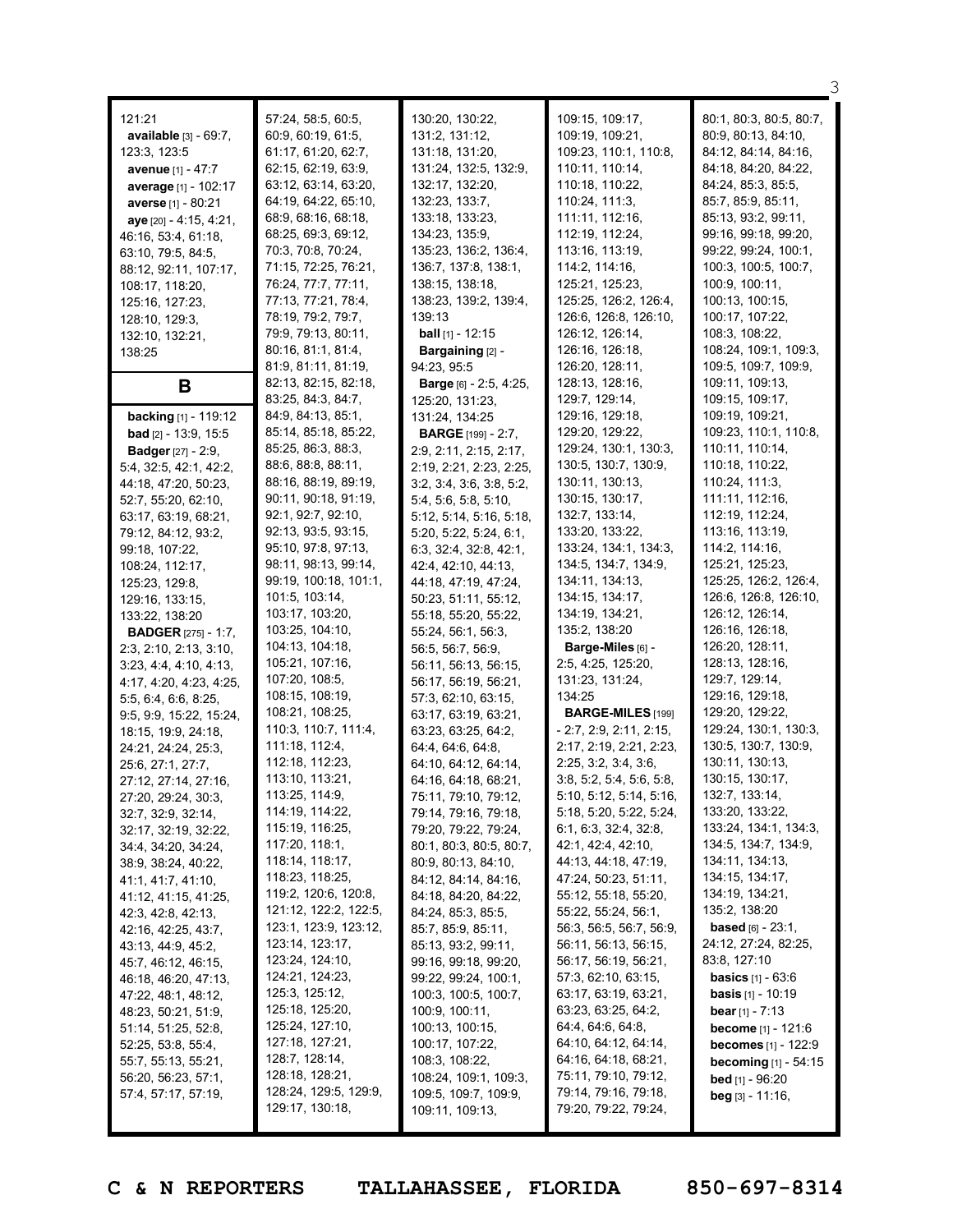| 27:12, 133:12<br><b>began</b> $[1] - 6:9$<br>beginning [7] -<br>65:10, 69:5, 104:7,<br>106:1, 106:8, 114:6,<br>135:6<br><b>begins</b> $[1] - 25:22$<br><b>behalf</b> $[4] - 11:6$ ,<br>11:19, 105:6, 139:8<br><b>behind</b> $[5] - 41:3$ ,<br>41:5, 41:9, 41:10,<br>42:22<br><b>BELINDA</b> $[1] - 1:9$<br>belong [1] - 120:2<br><b>benefit</b> [5] - 59:13,<br>70:19, 70:20, 82:24,<br>87:16<br><b>benefits</b> $[13] - 8:6$ ,<br>8:11, 86:11, 89:13,<br>95:17, 95:21, 97:9,<br>97:10, 97:11, 101:17,<br>102:13, 107:1, 107:3<br><b>benign</b> $[1]$ - 123:23<br><b>best</b> $[9] - 6:20, 6:22,$<br>14:23, 18:3, 33:22,<br>72:1, 105:7, 105:9<br><b>better</b> $[2] - 38:19$ ,<br>97:7<br><b>between</b> $[6] - 29:14$ ,<br>35:18, 43:16, 43:23,<br>80:22, 122:17<br><b>bickering</b> $[2] - 54:9$ ,<br>74:6<br><b>big</b> $[1]$ - 96:24<br><b>biggest</b> $[1]$ - 25:14<br><b>bind</b> $[1]$ - 34:13<br>bit [2] - 98:7, 139:15<br><b>blatant</b> $[1] - 53:22$<br><b>Board</b> [189] - 6:12,<br>8:18, 9:14, 9:20, 9:21,<br>10:1, 10:11, 11:14,<br>11:22, 14:21, 15:1,<br>16:25, 17:4, 17:9,<br>17:13, 17:14, 17:20,<br>19:23, 20:7, 20:12,<br>20:18, 20:19, 20:25,<br>21:2, 21:5, 21:18,<br>22:8, 25:25, 26:8,<br>26:9, 26:12, 26:16,<br>26:18, 30:14, 31:2,<br>31:7, 33:4, 33:12,<br>33:14, 33:17, 33:23,<br>34:10, 34:11, 34:13,<br>34:18, 35:4, 35:19,<br>35:20, 36:9, 36:12,<br>36:15, 36:16, 36:17,<br>36:20, 36:22, 36:23, | 38:6, 38:16, 39:11,<br>39:19, 39:25, 40:1,<br>40:6, 40:10, 41:20,<br>41:21, 41:22, 44:1,<br>44:22, 45:10, 45:11,<br>45:12, 45:14, 45:20,<br>50:12, 52:16, 52:19,<br>52:22, 54:1, 54:8,<br>54:20, 55:2, 57:10,<br>57:13, 57:15, 58:20,<br>59:2, 59:6, 59:17,<br>59:19, 63:2, 63:8,<br>65:4, 65:13, 65:15,<br>65:16, 65:18, 65:19,<br>65:20, 66:3, 66:4,<br>66:9, 66:10, 66:19,<br>66:24, 67:9, 67:18,<br>68:2, 69:6, 69:18,<br>70:16, 70:20, 71:2,<br>71:4, 71:13, 72:7,<br>72:8, 72:11, 72:12,<br>72:14, 72:15, 72:17,<br>74:11, 74:25, 75:1,<br>75:25, 76:1, 76:8,<br>76:16, 77:2, 77:3,<br>77:5, 77:15, 77:17,<br>78:10, 78:16, 81:23,<br>82:5, 82:22, 83:8,<br>83:11, 83:17, 83:21,<br>86:6, 86:13, 86:14,<br>87:3, 87:8, 87:14,<br>87:25, 89:9, 89:23,<br>90:10, 91:3, 91:5,<br>91:7, 91:12, 92:25,<br>93:11, 98:1, 102:1,<br>102:8, 102:22, 105:4,<br>118:3, 119:12,<br>120:13, 120:21,<br>127:6, 135:17,<br>135:20, 136:22,<br>137:2, 137:11, 139:6,<br>139:9, 139:17<br><b>BOARD</b> $[1] - 1:1$<br><b>board</b> $[13] - 3:13$ ,<br>10:23, 13:24, 33:9,<br>38:4, 63:5, 65:24,<br>66:8, 66:12, 69:9,<br>102:11, 103:5, 112:2<br><b>Board's</b> $[11] - 20:16$ ,<br>33:15, 33:21, 34:14,<br>35:4, 45:17, 65:18,<br>72:17, 74:3, 74:9,<br>122:7<br><b>boards</b> $[1] - 112:1$<br><b>Boards</b> $[1]$ - 33:7<br><b>boat</b> [1] - 12:10<br><b>body</b> [9] $-37:17$ ,<br>40:11, 40:18, 53:15, | <b>bone</b> $[2] - 38:9$ ,<br>39:21<br><b>bonus</b> $[1] - 26:15$<br><b>boss</b> $[3] - 15:5, 15:7,$<br>15:11<br><b>bottom</b> $[3] - 21:3$ ,<br>30:1, 30:3<br><b>bound</b> $[2] - 33:20$ ,<br>83:22<br><b>BOX</b> $[1]$ - 1:23<br>breaches [1] - 67:17<br><b>breaking</b> [1] - 38:10<br>brief [7] - 16:2, 22:2,<br>27:22, 33:1, 58:11,<br>62:21, 112:7<br><b>BRIEF</b> $[1]$ - 111:7<br><b>briefly</b> [1] - 70:7<br><b>bring</b> $[2] - 50:15$ ,<br>78:13<br><b>brings</b> $[1]$ - 38:13<br><b>brought</b> $[3] - 75:3$ ,<br>75:15, 119:21<br>bumping [1] - 106:17<br><b>business</b> $[1] - 20:17$<br>$BY$ <sub>[1]</sub> - 1:20<br><b>bylaws</b> $[1] - 78:16$<br>bypassing [1] -<br>42:16<br>C<br>c) $[2] - 101:25$ ,<br>108:13<br><b>CALL</b> $[1] - 1:3$<br>campus [3] - 29:9,<br>82:10, 96:1<br>candidate [2] -<br>10:25, 16:16<br>candidates [3] -<br>6:15, 6:18, 10:21<br>candnreporters.<br>com [1] - 1:25<br><b>cannot</b> [4] - 19:16,<br>19:21, 19:22, 65:20<br><b>capacity</b> $[7] - 11:10$ ,<br>13:2, 57:14, 86:14,<br>93:13, 96:23, 123:10<br>car $[6]$ - 12:9, 25:13,<br>28:25, 112:10,<br>112:11, 129:10<br><b>carries</b> [1] - 107:11<br>carry $[1] - 113:1$<br><b>case</b> $[5] - 36:5$ ,<br>36:21, 48:20, 93:19,<br>94:3<br>casting [1] - 119:19<br><b>caution</b> $[2] - 60:2$ , | center [1] - 26:17<br>CEO [2] - 38:1, 40:4<br>certain [1] - 36:7<br><b>CERTIFICATE [1] -</b><br>140:1<br>certify [1] - 140:5<br>chair [12] - 3:8, 3:20,<br>6:13, 35:6, 35:14,<br>43:14, 48:3, 49:1,<br>49:6, 49:25, 100:19,<br>114:21<br><b>CHAIR</b> [1] - 1:7<br><b>Chair</b> [64] - $6:5, 6:8$ ,<br>6:23, 7:8, 8:12, 8:23,<br>15:21, 16:4, 22:2,<br>24:3, 24:9, 27:5, 27:6,<br>27:21, 29:2, 30:2,<br>30:10, 32:11, 35:1,<br>39:7, 40:20, 41:6,<br>42:15, 43:9, 46:7,<br>46:22, 47:11, 48:9,<br>48:19, 49:19, 49:22,<br>49:24, 50:5, 51:16,<br>53:6, 61:25, 68:17,<br>68:20, 69:2, 69:11,<br>70:22, 71:9, 71:14,<br>71:16, 72:23, 81:10,<br>103:11, 103:16,<br>112:3, 116:15,<br>117:19, 118:16,<br>123:6, 124:14,<br>124:20, 124:24,<br>127:8, 128:12,<br>130:25, 131:1, 139:12<br>chaired [1] - 75:7<br>chairman [7] - 10:9,<br>11:9, 11:10, 36:2,<br>40:19, 62:1, 119:1<br>Chairman [69] - 3:21,<br>4:16, 8:24, 9:11, 14:7,<br>15:19, 15:20, 18:12,<br>24:23, 25:9, 27:4,<br>30:6, 31:12, 32:12,<br>32:21, 34:2, 38:23,<br>39:15, 40:21, 44:25,<br>45:6, 50:10, 50:13,<br>53:7, 53:9, 54:18,<br>56:24, 60:11, 60:21,<br>64:20, 70:1, 70:2,<br>73:21, 76:10, 77:8,<br>77:12, 78:2, 80:15,<br>81:17, 88:18, 89:18,<br>91:24, 92:15, 92:16,<br>95:9, 98:11, 99:2,<br>100:24, 103:13,<br>111:20, 114:11,<br>115:18, 116:4,<br>119:15, 120:5, 121:3, | 131:7, 131:11, 135:8,<br>136:15, 137:7,<br>137:24, 137:25<br>CHAIRMAN [274] -<br>2:3, 2:10, 2:13, 3:10,<br>3:23, 4:4, 4:10, 4:13,<br>4:17, 4:20, 4:23, 4:25,<br>5:5, 6:4, 6:6, 8:25,<br>9:5, 9:9, 15:22, 15:24,<br>18:15, 19:9, 24:18,<br>24:21, 24:24, 25:3,<br>25:6, 27:1, 27:7,<br>27:12, 27:14, 27:16,<br>27:20, 29:24, 30:3,<br>32:7, 32:9, 32:14,<br>32:17, 32:19, 32:22,<br>34:4, 34:20, 34:24,<br>38:9, 38:24, 40:22,<br>41:1, 41:7, 41:10,<br>41:12, 41:15, 41:25,<br>42:3, 42:8, 42:13,<br>42:16, 42:25, 43:7,<br>43:13, 44:9, 45:2,<br>45:7, 46:12, 46:15,<br>46:18, 46:20, 47:13,<br>47:22, 48:1, 48:12,<br>48:23, 50:21, 51:9,<br>51:14, 51:25, 52:8,<br>52:25, 53:8, 55:4,<br>55:7, 55:13, 55:21,<br>56:20, 56:23, 57:1,<br>57:4, 57:17, 57:19,<br>57:24, 58:5, 60:5,<br>60:9, 60:19, 61:5,<br>61:17, 61:20, 62:7,<br>62:15, 62:19, 63:9,<br>63:12, 63:14, 63:20,<br>64:19, 64:22, 65:10,<br>68:9, 68:16, 68:18,<br>68:25, 69:3, 69:12,<br>70:3, 70:8, 70:24,<br>71:15, 72:25, 76:21,<br>76:24, 77:7, 77:11,<br>77:13, 77:21, 78:4,<br>78:19, 79:2, 79:7,<br>79:9, 79:13, 80:11,<br>80:16, 81:1, 81:4,<br>81:9, 81:11, 81:19,<br>82:13, 82:15, 82:18,<br>83:25, 84:3, 84:7,<br>84:9, 84:13, 85:1,<br>85:14, 85:18, 85:22,<br>85:25, 86:3, 88:3,<br>88:6, 88:8, 88:11,<br>88:16, 88:19, 89:19,<br>90:11, 90:18, 91:19,<br>92:1, 92:7, 92:10,<br>92:13, 93:5, 93:15, |
|------------------------------------------------------------------------------------------------------------------------------------------------------------------------------------------------------------------------------------------------------------------------------------------------------------------------------------------------------------------------------------------------------------------------------------------------------------------------------------------------------------------------------------------------------------------------------------------------------------------------------------------------------------------------------------------------------------------------------------------------------------------------------------------------------------------------------------------------------------------------------------------------------------------------------------------------------------------------------------------------------------------------------------------------------------------------------------------------------------------------------------------------------------------------------------------------------------------------------------------------------------------------------------------------------------------------------------------------------------------------------------------------------------------------------------|---------------------------------------------------------------------------------------------------------------------------------------------------------------------------------------------------------------------------------------------------------------------------------------------------------------------------------------------------------------------------------------------------------------------------------------------------------------------------------------------------------------------------------------------------------------------------------------------------------------------------------------------------------------------------------------------------------------------------------------------------------------------------------------------------------------------------------------------------------------------------------------------------------------------------------------------------------------------------------------------------------------------------------------------------------------------------------------------------------------------------------------------------------------------------------------------------------------------------------------------------------------------------------------------------------------------------------------------------------------------------------------------------|------------------------------------------------------------------------------------------------------------------------------------------------------------------------------------------------------------------------------------------------------------------------------------------------------------------------------------------------------------------------------------------------------------------------------------------------------------------------------------------------------------------------------------------------------------------------------------------------------------------------------------------------------------------------------------------------------------------------------------------------------------------------------------------------------------------------------------------------------------------------------------------------------------------------------------------------------------------------------------------------------------------------------------------------------------------------------------------------------------------------------------------------------------------------------------------------------------------------------------------------------------------------------------------------------------|------------------------------------------------------------------------------------------------------------------------------------------------------------------------------------------------------------------------------------------------------------------------------------------------------------------------------------------------------------------------------------------------------------------------------------------------------------------------------------------------------------------------------------------------------------------------------------------------------------------------------------------------------------------------------------------------------------------------------------------------------------------------------------------------------------------------------------------------------------------------------------------------------------------------------------------------------------------------------------------------------------------------------------------------------------------------------------------------------------------------------------------------------------------------------------------------------------------------------------------------------------------------------------------------------------------------------------------------------|----------------------------------------------------------------------------------------------------------------------------------------------------------------------------------------------------------------------------------------------------------------------------------------------------------------------------------------------------------------------------------------------------------------------------------------------------------------------------------------------------------------------------------------------------------------------------------------------------------------------------------------------------------------------------------------------------------------------------------------------------------------------------------------------------------------------------------------------------------------------------------------------------------------------------------------------------------------------------------------------------------------------------------------------------------------------------------------------------------------------------------------------------------------------------------------------------------------------------------------------------------------------------------------------------------------------------------------------------------------------------------|
| 37:3, 37:6, 37:12,<br>37:14, 37:19, 37:20,<br>37:23, 38:1, 38:3,                                                                                                                                                                                                                                                                                                                                                                                                                                                                                                                                                                                                                                                                                                                                                                                                                                                                                                                                                                                                                                                                                                                                                                                                                                                                                                                                                                   | 54:5, 59:8, 86:14,<br>136:25, 137:12                                                                                                                                                                                                                                                                                                                                                                                                                                                                                                                                                                                                                                                                                                                                                                                                                                                                                                                                                                                                                                                                                                                                                                                                                                                                                                                                                              | 78:9<br>cease $[2] - 82:23$ ,<br>89:12                                                                                                                                                                                                                                                                                                                                                                                                                                                                                                                                                                                                                                                                                                                                                                                                                                                                                                                                                                                                                                                                                                                                                                                                                                                                     | 121:10, 121:11,<br>122:4, 125:5, 126:22,                                                                                                                                                                                                                                                                                                                                                                                                                                                                                                                                                                                                                                                                                                                                                                                                                                                                                                                                                                                                                                                                                                                                                                                                                                                                                                             | 95:10, 97:8, 97:13,<br>98:11, 98:13, 99:14,<br>99:19, 100:18, 101:1,                                                                                                                                                                                                                                                                                                                                                                                                                                                                                                                                                                                                                                                                                                                                                                                                                                                                                                                                                                                                                                                                                                                                                                                                                                                                                                             |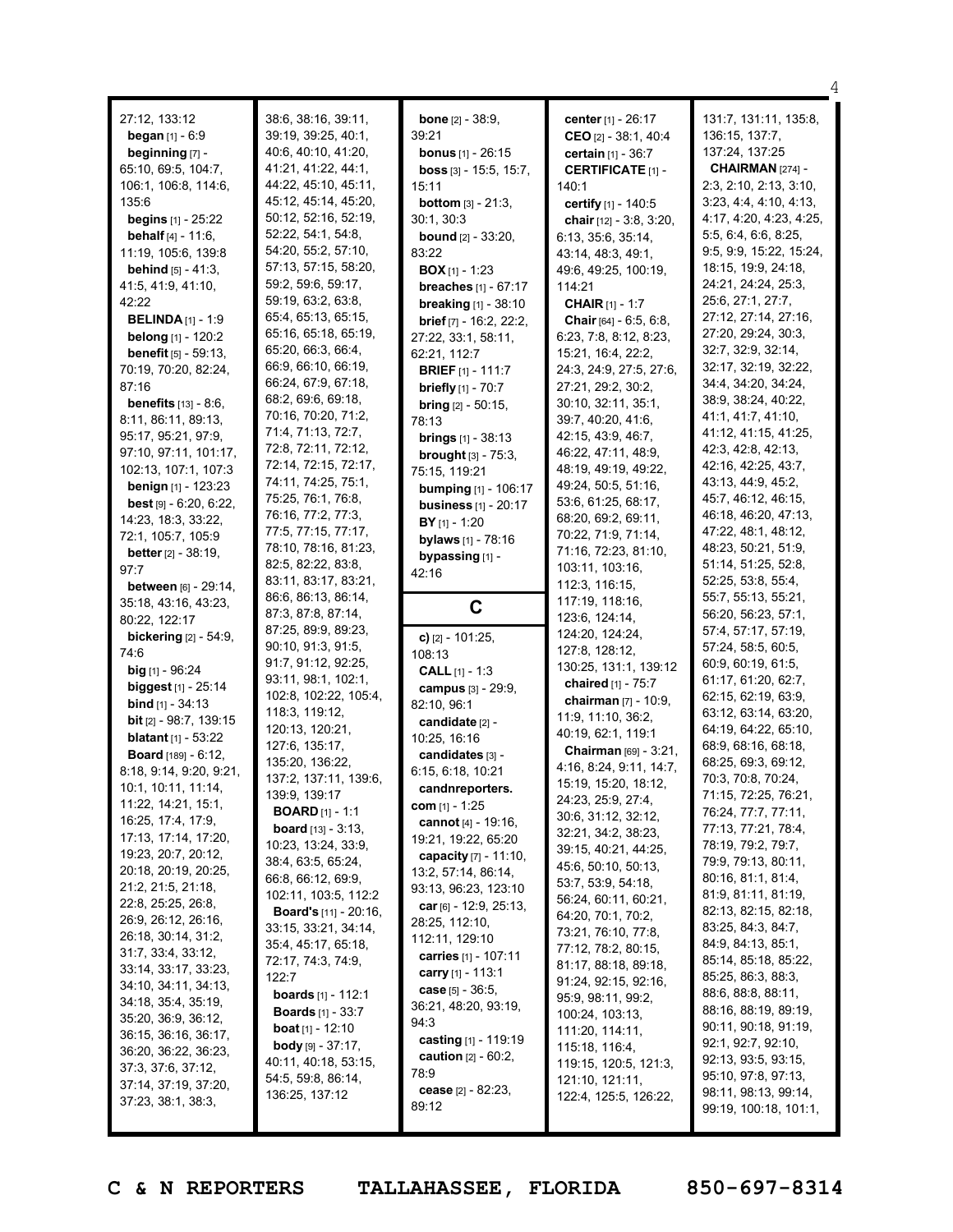| 101:5, 103:14,        | 16:17, 16:20, 16:22,            | 120:25, 121:15,                 | 14:8, 14:10, 15:8,       | 58:11, 58:12                  |
|-----------------------|---------------------------------|---------------------------------|--------------------------|-------------------------------|
| 103:17, 103:20,       | 18:5, 28:8, 33:11,              | 121:20, 121:23,                 | 18:23, 25:24, 26:15,     | context [1] - 75:6            |
| 103:25, 104:10,       | 34:19, 35:17, 66:23,            | 124:20                          | 26:20, 28:18, 30:16,     | continue [8] - 18:16,         |
| 104:13, 104:18,       | 78:13, 78:16, 81:6,             | cleared $[2] - 57:19$ ,         | 59:7, 59:10, 59:14,      | 24:22, 28:1, 28:4,            |
| 105:21, 107:16,       | 81:7, 89:21, 105:5,             | 118:5                           | 59:21, 82:24, 86:11,     | 28:17, 54:19, 58:16,          |
| 107:20, 108:5,        | 108:12                          | clearly [3] - 59:14,            | 89:13, 97:10, 98:18,     | 96:4                          |
|                       |                                 |                                 |                          |                               |
| 108:15, 108:19,       | changing [1] - 119:5            | 67:9, 120:3                     | 112:12, 122:19           | continues $[2]$ -             |
| 108:21, 108:25,       | characterization [2]            | <b>CLEVE</b> $[1]$ - 1:13       | competitive $[1]$ - 7:5  | 29:10, 54:9                   |
| 110:3, 110:7, 111:4,  | - 9:12, 10:14                   | clientele [1] - 25:22           | complete [2] - 45:2,     | continuing $[1]$ - 28:9       |
| 111:18, 112:4,        | charge [2] - 83:16,             | close $[5] - 7:12$ ,            | 140:6                    | contract $[61] - 3:12$ ,      |
| 112:18, 112:23,       | 95:4                            | 14:24, 43:15, 78:11,            | completely [1] -         | 7:2, 7:17, 7:21, 8:8,         |
| 113:10, 113:21,       | chatter [1] - 136:24            | 135:10                          | 28:25                    | 11:12, 11:21, 13:16,          |
| 113:25, 114:9,        | <b>Chief</b> $[3] - 38:4$ ,     | closed [1] - 48:11              | completion $[1]$ -       | 13:22, 14:13, 14:22,          |
| 114:19, 114:22,       | 38:17, 137:21                   | closing [1] - 49:17             | 92:18                    | 14:25, 15:4, 15:6,            |
| 115:19, 116:25,       | chief $[6] - 40:12$ ,           | closure $[3] - 38:13$ ,         | comprised $[1]$ - 3:12   | 16:8, 18:4, 31:13,            |
| 117:20, 118:1,        | 40:13, 58:22, 67:7,             | 38:15, 38:21                    | compromise [1] -         | 31:15, 31:18, 44:5,           |
| 118:14, 118:17,       | 87:14, 121:6                    | colleagues [4] -                | 104:24                   | 51:4, 53:24, 59:15,           |
| 118:23, 118:25,       | choice [1] - 10:20              |                                 | concede [2] - 42:20,     | 61:11, 61:14, 61:15,          |
| 119:2, 120:6, 120:8,  |                                 | 31:3, 54:11, 57:7,              |                          | 69:15, 71:22, 72:4,           |
| 121:12, 122:2, 122:5, | choose [2] - 120:14,            | 137:22                          | 42:23                    |                               |
| 123:1, 123:9, 123:12, | 125:7                           | Collective [2] -                | concern [2] - 47:16,     | 73:19, 75:22, 76:2,           |
| 123:14, 123:17,       | chooses $[3] - 26:9$ ,          | 94:23, 95:4                     | 118:1                    | 86:19, 88:23, 89:2,           |
|                       | 44:3, 76:16                     | collective $[1]$ - 8:18         | concerns [6] - 14:21,    | 90:1, 90:6, 94:5,             |
| 123:24, 124:10,       | <b>Christmas</b> $[3] - 9:19$ , | collectively $[1]$ - 35:5       | 26:7, 28:2, 28:5,        | 97:16, 101:22, 103:3,         |
| 124:21, 124:23,       | 9:24, 9:25                      | college [1] - 25:17             | 29:21, 69:5              | 106:16, 106:22,               |
| 125:3, 125:12,        | city [1] - 112:11               | comfortable [2] -               | concise [1] - 51:19      | 106:23, 115:8,                |
| 125:18, 125:20,       | civility [1] - 8:15             | 104:25, 107:6                   | conclude [1] - 99:2      | 116:17, 121:19,               |
| 125:24, 127:10,       | claim $[1] - 48:15$             | <b>coming</b> $[3] - 7:5$ ,     | <b>CONCLUDED [1] -</b>   | 122:10, 122:15,               |
| 127:18, 127:21,       | clarification [15] -            | 7:25, 95:25                     | 1:16                     | 122:25, 123:20,               |
| 128:7, 128:14,        | 21:7, 58:14, 60:23,             | <b>COMMENCED [1] -</b>          | conclusion $[5]$ -       | 132:2, 135:3, 135:12,         |
| 128:18, 128:21,       | 62:8, 70:23, 71:19,             | 1:15                            | 37:3, 44:5, 45:22,       | 135:14, 136:11,               |
| 128:24, 129:5, 129:9, | 74:16, 90:17, 91:22,            |                                 | 47:9, 139:15             | 136:21, 138:5, 138:9,         |
| 129:17, 130:18,       | 93:20, 94:2, 99:4,              | <b>comment</b> $[5] - 15:2$ ,   | concur $[3] - 43:9,$     | 138:13, 139:7                 |
| 130:20, 130:22,       |                                 | 15:11, 18:13, 42:19,            |                          | <b>CONTRACT</b> [1] - 1:4     |
| 131:2, 131:12,        | 106:11, 124:2, 124:6            | 78:3                            | 69:13, 73:22             | contracts [3] - 10:11,        |
| 131:18, 131:20,       | <b>clarified</b> $[1] - 73:13$  | comments [12] -                 | conditioner [1] -        | 11:7, 137:18                  |
| 131:24, 132:5, 132:9, | clarifies [1] - 17:24           | 11:23, 15:13, 16:2,             | 129:12                   | contractual [3] -             |
| 132:17, 132:20,       | clarify [10] - 12:23,           | 30:7, 30:9, 31:3,               | conditioning [1] -       |                               |
| 132:23, 133:7,        | 16:15, 36:3, 45:9,              | 32:25, 39:2, 42:20,             | 129:11                   | 6:24, 7:4, 7:10               |
| 133:18, 133:23,       | 60:24, 72:5, 73:5,              | 42:23, 74:21, 121:4             | conduct [1] - 86:6       | <b>control</b> [1] - 88:1     |
| 134:23, 135:9,        | 74:19, 88:22, 107:19            | commit [1] - 87:17              | conference [1] -         | controversial [1] -           |
| 135:23, 136:2, 136:4, | clarity [8] - 50:24,            | committed [3] -                 | 115:4                    | 46:3                          |
|                       | 62:4, 65:14, 76:25,             | 89:24, 90:7, 92:23              | <b>CONFERENCE [2] -</b>  | conversation [6] -            |
| 136:7, 137:8, 138:1,  | 97:9, 105:21, 108:8,            | <b>committee</b> $[5] - 6:11$ , | 1:3, 1:18                | 34:10, 35:10, 43:15,          |
| 138:15, 138:18,       | 137:17                          | 10:4, 10:9, 14:8,               | confidence [2] -         | 57:8, 111:17, 137:17          |
| 138:23, 139:2, 139:4, | clarity's [1] - 55:9            | 75:14                           | 11:16, 31:8              | conversations [2] -           |
| 139:13                | <b>clause</b> $[10] - 7:3$ ,    | Committee [5] -                 | confident $[1] - 67:10$  | 33:3, 53:13                   |
| challenge [1] - 39:21 | 7:19, 13:19, 35:2,              | 9:19, 9:20, 10:3,               | confused [1] - 91:22     | <b>CONVERSATIONS)</b>         |
| challenges [2] -      | 36:11, 44:24, 52:24,            | 30:14, 75:7                     | consensus [2] -          | $[1] - 107:21$                |
| 26:5, 26:17           | 86:25, 87:13, 102:3             | community [1] -                 | 3:14, 32:3               | cooling [4] - 10:6,           |
| challenging [1] -     | clauses [3] - 39:13,            | 30:24                           |                          | 10:9, 80:20, 80:22            |
| 28:22                 | 58:21, 65:2                     |                                 | consider [2] - 13:12,    | cooling-off [4] -             |
| change [12] - 43:12,  |                                 | comp $[2] - 28:2$ ,             | 112:7                    | 10:6, 10:9, 80:20,            |
| 59:23, 59:25, 66:2,   | clean $[1] - 46:2$              | 29:21                           | consideration [1] -      | 80:22                         |
| 72:20, 77:23, 87:21,  | clear $[30] - 4:7, 18:6,$       | comparative $[1] - 7:8$         | 15:10                    | <b>correct</b> $[15] - 6:8$ , |
| 88:5, 104:5, 116:1,   | 22:1, 39:16, 51:17,             | compensated [2] -               | considered [2] -         |                               |
| 116:14, 119:23        | 51:19, 52:11, 53:25,            | 25:20, 87:5                     | 94:22, 107:13            | 36:8, 51:8, 57:23,            |
| changed $[1] - 16:23$ | 57:7, 59:17, 61:16,             | compensating [1] -              | consistent $[3] - 7:6$ , | 73:2, 75:17, 77:24,           |
| changes $[28] - 4:1,$ | 62:6, 69:17, 73:17,             | 96:21                           | 7:19,86:7                | 83:12, 83:13, 83:23,          |
| 4:5, 4:8, 4:10, 7:23, | 74:25, 75:2, 86:15,             | Compensation [1] -              | contention $[5]$ -       | 110:6, 112:23,                |
| 7:25, 8:2, 8:5, 8:9,  | 94:19, 98:22, 110:16,           | 59:2                            | 31:24, 35:9, 38:9,       | 113:10, 114:15, 118:8         |
| 12:4, 12:5, 16:11,    | 110:25, 117:19,                 | compensation [23] -             | 39:21, 75:3              | correctly [1] - 96:25         |
|                       | 120:16, 120:23,                 | 12:8, 13:13, 14:3,              | contesting [2] -         | correspondingly [1]           |
|                       |                                 |                                 |                          |                               |

5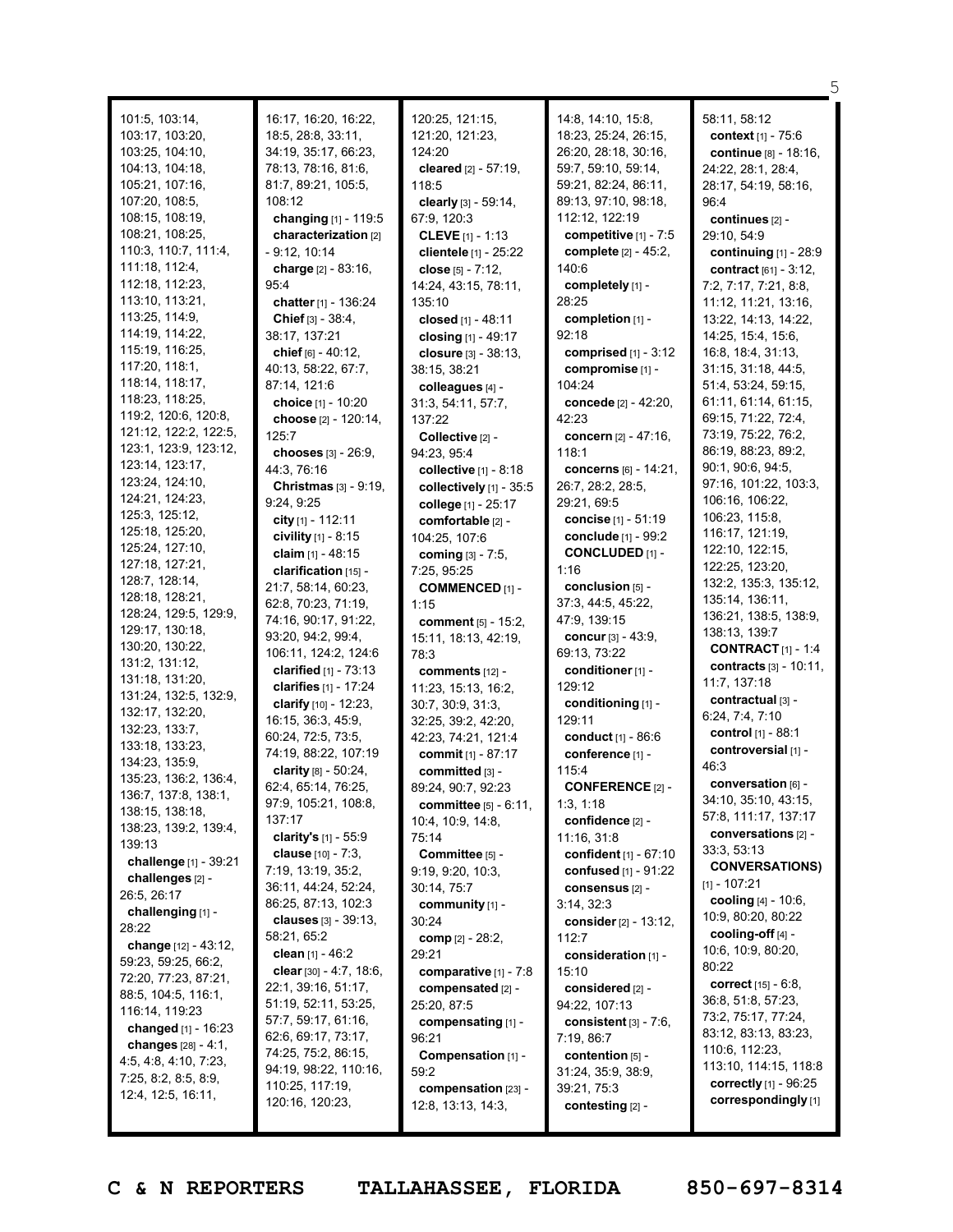|                                             |                                           |                                                |                                            | 6                                                |
|---------------------------------------------|-------------------------------------------|------------------------------------------------|--------------------------------------------|--------------------------------------------------|
| $-7:13$                                     | 106:12                                    | 86:6                                           | distinction [1] -                          | 37:14, 40:15, 42:24,                             |
| cost $[1]$ - 103:2                          | <b>deal</b> $[7]$ - 15:1, 35:22,          | devoid [1] - 7:18                              | 43:16                                      | 65:2, 85:20, 90:4,                               |
| coughing [1] -                              | 48:6, 77:18, 77:22,                       | <b>dictate</b> $[1] - 33:14$                   | disturbing [1] -                           | 96:21, 100:20,                                   |
| 119:18                                      | 106:16, 112:21                            | dies $[4] - 24:24$ ,                           | 25:10                                      | 101:19, 111:21,                                  |
| <b>Counsel</b> [12] - 35:23,                | dealer [1] - 121:22                       | 113:3, 113:4, 128:3                            | diverted [1] - 54:25                       | 121:25, 139:15                                   |
| 36:2, 36:3, 45:14,                          | dealership [2] -                          | differ $[2] - 11:17$ ,                         | divide [13] - 76:10,                       | door $[1]$ - 111:5                               |
| 71:24, 73:17, 74:16,                        | 112:10, 122:16                            | 138:7                                          | 76:14, 124:19,                             | doors $[1]$ - 12:11                              |
| 75:4, 90:14, 92:19,                         | dealt $[1]$ - 135:13                      | difference [1] - 43:23                         | 124:25, 125:7,                             | down [14] - 17:2,                                |
| 105:15, 125:10                              | debatable [1] - 49:3                      | different [5] - 36:17,                         | 126:25, 127:7,                             | 18:10, 19:7, 22:22,                              |
| counsel [16] - 19:25,                       | <b>debate</b> $[6] - 48:10$ ,             | 39:13, 62:6, 121:24,                           | 127:19, 127:21,                            | 37:24, 57:15, 57:16,                             |
| 24:14, 73:5, 88:22,                         | 48:16, 49:18, 123:14,                     | 123:10                                         | 128:5, 128:17,                             | 58:15, 81:21, 86:23,                             |
| 89:17, 89:20, 90:17,                        | 136:20                                    | differently [1] -                              | 130:19, 130:20                             | 106:25, 107:15,                                  |
| 93:16, 94:1, 97:22,                         | debates [1] - 137:1                       | 52:23                                          | <b>divided</b> [2] - 78:22,                | 118:11, 128:1                                    |
| 98:12, 103:11,                              | December [1] - 9:18                       | diligence [1] - 26:22                          | 125:13                                     | draw $[6] - 33:10$ ,                             |
| 103:15, 103:18,                             | deception [1] - 25:15                     | diligently [1] - 26:13                         | dividing [1] - 125:6                       | 33:24, 35:16, 59:1,                              |
| 103:22, 122:3                               | <b>decide</b> $[2] - 8:11$ ,              | directing [1] - 38:17                          | <b>Doctor</b> [85] - $3:15$ ,              | 126:22, 126:23                                   |
| counter [1] - 120:13                        | 65:21                                     | <b>direction</b> $[2] - 36:18$ ,               | 3:16, 6:19, 6:22, 7:21,                    | <b>driver</b> [6] - 25:13,                       |
| countered [1] -                             | decided [2] - 106:18,                     | 139:14                                         | 8:6, 8:8, 8:25, 11:1,                      | 25:23, 112:9, 122:8,                             |
| 120:12                                      | 111:15                                    | directions [1] - 40:12                         | 11:6, 12:7, 13:25,                         | 122:22, 123:1                                    |
| counteroffer [7] -                          | decides [3] - 35:5.                       | directives $[1]$ - $7:17$                      | 17:3, 17:9, 19:3,                          | due [1] - 78:25                                  |
| 4:2, 4:6, 4:9, 4:11,                        | 91:5, 105:14                              | directly [2] - 90:21,                          | 19:13, 20:9, 22:24,                        | <b>during</b> $[1]$ - 94:14                      |
| 62:24, 80:25, 108:11                        | <b>decision</b> $[8] - 18:3$              | 99:15                                          | 26:20, 30:17, 30:25,                       | duties [10] - 12:14,                             |
| <b>COUNTY [1] - 140:3</b>                   | 34:11, 37:25, 69:8,                       | dis $[1] - 104:21$                             | 31:7, 31:14, 32:4,                         | 17:3, 17:10, 17:13,                              |
| couple [3] - 12:10,                         | 80:23, 82:4, 112:2,                       | disagree [5] - 38:22,                          | 33:2, 33:12, 33:14,                        | 39:18, 41:19, 43:18,                             |
| 112:6, 136:21                               | 122:23                                    | 44:4, 45:13, 45:15,                            | 35:19, 35:20, 36:13,                       | 43:19, 43:24, 122:14                             |
| <b>course</b> $[6] - 26:9$ ,                | decisions $[1]$ - 38:4                    | 58:24                                          | 39:11, 39:12, 39:19,                       | <b>Duties</b> $[1] - 35:17$                      |
| 36:17, 53:14, 59:10,                        | <b>dedicated</b> $[1] - 14:16$            | disagreed $[1]$ - 66:10                        | 39:24, 40:9, 41:21,                        |                                                  |
| 83:14, 135:15                               | deems [1] - 122:13                        | disagreement [3] -                             | 41:22, 42:1, 44:3,                         | E                                                |
| Court [1] - 140:11                          | <b>default</b> $[1] - 35:22$              | 46:4, 47:8, 102:7                              | 44:18, 44:22, 44:24,                       |                                                  |
| <b>COURT</b> $[1] - 1:20$                   | defer $[1]$ - 131:22                      | disagrees [3] -                                | 45:13, 45:15, 46:11,                       | e) $[2] - 68:7, 82:8$                            |
| <b>court</b> $[2] - 67:15$ ,                | defined [2] - 44:3,                       | 35:20, 40:2, 103:6                             | 47:19, 50:23, 51:12,                       | eat [1] - 49:18                                  |
| 124:2                                       | 106:22                                    | disclosure $[3] - 19:1$ ,                      | 52:7, 53:23, 55:1,<br>57:11, 58:13, 62:10, | edits [2] - 111:21,                              |
| cover $[1]$ - 22:17                         | defines [1] - 94:24                       | 59:10, 60:2                                    | 66:19, 68:21, 72:8,                        | 124:4                                            |
| crazy $[1]$ - 13:19                         | delay [1] - 131:15                        | discomfort [1] -                               | 72:14, 77:2, 81:24,                        | education $[1]$ - $6:22$<br>educator [1] - 14:14 |
| <b>critical</b> $[1] - 30:22$               | delete [4] - 74:9.                        | 104:22                                         | 82:7, 82:22, 83:2,                         | effectively [3] -                                |
| cross $[1] - 23:3$                          | 74:12, 80:23, 103:8                       | discounts [1] - 14:12                          | 83:16, 86:10, 89:9,                        | 26:13, 106:13, 108:12                            |
| crossed [4] - 19:12,                        | deletion [1] - 86:25                      | discourage [1] -                               | 89:11, 93:2, 94:11,                        | effort [1] - 43:11                               |
| 20:9, 20:10, 20:12                          | deliberate [1] -                          | 53:23                                          | 96:13, 98:15, 101:8,                       | eight $[6]$ - 6:3, 59:3,                         |
| curable [6] - 66:20,                        | 131:15                                    | discovered [3] -                               | 107:22, 112:16,                            | 100:17, 102:2, 110:2,                            |
| 81:25, 83:10, 83:14,                        | deliberating [3] -                        | 92:20, 93:9, 95:1                              | 120:11, 122:8, 124:4,                      | 130:17                                           |
| 83:18, 83:21<br><b>cure</b> $[2] - 66:20$ , | 30:11, 30:13, 30:16                       | discovery $[1]$ - 86:6                         | 129:8, 133:15, 135:5,                      | either [3] - 44:12,                              |
| 81:25                                       | deliberation [2] -                        | discretion $[1]$ - $91:18$                     | 135:19, 138:20, 139:7                      | 127:12, 127:15                                   |
| curing [1] - 83:10                          | 135:21, 137:11                            | discuss $[3] - 7:21$ ,                         | <b>doctor</b> [1] - $25:16$                | elects [1] - 102:25                              |
| curiosity [1] - 123:1                       | deliberations [3] -                       | 7:24, 15:16                                    | <b>DOCTOR</b> [6] - 1:4,                   | elements [1] - 26:20                             |
| <b>current</b> $[7] - 7:6$ ,                | 7:2, 8:13, 8:21                           | discussed $[3] - 8:2$ ,                        | 61:23, 114:11,                             | eligible [1] - 105:17                            |
| 7:19, 21:18, 24:16,                         | demand [1] - 25:11                        | 8:4, 88:23                                     | 114:17, 118:22, 132:6                      | eliminate [8] -                                  |
| 29:23, 59:19, 101:12                        | demands [1] - 121:5<br>demonstrated [1] - | $discussion$ [27] -<br>4:16, 4:17, 9:2, 11:25, | document [7] -                             | 101:21, 116:8,                                   |
| cut $[1] - 58:15$                           | 25:21                                     | 12:2, 15:15, 26:16,                            | 16:23, 26:21, 31:22,                       | 116:16, 116:23,                                  |
|                                             | desires [1] - 63:2                        | 29:1, 30:21, 32:14,                            | 47:5, 89:14, 89:16,                        | 116:25, 118:2,                                   |
| D                                           | despite [1] - 135:20                      | 32:25, 44:21, 50:1,                            | 94:22                                      | 123:19, 124:7                                    |
|                                             |                                           | 50:11, 50:12, 57:9,                            | documented [2] -                           | eliminates [3] -                                 |
|                                             |                                           |                                                | 16:25, 39:17                               |                                                  |
| dangling $[1]$ - 57:20                      | destructive [1] -                         |                                                |                                            | 116:18, 116:19, 117:6                            |
| <b>DATE</b> $[1] - 1:14$                    | 131:10                                    | 57:22, 69:1, 69:23,                            | dollars $[6] - 87:20$ ,                    | eliminating [2] -                                |
| <b>date</b> $[1]$ - 29:10                   | determination [1] -                       | 72:20, 76:12, 77:12,<br>82:16, 88:14, 88:16,   | 91:9, 98:16, 98:17,                        | 117:13, 124:3                                    |
| <b>DATED</b> [1] - 140:7                    | 83:9                                      | 135:20, 136:8                                  | 102:25, 106:9                              | <b>ELMIRA</b> $[1] - 1:4$                        |
| <b>days</b> $[11] - 66:20$ ,                | determine [7] -                           | <b>Discussion</b> $[1] - 9:4$                  | done $[23] - 6:17, 7:9,$                   | email $[1]$ - 9:18                               |
| 67:2, 67:19, 81:25,                         | 33:18, 48:4, 52:17,                       | discussions $[1]$ -                            | 11:7, 11:11, 11:12,                        | emerged [1] - 72:13                              |
| 82:4, 82:6, 83:22,                          | 83:18, 122:7, 127:15,<br>128:25           | 137:15                                         | 11:13, 13:4, 17:12,                        | employ [1] - 37:16                               |
| 102:4, 102:10, 103:4,                       | determined [1] -                          | <b>distinct</b> $[1] - 43:23$                  | 19:8, 22:3, 25:5,                          | employed [1] -                                   |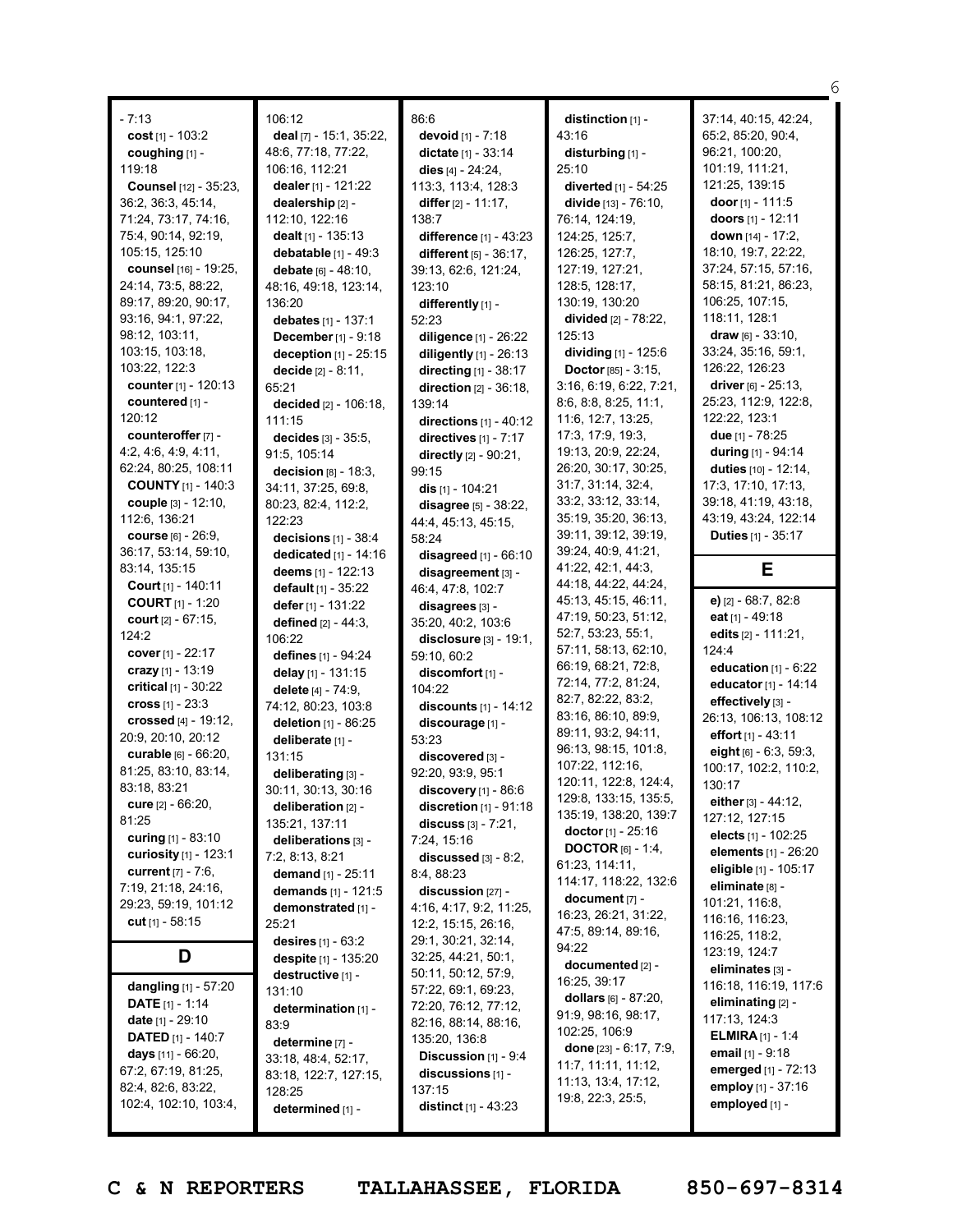| 101:11                                                                                                                                                                                                                                                                                                                                                                                                                                                                                                          |                                                                                                                                                                                                                                                                                                                                                                                                                                                                                                                                                                  |                                                                                                                                                                                                                                                                                                                                                                                                                                                                                                                                                                 |                                                                                                                                                                                                                                                                                                                                                                                                                                                                                                                                                                                                                    |                                                                                                                                                                                                                                                                                                                                                                                                                                                                                                                                                                                                               |
|-----------------------------------------------------------------------------------------------------------------------------------------------------------------------------------------------------------------------------------------------------------------------------------------------------------------------------------------------------------------------------------------------------------------------------------------------------------------------------------------------------------------|------------------------------------------------------------------------------------------------------------------------------------------------------------------------------------------------------------------------------------------------------------------------------------------------------------------------------------------------------------------------------------------------------------------------------------------------------------------------------------------------------------------------------------------------------------------|-----------------------------------------------------------------------------------------------------------------------------------------------------------------------------------------------------------------------------------------------------------------------------------------------------------------------------------------------------------------------------------------------------------------------------------------------------------------------------------------------------------------------------------------------------------------|--------------------------------------------------------------------------------------------------------------------------------------------------------------------------------------------------------------------------------------------------------------------------------------------------------------------------------------------------------------------------------------------------------------------------------------------------------------------------------------------------------------------------------------------------------------------------------------------------------------------|---------------------------------------------------------------------------------------------------------------------------------------------------------------------------------------------------------------------------------------------------------------------------------------------------------------------------------------------------------------------------------------------------------------------------------------------------------------------------------------------------------------------------------------------------------------------------------------------------------------|
| employee [1] - 25:11<br>employer [1] -<br>101:12<br>employment [6] -<br>59:11, 59:18, 82:22,<br>89:10, 89:11, 115:10<br>encourage [3] -<br>45:20, 59:23, 137:22<br>encouraged [1] -<br>61:2<br>end [7] - 8:21, 27:23,<br>37:25, 38:3, 40:4,<br>40:16, 72:11<br>ended [1] - 28:10<br>enforce [1] - 37:24<br>engagement [1] -<br>33:19<br>ensure [1] - 93:12<br>enter [1] - 6:23<br>entertain $[2] - 24:4$ ,<br>73:4<br>entire $[4] - 60:22$ ,<br>102:12, 105:18<br>entitled [7] - 82:23,<br>86:10, 89:13, 95:17, | execute [2] - 40:5,<br>139:7<br><b>Executive</b> [3] - 38:4,<br>38:17, 137:21<br>executive [6] -<br>40:13, 58:22, 67:7,<br>87:15, 121:6<br>expect $[2] - 15:10$ ,<br>25:11<br>expecting [1] - 13:2<br>experience [3] -<br>6:21, 28:21, 29:23<br>expiration $[3] - 86:9$ ,<br>86:19, 106:22<br>explain $[11] - 16:11$ ,<br>16:22, 19:15, 19:16,<br>22:4, 22:5, 22:12,<br>23:23, 31:20, 71:20,<br>136:14<br>explained [3] -<br>51:22, 52:4, 69:21<br>explaining [1] - 73:9<br>explanation [5] -<br>23:11, 46:23, 46:25,<br>51:18, 51:20<br>extending $[1]$ - 28:19 | 87:16, 87:18, 102:17,<br>102:25<br><b>FAMU's</b> $[1] - 6:23$<br>fashion [2] - 62:21,<br>98:9<br>fatigued [1] - 54:16<br>favor $[27] - 4:15$ ,<br>4:20, 44:23, 46:15,<br>51:14, 53:3, 61:17,<br>63:9, 77:11, 79:3,<br>84:3, 88:11, 92:10,<br>102:2, 107:16,<br>108:16, 118:19,<br>125:3, 125:14,<br>127:23, 128:9, 129:1,<br>132:9, 132:21,<br>134:16, 136:4, 138:23<br>favorable [1] - 15:10<br><b>FAX</b> [1] - 1:24<br><b>February</b> [2] - 7:24,<br>140:7<br>FEBRUARY [1] -<br>1:14<br>felonies [1] - 90:8<br>felonious [1] - 67:14<br>felony [2] - 67:16, | 50:22, 50:25, 51:7,<br>51:9, 52:1, 53:2, 55:5,<br>55:8, 55:17, 58:10,<br>60:16, 65:1, 68:10,<br>83:25, 107:9, 107:15,<br>108:6, 119:19,<br>128:24, 138:21<br>Florida [6] - 8:20,<br>13:8, 14:17, 14:23,<br>36:7, 70:20<br><b>FLORIDA</b> $[4] - 1:1$ ,<br>1:18, 1:23, 140:3<br>focused $[1] - 8:5$<br>focusing [1] - 83:10<br>folk [1] - 139:6<br>folks [1] - 74:4<br>follow $[6] - 54:13$ ,<br>65:11, 74:12, 83:8,<br>124:12, 127:6<br>follow-up [1] - 83:8<br>followed [7] - 10:15,<br>12:1, 27:8, 29:25,<br>30:5, 41:8, 103:21<br><b>following</b> $[4] - 19:9$ ,<br>92:16, 104:3, 104:4<br>forbid $[1] - 21:8$ | 37:18, 38:6, 42:21,<br>43:2, 44:7, 44:11,<br>46:2, 58:2, 58:6, 58:8,<br>100:20, 104:3, 104:4,<br>104:16, 106:3, 112:6,<br>112:20, 112:25,<br>113:8, 113:12,<br>113:14, 113:24,<br>113:25, 114:3,<br>114:13, 114:24,<br>114:25, 115:2,<br>115:15, 132:2,<br>132:20, 132:25,<br>133:6, 133:7, 133:11,<br>135:3, 135:4<br>front [2] - 74:20, 94:5<br><b>full</b> $[26] - 19:12$ ,<br>21:10, 44:20, 44:24,<br>60:2, 65:24, 66:8,<br>69:6, 69:9, 70:13,<br>70:16, 73:23, 74:8,<br>75:6, 76:6, 78:10,<br>105:1, 105:8, 105:18,<br>105:22, 107:3,<br>111:20, 111:22,<br>135:14, 135:18<br><b>fully</b> $[1]$ - 53:23 |
| 95:20, 102:6, 120:13                                                                                                                                                                                                                                                                                                                                                                                                                                                                                            | <b>extent</b> $[6] - 14:6$ ,                                                                                                                                                                                                                                                                                                                                                                                                                                                                                                                                     | 91:11                                                                                                                                                                                                                                                                                                                                                                                                                                                                                                                                                           | foregoing [1] - 140:6                                                                                                                                                                                                                                                                                                                                                                                                                                                                                                                                                                                              | <b>funds</b> $[1] - 67:16$                                                                                                                                                                                                                                                                                                                                                                                                                                                                                                                                                                                    |
| equal [1] - 10:3<br>equitable [1] - 7:13<br>err $[1] - 60:1$                                                                                                                                                                                                                                                                                                                                                                                                                                                    | 18:24, 62:25, 63:4,<br>83:14, 87:7<br><b>extolled</b> $[1] - 6:21$                                                                                                                                                                                                                                                                                                                                                                                                                                                                                               | felt $[1] - 6:20$<br>few [3] - 9:11, 30:9,<br>78:12                                                                                                                                                                                                                                                                                                                                                                                                                                                                                                             | forgive [1] - 42:16<br>form $[4]$ - 19:1, 81:8,<br>82:11, 135:25                                                                                                                                                                                                                                                                                                                                                                                                                                                                                                                                                   | <b>future</b> $[3] - 33:7$ ,<br>33:9, 112:1                                                                                                                                                                                                                                                                                                                                                                                                                                                                                                                                                                   |
| established [1] -<br>68:4                                                                                                                                                                                                                                                                                                                                                                                                                                                                                       | extreme [1] - 53:19<br>extremely [1] - 53:13                                                                                                                                                                                                                                                                                                                                                                                                                                                                                                                     | fiduciary [1] - 67:17<br>final $[2] - 78:13$ ,                                                                                                                                                                                                                                                                                                                                                                                                                                                                                                                  | <b>formal</b> $[3] - 67:15$ ,                                                                                                                                                                                                                                                                                                                                                                                                                                                                                                                                                                                      |                                                                                                                                                                                                                                                                                                                                                                                                                                                                                                                                                                                                               |
|                                                                                                                                                                                                                                                                                                                                                                                                                                                                                                                 |                                                                                                                                                                                                                                                                                                                                                                                                                                                                                                                                                                  |                                                                                                                                                                                                                                                                                                                                                                                                                                                                                                                                                                 |                                                                                                                                                                                                                                                                                                                                                                                                                                                                                                                                                                                                                    |                                                                                                                                                                                                                                                                                                                                                                                                                                                                                                                                                                                                               |
| establishing [2] -                                                                                                                                                                                                                                                                                                                                                                                                                                                                                              |                                                                                                                                                                                                                                                                                                                                                                                                                                                                                                                                                                  | 138:13                                                                                                                                                                                                                                                                                                                                                                                                                                                                                                                                                          | 83:15, 95:3<br><b>former</b> $[2] - 93:8$ ,                                                                                                                                                                                                                                                                                                                                                                                                                                                                                                                                                                        | G                                                                                                                                                                                                                                                                                                                                                                                                                                                                                                                                                                                                             |
| 20:20, 69:18                                                                                                                                                                                                                                                                                                                                                                                                                                                                                                    | F                                                                                                                                                                                                                                                                                                                                                                                                                                                                                                                                                                | <b>financial</b> $[2] - 19:1$ ,                                                                                                                                                                                                                                                                                                                                                                                                                                                                                                                                 | 94:5                                                                                                                                                                                                                                                                                                                                                                                                                                                                                                                                                                                                               | gain [1] - 62:4                                                                                                                                                                                                                                                                                                                                                                                                                                                                                                                                                                                               |
| establishment [3] -                                                                                                                                                                                                                                                                                                                                                                                                                                                                                             |                                                                                                                                                                                                                                                                                                                                                                                                                                                                                                                                                                  | 95:23                                                                                                                                                                                                                                                                                                                                                                                                                                                                                                                                                           | <b>forth</b> $[13] - 7:25$ ,                                                                                                                                                                                                                                                                                                                                                                                                                                                                                                                                                                                       | gainful [1] - 115:10<br>gate [1] - 13:1                                                                                                                                                                                                                                                                                                                                                                                                                                                                                                                                                                       |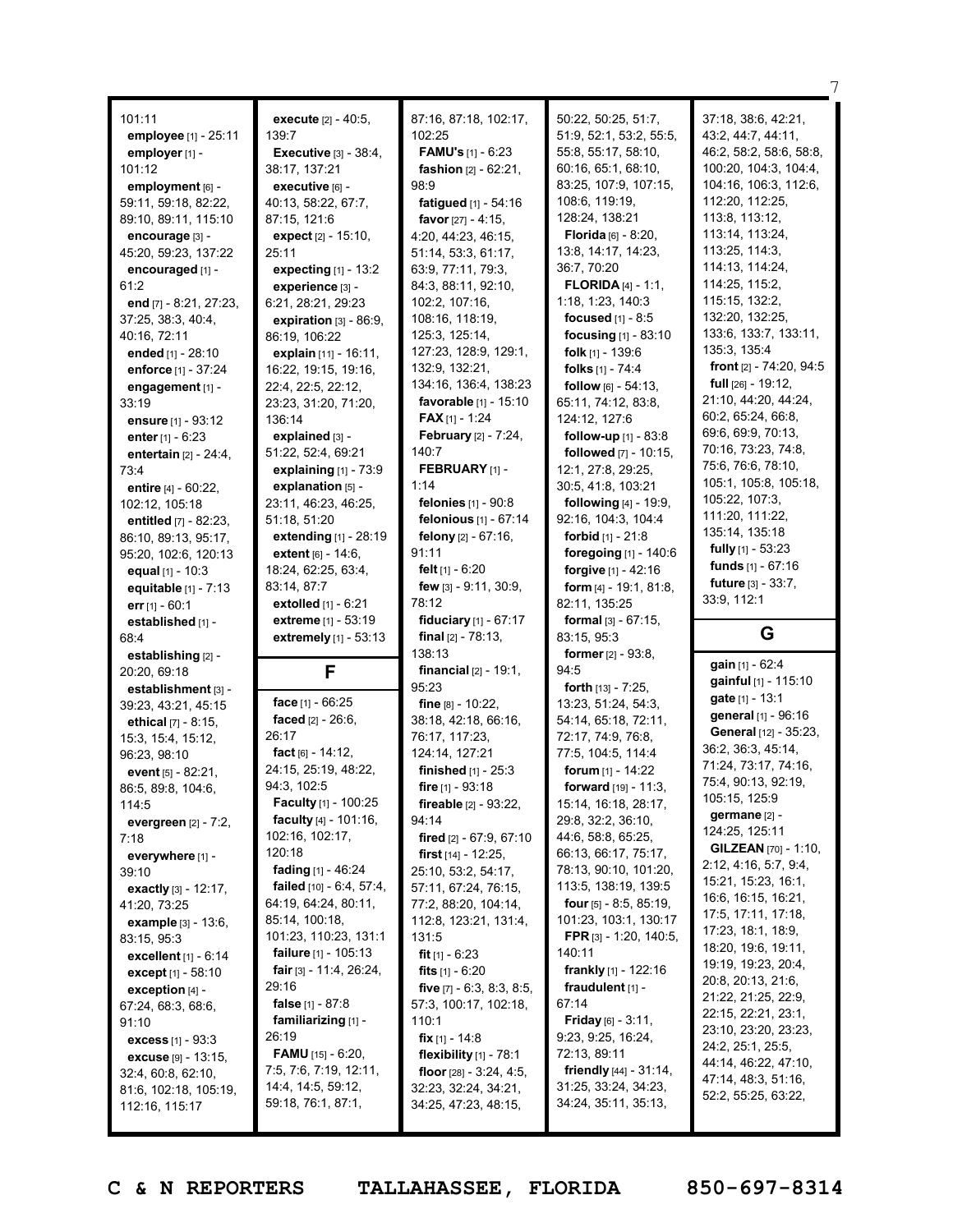|                                |                                        |                               |                                  | 8                                           |
|--------------------------------|----------------------------------------|-------------------------------|----------------------------------|---------------------------------------------|
| 68:8, 68:24, 69:24,            | Н                                      | hopefully [3] - 46:2,         | increased [1] - 63:7             | <b>intent</b> [7] - 22:17,                  |
| 71:9, 71:14, 71:18,            |                                        | 78:11, 104:23                 | independent [1] -                | 23:8, 23:15, 59:5,                          |
| 75:9, 75:12, 79:15,            | half [7] - 11:25, 12:2,                | hoping [3] - 27:22,           | 112:13                           | 78:7, 78:17                                 |
| 81:12, 84:15, 96:10,           | 15:17, 87:9, 111:5,                    | 28:15, 29:2                   | independently [3] -              | intention [1] - 98:23                       |
| 99:10, 99:21, 103:15,          | 135:11, 139:17                         | horribly [1] - 13:9           | 128:9, 129:1, 129:2              | interaction [1] -                           |
| 109:2, 110:23, 113:4,          | <b>HALL</b> $[1] - 1:17$               | hour $[3] - 11:25$ ,          | <b>indicate</b> [1] - 129:2      | 122:17                                      |
| 123:13, 126:1,                 |                                        | 12:2, 131:13                  |                                  |                                             |
| 129:19, 133:2, 133:25          | <b>hand</b> $[4] - 18:4$ ,             | hours [7] - 14:16,            | indication $[1]$ - 53:25         | interest [1] - 33:22<br>interim [1] - 26:12 |
| <b>Gilzean</b> $[30] - 2:11$ , | 54:23, 54:25, 55:1                     |                               | <b>INDICATIONS)</b> [28] -       |                                             |
| 5:6, 15:23, 15:24,             | <b>handcuff</b> $[1] - 82:3$           | 15:17, 118:13, 123:3,         | 4:22, 4:24, 46:17,               | interjected [1] -                           |
| 16:14, 25:7, 47:13,            | handcuffed [2] -                       | 123:12, 135:11,               | 46:19, 61:19, 63:11,             | 99:13                                       |
| 48:16, 49:9, 50:14,            | 66:12, 67:18                           | 139:17                        | 63:13, 79:6, 79:8,               | interpretation [3] -                        |
| 50:19, 52:10, 55:22,           | <b>hands</b> $[4] - 34:12$ ,           | hundreds [1] - 91:9           | 84:6, 84:8, 88:13,               | 35:3, 55:11, 65:24                          |
|                                | 34:16, 45:21, 81:2                     |                               | 92:12, 92:14, 107:18,            | <b>interrupt</b> $[2] - 49:4$ ,             |
| 55:24, 63:21, 68:24,           | happy [1] - 136:12                     |                               | 108:18, 108:20,                  | 80:17                                       |
| 68:25, 69:1, 71:18,            | hard $[1] - 28:14$                     |                               | 118:21, 118:24,                  | interviewed [1] -                           |
| 76:3, 79:14, 81:11,            | harmful [1] - 87:18                    | idea [5] - 11:3, 14:18,       | 125:17, 125:19,                  | 6:18                                        |
| 84:14, 99:20, 109:1,           | <b>hate</b> $[1] - 19:13$              | 14:20, 33:5, 107:3            | 129:4, 129:6, 132:11,            | invoking [2] - 50:8,                        |
| 110:18, 110:19,                | HBCU [2] - 12:25,                      | identify [1] - 68:22          | 132:22, 132:24,                  | 127:5                                       |
| 125:25, 129:18,                | 13:10                                  | idiosyncrasies [1] -          | 133:5, 139:1                     | involved [1] - 69:23                        |
| 133:24                         | <b>HBCUs</b> [2] - 13:10,              | 8:17                          | indictment [3] -                 | issue [5] - 16:10,                          |
| given [6] - 7:17,              | 13:12                                  | ignored [1] - 127:8           | 67:15, 83:16, 95:3               | 18:4, 73:13, 92:3,                          |
| 14:13, 44:1, 121:20,           | healthy [2] - 135:21,                  | implement [3] -               | indiscretion [1] -               | 121:13                                      |
| 136:10                         | 137:13                                 | 38:18, 40:5, 40:14            | 95:23                            | <b>issues</b> $[3] - 53:20$ ,               |
| <b>GLEN</b> [1] - 1:10         | hear $[12] - 15:11$ ,                  | implemented [1] -             | individual $[9] - 8:17$ ,        | 54:4, 58:13                                 |
| goal [2] - 36:15               | 25:8, 29:20, 32:7,                     | 38:1                          | 14:5, 27:24, 34:12,              | item $[1] - 18:1$                           |
| goals [16] - 22:10,            | 40:23, 57:6, 93:5,                     | implements [1] -              | 54:7, 54:8, 93:12,               | items [10] - 15:16,                         |
| 35:21, 35:25, 36:6,            | 93:24, 101:3, 111:2,                   | 38:5                          | 115:7, 115:9                     | 29:5, 32:3, 116:16,                         |
| 36:10, 37:21, 37:23,           | 111:8, 129:9                           | <b>implied</b> $[1]$ - $35:5$ | individually [3] -               | 116:24, 117:22,                             |
| 38:5, 39:4, 39:24,             | <b>heard</b> $[13] - 4:14$ ,           | important [5] -               | 18:13, 125:2, 128:10             | 118:10, 119:8,                              |
| 43:22, 44:2, 44:21,            | 11:14, 15:2, 45:18,                    | 53:16, 53:17, 69:9,           | influence $[1] - 7:4$            | 119:22, 123:20                              |
| 45:17, 52:18, 68:4             | 60:10, 62:5, 68:19,                    | 70:12, 86:13                  | information [8] -                |                                             |
| <b>God</b> [1] - 21:8          | 74:24, 75:1, 77:7,                     | <b>impose</b> $[1] - 37:5$    | 48:8, 59:9, 60:1, 63:2,          | J                                           |
| golden [2] - 101:13,           | 93:23, 94:1, 94:20                     | $IN [1] - 1:3$                | 63:6, 63:8, 82:5,                |                                             |
| 102:24                         | hearing [1] - 4:20                     | inadvertently [1] -           | 126:23                           | jam [1] - 37:24                             |
| governance [2] -               | heart $[1] - 49:18$                    | 118:2                         | <b>initial</b> $[3] - 20:7$ ,    | January [1] - 7:20                          |
| 38:17, 88:1                    | heartburn [2] -                        | inappropriate [1] -           | 115:16                           | job [4] - 6:17, 12:13,                      |
| governing [7] -                | 22:20, 28:18                           | 97:5                          | input [2] - 138:4,               | 13:4, 40:4                                  |
| 37:17, 40:11, 40:18,           | held [4] - 87:6, 87:9,                 | inaudible [2] - 48:25,        | 139:14                           | joined [1] - 6:12                           |
| 59:8, 86:14, 136:25,           | 90:9, 93:13                            | 119:18                        | <b>inserted</b> $[6] - 23:6$ ,   | June [2] - 18:23,                           |
| 137:12                         | help [2] - 28:14,                      | inaudible) [1] - 56:20        | 23:7, 70:19, 74:8,               | 106:17                                      |
| <b>Governors</b> [2] - 26:8,   | 138:8                                  | incentive [2] -               | 81:22, 95:12                     |                                             |
| 120:21                         | helped [1] - 138:4                     | 102:21, 106:21                | insertion [2] - 39:16,           | Κ                                           |
| grace [1] - 66:24              | <b>helpful</b> $[2] - 33:6$ ,          | <b>incident</b> $[1] - 82:9$  | 83:1                             |                                             |
| granted [1] - 119:23           | 137:16                                 | <b>inclined</b> $[1]$ - 137:9 | <b>inserts</b> $[1]$ - 80:19     | <b>KARL</b> [1] - 1:11                      |
| great $[5] - 10:15$ ,          | <b>herself</b> $[1] - 9:13$            | include [3] - 24:10,          | <b>insisted</b> $[1]$ - 10:17    | <b>keep</b> $[11] - 12:9$ ,                 |
| 15:12, 16:6, 18:9,             | <b>hide</b> $[1] - 60:1$               | 66:8, 117:25                  | <b>instances</b> $[1] - 54:24$   | 12:11, 16:2, 33:25,                         |
| 124:6                          | <b>higher</b> $[1]$ - $6:22$           | included [3] - 73:18,         | instead [1] - 61:10              | 46:2, 68:11, 76:6,                          |
| <b>grind</b> $[1]$ - 12:16     |                                        | 111:17, 111:19                | $institution$ [2] -              | 76:15, 76:16, 82:1,                         |
| gross $[1] - 67:12$            | highly $[3]$ - 25:20,<br>27:25, 134:16 | includes [1] - 133:10         | 12:21, 101:11                    | 103:2                                       |
| group $[5] - 11:25$ ,          |                                        | including $[3]$ - 26:7,       | <b>Institution</b> $[7]$ - 15:9, | keeping [3] - 13:6,                         |
| 130:23, 130:25,                | hire $[1] - 11:18$                     | 86:16, 134:24                 | 36:1, 86:15, 105:6,              | 33:22, 102:20                               |
| 131:1, 139:6                   | historically [1] - 39:3                | <b>incoming</b> $[1] - 137:3$ | 121:7, 136:25, 137:21            | keeps [1] - 37:19                           |
| <b>guess</b> $[5] - 23:13$ ,   | history [1] - 15:9                     |                               | institutional [1] -              | <b>KELVIN</b> [1] - 1:11                    |
| 37:8, 82:25, 104:2,            | <b>hold</b> $[4] - 86:19$ ,            | incompetence [1] -<br>94:25   | 87:25                            | <b>kept</b> [1] - 102:10                    |
| 136:20                         | 87:14, 103:17                          |                               | institutionalize [1] -           | <b>Kim</b> [1] - 113:22                     |
| guide [1] - 7:1                | <b>holding</b> $[1] - 83:12$           | incongruous [1] -<br>7:11     | 47:5                             | <b>KIMBERLY</b> $[1]$ - 1:12                |
| <b>guy</b> $[1]$ - 12:8        | <b>honest</b> $[1] - 52:5$             |                               | institutions $[1]$ -             | <b>kind</b> $[3] - 96:4$ ,                  |
| $guys$ [3] - 19:8,             | <b>hook</b> $[3] - 86:24$ ,            | incorporate [1] -             | 13:8                             | 96:20, 138:12                               |
| 111:4, 139:17                  | 90:8, 90:9                             | 31:25                         | <b>insult</b> $[1]$ - 13:5       | <b>kinds</b> $[1]$ - 95:24                  |
|                                | hope $[4] - 3:17, 24:4,$               | incorporated [3] -            |                                  | <b>knowing</b> $[1]$ - 90:6                 |
|                                | 93:16                                  | 8:9, 114:13, 138:13           | <b>intact</b> $[1] - 83.6$       |                                             |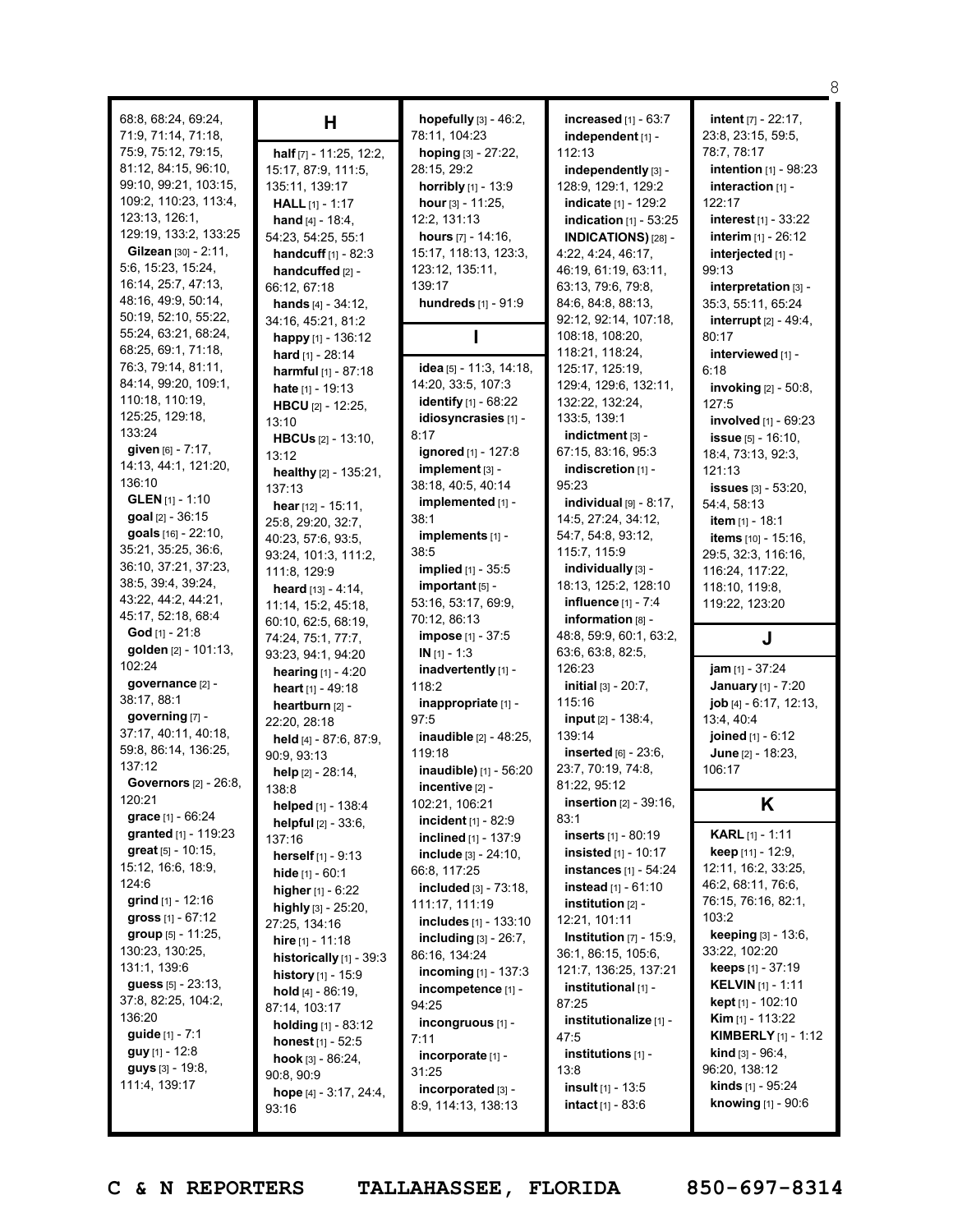| knowledge [1] -<br>12:22<br><b>known</b> $[20] - 4:15$ ,<br>4:21, 46:16, 53:3,<br>61:18, 63:10, 79:4,<br>84:4, 88:12, 92:11,<br>107:2, 108:16,<br>118:20, 125:4,<br>125:15, 128:10,<br>132:10, 132:21,<br>136:5, 138:24<br>L | 78:24, 80:19, 81:3,<br>82:20, 83:20, 86:13,<br>92:5, 100:23, 101:2,<br>101:4, 115:4, 115:6,<br>115:14, 119:4,<br>120:10, 121:14,<br>124:9, 124:17, 136:21<br><b>lastly</b> $[1]$ - 23:10<br><b>late</b> $[1] - 131:13$<br><b>latitude</b> $[1] - 37:5$<br>laughing [1] - 70:4<br>law [4] - 19:5, 63:3,<br>67:15, 86:22 | 135:19<br>leave [6] - 29:18,<br>34:17, 78:18, 87:19,<br>102:6, 105:15<br>leaves [1] - 38:15<br>leaving [1] - 75:22<br>LEE $[1] - 1:17$<br><b>left</b> $[5]$ - 22:3, 73:8,<br>73:10, 73:12, 73:19<br>legal [11] - 16:4,<br>17:19, 19:25, 23:9,<br>24:14, 65:24, 71:19,<br>72:4, 93:15, 96:11, | 101:22, 108:9<br>loud $[3] - 57:7$ ,<br>74:25, 75:1<br>loudest [1] - 14:25<br>love [1] - 13:21<br><b>lucrative</b> [2] - 14:9,<br>15:8<br>Μ<br>main [7] - 15:10,<br>107:9, 107:14,<br>115:24, 117:7, | manual [1] - 69:16<br><b>March</b> [5] - 72:19,<br>73:4, 73:16, 75:15,<br>75:23<br>margin [1] - 59:4<br>Marjorie [1] - 131:8<br><b>MARJORIE</b> $[1] - 1:8$<br><b>mater</b> [2] - 13:18,<br>13:21<br><b>math</b> $[1]$ - 71:10<br><b>matter</b> $[6] - 26:9$ ,<br>36:24, 69:10, 102:5,<br>111:23, 120:19 |
|------------------------------------------------------------------------------------------------------------------------------------------------------------------------------------------------------------------------------|------------------------------------------------------------------------------------------------------------------------------------------------------------------------------------------------------------------------------------------------------------------------------------------------------------------------|----------------------------------------------------------------------------------------------------------------------------------------------------------------------------------------------------------------------------------------------------------------------------------------------|------------------------------------------------------------------------------------------------------------------------------------------------------------------------------------------------------|----------------------------------------------------------------------------------------------------------------------------------------------------------------------------------------------------------------------------------------------------------------------------------------------------------|
|                                                                                                                                                                                                                              | lawson $[2] - 32:16$ ,                                                                                                                                                                                                                                                                                                 | 117:19                                                                                                                                                                                                                                                                                       | 117:16, 118:8                                                                                                                                                                                        | maximum [1] - 87:7                                                                                                                                                                                                                                                                                       |
| <b>lack</b> [3] $- 24:24,$                                                                                                                                                                                                   | 42:13                                                                                                                                                                                                                                                                                                                  | <b>Legal</b> [1] - $16:11$                                                                                                                                                                                                                                                                   | <b>maintain</b> [1] - 87:14                                                                                                                                                                          | McKnight [65] - 16:5,                                                                                                                                                                                                                                                                                    |
| 26:22, 47:7                                                                                                                                                                                                                  | <b>LAWSON</b> $[62] - 1:11$ ,                                                                                                                                                                                                                                                                                          | legally [1] - 29:4                                                                                                                                                                                                                                                                           | maintains [1] - 38:16                                                                                                                                                                                | 16:13, 16:19, 16:25,                                                                                                                                                                                                                                                                                     |
| <b>lady</b> [1] - 119:6<br><b>lament</b> $[1] - 25:25$                                                                                                                                                                       | 2:14, 4:3, 4:12, 5:9,                                                                                                                                                                                                                                                                                                  | legislators [1] -                                                                                                                                                                                                                                                                            | <b>major</b> [7] - $26:14$ ,                                                                                                                                                                         | 17:8, 17:15, 17:21,                                                                                                                                                                                                                                                                                      |
| <b>landed</b> $[2] - 28:6$ ,                                                                                                                                                                                                 | 27:5, 27:21, 32:11,<br>32:16, 41:3, 41:9,                                                                                                                                                                                                                                                                              | 120:20                                                                                                                                                                                                                                                                                       | 28:2, 29:20, 35:8,<br>95:15, 95:22                                                                                                                                                                   | 17:25, 18:7, 18:18,                                                                                                                                                                                                                                                                                      |
| 28:7                                                                                                                                                                                                                         | 41:11, 42:15, 42:18,                                                                                                                                                                                                                                                                                                   | <b>LEON</b> $[1]$ - 140:3<br>$less$ [10] - 26:19,                                                                                                                                                                                                                                            | majority [29] - 6:19,                                                                                                                                                                                | 18:21, 19:10, 19:16,<br>19:21, 20:2, 20:6,                                                                                                                                                                                                                                                               |
| language [98] -                                                                                                                                                                                                              | 44:10, 56:2, 58:4,                                                                                                                                                                                                                                                                                                     | 33:23, 34:1, 46:3,                                                                                                                                                                                                                                                                           | 20:19, 21:4, 21:10,                                                                                                                                                                                  | 20:11, 20:14, 21:13,                                                                                                                                                                                                                                                                                     |
| 19:14, 19:17, 20:7,                                                                                                                                                                                                          | 58:7, 62:18, 63:24,                                                                                                                                                                                                                                                                                                    | 58:20, 59:25, 65:16,                                                                                                                                                                                                                                                                         | 24:11, 31:6, 32:3,                                                                                                                                                                                   | 21:23, 22:7, 22:13,                                                                                                                                                                                                                                                                                      |
| 20:13, 20:14, 21:8,                                                                                                                                                                                                          | 79:17, 84:17, 99:23,                                                                                                                                                                                                                                                                                                   | 87:23, 102:1, 103:9                                                                                                                                                                                                                                                                          | 65:17, 69:17, 70:17,                                                                                                                                                                                 | 22:16, 22:23, 23:5,                                                                                                                                                                                                                                                                                      |
| 21:12, 21:14, 21:16,                                                                                                                                                                                                         | 100:19, 108:14,                                                                                                                                                                                                                                                                                                        | level [3] - 25:11,                                                                                                                                                                                                                                                                           | 71:2, 71:5, 71:8,                                                                                                                                                                                    | 23:18, 23:21, 23:25,                                                                                                                                                                                                                                                                                     |
| 21:20, 22:7, 22:25,                                                                                                                                                                                                          | 109:4, 110:21, 111:2,                                                                                                                                                                                                                                                                                                  | 25:18, 37:22                                                                                                                                                                                                                                                                                 | 72:10, 72:16, 73:14,                                                                                                                                                                                 | 24:7, 28:13, 29:15,                                                                                                                                                                                                                                                                                      |
| 23:1, 23:2, 23:7,                                                                                                                                                                                                            | 111:8, 112:3, 112:5,                                                                                                                                                                                                                                                                                                   | leverage [1] - 103:4                                                                                                                                                                                                                                                                         | 77:4, 77:15, 77:16,                                                                                                                                                                                  | 36:4, 36:16, 36:20,                                                                                                                                                                                                                                                                                      |
| 23:13, 23:15, 24:10,                                                                                                                                                                                                         | 114:20, 114:23,                                                                                                                                                                                                                                                                                                        | likely [1] - 83:19                                                                                                                                                                                                                                                                           | 105:4, 105:11,                                                                                                                                                                                       | 39:1, 72:6, 73:1, 73:7,                                                                                                                                                                                                                                                                                  |
| 24:14, 24:16, 33:13,                                                                                                                                                                                                         | 116:1, 116:13,                                                                                                                                                                                                                                                                                                         | limitations [1] -                                                                                                                                                                                                                                                                            | 115:14, 119:9,                                                                                                                                                                                       | 73:11, 74:18, 75:5,                                                                                                                                                                                                                                                                                      |
| 33:20, 33:22, 33:25,<br>34:13, 34:15, 34:17,                                                                                                                                                                                 | 116:21, 117:18,                                                                                                                                                                                                                                                                                                        | 86:21                                                                                                                                                                                                                                                                                        | 119:22, 127:2,                                                                                                                                                                                       | 82:19, 83:3, 83:13,                                                                                                                                                                                                                                                                                      |
| 37:19, 38:7, 38:20,                                                                                                                                                                                                          | 117:21, 118:16,<br>119:8, 119:20, 123:4,                                                                                                                                                                                                                                                                               | <b>Linda</b> $[4] - 42:4$ ,                                                                                                                                                                                                                                                                  | 127:25, 128:4, 136:11<br>male $[1]$ - 13:20                                                                                                                                                          | 83:23, 89:3, 89:6,                                                                                                                                                                                                                                                                                       |
| 39:8, 39:20, 40:7,                                                                                                                                                                                                           | 123:15, 123:19,                                                                                                                                                                                                                                                                                                        | 47:20, 62:11, 80:17                                                                                                                                                                                                                                                                          | malfeasance [1] -                                                                                                                                                                                    | 90:19, 90:25, 91:14,<br>91:17, 92:4, 93:17,                                                                                                                                                                                                                                                              |
| 40:9, 41:18, 41:23,                                                                                                                                                                                                          | 124:5, 124:13,                                                                                                                                                                                                                                                                                                         | line [5] - 21:4, 50:14,                                                                                                                                                                                                                                                                      | 67:13                                                                                                                                                                                                | 94:4, 94:21, 96:12,                                                                                                                                                                                                                                                                                      |
| 44:16, 45:19, 46:9,                                                                                                                                                                                                          | 124:20, 124:22,                                                                                                                                                                                                                                                                                                        | 81:22, 93:4, 120:17<br>lines [2] - 28:14,                                                                                                                                                                                                                                                    | mandated [2] - 19:5,                                                                                                                                                                                 | 96:15, 97:12, 97:14,                                                                                                                                                                                                                                                                                     |
| 47:3, 47:15, 48:6,                                                                                                                                                                                                           | 126:3, 128:15,                                                                                                                                                                                                                                                                                                         | 66:16                                                                                                                                                                                                                                                                                        | 36:6                                                                                                                                                                                                 | 97:21, 98:20, 99:3,                                                                                                                                                                                                                                                                                      |
| 52:13, 52:20, 57:10,                                                                                                                                                                                                         | 128:20, 128:23,                                                                                                                                                                                                                                                                                                        | linked [1] - 125:1                                                                                                                                                                                                                                                                           | <b>Mangum</b> $[59] - 3:15$ ,                                                                                                                                                                        | 103:23, 124:1, 124:6                                                                                                                                                                                                                                                                                     |
| 57:14, 59:3, 59:24,                                                                                                                                                                                                          | 129:21, 130:19,                                                                                                                                                                                                                                                                                                        | $list [2] - 30:4, 101:10$                                                                                                                                                                                                                                                                    | 3:16, 6:19, 6:22, 7:22,                                                                                                                                                                              | McWilliams [64] -                                                                                                                                                                                                                                                                                        |
| 61:12, 62:23, 62:24,                                                                                                                                                                                                         | 130:21, 130:24,                                                                                                                                                                                                                                                                                                        | <b>listed</b> $[2] - 95:2$ ,                                                                                                                                                                                                                                                                 | 8:7, 8:8, 11:1, 11:7,                                                                                                                                                                                | 1:9, 2:15, 2:16, 5:10,                                                                                                                                                                                                                                                                                   |
| 65:15, 65:23, 66:3,                                                                                                                                                                                                          | 134:2, 136:6, 136:9,                                                                                                                                                                                                                                                                                                   | 97:14                                                                                                                                                                                                                                                                                        | 17:4, 17:9, 19:3,                                                                                                                                                                                    | 5:11, 9:2, 15:20,                                                                                                                                                                                                                                                                                        |
| 66:18, 67:3, 67:23,                                                                                                                                                                                                          | 136:16, 137:5, 139:11                                                                                                                                                                                                                                                                                                  | listened [1] - 53:12                                                                                                                                                                                                                                                                         | 19:13, 20:9, 22:24,                                                                                                                                                                                  | 24:23, 25:2, 25:8,                                                                                                                                                                                                                                                                                       |
| 67:25, 68:2, 68:6,<br>71:21, 71:22, 71:25.                                                                                                                                                                                   | <b>Lawson</b> $[34] - 2:13$ ,                                                                                                                                                                                                                                                                                          | listening [10] - 31:2,                                                                                                                                                                                                                                                                       | 30:18, 30:25, 31:8,                                                                                                                                                                                  | 25:9, 27:2, 28:24,                                                                                                                                                                                                                                                                                       |
| 72:1, 72:6, 72:13,                                                                                                                                                                                                           | 5:8, 27:8, 27:11,                                                                                                                                                                                                                                                                                                      | 35:9, 38:25, 39:6,                                                                                                                                                                                                                                                                           | 31:14, 33:2, 33:12,                                                                                                                                                                                  | 31:17, 31:21, 56:3,                                                                                                                                                                                                                                                                                      |
| 73:4, 73:13, 73:16,                                                                                                                                                                                                          | 27:18, 27:19, 27:20,<br>30:7, 32:17, 41:3,                                                                                                                                                                                                                                                                             | 44:20, 53:12, 53:15,                                                                                                                                                                                                                                                                         | 33:14, 35:19, 35:20,                                                                                                                                                                                 | 56:4, 63:25, 64:1,                                                                                                                                                                                                                                                                                       |
| 73:18, 74:12, 75:4,                                                                                                                                                                                                          | 41:8, 41:12, 42:5,                                                                                                                                                                                                                                                                                                     | 74:4, 120:22                                                                                                                                                                                                                                                                                 | 36:13, 39:11, 39:12,<br>39:19, 39:25, 40:9,                                                                                                                                                          | 70:1, 70:6, 70:10,<br>70:11, 71:5, 71:10,                                                                                                                                                                                                                                                                |
| 75:9, 76:7, 76:17,                                                                                                                                                                                                           | 42:10, 42:11, 44:15,                                                                                                                                                                                                                                                                                                   | <b>live</b> $[2] - 55:5, 55:8$                                                                                                                                                                                                                                                               | 41:21, 41:22, 44:3,                                                                                                                                                                                  | 79:18, 79:19, 84:18,                                                                                                                                                                                                                                                                                     |
| 78:23, 80:19, 80:24,                                                                                                                                                                                                         | 56:1, 63:23, 79:16,                                                                                                                                                                                                                                                                                                    | <b>located</b> $[1] - 21:19$                                                                                                                                                                                                                                                                 | 44:22, 44:24, 45:13,                                                                                                                                                                                 | 84:19, 88:7, 88:9,                                                                                                                                                                                                                                                                                       |
| 81:6, 82:1, 82:2,                                                                                                                                                                                                            | 84:16, 99:22, 109:3,                                                                                                                                                                                                                                                                                                   | <b>LOCATION</b> $[1]$ - 1:17                                                                                                                                                                                                                                                                 | 45:15, 46:11, 51:13,                                                                                                                                                                                 | 88:10, 95:9, 95:10,                                                                                                                                                                                                                                                                                      |
| 82:12, 83:8, 86:12,                                                                                                                                                                                                          | 110:19, 115:21,                                                                                                                                                                                                                                                                                                        | <b>locked</b> [1] - 105:4                                                                                                                                                                                                                                                                    | 53:23, 55:2, 57:11,                                                                                                                                                                                  | 95:11, 96:9, 96:13,                                                                                                                                                                                                                                                                                      |
| 89:10, 89:21, 90:14,                                                                                                                                                                                                         | 116:11, 117:5,                                                                                                                                                                                                                                                                                                         | <b>look</b> $[11] - 13:7, 13:9,$                                                                                                                                                                                                                                                             | 58:13, 66:19, 72:8,                                                                                                                                                                                  | 96:14, 96:18, 97:19,                                                                                                                                                                                                                                                                                     |
| 97:17, 98:16, 105:1,                                                                                                                                                                                                         | 117:16, 118:6,                                                                                                                                                                                                                                                                                                         | 15:14, 22:13, 26:11,<br>49:14, 83:15, 89:6,                                                                                                                                                                                                                                                  | 72:14, 77:2, 81:24,                                                                                                                                                                                  | 97:24, 99:24, 99:25,                                                                                                                                                                                                                                                                                     |
| 115:4, 116:10, 124:4,                                                                                                                                                                                                        | 118:10, 124:3, 126:2,                                                                                                                                                                                                                                                                                                  | 98:10, 101:15, 102:22                                                                                                                                                                                                                                                                        | 82:7, 83:16, 86:10,                                                                                                                                                                                  | 106:5, 109:5, 109:6,                                                                                                                                                                                                                                                                                     |
| 124:8, 124:16                                                                                                                                                                                                                | 129:20, 134:1, 136:18                                                                                                                                                                                                                                                                                                  | looked [1] - 138:10                                                                                                                                                                                                                                                                          | 98:15, 101:8, 120:11,                                                                                                                                                                                | 110:4, 110:12,                                                                                                                                                                                                                                                                                           |
| <b>larger</b> [1] - 28:16                                                                                                                                                                                                    | <b>Lawson's</b> $[3] - 32:1$ ,                                                                                                                                                                                                                                                                                         | <b>looking</b> $[6]$ - 29:23,                                                                                                                                                                                                                                                                | 122:8, 124:4, 135:5,                                                                                                                                                                                 | 110:16, 110:20,                                                                                                                                                                                                                                                                                          |
| <b>last</b> [37] - $3:11$ ,                                                                                                                                                                                                  | 118:18, 125:14                                                                                                                                                                                                                                                                                                         | 45:9, 73:16, 73:24,                                                                                                                                                                                                                                                                          | 135:19, 139:7                                                                                                                                                                                        | 111:14, 119:1, 119:3,                                                                                                                                                                                                                                                                                    |
| 14:13, 16:24, 24:3,<br>26:11, 28:10, 39:22,                                                                                                                                                                                  | leader $[2] - 137:3$ ,                                                                                                                                                                                                                                                                                                 | 75:12, 101:16                                                                                                                                                                                                                                                                                | <b>MANGUM</b> $[1]$ - 1:4                                                                                                                                                                            | 119:11, 119:21,                                                                                                                                                                                                                                                                                          |
| 41:18, 43:20, 44:20,                                                                                                                                                                                                         | 137:20                                                                                                                                                                                                                                                                                                                 | loop $[3] - 47:4, 47:5,$                                                                                                                                                                                                                                                                     | <b>Mangum's</b> $[5]$ -                                                                                                                                                                              | 120:15, 120:20,                                                                                                                                                                                                                                                                                          |
| 46:9, 59:2, 65:5,                                                                                                                                                                                                            | leadership $[2] - 67:6$ ,<br>87:4                                                                                                                                                                                                                                                                                      | 52:21                                                                                                                                                                                                                                                                                        | 82:22, 83:2, 89:9,<br>89:11, 94:11                                                                                                                                                                   | 121:8, 126:4, 126:5,<br>129:22, 129:24,                                                                                                                                                                                                                                                                  |
| 72:13, 73:3, 75:19,                                                                                                                                                                                                          | <b>least</b> $[2] - 35:3$ ,                                                                                                                                                                                                                                                                                            | <b>lose</b> $[1] - 31:9$                                                                                                                                                                                                                                                                     | <b>manner</b> [1] - 122:13                                                                                                                                                                           | 134:3, 134:5                                                                                                                                                                                                                                                                                             |
|                                                                                                                                                                                                                              |                                                                                                                                                                                                                                                                                                                        | $lost$ [3] - 74:25,                                                                                                                                                                                                                                                                          |                                                                                                                                                                                                      |                                                                                                                                                                                                                                                                                                          |
|                                                                                                                                                                                                                              |                                                                                                                                                                                                                                                                                                                        |                                                                                                                                                                                                                                                                                              |                                                                                                                                                                                                      |                                                                                                                                                                                                                                                                                                          |

9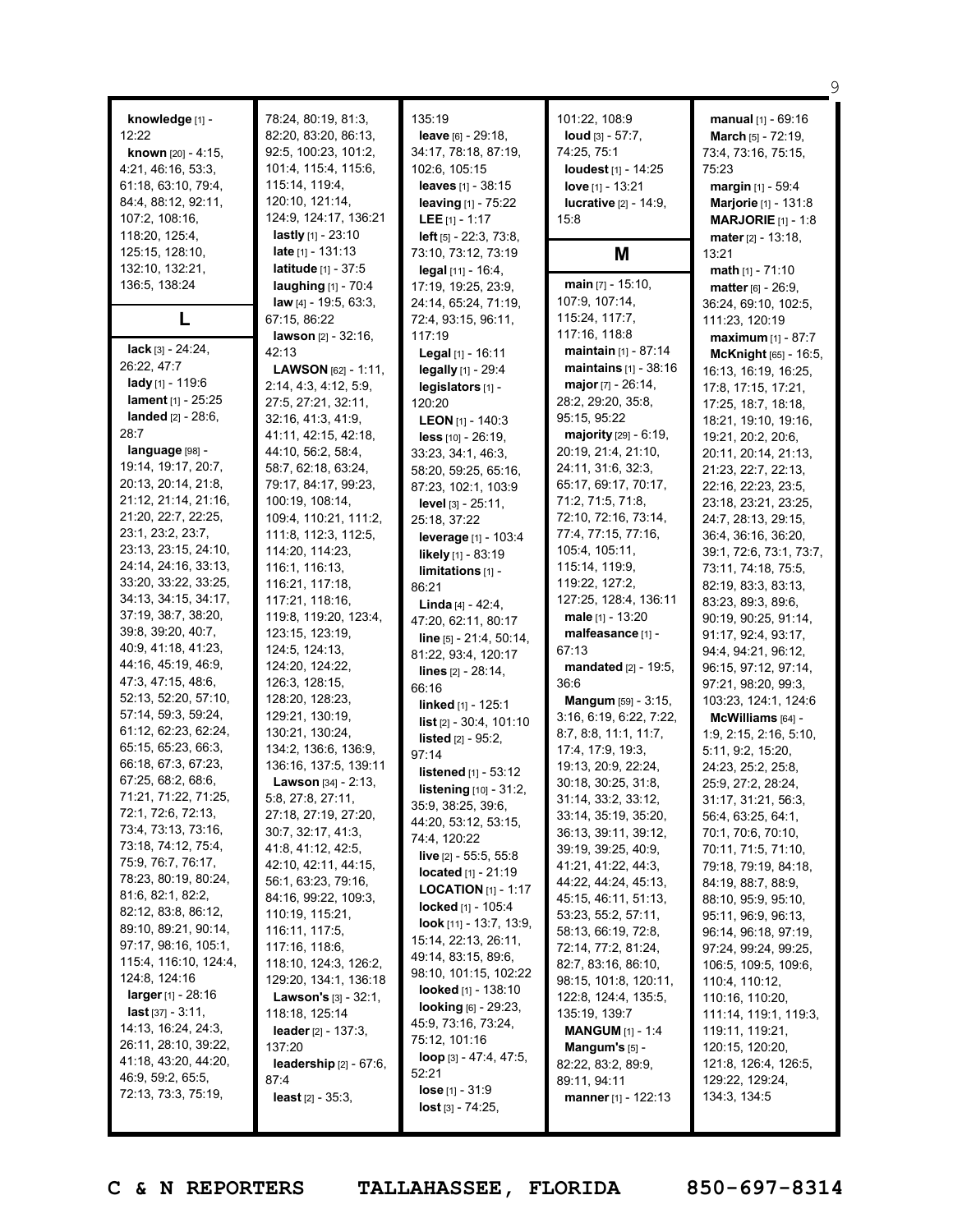| <b>mean</b> $[26] - 12:3$ ,   | met [3] - 7:20, 7:24,        | 111:11, 112:16,              | 30:1, 32:15, 32:21,     | 7:25, 8:1, 69:5, 78:5,     |
|-------------------------------|------------------------------|------------------------------|-------------------------|----------------------------|
| 17:7, 22:11, 23:2,            | 9:17                         | 112:19, 112:24,              | 32:24, 34:7, 34:9,      | 79:4, 84:4, 107:23,        |
| 23:4, 35:5, 36:20,            | <b>METZKE</b> $[3] - 1:20$ , | 113:16, 113:19,              | 34:22, 35:14, 36:9,     | 108:4, 112:21              |
| 44:11, 44:15, 54:15,          | 140:5, 140:11                | 114:2, 114:16,               | 36:19, 37:8, 38:12,     | month [4] - 78:12,         |
| 70:15, 71:3, 71:6,            | <b>middle</b> $[2] - 12:9$   | 125:21, 125:23,              | 39:15, 43:14, 44:25,    | 102:4, 107:4, 135:7        |
| 72:3, 80:16, 83:4,            | 99:11                        | 125:25, 126:2, 126:4,        | 45:6, 45:8, 46:7, 48:7, | months [14] - 12:10.       |
| 95:22, 96:15, 96:17,          | $mid_{[6]}$ - 12:22,         | 126:6, 126:8, 126:10,        | 48:10, 48:13, 48:22,    | 26:11, 103:4, 104:9,       |
| 101:20, 102:18,               | 15:6, 99:4, 99:5,            | 126:12, 126:14,              | 49:2, 49:7, 49:12,      | 105:22, 106:2, 106:7,      |
| 105:6, 105:18,                | 106:25                       | 126:16, 126:18,              | 49:14, 49:17, 49:21,    | 106:8, 106:11,             |
| 105:19, 136:10,               | Miles [6] - 2:5, 4:25,       | 126:20, 128:11,              | 50:1, 50:8, 53:5, 56:6, | 106:12, 106:13,            |
| 136:19                        | 125:20, 131:23,              | 128:13, 128:16,              | 56:24, 57:6, 57:18,     | 106:14, 107:5, 114:8       |
| <b>means</b> $[18] - 17:1$ ,  | 131:24, 134:25               | 129:7, 129:14,               | 57:22, 58:9, 60:7,      | <b>MOORE</b> $[17] - 1:12$ |
| 17:8, 19:20, 19:22,           | <b>MILES</b> $[199] - 2:7$   | 129:16, 129:18,              | 60:21, 61:21, 61:24,    | 2:20, 5:15, 56:8, 64:5,    |
| 20:24, 21:20, 22:6,           | 2:9, 2:11, 2:15, 2:17,       | 129:20, 129:22,              | 62:22, 64:3, 64:20,     | 79:23, 84:23, 100:4,       |
| 22:7, 22:23, 23:6,            | 2:19, 2:21, 2:23, 2:25,      | 129:24, 130:1, 130:3,        | 64:25, 65:9, 65:12,     | 107:19, 109:10,            |
| 23:24, 23:25, 24:16,          | 3:2, 3:4, 3:6, 3:8, 5:2,     | 130:5, 130:7, 130:9,         | 73:21, 74:23, 76:5,     | 110:10, 113:20,            |
| 52:14, 71:7, 98:3,            | 5:4, 5:6, 5:8, 5:10,         | 130:11, 130:13,              | 77:1, 78:21, 79:21,     | 113:22, 126:9,             |
| 98:8, 106:5                   | 5:12, 5:14, 5:16, 5:18,      | 130:15, 130:17,              | 80:14, 80:18, 81:2,     | 128:12, 130:4, 134:10      |
| $meant_{[2]} - 69:25,$        | 5:20, 5:22, 5:24, 6:1,       | 132:7, 133:14,               | 81:5, 81:17, 81:20,     | Moore [14] - 2:19,         |
| 95:20                         | 6:3, 32:4, 32:8, 42:1,       | 133:20, 133:22,              | 84:21, 85:16, 85:20,    | 5:14, 56:7, 64:4,          |
| mechanism $[4]$ -             | 42:4, 42:10, 44:13,          | 133:24, 134:1, 134:3,        | 85:24, 86:1, 86:4,      | 79:22, 84:22, 100:3,       |
| 35:22, 38:21, 44:4,           | 44:18, 47:19, 47:24,         | 134:5, 134:7, 134:9,         | 88:4, 89:17, 89:20,     | 109:9, 110:24,             |
| 93:11                         | 50:23, 51:11, 55:12,         | 134:11, 134:13,              | 90:13, 90:23, 91:2,     | 113:22, 126:8,             |
| media [1] - 11:5              | 55:18, 55:20, 55:22,         | 134:15, 134:17,              | 91:16, 91:21, 92:15,    | 128:13, 130:3, 134:9       |
| meet $[2] - 36:14$ ,          | 55:24, 56:1, 56:3,           | 134:19, 134:21,              | 93:7, 94:12, 98:14,     | $most$ [9] - 8:9, 11:2,    |
| 68:3                          | 56:5, 56:7, 56:9,            | 135:2, 138:20                | 98:21, 100:2, 100:23,   | 14:9, 14:10, 15:8,         |
| <b>meeting</b> $[21] - 2:4$ , | 56:11, 56:13, 56:15,         | <b>million</b> $[1]$ - 103:2 | 101:4, 101:7, 104:25,   | 26:6, 53:16, 119:17        |
| 7:22, 9:17, 9:23, 12:1,       | 56:17, 56:19, 56:21,         | millions $[4] - 87:20$ ,     | 106:10, 108:9, 109:8,   | Motion [1] - 132:5         |
| 59:2, 72:19, 73:3,            | 57:3, 62:10, 63:15,          | 98:15, 98:17, 102:25         | 110:6, 110:25,          | motion [198] - 3:22,       |
| 73:4, 73:16, 75:15,           | 63:17, 63:19, 63:21,         | $mid_{[8]}$ - 7:14,          | 111:13, 111:19,         | 3:23, 4:4, 4:8, 4:14,      |
| 75:19, 75:24, 77:19,          | 63:23, 63:25, 64:2,          | 22:12, 28:25, 68:11,         | 117:7, 117:12, 121:3,   | 4:18, 6:4, 9:1, 11:17,     |
| 77:22, 78:14, 86:13,          | 64:4, 64:6, 64:8,            | 75:21, 115:21,               | 122:3, 122:6, 124:19,   | 15:14, 24:5, 24:9,         |
| 111:22, 111:24,               | 64:10, 64:12, 64:14,         | 121:16, 124:10               | 124:24, 125:5, 126:7,   | 24:13, 24:18, 24:21,       |
| 115:14, 139:18                | 64:16, 64:18, 68:21,         | <b>mindful</b> $[1]$ - 82:9  | 126:22, 127:13,         | 30:8, 31:18, 31:20,        |
| <b>MEETING</b> $[1]$ -        | 75:11, 79:10, 79:12,         | minds $[1]$ - 119:5          | 127:19, 127:24,         | 32:5, 32:22, 32:23,        |
| 139:19                        | 79:14, 79:16, 79:18,         | minister [1] - 25:16         | 130:2, 131:3, 134:8,    | 35:13, 37:10, 46:2,        |
| meetings [1] -                | 79:20, 79:22, 79:24,         | minor $[1] - 8:3$            | 137:7, 137:9            | 46:5, 46:8, 46:16,         |
| 136:21                        | 80:1, 80:3, 80:5, 80:7,      | minute [6] - 32:14,          | Montgomery [67] -       | 47:21, 47:22, 48:17,       |
| member [12] - 14:20,          | 80:9, 80:13, 84:10,          | 55:7, 64:22, 101:1,          | 2:17, 5:12, 7:22, 9:8,  | 50:25, 51:2, 51:3,         |
| 33:4, 48:15, 50:15,           | 84:12, 84:14, 84:16,         | 103:5, 118:22                | 9:9, 9:10, 23:7, 27:9,  | 51:4, 51:5, 51:6, 51:7,    |
| 50:20, 65:13, 66:10,          | 84:18, 84:20, 84:22,         | minutes $[1] - 111:23$       | 30:2, 30:4, 30:5,       | 51:9, 51:10, 51:15,        |
| 67:5, 87:4, 102:16,           | 84:24, 85:3, 85:5,           | misappropriation [2]         | 32:15, 32:17, 32:20,    | 52:12, 53:1, 54:17,        |
| 102:17                        | 85:7, 85:9, 85:11,           | - 67:16, 98:15               | 34:5, 35:2, 36:25,      | 55:4, 55:8, 55:11,         |
| <b>members</b> [28] - 10:1,   | 85:13, 93:2, 99:11,          | misconduct <sub>[1]</sub> -  | 37:1, 39:6, 39:7, 41:4, | 57:5, 57:20, 57:23,        |
| 10:2, 10:4, 11:14,            | 99:16, 99:18, 99:20,         | 94:24                        | 41:9, 41:10, 41:12,     | 58:10, 59:5, 60:6,         |
| 20:19, 21:2, 24:13,           | 99:22, 99:24, 100:1,         | miscounted [1] -             | 44:19, 45:5, 46:1,      | 60:8, 60:9, 60:13,         |
| 25:25, 26:18, 50:5,           | 100:3, 100:5, 100:7,         | 110:5                        | 47:1, 47:17, 51:1,      | 60:14, 60:16, 60:17,       |
| 50:12, 52:22, 53:14,          | 100:9, 100:11,               | misinterpreting [1] -        | 51:2, 55:12, 56:5,      | 60:22, 60:23, 61:3,        |
| 59:19, 61:8, 65:25,           | 100:13, 100:15,              | 96:6                         | 57:5, 57:17, 61:13,     | 61:4, 61:6, 61:10,         |
| 66:7, 69:17, 71:2,            | 100:17, 107:22,              | missed $[1] - 21:15$         | 64:2, 70:14, 71:17,     | 61:14, 61:18, 61:24,       |
| 71:3, 71:12, 72:10,           | 108:3, 108:22,               | <b>mistaken</b> $[1] - 62:4$ | 73:21, 74:18, 75:22,    | 62:5, 62:12, 62:14,        |
| 73:14, 74:2, 77:17,           | 108:24, 109:1, 109:3,        | <b>mixed</b> [1] - $87:1$    | 77:15, 78:8, 78:20,     | 62:16, 62:17, 62:20,       |
| 80:21, 120:13, 135:15         | 109:5, 109:7, 109:9,         | <b>modify</b> $[1] - 72:20$  | 79:20, 80:12, 81:14,    | 62:22, 63:9, 64:19,        |
| <b>MEMBERS</b> $[1] - 1:7$    | 109:11, 109:13,              | moment $[1] - 24:17$         | 84:20, 85:15, 89:19,    | 64:23, 65:8, 68:5,         |
| mentioned $[5]$ - 24:8,       | 109:15, 109:17,              | money [2] - 94:17,           | 91:20, 98:13, 99:12,    | 68:10, 68:11, 68:12,       |
| 71:20, 75:18, 113:15,         | 109:19, 109:21,              | 102:13                       | 100:1, 100:20, 104:1,   | 68:13, 68:22, 76:24,       |
| 117:22                        | 109:23, 110:1, 110:8,        | <b>MONTGOMERY</b> [119]      | 104:23, 108:5, 109:7,   | 77:1, 77:7, 78:4, 78:6,    |
| message $[5]$ - 58:22,        | 110:11, 110:14,              | $-1:10, 2:18, 3:21,$         | 110:22, 122:5, 126:6,   | 78:21, 78:25, 79:4,        |
| 86:23, 87:1, 136:25,          | 110:18, 110:22,              | 3:25, 4:7, 5:13, 8:24,       | 130:1, 134:7, 137:8,    | 80:23, 81:8, 82:15,        |
| 137:4                         | 110:24, 111:3,               | 9:7, 9:11, 18:11, 27:4,      | 138:6                   | 82:25, 83:25, 84:4,        |
|                               |                              |                              | Montgomery's [9] -      |                            |

10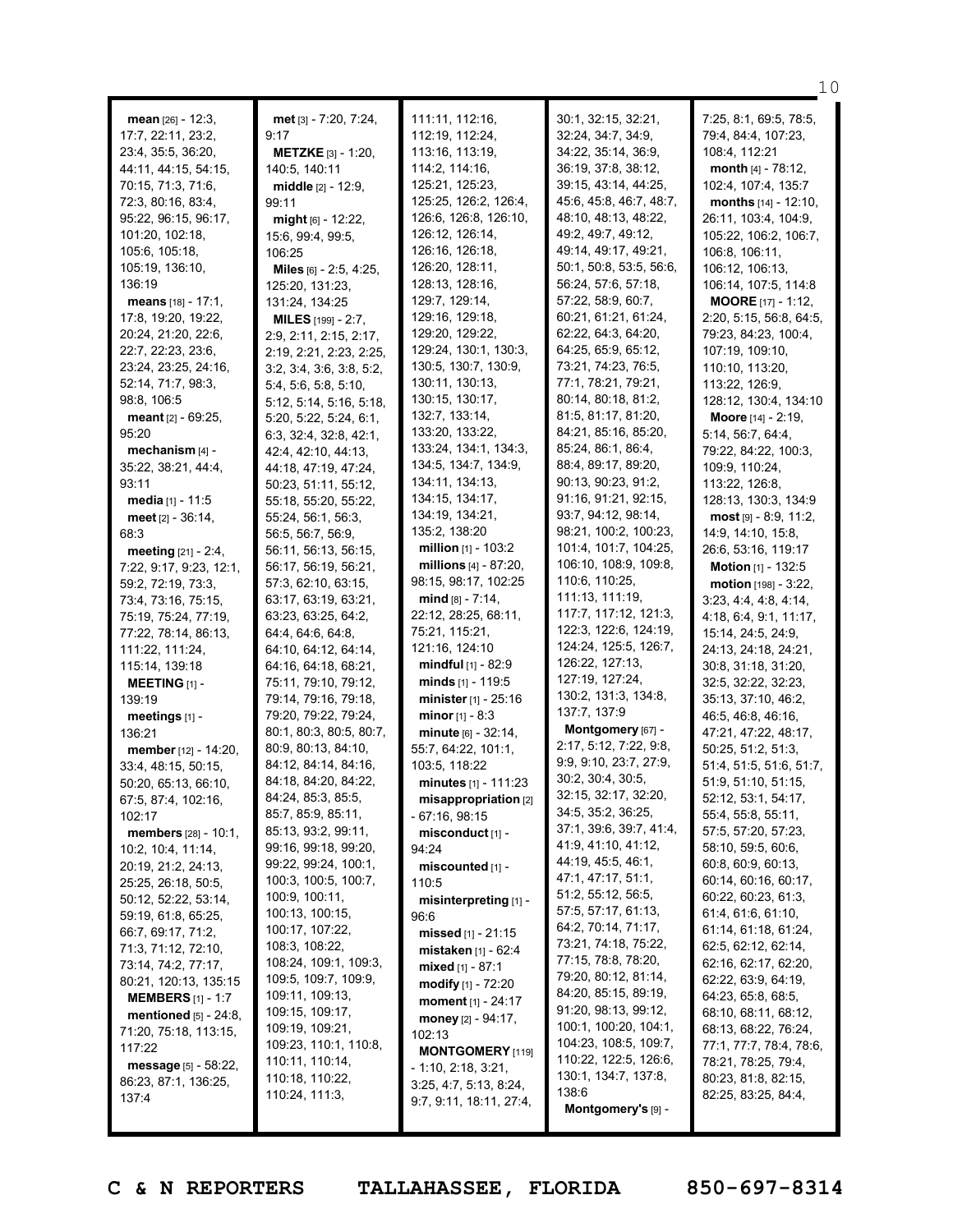|                                      |                                            |                                                |                                                    | 11                          |
|--------------------------------------|--------------------------------------------|------------------------------------------------|----------------------------------------------------|-----------------------------|
|                                      |                                            |                                                |                                                    | 34:22, 35:10, 37:16,        |
| 86:5, 88:3, 99:5,<br>100:22, 101:21, | Moving [1] - 112:15                        | neutrality [4] - 8:15,<br>15:3, 15:4, 15:12    | objectivity $[1]$ - 8:15<br>obligated [1] - 98:6   | 39:13, 43:14, 43:17,        |
| 101:24, 103:10,                      | multiple [1] - 26:5                        |                                                | obligations [1] - 98:4                             | 43:25, 45:12, 47:2,         |
| 104:17, 105:16,                      | <b>MULTIPLE</b> $[1]$ -                    | never $[10] - 11:11$ ,<br>12:19, 12:20, 12:21, |                                                    | 53:16, 53:18, 53:24,        |
| 105:19, 107:8, 107:9,                | 107:21                                     |                                                | obtaining [1] -                                    | 59:24, 61:14, 62:5,         |
| 107:10, 107:11,                      | mute [1] - 93:4                            | 22:12, 101:18,                                 | 122:11                                             | 65:21, 68:2, 68:6,          |
| 107:14, 107:17,                      | mutual [2] - 35:18,                        | 101:19, 112:25                                 | obvious [3] - 10:24,                               | 80:12, 83:9, 86:15,         |
| 107:24, 107:25,                      | 37:15                                      | $new$ [3] - 6:12, 33:3,                        | 66:25, 87:12                                       | 87:9, 99:1, 100:23,         |
| 108:2, 108:4, 108:6,                 | mutually [18] - 17:3,                      | 137:20                                         | obviously [2] -                                    | 101:2, 101:4, 102:4,        |
| 108:8, 108:11, 110:7,                | 17:9, 17:13, 36:12,                        | $next[8] - 9:6, 25:2,$                         | 45:23, 48:24                                       | 102:5, 102:18,              |
| 112:21, 112:22,                      | 38:11, 39:4, 39:12,                        | 43:1, 77:19, 77:22,                            | occasion $[1] - 94:25$                             | 102:19, 106:6, 107:1,       |
| 112:25, 114:16,                      | 39:18, 39:24, 40:1,                        | 78:12, 81:22, 136:22                           | occasions [1] - 28:4                               | 107:4, 112:14,              |
| 114:17, 114:24,                      | 40:8, 41:19, 43:5,<br>43:19, 43:24, 44:21, | $nine_{[3]} - 102:2,$                          | occur $[2] - 9:22$                                 | 119:15, 124:18,             |
| 115:17, 115:25,                      | 46:10, 51:12                               | 106:10, 106:14<br>NO [16] - 4:19, 24:20,       | 86:24                                              | 127:12, 127:15              |
| 116:7, 116:8, 116:12,                |                                            | 41:14, 55:23, 56:18,                           | <b>occurred</b> [2] - 86:8,                        | ones $[3] - 11:2,$          |
| 116:16, 116:19,                      |                                            | 63:18, 85:2, 109:20,                           | 93:21                                              | 11:23, 110:18               |
| 116:20, 116:24,                      | N                                          | 109:22, 129:23,                                | occurs [3] - 94:13,                                | onus $[1] - 34:18$          |
| 116:25, 117:1, 117:4,                | name [1] - 115:7                           | 129:25, 134:4, 134:6,                          | 104:7, 114:6                                       | open [7] - 12:11,           |
| 117:6, 117:8, 117:10,                | <b>NANCY</b> [3] - 1:20,                   | 138:17, 139:3, 139:10                          | <b>OF</b> [4] - 1:1, 1:4,                          | 31:14, 31:24, 38:19,        |
| 117:14, 117:16,                      | 140:5, 140:11                              | noise $[3] - 93:3$ ,                           | 140:3, 140:3                                       | 48:2, 78:14, 105:11         |
| 117:25, 118:2, 118:5,                | nancy@metzke.                              | 129:8, 129:9                                   | offense [4] - 11:9,                                | operate [1] - 13:2          |
| 118:9, 118:12,                       | com $[1] - 1:24$                           | non [4] - 18:23, 59:7,                         | 93:22, 94:14, 95:22                                | operating [5] -             |
| 118:18, 119:19,                      | <b>NARAYAN</b> [1] - 1:7                   | 59:21, 122:18                                  | offenses $[1] - 95:15$                             | 19:18, 71:22, 71:23,        |
| 121:14, 123:15,                      | <b>natural</b> [3] - 86:9,                 |                                                | offer [23] - 12:18,                                | 72:3, 127:6                 |
| 123:18, 123:24,                      | 86:19, 106:22                              | <b>Non</b> $[1]$ - 59:2<br>Non-                | 13:3, 29:17, 33:24,                                | Operating [14] -            |
| 125:4, 125:14,                       |                                            |                                                | 37:18, 38:6, 38:14,                                | 20:15, 20:16, 21:18,        |
| 128:17, 128:18,                      | nays [2] - 50:17<br>nearly [1] - 82:10     | Compensation [1] -<br>59:2                     | 38:19, 42:21, 46:5,                                | 65:19, 65:20, 72:12,        |
| 128:24, 130:18,                      | necessarily [2] -                          |                                                | 46:7, 48:21, 51:2,                                 | 72:17, 72:21, 74:10,        |
| 130:25, 131:1, 131:4,                | 9:14, 125:11                               | non-salary [4] -                               | 52:23, 58:17, 61:2,                                | 75:6, 76:8, 77:5,           |
| 131:16, 131:20,                      | necessary [3] -                            | 18:23, 59:7, 59:21,<br>122:18                  | 81:8, 101:13, 103:10,                              | 78:11, 78:15                |
| 131:21, 132:1,                       | 16:17, 112:14, 122:13                      | <b>none</b> $[1] - 4:20$                       | 105:10, 107:13,                                    | operation [1] -             |
| 132:13, 132:14,                      | $need$ [13] - 5:1,                         | $nos$ [9] - 6:3, 46:21,                        | 112:5, 116:5                                       | 122:23                      |
| 132:17, 133:4,                       | 16:16, 31:3, 31:4,                         | 57:3, 64:18, 80:13,                            | <b>offered</b> [12] - 13:4,<br>33:13, 35:11, 44:7, | operational [11] -          |
| 134:23, 134:24,                      | 47:6, 54:2, 62:11,                         | 85:13, 100:17, 110:2,                          | 45:12, 51:3, 59:14,                                | 35:21, 35:25, 36:5,         |
| 135:2, 135:13,                       | 69:9, 105:21, 112:13,                      | 130:17                                         | 61:12, 90:21, 114:23,                              | 36:10, 36:14, 37:20,        |
| 135:24, 136:1,                       | 122:15, 122:24,                            | note $[2] - 57:12$ ,                           | 117:5                                              | 38:5, 39:24, 43:22,         |
| 136:14, 137:10,                      | 136:24                                     | 138:14                                         | offering [8] - 34:22,                              | 45:16, 52:18                |
| 137:19, 137:23,                      | $\text{needs}$ [9] - 6:20,                 | notes $[1] - 140.6$                            | 37:10, 37:11, 60:13,                               | opinion [4] - 28:24,        |
| 138:21, 138:24, 139:4                | 6:23, 16:16, 29:11,                        | nothing [4] - 38:12,                           | 61:3, 104:16, 107:9,                               | 55:16, 59:15, 92:5          |
| motioned $[7] - 4:13$ ,              | 30:22, 44:12, 117:9,                       | 60:1, 122:11, 139:16                           | 115:22                                             | opinions [1] - 54:11        |
| 32:9, 62:19, 79:2,                   | 117:23, 117:25                             | notice [1] - 106:12                            | <b>OFFICE</b> [1] - 1:23                           | opportunity [3] -           |
| 108:15, 110:21,                      | negative [3] - 48:14,                      | notified [1] - 82:4                            | officer $[2] - 40:13$ ,                            | 3:18, 12:25, 25:24          |
| 118:17                               | 50:4, 50:11                                | notifies [1] - 115:9                           | 58:22                                              | <b>Opposed</b> [2] - 61:20, |
| motions $[3] - 28:16$ ,              | <b>NEGATIVE</b> $[11]$ -                   | <b>notify</b> $[2] - 66:19$ ,                  | Officer [2] - 38:5,                                | 125:18                      |
| 34:20, 58:19                         | 4:24, 46:19, 63:13,                        | 81:24                                          | 137:21                                             | opposed [13] - 4:23,        |
| <b>move</b> [28] $-3:25$ ,           | 79:8, 84:8, 92:14,                         | noting $[1] - 127:4$                           | officer's [1] - 40:14                              | 29:2, 46:18, 63:12,         |
| 15:18, 27:22, 28:17,                 | 108:20, 118:24,                            | $null[1] - 72:3$                               | official $[2] - 25:13$ ,                           | 79:7, 84:7, 92:13,          |
| 29:8, 31:12, 32:1,                   | 125:19, 129:6, 132:24                      | <b>Number</b> [5] - 19:7,                      | 122:14                                             | 105:12, 108:19,             |
| 34:18, 35:15, 36:17,                 | negligence [1] -                           | 22:22, 83:17, 124:15,                          | old $[1] - 53:20$                                  | 118:23, 129:5,              |
| 37:11, 37:12, 44:6,                  | 67:12                                      | 124:18                                         | omission [1] - 67:13                               | 132:23, 139:2               |
| 45:18, 66:13, 68:5,                  | negotiate [1] - 11:19                      | number [4] - 9:15,                             | omit [1] - 99:14                                   | opted [1] - 127:12          |
| 75:17, 76:18, 80:18,                 | negotiated $[8] - 7:10$ ,                  | 28:6, 28:7, 51:25                              | once $[5] - 22:24$ ,                               | option $[1] - 90:16$        |
| 81:5, 81:7, 82:1, 88:4,              | 7:21, 8:7, 8:10, 10:10,                    |                                                | 27:7, 50:7, 53:2,                                  | <b>options</b> [1] - 10:17  |
| 94:12, 98:25, 107:15,                | 11:6, 14:6, 106:16                         | O                                              | 122:9                                              | order [26] - 2:4,           |
| 111:25, 131:16                       | negotiating [1] -                          |                                                | one $[63] - 6:11, 7:2,$                            | 18:11, 18:14, 18:15,        |
| moved $[4] - 13:23$ ,                | 121:4                                      | o'clock [2] - 9:23,                            | 7:5, 8:4, 10:5, 10:18,                             | 32:20, 42:14, 49:3,         |
| 112:19, 126:24, 127:7                | negotiation [2] -                          | 9:25                                           | 11:12, 11:15, 12:1,                                | 49:4, 49:5, 49:7,           |
| moving $[7] - 15:14$ ,               | 11:4, 33:15                                | objection [1] - 39:17                          | 12:6, 14:5, 15:9, 19:2,                            | 49:23, 50:2, 50:4,          |
| 57:7, 66:17, 76:11,                  | negotiations [2] -                         | objections [2] -                               | 20:8, 20:9, 20:11,                                 | 50:9, 54:19, 60:12,         |
| 87:25, 113:5, 115:12                 | 6:24, 120:25                               | 118:15, 118:16                                 | 25:15, 26:16, 31:23,                               | 66:1, 103:21, 107:12,       |
|                                      |                                            |                                                |                                                    |                             |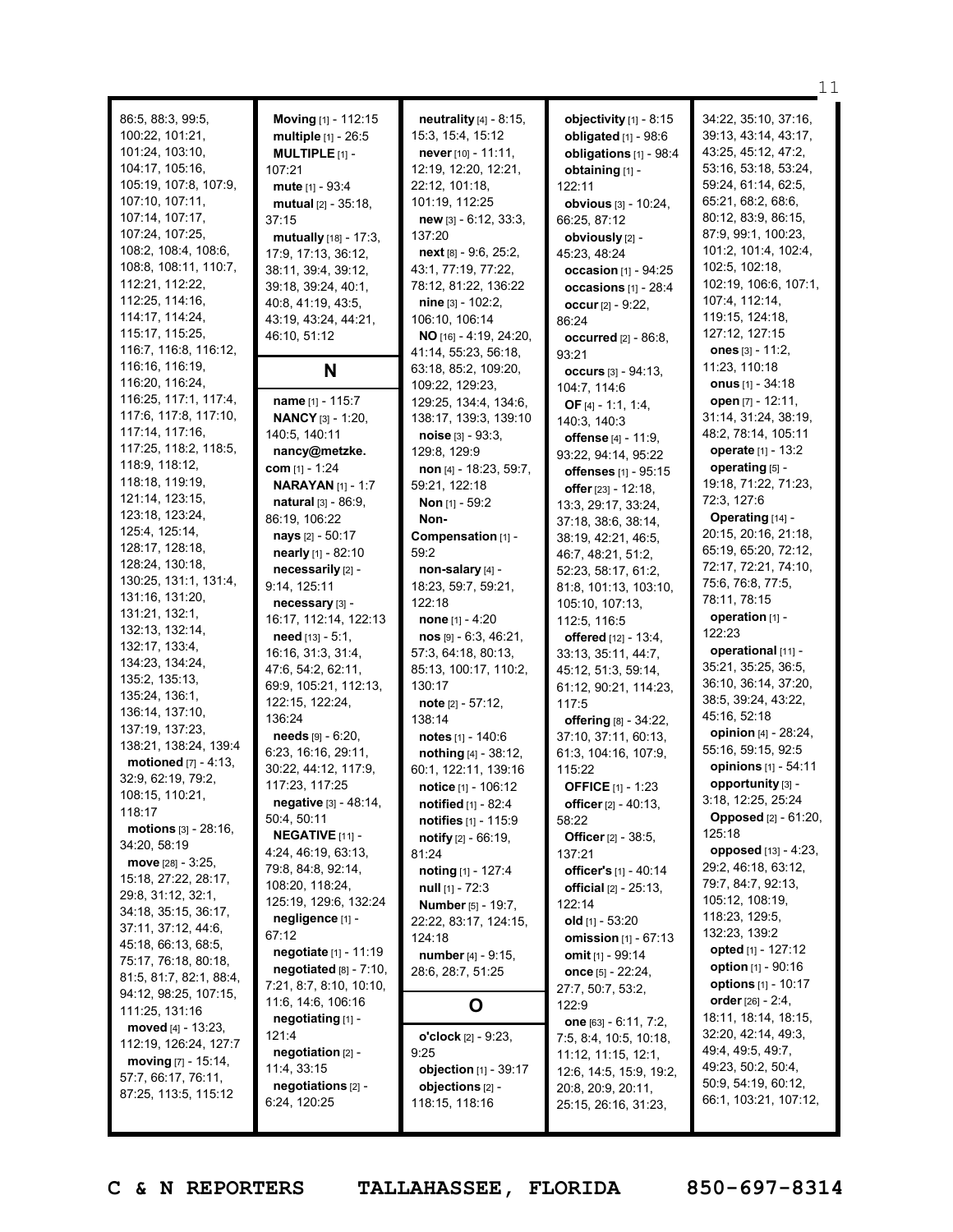|                                 |                                                 |                                             |                                                                 | 12                                        |
|---------------------------------|-------------------------------------------------|---------------------------------------------|-----------------------------------------------------------------|-------------------------------------------|
| 113:9, 114:12, 116:5,           | 10:11                                           | 10:10, 54:2, 66:25,                         | 77:23, 82:10, 93:9,                                             | potential [1] - 105:13                    |
| 116:15, 127:4, 131:5,           | pardon [3] - 27:12,                             | 80:20, 80:22, 83:12,                        | 108:10, 137:2, 137:15                                           | potentially [1] -                         |
| 131:10                          | 96:9, 133:13                                    | 87:9                                        | play [1] - 54:22                                                | 15:16                                     |
| original [24] - 51:4,           | parliamentarian [4] -                           | permission [1] -                            | plead $[1] - 8:14$                                              | <b>Powers</b> $[1] - 35:16$               |
| 51:6, 60:13, 61:4,              | 60:24, 116:22, 125:9,                           | 47:11                                       | plus [2] - 101:17,                                              | powers [1] - 43:17                        |
| 61:6, 68:1, 86:5,               | 127:11                                          | perpetuity [1] -                            | 106:12                                                          | practice [3] - 17:16,                     |
| 114:14, 114:16,                 | Parliamentarian [1] -                           | 111:25                                      | Point $[1]$ - 18:11                                             | 17:22, 90:20                              |
| 114:17, 114:24,                 | 128:8                                           | <b>Persaud</b> [27] - 2:21,                 | point [48] - 3:19,                                              | precarious [1] - 26:4                     |
| 115:3, 116:8, 116:19,           | parliamentarians [1]                            | 5:16, 6:6, 8:25, 40:25,                     | 11:20, 12:6, 15:13,                                             | precedence [1] -                          |
| 118:12, 131:16,                 | $-118:3$                                        | 41:8, 42:7, 42:12,                          | 18:18, 26:10, 28:11,                                            | 51:5                                      |
| 131:20, 131:21,                 | parliamentary [1] -                             | 42:13, 42:22, 43:8,                         | 28:12, 29:1, 29:12,                                             | prepared [1] -                            |
| 131:22, 132:1, 132:2,           | 107:7                                           | 56:9, 64:6, 69:11,                          | 31:21, 32:2, 35:8,                                              | 105:10                                    |
| 132:16, 132:17, 133:4           | part $[11] - 16:13$ ,                           | 69:12, 70:12, 70:24,                        | 43:20, 47:6, 48:7,                                              | prerogative [1] -                         |
| originally $[1]$ - 71:25        | 19:10, 21:2, 21:15,                             | 71:11, 79:24, 84:24,                        | 48:17, 49:2, 49:3,                                              | 34:15                                     |
| Orlando [1] - 9:18              | 23:22, 33:6, 66:14,                             | 100:5, 109:11,                              | 49:5, 49:7, 49:20,                                              | prescribed [1] -                          |
| otherwise [1] - 116:7           | 78:22, 112:13,                                  | 126:10, 130:5,                              | 49:23, 50:2, 50:4,                                              | 86:22                                     |
| overall [2] - 7:16,             | 119:16, 119:17                                  | 134:11, 137:25, 138:1                       | 50:8, 53:10, 54:25,                                             | <b>present</b> $[7] - 2:12$ ,             |
| 29:21                           | partially [1] - 73:2                            | <b>PERSAUD</b> [41] - 1:7,                  | 57:25, 60:12, 60:25,                                            | 14:21, 21:2, 26:4,                        |
| overarching [1] -               | particular [4] -                                | 2:22, 3:20, 5:17, 6:5,                      | 70:22, 74:2, 74:3,                                              | 73:15, 80:24, 98:23                       |
| 6:25                            | 24:17, 40:18, 47:15,                            | 6:8, 40:20, 40:25,                          | 75:13, 85:17, 91:21,                                            | presented $[14] - 8:2$ ,                  |
| overnight [1] - 13:20           | 52:24                                           | 41:5, 43:9, 48:9,                           | 99:3, 99:13, 105:16,                                            | 14:4, 34:19, 37:19,                       |
| overwhelmingly [3] -            | pass [4] - 86:15,                               | 48:19, 49:1, 49:6,                          | 114:11, 120:9, 122:2,                                           | 38:6, 38:8, 38:20,                        |
| 31:8, 101:25, 103:9             | 105:11, 110:7, 130:22                           | 49:10, 49:13, 49:16,                        | 126:23, 138:19                                                  | 62:23, 68:12, 77:25,                      |
| owe [3] - 95:24, 97:1,          | <b>passed</b> $[2] - 101:25$ ,                  | 49:19, 49:25, 50:6,                         | pointed [4] - 58:20,                                            | 80:24, 81:6, 81:7,                        |
| 97:3                            | 110:21                                          | 56:10, 64:7, 69:11,                         | 61:1, 92:4, 122:18                                              | 121:16                                    |
| own [4] - 11:15,                | passes [3] - 117:8,                             | 69:13, 70:22, 70:25,                        | pointing [1] - 37:13                                            | presently [1] - 26:10                     |
| 55:10, 101:9, 115:23            | 134:23, 139:4                                   | 71:12, 77:8, 77:12,                         | points $[5] - 9:12$ ,                                           | presidency [5] -                          |
|                                 | passing [2] - 61:10,                            | 77:14, 79:25, 84:25,                        | 18:13, 18:16, 31:23,                                            | 6:15, 12:24, 97:4,                        |
| P                               | 61:11                                           | 100:6, 109:12, 123:6,                       | 32:1                                                            | 101:15, 122:9                             |
|                                 | <b>past</b> [4] - 7:11,                         | 123:11, 126:11,                             | policies [2] - 69:15,                                           | President [50] -                          |
| $P.M$ [2] - 1:15, 1:16          | 17:11, 33:5, 33:6                               | 130:6, 134:12,                              | 76:1                                                            | 17:12, 18:21, 20:22,                      |
| pace [1] - 124:11               | patience [2] - 28:12,                           | 137:24, 138:2                               | policy [7] - 17:1,                                              | 26:24, 30:17, 39:1,                       |
| package [11] - 12:7,            | 139:11                                          | <b>person</b> [36] - 9:6,                   | 20:20, 69:18, 71:23,                                            | 43:18, 52:17, 54:1,                       |
| 12:8, 12:18, 14:4,              | pause [2] - 15:12,                              | 11:6, 11:8, 11:11,                          | 78:18                                                           | 59:7, 59:18, 59:22,                       |
| 14:10, 15:8, 26:15,             | 111:5                                           | 11:12, 11:16, 13:1,<br>14:13, 27:25, 29:9,  | <b>portion</b> $[1] - 68:6$                                     | 66:5, 69:19, 82:23,                       |
| 28:3, 29:21, 59:14,             | PAUSE) [1] - 111:7                              |                                             | posing [1] - 92:17                                              | 83:5, 86:16, 87:10,                       |
| 59:17                           | pay [10] - 14:12,                               | 29:11, 29:16, 29:19,<br>29:23, 37:16, 67:8, | position [15] - 29:18,                                          | 89:1, 89:12, 89:15,                       |
| packet [2] - 7:4, 7:10          | 87:19, 98:4, 98:6,                              | 67:10, 68:22, 70:9,                         | 37:4, 37:5, 37:17,                                              | 89:25, 90:2, 90:4,                        |
| packets [3] - 7:13,             | 98:17, 102:9, 102:11,                           | 71:15, 87:6, 95:16,                         | 38:16, 40:17, 45:22,                                            | 91:3, 91:13, 92:21,                       |
| 7:14, 7:20                      | 102:15, 102:24, 103:7                           | 96:3, 96:5, 96:22,                          | 47:8, 65:21, 65:23,                                             | 92:22, 93:14, 93:21,                      |
| Page $[3] - 89:7$ ,             | paying [5] - 87:12,                             | 98:8, 115:8, 119:15,                        | 87:17, 87:19, 87:24,                                            | 94:1, 94:5, 94:18,                        |
| 124:14, 124:17                  | 91:8, 96:5, 101:16,                             | 120:1, 120:4, 121:6,                        | 89:23, 101:16                                                   | 95:6, 95:8, 95:13,                        |
| page [2] - 75:11,<br>75:13      | 105:12                                          | 123:2, 123:4, 123:9                         | <b>Position</b> [1] - 100:25<br><b>positively</b> $[1]$ - 28:22 | 95:21, 97:2, 97:3,<br>97:20, 98:5, 102:4, |
| <b>paid</b> $[2] - 87:5, 106:8$ | payment [3] - 88:25,                            | person's [1] - 93:1                         | possibly [1] - 66:9                                             | 102:6, 102:12,                            |
| paper [1] - 28:20               | 101:14, 115:10                                  | personal $[3] - 14:3$ ,                     | <b>post</b> $[4] - 95:24$ ,                                     | 102:14, 105:2, 107:4,                     |
| parachute [2] -                 | payments $[1]$ - 89:2                           | 115:23, 123:6                               | 97:4, 98:6, 101:15                                              | 112:11, 122:10,                           |
| 101:13, 102:24                  | <b>people</b> [10] - 9:3,<br>13:7, 21:1, 21:21, | perspective [2] -                           | <b>Post</b> [1] - 100:25                                        | 122:13                                    |
| Paragraph [5] -                 | 48:23, 70:12, 71:6,                             | 30:23, 107:8                                | <b>POST</b> $[1]$ - 1:23                                        | president [20] - 7:12,                    |
| 22:18, 83:15, 101:25,           | 71:7, 105:12, 110:17                            | <b>petty</b> $[1] - 74:6$                   | post-presidency [1]                                             | 12:20, 12:25, 13:15,                      |
| 104:6, 124:15                   | per [2] - 28:24, 91:9                           | <b>phone</b> $[4] - 16:4$ ,                 | $-101:15$                                                       | 14:6, 25:17, 26:2,                        |
| paragraph [13] -                | <b>perceives</b> [1] - 83:21                    | 38:10, 46:24, 129:8                         | post-presidential [1]                                           | 26:12, 28:19, 30:12,                      |
| 22:18, 43:17, 46:10,            | <b>perfect</b> [1] - 14:19                      | <b>phrase</b> [1] - 17:2                    | $-95:24$                                                        | 31:5, 67:5, 87:5, 93:8,                   |
| 51:11, 69:6, 78:24,             | <b>perform</b> [2] - 12:14,                     | <b>pick</b> [1] - 10:18                     | Post-Presidential [1]                                           | 95:19, 96:22, 101:10,                     |
| 86:7, 102:20, 114:5,            | 102:21                                          | <b>picked</b> $[2] - 6:13$ ,                | $-100:25$                                                       | 102:10, 121:25, 122:1                     |
| 115:6, 123:22, 124:18           | performance [3] -                               | 10:24                                       | posted [1] - 111:24                                             | <b>PRESIDENT'S [1] -</b>                  |
| paragraphs [1] -                | 22:10, 68:4, 122:14                             | picture [1] - 59:17                         | <b>posture</b> $[9] - 26:3$ ,                                   | 1:18                                      |
| 43:17                           | performed [1] -                                 | piece [1] - 115:2                           | 36:12, 37:20, 38:15,                                            | President's [4] -                         |
| <b>paralyzed</b> $[1] - 66:12$  |                                                 |                                             |                                                                 |                                           |
|                                 |                                                 | place [10] - 29:11,                         |                                                                 | 26:15, 37:24, 97:16,                      |
| parameters [1] -                | 12:14<br>period [8] - 10:7,                     | 30:14, 54:17, 59:11,                        | 39:25, 40:10, 65:14,<br>66:4, 105:2                             | 123:5                                     |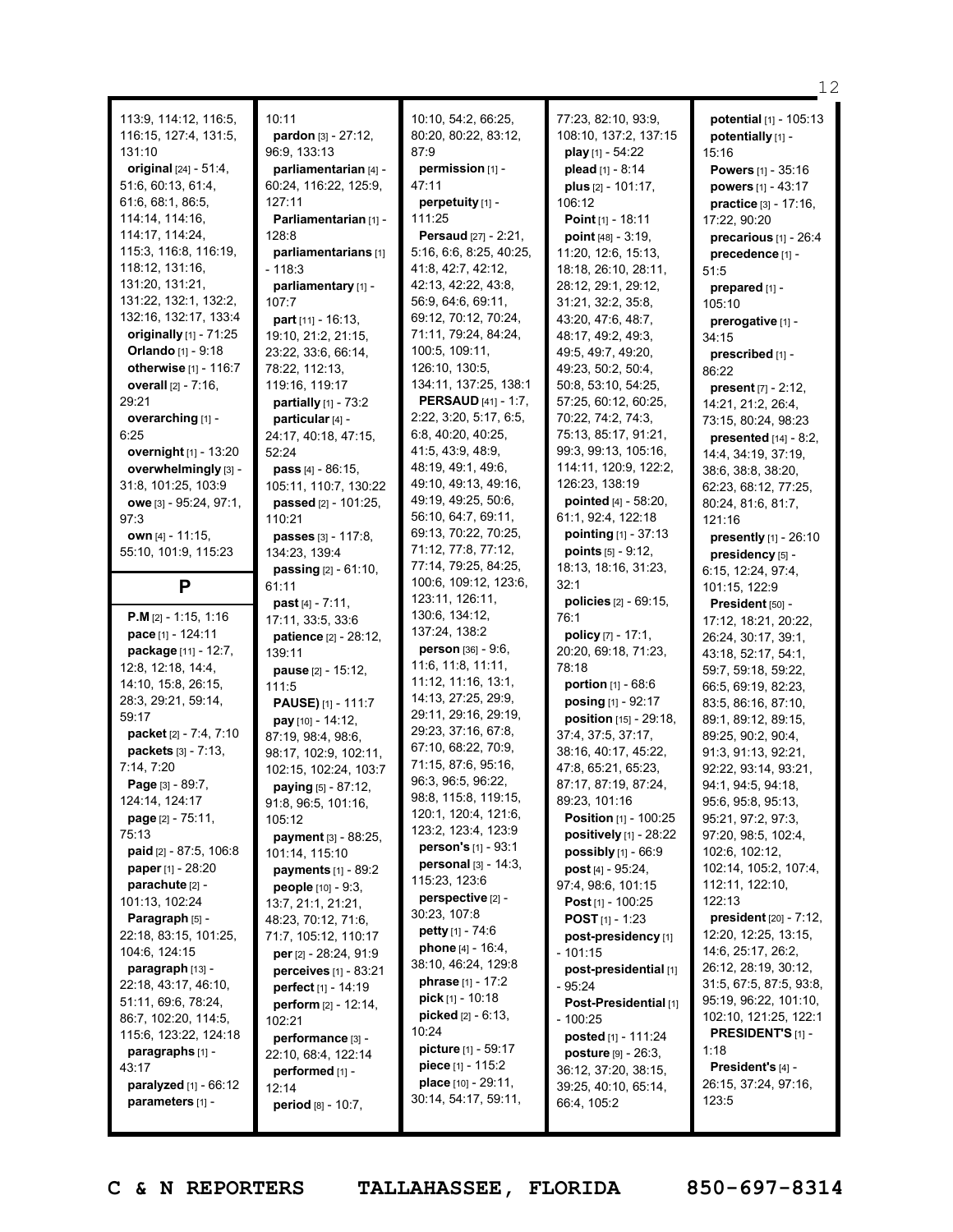**presidential** [12] - 6:9, 7:7, 7:20, 9:16, 11:7, 11:11, 14:7, 14:10, 28:21, 30:15, 95:24, 98:7 **Presidential** [2] - 10:2, 100:25 **pretty** [2] - 96:7, 123:22 **prevent** [1] - 122:11 **preventing** [1] - 49:18 **previous** [15] - 14:6, 15:2, 25:22, 39:1, 43:6, 59:22, 66:5, 67:4, 88:23, 92:20, 92:22, 93:21, 121:25, 135:13, 137:18 **previously** [2] - 115:1, 117:22 **primary** [2] - 25:23, 59:24 **private** [1] - 25:12 **pro** [1] - 57:12 **problem** [11] - 14:18, 14:20, 25:14, 25:20, 39:19, 45:24, 66:15, 66:17, 69:22, 87:3, 96:24 **problems** [3] - 9:15, 26:14, 33:4 **procedure** [3] - 116:22, 128:2, 128:6 **Procedure** [3] - 20:15, 20:17, 21:19 **procedures** [13] - 17:7, 19:18, 69:16, 71:1, 72:3, 73:6, 74:13, 76:1, 77:16, 77:19, 78:16, 127:6 **Procedures** [12] -20:16, 65:19, 65:20, 72:12, 72:18, 72:21, 74:10, 75:7, 76:9, 77:6, 78:11, 78:15 **proceed** [2] - 58:25, 101:6 **proceeded** [2] - 127:8, 127:10 **proceedings** [1] - 140:6 **process** [18] - 6:10, 9:16, 9:21, 10:15, 14:19, 21:3, 28:9, 28:17, 29:7, 29:8, 30:13, 30:15, 33:14, 33:16, 33:19, 47:25, 94:15, 127:5 **professional** [2] - 10:19, 11:18

**professionals** [2] - 12:1, 12:3 **professor** [9] - 91:16, 93:1, 93:14, 93:18, 93:25, 94:22, 96:1, 98:18, 101:17 **professors** [1] - 95:7 **professorship** [1] - 94:19 **programs** [2] - 20:23, 69:20 **promise** [1] - 22:1 **proper** [3] - 116:21, 128:1, 128:6 **properly** [3] - 61:22, 61:25, 62:3 **proponents** [1] - 15:10 **proposal** [2] - 3:14, 3:15 **propose** [2] - 40:8, 115:12 **proposed** [6] - 7:23, 8:9, 39:8, 59:24, 66:2, 123:20 **protocol** [3] - 54:10, 54:13, 128:21 **protract** [1] - 28:9 **protracted** [2] - 29:7, 65:3 **provide** [11] - 18:22, 47:14, 59:6, 59:16, 59:25, 66:20, 81:25, 105:3, 112:11, 121:18, 121:21 **provided** [6] - 7:1, 20:7, 24:14, 25:14, 48:17, 111:22 **provides** [2] - 59:18, 121:17 **providing** [1] - 137:17 **provision** [9] - 25:12, 45:21, 60:3, 60:4, 67:19, 87:22, 87:23, 101:22, 102:24 **provisions** [4] - 33:8, 55:1, 88:23, 90:1 **provost** [1] - 12:21 **Provost** [6] - 91:18, 93:18, 93:24, 94:17, 95:6, 95:7 **public** [2] - 25:17, 111:23 **published** [3] - 11:5, 12:20, 101:18 **pull** [1] - 74:25 **punitive** [1] - 87:13 **purpose** [1] - 44:6 **purposes** [1] - 76:11

**purview** [3] - 63:1, 95:6, 122:7 **put** [16] - 3:23, 11:2, 13:18, 19:13, 30:14, 34:12, 36:10, 48:15, 57:25, 62:16, 70:13, 97:2, 118:5, 121:19, 122:15, 123:19 **puts** [5] - 34:16, 45:21, 47:3, 87:24, 117:3 **putting** [2] - 31:19, 48:13 **Q qualified** [3] - 11:2, 27:25, 28:20 **quest** [1] - 25:24 **questions** [2] - 3:19, 16:3 **queue** [6] - 27:3, 30:2, 32:13, 40:23, 41:2, 42:5 **quick** [1] - 71:19 **quickly** [6] - 19:7, 22:22, 74:7, 75:20, 80:14, 112:8 **quite** [5] - 6:16, 87:11, 98:7, 122:15, 139:14 **quorum** [1] - 3:9 **quote** [1] - 72:11 **quotes** [1] - 72:10 **R raise** [2] - 49:5, 78:9 **raised** [2] - 49:2,  $49.3$ **raises** [1] - 48:17 **rata** [1] - 57:12 **rather** [3] - 24:8, 60:18, 83:11 **rationale** [3] - 112:9, 115:1, 115:5 **Rattler** [1] - 30:24 **RE** [1] - 1:3 **read** [4] - 65:15, 77:2, 81:21, 131:25 **reading** [2] - 52:14, 75:10 **reads** [2] - 44:21, 66:8 **ready** [3] - 30:8, 30:25, 31:5 **real** [2] - 78:17, 96:24 **realize** [2] - 93:19, 138:11

**really** [16] - 16:2, 16:3, 16:19, 22:2, 22:19, 23:5, 28:13, 30:17, 31:3, 31:4, 36:7, 54:5, 71:21, 104:2, 107:10 **reason** [6] - 59:24, 90:3, 92:3, 93:10, 102:8, 105:14 **reasonable** [3] - 26:25, 37:3, 48:17 **rebuttal** [1] - 97:25 **receive** [3] - 105:17, 106:2, 135:6 **received** [5] - 3:16, 13:16, 59:7, 59:21, 83:2 **recent** [1] - 7:19 **recently** [1] - 31:10 **receptive** [1] - 62:7 **recognize** [2] - 9:6, 71:15 **recognized** [7] - 6:7, 10:8, 15:25, 27:17, 41:16, 70:5, 70:7 **recollection** [1] - 94:10 **recommend** [2] - 39:8, 47:17 **recommendation** [6] - 10:6, 10:13, 21:17, 115:21, 127:11 **recommendations** [6] - 3:13, 10:5, 11:22, 40:12, 54:21, 138:8 **recommended** [1] - 115:15 **recommending** [2] - 117:21, 118:11 **reconsider**[3] - 120:12, 120:14, 121:1 **record** [13] - 94:13, 98:22, 105:12, 107:2, 111:14, 111:23, 119:14, 119:20, 120:19, 133:19, 134:24, 135:1, 140:6 **recourse** [7] - 52:20, 91:7, 91:10, 91:11, 92:21, 92:25, 93:11 **red** [1] - 28:14 **redline** [1] - 3:17 **reduce** [1] - 8:10 **reduced** [2] - 104:9, 114:8 **reducing** [1] - 8:6 **redundant** [1] - 74:13 **refer** [2] - 75:20, 75:25

**referee** [1] - 54:22 **referring** [2] - 34:6,  $47.1$ **refine** [2] - 138:5, 138:9 **refinement** [1] - 138:12 **reflect** [2] - 15:6, 26:11 **reflected** [1] - 89:15 **reflection** [1] - 8:16 **regard** [14] - 35:25, 49:23, 50:2, 57:7, 57:12, 65:1, 65:14, 82:7, 92:22, 93:14, 107:1, 107:12, 127:4, 137:10 **regarding** [3] - 3:14, 51:7, 51:10 **regardless** [1] - 24:12 **regulation** [2] - 18:25, 62:25 **regulations** [3] - 20:21, 63:7, 76:1 **reject** [17] - 3:25, 4:5, 4:8, 4:10, 34:19, 38:7, 59:23, 60:3, 62:22, 68:5, 81:5, 81:7, 82:1, 82:11, 87:21, 88:4, 108:11 **rejected** [5] - 8:4, 8:5, 8:10, 58:5, 90:22 **rejects** [1] - 37:18 **related** [5] - 18:22, 43:3, 59:20, 65:7, 83:1 **relates** [7] - 20:5, 24:5, 46:5, 46:25, 51:21, 72:4, 72:21 **RELATING** [1] - 1:3 **relationship** [3] - 15:7, 58:25, 96:4 **relative** [2] - 29:21, 29:22 **remain** [1] - 63:1 **remedy** [3] - 44:1, 45:12, 45:23 **remember** [1] - 31:5 **remind** [1] - 29:10 **reminded** [1] - 26:1 **remove** [3] - 76:6, 101:24, 108:12 **removing** [3] - 20:21, 69:19, 102:3 **rendered** [1] - 119:18 **renew** [2] - 106:18, 106:20 **reopen** [1] - 48:16

13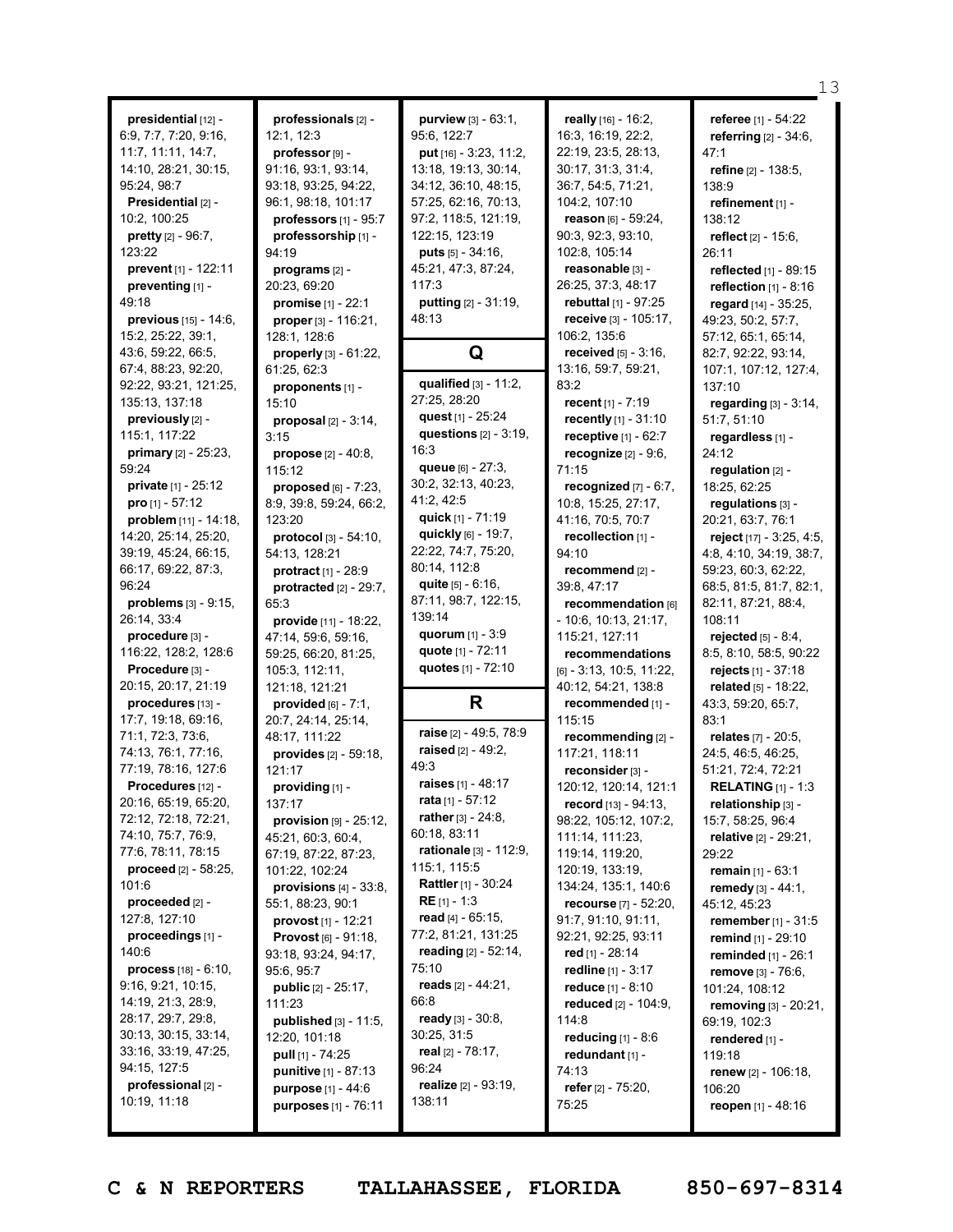|                                                  |                                    |                               |                                 | 14                              |
|--------------------------------------------------|------------------------------------|-------------------------------|---------------------------------|---------------------------------|
| repeat [2] - 90:25,                              | resignations [1] -                 | 49:10, 50:3, 60:12,           | sat [1] - 39:5                  | security [1] - 122:8            |
| 105:25                                           | 90:22                              | 126:24                        | satisfied [1] - 26:6            | see $[17] - 7:16$ ,             |
| repeating [1] -                                  | resigned [1] - 135:5               | ROBINSON [5] -                | satisfy [1] - 47:16             | 10:23, 17:6, 22:4,              |
| 116:14                                           | resigning [1] - 86:18              | 61:23, 114:11,                | scenario [4] - 21:24,           | 37:1, 45:23, 54:5,              |
| replaces [2] - 60:22,                            | resigns $[4] - 91:6$ ,             | 114:17, 118:22, 132:6         | 23:12, 91:14, 98:5              | 54:6, 69:14, 69:22,             |
| 107:11                                           | 94:16, 105:9, 106:6                | <b>Robinson</b> [3] - 12:7,   | screen [1] - 106:24             | 74:21, 94:11, 98:2,             |
| replacing [1] - 61:13                            | resolve [4] - 8:16,                | 13:25, 19:3                   | <b>scrutiny</b> $[1] - 7:12$    | 110:15, 112:1, 128:2,           |
| report [4] - 18:22,                              | 8:19, 27:23, 47:7                  | Robinson's [1] -              | Search [4] - 9:19,              | 131:14                          |
| 59:6, 59:16, 140:5                               | resolved [1] - 53:20               | 26:20                         | 9:20, 10:2, 30:14               | seeks [1] - 59:15               |
| <b>REPORTED</b> $[1]$ -                          | respect $[2] - 54:10$ ,            | role [1] - 40:14              | search [4] - 6:9,               | seem [1] - 80:21                |
| 1:20                                             | 69:4                               | roll $[24] - 2:6, 5:1,$       | 6:11, 6:13, 30:15               | seemingly [1] -                 |
| reporter [1] - 124:2                             | respectful $[1]$ - 40:15           | 31:1, 46:20, 46:23,           | seasoned [3] -                  | 54:24                           |
| Reporter [1] - 140:11                            | respond $[2] - 103:12$ ,           | 50:18, 53:5, 53:11,           | 11:18, 14:14                    | select [2] - 27:24,             |
| REPORTER $[1]$ -                                 | 103:16                             | 54:12, 55:17, 63:14,          | Second [3] - 31:16,             | 54:1                            |
| 1:20                                             | responded $[1]$ - $3:16$           | 79:9, 84:9, 99:6,             | 46:13, 128:12                   | Select [1] - 30:17              |
| <b>REPORTERS</b> [1] -                           | responding [1] -                   | 99:15, 108:21,                | <b>second</b> [60] - 4:3,       | <b>selected</b> $[3] - 6:19$ ,  |
| 1:22                                             | 103:23                             | 118:25, 119:2, 119:3,         | 4:12, 10:13, 24:19,             | 29:9, 136:10                    |
| <b>reports</b> $[2] - 11:5$ ,                    | response $[2] - 3:17$ ,            | 125:20, 128:15,               | 24:21, 24:25, 32:23,            | <b>selection</b> $[3] - 9:16$ , |
| 87:8                                             | 18:7                               | 129:13, 133:14,               | 44:8, 44:9, 44:10,              | 10:7, 21:1                      |
| <b>represent</b> $[1] - 13:18$                   | RESPONSE) [16] -                   | 133:16                        | 46:10, 46:12, 46:14,            | send [4] - 58:22,               |
| representative [5] -                             | 4:19, 24:20, 41:14,                | roll-call $[7] - 50:18$ ,     | 47:22, 47:24, 51:11,            | 86:22, 87:1, 136:24             |
| 33:16, 34:13, 34:16,                             | 55:23, 56:18, 63:18,               | 53:5, 53:11, 54:12,           | 61:5, 62:11, 62:15,             | sending [1] - 139:5             |
| 35:4, 35:6                                       | 85:2, 109:20, 109:22,              | 55:17, 133:14, 133:16         | 62:16, 62:18, 66:14,            | <b>senior</b> $[3] - 67:5$ ,    |
| represented [3] -                                | 129:23, 129:25,                    | <b>ROOM</b> [1] - 1:18        | 68:8, 68:14, 68:15,             | 86:20, 87:4                     |
| 11:8, 11:10, 11:15                               | 134:4, 134:6, 138:17,              | <b>RPR</b> $[3] - 1:20$       | 68:16, 76:20, 76:22,            | <b>sense</b> $[4] - 13:14$ ,    |
| request $[4] - 116:23$ ,                         | 139:3, 139:10                      | 140:5, 140:11                 | 76:23, 78:22, 78:23,            | 74:14, 87:21, 106:24            |
| 123:5, 131:18, 135:13                            | responsibilities [1] -             | <b>RUFUS</b> $[1] - 1:10$     | 80:12, 81:9, 82:13,             | <b>sent</b> $[8] - 3:15, 4:1,$  |
| requested $[1]$ - 58:2                           | 123:8                              | rule [3] - 50:5, 50:10,       | 82:14, 82:15, 88:6,             | 4:5, 31:18, 55:2,               |
| <b>requests</b> $[2] - 26:24$ ,                  | responsibility [7] -               | 50:13                         | 88:7, 91:19, 99:5,              | 57:11, 57:14, 58:12             |
| 28:23                                            | 25:19, 52:15, 52:16,               | ruled [2] - 49:24,            | 106:15, 107:23,                 | sentence [18] -                 |
| <b>require</b> $[14] - 21:9$ ,                   | 59:8, 67:17, 137:12,               | 113:8                         | 108:14, 111:5, 113:1,           | 39:22, 40:17, 43:21,            |
| 33:15, 35:18, 38:2,                              | 138:19                             | rules [13] - 20:20,           | 113:2, 113:19,                  | 44:20, 46:9, 57:11,             |
| 59:9, 60:2, 63:2, 63:5,                          | rest $[1] - 17:6$                  | 49:4, 50:3, 50:9,             | 113:20, 114:10,                 | 67:25, 76:15, 77:2,             |
| 65:25, 66:24, 76:19,                             | restate [8] - 23:16,               | 50:15, 73:17, 92:17,          | 123:22, 126:25,                 | 80:19, 81:3, 81:22,             |
| 80:20, 82:3, 122:8                               | 62:14, 62:20, 108:7,               | 127:6, 127:9, 127:14,         | 127:16, 128:2, 128:3,           | 82:20, 83:10, 89:7,             |
| required $[9] - 18:24$ ,                         | 113:23, 113:25,                    | 127:15, 127:18,               | 128:4, 128:11,                  | 92:5, 97:15, 115:6              |
| 19:2, 20:20, 36:14,                              | 123:18, 131:21                     | 136:11                        | 128:12, 132:5, 136:2,<br>136:3  | separate [5] - 7:14,            |
| 62:25, 63:4, 63:6,                               | restated [1] - 63:10               | <b>Rules</b> [5] - 49:8,      | seconded [18] -                 | 28:4, 112:12, 118:9,            |
| 69:18, 98:17                                     | results [1] - 26:6                 | 49:10, 50:3, 60:12,<br>126:24 | 4:14, 32:5, 32:10,              | 120:1                           |
| requirements [1] -                               | resurface [1] -                    | ruling $[4] - 49:21$ ,        | 61:22, 61:25, 62:3,             | separating [1] -                |
| 28:23                                            | 119:24                             | 49:22, 50:20, 125:6           | 62:20, 68:22, 77:9,             | 120:3<br>serious [1] - 26:5     |
| requires $[8] - 37:15$ ,<br>38:20, 67:19, 76:21, | resurrect $[1] - 53:20$            | run $[1]$ - 12:16             | 79:3, 84:1, 84:2, 88:8,         | <b>serve</b> [2] - 25:24,       |
| 82:5, 126:25, 127:2,                             | <b>retain</b> $[2] - 40:10$ ,      |                               | 108:16, 118:18,                 | 105:1                           |
| 127:15                                           | 40:17<br><b>retire</b> [1] - 87:20 | S                             | 123:25, 132:8, 138:22           | serves [2] - 102:4,             |
| requiring $[1] - 50:18$                          | reveals $[1] - 7:12$               |                               | <b>secondly</b> [1] - 69:14     | 105:7                           |
| research [1] - 101:19                            | <b>revert</b> $[4] - 68:1$ ,       | sabbatical [10] -             | <b>section</b> [12] - 23:20,    | serving [1] - 107:4             |
| <b>reserve</b> $[2] - 33:18$                     | 115:3, 124:8, 124:16               | 24:1, 95:25, 101:24,          | 34:6, 34:7, 43:3, 43:6,         | sessions [1] - 39:5             |
| 83:17                                            | <b>review</b> [3] - 3:18,          | 102:13, 104:8, 105:3,         | 46:8, 49:17, 61:15,             | <b>set</b> $[13] - 10:11$ ,     |
| reserving $[1]$ - 63:5                           | 78:8, 78:11                        | 105:17, 106:2, 114:7,         | 89:22, 99:2, 103:8,             | 17:14, 36:15, 53:17,            |
| resign $[11] - 24:1$ ,                           | reviewed [1] - 3:12                | 135:7                         | 104:21                          | 54:13, 65:18, 72:11,            |
| 67:8, 87:6, 90:1, 90:2,                          | reviewing $[1]$ - 35:2             | Sabbatical [1] -              | Section [17] - 16:12,           | 72:17, 74:9, 76:8,              |
| 90:6, 91:6, 102:7,                               | <b>revised</b> [1] - 89:15         | 100:24                        | 18:2, 18:10, 22:4,              | 77:5, 104:5, 114:4              |
| 102:8, 106:1, 106:21                             | revisions $[1]$ - 8:3              | <b>SACS</b> $[1]$ - 26:8      | 23:11, 23:15, 24:5,             | sets $[2] - 37:20$ ,            |
| Resignation [2] -                                | <b>revisited</b> $[1]$ - 59:16     | sake [1] - 55:9               | 24:10, 46:6, 64:20,             | 37:23                           |
| 85:21, 86:2                                      | revoting [1] - 119:11              | <b>salaries</b> $[3] - 8:6$   | 68:7, 92:6, 92:8,               | <b>setting</b> [1] - 58:24      |
| resignation $[9]$ -                              | <b>ridiculous</b> $[1] - 14:11$    | 8:11, 101:15                  | 108:13, 112:15,                 | seven [17] - 7:14,              |
| 86:8, 90:12, 90:15,                              | <b>rise</b> [1] - 48:15            | salary [6] - 18:23,           | 115:3, 115:12                   | 18:18, 20:25, 21:4,             |
| 90:16, 90:20, 104:5,                             | <b>road</b> [1] - 12:9             | 30:17, 30:19, 59:7,           | sections [2] - 125:8,<br>125:10 | 21:11, 21:20, 24:12,            |
| 104:7, 114:4, 114:6                              | <b>Robert's</b> $[5] - 49:8$ ,     | 59:21, 122:18                 |                                 | 57:3, 64:18, 71:6,              |
|                                                  |                                    |                               |                                 |                                 |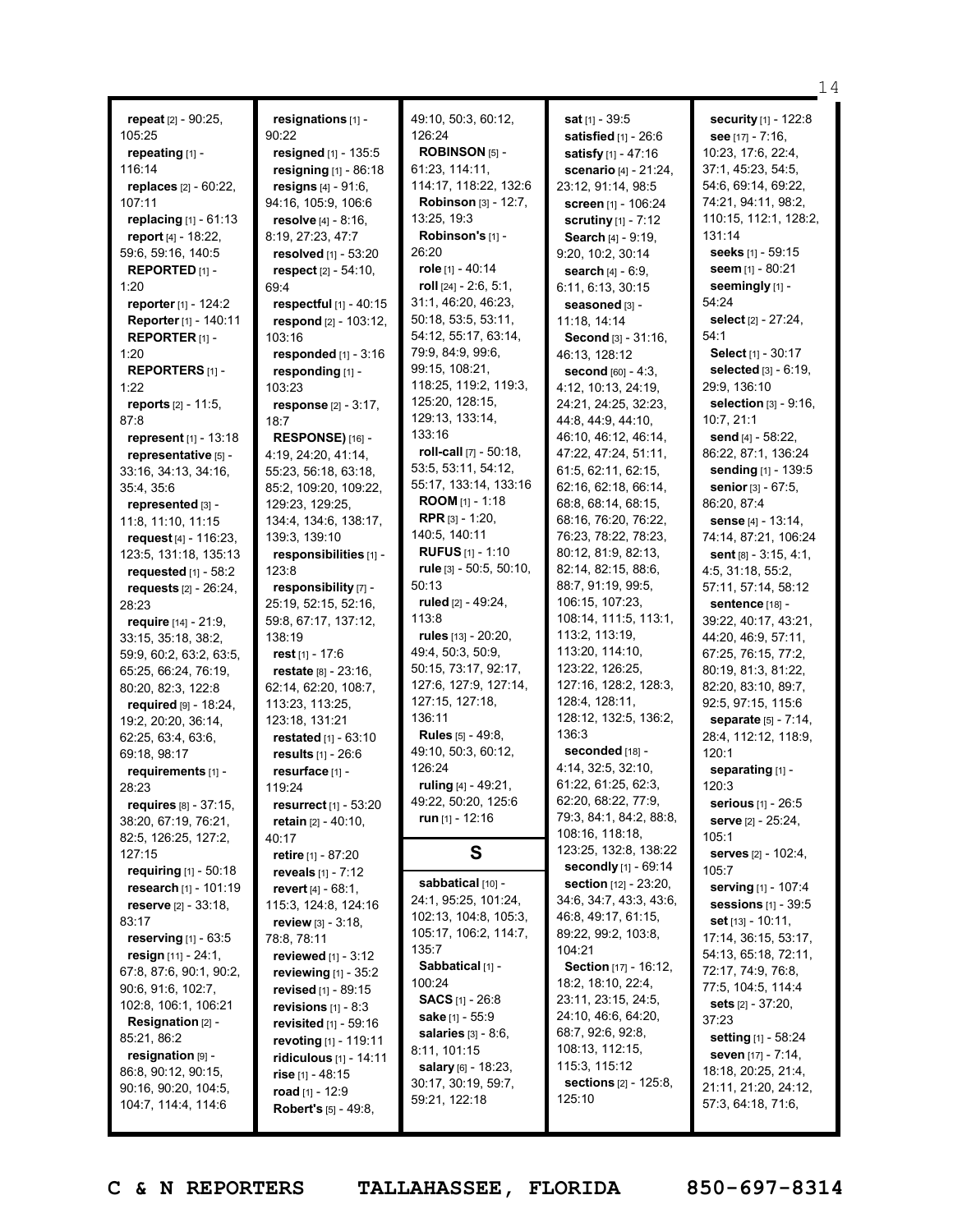|                                                  |                                 |                                        |                                            | 15                            |
|--------------------------------------------------|---------------------------------|----------------------------------------|--------------------------------------------|-------------------------------|
| 71:7, 80:13, 85:13,                              | 53:3, 61:18, 61:20,             | 81:17, 85:4, 88:16,                    | <b>STATE</b> [1] - 140:3                   | 19:2, 19:4, 33:16,            |
| 102:16, 110:10,                                  | 63:10, 63:12, 79:5,             | 99:7, 100:19, 101:3,                   | <b>state</b> $[13] - 18:24$ ,              | 57:8, 69:8                    |
| 110:11                                           | 79:7, 84:5, 84:7,               | 103:24, 104:20,                        | 19:5, 25:10, 62:25,                        | Subparagraph [2] -            |
| several [3] - 48:23,                             | 88:12, 92:11, 92:13,            | 110:8, 110:9, 110:14,                  | 63:3, 63:7, 76:24,                         | 22:14, 22:19                  |
| 58:21, 135:14                                    | 103:3, 108:17,                  | 114:3, 114:18, 124:5,                  | 112:10, 123:2, 123:7,                      | substance [1] -               |
| severance [1] -                                  | 108:19, 118:20,                 | 124:13, 132:12,                        | 123:8, 134:24                              | 58:14                         |
| 101:14                                           | 118:23, 125:16,                 | 133:12, 133:13,                        | State [2] - 13:16,                         | substantive [2] -             |
| shall [11] - 18:21,                              | 125:18, 128:10,                 | 136:7, 136:9, 136:16                   | 36:6                                       | 12:5, 105:5                   |
| 37:14, 50:10, 82:23,                             | 129:2, 129:5, 132:10,           | sought $[1] - 8:10$                    | <b>states</b> [1] - 49:8                   | substitute [54] -             |
| 86:10, 89:12, 104:8,                             | 132:21, 132:23,                 | <b>sound</b> $[1] - 121:4$             | status [1] - 93:1                          | 37:10, 37:11, 46:5,           |
| 114:7, 122:8                                     | 138:24, 139:2                   | sounded [2] - 44:14,                   | <b>statute</b> [1] - 86:21                 | 46:8, 46:16, 47:20,           |
| <b>SHANNON</b> [33] - 1:9,                       | significant [3] -               | 104:13                                 | stay $[1] - 102:25$                        | 51:2, 51:3, 51:5, 53:1,       |
| 2:24, 5:19, 44:11,                               | 36:21, 36:25, 98:2              | <b>sounds</b> $[9] - 30:10$ ,          | stays [1] - 103:1                          | 53:3, 55:4, 55:8,             |
| 46:14, 52:7, 52:9,                               | <b>similar</b> $[2] - 30:7$ ,   | 30:12, 30:15, 39:3,                    | stenographic [1] -                         | 55:13, 55:14, 57:20,          |
| 56:12, 58:2, 64:9,                               | 31:25                           | 46:3, 46:21, 117:24,                   | 140:6                                      | 58:10, 58:17, 58:18,          |
| 68:15, 68:17, 68:20,                             | simple [3] - 80:25,             | 121:5, 121:8                           | stenographically [1]                       | 60:5, 60:7, 60:8, 60:9,       |
| 69:2, 69:4, 80:2, 84:2,                          | 105:25, 116:23                  | <b>SPEAKER</b> [1] - 55:6              | $-140:5$                                   | 60:10, 60:14, 60:15,          |
| 85:4, 88:14, 88:21,                              | simply $[9] - 34:14$ ,          | speaker [1] - 15:2                     | stepping $[1]$ - 86:23                     | 60:18, 60:22, 61:3,           |
| 89:5, 99:8, 100:8,                               | 37:13, 41:21, 45:9,             | speaking [2] - 15:22,                  | steps [1] - 136:22                         | 61:4, 61:6, 61:18,            |
| 108:7, 109:14,                                   | 61:11, 86:18, 87:13,            | 50:6                                   | stigmatize [1] - 8:20                      | 64:24, 68:5, 68:9,            |
| 113:23, 120:5, 120:9,                            | 121:15, 123:19                  | speaks [2] - 9:13,                     | still $[24] - 26:1$ ,                      | 68:12, 68:13, 81:8,           |
| 120:19, 120:24,                                  | sink $[1]$ - 12:10              | 88:24                                  | 38:16, 44:22, 47:25,                       | 88:2, 107:8, 107:11,          |
| 126:13, 130:8, 134:14                            | situation $[5] - 66:9$ .        | specific [1] - 96:19                   | 48:1, 55:14, 83:5,                         | 107:14, 107:17,               |
| <b>Shannon</b> [20] - 2:23,                      | 83:9, 83:11, 90:3,              | specifically [8] -                     | 91:8, 91:10, 91:11,                        | 108:5, 108:8, 108:10,         |
| 5:18, 52:8, 52:25,                               | 137:13                          | 43:25, 45:19, 62:24,                   | 91:22, 95:24, 96:21,                       | 112:22, 116:2, 116:5,         |
| 56:11, 64:8, 69:3,                               | $six$ [19] - 8:3, 16:3,         | 81:15, 81:16, 115:5,                   | 97:3, 98:5, 98:8,                          | 116:7, 116:11,                |
| 69:14, 80:1, 85:1,                               | 16:7, 18:16, 64:18,             | 124:7                                  | 98:16, 105:8, 105:12,                      | 116:15, 117:4, 117:8          |
| 85:3, 88:19, 89:4,                               | 80:13, 85:13, 101:23,           | speed [1] - 29:15                      | 105:17, 106:6,                             | substitutes [1] -             |
| 100:7, 109:13, 120:7,                            | 102:16, 104:9,                  | spend [1] - 54:2                       | 106:13, 116:4, 137:2                       | 115:22                        |
| 120:8, 126:12, 130:7,                            | 105:22, 106:2, 106:7,           | spending $[1] - 53:19$                 | stipulations $[1] - 7:1$                   | <b>success</b> [1] - 26:14    |
| 134:13                                           | 106:8, 106:13,                  | spent [2] - 26:19,                     | stop [1] - 115:11                          | successful [4] -              |
| short $[2] - 97:16$ ,                            | 110:10, 110:11,                 | 135:11                                 | story [1] - 97:15                          | 39:23, 43:22, 44:2,           |
| 101:10                                           | 114:8, 135:7                    | spirit [10] - 37:8,                    | straight [1] - 110:12                      | 45:16<br>suggest [2] - 41:17, |
| <b>shot</b> $[1] - 67:1$                         | six-month $[1]$ - 135:7         | 65:3, 66:17, 78:17,                    | street [1] - 74:5                          |                               |
| show $[1] - 11:5$<br><b>showing</b> [1] - 135:17 | <b>skills</b> [1] - 6:21        | 119:25, 135:16,                        | strenuousness [1] -                        | 120:15<br>suggested [6] -     |
| shows [1] - 135:19                               | skip [2] - 57:15,<br>57:16      | 135:17, 137:1, 137:3,                  | 25:18                                      | 10:16, 22:8, 33:11,           |
| sick $[2] - 66:10$ ,                             | skipping [1] - 58:14            | 137:19                                 | stricken [4] - 22:8,                       | 34:15, 35:18, 72:7            |
| 70:15                                            | <b>slash</b> $[2] - 30:14$ ,    | <b>spirited</b> [2] - 136:19,          | 22:10, 68:1, 122:10                        | suggestion [2] -              |
| side $[2] - 60:2, 117:3$                         | 122:8                           | 136:20                                 | <b>strike</b> [17] - 39:9,                 | 46:1, 48:21                   |
| <b>Siders</b> [14] - 2:25,                       | sleeves [1] - 31:1              | spite [1] - 137:1                      | 39:13, 40:7, 40:8,                         | suggestions [2] -             |
| 5:20, 53:10, 56:13,                              | <b>slick</b> $[1]$ - 96:8       | spoken [1] - 27:7<br>spot [1] - 119:21 | 40:16, 44:24, 46:9,                        | 40:11, 138:10                 |
| 62:2, 64:10, 80:3,                               | small $[1] - 74:7$              | <b>SPURGEON</b> [1] - 1:9              | 46:10, 46:11, 60:3,<br>66:2, 87:22, 89:22, | suggests [2] - 50:10,         |
| 81:13, 85:5, 100:9,                              | smoke [1] - 106:23              | staff $[1] - 93:8$                     |                                            | 96:19                         |
| 109:15, 126:14,                                  | solely [1] - 24:15              | stage $[1] - 26:17$                    | 108:10, 112:8, 115:1,<br>117:22            | <b>sum</b> [1] - 52:3         |
| 130:9, 134:15                                    | <b>SOLOMON</b> [1] - 1:7        | stakeholder's [1] -                    | strikes [3] - 51:12,                       | summarize [2] -               |
| <b>SIDERS</b> [22] - 1:12,                       | <b>solution</b> $[2] - 38:14$ , | 26:7                                   | 66:16                                      | 28:16, 29:5                   |
| 3:1, 5:21, 53:7, 53:9,                           | 38:19                           | stakeholders [1] -                     | strikethrough [1] -                        | <b>super</b> [1] - 31:6       |
| 56:14, 62:1, 62:13,                              | someone [14] -                  | 53:17                                  | 22:19                                      | supermajority [3] -           |
| 64:11, 65:7, 80:4,                               | 12:19, 12:23, 13:4,             | stalemate [1] - 35:25                  | striking [3] - 47:18,                      | 7:3, 7:18, 66:6               |
| 81:10, 81:13, 82:14,                             | 14:12, 38:14, 38:18,            | standalone [2] -                       | 68:3, 92:3                                 | supersede [3] -               |
| 85:6, 100:10, 109:16,                            | 49:23, 62:14, 67:11,            | 117:17, 117:23                         | strongly [1] - 10:16                       | 45:17, 71:22, 71:23           |
| 126:15, 130:10,                                  | 74:15, 76:13, 93:3,             | <b>standard</b> $[2] - 67:20$ ,        | <b>student</b> [2] - 53:14,                | supersedes [1] -              |
| 133:10, 134:16, 136:3                            | 97:6, 129:11                    | 90:19                                  | 54:5                                       | 71:21                         |
| sides $[1] - 135:15$                             | sometimes [1] -                 | standards $[1] - 7:7$                  | <b>students</b> [2] - 74:4,                | <b>support</b> [5] - 131:19,  |
| sideways [1] -                                   | 25:20                           | standpoint [3] -                       | 120:17                                     | 135:18, 137:10,               |
| 102:22                                           | <b>sorry</b> $[31] - 4:7$ ,     | 30:20, 96:23, 98:10                    | <b>stuff</b> $[1] - 55:9$                  | 137:19, 137:22                |
| sightly $[1]$ - 31:9                             | 16:21, 18:2, 23:18,             | <b>start</b> $[1] - 31:22$             | stupid $[1] - 71:3$                        | <b>supported</b> [2] - 54:7,  |
| sign $[32] - 4:15, 4:21,$                        | 39:15, 42:15, 44:17,            | <b>starting</b> $[2] - 29:6$ ,         | subjected [1] - 33:9                       | 54:8                          |
| 4:23, 25:10, 46:16,                              | 47:11, 80:16, 81:10,            | 31:21                                  | submit [6] - 11:24,                        | supportive [1] -              |
|                                                  |                                 |                                        |                                            |                               |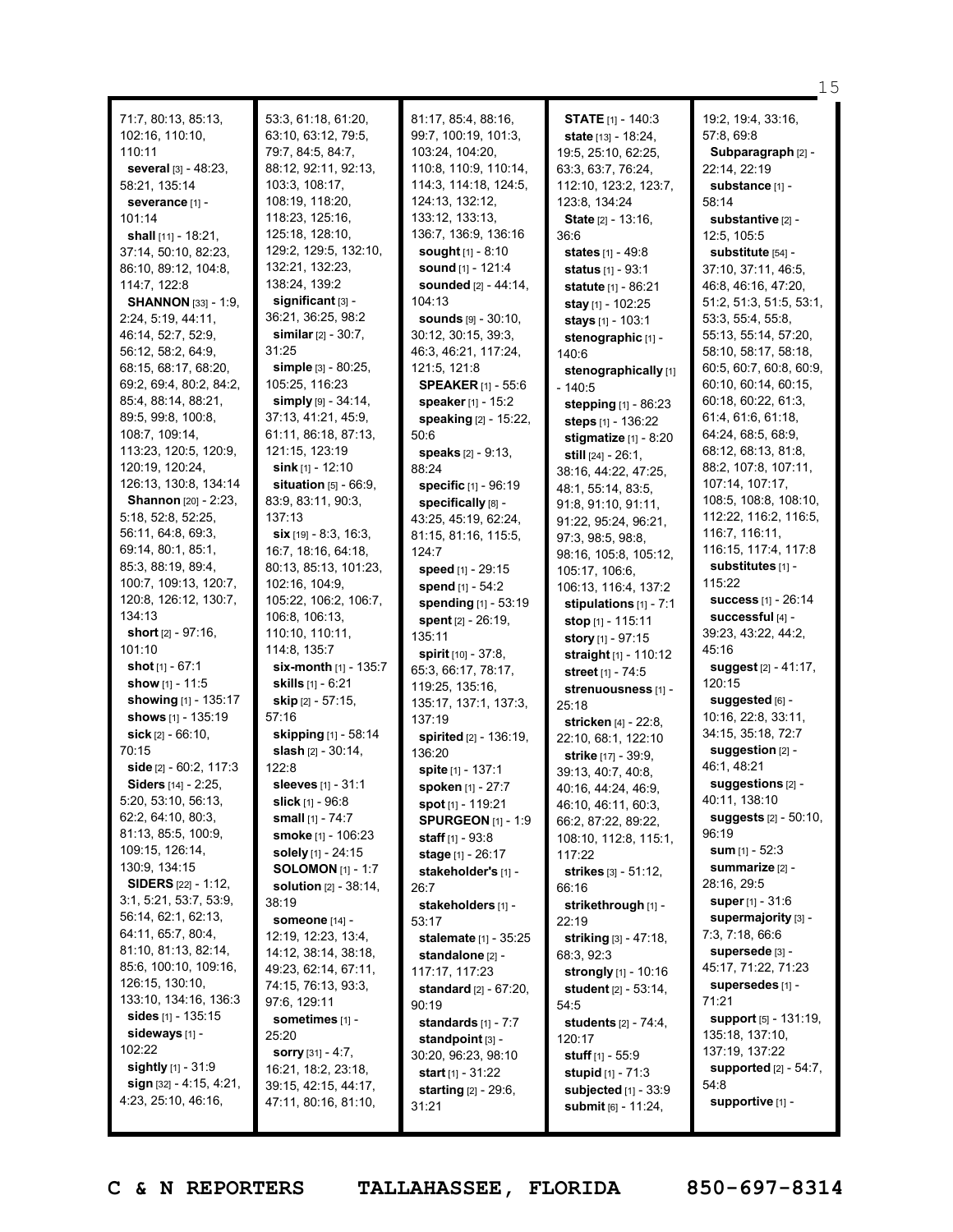|                                                          |                                                         |                                            |                                            | 16                                      |
|----------------------------------------------------------|---------------------------------------------------------|--------------------------------------------|--------------------------------------------|-----------------------------------------|
| 137:20                                                   | 26:19, 68:23                                            | towards [1] - 137:16                       | 46:7, 46:13, 46:14,                        | 91:2, 91:16, 91:21,                     |
| supposed [1] - 19:25                                     | thereby $[1] - 114:13$                                  | <b>trans</b> $[1] - 111:20$                | 46:22, 47:3, 47:10,                        | 91:24, 92:2, 92:9,                      |
| surely [1] - 8:21                                        | therefore $[1]$ -                                       | transacted [1] -                           | 47:14, 48:3, 48:5,                         | 92:15, 93:7, 94:12,                     |
| surface [1] - 7:10                                       | 122:24                                                  | 20:17                                      | 48:7, 48:9, 48:10,                         | 95:9, 95:11, 96:7,                      |
| SUS $[2] - 7:6, 7:20$                                    | they've [1] - 81:22                                     | transcript $[9] - 33:3$ ,                  | 48:13, 48:19, 48:20,                       | 96:9, 96:10, 96:14,                     |
| sweat [1] - 14:17                                        | <b>thin</b> $[1]$ - 29:6                                | 73:23, 73:24, 74:1,                        | 48:22, 49:1, 49:2,                         | 96:18, 97:19, 97:24,                    |
| <b>system</b> [2] - 13:8,                                | <b>thinking</b> $[1] - 87:2$                            | 74:20, 75:10, 111:17,                      | 49:6, 49:7, 49:10,                         | 98:14, 98:21, 99:8,                     |
| 121:17                                                   | third [8] - 104:8,                                      | 111:22, 140:6                              | 49:12, 49:13, 49:14,                       | 99:10, 99:17, 99:21,                    |
|                                                          | 104:12, 104:15,                                         | tried [1] - 28:13                          | 49:16, 49:17, 49:19,                       | 99:23, 99:25, 100:2,                    |
| T                                                        | 106:1, 106:8, 114:7,                                    | <b>trivial</b> $[3] - 12:3$ ,              | 49:21, 49:25, 50:1,                        | 100:4, 100:6, 100:8,                    |
|                                                          | 115:2, 135:6                                            | 28:8, 54:4                                 | 50:6, 50:8, 51:8,                          | 100:10, 100:12,                         |
| table [5] - 28:25,                                       | thoughts [1] -                                          | true [3] - 12:23, 48:7,                    | 51:16, 52:2, 52:5,                         | 100:14, 100:16,                         |
| 30:21, 31:19, 55:10,                                     | 115:23                                                  | 140:6                                      | 52:7, 52:9, 53:5, 53:7,                    | 100:19, 100:23,                         |
| 58:1                                                     | <b>thousand</b> $[1] - 106:9$                           | trust $[2] - 26:24$ ,                      | 53:9, 55:19, 55:25,                        | 101:4, 101:7, 103:11,                   |
| tack [1] - $97:4$                                        | thousands $[1]$ - $91:9$                                | 37:22                                      | 56:2, 56:4, 56:6, 56:8,                    | 103:13, 103:15,                         |
| talks $[3] - 43:17$ ,                                    | three $[37] - 6:12$ ,                                   | <b>TRUSTEE</b> [561] - 1:7,                | 56:10, 56:12, 56:14,                       | 103:19, 104:1,                          |
| 43:18, 43:21                                             | 6:25, 7:3, 10:17,                                       | 2:8, 2:12, 2:14, 2:16,                     | 56:16, 56:22, 56:24,                       | 104:12, 104:15,                         |
| TALLAHASSEE [2] -                                        | 10:19, 12:1, 15:17,                                     | 2:18, 2:20, 2:22, 2:24,                    | 57:6, 57:18, 57:22,                        | 104:20, 104:25,                         |
| 1:18, 1:23                                               | 22:2, 28:4, 31:23,                                      | 3:1, 3:3, 3:5, 3:7,                        | 58:2, 58:4, 58:7, 58:9,                    | 105:24, 106:3, 106:5,                   |
| tarnished $[1] - 8:19$                                   | 39:12, 39:13, 39:14,                                    | 3:20, 3:21, 3:25, 4:3,                     | 60:7, 60:11, 60:21,                        | 106:10, 107:19,                         |
| tasked [1] - 6:14                                        | 45:11, 53:21, 54:23,                                    | 4:7, 4:12, 4:16, 5:3,                      | 61:8, 61:21, 61:24,                        | 107:25, 108:1, 108:7,                   |
| <b>taught</b> $[2] - 12:19$ ,                            | 58:16, 65:5, 85:22,                                     | 5:7, 5:9, 5:11, 5:13,                      | 62:1, 62:13, 62:18,                        | 108:9, 108:14,<br>108:23, 109:2, 109:4, |
| 101:18                                                   | 94:8, 94:9, 103:1,                                      | 5:15, 5:17, 5:19, 5:21,                    | 62:22, 63:16, 63:22,<br>63:24, 64:1, 64:3, | 109:6, 109:8, 109:10,                   |
| team [2] - 83:2, 87:4                                    | 103:4, 106:12, 107:4,                                   | 5:23, 5:25, 6:2, 6:5,                      | 64:5, 64:7, 64:9,                          | 109:12, 109:14,                         |
| ten $[1] - 103:1$                                        | 115:15, 116:16,                                         | 6:8, 8:24, 9:2, 9:4,                       | 64:11, 64:13, 64:15,                       | 109:16, 109:18,                         |
| <b>tenure</b> $[7] - 14:15$ ,                            | 116:23, 117:22,                                         | 9:7, 9:11, 15:20,                          | 64:17, 64:20, 64:25,                       | 109:24, 109:25,                         |
| 83:5, 93:9, 93:14,                                       | 118:10, 119:21,                                         | 15:21, 15:23, 16:1,                        | 65:7, 65:9, 65:12,                         | 110:4, 110:6, 110:10,                   |
| 94:14, 101:8, 101:21                                     | 120:2, 123:20, 125:8,                                   | 16:6, 16:15, 16:21,                        | 68:8, 68:15, 68:17,                        | 110:12, 110:16,                         |
| <b>tenured</b> $[3] - 93:18$ ,                           | 125:10, 125:13                                          | 17:5, 17:11, 17:17,<br>17:18, 17:23, 18:1, | 68:20, 68:24, 69:2,                        | 110:21, 110:23,                         |
| 93:25, 98:18                                             | <b>throat</b> $[1] - 37:25$<br><b>throw</b> [1] - 12:15 | 18:9, 18:11, 18:20,                        | 69:4, 69:11, 69:13,                        | 110:25, 111:2, 111:8,                   |
| term $[2] - 89:14$ ,<br>105:2                            | thumbing [1] -                                          | 19:6, 19:11, 19:19,                        | 69:24, 70:1, 70:6,                         | 111:10, 111:12,                         |
|                                                          | 124:11                                                  | 19:23, 20:4, 20:8,                         | 70:11, 70:22, 70:25,                       | 111:13, 111:19,                         |
| <b>terminate</b> $[11]$ -<br>36:22, 37:1, 67:2,          | THURSDAY <sub>[1]</sub> -                               | 20:13, 21:6, 21:22,                        | 71:5, 71:9, 71:10,                         | 112:3, 112:5, 113:3,                    |
| 72:8, 72:15, 77:3,                                       | 1:14                                                    | 21:25, 22:9, 22:15,                        | 71:12, 71:14, 71:18,                       | 113:4, 113:5, 113:6,                    |
| 91:4, 91:18, 93:24,                                      | tied [1] - 98:8                                         | 22:21, 23:1, 23:10,                        | 72:23, 73:1, 73:9,                         | 113:11, 113:13,                         |
| 94:19, 98:3                                              | ties [3] - 45:21,                                       | 23:20, 23:23, 24:2,                        | 73:12, 73:21, 74:23,                       | 113:17, 113:20,                         |
| terminated [10] -                                        | 80:25, 81:2                                             | 24:23, 25:1, 25:2,                         | 75:9, 75:12, 75:16,                        | 113:22, 113:23,                         |
| 21:23, 83:5, 86:17,                                      | <b>TIME</b> $[1]$ - 1:15                                | 25:5, 25:9, 27:4, 27:5,                    | 76:5, 76:19, 76:23,                        | 114:3, 114:15,                          |
| 89:1, 95:14, 95:22,                                      | tired [1] - 131:14                                      | 27:6, 27:10, 27:13,                        | 77:1, 77:8, 77:9,                          | 114:20, 114:23,                         |
| 96:2, 97:6, 98:9,                                        | title [2] - 24:7, 91:15                                 | 27:15, 27:18, 27:21,                       | 77:12, 77:14, 77:18,                       | 115:18, 115:20,                         |
| 98:14                                                    | <b>TO</b> $[1] - 1:4$                                   | 30:1, 30:6, 31:16,                         | 77:25, 78:2, 78:5,<br>78:21, 79:11, 79:15, | 116:1, 116:3, 116:4,                    |
| terminating [2] -                                        | today $[6] - 8:16$ ,                                    | 31:17, 31:20, 32:6,                        | 79:17, 79:19, 79:21,                       | 116:9, 116:13,                          |
| 20:22, 69:20                                             | 8:21, 16:10, 67:1,                                      | 32:11, 32:12, 32:15,                       | 79:23, 79:25, 80:2,                        | 116:18, 116:21,<br>117:2, 117:3, 117:6, |
| <b>Termination</b> $[2]$ -                               | 121:2, 135:22                                           | 32:16, 32:18, 32:21,                       | 80:4, 80:6, 80:8,                          | 117:7, 117:9, 117:11,                   |
| 65:13, 81:20                                             | together [4] - 21:11,                                   | 32:24, 34:2, 34:5,                         | 80:10, 80:14, 80:18,                       | 117:12, 117:13,                         |
| <b>termination</b> $[14]$ -                              | 26:13, 31:4, 52:17                                      | 34:7, 34:8, 34:9,                          | 81:2, 81:5, 81:10,                         | 117:15, 117:18,                         |
| 66:23, 67:7, 67:22,                                      | tomorrow [1] - 139:8                                    | 34:22, 35:1, 35:14,<br>36:9, 36:19, 36:24, | 81:12, 81:13, 81:17,                       | 117:21, 118:4,                          |
| 67:23, 69:7, 82:21,                                      | <b>tone</b> [1] - 58:24                                 | 37:8, 38:12, 38:23,                        | 81:20, 82:14, 82:17,                       | 118:16, 119:1, 119:3,                   |
| 86:9, 88:24, 89:8,                                       | took $[9] - 13:22$ ,                                    | 38:25, 39:9, 39:10,                        | 82:19, 83:7, 83:20,                        | 119:8, 119:11,                          |
| 89:9, 90:5, 92:24,                                       | 19:12, 19:14, 20:14,                                    | 39:15, 40:19, 40:20,                       | 83:24, 84:2, 84:11,                        | 119:14, 119:20,                         |
| 93:10, 94:7                                              | 26:17, 71:10, 82:10,                                    | 40:21, 40:24, 40:25,                       | 84:15, 84:17, 84:19,                       | 120:5, 120:7, 120:9,                    |
| <b>terms</b> $[5] - 14:4,$                               | 91:12, 93:9                                             | 41:3, 41:5, 41:9,                          | 84:21, 84:23, 84:25,                       | 120:15, 120:19,                         |
| 60:12, 88:1, 95:3,                                       | <b>topic</b> $[1]$ - 26:16                              | 41:11, 41:17, 42:15,                       | 85:4, 85:6, 85:8,                          | 120:20, 120:24,                         |
| 137:20                                                   | <b>TOREY</b> [1] - 1:8                                  | 42:18, 43:2, 43:9,                         | 85:10, 85:12, 85:16,                       | 121:3, 121:8, 121:10,                   |
| testimonials [1] -                                       | <b>total</b> [6] - 28:2,                                | 43:14, 44:10, 44:11,                       | 85:20, 85:24, 86:1,                        | 121:13, 122:3, 122:6,                   |
| 138:16                                                   | 59:13, 59:17, 61:13,                                    | 44:14, 44:17, 44:19,                       | 86:4, 88:4, 88:7,                          | 123:4, 123:6, 123:11,                   |
| testimony $[1]$ - 8:17<br><b>THE</b> $[2] - 1:4, 139:19$ | 61:14, 138:11                                           | 44:25, 45:1, 45:4,                         | 88:10, 88:14, 88:18,                       | 123:13, 123:15,                         |
| themselves $[2]$ -                                       | <b>totality</b> $[2] - 7:12$ ,<br>13:10                 | 45:6, 45:8, 45:25,                         | 88:21, 89:5, 89:17,                        | 123:19, 124:5,                          |
|                                                          |                                                         |                                            | 89:20, 90:13, 90:23,                       | 124:13, 124:19,                         |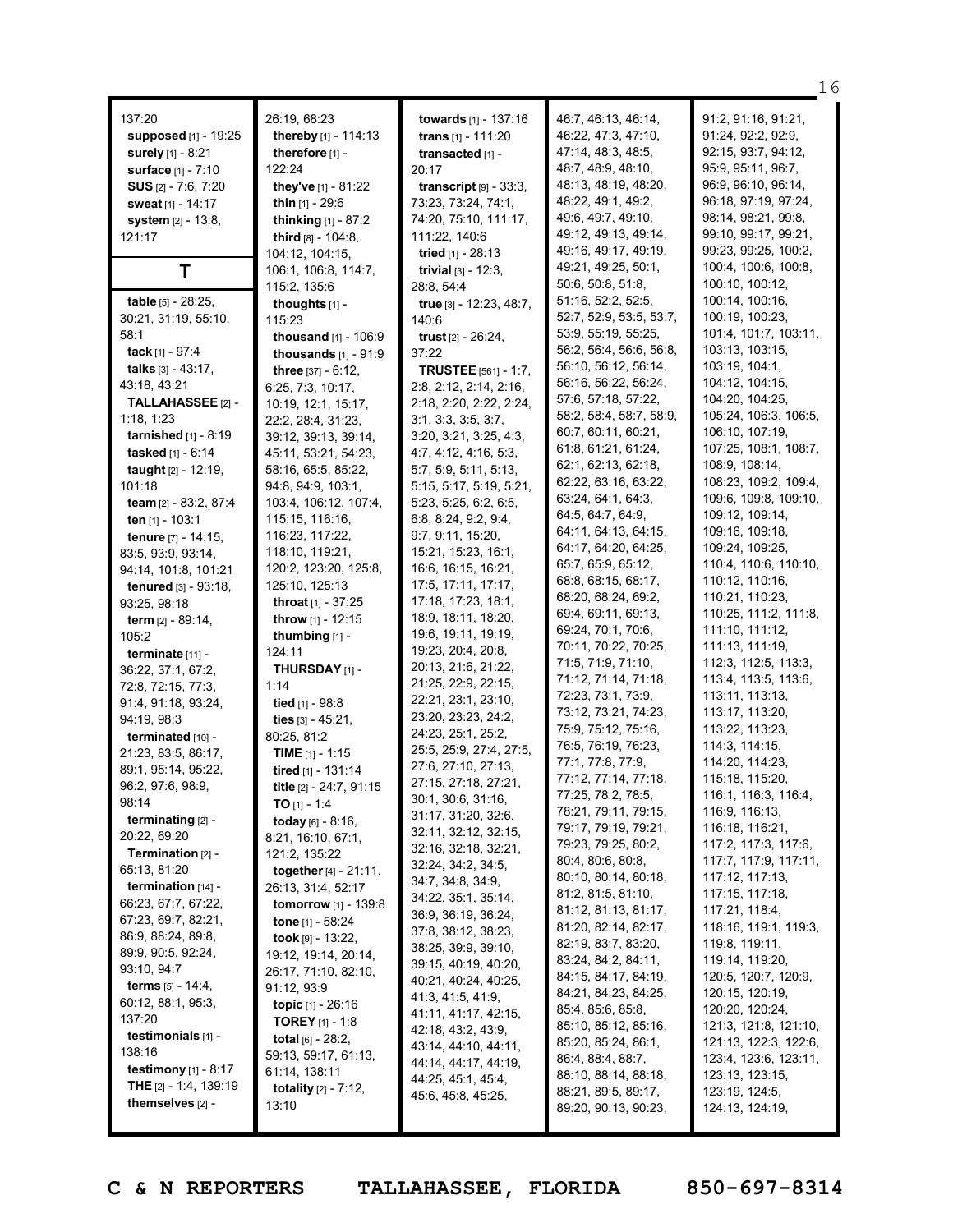| 124:20, 124:22,<br>124:24, 125:5,<br>125:22, 126:1, 126:3,<br>126:5, 126:7, 126:9,<br>126:11, 126:13,<br>126:15, 126:17,<br>126:19, 126:21,<br>126:22, 127:13,<br>127:19, 127:24,<br>128:12, 128:15,<br>128:20, 128:23,<br>129:15, 129:19,<br>129:21, 130:2, 130:4,<br>130:6, 130:8, 130:10,<br>130:12, 130:14,<br>130:16, 130:19,<br>130:21, 130:24,<br>131:3, 131:7, 131:9,<br>131:11, 131:13,<br>131:19, 131:22,                                                                                                                                                                | 49:9, 50:13, 50:19,<br>50:24, 50:25, 51:1,<br>51:2, 51:3, 51:19,<br>51:22, 52:3, 52:8,<br>52:10, 52:25, 53:9,<br>53:24, 55:18, 55:20,<br>55:22, 55:24, 56:1,<br>56:3, 56:5, 56:7, 56:9,<br>56:11, 56:13, 56:15,<br>56:17, 56:19, 56:21,<br>57:5, 57:17, 57:23,<br>60:19, 60:22, 61:1,<br>61:6, 61:10, 61:12,<br>62:2, 62:8, 63:15,<br>63:17, 63:19, 63:21,<br>63:23, 63:25, 64:2,<br>64:4, 64:6, 64:8,<br>64:10, 64:12, 64:14,<br>64:16, 64:23, 68:10,<br>68:24, 68:25, 69:3,                                                                                                                     | 109:24, 109:25,<br>110:19, 111:8,<br>111:13, 112:6,<br>112:19, 112:21,<br>112:24, 113:7,<br>113:11, 113:22,<br>114:2, 114:14,<br>114:25, 115:16,<br>115:21, 116:9,<br>116:11, 116:19,<br>117:1, 117:4, 117:12,<br>117:15, 117:24,<br>118:6, 118:7, 118:10,<br>118:18, 119:21,<br>120:6, 121:12, 122:5,<br>124:2, 125:14,<br>125:21, 125:23,<br>125:25, 126:2, 126:4,<br>126:6, 126:8, 126:10,<br>126:12, 126:14,                                                                                                  | 100:11, 109:17,<br>116:10, 118:7, 120:6,<br>121:12, 126:16,<br>130:11, 131:8,<br>131:12, 134:17<br>TURNBULL [40] -<br>1:8, 3:3, 5:23, 17:17,<br>40:19, 40:21, 40:24,<br>41:17, 56:16, 60:11,<br>61:8, 64:13, 80:6,<br>85:8, 100:12, 109:18,<br>111:10, 111:12,<br>116:4, 116:18, 117:2,<br>117:6, 117:9, 117:13,<br>120:7, 121:10,<br>121:13, 126:17,<br>130:12, 131:7,<br>131:11, 131:13,<br>132:12, 132:19,<br>132:25, 133:3, 133:6,                                                                                    | <b>unclear</b> $[1] - 16:13$<br>under [15] - 19:17,<br>37:16, 39:11, 75:22,<br>82:20, 85:21, 86:2,<br>86:4, 89:2, 89:3, 93:9,<br>93:22, 95:4, 98:5,<br>101:24<br>understood [4] -<br>45:25, 73:2, 73:20,<br>117:11<br>Understood [1] -<br>117:15<br>uneasy [1] - 53:13<br><b>UNIDENTIFIED [3] -</b><br>46:13, 55:6, 96:7<br><b>unified</b> $[7] - 31:4$ ,<br>135:20, 137:2,<br>138:21, 138:24, 139:6<br>unintelligible [1] -<br>37:9                                                                                   |
|------------------------------------------------------------------------------------------------------------------------------------------------------------------------------------------------------------------------------------------------------------------------------------------------------------------------------------------------------------------------------------------------------------------------------------------------------------------------------------------------------------------------------------------------------------------------------------|---------------------------------------------------------------------------------------------------------------------------------------------------------------------------------------------------------------------------------------------------------------------------------------------------------------------------------------------------------------------------------------------------------------------------------------------------------------------------------------------------------------------------------------------------------------------------------------------------|-------------------------------------------------------------------------------------------------------------------------------------------------------------------------------------------------------------------------------------------------------------------------------------------------------------------------------------------------------------------------------------------------------------------------------------------------------------------------------------------------------------------|---------------------------------------------------------------------------------------------------------------------------------------------------------------------------------------------------------------------------------------------------------------------------------------------------------------------------------------------------------------------------------------------------------------------------------------------------------------------------------------------------------------------------|------------------------------------------------------------------------------------------------------------------------------------------------------------------------------------------------------------------------------------------------------------------------------------------------------------------------------------------------------------------------------------------------------------------------------------------------------------------------------------------------------------------------|
| 132:1, 132:12,<br>132:15, 132:19,<br>132:25, 133:2, 133:3,<br>133:6, 133:9, 133:10,<br>133:12, 133:16,<br>133:21, 133:25,<br>134:2, 134:8, 134:10,<br>134:12, 134:14,<br>134:16, 134:18,<br>134:20, 134:22,<br>135:8, 135:10,<br>135:25, 136:3, 136:6,<br>136:9, 136:14,<br>136:16, 136:18,<br>137:5, 137:7, 137:9,<br>137:24, 138:2, 139:11<br>Trustee [355] - 2:7,<br>2:9, 2:11, 2:13, 2:15,<br>2:17, 2:19, 2:21, 2:25,<br>3:2, 3:4, 3:6, 5:2, 5:4,<br>5:6, 5:8, 5:10, 5:12,<br>5:14, 5:16, 5:18, 5:20,<br>5:22, 5:24, 6:1, 6:6,<br>6:13, 7:22, 7:25, 8:1,<br>9:9, 15:23, 15:24, | 69:4, 69:12, 69:13,<br>70:9, 70:14, 70:24,<br>71:16, 71:18, 72:23,<br>72:25, 73:8, 73:11,<br>73:22, 74:18, 74:22,<br>74:23, 75:2, 75:7,<br>75:13, 75:16, 75:21,<br>76:3, 77:9, 77:14,<br>78:5, 78:7, 78:8,<br>78:20, 79:3, 79:10,<br>79:12, 79:14, 79:16,<br>79:18, 79:20, 79:22,<br>79:24, 80:1, 80:3,<br>80:5, 80:7, 80:9,<br>80:12, 81:11, 81:13,<br>81:14, 82:18, 84:4,<br>84:10, 84:12, 84:14,<br>84:16, 84:18, 84:20,<br>84:22, 84:24, 85:1,<br>85:3, 85:5, 85:7, 85:9,<br>85:11, 85:15, 88:8,<br>88:19, 89:4, 89:19,<br>91:20, 91:24, 92:1,<br>93:6, 95:10, 98:13,<br>99:12, 99:16, 99:18, | 126:16, 126:18,<br>126:20, 129:14,<br>129:16, 129:18,<br>129:20, 129:22,<br>129:24, 130:1, 130:3,<br>130:5, 130:7, 130:9,<br>130:11, 130:13,<br>130:15, 131:12,<br>132:3, 132:18, 133:4,<br>133:10, 133:20,<br>133:22, 133:24,<br>134:1, 134:3, 134:5,<br>134:7, 134:9, 134:11,<br>134:13, 134:15,<br>134:17, 134:19,<br>134:21, 135:4,<br>136:16, 136:18,<br>137:8, 137:10, 138:1,<br>138:6<br><b>trustee</b> $[8] - 2:23$ ,<br>6:11, 9:13, 11:17,<br>24:7, 65:21, 69:16,<br>71:1<br><b>TRUSTEES</b> $[1] - 1:1$ | 133:9, 133:12, 134:18<br>turns $[1] - 14:1$<br>twice [1] - 9:17<br>twists [1] - 14:1<br>two [30] - 7:3, 10:5,<br>19:8, 31:23, 34:20,<br>35:10, 37:22, 39:13,<br>40:16, 43:16, 53:20,<br>54:23, 59:3, 62:6,<br>65:2, 74:5, 76:13,<br>82:10, 85:16, 85:24,<br>85:25, 86:1, 87:9,<br>101:22, 102:1, 102:2,<br>105:7, 118:13,<br>135:11, 139:17<br>two-and-a-half-year<br>$[1] - 87:9$<br>two-way [2] - 37:22,<br>74:5<br>tying [1] - 83:11<br>type [3] - 69:10,<br>82:5, 101:13<br>types [1] - 67:21<br>typically [1] - 95:7 | unique $[1] - 13:11$<br>unison [1] - 135:17<br>unity [1] - 135:16<br>University [15] -<br>6:15, 8:20, 18:22,<br>26:6, 30:12, 30:23,<br>36:6, 53:17, 59:20,<br>67:16, 69:21, 70:21,<br>91:17, 121:16, 136:23<br>university [1] -<br>121:17<br><b>UNIVERSITY [1] -</b><br>1:1<br>University's [1] -<br>26:3<br>University-related<br>$[2] - 18:22, 59:20$<br>unless [4] - 55:13,<br>71:2, 90:8, 131:15<br>unnoticed [1] - 138:3<br>unproven [1] - 13:1<br>unsure [1] - 24:15<br><b>untested</b> $[2] - 28:19$ ,<br>28:20 |
| 16:14, 23:6, 25:4,<br>25:6, 25:8, 27:1, 27:8,<br>27:16, 28:24, 29:10,<br>29:24, 29:25, 30:4,<br>30:5, 30:7, 31:21,<br>32:1, 32:8, 32:12,<br>34:2, 34:3, 34:5, 35:2,<br>37:9, 38:24, 39:2,<br>39:6, 40:23, 41:2,<br>41:5, 41:7, 41:8,<br>41:15, 42:5, 42:6,<br>42:7, 42:22, 42:25,<br>43:4, 43:10, 44:19,<br>45:2, 45:5, 45:25,<br>46:23, 46:25, 47:2,<br>47:10, 47:17, 48:16,                                                                                                                                                                                                      | 99:20, 99:22, 99:24,<br>100:1, 100:3, 100:5,<br>100:7, 100:9, 100:11,<br>100:13, 100:15,<br>100:21, 103:18,<br>103:21, 103:25,<br>104:1, 104:2, 104:16,<br>104:18, 104:23,<br>105:15, 105:19,<br>107:23, 108:1, 108:3,<br>108:22, 108:24,<br>109:1, 109:3, 109:5,<br>109:7, 109:9, 109:11,<br>109:13, 109:15,<br>109:17, 109:19,<br>109:21, 109:23,                                                                                                                                                                                                                                               | <b>trustees</b> $[3] - 3:11$ ,<br>6:12, 8:1<br>try $[4] - 27:21$ , 28:16,<br>29:18, 139:6<br>trying $[8] - 52:11$ ,<br>53:20, 53:22, 65:11,<br>81:15, 98:1, 120:1,<br>137:4<br>turn $[1]$ - 78:14<br>Turnbull [31] - 3:2,<br>5:22, 39:2, 40:23,<br>41:2, 41:6, 41:7,<br>41:15, 42:7, 42:11,<br>43:4, 43:10, 56:15,<br>60:19, 61:1, 62:8,<br>64:12, 80:5, 85:7,                                                                                                                                                    | U<br>ultimately [2] -<br>16:10, 23:12<br>umbrage [1] - 11:3<br>unacceptable [2] -<br>66:21, 66:22<br>unanimous [2] -<br>74:15, 137:14<br>unanimously [15] -<br>16:24, 33:12, 33:23,<br>33:25, 34:17, 57:10,<br>57:13, 58:21, 58:23,<br>65:16, 76:7, 82:2,<br>86:12, 87:22, 139:5                                                                                                                                                                                                                                          | up [18] - 31:1, 32:25,<br>35:7, 38:10, 47:15,<br>50:16, 52:3, 75:1,<br>75:14, 78:15, 83:8,<br>106:17, 106:25,<br>107:15, 114:20,<br>118:5, 118:11, 119:21<br><b>upcoming</b> $[1] - 73:3$<br>upset $[1] - 103:5$<br>$urge [3] - 66:2,$<br>87:21, 103:8<br>utilizing [1] - 122:12<br><b>utmost</b> $[1] - 8:14$                                                                                                                                                                                                         |

17